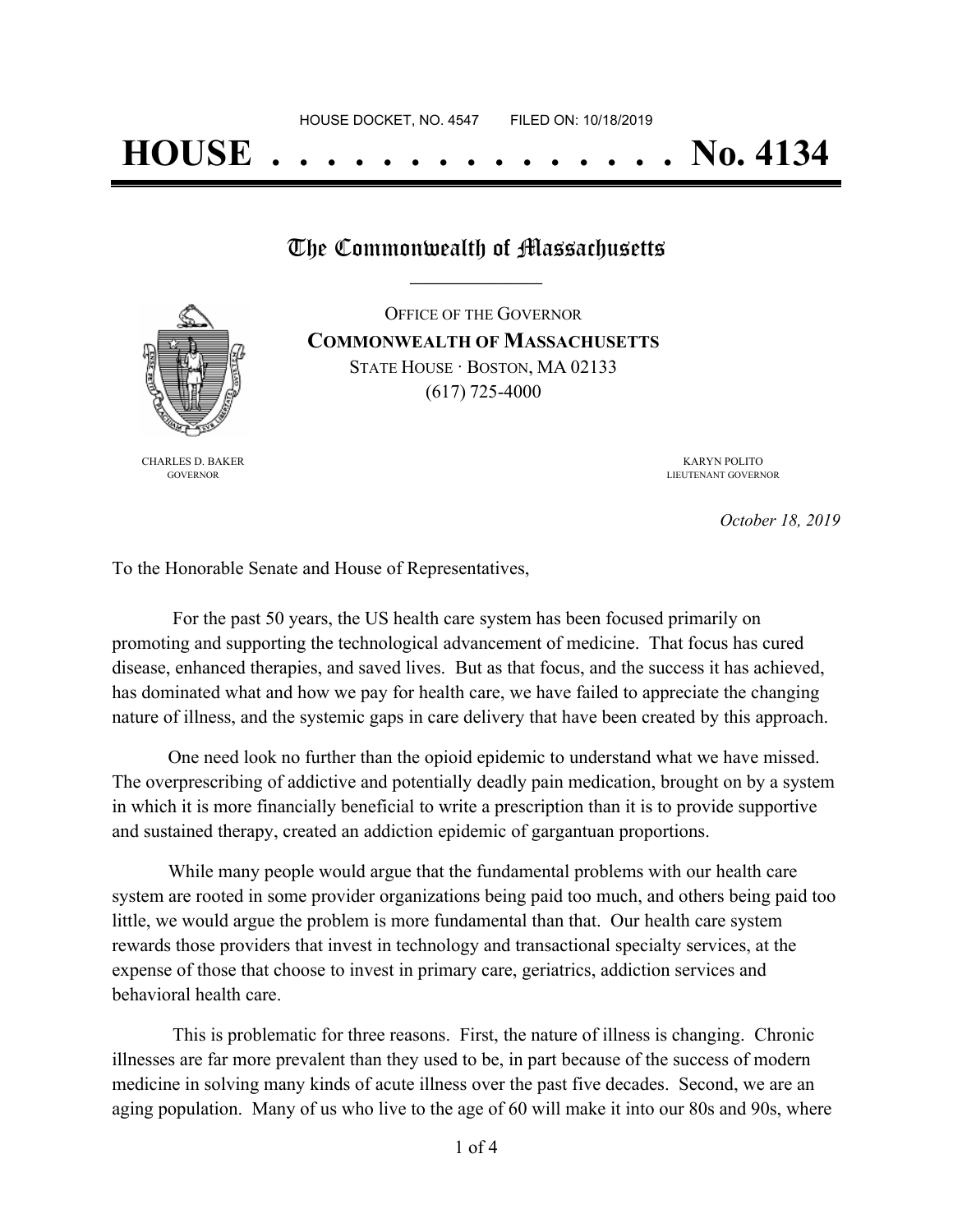brain diseases are far more common than they used to be, again in part because of our success in treating heart disease and many forms of cancer. Third, for a variety of clinical and sociological reasons, mental health, addiction and behavioral health issues are far more challenging than they were in the past, and we increasingly recognize how they are intertwined with physical illnesses.

And the primary care shortage that was identified over 30 years ago has gotten worse over the past three decades.

Simply put, the care delivery and financing system we have today is not designed to take care of the people and the patients we have become. We pay for a system that is built on transactions and technological advances, not on collaborative care delivery, therapeutic support, or a combination of both. While technological advances remain a critical component of delivering effective health care, a 21st century health system should presume that collaboration and time are at least as important as technology, and that for many people, physical and mental health are related. It should reward providers and provider organizations that invest in a comprehensive set of physical and behavioral health services, and understand that population based health management requires time and connection.

Solving this problem at the state level is complicated by the overarching role played by public and private national payors in health care in this country. For the most part, national payors, including Medicare, use payment policies that favor technology and transactional medicine at the expense of primary care, mental and behavioral health and addiction services, and ironically, geriatrics. Almost all providers and payors build their financial models and their operations using the Medicare fee schedule as their baseline. This makes any decision to deviate from that model – for example, to offer more mental health services – extremely hard to do.

Federal policy and research funding also drive provider organizations to focus on specialty services and care, instead of on addiction, mental or behavioral health, primary care or geriatrics. This makes it financially difficult for any care delivery organization to double down in the areas where the greatest gaps in the existing care delivery system exist.

The bill I am filing today, "An Act to Improve Health Care by Investing in VALUE," is designed to create positive financial incentives for health care providers and payors to rethink their service delivery and investment decisions. This bill encourages providers and payors to invest in the behavioral health, addiction and recovery, and primary care and geriatric services that are underfunded by today's payment models and incorporate these services more directly into their care delivery strategies.

The legislation targets those challenges by requiring investments in behavioral and primary care and establishing a statewide spending target.

• Providers and insurers, including MassHealth, will be required to increase spending on behavioral health and primary care by 30% over three years.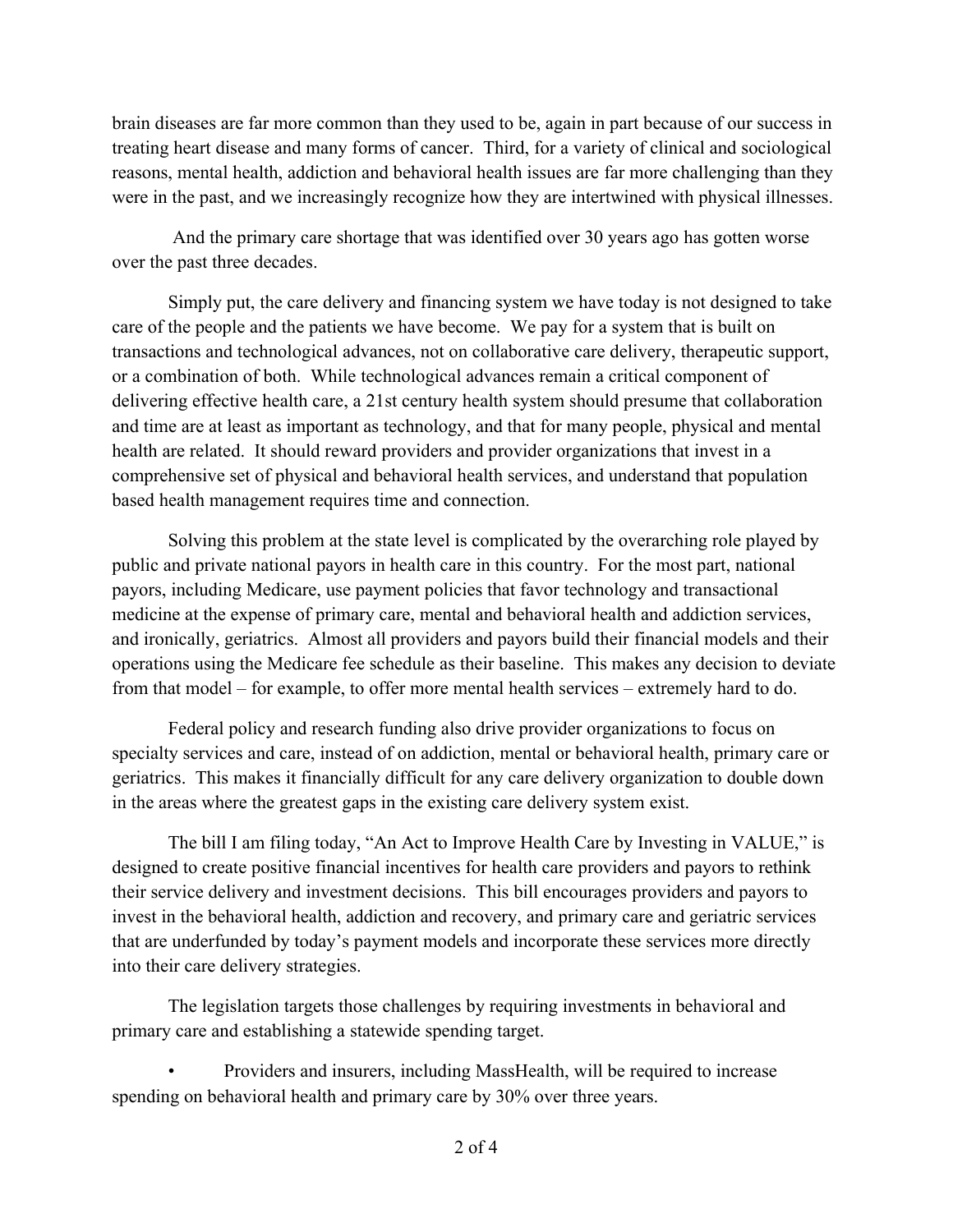• Calendar year 2019 spending will serve as the baseline, and providers and insurers will be measured on their performance beginning in calendar year 2023.

The legislation does not suggest a standard pathway for providers and insurers to achieve the target.

• Providers and insurers will be required to report their progress on an annual basis through the Center for Health Information Analysis' (CHIA) and Health Policy Commission's (HPC) existing processes.

If the target is not achieved, providers and insurers will be referred by CHIA to the HPC and may be subject to a performance improvement plan which may require them to identify strategies and opportunities to increase investments in primary care and behavioral health.

The legislation proposes these increased investments in primary care and behavioral health while requiring overall spending to stay within the parameters of the state's overall health care cost growth benchmark.

This will be a break from the trajectory of the past several decades and may cause some modest disruptions. But even a cursory review of the literature makes clear that this is the right direction for our payment systems and our health care providers to move in if we want to create a payment and care delivery model that properly and cost effectively serves the people of the Commonwealth.

Our bill also builds upon the foundation put forth by prior health care legislation, including Chapter 224, the 2012 cost containment legislation. Recent efforts have yielded moderate success in bending the cost growth curve. However, increasing health care costs disproportionately fall to individuals and employers, as increases in premiums and cost-sharing continue to outpace overall expenditures.

This legislation seeks to address excess costs and spending through a multi-faceted approach that both targets systemic cost drivers and promotes consumer access to high-value, affordable coverage. The bill strengthens the process by which the Health Policy Commission (HPC) evaluates, and holds accountable, entities that exceed the cost growth benchmark.

To address year-over-year increases in pharmacy spend, we seek to:

• hold high-cost drug manufacturers accountable through a similar framework used for payors and providers that exceed the benchmark;

- penalize manufacturers for excessive price increases; and
- establish new oversight authority of pharmacy benefit managers (PBMs).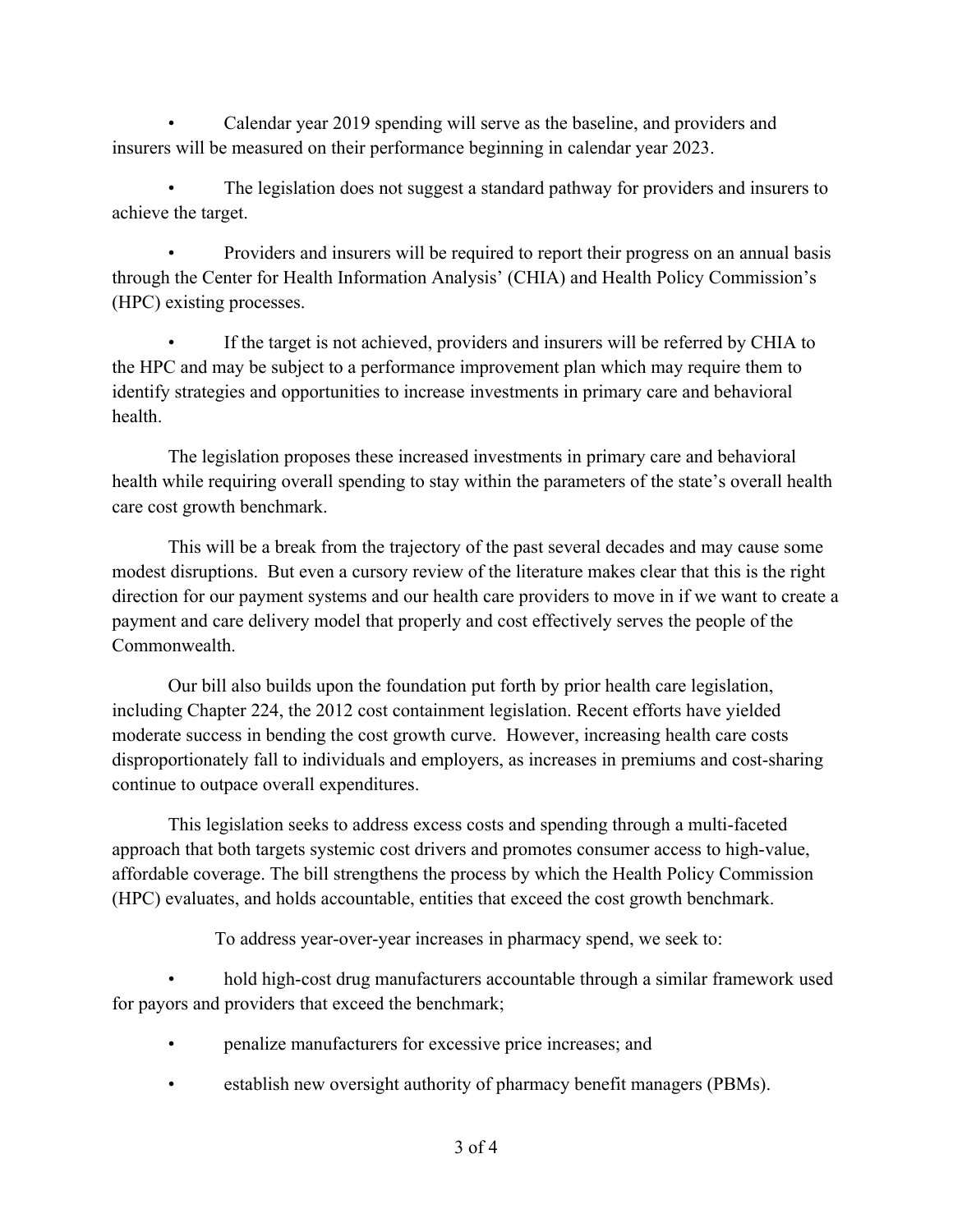The bill also includes several consumer protections and measures to reduce consumers' out-of-pocket costs, including prohibitions on surprise billing practices and facility fees, and reforms promoting access to more affordable, innovative health plans for individuals and employers, alike.

Further, a stable and affordable insurance market is key to maintaining our near-universal coverage levels and a well-functioning health care system. To address many of the emerging federal policy changes and dynamics that may impact the Massachusetts merged market, I will be issuing an executive order in parallel, to establish an advisory council to conduct an independent actuarial analysis of the merged market and provide recommendations, including any regulatory or statutory reforms, for improved market functioning no later than April 30, 2020.

Finally, this legislation promotes access to quality, coordinated care and modernizes policies to bring Massachusetts in line with other states in areas where we have lagged behind. These measures include: removing outdated practice restrictions for mid-level clinicians, creating a new mid-level dental therapist, standardizing urgent care services and advancing telemedicine through aligned regulatory and coverage policies.

Managing excess costs in the system and promoting increased access to vital services will support the Commonwealth in recalibrating its health care financing and delivery system towards a model that values time and positive outcomes, and stands prepared to meet the evolving needs of our changing patient populations. Many of the reforms we have proposed will also reduce costs – including to patients and small businesses – while maintaining the quality of care the people of Massachusetts deserve.

We can't afford to wait. I look forward to working with the Legislature to enact comprehensive health care legislation that delivers a more cost-effective, nimble and patientcentric health care system for the 21st century.

Respectfully submitted,

Charles D. Baker, *Governor*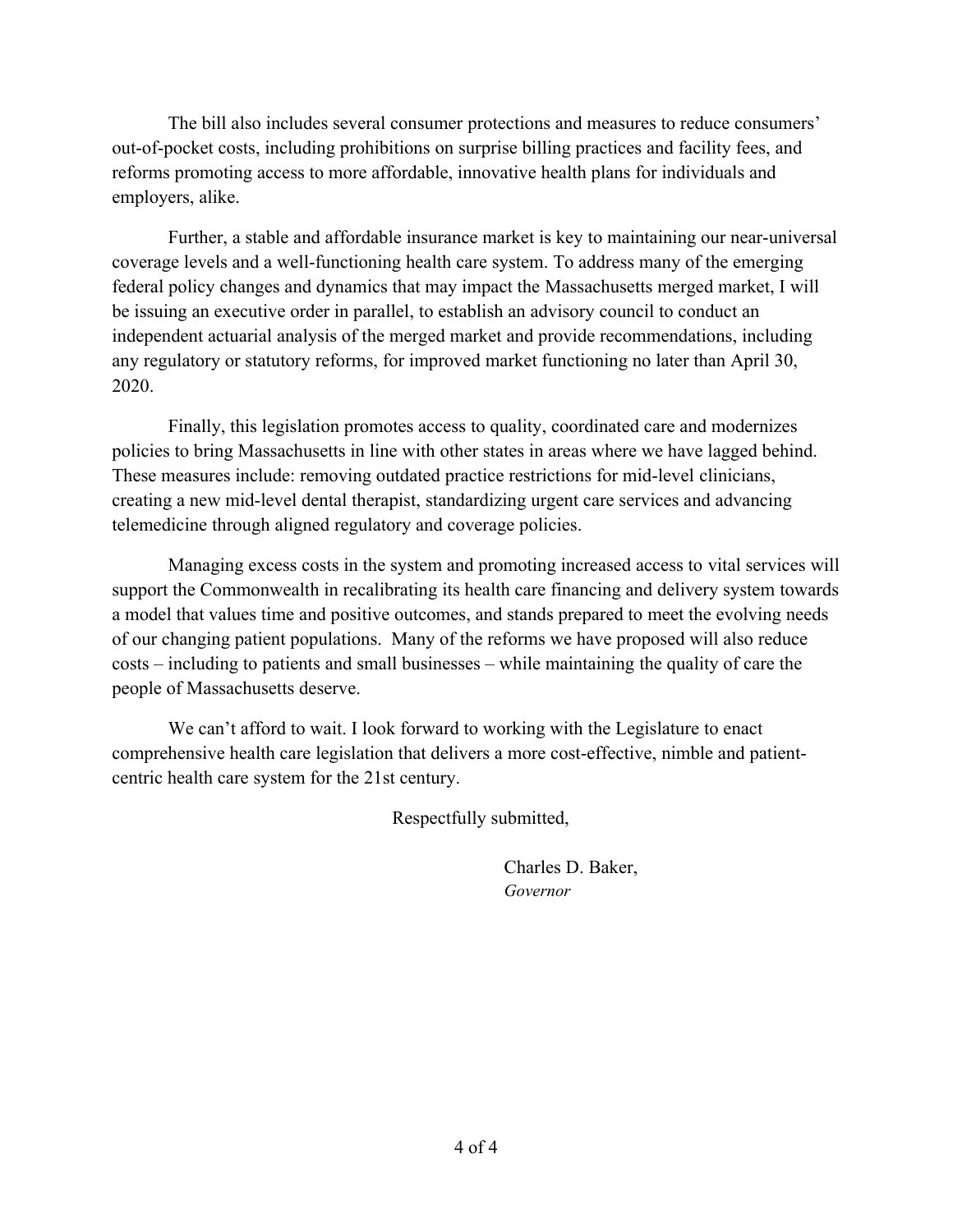## The Commonwealth of Massachusetts

**In the One Hundred and Ninety-First General Court (2019-2020) \_\_\_\_\_\_\_\_\_\_\_\_\_\_\_**

**\_\_\_\_\_\_\_\_\_\_\_\_\_\_\_**

An Act to improve health care by investing in VALUE.

*Whereas,* The deferred operation of this act would tend to defeat its purpose, which is to improve the delivery of health care and reduce health care costs, therefore it is hereby declared to be an emergency law, necessary for the immediate preservation of the public convenience.

Be it enacted by the Senate and House of Representatives in General Court assembled, and by the authority *of the same, as follows:*

1 SECTION 1. Chapter 6A of the General Laws is hereby amended by inserting after

2 section 16BB the following section:-

 Section 16CC. (a) There shall be a task force to make recommendations on aligned measures of health care provider quality and health system performance to ensure consistency in the use of quality measures in contracts between payers, including the commonwealth and carriers, and health care providers in the commonwealth, ensure consistency in methods for evaluating providers for tiered network products, reduce administrative burden, improve transparency for consumers, improve health system monitoring and oversight by relevant state agencies and improve quality of care. Through May 2021, the members of the task force shall be the members of the existing Executive Office of Health and Human Services Quality Measurement Taskforce. After May 2021, the task force shall include the following members or their designees: the secretary of health and human services, who shall serve as chair; the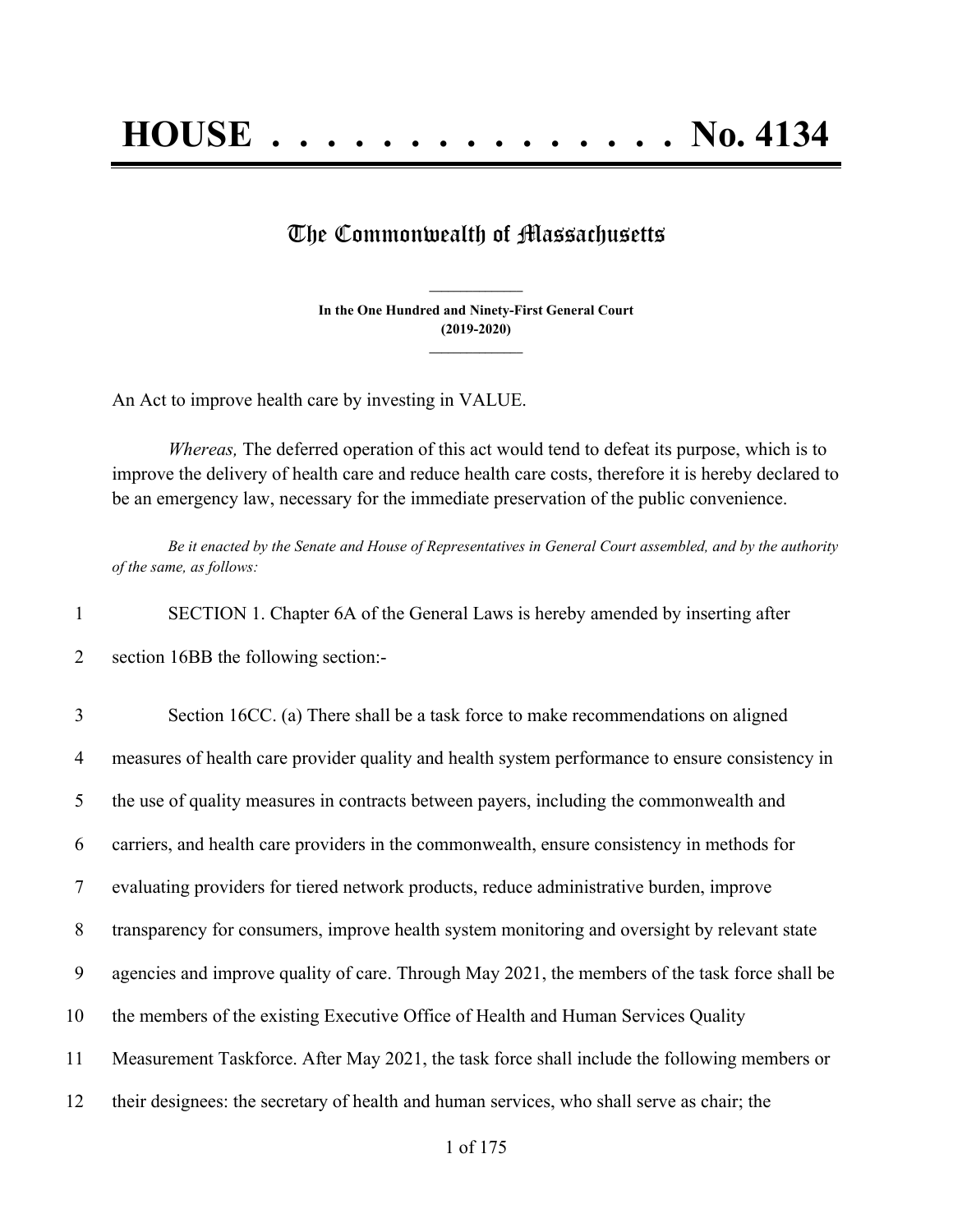commissioner of public health; the commissioner of mental health; the executive director of the center for health information and analysis; the executive director of the health policy commission; the executive director of the group insurance commission; the assistant secretary for MassHealth; the commissioner of insurance; and at a minimum, 12 members who shall be appointed by the governor, 1 of whom shall be a representative of a provider trade association; 1 of whom shall be a representative of a medical society; 1 of whom shall be a behavioral health provider; 1 of whom shall be a long-term supports and services provider; 1 of whom shall be a representative of a community health center serving the Medicaid population; 1 of whom shall be a representative of a Medicaid managed care organization; 1 of whom shall be a representative of a statewide ACO;1 of whom shall be a representative of a commercial managed care organization; 1 of whom shall be a representative for persons with complex health conditions; 1 of whom shall be a representative for consumers; 1 of whom shall be a representative of a hospital; at least 1 of whom shall be an academic with expertise in health care quality measurement and 1 of whom shall be a representative of an employer with experience in health 27 care quality measurement. Members appointed to the task force shall have experience with and expertise in health care quality measurement. The task force shall convene annually, with its first meeting occurring not later than January 15, and shall meet not less than monthly or as determined necessary by the chair of the task force. The task force shall submit an annual report with its recommendations, including any changes or updates to aligned measures of health care provider quality and health system performance, to the secretary of health and human services and the joint committee on health care financing not later than January 31 of each year with the first report due in the year following the effective date of this section.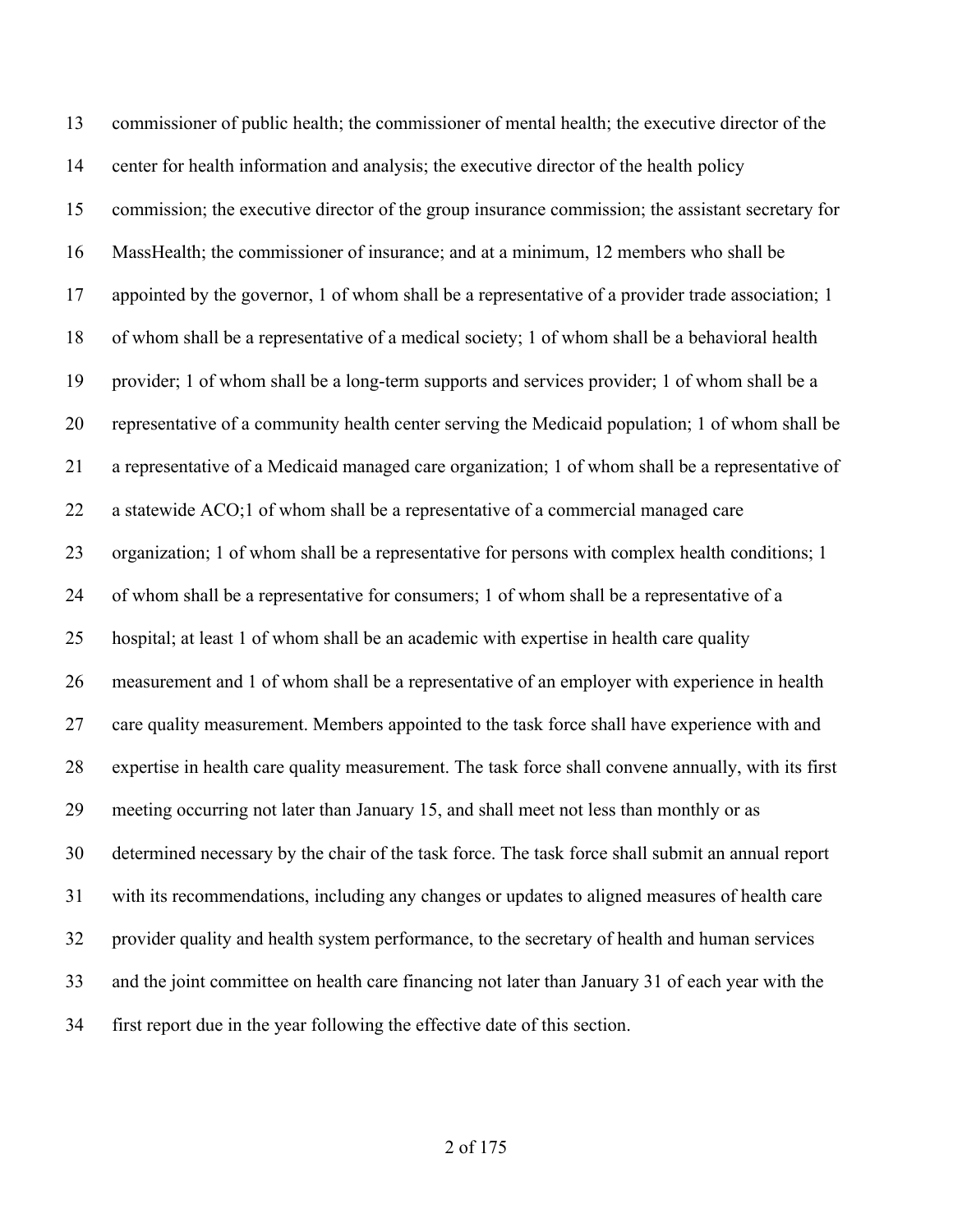(b) The task force shall make recommendations on aligned measures of health care provider quality and health system performance for use in: (i) contracts between payers, including the commonwealth and carriers, and health care providers, provider organizations and accountable care organizations, which incorporate quality measures into payment terms, including the designation of a set of core measures and a set of non-core measures; (ii) assigning tiers to health care providers in the design of any health plan; (iii) consumer transparency websites and other methods of providing consumer information and (iv) monitoring system-wide performance. The task force shall regularly review its recommended aligned measures of health care provider quality and health system performance, and shall update its recommendations each year.

 (c) In developing its recommendations, the task force shall consider evidence-based, scientifically acceptable, nationally-endorsed quality measures, including, but not limited to, measures endorsed by the National Committee for Quality Assurance or the National Quality Forum. Such quality measures shall include, but not be limited to, measures used by the commonwealth, the Centers for Medicare and Medicaid Services, the group insurance commission, carriers, and provider organizations in the commonwealth and other states, as well as other valid measures of health care provider performance, outcomes, including patient- reported outcomes and functional status, patient experience, disparities, and population health. The task force shall consider measures applicable to primary care providers, specialists, hospitals, provider organizations, accountable care organizations, oral health providers and other types of providers and measures applicable to different patient populations.

 (d) No later than March 31 of each year, the secretary of health and human services in consultation with the commissioner of insurance, may establish an aligned measure set to be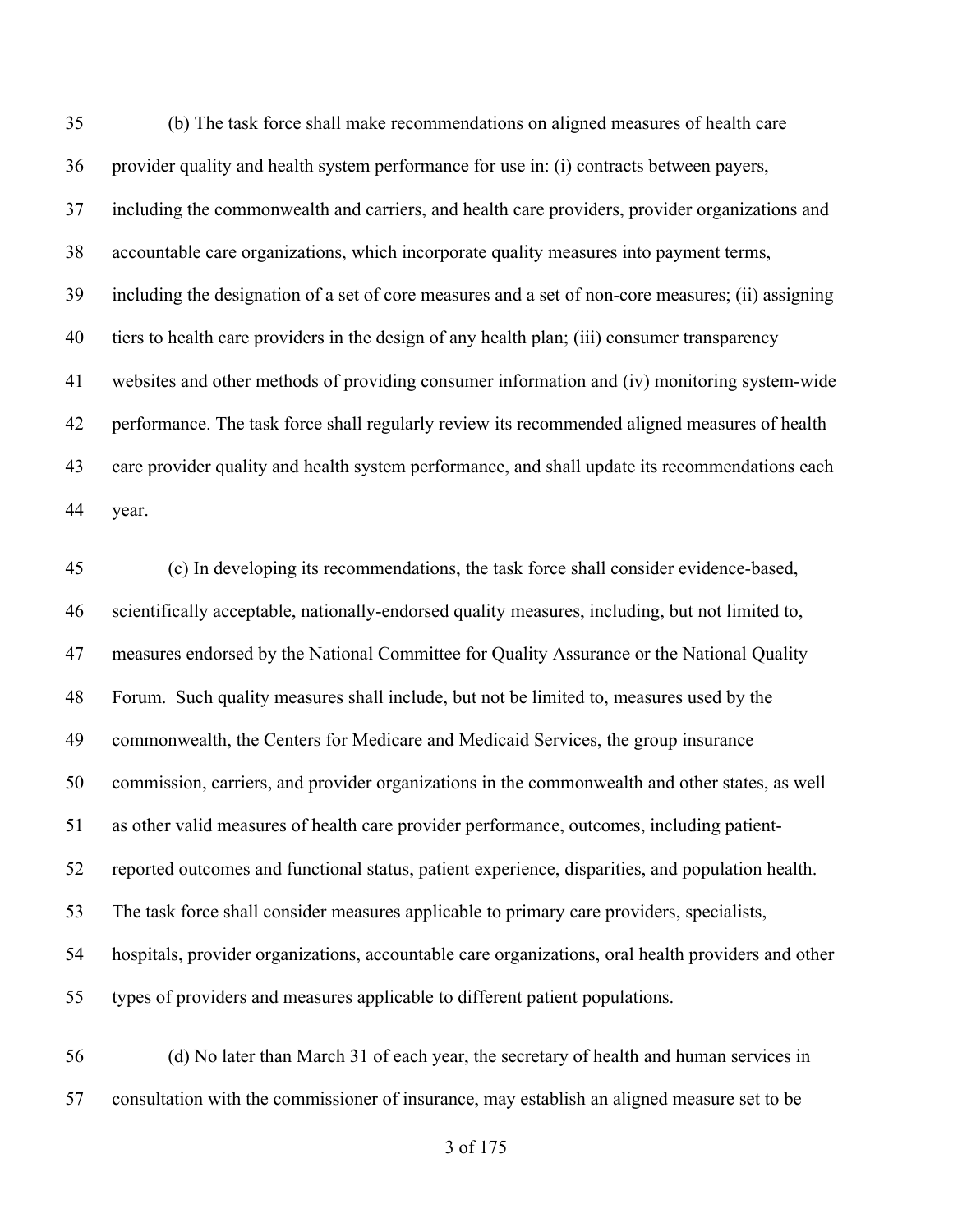used by the commonwealth and carriers in contracts with health care providers that incorporate quality measures into the payment terms pursuant to sections 4 and 4A of chapter 32A, section 10K of chapter 118E, section 108N of chapter 175, section 8W of chapter 176A, section 4W of chapter 176B, section 4O of chapter 176G, and for assigning tiers to health care providers in tiered network plans pursuant to section 11 of chapter 176J. The aligned measure set shall designate: (i) core measures that shall be used in contracts between payers, including the commonwealth and carriers, and health care providers, including provider organizations and accountable care organizations, which incorporate quality measures into payment terms; and (ii) non-core measures that may be used in such contracts. In establishing the aligned measure set, the secretary of health and human services may consider factors including but not limited to quality improvement priorities for the Commonwealth, quality measurement innovation, data collection methodology, and measure feasibility.

 SECTION 2. Section 1 of chapter 6D of the General Laws, as appearing in the 2018 Official Edition, is hereby amended by inserting after the definition of "After-hours care" the following 2 definitions:-

 "Aggregate baseline expenditures", the sum of all primary care and behavioral health expenditures, as defined by the center, in the commonwealth in the calendar year preceding the three year period to which the aggregate target applies; provided, however, that aggregate baseline expenditures shall initially be calculated using calendar year 2019.

 "Aggregate primary care and behavioral health expenditure target", hereinafter "the aggregate target", the targeted percentage change in total expenditures on primary care and behavioral health in the commonwealth from aggregate baseline expenditures.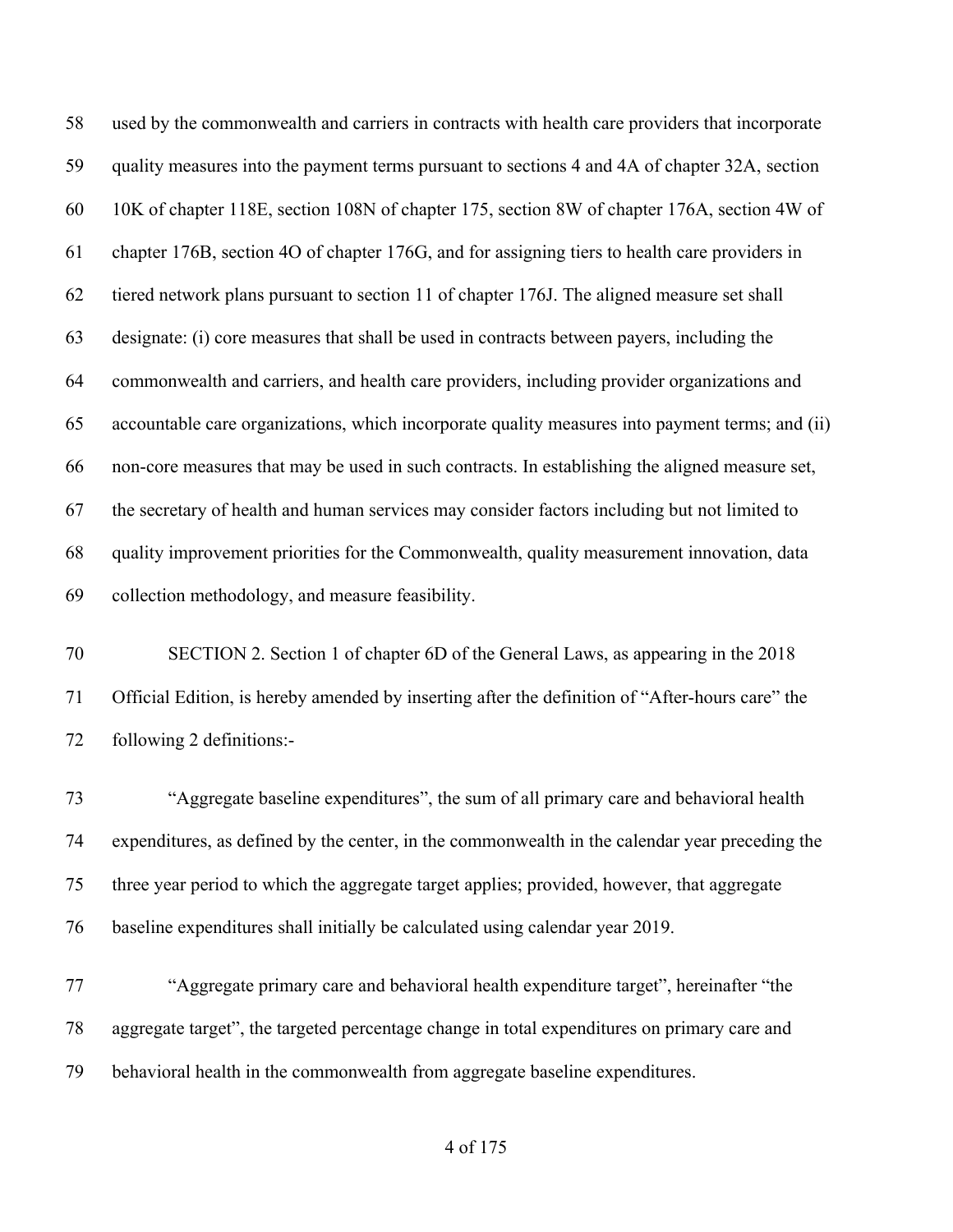| 80  | SECTION 3. Said section 1 of said chapter 6D, as so appearing, is hereby further                    |
|-----|-----------------------------------------------------------------------------------------------------|
| 81  | amended by inserting after the definition of "Alternative payment methodologies or methods"         |
| 82  | the following definition:-                                                                          |
| 83  | "Baseline expenditures", the sum of all primary care and behavioral health expenditures,            |
| 84  | as defined by the center, by or attributed to an individual health care entity in the calendar year |
| 85  | preceding the three year period to which the target applies; provided, however, that baseline       |
| 86  | expenditures shall initially be calculated using as calendar year 2019.                             |
| 87  | SECTION 4. Said section 1 of said chapter 6D, as so appearing, is hereby further                    |
| 88  | amended by inserting after the definition of "Physician" the following definition:-                 |
| 89  | "Primary care and behavioral health expenditure target", hereinafter "the target", the              |
| 90  | targeted percentage change in expenditures on primary care and behavioral health by or              |
| 91  | attributed to an individual health care entity compared to the entity's baseline expenditures.      |
| 92  | SECTION 5. Section 8 of said chapter 6D, as so appearing, is hereby further amended by              |
| 93  | striking out subsection (a), and inserting in place thereof the following subsection:-              |
| 94  | (a) Not later than October 1 of every year, the commission shall hold public hearings               |
| 95  | based on the report submitted by the center under section 16 of chapter 12C comparing the           |
| 96  | growth in total health care expenditures to the health care cost growth benchmark for the           |
| 97  | previous calendar year and comparing actual aggregate primary care and behavioral health            |
| 98  | expenditures for the previous calendar year to the aggregate primary care and behavioral health     |
| 99  | expenditure target. The hearings shall examine health care provider, provider organization and      |
| 100 | private and public health care payer costs, prices and cost trends, with particular attention to    |
| 101 | factors that contribute to cost growth within the commonwealth's health care system and             |
|     |                                                                                                     |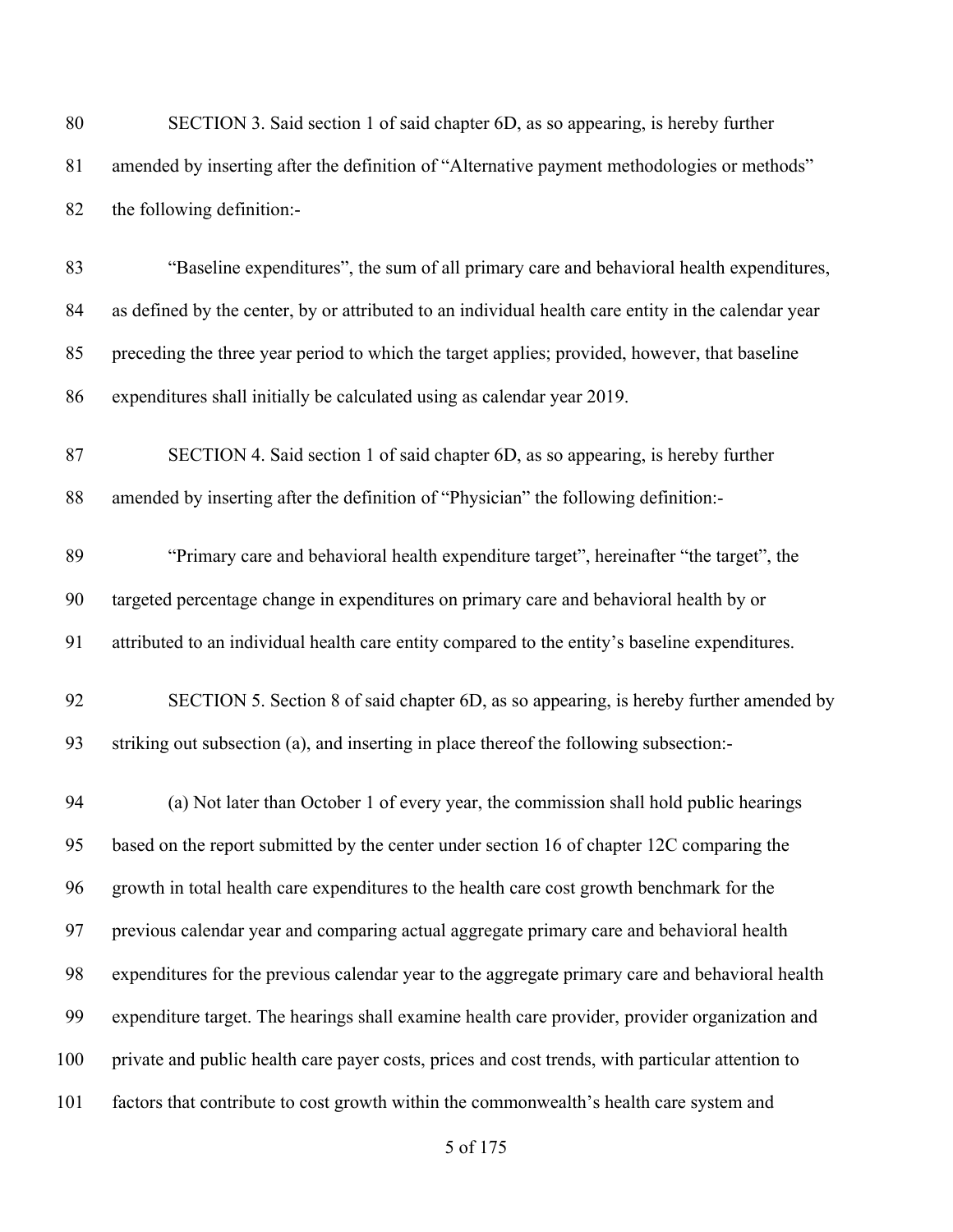| 102 | challenge the ability of the commonwealth's health care system to meet the benchmark or the     |
|-----|-------------------------------------------------------------------------------------------------|
| 103 | aggregate primary care and behavioral health expenditure target established under section 9A.   |
| 104 | SECTION 6. Subsection (d) of said section 8 of said chapter 6D, as so appearing, is             |
| 105 | hereby further amended by striking out, in line 32, the words "and (xi)" and inserting in place |
| 106 | thereof the following words:- (xi) at least 3 representatives of pharmaceutical or              |
| 107 | biopharmaceutical companies doing business in the commonwealth, including 1 publicly-traded     |
| 108 | company, 1 company that primarily manufactures generic drugs and 1 company that has been in     |
| 109 | existence for less than 10 years; and (xii).                                                    |
| 110 | SECTION 7. Said chapter 6D is hereby further amended by inserting after section 8A, as          |
| 111 | inserted by section 6 of chapter 41 of the acts of 2019, the following section:-                |
| 112 | Section 8B. (a) As used in this section, the following words shall, unless the context          |
| 113 | clearly requires otherwise, have the following meaning:                                         |
| 114 | "Manufacturer", an entity that manufactures a pharmaceutical drug.                              |
| 115 | (b) The commission may require a manufacturer specified in subsection (c) to disclose to        |
| 116 | the commission within a reasonable time information relating to the manufacturer's pricing of   |
| 117 | that drug, on a standard reporting form developed by the commission with the input of the       |
| 118 | manufacturers, which includes but shall not be limited to, the following:                       |
| 119 | (1) A schedule of the drug's wholesale acquisition cost increases over the previous five        |
| 120 | calendar years;                                                                                 |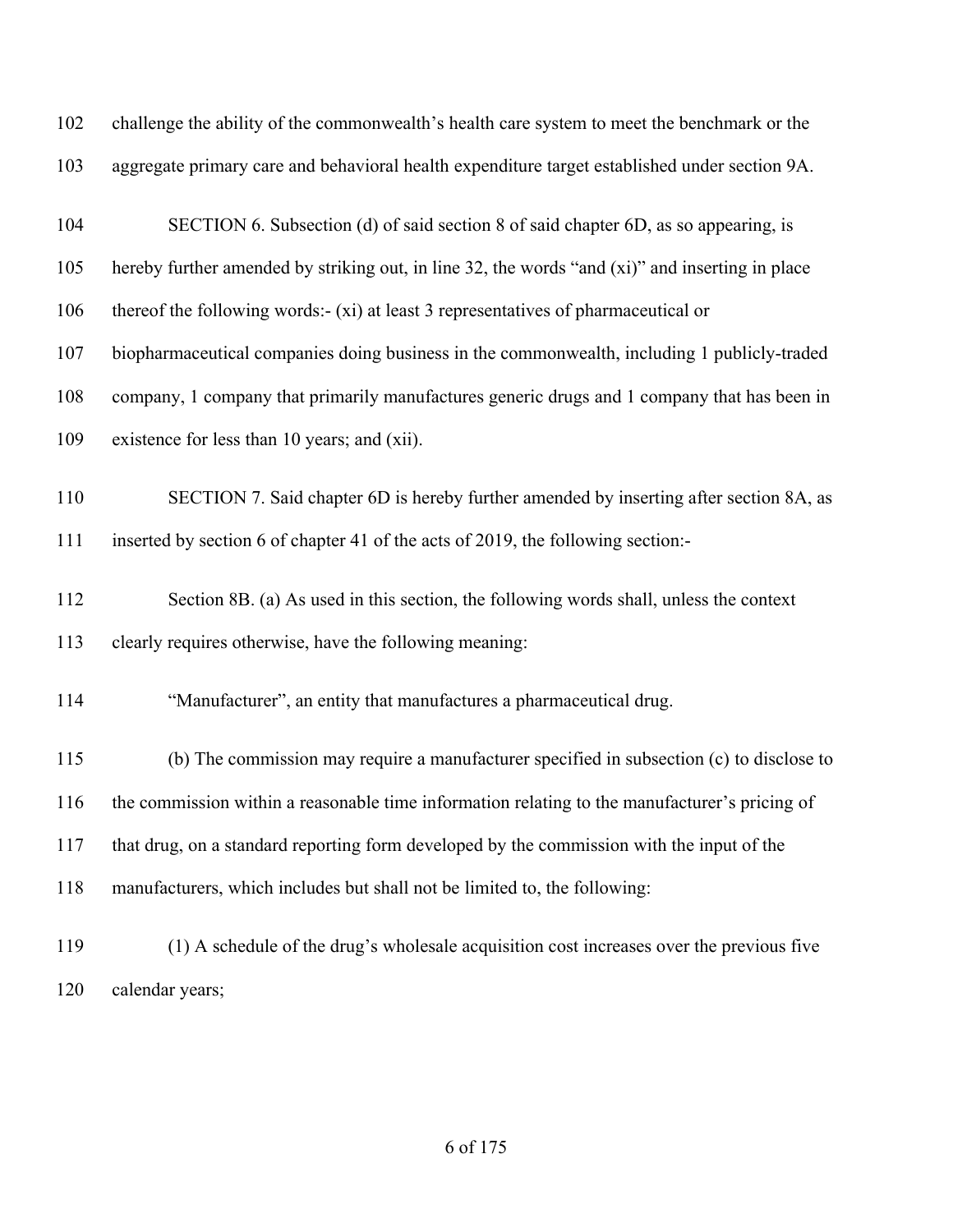(2) The manufacturer's aggregate, company-level research and development and other relevant capital expenditures, including facility construction, for the most recent year for which final audited data are available;

- (3) A written, narrative description, suitable for public release, of factors that contributed to reported changes in wholesale acquisition cost during the previous five calendar years; and
- (4) Any other information that the manufacturer wishes to provide to the commission.

 Based on the records furnished, the commission may identify a proposed value for a prescribed drug specified in subsection (c). The commission may request additional relevant information that it deems necessary to identify a proposed value of the drug.

 (c) A manufacturer of a drug for which the commission has received a referral from the center under subsection (b) of section 24 of chapter 12C shall comply with the requirements set forth in this section; provided that the commission may select or prioritize a subset of the referred drugs for the commission's review.

 (d) Records disclosed by a manufacturer under this section shall: (i) be accompanied by an attestation that all information provided is true and correct; (ii) not be public records under section 7 of chapter 4 or chapter 66; and (iii) remain confidential; provided, however, that the commission may produce reports summarizing any findings; provided that any such report shall not be in a form that identifies specific prices charged for or rebate amounts associated with drugs by a manufacturer, or in a manner that is likely to compromise the financial, competitive or proprietary nature of the information.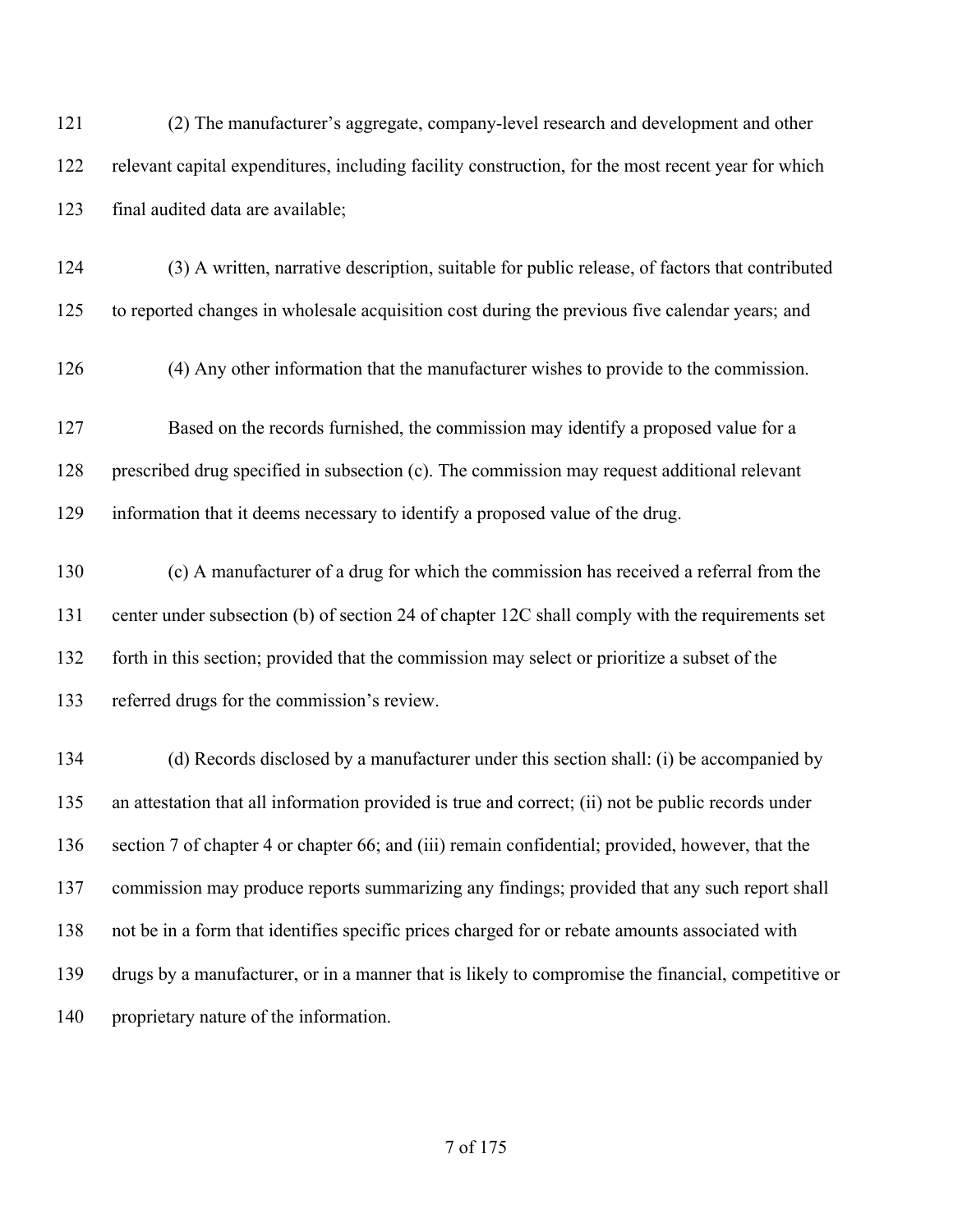(e) If, after review of any records furnished to the commission under subsection (b), the commission determines that the manufacturer's pricing of the drug is potentially unreasonable or excessive in relation to the commission's proposed value under subsection (b), the commission shall, with 30 days' advance notice to the manufacturer, request that the manufacturer provide further information related to the pricing of the prescribed drug and the manufacturer's justification for the pricing. In addition to the manufacturer, the commission may identify other 147 relevant parties including but not limited to patients, providers, provider organizations and payers who may provide information to the commission.

 (f) Any information, analyses or reports regarding a particular drug reviewed or used in assessing the proposed value of the drug shall be provided to the manufacturer for review and input. The commission shall consider any clarifications or data provided by the manufacturer with respect to its drug. The commission may not base its determination regarding the proposed value or the reasonableness of the drug pricing solely on the analysis or research of an outside third party.

 (g) If the commission relies upon a third party to provide cost-effectiveness analysis or research related to the proposed value, such analysis or research shall also provide, but not be limited in scope to, (i) a description of the methodologies and models used in its analysis; (ii) any assumptions and potential limitations of research findings in the context of the results; and (iii) outcomes for affected subpopulations that utilize the drug.

 (h) Not later than 60 days after receiving information from the manufacturer, as required under subsection (b) or (e), the commission shall issue a determination on whether the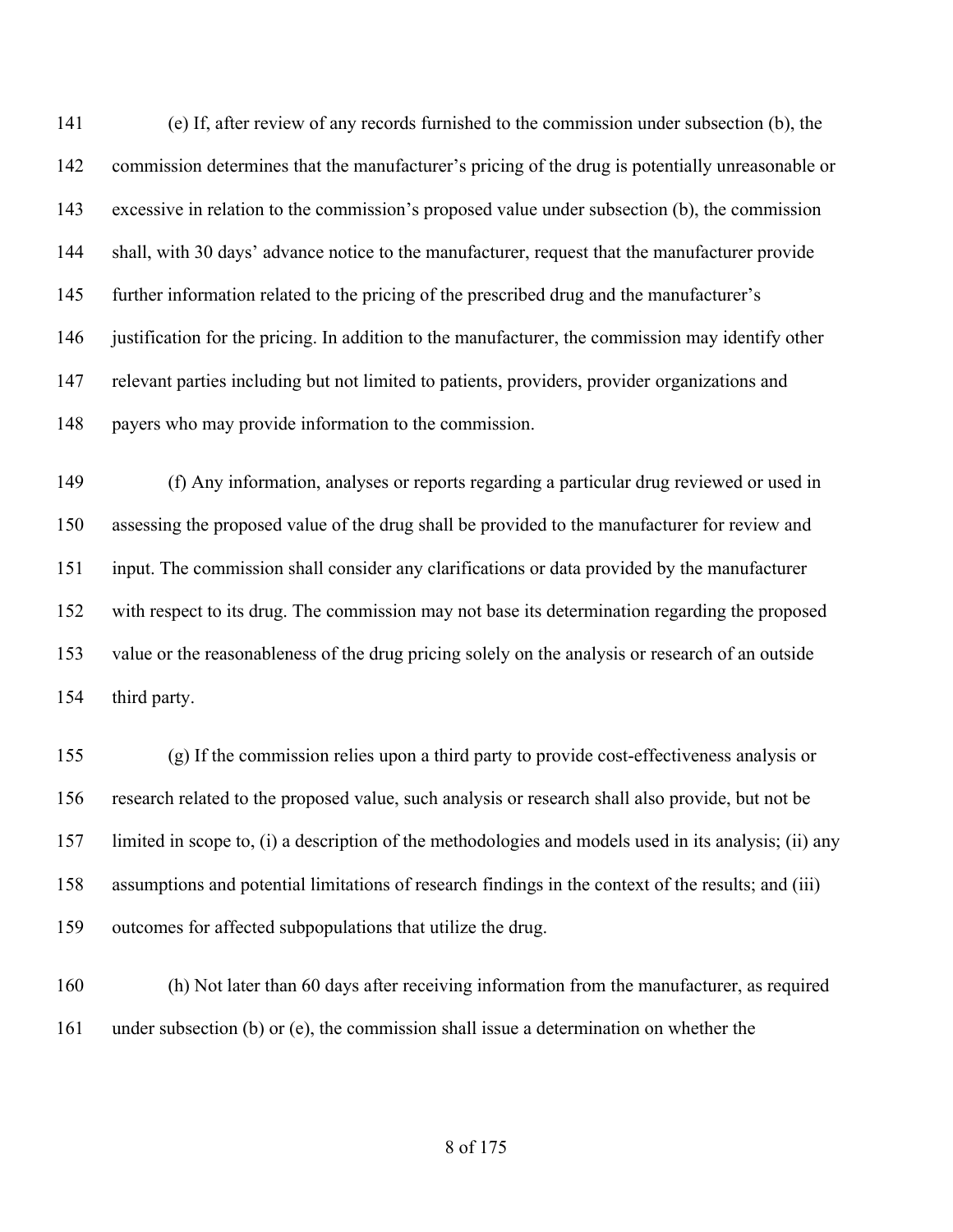manufacturer's pricing of a drug is unreasonable or excessive in relation to the commission's proposed value of the drug.

 (i) If the manufacturer fails to timely comply with the commission's request for records under subsections (b) or (e), or otherwise knowingly obstructs the commission's ability to issue its determination under subsection (h), including, but not limited to, providing incomplete, false or misleading information, the commission may impose appropriate sanctions against the manufacturer, including reasonable monetary penalties not to exceed \$500,000, in each instance. The commission shall seek to promote compliance with this section and shall only impose a civil penalty on the manufacturer as a last resort.

 (j) The commission shall adopt any written policies, procedures or regulations that the commission determines necessary to implement this section.

 SECTION 8. Said chapter 6D is hereby further amended by inserting after section 9 the following section:-

175 Section 9A. (a) The board shall establish an aggregate primary care and behavioral health expenditure target for the commonwealth, which the commission shall prominently publish on its website.

 (b) The commission shall establish the aggregate primary care and behavioral health expenditure target as follows:

 (1) For the three year period ending with calendar year 2022, the aggregate target shall be equal to a 30 per cent increase above aggregate baseline expenditures and the target shall be equal to a 30 per cent increase above baseline expenditures.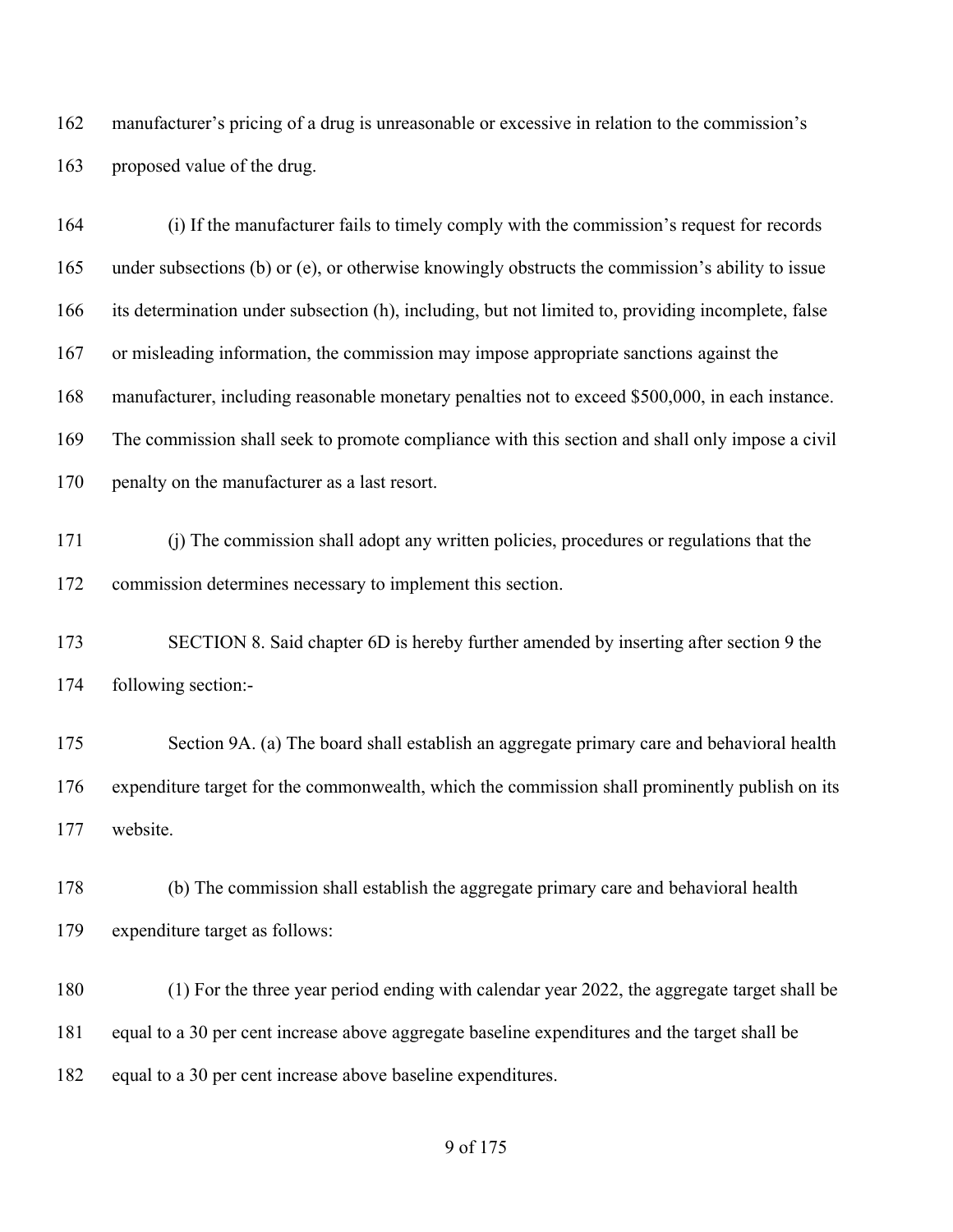(2) For calendar years 2023 and beyond, the commission may modify the target and aggregate target, to be effective for a three year period provided that the target and aggregate target shall be approved by a two thirds vote of the board not later than December 31 of the final calendar year of the preceding three year period. If the commission does not act to establish an updated target and aggregate target pursuant to this subsection, the target shall be equal to a 30 per cent increase above baseline expenditures, and the aggregate target shall be equal to a 30 per cent increase above aggregate baseline expenditures until such time as the commission acts to modify the target and aggregate target. If the commission modifies the target and aggregate target, the modification shall not take effect until the three year period beginning with the next full calendar year.

 (c) Prior to establishing the target and aggregate target, the commission shall hold a public hearing. The public hearing shall be based on the report submitted by the center under section 16 of chapter 12C, comparing the actual aggregate expenditures on primary care and behavioral health services to the aggregate target, any other data submitted by the center and such other pertinent information or data as may be available to the board. The hearings shall examine the performance of health care entities in meeting the target and the commonwealth's health care system in meeting the aggregate target. The commission shall provide public notice of the hearing at least 45 days prior to the date of the hearing, including notice to the joint committee on health care financing. The joint committee on health care financing may participate in the hearing. The commission shall identify as witnesses for the public hearing a representative sample of providers, provider organizations, payers and such other interested parties as the commission may determine. Any other interested parties may testify at the hearing.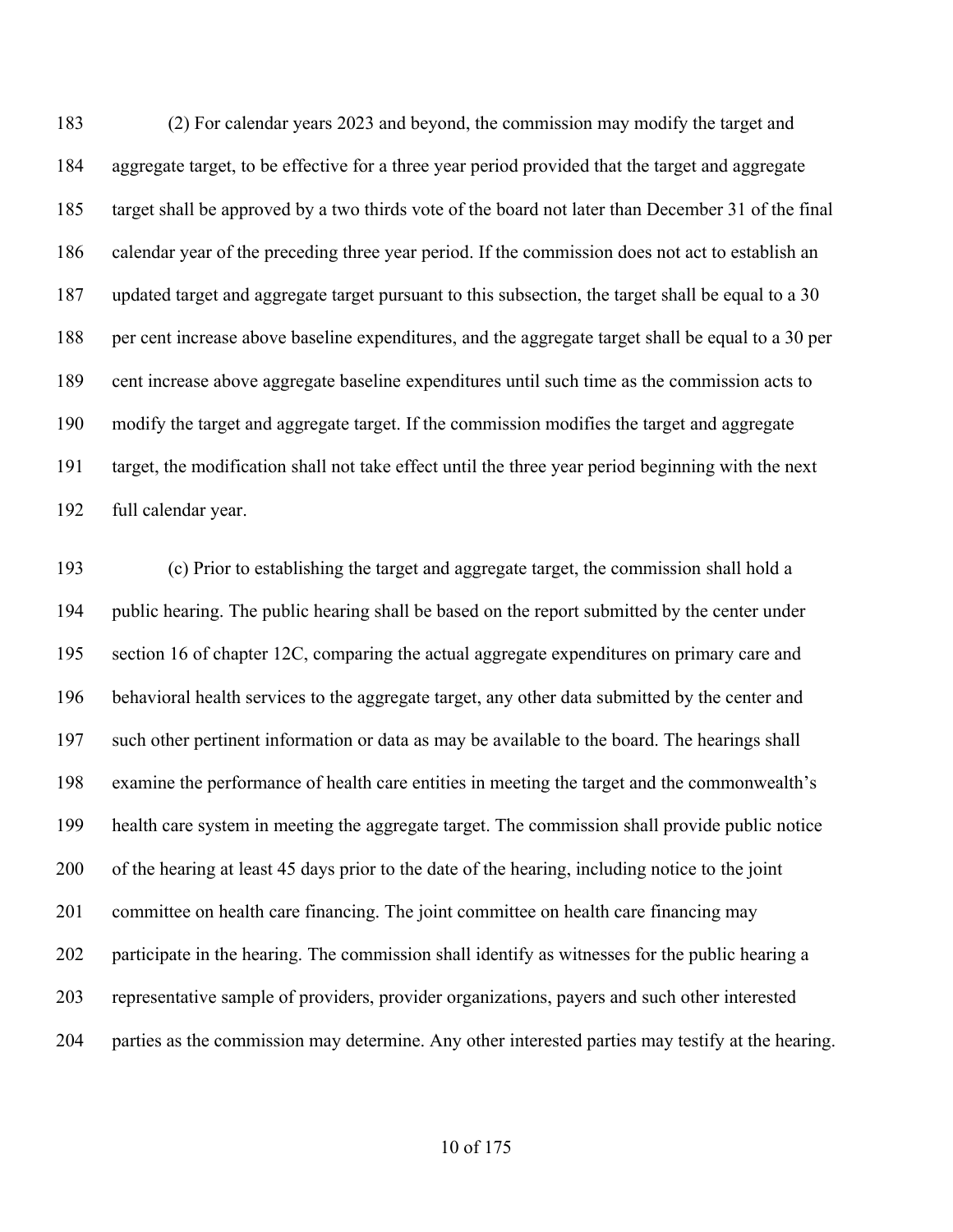SECTION 9. Chapter 6D of the General Laws is hereby further amended by striking out section 10, as appearing in the 2018 Official Edition, and inserting in place thereof the following 2 sections:-

 Section 10. (a) For the purposes of this section, "health care entity" shall mean any entity identified by the center under section 18 of chapter 12C.

 (b) The commission shall provide notice to all health care entities that have been 211 identified by the center under section 18 of chapter 12C. Such notice shall state that the commission may analyze the spending growth of individual health care entities and the commission may require certain actions, as established in this section, from health care entities so identified.

 (c) In addition to the notice provided under subsection (b), the commission may require any health care entity that is identified by the center under section 18 of chapter 12C to file a performance improvement plan with the commission. The commission shall provide written notice to such health care entity that they are required to file a performance improvement plan. Within 45 days of receipt of such written notice, the health care entity shall either:

(1) file a performance improvement plan with the commission; or

 (2) file an application with the commission to waive or extend the requirement to file a performance improvement plan.

 (d) The health care entity may file any documentation or supporting evidence with the commission to support the health care entity's application to waive or extend the requirement to file a performance improvement plan. The commission shall require the health care entity to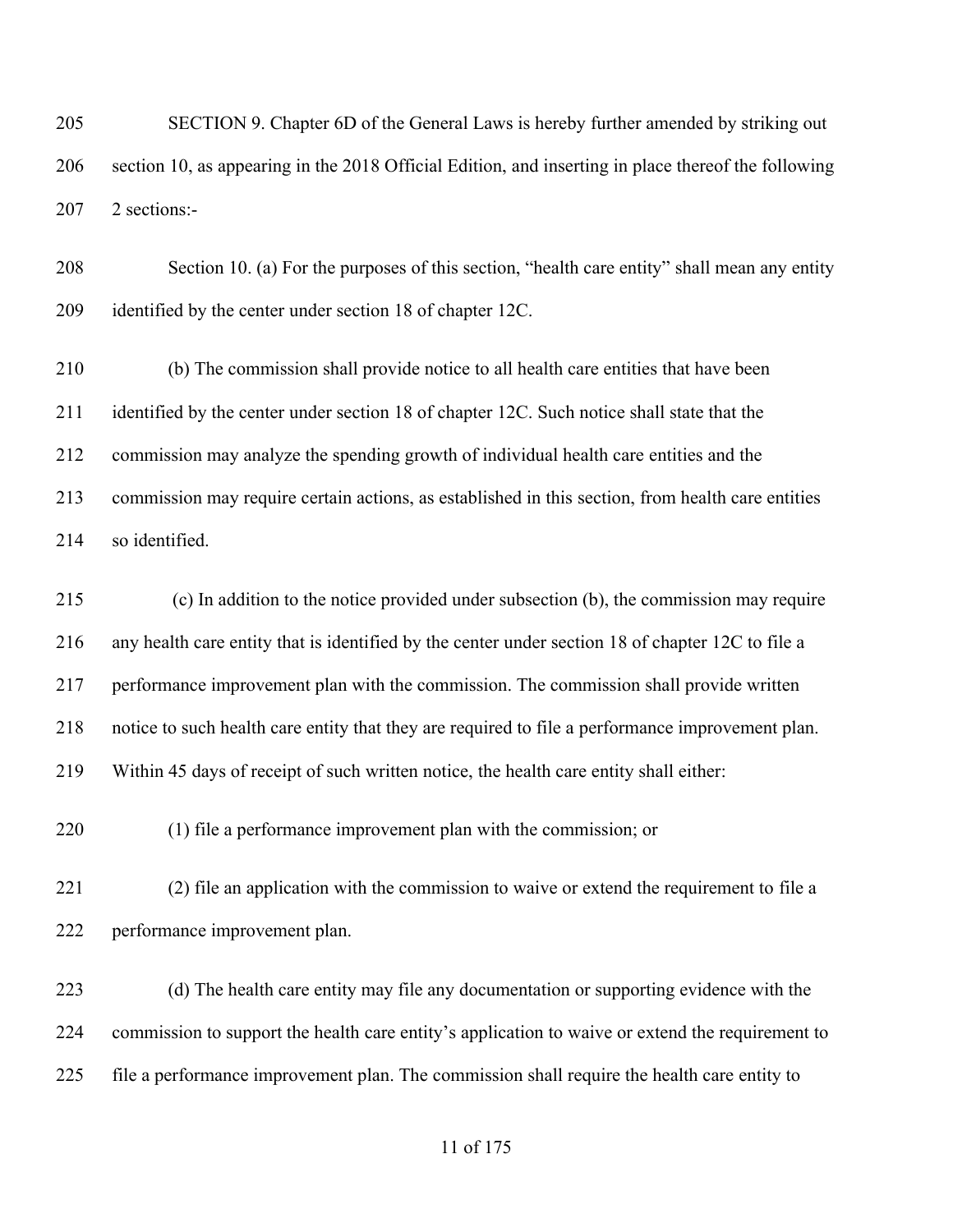submit any other relevant information it deems necessary in considering the waiver or extension application; provided, however, that such information shall be made public at the discretion of the commission.

 (e) The commission may waive or delay the requirement for a health care entity to file a performance improvement plan in response to a waiver or extension request filed under subsection (e) in light of all information received from the health care entity, based on a consideration of the following factors:

 (1) the costs, price and utilization trends of the health care entity over time, and any demonstrated improvement to reduce health status total medical expenses;

 (2) any ongoing strategies or investments that the health care entity is implementing to improve future long-term efficiency and reduce spending growth;

 (3) whether the factors that led to increased spending for the health care entity can reasonably be considered to be unanticipated and outside of the control of the entity. Such factors may include, but shall not be limited to, age and other health status adjusted factors and other cost inputs such as pharmaceutical expenses and medical device expenses;

(4) the overall financial condition of the health care entity;

 (5) a significant difference between the growth rate of potential gross state product and the growth rate of actual gross state product, as determined under section 7H 1/2 of chapter 29; and

(6) any other factors the commission considers relevant.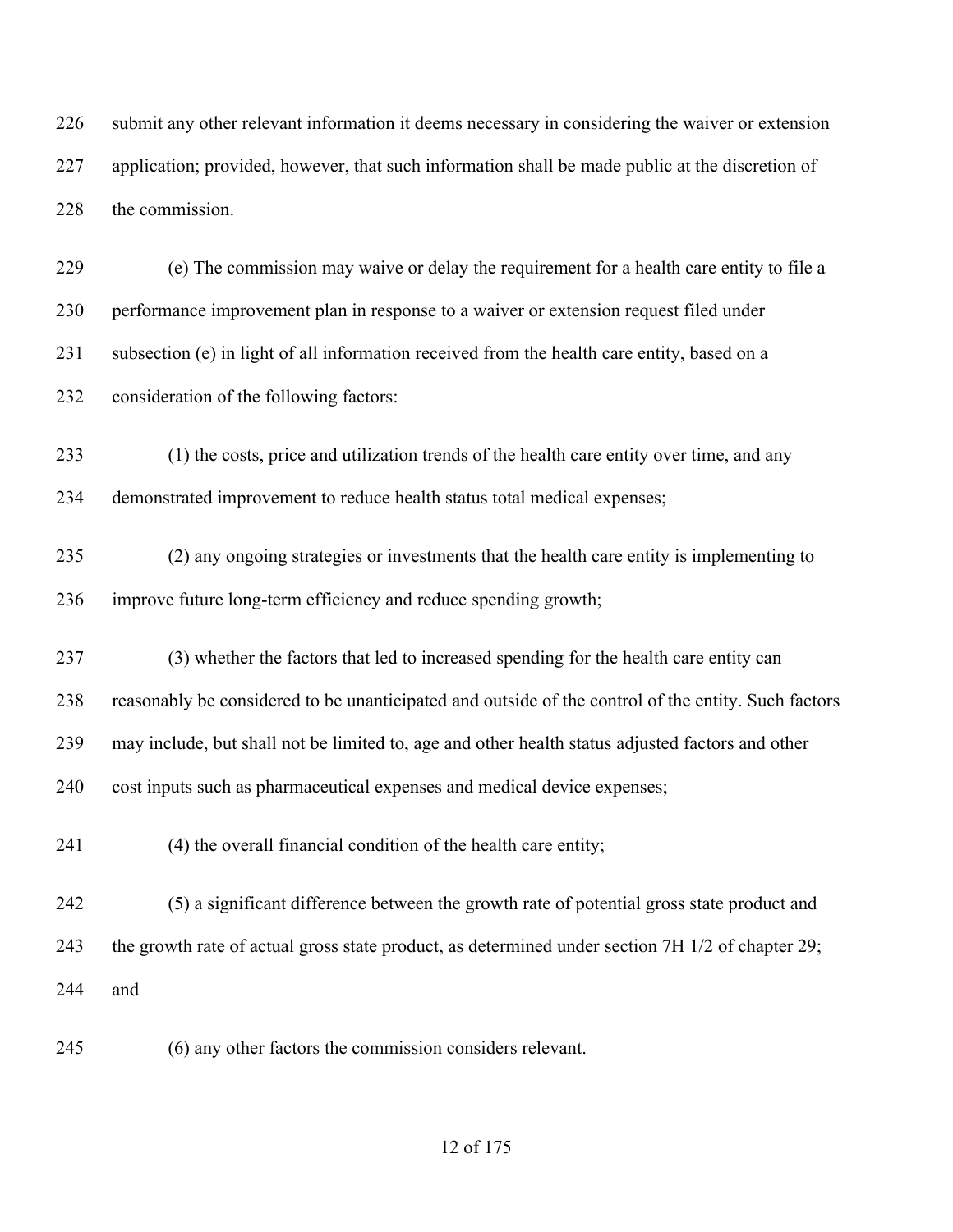(f) If the commission declines to waive or extend the requirement for the health care entity to file a performance improvement plan, the commission shall provide written notice to the health care entity that its application for a waiver or extension was denied and the health care entity shall file a performance improvement plan.

 (g) A health care entity shall file a performance improvement plan: (1) within 45 days of receipt of a notice under subsection (c); (2) if the health care entity has requested a waiver or extension, within 45 days of receipt of a notice that such waiver or extension has been denied; or (3) if the health care entity is granted an extension, on the date given on such extension. The performance improvement plan shall identify the causes of the entity's spending growth and shall include, but not be limited to, specific strategies, adjustments and action steps the entity proposes to implement to improve spending performance. The proposed performance improvement plan shall include specific identifiable and measurable expected outcomes and a timetable for implementation. The timetable for a performance improvement plan shall not exceed 18 months.

 (h) The commission shall approve any performance improvement plan that it determines is reasonably likely to address the underlying cause of the entity's spending growth and has a reasonable expectation for successful implementation.

 (i) If the board determines that the performance improvement plan is unacceptable or incomplete, the commission may provide consultation on the criteria that have not been met and may allow an additional time period, up to 30 calendar days, for resubmission.

 (j) Upon approval of the proposed performance improvement plan, the commission shall notify the health care entity to begin immediate implementation of the performance improvement plan. Public notice shall be provided by the commission on its website, identifying that the health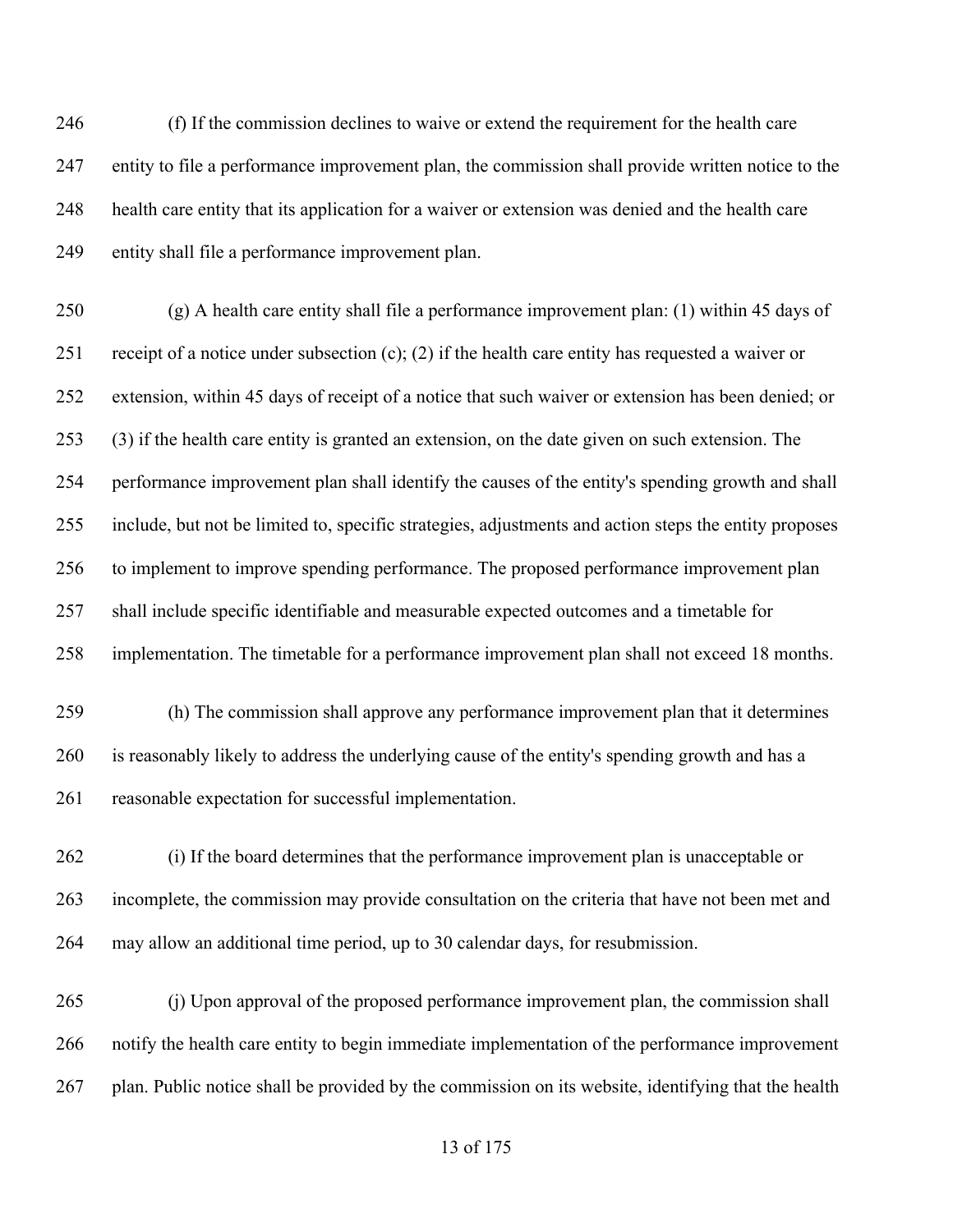care entity is implementing a performance improvement plan. All health care entities implementing an approved performance improvement plan shall be subject to additional reporting requirements and compliance monitoring, as determined by the commission. The commission shall provide assistance to the health care entity in the successful implementation of the performance improvement plan.

 (k) All health care entities shall, in good faith, work to implement the performance improvement plan. At any point during the implementation of the performance improvement plan the health care entity may file amendments to the performance improvement plan, subject to approval of the commission.

 (l) At the conclusion of the timetable established in the performance improvement plan, the health care entity shall report to the commission regarding the outcome of the performance improvement plan. If the commission finds that the performance improvement plan was unsuccessful, the commission shall either: (i) extend the implementation timetable of the existing performance improvement plan; (ii) approve amendments to the performance improvement plan as proposed by the health care entity; (iii) require the health care entity to submit a new performance improvement plan under subsection (c) or (iv) waive or delay the requirement to file any additional performance improvement plans.

 (m) Upon the successful completion of the performance improvement plan, the identity of the health care entity shall be removed from the commission's website.

 (n) The commission may submit a recommendation for proposed legislation to the joint committee on health care financing if the commission determines that further legislative authority is needed to achieve the health care quality and spending sustainability objectives of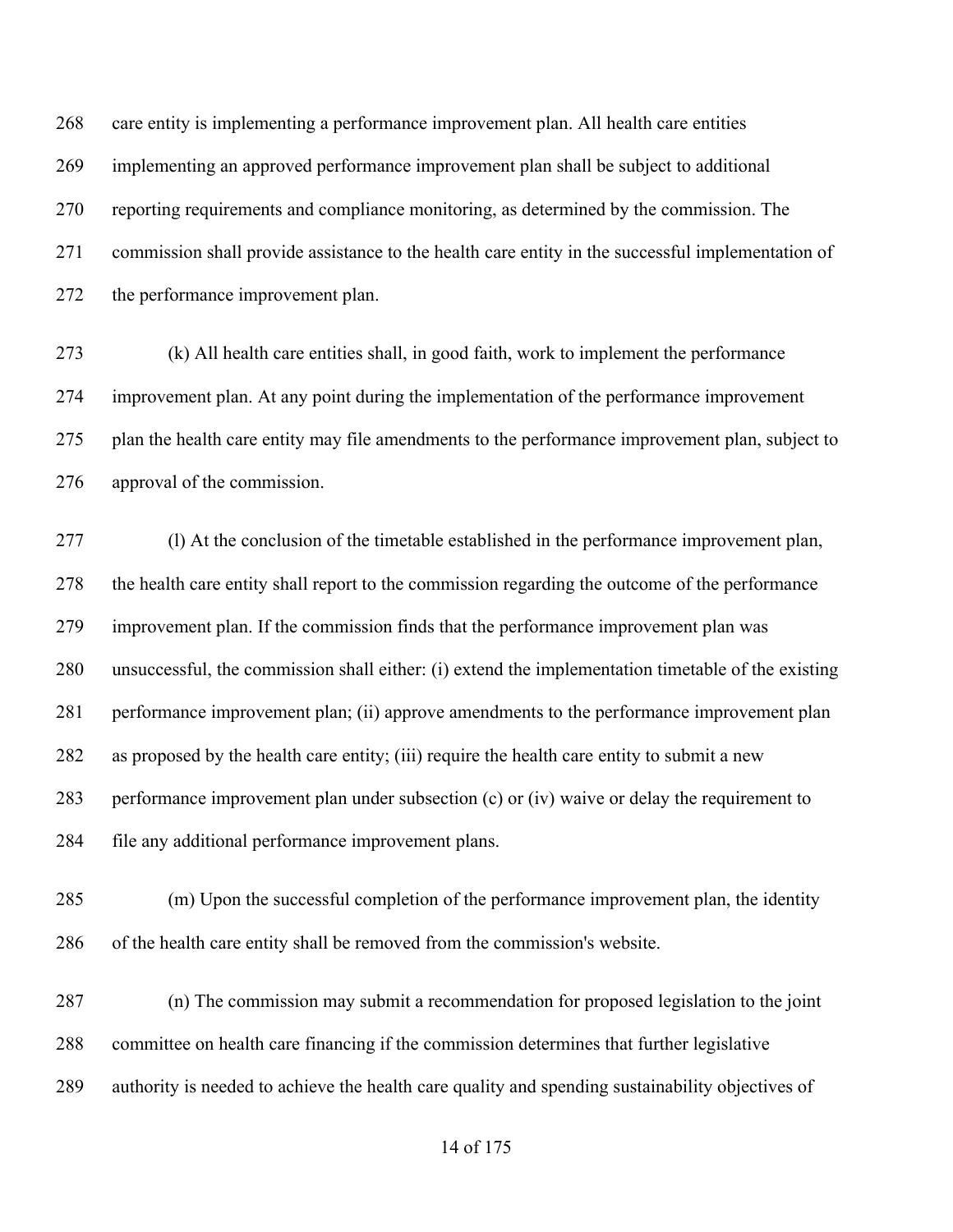this act, assist health care entities with the implementation of performance improvement plans, or otherwise ensure compliance with the provisions of this section.

 (o) (1) If the commission determines that a health care entity has: (i) willfully neglected to file a performance improvement plan with the commission within 45 days as required under subsection (c); (ii) failed to file an acceptable performance improvement plan in good faith with the commission; (iii) failed to implement the performance improvement plan in good faith; or (iv) knowingly failed to provide information required by this section to the commission or that knowingly falsifies the same, the commission may assess a civil penalty to the health care entity of not more than \$500,000 the first time that a determination is made, not more than \$750,000 for a second determination and not more than \$1,000,000 for a third or subsequent determination; provided, however, that a civil penalty assessed pursuant to 1 of the above clauses shall be a first offense if a previously assessed penalty was assessed pursuant to a different clause. A civil penalty assessed under this subsection shall be deposited into the Community Hospital and Health Center Investment Trust Fund established under section 2TTTT of chapter 29. The commission shall seek to promote compliance with this section and shall only impose a civil penalty as a last resort.

 (2) In lieu of requiring a performance improvement plan pursuant to this section, the commission may assess a civil penalty on a health care entity identified by the center pursuant to section 18 of chapter 12C if the commission determines that a performance improvement plan is not an appropriate remedial measure. The civil penalty may be an amount up to the total cost attributable to the health care entity's spending in excess of the health care cost growth benchmark in the most recent year for which data is available and shall be deposited into the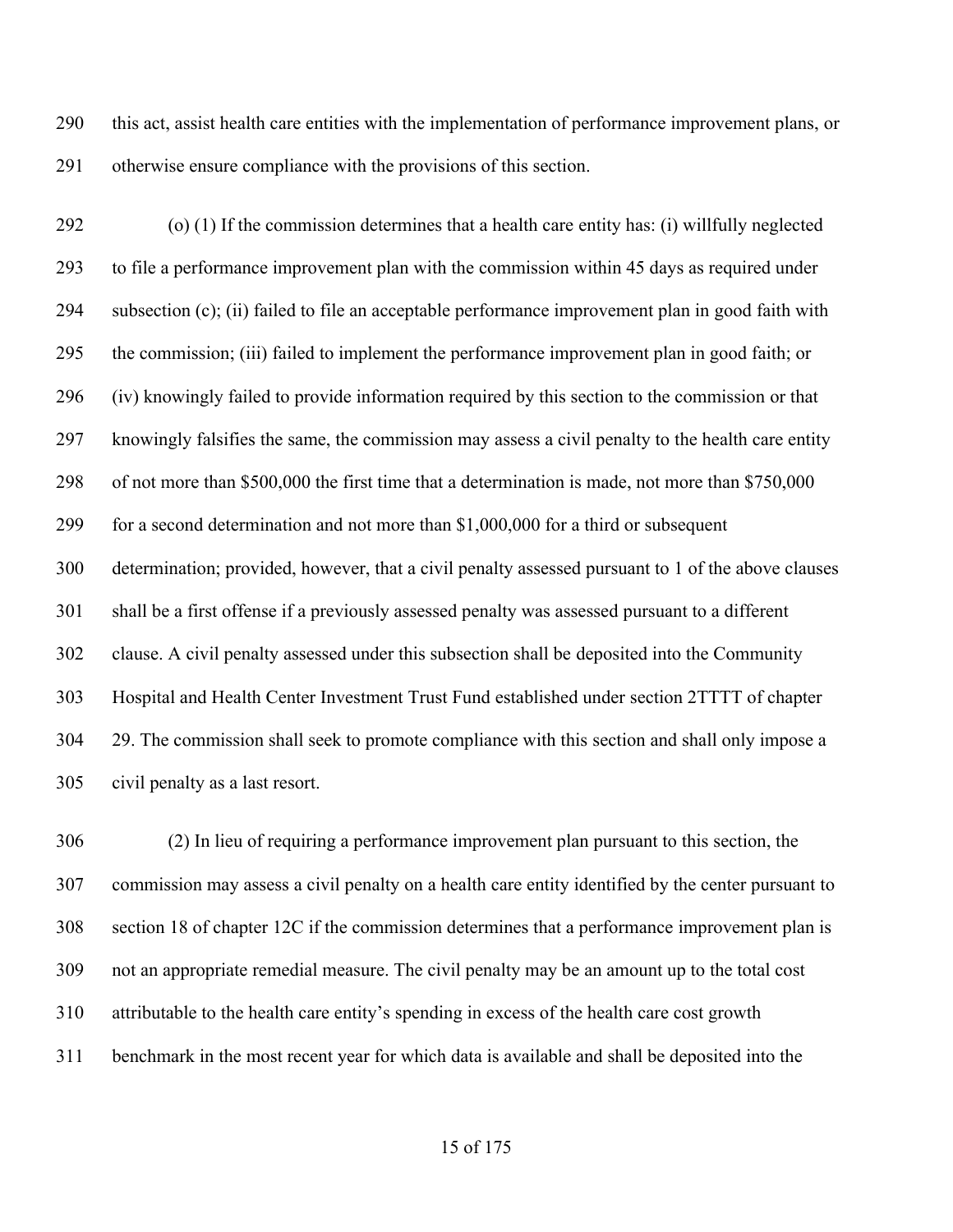Community Hospital and Health Center Investment Trust Fund established under section 2TTTT of chapter 29.

 (p) The commission shall promulgate regulations necessary to implement this section; provided, however, that notice of any proposed regulations shall be filed with the joint committee on state administration and regulatory oversight and the joint committee on health care financing at least 180 days before adoption.

 Section 10A. (a) For the purposes of this section, "health care entity" shall mean any entity identified by the center under section 18 of chapter 12C.

 (b) The commission shall provide notice to all health care entities that have been identified by the center under section 18 of chapter 12C for failure to meet the target. Such notice shall state that the center may analyze the performance of individual health care entities in meeting the target and, beginning in calendar year 2023, the commission may require certain actions, as established in this section, from health care entities so identified.

 (c) In addition to the notice provided under subsection (b), the commission may require any health care entity that is identified by the center under section 18 of chapter 12C for failure to meet the primary care and behavioral health expenditure target to file and implement a performance improvement plan. The commission shall provide written notice to such health care entity that they are required to file a performance improvement plan. Within 45 days of receipt of such written notice, the health care entity shall either:

(1) file a performance improvement plan with the commission; or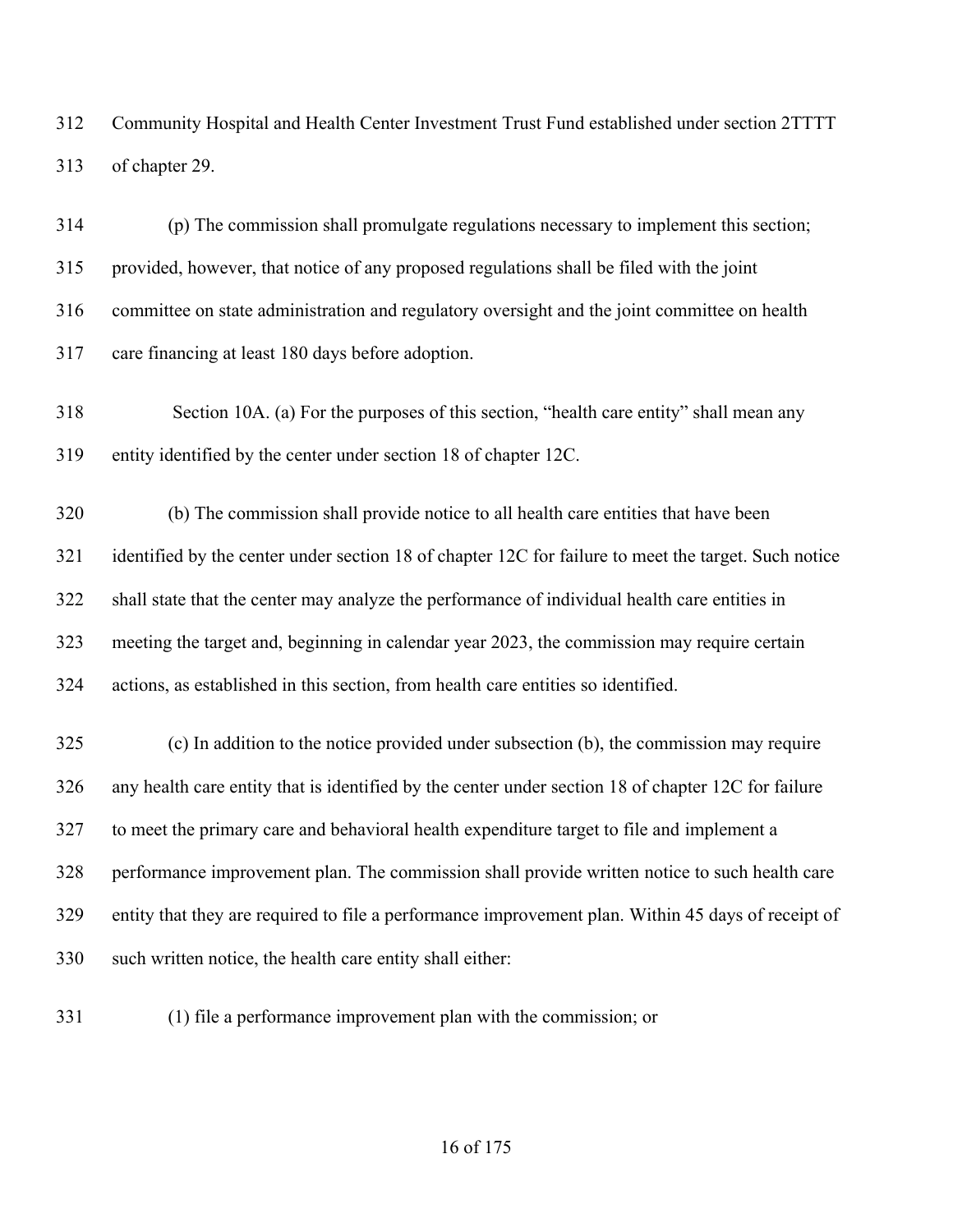(2) file an application with the commission to waive or extend the requirement to file a performance improvement plan.

 (d) The health care entity may file any documentation or supporting evidence with the commission to support the health care entity's application to waive or extend the requirement to file a performance improvement plan. The commission shall require the health care entity to submit any other relevant information it deems necessary in considering the waiver or extension application; provided, however, that such information shall be made public at the discretion of the commission.

 (e) The commission may waive or delay the requirement for a health care entity to file a performance improvement plan in response to a waiver or extension request filed under subsection (c) in light of all information received from the health care entity, based on a consideration of the following factors:

 (1) the baseline expenditures, costs, price and utilization trends of the health care entity over time, and any demonstrated improvement to increase the proportion of primary care and behavioral health expenditures;

 (2) any ongoing strategies or investments that the health care entity is implementing to invest in or expand access to primary care and behavioral health services;

 (3) whether the factors that led to the inability of the health care entity to meet the target can reasonably be considered to be unanticipated and outside of the control of the entity. Such factors may include, but shall not be limited to market dynamics, technological changes and other drivers of non-primary care and non-behavioral health spending such as pharmaceutical and medical devices expenses.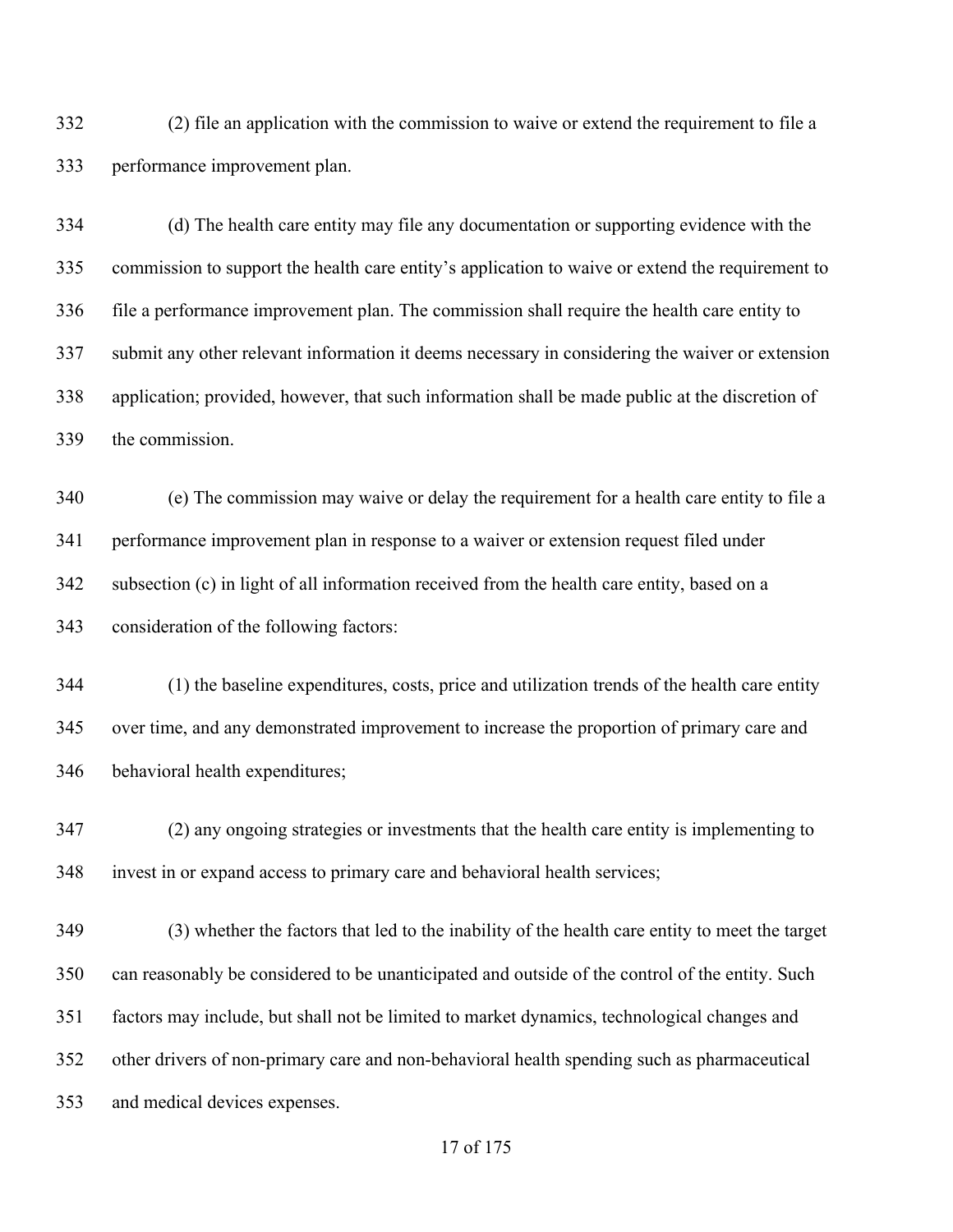(4) the overall financial condition of the health care entity;

(5) any other factors the commission considers relevant.

 (f) If the commission declines to waive or extend the requirement for the health care entity to file a performance improvement plan, the commission shall provide written notice to the health care entity that its application for a waiver or extension was denied and the health care entity shall file a performance improvement plan.

 (g) The commission shall provide the department of public health any notice requiring a health care entity to file and implement a performance improvement plan pursuant to this section. In the event a health care entity required to file a performance improvement plan under this section submits an application for a notice of determination of need under section 25C or 51 of chapter 111, the notice of the commission requiring the health care entity to file and implement a performance improvement plan pursuant to this section shall be considered part of the written record pursuant to said section 25C of chapter 111.

 (h) A health care entity shall file a performance improvement plan: (1) within 45 days of receipt of a notice under subsection (c); (2) if the health care entity has requested a waiver or extension, within 45 days of receipt of a notice that such waiver or extension has been denied; or (3) if the health care entity is granted an extension, on the date given on such extension. The performance improvement plan shall identify specific strategies, adjustments and action steps the entity proposes to implement to increase the proportion of primary care and behavioral health expenditures. The proposed performance improvement plan shall include specific identifiable and measurable expected outcomes and a timetable for implementation.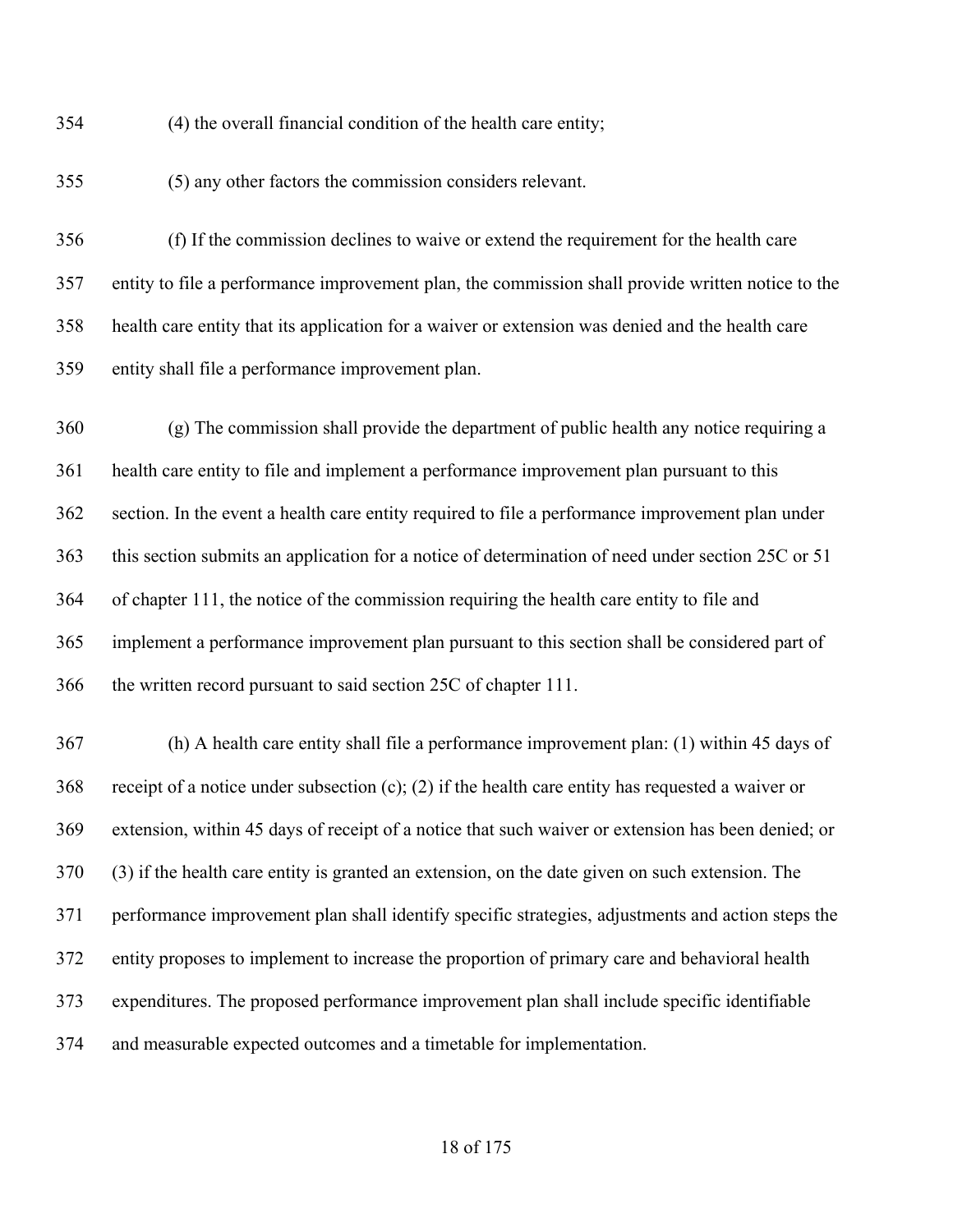(i) The commission shall approve any performance improvement plan that it determines is reasonably likely to address the underlying cause of the entity's inability to meet the target and has a reasonable expectation for successful implementation.

 (j) If the board determines that the performance improvement plan is unacceptable or incomplete, the commission may provide consultation on the criteria that have not been met and may allow an additional time period, up to 30 calendar days, for resubmission.

 (k) Upon approval of the proposed performance improvement plan, the commission shall notify the health care entity to begin immediate implementation of the performance improvement plan. Public notice shall be provided by the commission on its website, identifying that the health care entity is implementing a performance improvement plan. All health care entities implementing an approved performance improvement plan shall be subject to additional reporting requirements and compliance monitoring, as determined by the commission. The commission shall provide assistance to the health care entity in the successful implementation of the performance improvement plan.

 (l) All health care entities shall, in good faith, work to implement the performance improvement plan. At any point during the implementation of the performance improvement plan the health care entity may file amendments to the performance improvement plan, subject to approval of the commission.

 (m) At the conclusion of the timetable established in the performance improvement plan, the health care entity shall report to the commission regarding the outcome of the performance improvement plan. If the performance improvement plan was found to be unsuccessful, the commission shall either: (i) extend the implementation timetable of the existing performance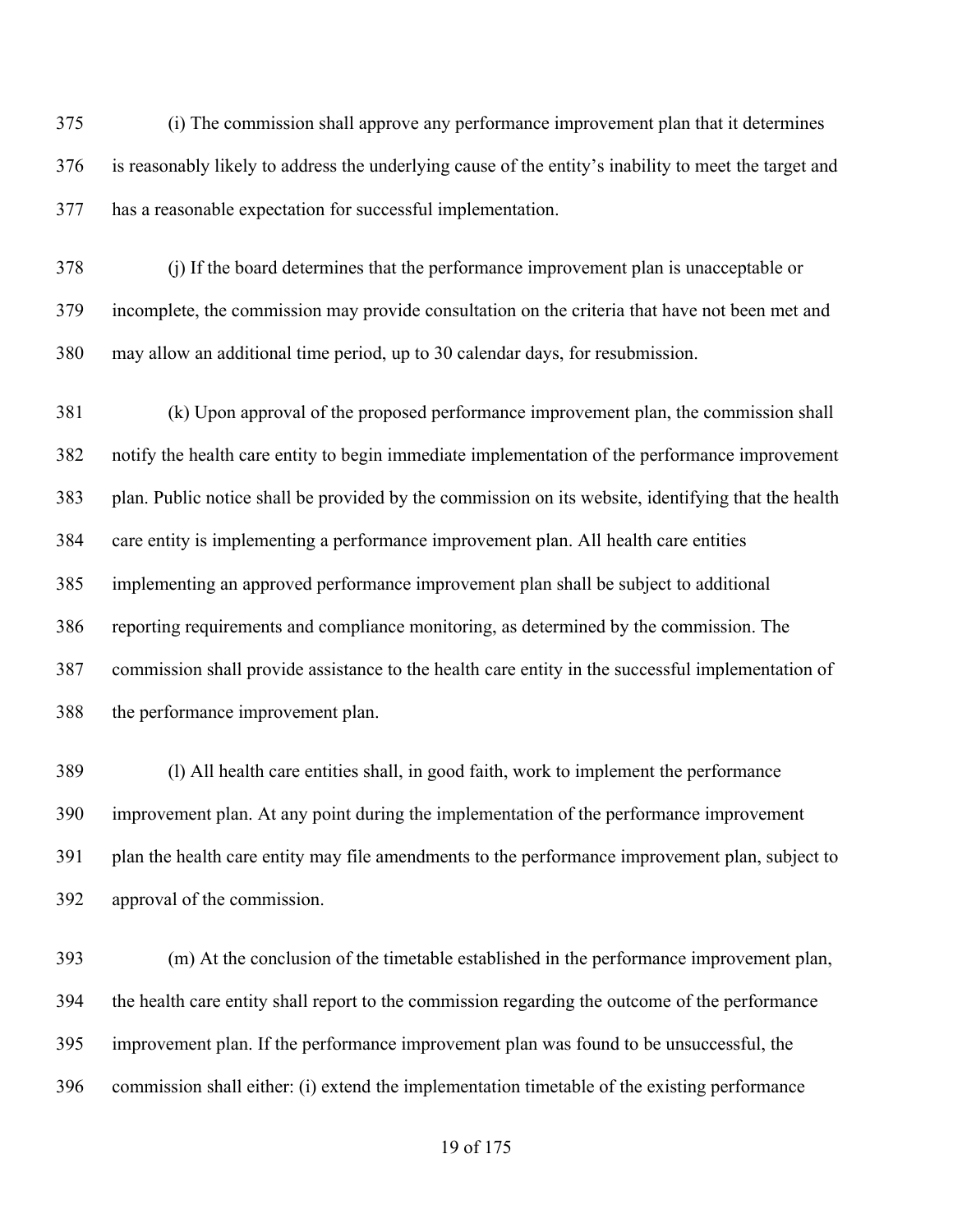| 397 | improvement plan; (ii) approve amendments to the performance improvement plan as proposed          |
|-----|----------------------------------------------------------------------------------------------------|
| 398 | by the health care entity; (iii) require the health care entity to submit a new performance        |
| 399 | improvement plan under subsection (c) or (iv) waive or delay the requirement to file any           |
| 400 | additional performance improvement plans.                                                          |
| 401 | (n) Upon the successful completion of the performance improvement plan, the identity of            |
| 402 | the health care entity shall be removed from the commission's website.                             |
| 403 | (o) The commission may submit a recommendation for proposed legislation to the joint               |
| 404 | committee on health care financing if the commission determines that further legislative           |
| 405 | authority is needed to achieve the health care quality and spending sustainability objectives of   |
| 406 | this act, assist health care entities with the implementation of performance improvement plans or  |
| 407 | otherwise ensure compliance with the provisions of this section.                                   |
| 408 | (p) If the commission determines that a health care entity has: (i) willfully neglected to         |
| 409 | file a performance improvement plan with the commission by the time required in subsection (h);    |
| 410 | (ii) failed to file an acceptable performance improvement plan in good faith with the              |
| 411 | commission; (iii) failed to implement the performance improvement plan in good faith; or (iv)      |
|     | 412 knowingly failed to provide information required by this section to the commission or that     |
| 413 | knowingly falsifies the same, the commission may assess a civil penalty to the health care entity  |
| 414 | of not more than \$500,000 the first time that a determination is made, not more than \$750,000    |
| 415 | for a second determination and not more than $$1,000,000$ for a third or subsequent                |
| 416 | determination; provided, however, that a civil penalty assessed pursuant to 1 of the above clauses |
| 417 | shall be a first offense if a previously assessed penalty was assessed pursuant to a different     |
| 418 | clause. A civil penalty assessed under this subsection shall be deposited into the Community       |
|     |                                                                                                    |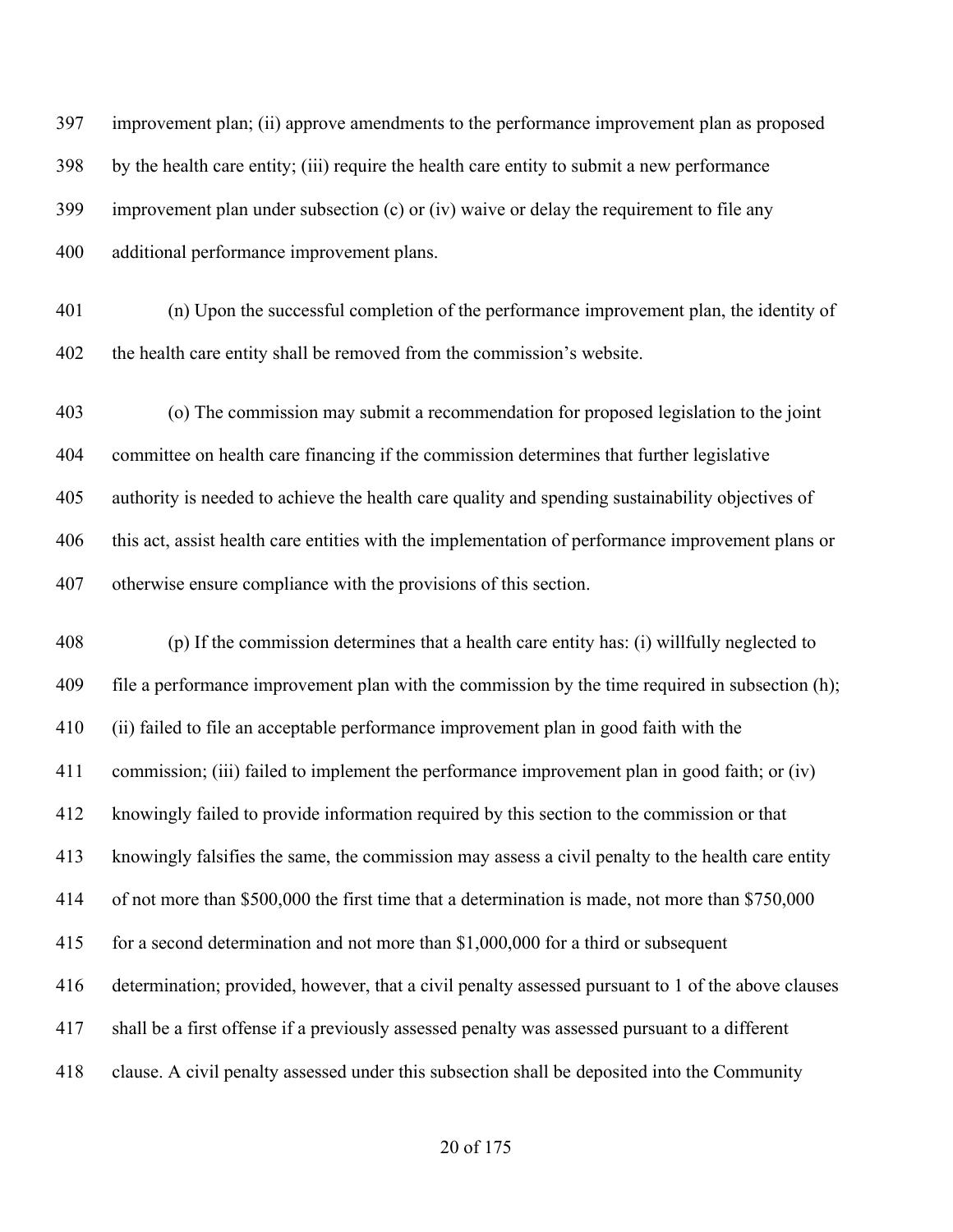Hospital and Health Center Investment Trust Fund established under section 2TTTT of chapter 420 29. The commission shall seek to promote compliance with this section and shall only impose a civil penalty as a last resort. (q) The commission shall promulgate regulations necessary to implement this section. (r) Nothing in this section shall be construed as affecting or limiting the applicability of 424 the health care cost growth benchmark established under section 9 of chapter 6D, and the obligations of a health care entity thereto. SECTION 10. Section 11 of said chapter 6D of the General Laws, as appearing in the 2018 Official Edition, is hereby amended by inserting, in lines 20 to 21, after the words "the name and address of licensed facilities", the following words:- , including whether any such facilities charge a facility fee as defined in section 51L of chapter 111. SECTION 11. Section 13 of said chapter 6D, as so appearing, is hereby amended by striking out subsection (b) and inserting in place thereof the following subsection:- (b) In addition to the grounds for a cost and market impact review set forth in subsection (a), if the commission finds, based on the center's annual report, that the percentage change in total health care expenditures exceeded the health care cost growth benchmark in the previous calendar year, the commission may conduct a cost and market impact review of any provider or provider organization identified by the center under section 18 of chapter 12C. SECTION 12. Said chapter 6D of the General Laws is hereby further amended by adding the following section:-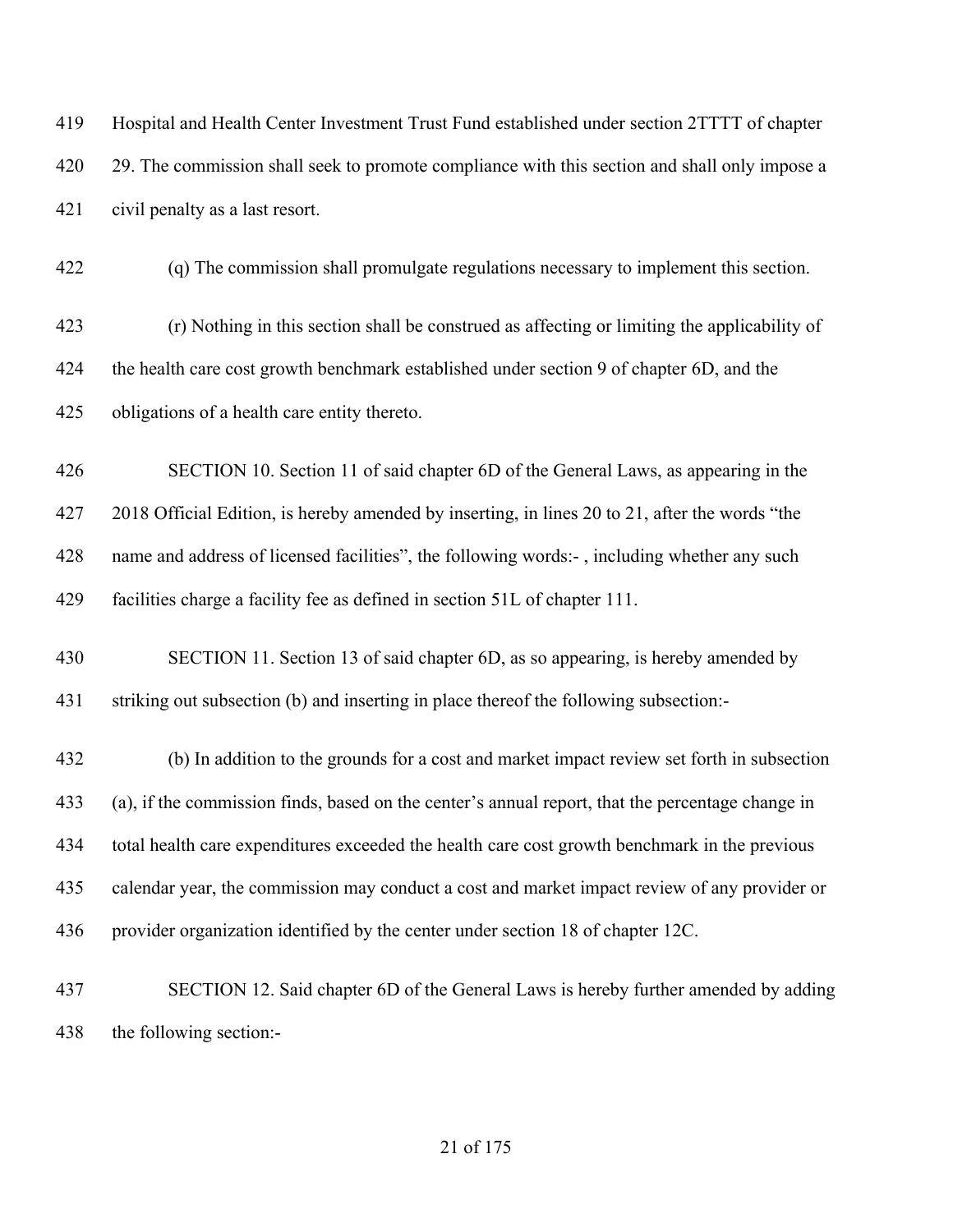Section 20. (a) The commission shall annually identify services subject to the limitations on facility fees provided in subsection (c) of section 51L of chapter 111.

 (b) Services identified by the commission under this section shall include evaluation and management services, diagnostics and imaging services, and other outpatient services that the commission determines may reliably be provided safely and effectively in settings other than hospitals.

 SECTION 13. Section 7 of chapter 12C of the General Laws, as appearing in the 2018 Official Edition, is hereby amended by striking out each time they appear, in lines 5 and 11, the words "Community Hospital Reinvestment Trust Fund" and inserting in place thereof the following words:-

Community Hospital and Health Center Investment Trust Fund.

SECTION 14. Said section 7 of said chapter 12C, as so appearing, is hereby further

 amended by striking out each time they appear, in lines 15 to 16 and 49 to 50, the words "or received retroactively for expenses of predecessor agencies" and inserting in place thereof the

following words:-

 excluding those made from the Community Hospital and Health Center Investment Trust Fund.

 SECTION 15. Said chapter 12C is hereby amended by inserting after section 10 the following section:-

 Section 10A. (a) The center shall promulgate regulations necessary to ensure the uniform annual reporting of information from pharmacy benefit managers certified under chapter 175N,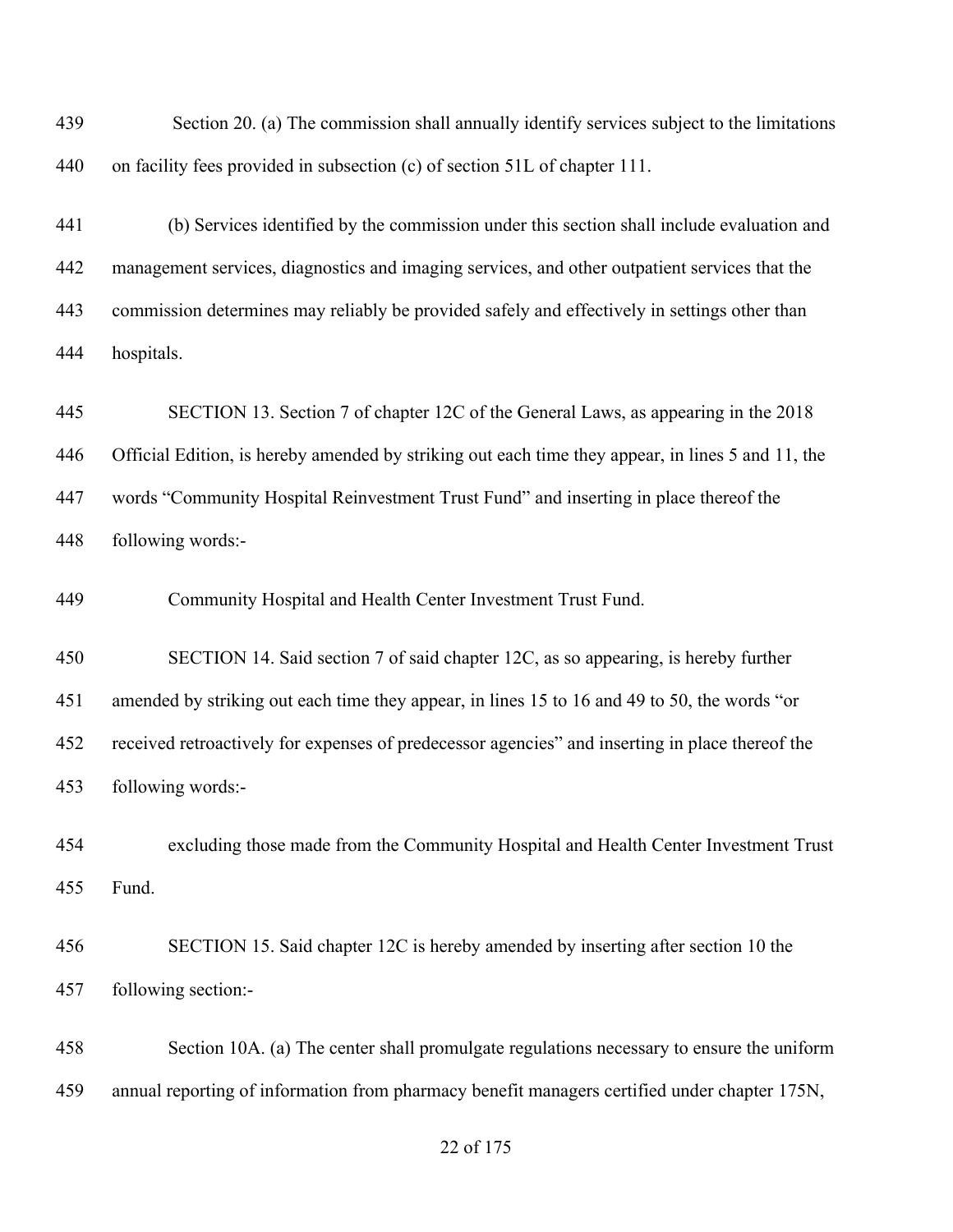including but not limited to information on (1) payments received by pharmacy benefit managers by payers related to drugs provided to Massachusetts residents; (2) payments made by pharmacy benefit managers to pharmacies related to drugs provided to Massachusetts residents; (3) rebates received by pharmacy benefit managers from drug manufacturers related to drugs provided to Massachusetts residents; (4) rebates paid by pharmacy benefit managers to payers related to drugs provided to Massachusetts residents; (5) other payments made or received by pharmacy benefit managers by payers or pharmacies, including but not limited to administrative or performance-based payments, related to doing business in Massachusetts; (6) other rebates paid to or received by pharmacy benefit managers by drug manufacturers or payers related to doing business in Massachusetts; and (7) any other information specified by the center.

 (b) The center shall analyze the information and data collected under subsection (a) and shall publish an annual report detailing, at minimum, each pharmacy benefit manager's aggregated percentage of spread pricing, as defined by the center, related to drugs provided to Massachusetts residents.

 (c) Except as specifically provided otherwise by the center or under this chapter, pharmacy benefit manager data collected by the center under this section shall not be a public record under clause Twenty-sixth of section 7 of chapter 4 or under chapter 66. The center may confidentially provide pharmacy benefit manager data collected by the center under this section to the health policy commission.

SECTION 16. Section 14 of said chapter 12C is hereby repealed.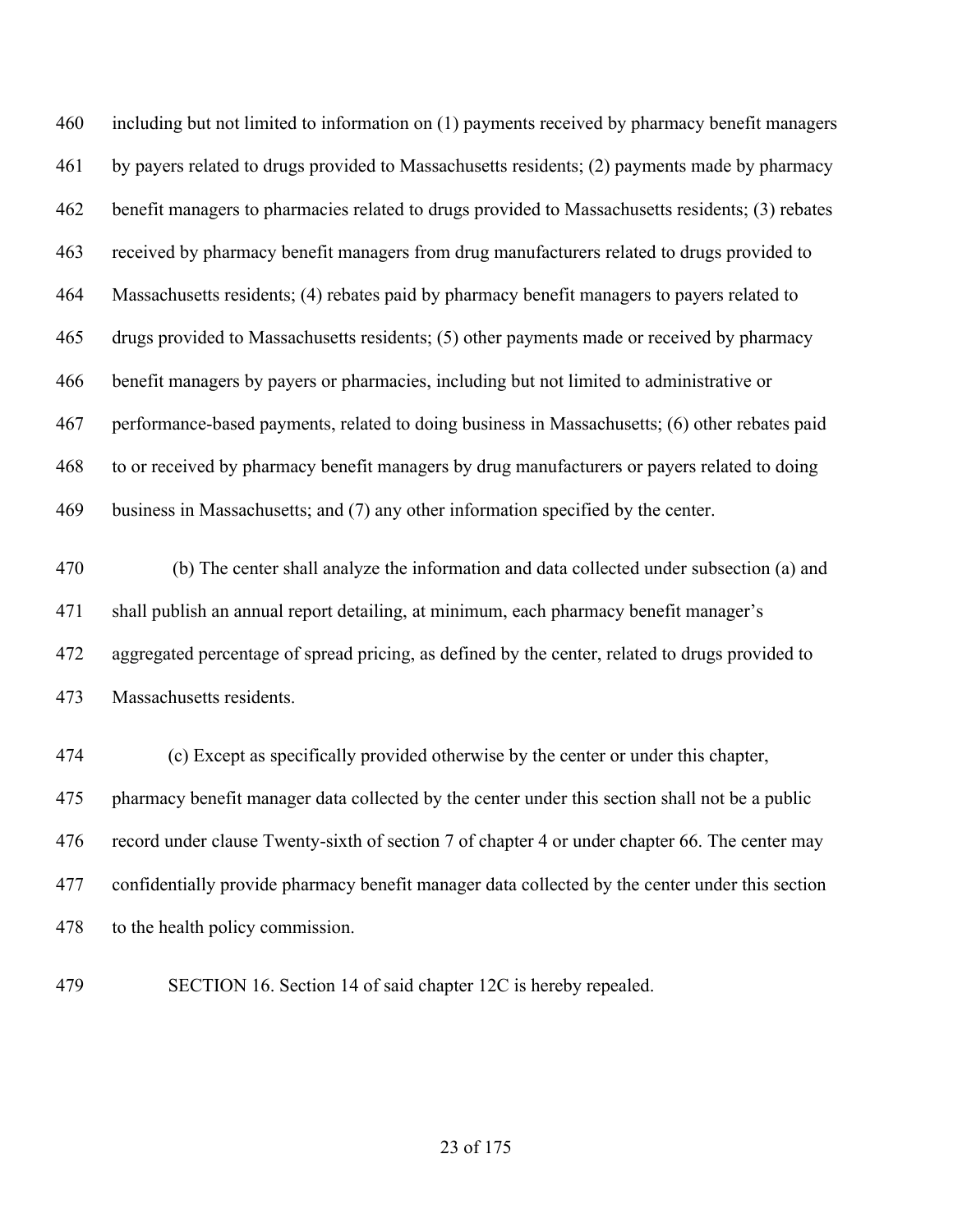SECTION 17. Section 16 of said chapter 12C, as appearing in the 2018 Official Edition, is hereby amended by striking out subsection (a) and inserting in place thereof the following subsection:-

 (a) The center shall publish an annual report based on the information submitted under this chapter concerning health care provider, provider organization and private and public health care payer costs and cost trends, section 13 of chapter 6D relative to market power reviews and section 15 relative to quality data. The center shall compare the costs, cost trends, and expenditures with the health care cost growth benchmark established under section 9 of chapter 6D, analyzed by regions of the commonwealth, and shall compare the costs, cost trends, and expenditures with the aggregate primary care and behavioral health expenditure target established under section 9A of said chapter 6D, and shall detail: (1) baseline information about cost, price, quality, utilization and market power in the commonwealth's health care system; (2) cost growth trends for care provided within and outside of accountable care organizations and patient-centered medical homes; (3) cost growth trends by provider sector, including but not limited to, hospitals, hospital systems, non-acute providers, pharmaceuticals, medical devices and durable medical equipment; provided, however, that any detailed cost growth trend in the pharmaceutical sector shall consider the effect of drug rebates and other price concessions in the aggregate without disclosure of any product or manufacturer-specific rebate or price concession information, and without limiting or otherwise affecting the confidential or proprietary nature of any rebate or price concession agreement; (4) factors that contribute to cost growth within the commonwealth's health care system and to the relationship between provider costs and payer premium rates; (5) primary care and behavioral health expenditure trends as compared to the aggregate baseline expenditures, as defined in section 1 said chapter 6D; (6) the proportion of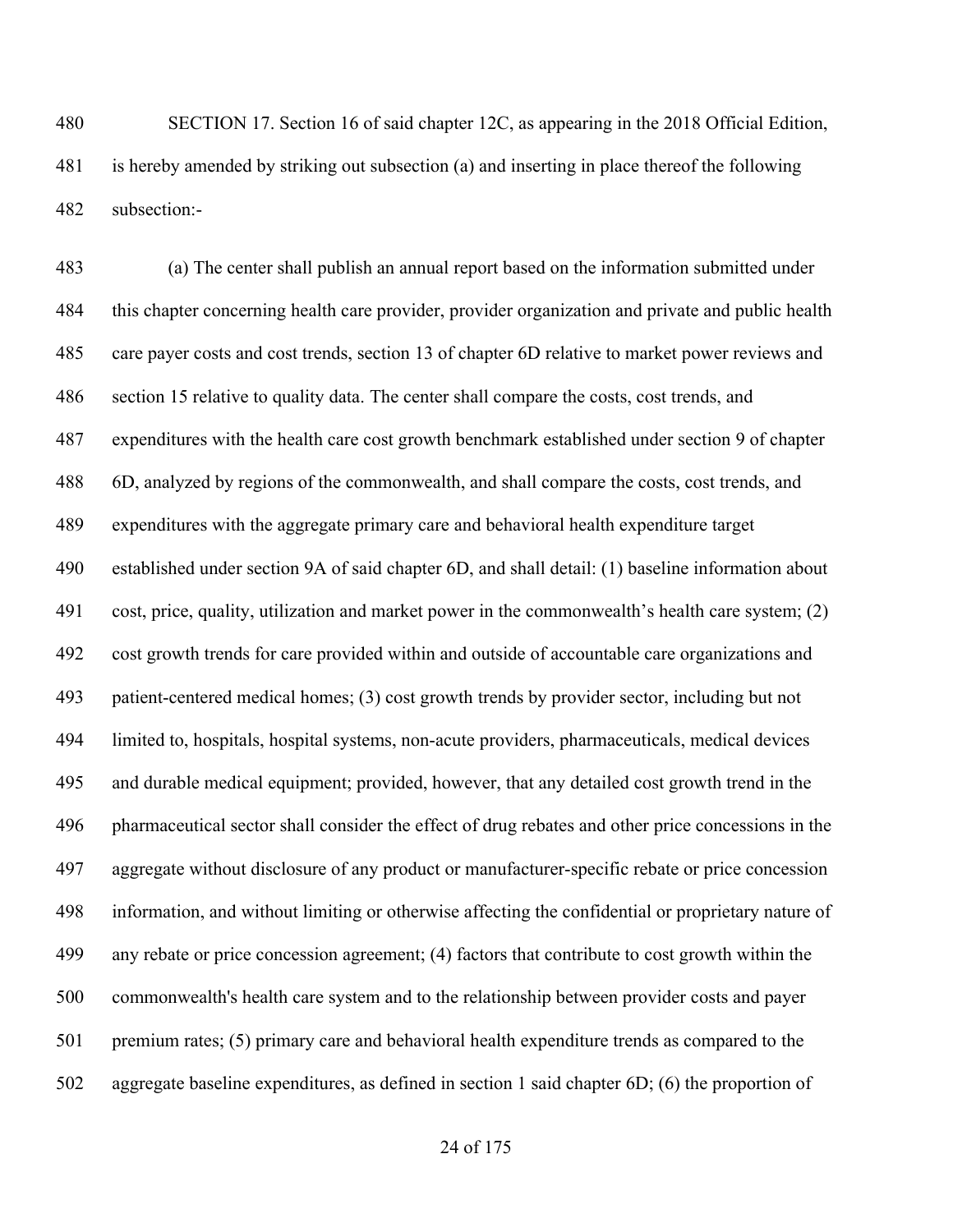health care expenditures reimbursed under fee-for-service and alternative payment methodologies; (7) the impact of health care payment and delivery reform efforts on health care costs including, but not limited to, the development of limited and tiered networks, increased price transparency, increased utilization of electronic medical records and other health technology; (8) the impact of any assessments including, but not limited to, the health system benefit surcharge collected under section 68 of chapter 118E, on health insurance premiums; (9) trends in utilization of unnecessary or duplicative services, with particular emphasis on imaging and other high-cost services; (10) the prevalence and trends in adoption of alternative payment methodologies and impact of alternative payment methodologies on overall health care spending, insurance premiums and provider rates; (11) the development and status of provider organizations in the commonwealth including, but not limited to, acquisitions, mergers, consolidations and any evidence of excess consolidation or anti-competitive behavior by provider organizations; and (12) the impact of health care payment and delivery reform on the quality of care delivered in the commonwealth.

 As part of its annual report, the center shall report on price variation between health care providers, by payer and provider type. The center's report shall include: (1) baseline information about price variation between health care providers by payer including, but not limited to, identifying providers or provider organizations that are paid more than 10 per cent above or more 521 than 10 per cent below the average relative price and identifying payers which have entered into alternative payment contracts that vary by more than 10 per cent; (2) the annual change in price variation, by payer, among the payer's participating providers; (3) factors that contribute to price variation in the commonwealth's health care system; (4) the impact of price variations on disproportionate share hospitals and other safety net providers; and (5) the impact of health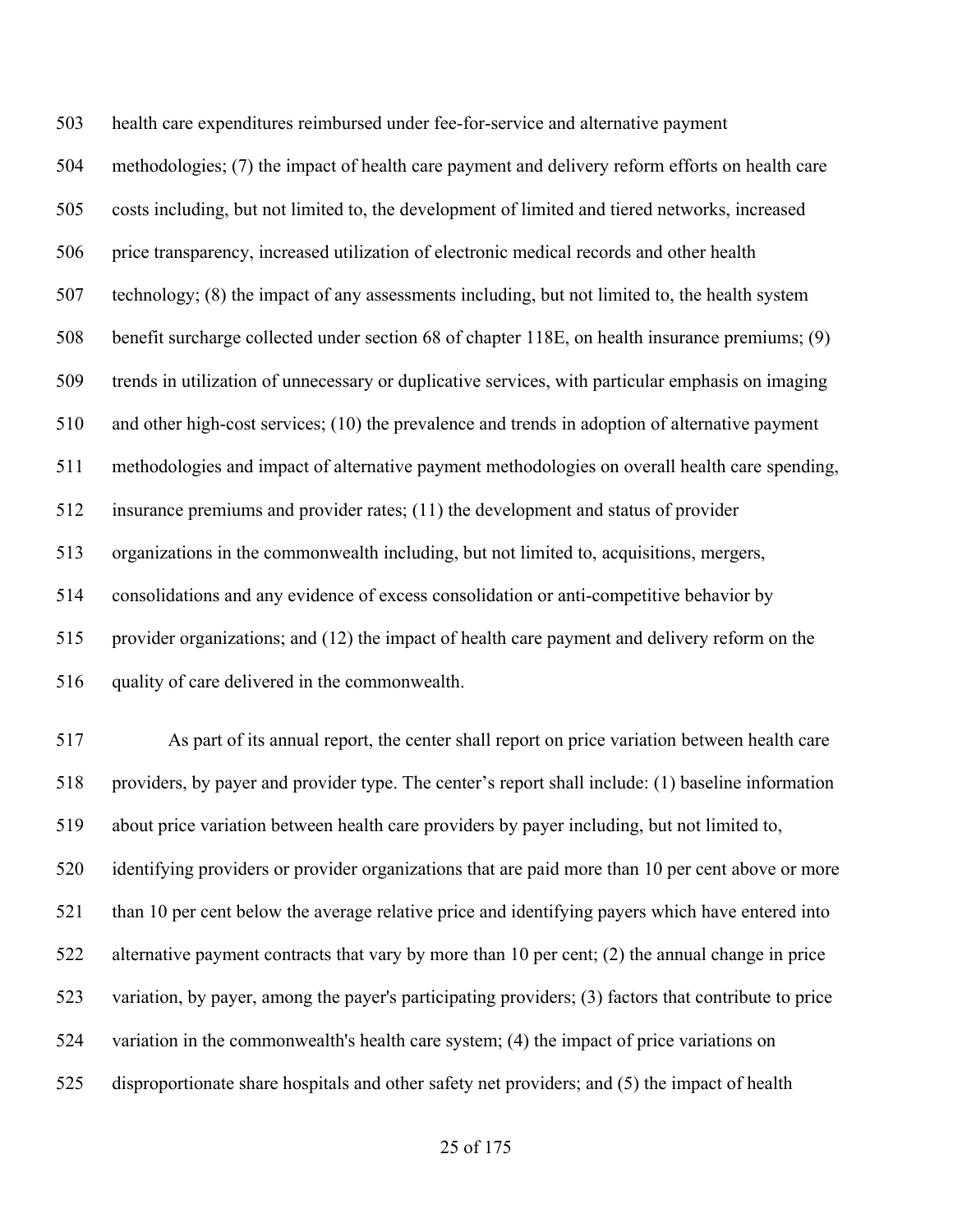reform efforts on price variation including, but not limited to, the impact of increased price transparency, increased prevalence of alternative payment contracts and increased prevalence of accountable care organizations and patient centered medical homes.

 The center shall publish and provide the report to health policy commission at least 30 days before any hearing required under section 8 of chapter 6D. The center may contract with an outside organization with expertise in issues related to the topics of the hearings to produce this report.

 The center shall publish the aggregate baseline expenditures starting in the 2020 annual report.

 The center, in consultation with the commission, shall determine the baseline expenditures for individual health care entities and shall report to each health care entity its respective baseline expenditures by October 1, 2020.

 SECTION 18. Said chapter 12C is hereby further amended by striking out section 18, as appearing in the 2018 Official Edition, and inserting in place thereof the following section:-

 Section 18. The center shall perform ongoing analysis of data it receives under this chapter to identify any payers, providers or provider organizations whose:

 (1) Contribution to health care spending growth, including but not limited to spending levels and growth as measured by total medical expense is considered excessive and who threaten the ability of the state to meet the health care cost growth benchmark established by the health policy commission under section 10 of chapter 6D; or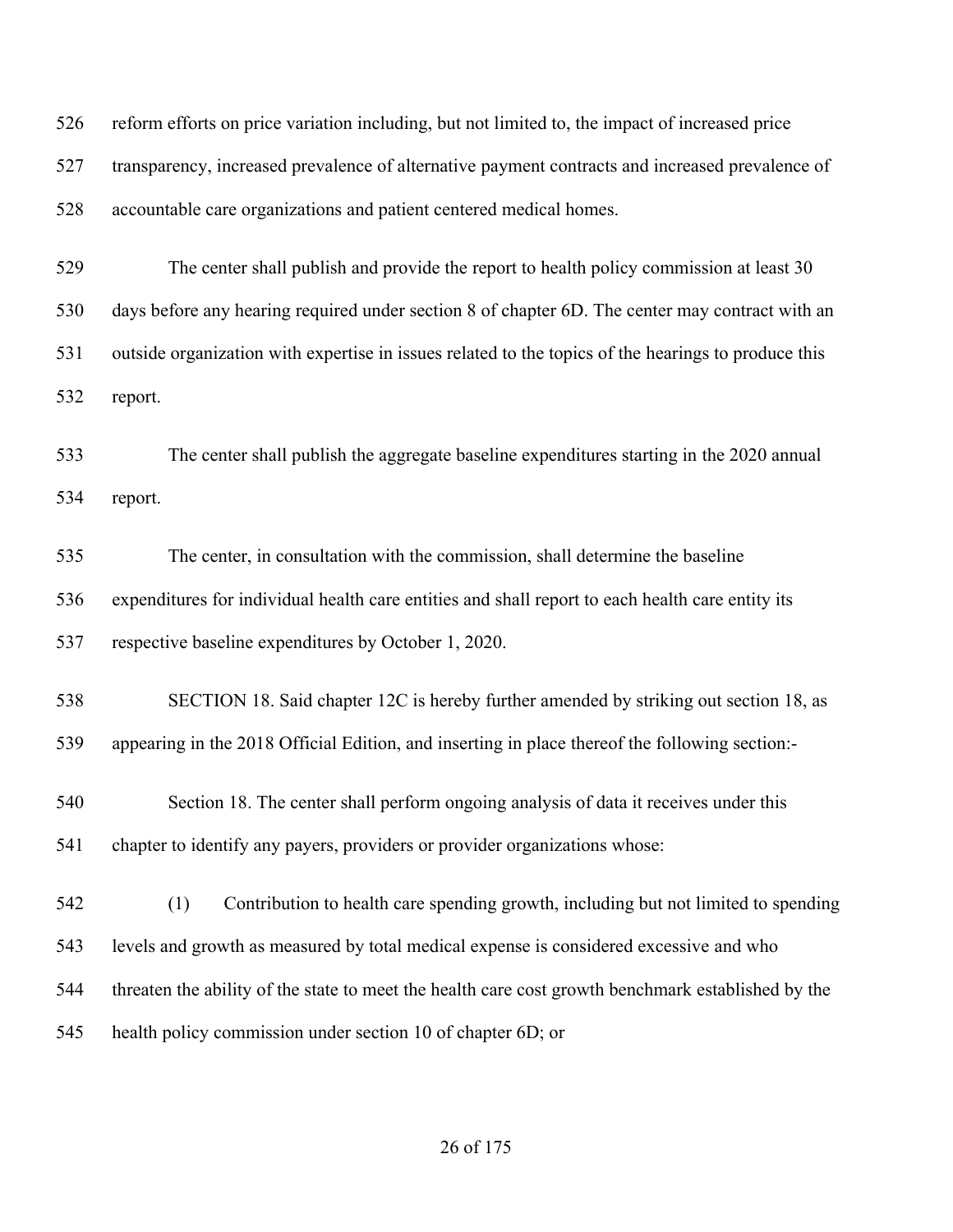(2) Expenditures fail to meet the primary care and behavioral health expenditure target under section 9A of chapter 6D.

 The center shall confidentially provide a list of the payers, providers and provider organizations to the health policy commission such that the commission may pursue further action under sections 10 and 10A of chapter 6D.

 SECTION 19. Said chapter 12C is hereby further amended by striking out section 23, as so appearing, and inserting in place thereof the following section:-

 Section 23. Subject to appropriation and notwithstanding any other general or special law to the contrary, the center shall transfer annually \$10,000,000 to the Community Hospital and Health Center Investment Trust Fund established in section 2TTTT of chapter 29, not later than June 30; provided, however, that such transfer shall not result in an increase in the assessment calculated under section 7.

 SECTION 20. Said chapter 12C is hereby further amended by adding the following section:-

 Section 24. (a) Not later than April 1, the center shall analyze, for public and private health care payers in Massachusetts, the average annual gross cost per utilizer of each drug approved during the preceding 5 calendar years by the U.S. Food and Drug Administration.

 (b) For each drug described in subsection (a) that the center projects has a current average annual gross cost per utilizer for public and private health care payers in Massachusetts of greater than \$50,000, the center shall refer the drug to the health policy commission for review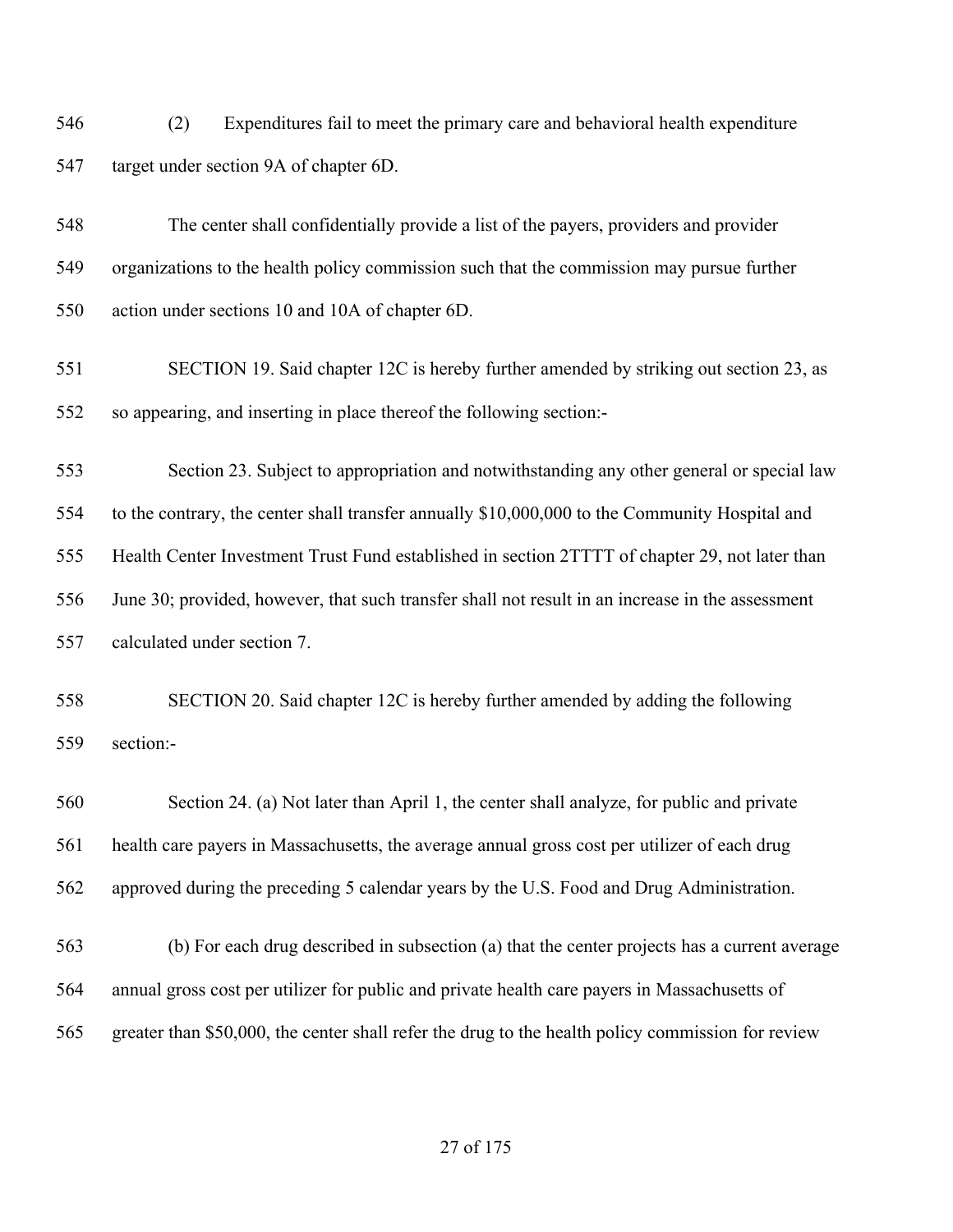under section 8B of chapter 6D, and provide notice of the referral to the manufacturer of the drug.

 (c) Not later than May 1, the center shall publish an annual report detailing, at minimum: (1) each drug referred to the health policy commission under subsection (b); and (2) the projected current average annual gross cost per utilizer for public and private health care payers in Massachusetts of each such drug.

 (d) The center shall adopt any written policies, procedures or regulations necessary to implement this section.

 SECTION 21. Section 9 of chapter 13 of the General Laws, as appearing in the 2018 Official Edition, is hereby amended by inserting after the word "workers", in line 8, the following words:- , the board of registration in naturopathy, the board of registration of recovery coaches, the board of registration of social workers, the board of registration of psychologists, the board of registration of allied mental health and human services professions, the board of allied health professions, the board of registration of dieticians and nutritionists, the board of registration in podiatry, the board of registration in optometry, the board of registration of dispensing opticians, the board of registration of chiropractors, the board of registration of speech-language pathology and audiology, the board of registration of hearing instrument specialists.

 SECTION 22. Section 11D of said chapter 13, as so appearing, is hereby amended by striking out, in lines 1 and 2, the words "division of professional licensure" and inserting in place thereof, the following words:- department of public health.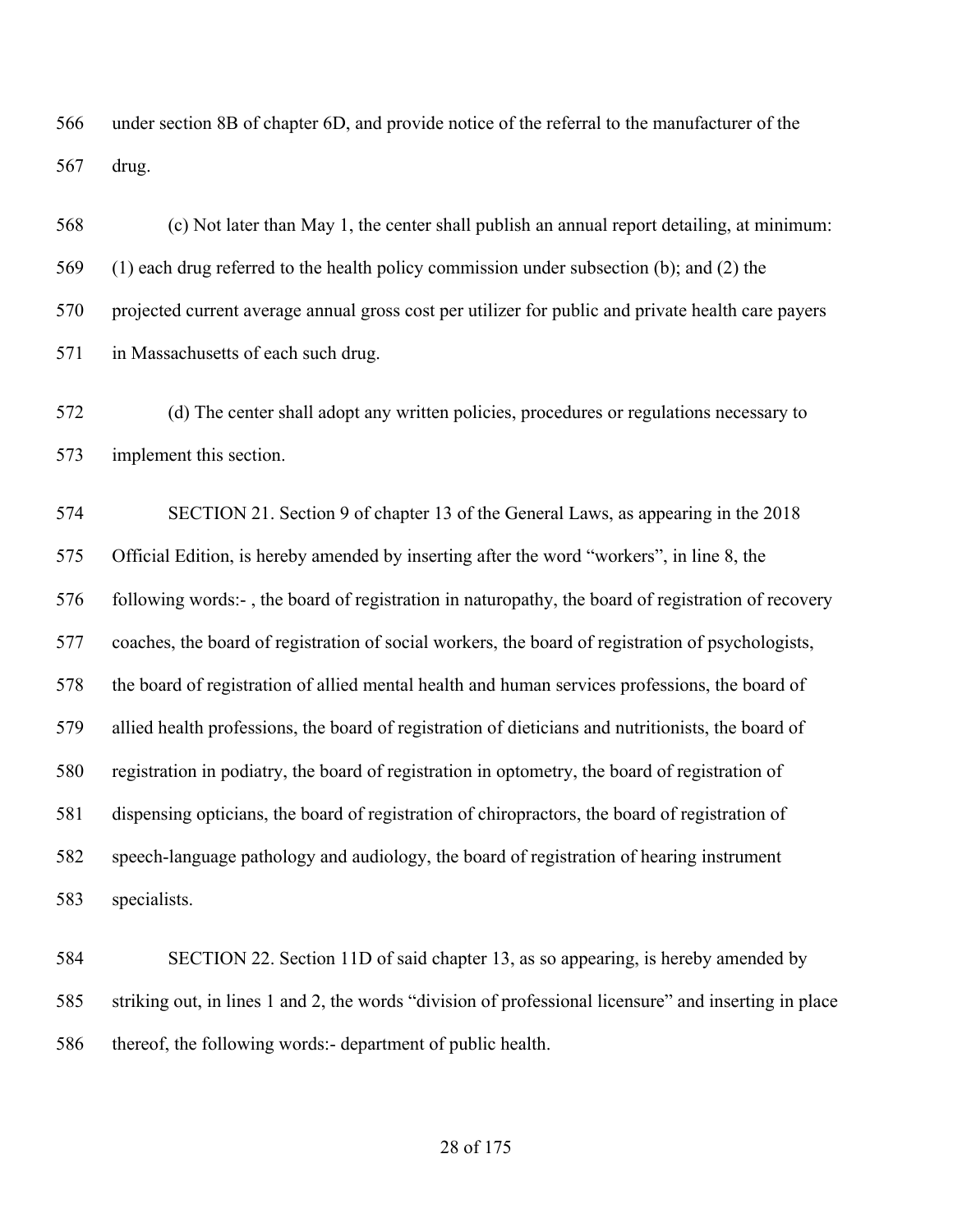SECTION 23. Subsection (c) of section 14 of said chapter 13, as so appearing, is hereby amended by inserting, in line 4, after the words "twelve,", the following words:- and chapter 112A.

 SECTION 24. Section 79 of said chapter 13, as so appearing, is hereby amended by striking out, in lines 17 and 18 and in line 27, the words "director of consumer affairs and business regulations" and inserting in place thereof, each time they appear, the following words:- commissioner of public health.

 SECTION 25. Said chapter 13, as so appearing, is hereby amended by striking out section 80 and inserting in place thereof the following section:-

 Section 80. There shall be a board of registration of social workers hereinafter called the board, which shall consist of 9 members: the commissioner of children and families, or a designee; the commissioner of mental health, or a designee; 7 members to be appointed by the Governor, 1 of whom is a representative from an accredited Massachusetts school of social work, 3 of whom are licensed under sections 130 to 137, inclusive, of chapter 112, 1 of whom is licensed under sections 130 to 137, inclusive, of chapter 112 and is an active member of an organized labor organization representing social workers , and 2 of whom are member of the general public. Members of the board shall be residents of the commonwealth and citizens of the United States. At least 1 licensed social work member and 1 member representing the general public shall be from a minority group, as defined by the federal Department of Health and Human Services. No more than 6 members of the board shall belong to any 1 political party.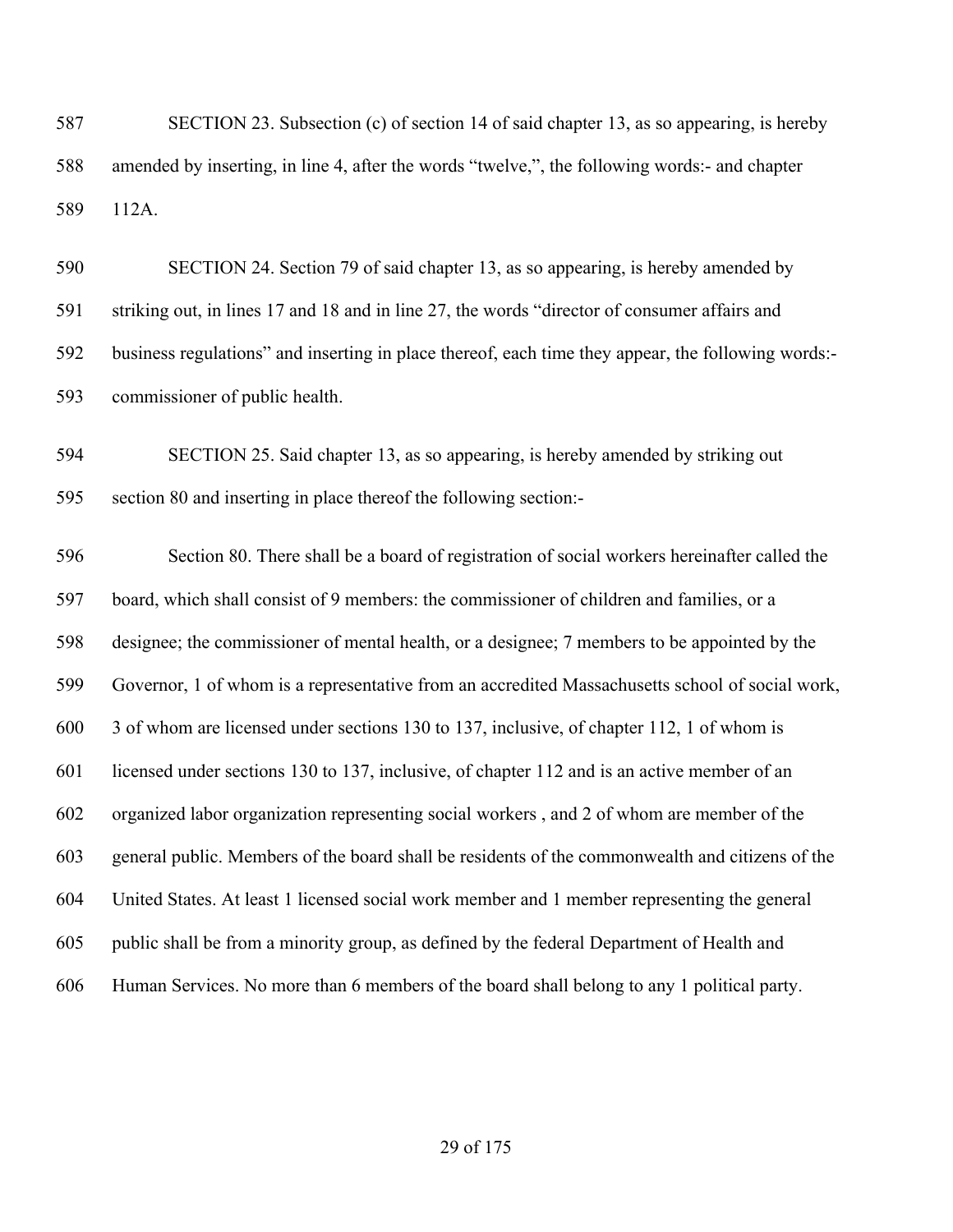| 607 | SECTION 26. Section 84 of said chapter 13, as so appearing, is hereby amended by                      |
|-----|-------------------------------------------------------------------------------------------------------|
| 608 | striking out, in lines 8 and 9, the words "division of professional licensure" and inserting in place |
| 609 | thereof the following words:- department of public health.                                            |
| 610 | SECTION 27. Said section 84 of said chapter 13, as so appearing, is hereby further                    |
| 611 | amended by striking out, in lines 44 and 45, inclusive, the words "Division of Professional           |
| 612 | Licensure Trust Fund established in section 35V" and inserting in place thereof the following         |
| 613 | words:- Quality in Health Professions Trust Fund established in section 35X.                          |
| 614 | SECTION 28. Section 88 of said chapter 13, as so appearing, is hereby amended by                      |
| 615 | striking out, in lines 1 and 2, the words "division of professional licensure" and inserting in place |
| 616 | thereof the following words:- department of public health.                                            |
| 617 | SECTION 29. The first paragraph of section 90 of said chapter 13, as so appearing, is                 |
| 618 | hereby amended by striking out the third sentence.                                                    |
| 619 | SECTION 30. Said section 90 of said chapter 13, as so appearing, is hereby amended by                 |
| 620 | striking out the third paragraph and inserting in place thereof the following paragraph:- The         |
| 621 | commissioner of public health shall have authority to review and approve rules and regulations        |
| 622 | proposed by the board.                                                                                |
| 623 | SECTION 31. Section 94 of said chapter 13, as so appearing, is hereby amended by                      |
| 624 | striking out, in line 13, the words "director of registration" and inserting in place thereof, the    |
| 625 | following words:- commissioner of public health.                                                      |
| 626 | SECTION 32. Said chapter 13 is hereby further amended by adding the following                         |
| 627 | section:-                                                                                             |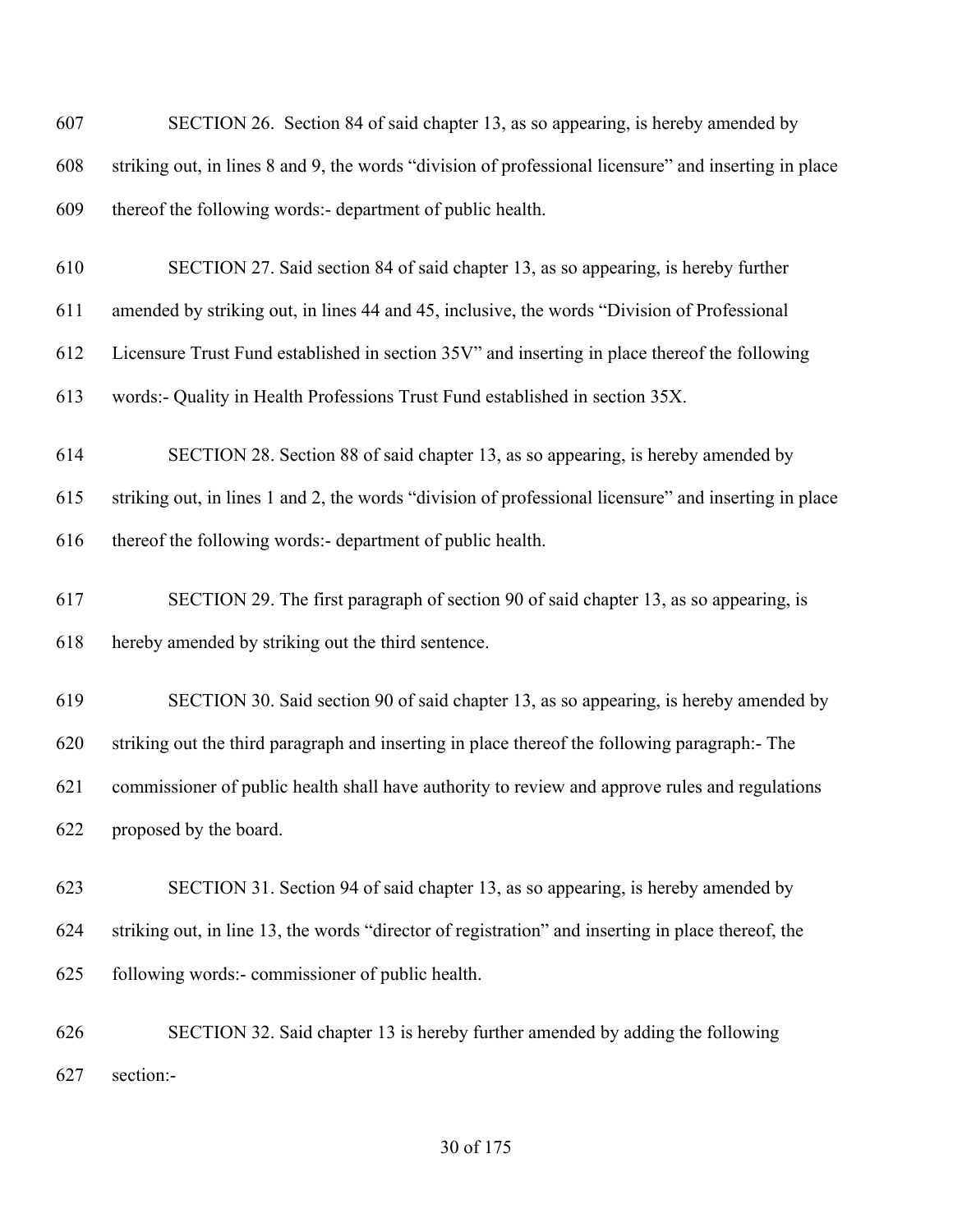Section 110. (a) There shall be, within the department of public health, a board of registration of recovery coaches which shall consist of 7 members to be appointed by the governor, 1 of whom shall be the commissioner of public health or a designee, 1 of whom shall be the commissioner of mental health or a designee; 1 of whom shall be employed as a recovery coach, 1 of whom shall be a family member to an individual with a substance use disorder, 1 of whom shall represent a health plan, 1 of whom shall be a licensed physician or nurse specializing in addiction, and 1 member of the general public. Members of the board shall be residents of the commonwealth. (b) Each member of the board shall serve for a term of 3 years. Upon the expiration of a term of office, a member shall continue to serve until a successor has been appointed. A member shall not serve for more than 2 consecutive terms; provided, however, that a person who is chosen to fill a vacancy in an unexpired term of a prior board member may serve for 2 consecutive terms in addition to the remainder of that unexpired term. (c) A member may be removed by the governor for neglect of duty, misconduct or malfeasance or misfeasance in office. (d) The board shall, at its first meeting and annually thereafter, organize by electing from its membership a chair, a vice-chair and a secretary. Those officers shall serve until their successors are elected. (e) The board shall meet at least four times annually and may hold additional meetings at the call of the chair or at such times as may be determined by the board. Board members shall serve without compensation but shall be reimbursed for actual and reasonable expenses incurred in the performance of their duties.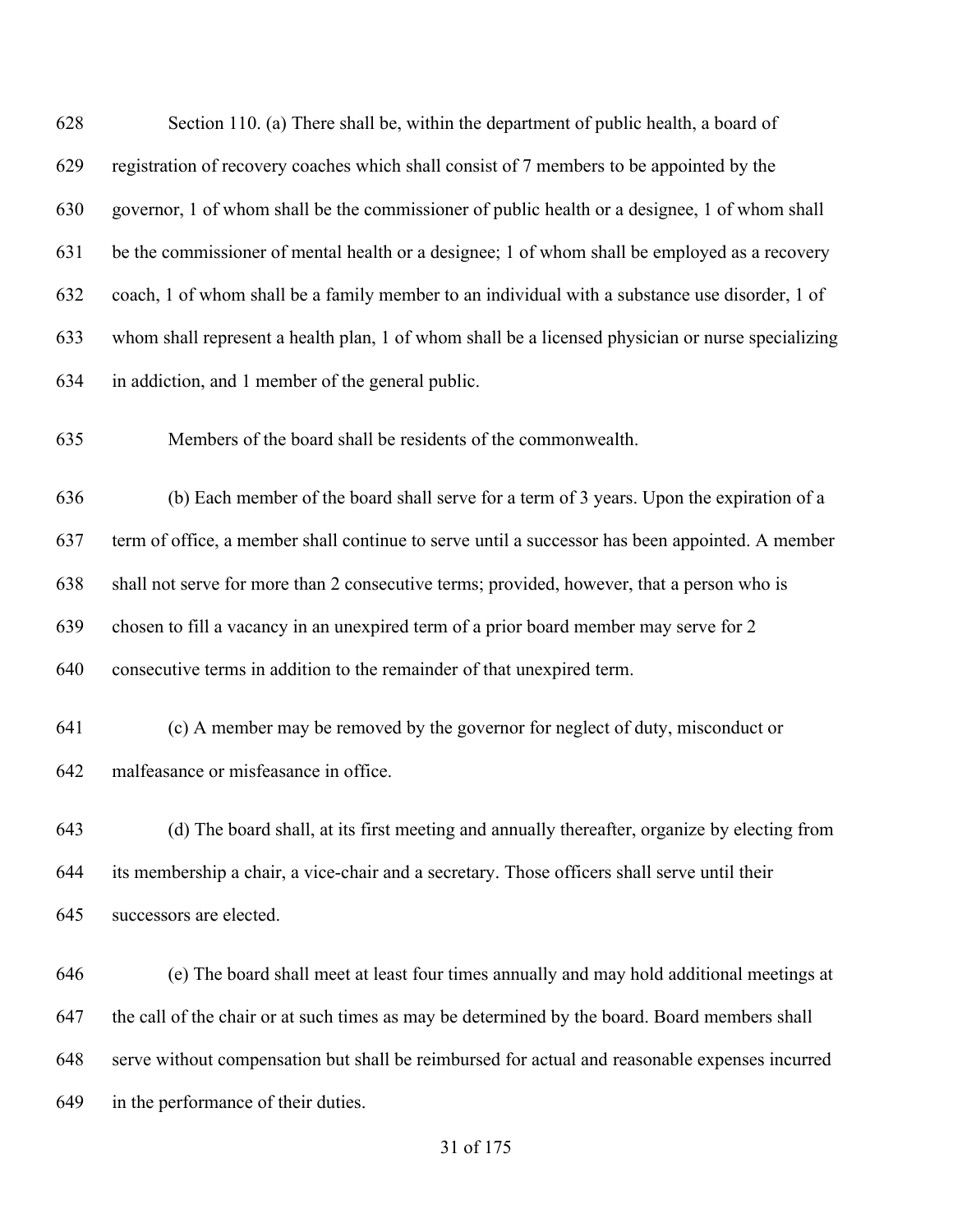SECTION 33. Section 8K of chapter 26 of the General Laws, as appearing in the 2018 Official Edition, is hereby amended by adding the following paragraphs:-

 As part of its annual review of health insurance carriers' compliance with state and federal mental health parity provisions, the commissioner of insurance shall require health insurance carriers licensed or authorized to do business under chapters 175, 176A, 176B and 176G to submit utilization reports that document the number of requests, approvals, denials and denial appeals for behavioral health and the number of requests, approvals, denials and denial appeals for non-behavioral health services, and the number of approved out-of-network services for behavioral health services and the number of approved out-of-network services for non- behavioral health services. In creating guidance for these reports, the Division of Insurance shall specify that information be broken down by region and behavioral health service category and shall use this information as part of its evaluation of whether a health carrier's provider network is adequate to provide access to covered behavioral health services.

 The commissioner of insurance shall promulgate regulations to define provider reimbursement parity rules that would apply similar rates of reimbursement to evaluation and management office visits whether the evaluation and management office visits were provided by primary care providers or licensed mental health professionals. Under these rules, the commissioner shall require carriers to establish rates of reimbursement, by geographic region, for evaluation and management office visits by licensed behavioral health providers that are no less than the average rates of reimbursement for evaluation and management office visits by licensed primary care providers in the same geographic region during the prior calendar year. The commissioner shall, at least annually, convene a panel of experts from medical and behavioral health specialties to define the list of office visit codes that will be subject to these rules.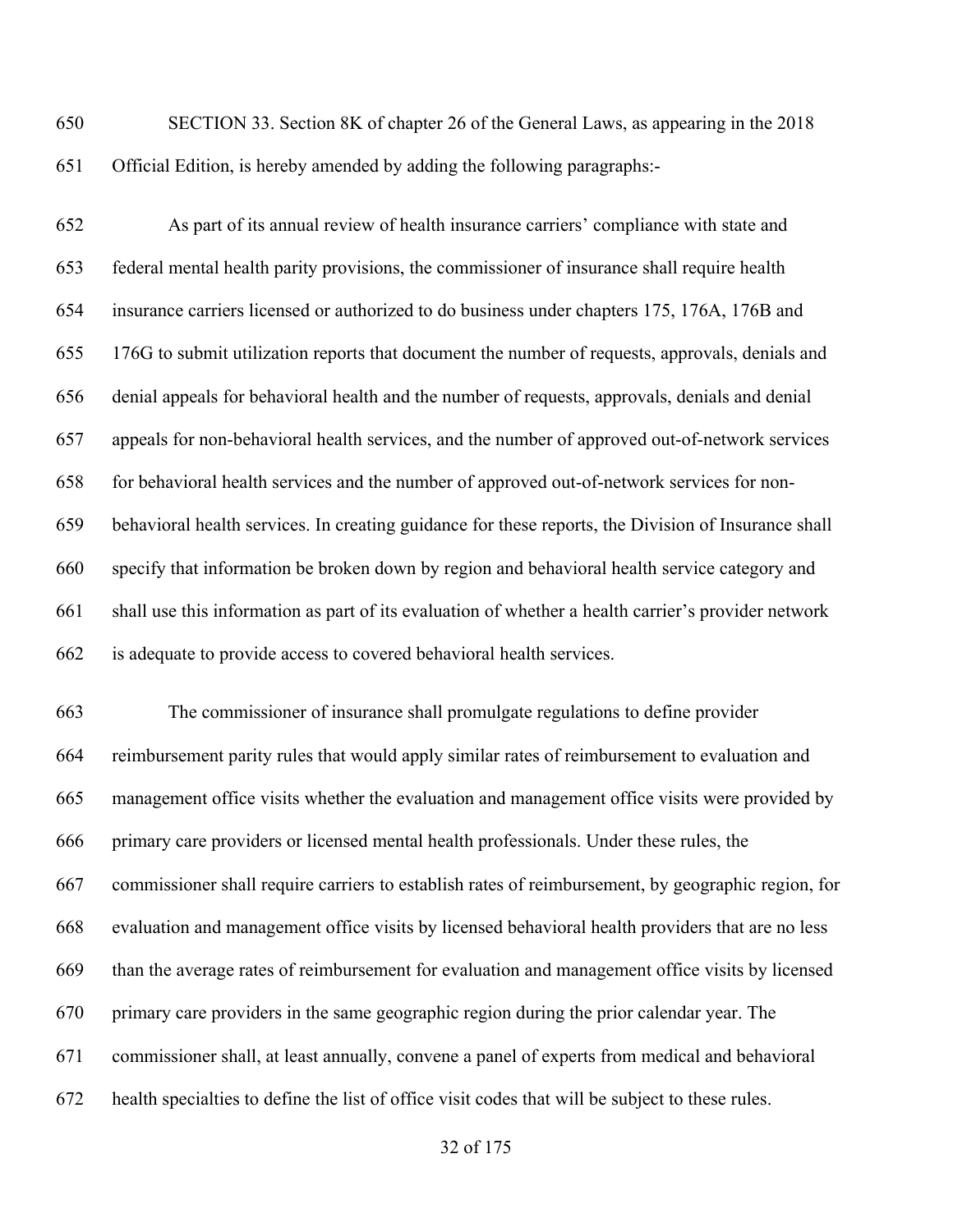SECTION 34. Chapter 29 of the General Laws is hereby amending by striking out section 2TTTT and inserting in place thereof the following section:-

 Section 2TTTT. (a) There shall be a Community Hospital and Health Center Investment Trust Fund to be expended, without further appropriation, by the secretary of health and human services. The fund shall consist of money from public and private sources, including gifts, grants and donations, interest earned on such money, any other money authorized by the general court and specifically designated to be credited to the fund and any funds provided from other sources. Money in the fund shall be used to provide annual financial support, consistent with the terms of this section, to eligible acute care hospitals and community health centers. The secretary, as trustee, shall administer the fund and shall make expenditures from the fund consistent with this section.

 (b) The secretary may incur expenses and the comptroller may certify amounts for payment in anticipation of expected receipts; provided, however, that, subject to subsection (e), no expenditure shall be made from the fund which shall cause the fund to be deficient at the close of a fiscal year. Revenues deposited in the fund that are unexpended at the end of a fiscal year shall not revert to the General Fund and shall be available for expenditure in the following fiscal year.

 (c) The secretary shall periodically direct payments from the fund to eligible acute care hospitals and community health centers. To be eligible to receive payment from the fund, an acute care hospital (1) shall be licensed under section 51 of chapter 111; (2) shall not be or be corporately affiliated with an academic medical center, teaching hospital or specialty hospital; and (3) shall not be a hospital with relative prices that are at or above 90 per cent of the statewide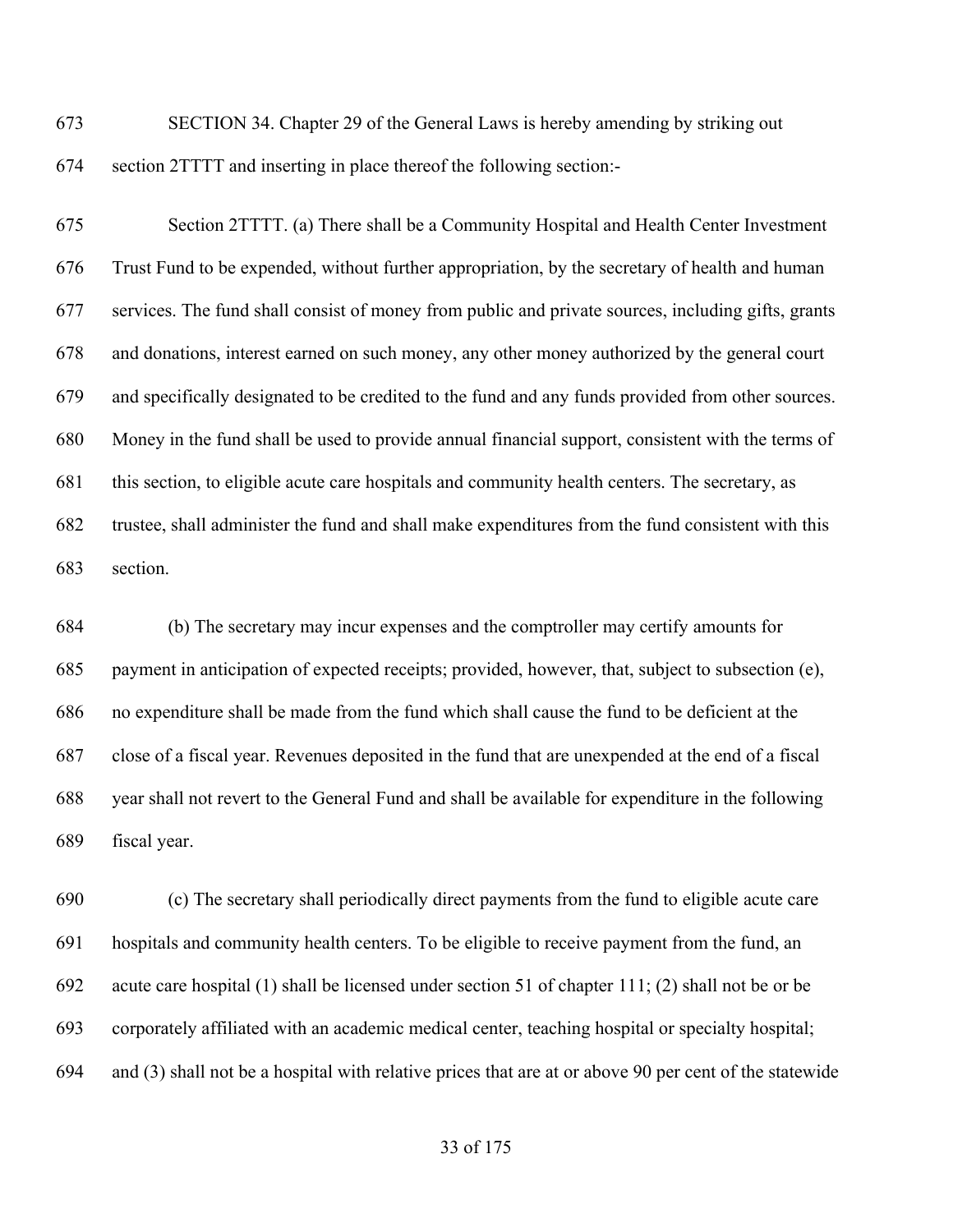average relative price, as determined by the center for health information analysis. To be eligible to receive payment from the fund, a community health center must be certified as a community health center by the MassHealth program under 101 CMR 405.000 or any successor regulation.

 (d) In directing payments in a given fiscal year, the secretary shall allocate payments to eligible acute care hospitals and community health centers in the following manner: (1) 50 per cent of payments shall be directed to eligible acute care hospitals in form of Medicaid supplemental payments or other appropriate mechanism; and (2) 50 per cent of payments shall be directed to community health centers in the following manner and allocation: 25 per cent of the total community health center allocation shall be directed to community health centers in the form of grants, and 75 per cent of the total community health center allocation shall be directed to community health centers in the form of enhanced Medicaid payments. The secretary shall establish by regulation or other appropriate written issuance any further eligibility criteria for allocation of payments pursuant to this subsection.

 (e) The secretary may require as a condition of receiving payment from the fund any such reasonable condition of payment that the secretary determines necessary to ensure the availability, to the extent possible, of federal financial participation for the payments, and the secretary may incur expenses and the comptroller may certify amounts for payment in anticipation of expected receipt of federal financial participation for the payments. Subject to appropriation, an amount equal to the total annual anticipated federal financial participation generated by the payments shall be transferred to the Community Hospital and Health Center Investment Trust Fund not later than June 30.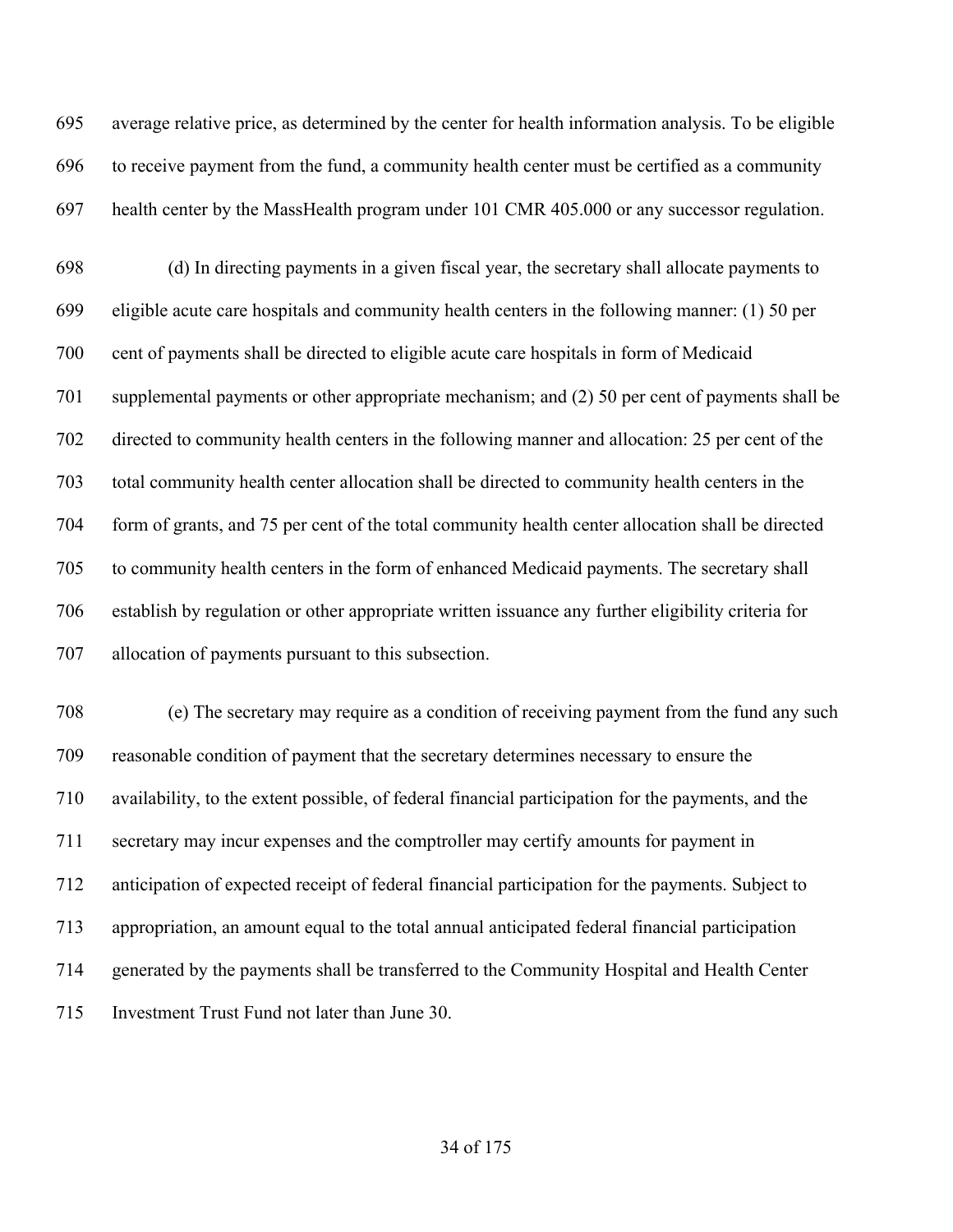(f) The executive office of health and human services may promulgate regulations as necessary to carry out this section.

 (g) Not later than October 15 of each fiscal year, the secretary shall file a report with the joint committee on health care finance and the house and senate committees on ways and means detailing the allocation and recipient of each payment during the prior fiscal year.

 (h) An amount equal to the total receipts from the penalty established under chapter 63D shall be transferred from the General Fund to the Community Hospital and Health Center Investment Trust Fund before the end of each fiscal year.

 SECTION 35. Chapter 32A of the General Laws is hereby amended by adding the following 2 sections:-

 Section 29. (a) As used in this section, "facility fee" and "health care provider" shall have the same meanings as provided in section 51L of chapter 111.

 (b) Coverage offered by the commission to an active or retired employee of the commonwealth insured under the group insurance commission shall not provide reimbursement to a health care provider for a facility fee for a service for which a facility fee is prohibited pursuant to section 20 of chapter 6D and section 51L of chapter 111.

 (c) Nothing in this section shall be construed to prohibit the commission from offering coverage that restricts the reimbursement of facility fees beyond the limitations set forth in section 51L of chapter 111.

 Section 30. (a) For the purposes of this section, "Telehealth" as it pertains to the delivery of health care services, shall mean the use of synchronous or asynchronous telecommunications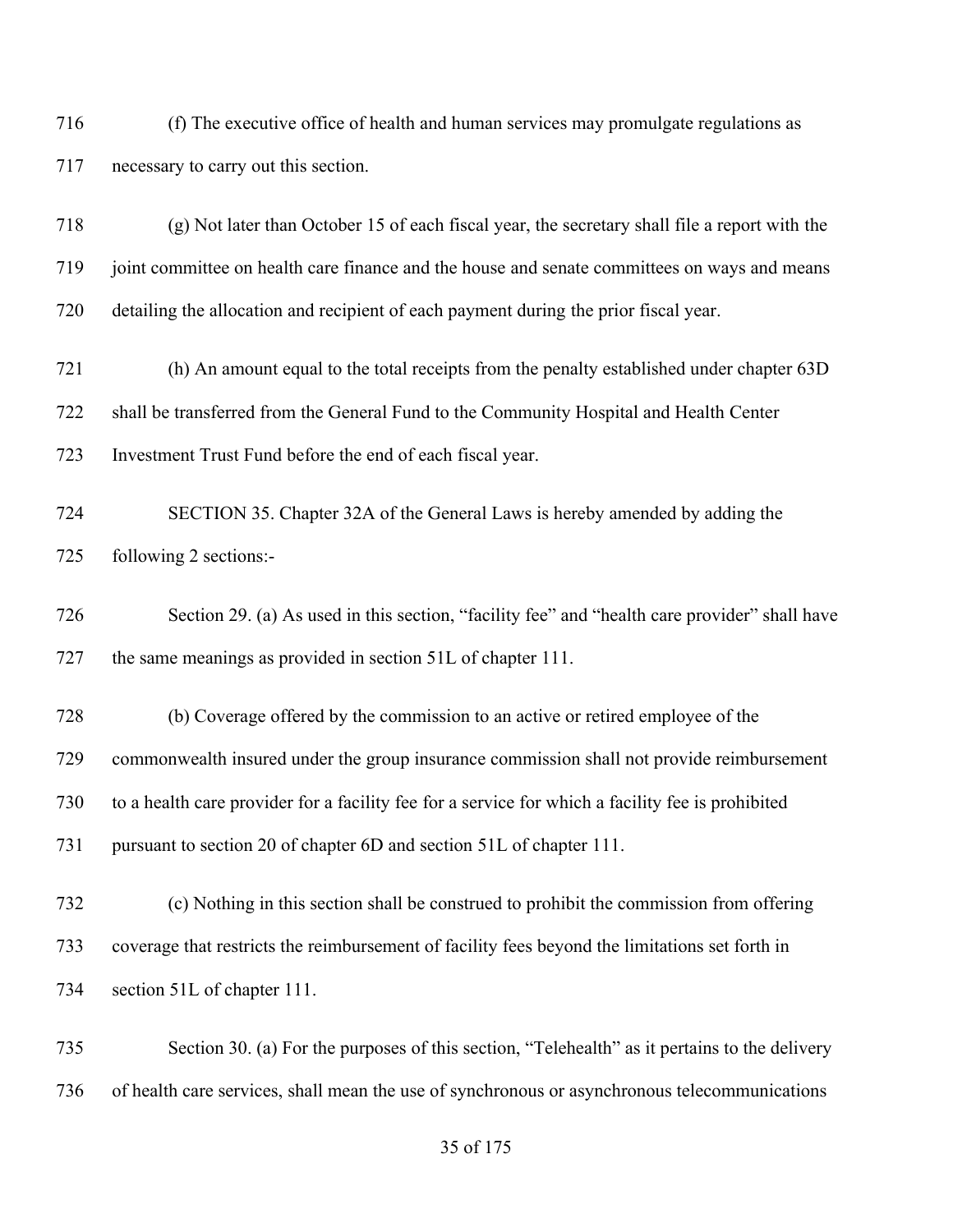technology, including but not limited to live video, text messaging and application-based communications, by a telehealth provider, as defined in section 4P of chapter 111, to provide health care services, including, but not limited to, assessment, diagnosis, consultation, treatment and monitoring of a patient. The term does not include audio-only telephone calls, e-mail messages or facsimile transmissions.

 (b) Coverage offered by the commission to an active or retired employee of the commonwealth insured under the group insurance commission shall provide coverage, for health care services through the use of telehealth by a contracted health care provider, consistent with clause (i) of paragraph (4) of subsection (a) of section 6 of chapter 176O, if (i) the health care services are covered by way of in-person consultation or delivery and (ii) the health care services may be appropriately provided through the use of telehealth.

 (c) A contract that provides coverage for services under this section may contain a provision for a deductible, copayment or coinsurance requirement for a health care service provided through telehealth as long as the deductible, copayment or coinsurance does not exceed the deductible, copayment or coinsurance applicable to an in-person consultation.

 (d) When determining coverage for telehealth services, carriers may use utilization review systems, including preauthorization, to determine the appropriateness of telehealth as a means of delivering a health care service, provided that the determination shall be made in the same manner as if the service was provided via in-person consultation or delivery.

 (e) Coverage for telehealth services shall not be required to reimburse a health care provider for a health care service that is not a covered benefit under the plan nor to reimburse a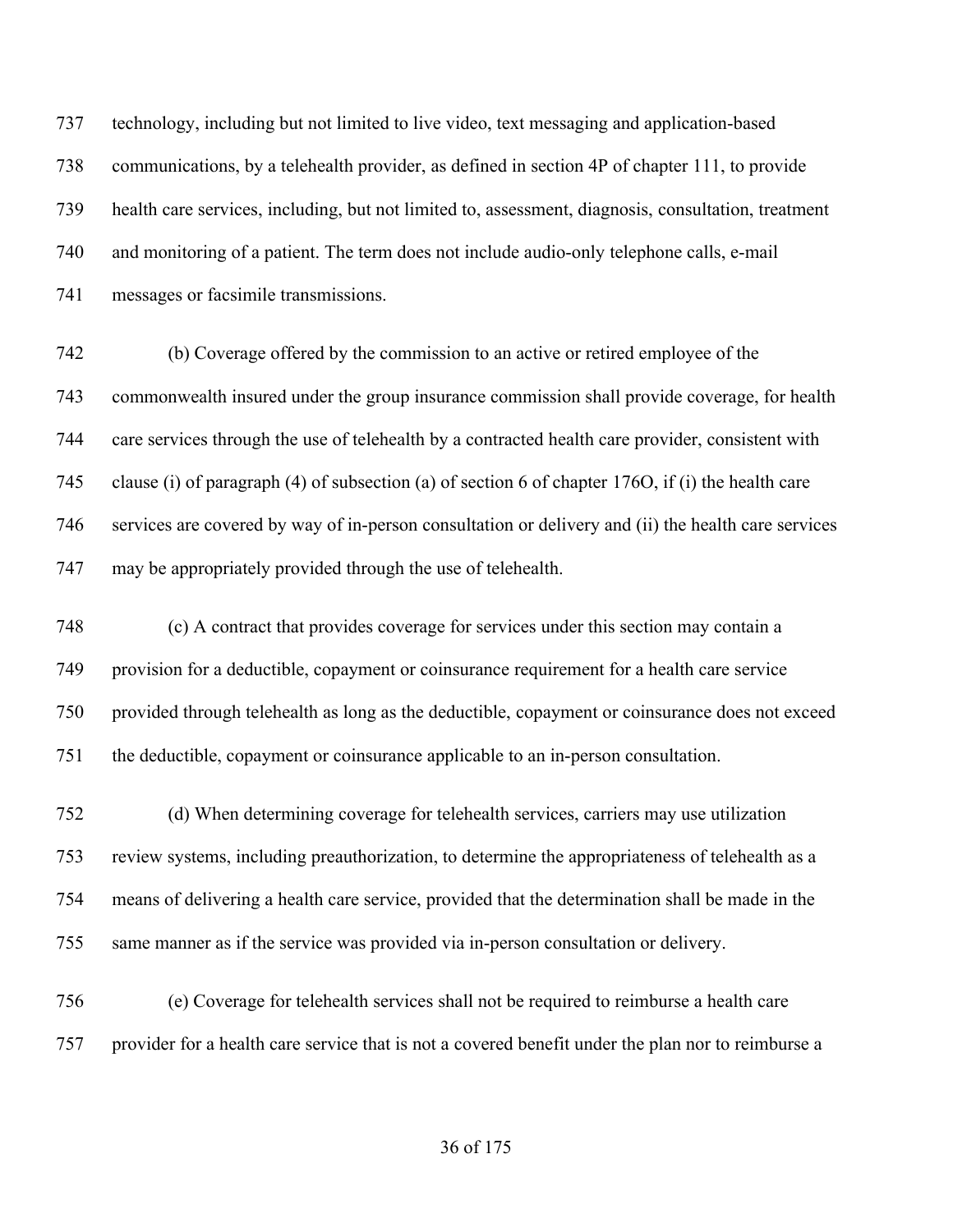health care provider not contracted under the plan except as provided for under clause (i) of paragraph (4) of subsection (a) of section 6 of chapter 176O.

 (f) Coverage that reimburses a provider with a global payment, as defined in section 1 of chapter 6D, shall account for the provision of telehealth services when the carrier calculates the global payment allowed amount.

 SECTION 36. Section 2 of chapter 62C of the General Laws, as appearing in the 2018 Official Edition, is hereby amended by adding the following words:- , and to the penalty imposed by chapter 63D.

 SECTION 37. The General Laws are hereby amended by inserting after chapter 63B the following 2 chapters:-

 Chapter 63C. Excise on manufacture and sale of certain opioids for distribution in the commonwealth.

Section 1. "Commissioner", the commissioner of revenue.

 "Gross receipts", receipts from sales made by a person to a purchaser that is not a related party. In the case of sales to a related party or parties for subsequent resale to an unrelated buyer, the gross receipts are the amount paid for the product by the first unrelated buyer.

"Opioid", any product included in the pharmacological class category of full opioid

agonist, opioid agonist or partial opioid agonist in the National Drug Code (NDC) Directory

NDC Product File, except for products approved by the U.S. Food and Drug Administration for

the treatment of opioid use disorder.

"Person", any natural person or legal entity.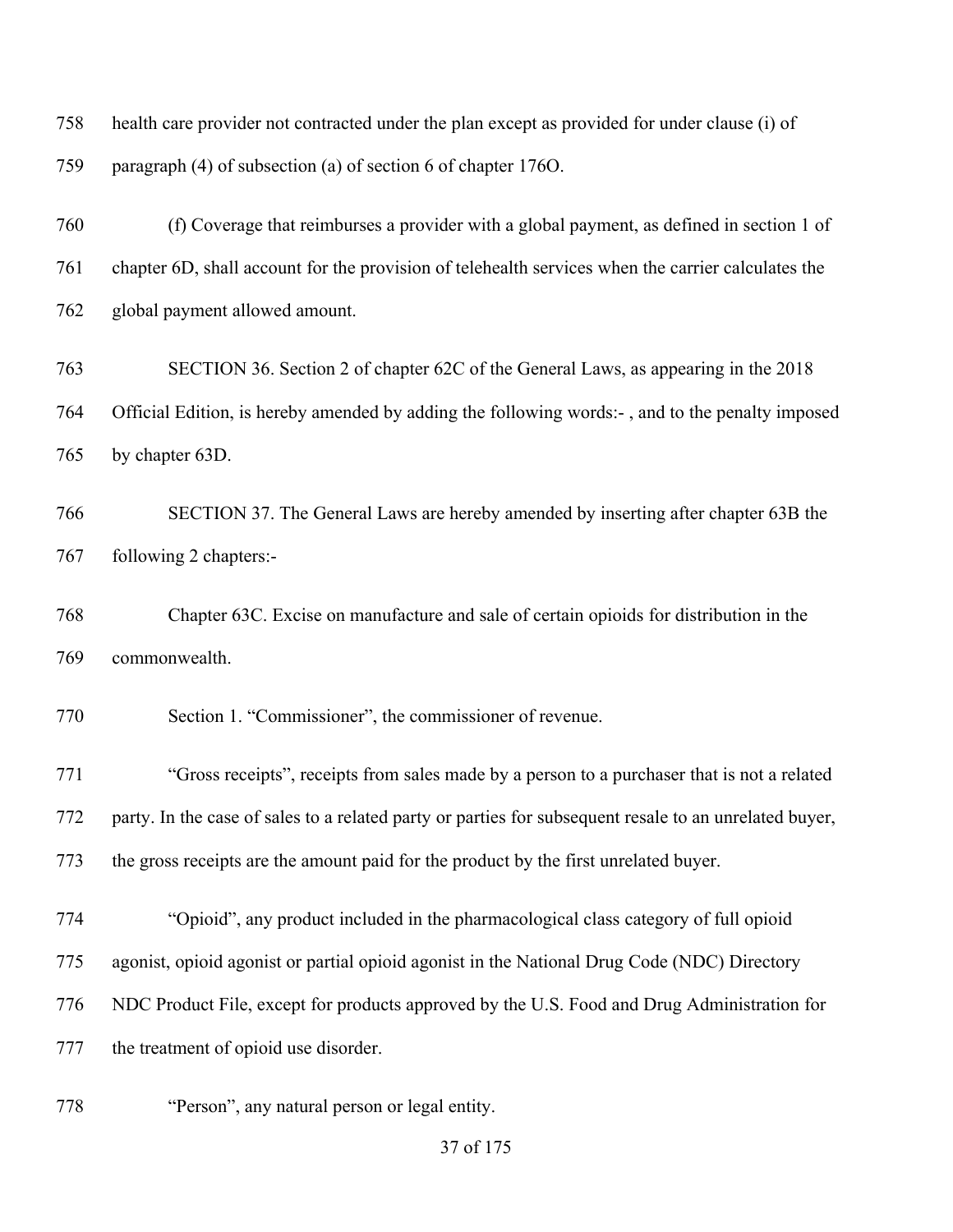"Related parties", an entity that belongs to the same affiliated group as the person under section 1504 of the Internal Revenue Code, as amended and in effect for the taxable year, or if the entity and the person are otherwise commonly owned and controlled.

 Section 2. (a) Any person who manufactures opioids and sells such products, directly or through another person, for distribution in the commonwealth shall pay an excise of 15 per cent of its gross receipts from such sales; provided, however, that gross receipts subject to the excise under this section shall be limited to the sales of opioids that are ultimately dispensed in the commonwealth pursuant to a valid prescription issued under section 18 of chapter 94C.

 (b) A person who manufactures opioids and sells such products, directly or through another person, for distribution in the commonwealth as described in subsection (a) shall file a return as provided in subsection (a) of section 4 declaring total sales subject to excise in the immediately preceding calendar quarter. In the event that a person filing such a return pays an excise of 15 per cent of its gross receipts from sales of opioids that are not ultimately dispensed in the commonwealth pursuant to a valid prescription issued under section 18 of chapter 94C, the person may claim a credit for such excise amounts on the return for the tax period during which 794 such sales are ultimately dispensed.

 Section 3. The excise under section 2 shall apply only to persons who maintain a place of business in the commonwealth or whose total sales of all products, directly or through another person, for distribution in the commonwealth are more than \$25,000 in the calendar quarter to which the excise under section 2 otherwise would apply, or in the case of the 6 months ending December 31, 2019, more than \$50,000 for such 6 month period.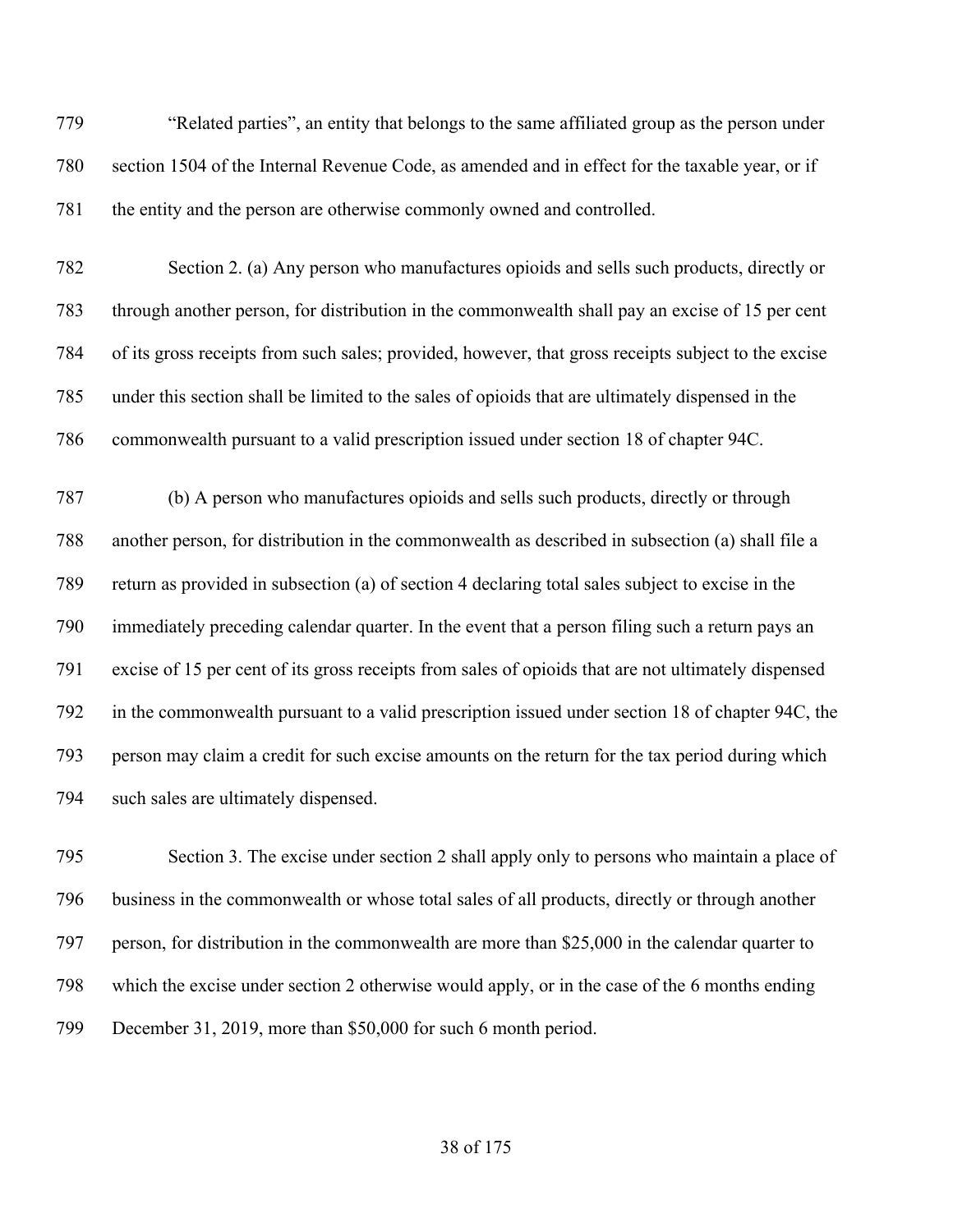of 175 Section 4. (a) Any person subject to the excise under section 2 shall file a return with the commissioner and shall pay such excise by the fifteenth day of the third month following the end of each calendar quarter. Such return shall set out the person's total sales subject to excise in the immediately preceding calendar quarter and shall provide such other information as the commissioner may require. (b) Each person subject to the excise under section 2 shall provide to the commissioner annually, on or before June 1st, a report detailing all opioids sold, directly or through another person, for distribution in the commonwealth in the prior calendar year. Such report shall include: (i) the person's name, address, phone number, federal Drug Enforcement Administration (DEA) registration number and controlled substance registration number issued by the department; (ii) the name and NDC of the opioid; 813 (iii) the unit of measure and quantity of the opioid; (iv) the name, address and DEA registration number of the first unrelated buyer of the opioid; (v) the date of the sale of the opioid; (vi) whether the opioid was ultimately dispensed in the commonwealth pursuant to a valid prescription issued under section 18 of chapter 94C;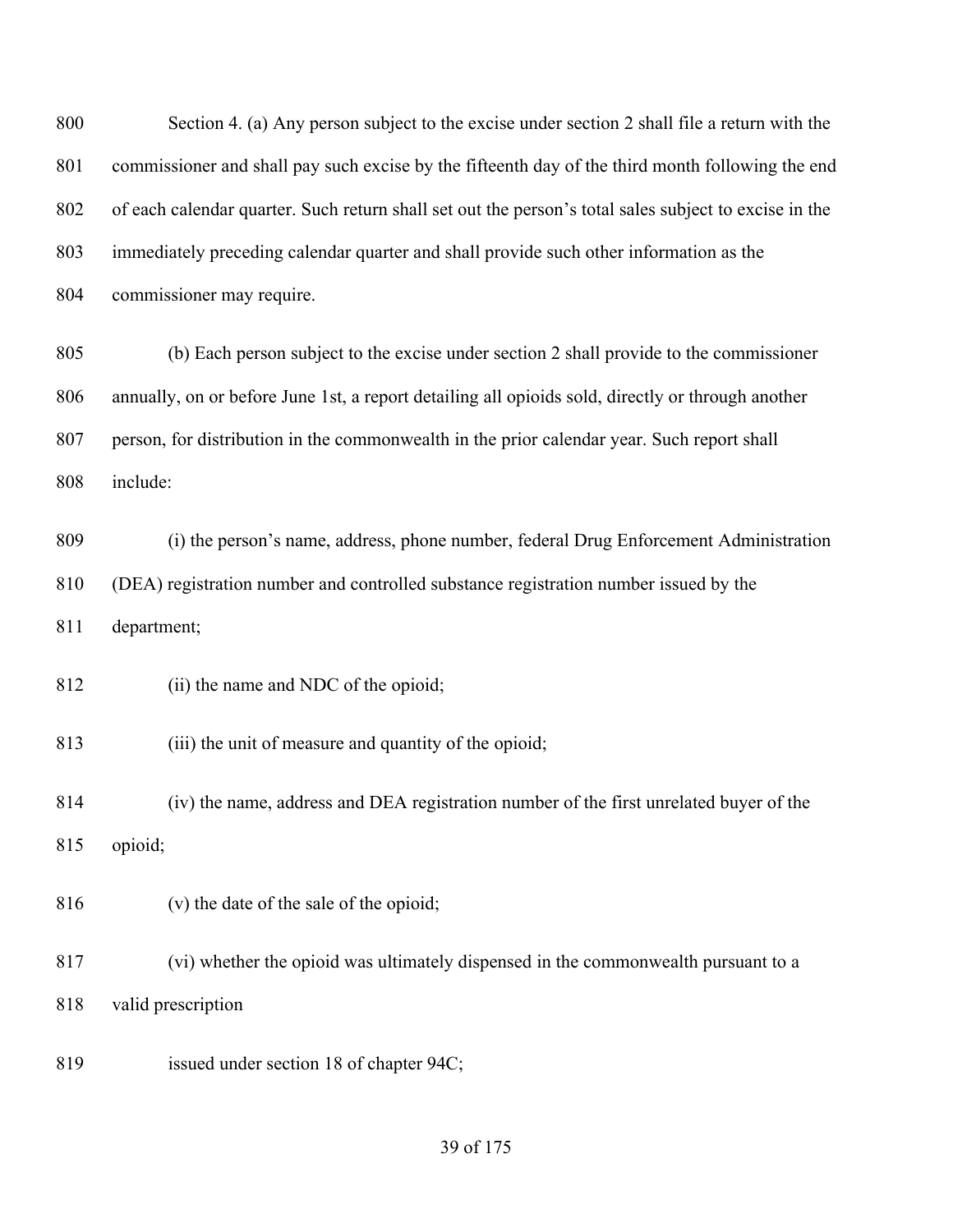(vii) the gross receipt total, in dollars, of all opioids sold;

 (viii) the gross receipt total, in dollars, and quantity by NDC of all opioids ultimately dispensed in the commonwealth pursuant to a valid prescription issued under section 18 of chapter 94C; and

(ix) any other elements required by the commissioner.

 Section 5. The excise imposed under this chapter shall be in addition to, and not a 826 substitute for or credit against any other tax or excise imposed under the General Laws.

 Section 6. The commissioner may disclose information contained in returns and reports filed under this chapter to the department of public health for purposes of verifying that the appropriate amount of a filer's sales subject to excise are properly declared and that all reporting is otherwise correct. Return and report information so disclosed shall remain confidential and shall not be public record.

 Section 7. To the extent that a person subject to excise under section 2 fails to pay amounts due under this chapter, a related party of such person that directly or indirectly distributes the opioid of such person in the commonwealth shall be jointly and severally liable for the excise due.

 Section 8. The commissioner may promulgate regulations or issue other guidance for the implementation of this chapter.

Chapter 63D. Penalty on drug manufacturers for excessive price increases

Section 1. "Commissioner", the commissioner of revenue.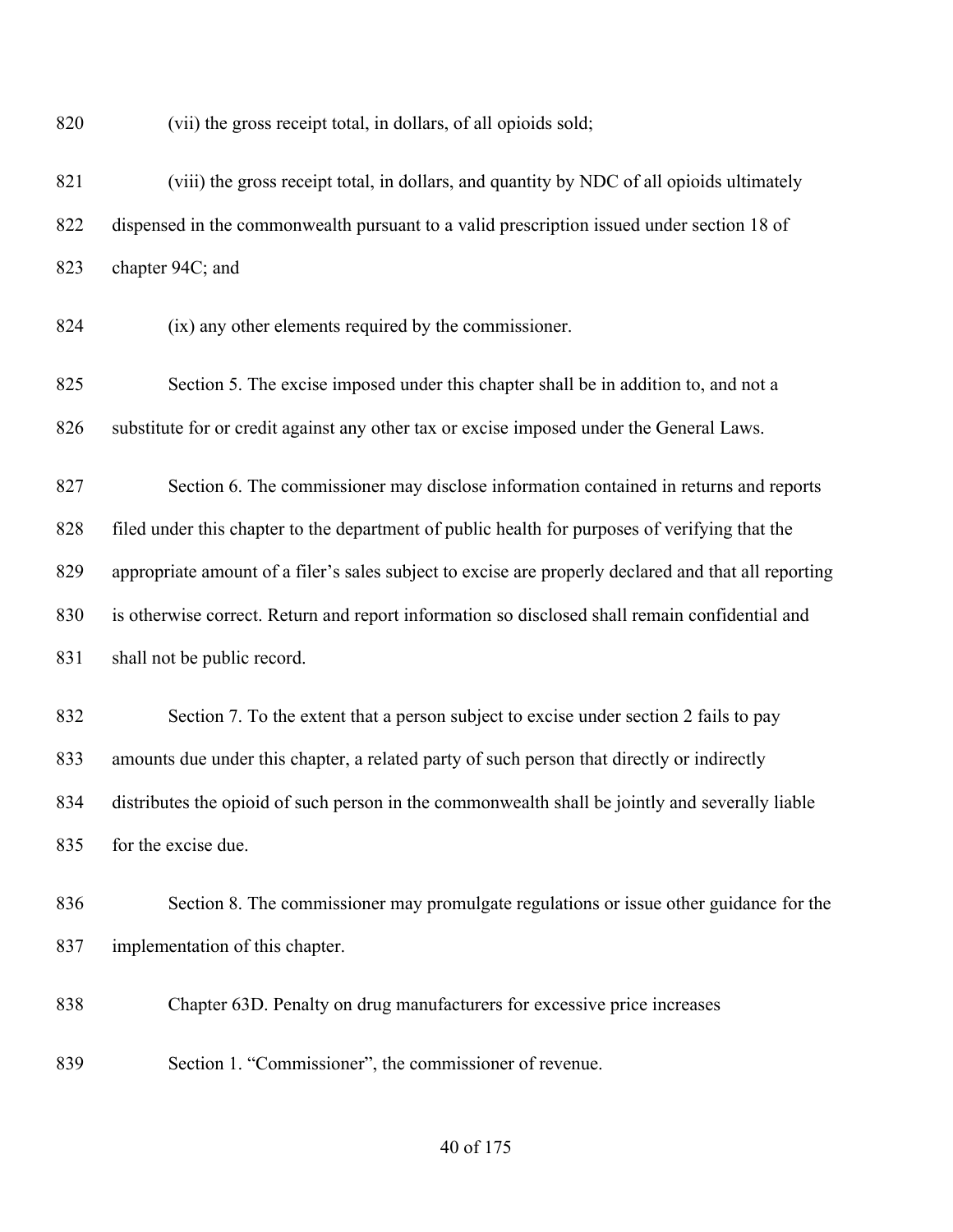"Consumer price index", the consumer price index for all urban consumers for Boston, as most recently reported by the federal Bureau of Labor Statistics.

 "Drug", any medication, as identified by a National Drug Code, approved for sale by the U.S. Food and Drug Administration.

 "Excessive price," the price of a drug if it exceeds the sum of (a) the reference price of that drug, as adjusted for any increase or decrease in the consumer price index since the reference price was determined, and (b) an additional two percent of the reference price for each twelve month period that has elapsed since the date on which the reference price was determined. The two percent increment provided in (b) of the preceding sentence shall compound annually on the first day of the first calendar quarter commencing after the end of each 12 month period described therein.

 "Excessive price increase", the amount by which the price of a drug exceeds the sum of (a) the reference price of that drug, as adjusted for any increase or decrease in the consumer price index since the reference price was determined, and (b) an additional two percent of the reference price for each twelve month period that has elapsed since the date on which the reference price was determined. The two percent increment provided in (b) shall compound annually on the first day of the first calendar quarter commencing after the end of each twelve month period described therein.

"Person", any natural person or legal entity.

 "Price", the wholesale acquisition cost of a drug, per unit, as reported to the First Data Bank or other applicable price compendium designated by the commissioner .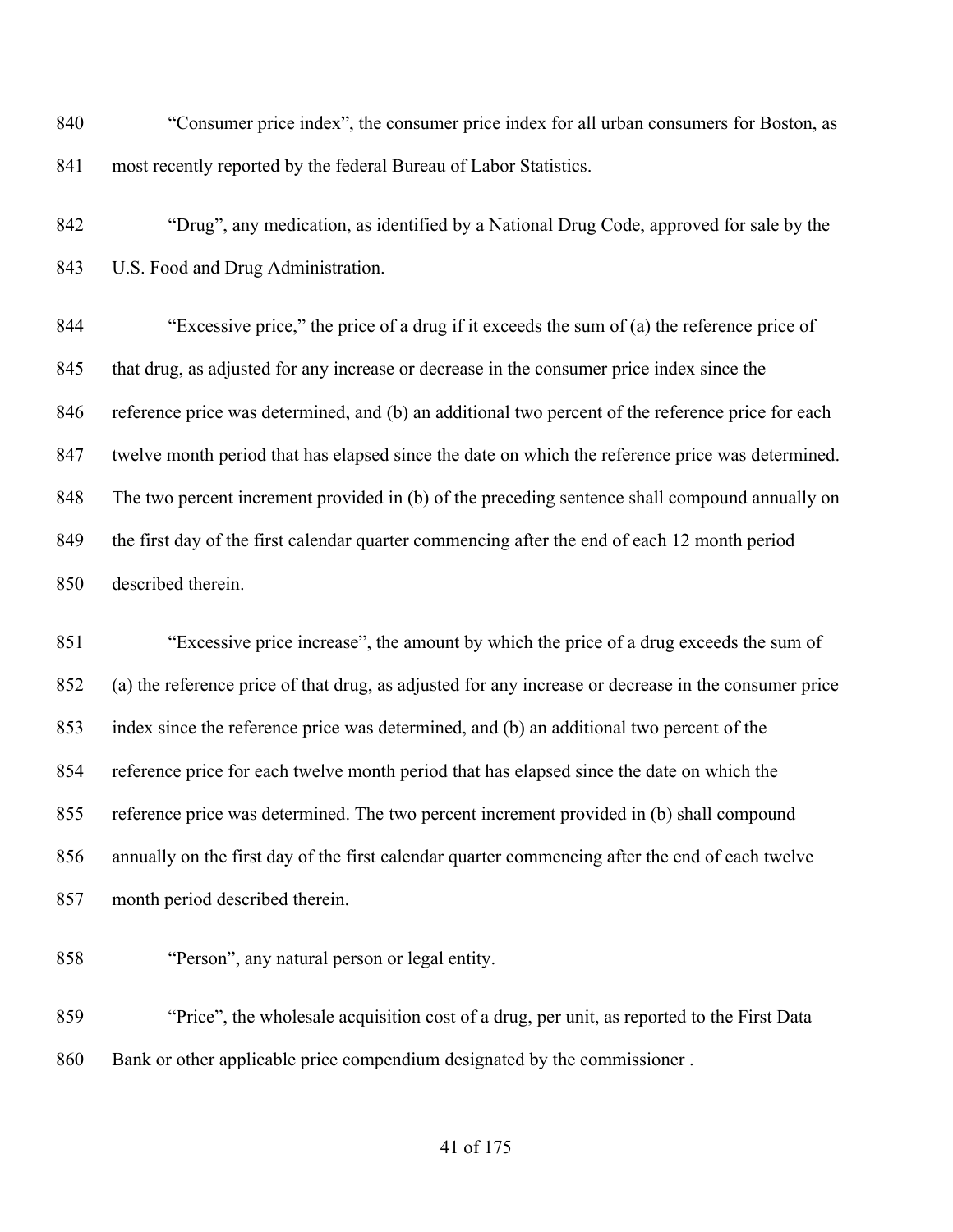"Reference price", the price of a drug as of October 1, 2019, or in the case of any drug first commercially marketed in the United States after October 1, 2019, the price of the drug on the date when first marketed.

 "Related party", an entity is a related party with respect to a person if that entity belongs to the same affiliated group as that person under section 1504 of the Internal Revenue Code, as amended and in effect for the taxable year, or if the entity and the person are otherwise under common ownership and control.

"Unit", the lowest dispensable amount of a drug.

 Section 2. (a) Any person who manufactures and sells drugs, directly or through another person, for distribution in the commonwealth and who establishes an excessive price for any such drug directly or in cooperation with a related party, shall pay a per unit penalty on all units of the drug ultimately dispensed or administered in the commonwealth. The penalty for each unit shall be 80 per cent of the excessive price increase for each unit, determined at the beginning of the calendar quarter.

 (b) A person who establishes an excessive price for a drug as described in subsection (a) shall file a return as provided in section 4 declaring all units of excessively priced drug sold for distribution in the commonwealth during the quarter. In the event that a person filing such a return pays a penalty with regard to one or more units of drug that are ultimately dispensed or administered outside of the commonwealth, the person may claim a credit for such penalty amounts on the return for the tax period during which such units are ultimately dispensed or administered.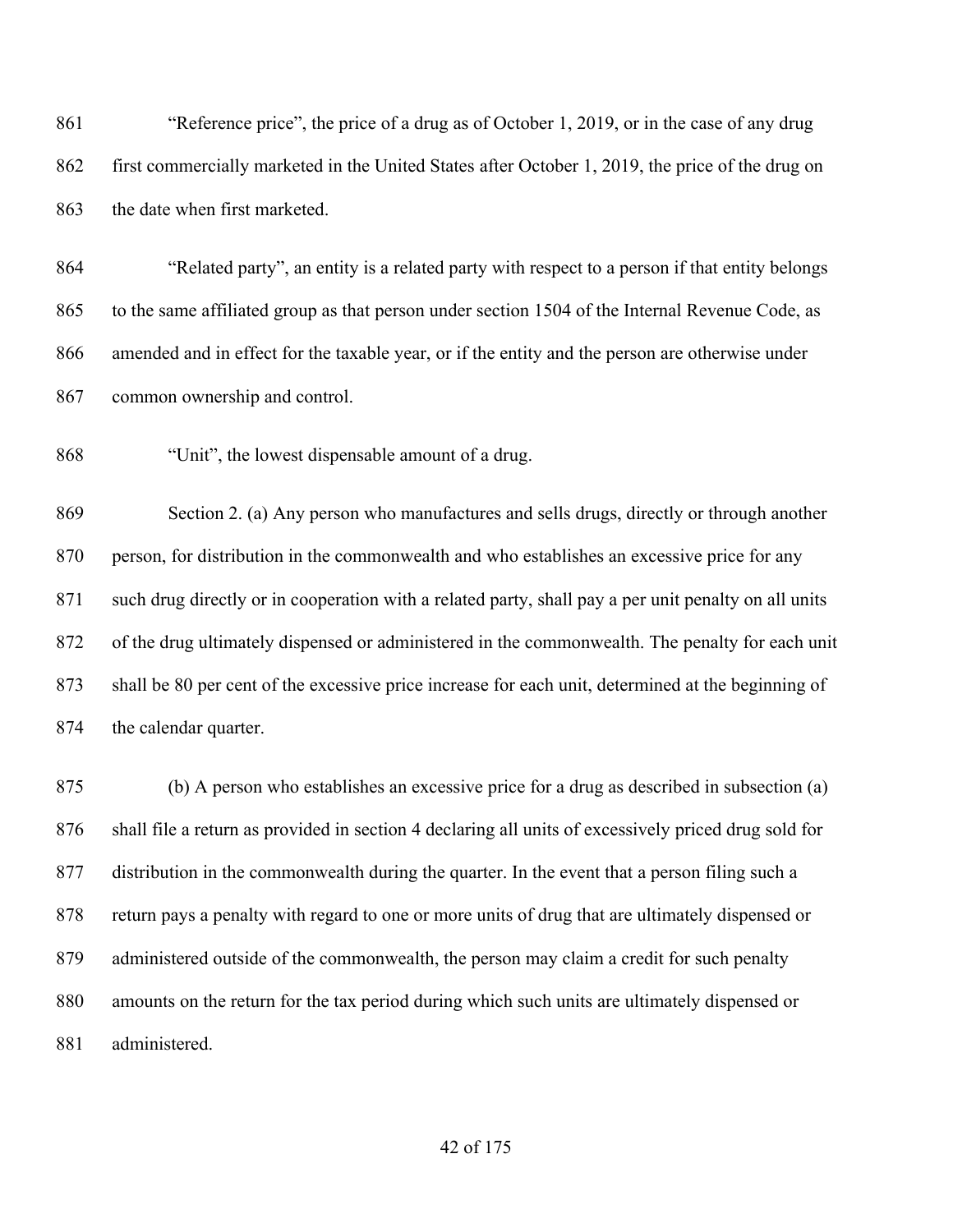Section 3. The penalty under section 2 shall apply for any calendar quarter only to a person who maintains a place of business in the commonwealth or whose total sales of all products, directly or through another person, for distribution in the commonwealth were more than \$100,000 in the prior twelve month period. The penalty shall not apply more than once to any unit of drug sold.

 Section 4. Any person subject to the penalty under section 2 shall file a return with the commissioner and shall pay the penalty by the fifteenth day of the third month following the end of each calendar quarter, subject to such reasonable extensions of time for filing as the commissioner may allow. The return shall set out the person's total sales subject to penalty in the immediately preceding calendar quarter and shall provide such other information as the commissioner may require.

 Section 5. The penalty imposed under this chapter shall be in addition to, and not a substitute for or credit against, any other penalty, tax or excise imposed under the General Laws.

 Section 6. The commissioner may disclose information contained in returns filed under this chapter to the department of public health for purposes of verifying that a filer's sales subject to penalty are properly declared and that all reporting is otherwise correct. Return information so disclosed shall remain confidential and shall not be public record.

 Section 7. To the extent that a person subject to penalty under section 2 fails to pay amounts due under this chapter, a related party of such person that directly or indirectly distributes in the commonwealth any drug whose sales are subject to this chapter shall be jointly and severally liable for the penalty due.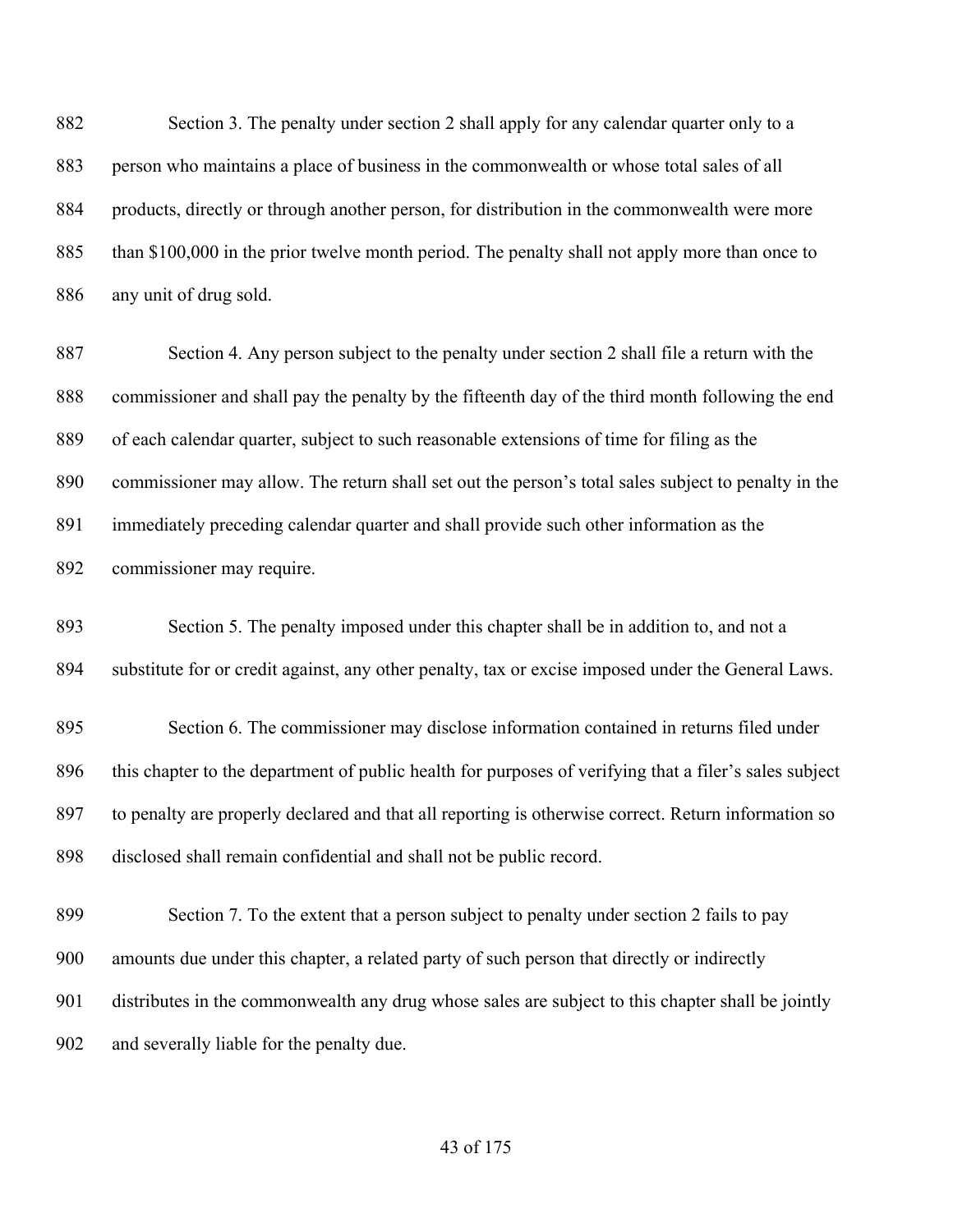Section 8. The commissioner may promulgate regulations or issue other guidance for the implementation of this chapter.

 SECTION 38. Section 1 of chapter 94C of the General Laws, as appearing in the 2018 Official Edition, is hereby amended by inserting after the definition for "Marihuana" the following definition:-

 "Medication Order", an order for medication entered on a patient's medical record maintained at a hospital, other health facility or ambulatory health care setting registered under this chapter; provided, however, that the order is dispensed only for immediate administration at the facility to the ultimate user by an individual who is authorized to administer such medication under this chapter.

 SECTION 39. Said section 1 of said chapter 94C, as so appearing, is hereby further amended by striking out, in line 290, the words "practitioner, registered nurse, or practical nurse" and inserting in place thereof the following words:- an individual who is authorized to administer 916 such medication under this chapter.

 SECTION 40. Said section 1 of said chapter 94C, as so appearing, is hereby further amended by striking out the definition of "Practitioner" and inserting in place thereof the following definition:-.

"Practitioner",

 (a) A physician, dentist, veterinarian, podiatrist, scientific investigator, or other person registered to distribute, dispense, conduct research with respect to, or use in teaching or chemical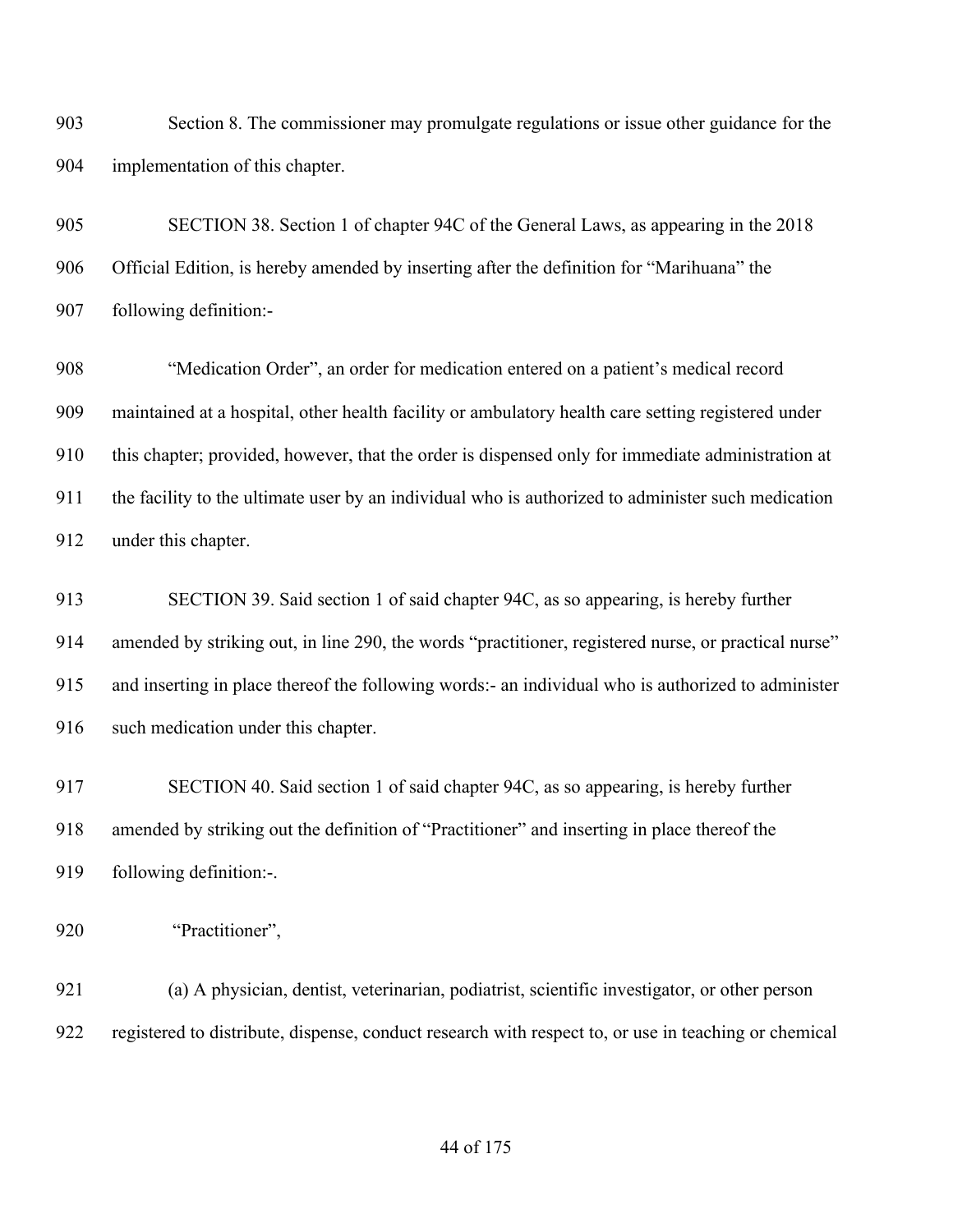analysis, a controlled substance in the course of professional practice or research in the commonwealth;

 (b) A pharmacy, hospital, or other institution registered to distribute, dispense, conduct research with respect to or to administer a controlled substance in the course of professional practice or research in the commonwealth.

 (c) An optometrist authorized by sections 66, 66B and 66C of chapter 112 and registered pursuant to paragraph (h) of section 7 to utilize and prescribe therapeutic pharmaceutical agents in the course of professional practice in the commonwealth.

 (d) A nurse practitioner or psychiatric nurse mental health clinical specialist authorized by section 80E of chapter 112 and registered pursuant to subsection (f) of section 7 to distribute, dispense, conduct research with respect to or use in teaching or chemical analysis a controlled substance in the course of professional practice or research in the commonwealth.

 (e) A nurse anesthetist authorized by section 80H of chapter 112 and registered pursuant to subsection (g) of section 7 to distribute, dispense, conduct research with respect to or use in teaching or chemical analysis a controlled substance in the course of professional practice or research in the commonwealth.

 SECTION 41. Said section 1 of said chapter 94C, as so appearing, is hereby further amended by striking out, in lines 367 and 368, the words "practitioner, registered nurse or practical nurse" and inserting in place thereof the following words:- an individual who is authorized to administer such medication under this chapter.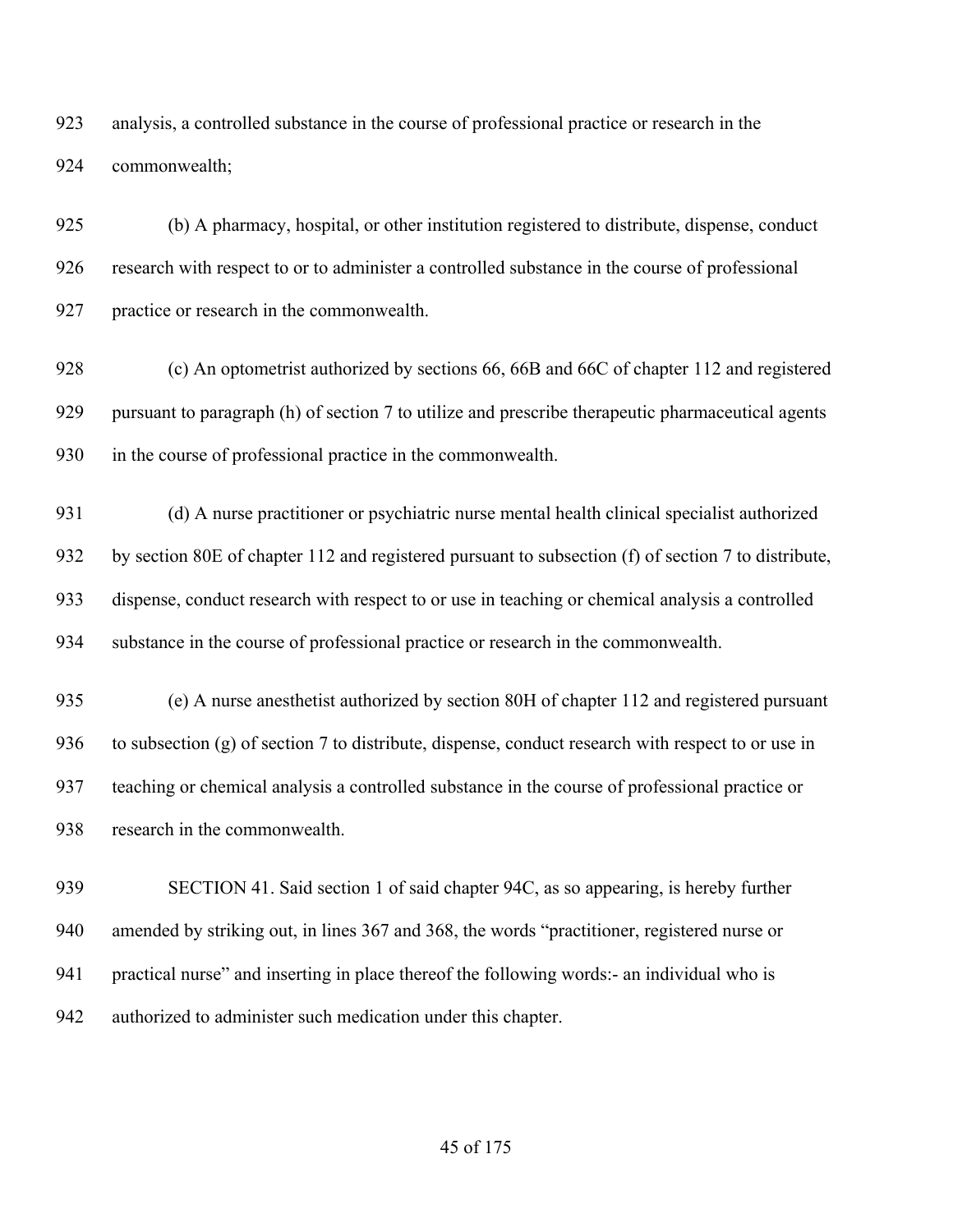| 943 | SECTION 42. Subsection (a) of section 7 of said chapter 94C, as so appearing, is hereby              |
|-----|------------------------------------------------------------------------------------------------------|
| 944 | amended by inserting after the word "issuance", in line 9, the following words:-                     |
| 945 | or until completion of the term of the registrant's license issued pursuant to chapter 112,          |
| 946 | whichever occurs later.                                                                              |
| 947 | SECTION 43. Paragraph (4) of subsection (d) of said section 7 of said chapter 94C, as so             |
| 948 | appearing, is hereby amended by inserting after the words "licensed practical nurse", in line 80,    |
| 949 | the following words:- or a licensed dental therapist under the supervision of a practitioner for the |
| 950 | purposes of administering analgesics, anti-inflammatories and antibiotics.                           |
| 951 | SECTION 44. Subsection (f) of said section 7 of said chapter 94C, as so appearing, is                |
| 952 | hereby amended by inserting after the word "podiatrist", in line 122 and in lines 125 through        |
| 953 | 126, each time it appears, the following words:-, nurse practitioner, nurse anesthetist, psychiatric |
| 954 | nurse mental health clinical specialist.                                                             |
| 955 | SECTION 45. Subsection (g) of said section 7 of said chapter 94C, as so appearing, is                |
| 956 | hereby amended by striking out the second paragraph.                                                 |
| 957 | SECTION 46. Said subsection (g) of said section 7 of said chapter 94C, as so appearing,              |
| 958 | is hereby further amended by striking out the last paragraph.                                        |
| 959 | SECTION 47. Subsection (h) of said section 7 of said chapter 94C, as so appearing, is                |
| 960 | hereby amended by striking out, in line 213, the words "and 66B" and inserting in place thereof      |
| 961 | the following words:-, 66B and 66C.                                                                  |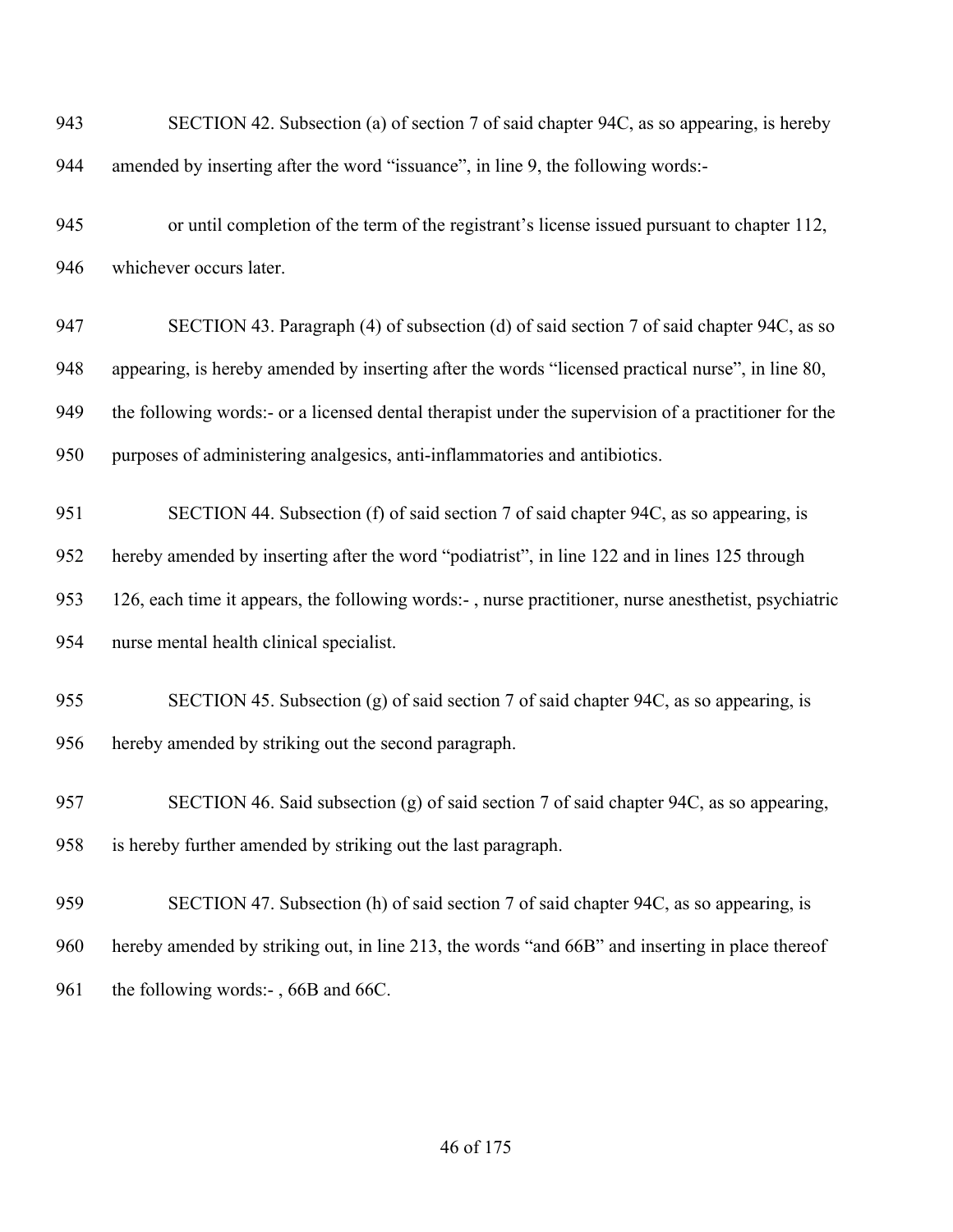| 962 | SECTION 48. Subsection (a) of section 9 of said chapter 94C, as so appearing, is hereby              |
|-----|------------------------------------------------------------------------------------------------------|
| 963 | amended by inserting after the word "podiatrist", in line 1, the following words:-, nurse            |
| 964 | practitioner, nurse anesthetist, psychiatric nurse mental health clinical specialist.                |
| 965 | SECTION 49. Said subsection (a) of said section 9 of said chapter 94C, as so appearing,              |
| 966 | is hereby further amended by striking out, in line 2, the words "and 66B" and inserting in place     |
| 967 | thereof the following words:-, 66B and 66C.                                                          |
| 968 | SECTION 50. Said subsection (a) of said section 9 of said chapter 94C, as so appearing,              |
| 969 | is hereby further amended by striking out, in lines 3 to 5, inclusive, the words ", nurse            |
| 970 | practitioner and psychiatric nurse mental health clinical specialist as limited by subsection (g) of |
| 971 | said section 7 and section 80E of said chapter 112".                                                 |
| 972 | SECTION 51. Said subsection (a) of said section 9 of said chapter 94C, as so appearing,              |
| 973 | is hereby further amended by striking out, in lines 8 and 9, the words ", nurse anesthetist, as      |
| 974 | limited by subsection (g) of said section 7 and section 80H of said chapter 112".                    |
| 975 | SECTION 52. Said subsection (a) of said section 9 of said chapter 94C, as so appearing,              |
| 976 | is hereby further amended by adding the following paragraph:-                                        |
| 977 | A practitioner may cause controlled substances to be administered under the                          |
| 978 | practitioner's direction by a licensed dental therapist, for the purposes of administering           |
| 979 | analgesics, anti-inflammatories and antibiotics.                                                     |
| 980 | SECTION 53. Subsection (b) of said section 9 of said chapter 94C, as so appearing, is                |
| 981 | hereby amended by inserting after the word "nurse-midwifery", in line 32, the following words:-      |
| 982 | , advanced practice nursing.                                                                         |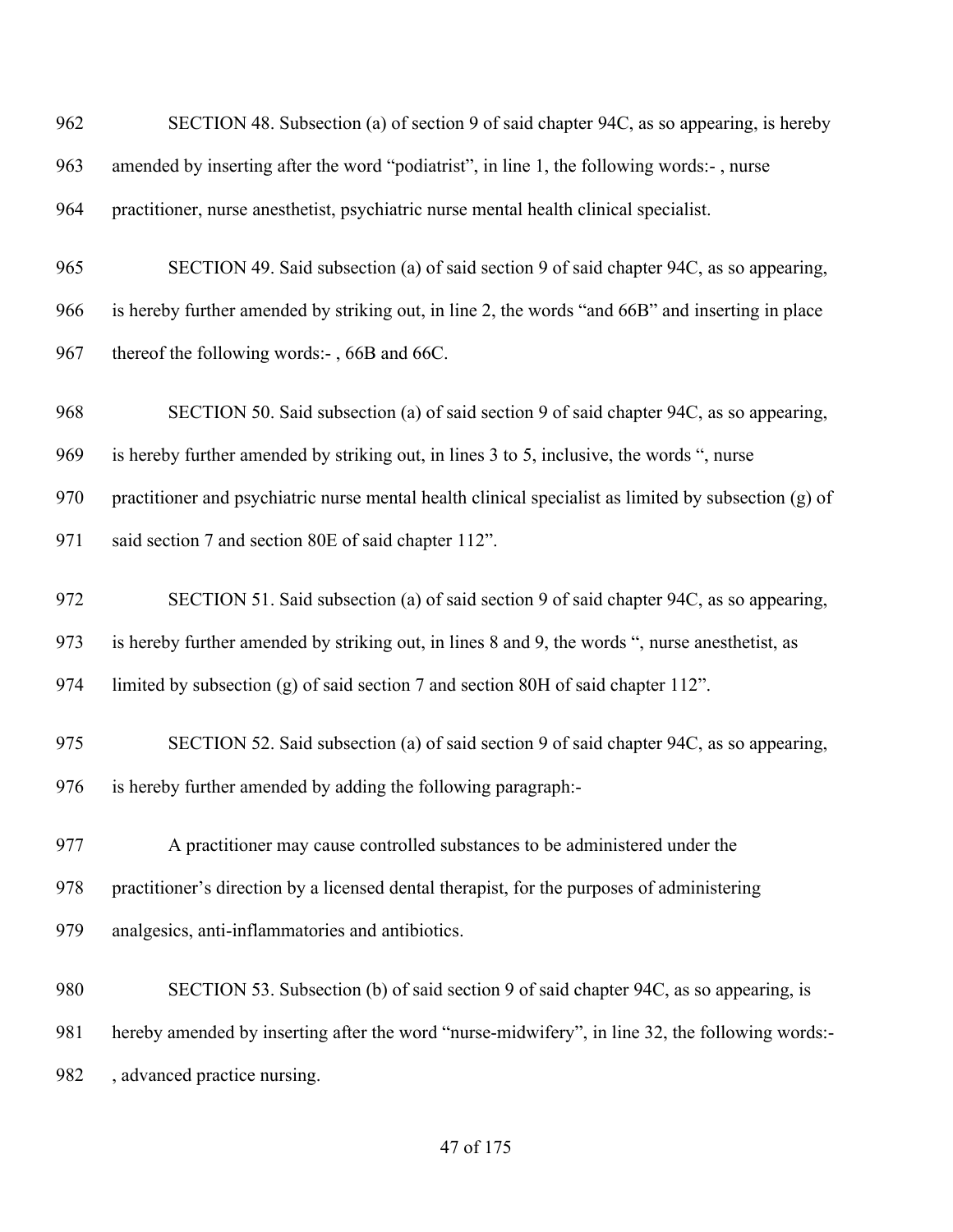| 983  | SECTION 54. Subsection (c) of said section 9 of said chapter 94C, as so appearing, is               |
|------|-----------------------------------------------------------------------------------------------------|
| 984  | hereby amended by inserting after the word "podiatrist", in lines 72 and 80, each time it appears,  |
| 985  | the following word:-, optometrist.                                                                  |
| 986  | SECTION 55. Said subsection (c) of said section 9 of said chapter 94C, as so appearing,             |
| 987  | is hereby further amended by adding the following paragraph:-                                       |
| 988  | A licensed dental therapist who has obtained a controlled substance from a practitioner             |
| 989  | for dispensing to an ultimate user under subsection (a) shall return any unused portion of the      |
| 990  | substance that is no longer required by the patient to the practitioner.                            |
| 991  | SECTION 56. Subsection (e) of said section 9 of said chapter 94C, as so appearing, is               |
| 992  | hereby amended by inserting after the word "practitioner", in lines 100 and 107, each time it       |
| 993  | appears, the following words:-, nurse anesthetist, psychiatric nurse mental health clinical         |
| 994  | specialist.                                                                                         |
| 995  | SECTION 57. Section 18 of said chapter 94C, as so appearing, is hereby amended by                   |
| 996  | striking out, in lines 10, 39 and 72, the words "to practice medicine" and inserting in place       |
| 997  | thereof, in each instance, the following words:- and authorized to engage in prescriptive practice. |
| 998  | SECTION 58. Said section 18 of said chapter 94C, as so appearing, is hereby further                 |
| 999  | amended by striking out the word "physician", in lines 25, 34 and 35, 38, 72 and 74, and            |
| 1000 | inserting in place thereof, in each instance, the following word:- practitioner.                    |
| 1001 | SECTION 59. Said section 18 of said chapter 94C, as so appearing, is hereby further                 |
| 1002 | amended by striking out, in lines 27, 54 and 55, and in line 88, the word "medicine".               |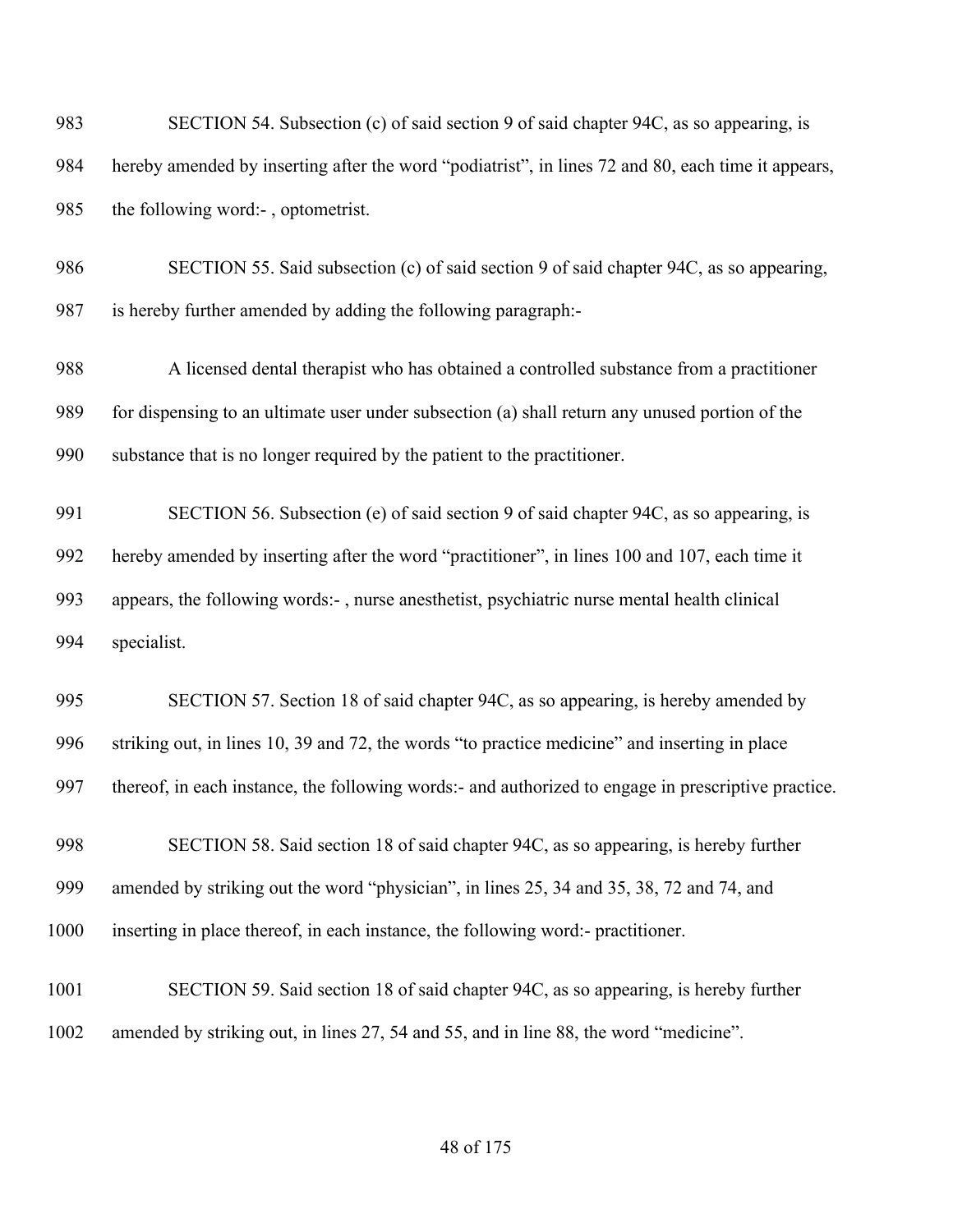SECTION 60. Said chapter 94C is hereby further amended by inserting after section 21B the following section:-

| 1005 | Section 21C. (a) For the purposes of this section, the following words shall have the             |
|------|---------------------------------------------------------------------------------------------------|
| 1006 | following meanings unless the context clearly requires otherwise:                                 |
| 1007 | "Cost sharing", amounts owed by a consumer under the terms of the consumer's health               |
| 1008 | benefit plan as defined in section 1 of chapter 1760 or as required by a pharmacy benefit         |
| 1009 | manager as defined in subsection (a) of section 226 of chapter 175.                               |
| 1010 | "Pharmacy retail price", the amount an individual would pay for a prescription                    |
| 1011 | medication at a pharmacy if the individual purchased that prescription medication at that         |
| 1012 | pharmacy without using a health benefit plan as defined in section 1 of chapter 1760 or any       |
| 1013 | other prescription medication benefit or discount.                                                |
| 1014 | "Registered pharmacist", a pharmacist who holds a valid certificate of registration issued        |
| 1015 | by the board of registration in pharmacy pursuant to section 24 of chapter 112.                   |
| 1016 | (b) The pharmacist, or an authorized individual at the direction of a pharmacist, shall           |
| 1017 | charge an insured the lower of (i) the applicable cost sharing amount under the terms of the      |
| 1018 | insured's health benefit plan, (ii) the pharmacy benefits manager's contracted rate of payment to |
| 1019 | the pharmacy for the prescription drug or (iii) the retail price of the prescription drug if      |
| 1020 | purchased without insurance, pursuant to requirements under section 2 of chapter 1760.            |
| 1021 | (c) A contractual obligation shall not prohibit a pharmacist from complying with this             |
| 1022 | section; provided, however, that a pharmacist shall submit a claim to the consumer's health       |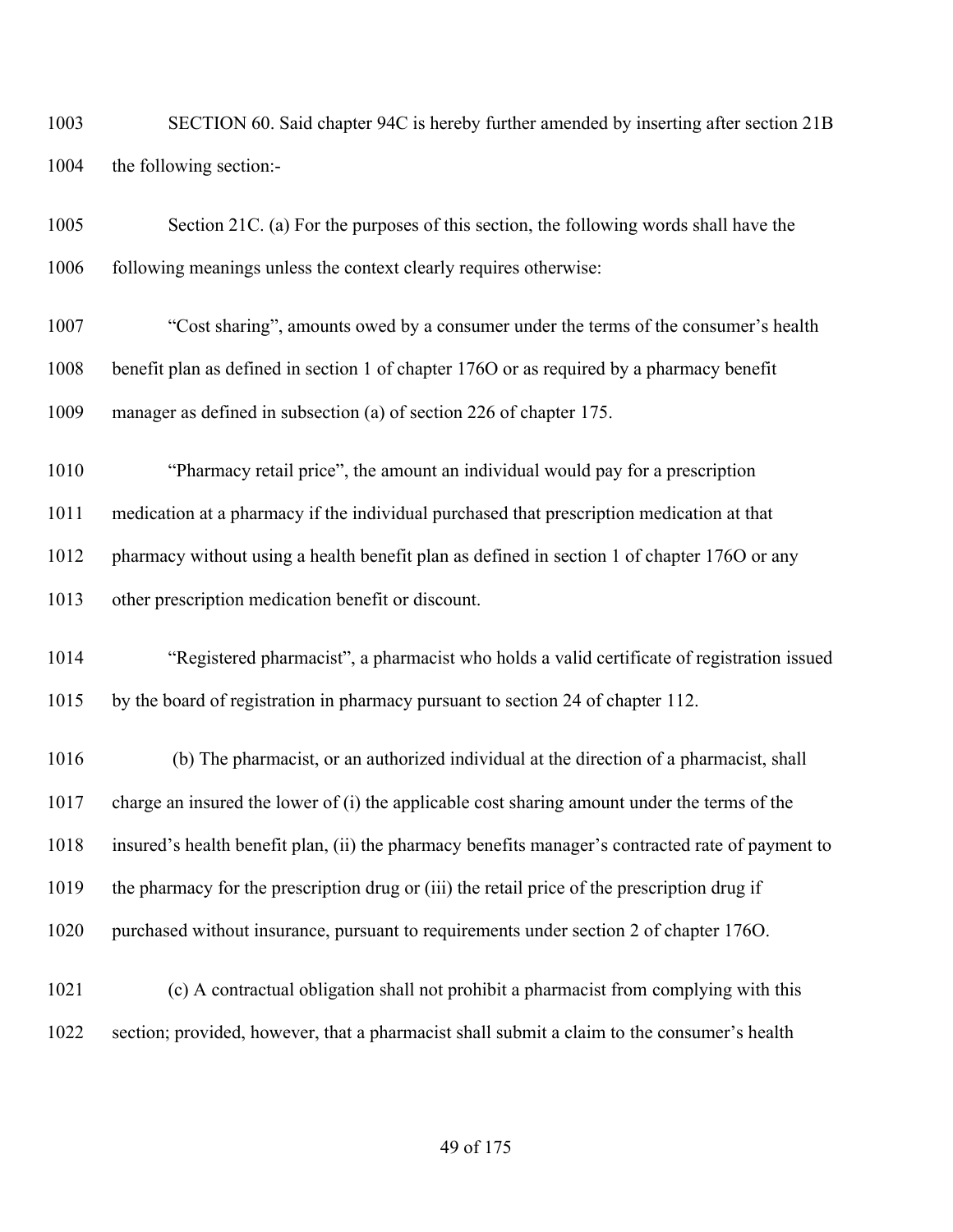- benefit plan or its pharmacy benefit manager if the pharmacist has knowledge that the
- prescription medication is covered under the consumer's health benefit plan.
- SECTION 61. Section 32I of said chapter 94C, as appearing in the 2018 Official Edition, is hereby amended by adding the following subsection:-
- (e) This section shall not apply to mass spectrometers.
- SECTION 62. Chapter 111 of the General Laws is hereby amended by inserting after section 4O the following section:-

 Section 4P. (a) As used in this section, the following terms shall have the following meanings unless the context clearly requires otherwise: "Telehealth", as it pertains to the delivery of health care services, the use of synchronous or asynchronous telecommunications technology, including but not limited to live video, text messaging and application-based communications, by a telehealth provider to provide health care services, including, but not limited to, assessment, diagnosis, consultation, treatment and monitoring of a patient. The term does not include audio-only telephone calls, e-mail messages or facsimile transmissions.

 "Telehealth provider", any individual who provides health care and related services using telehealth and who is licensed or certified to practice in the commonwealth, provided that a telehealth provider has the duty to practice in a manner consistent with his or her scope of practice and the prevailing professional standard of practice in the commonwealth.

 (b) Notwithstanding any general or special laws to the contrary, a telehealth provider may render telehealth services to a patient, whether or not the telehealth provider has previously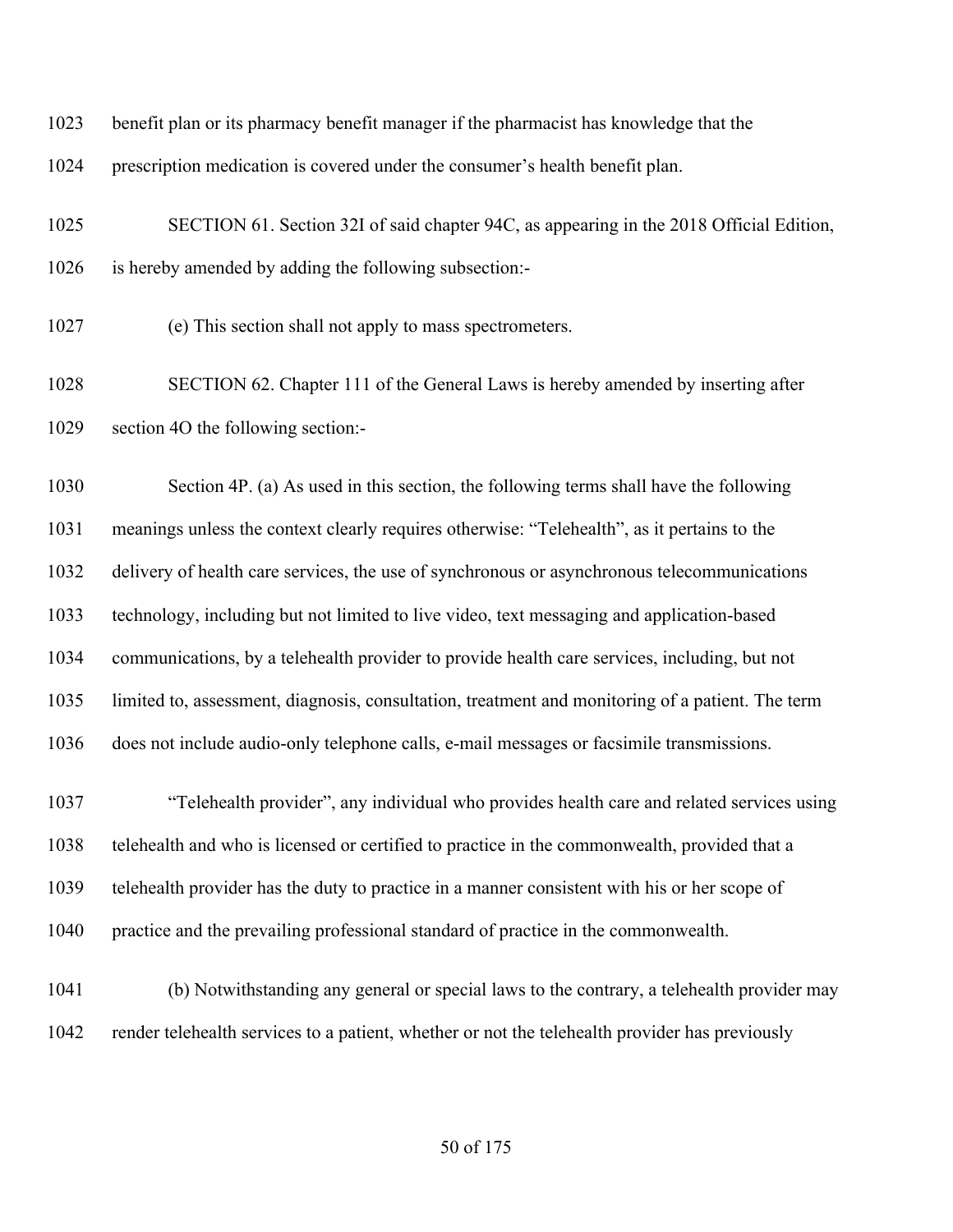conducted an in-person examination of or consultation with the patient, provided that such telehealth service is provided in accordance with subsection (a).

1045 SECTION 63. Said chapter 111 is hereby further amended by inserting after section 51<sup>1</sup>/<sub>2</sub> the following section:-

 Section 51¾. The department shall promulgate regulations requiring all acute care hospitals licensed under section 51G to provide or arrange for qualified behavioral health clinicians to evaluate and stabilize a person admitted to the emergency department with a behavioral health presentation and, to refer such person for appropriate treatment or inpatient admission.

 SECTION 64. Said chapter 111 is hereby further amended by inserting after section 51K the following 2 sections:-

 Section 51L. (a) As used in this section and section 51M, the following terms shall have the following meanings unless the context clearly requires otherwise:

 "Campus", a hospital's main buildings, the physical area immediately adjacent to a hospital's main buildings and other areas and structures that are not strictly contiguous to the main buildings but are located within 250 yards of the main buildings or other area that has been determined by the Centers for Medicare and Medicaid Services to be part of a hospital's campus.

 "Facility fee", a fee charged, billed or collected by a health care provider for hospital services provided in a facility that is owned or operated, in whole or in part, by a hospital or health system that is intended to compensate the health care provider for operational expenses and is separate and distinct from a professional fee.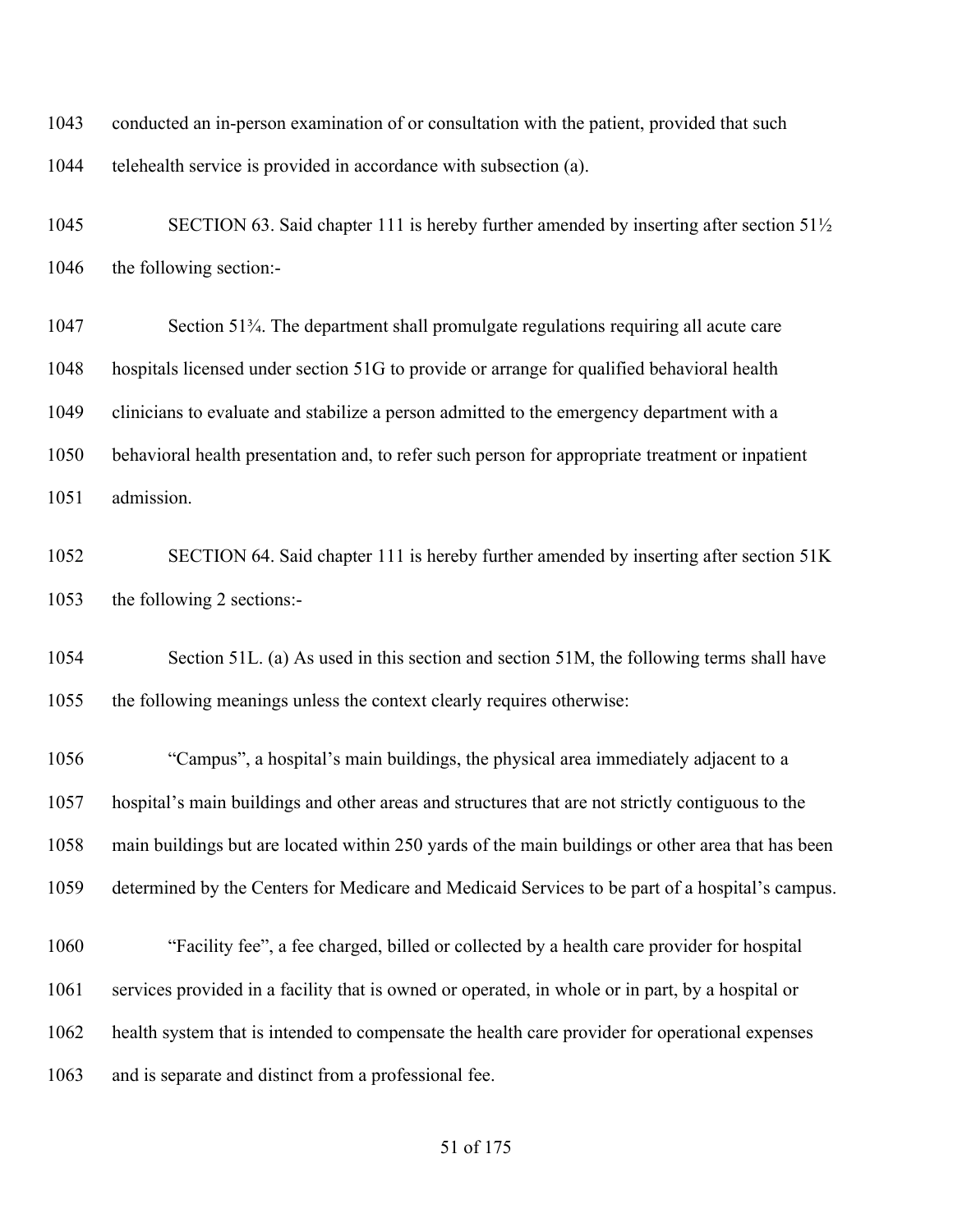"Health care provider", shall have the same meaning as in section 1 of chapter 6D.

"Hospital", a hospital licensed pursuant to section 51 of chapter 111.

 "Professional fee", a fee charged or billed by a health care provider for professional medical services.

 (b) A health care provider shall not charge, bill or collect a facility fee except for: (i) services provided on a hospital's campus; (ii) services provided at a facility that includes a licensed hospital emergency department; or (iii) emergency services provided at a licensed satellite emergency facility.

 (c) Notwithstanding subsection (b), a health care provider shall not charge, bill, or collect a facility fee for a service identified by the commission pursuant to its authority in section 20 of chapter 6D as a service that may reliably be provided safely and effectively in settings other than hospitals.

 (d) The department may promulgate regulations necessary to implement this section and impose penalties for non-compliance consistent with the department's authority to regulate health care providers. A health care provider that violates any provision of this section or the rules and regulations adopted pursuant hereto shall be punished by a fine of not more than \$1,000 per occurrence.

 Section 51M. (a) If a health care provider charges or bills a facility fee for services, the health care provider shall provide any patient receiving such service with written notice that such a fee will be charged and may be billed separately.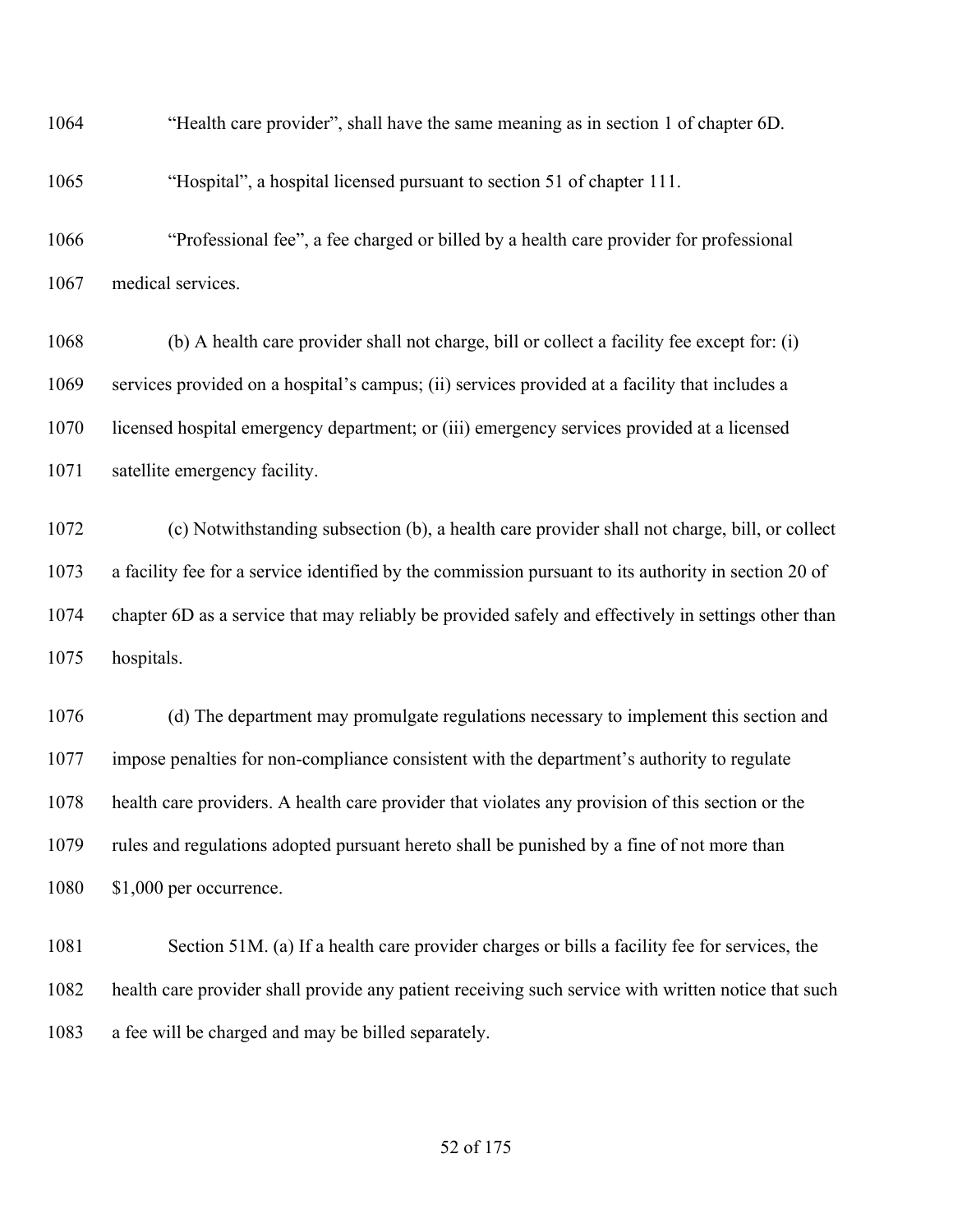(b) If a health care provider is required to provide a patient with notice under subsection (a) and a patient's appointment is scheduled to occur not less than 10 days after the appointment is made, the health care provider shall provide written notice and explanation to the patient by first class mail, encrypted electronic means or a secure patient Internet portal not less than 3 days after the appointment is made. If an appointment is scheduled to occur less than 10 days after the appointment is made or if the patient arrives without an appointment, the notice shall be provided to the patient on the facility's premises.

 If a patient arrives without an appointment, a health care provider shall provide written notice and explanation to the patient prior to the care if practicable, or if prior notice is not practicable, the health care provider shall provide an explanation of the fee to the patient within a reasonable period of time; provided, however, that the explanation of the fee shall be provided before the patient leaves the facility. If the patient is incapacitated or otherwise unable to read, understand and act on the patient's rights, the notice and explanation of the fee shall be provided to the patient's representative within a reasonable period of time.

 (c) A facility at which facility fees for services are charged, billed, or collected shall clearly identify itself as being associated with a hospital, including by stating the name of the hospital that owns or operates the location in its signage, marketing materials, Internet web sites, 1101 and stationery.

 (d) If a health care provider charges, bills, or collects facility fees at a given facility, notice shall be posted in that facility informing patients that a patient may incur higher financial liability as compared to receiving the service in a non-hospital facility. Notice shall be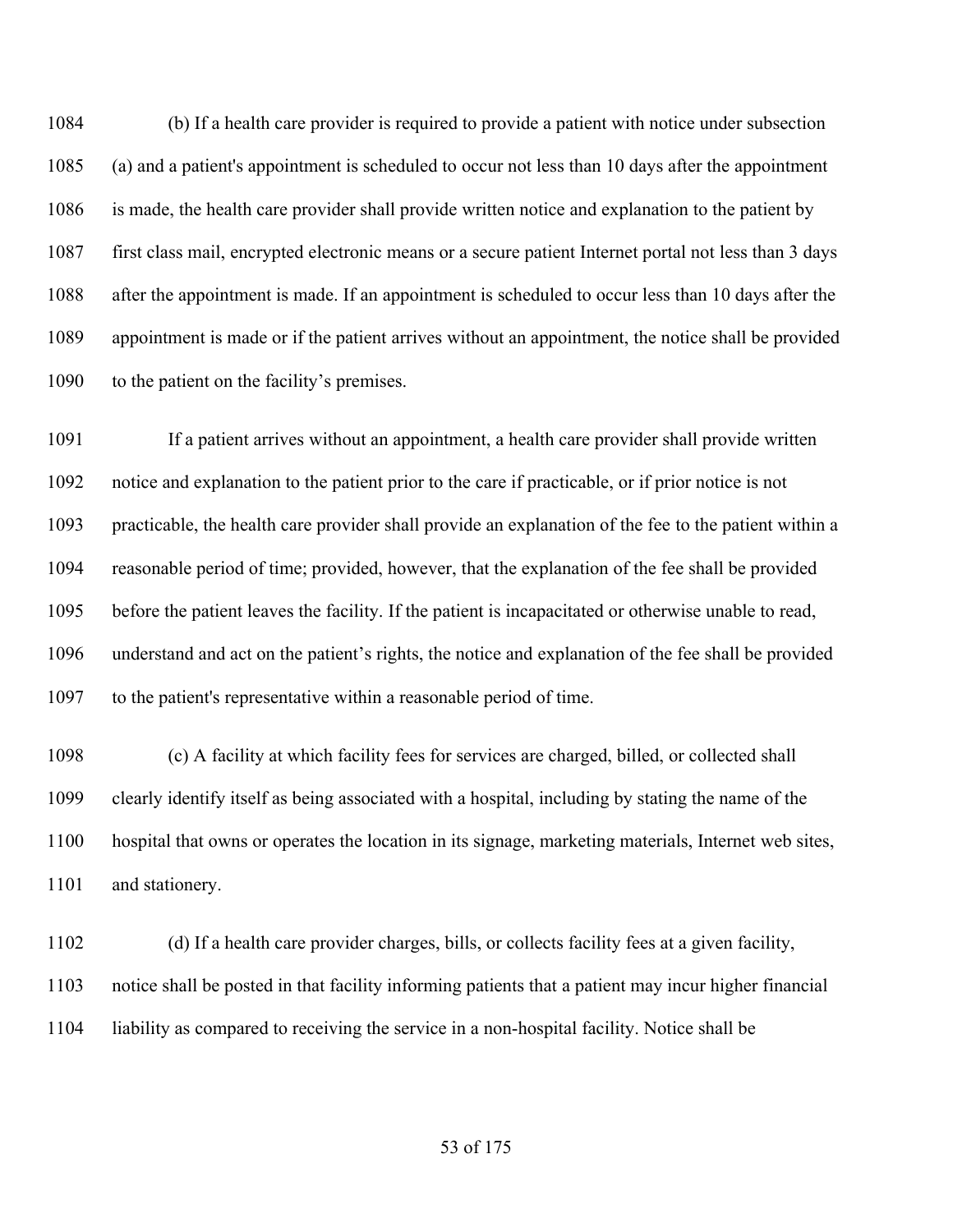prominently displayed in locations accessible to and visible by patients, including in patient waiting areas.

 (e)(1) If a location at which health care services are provided without facility fees changes status such that facility fees would be permissible at that location under section 51L, and the health care provider that owns or operates the location elects to charge, bill, or collect facility fees, the health care provider shall provide written notice to all patients who received services at the location during the previous calendar year not later than 30 days after the change of status. The notice shall state that: (i) the location is now owned or operated by a hospital; (ii) certain health care services delivered at the facility may result in separate facility and professional bills for services; and (iii) patients seeking care at the facility may incur higher financial liability at 1115 that location due to its change in status.

 (2) In cases in which a written notice is required by paragraph (1), the health care provider that owns or operates the location shall not charge or bill a facility fee for services provided at that location until not less than 30 days after the written notice is provided.

 (3) A notice required or provided under paragraph (1) shall be filed with the department not later than 30 days after its issuance.

 (f) The department may promulgate regulations necessary to implement this section and impose penalties for non-compliance consistent with the department's authority to regulate health care providers. A health care provider that violates any provision of this section or the rules and regulations adopted pursuant hereto shall be punished by a fine of not more than 1125 \$1,000 per occurrence. In addition to any penalties for noncompliance that may be established by the department, a violation of this section shall be an unfair trade practice under chapter 93A.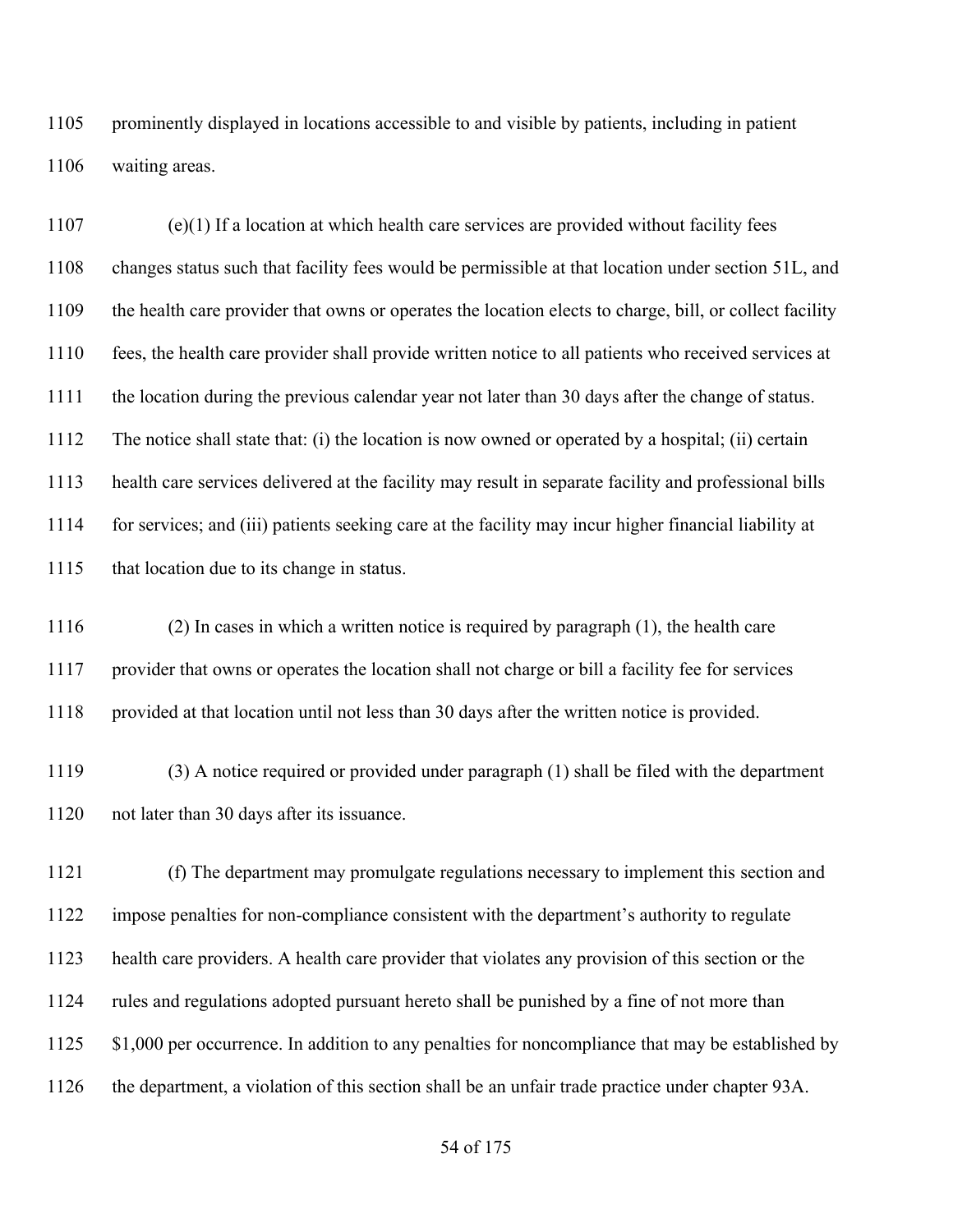SECTION 65. Section 52 of said chapter 111, as appearing in the 2018 Official Edition, is hereby amended striking out the definition of "clinic" and inserting in place thereof the following definition:-

 "Clinic", any entity, however organized, whether conducted for profit or not for profit, which is advertised, announced, established, or maintained for the purpose of providing ambulatory medical, surgical, dental, physical rehabilitation, or mental health services. In addition, "clinic" shall include any entity, however organized, whether conducted for profit or not for profit, which is advertised, announced, established, or maintained under a name which includes the words "clinic", "dispensary", "institute", or "urgent care" and which suggests that ambulatory medical, surgical, dental, physical rehabilitation, or mental health services are rendered therein. With respect to any entity which is not advertised, announced, established, or maintained under one of the names in the preceding sentence, "clinic" shall not include a medical office building, or one or more practitioners engaged in a solo or group practice, whether conducted for profit or not for profit, and however organized, so long as such practice is wholly owned and controlled by one or more of the practitioners so associated, or, in the case of a not for profit organization, its only members are one or more of the practitioners so associated or a clinic established solely to provide service to employees or students of such corporation or institution.

 SECTION 66. Said section 52 of said chapter 111, as so appearing, is hereby further amended by adding the following 2 definitions:-

 "Urgent care clinic", any entity, however organized, whether conducted for profit or not for profit, which is advertised, announced, established, or maintained for the purpose of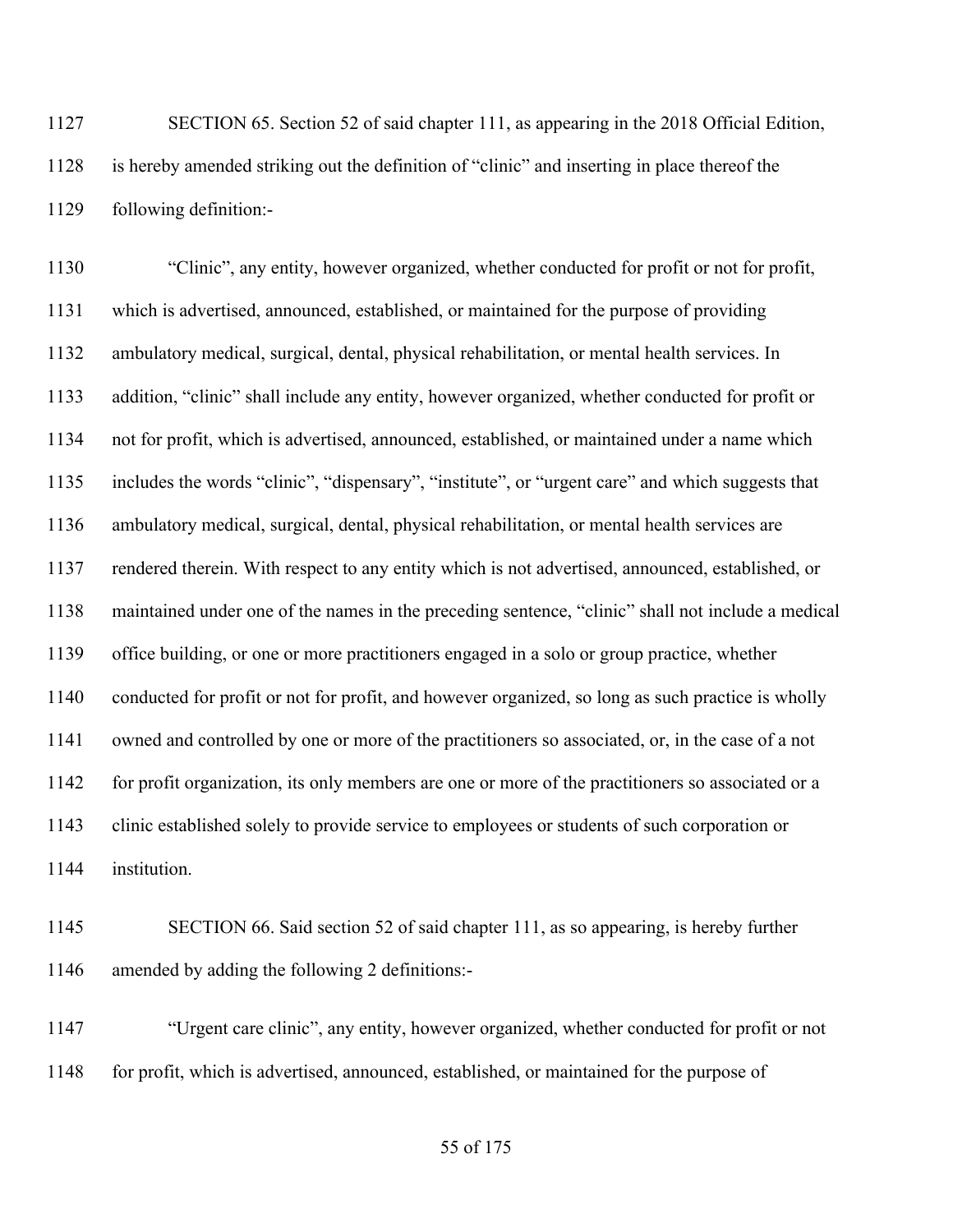providing urgent care services in an office or a group of offices, or any portion thereof, or an entity which is advertised, announced, established, or maintained under a name which includes the words "urgent care" or which suggests that urgent care services are provided therein. Urgent 1152 care clinics cannot serve as a patient's primary care provider.

"Urgent care services", delivery of episodic care for the diagnosis, treatment,

management or monitoring of acute and chronic disease or injury that is: (i) for the treatment of

illness or injury that is immediate in nature but does not require emergency services; (ii)

generally provided on a walk-in basis without a prior appointment; (iii) available to the general

- public; and is not intended as the patient's primary care provider.
- SECTION 67. Said chapter 111 of the General Laws, as so appearing, is hereby further amended by inserting after section 52 the following 2 sections:-

 Section 52A. The department shall promulgate regulations regarding licensure of urgent care clinics. Such regulations shall include requirements regarding the coordination by urgent 1162 care clinics with a patient's primary care provider.

 Any such urgent care clinic shall apply to participate as a MassHealth billing provider and participate as a provider if said application is approved. An urgent care clinic shall not serve as a patient's primary care provider.

 The department may impose a fine of up to \$10,000 on a person or entity that advertises, announces, establishes, or maintains an urgent care center without a license granted by the department. The department may impose a fine of not more than \$10,000 on a licensed urgent care center that violates this section or any rule or regulation promulgated hereunder. Each day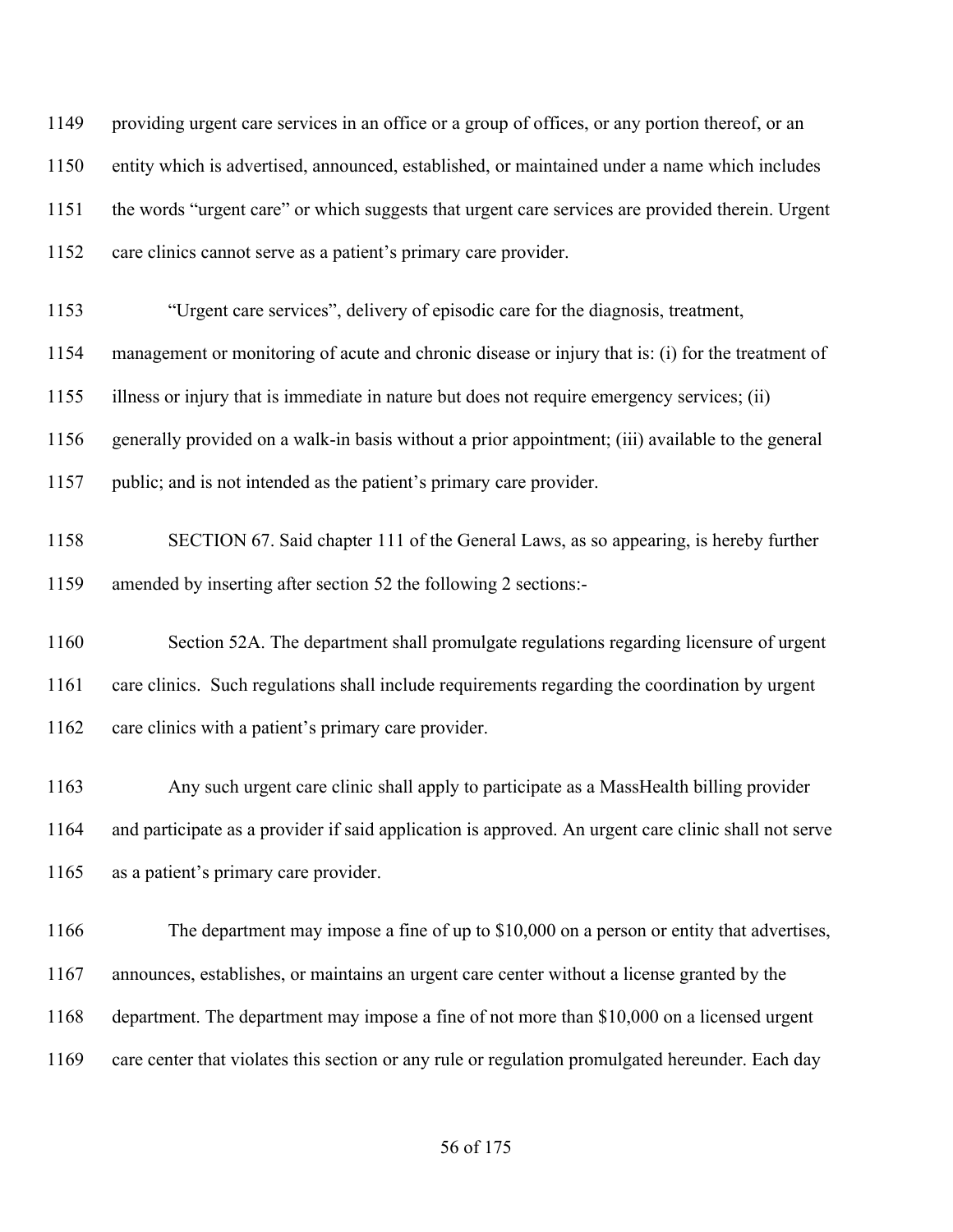- during which a violation continues shall constitute a separate offense. The department may
- conduct surveys and investigations to enforce compliance with this section.

# Section 52B. The department, in consultation with the department of mental health, shall promulgate regulations regarding provision of behavioral health care in clinics licensed pursuant to section 51 of chapter 111. Such regulations shall require provision of behavioral health care in clinics licensed to provide medical, mental health, substance use disorder or urgent care services.

 SECTION 68. Said chapter 111 of the General Laws is hereby further amended by striking out section 228 and inserting in place thereof the following section:-

 Section 228. (a) For the purposes of this section, "allowed amount", shall mean the contractually agreed-upon amount paid by a carrier to a health care provider for health care 1180 services provided to an insured.

 (b) Prior to an admission, procedure or service and upon request by a patient or prospective patient, a health care provider shall, within 2 working days, disclose the allowed amount or charge of the admission, procedure or service, including the amount for any health care services rendered by an out-of-network provider and any facility fees required; provided, however, that if a health care provider is unable to quote a specific amount in advance due to the health care provider's inability to predict the specific treatment or diagnostic code, the health care provider shall disclose the estimated maximum allowed amount or charge for a proposed admission, procedure or service, including the amount for any facility fees required.

 (c) If a patient or prospective patient is covered by a health benefit plan, a health care provider who participates as a network provider shall, at the time of scheduling a procedure or service, (i) provide sufficient information regarding the proposed admission, procedure or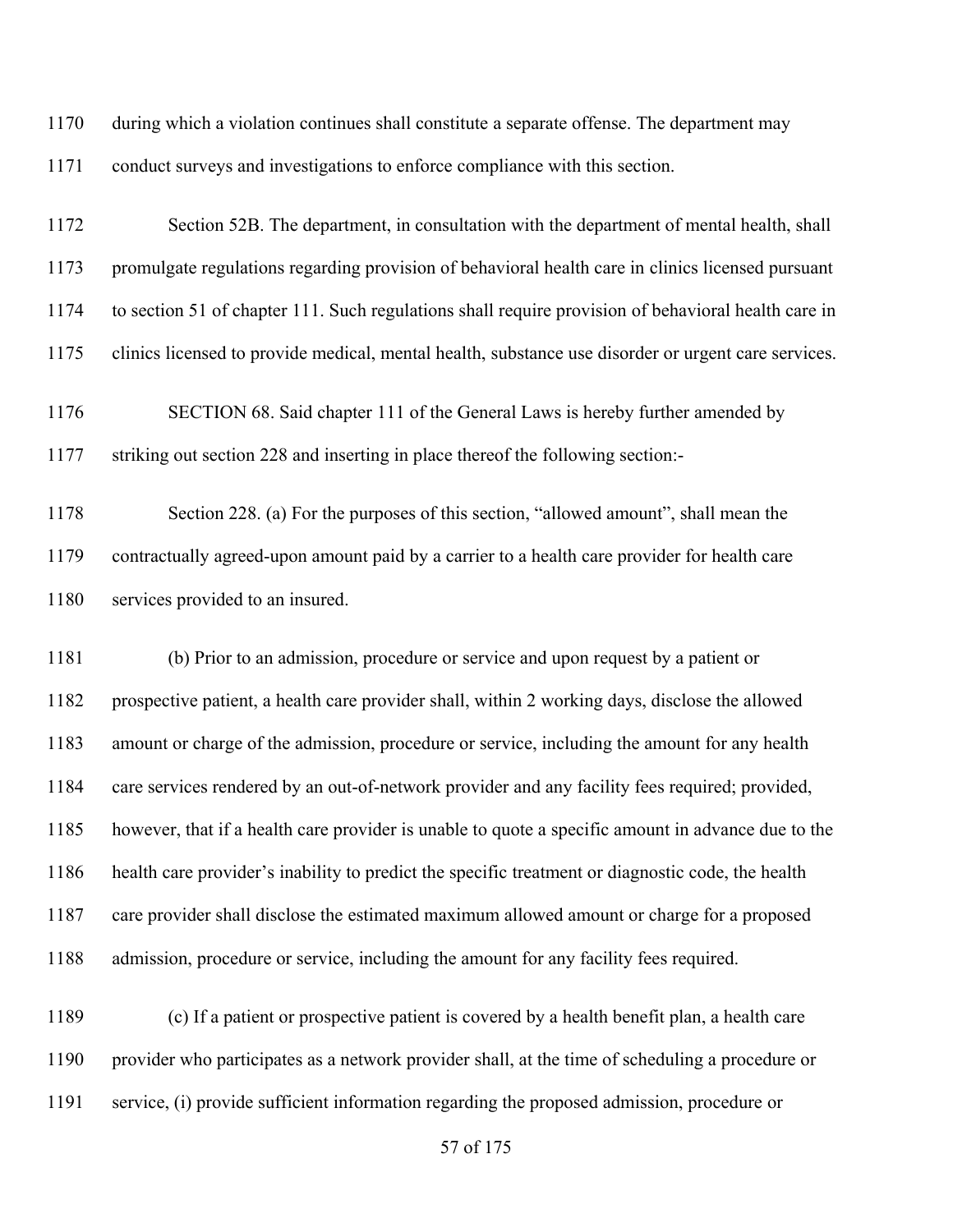service for the patient or prospective patient to make an informed decision about the costs associated with that admission, procedure or service based on information available to the provider at that time, including the amount of any facility fees; and (ii) if the patient is in an insured health benefit plan, inform the patient or prospective patient that the patient or prospective patient may obtain additional information about any applicable out-of-pocket costs, pursuant to section 23 of chapter 176O. A health care provider may assist a patient or prospective patient in using the health plan's toll-free number and website pursuant to said section 23 of said chapter 176O.

 (d) Each health care provider shall determine whether it is an out-of-network provider, as defined in section 1 of chapter 176O, for a patient prior to an admission, procedure or service for conditions that are not emergency medical conditions. If the health care provider is an out-of- network provider under the terms of the patient's health benefit plan, such provider shall notify the patient in writing of that fact no less than 48 hours before the scheduled admission, procedure 1205 or service.

 (e) A health care provider referring a patient to another provider shall disclose: (i) if the provider to whom the patient is being referred is part of or represented by the same provider organization, as used in section 11 of chapter 6D; (ii) the possibility that the provider to whom the patient is being referred is not in the patient's health benefit plan network, and that if the provider is out-of-network under the terms of the patient's health benefit plan then any out-of- network applicable rates under such health benefit plan may apply, and that the patient has the opportunity to verify said provider's network status in the patient's health benefit plan network prior to making an appointment or agreeing to use the services of said provider; and (iii) sufficient information about the referred provider for the patient to obtain additional information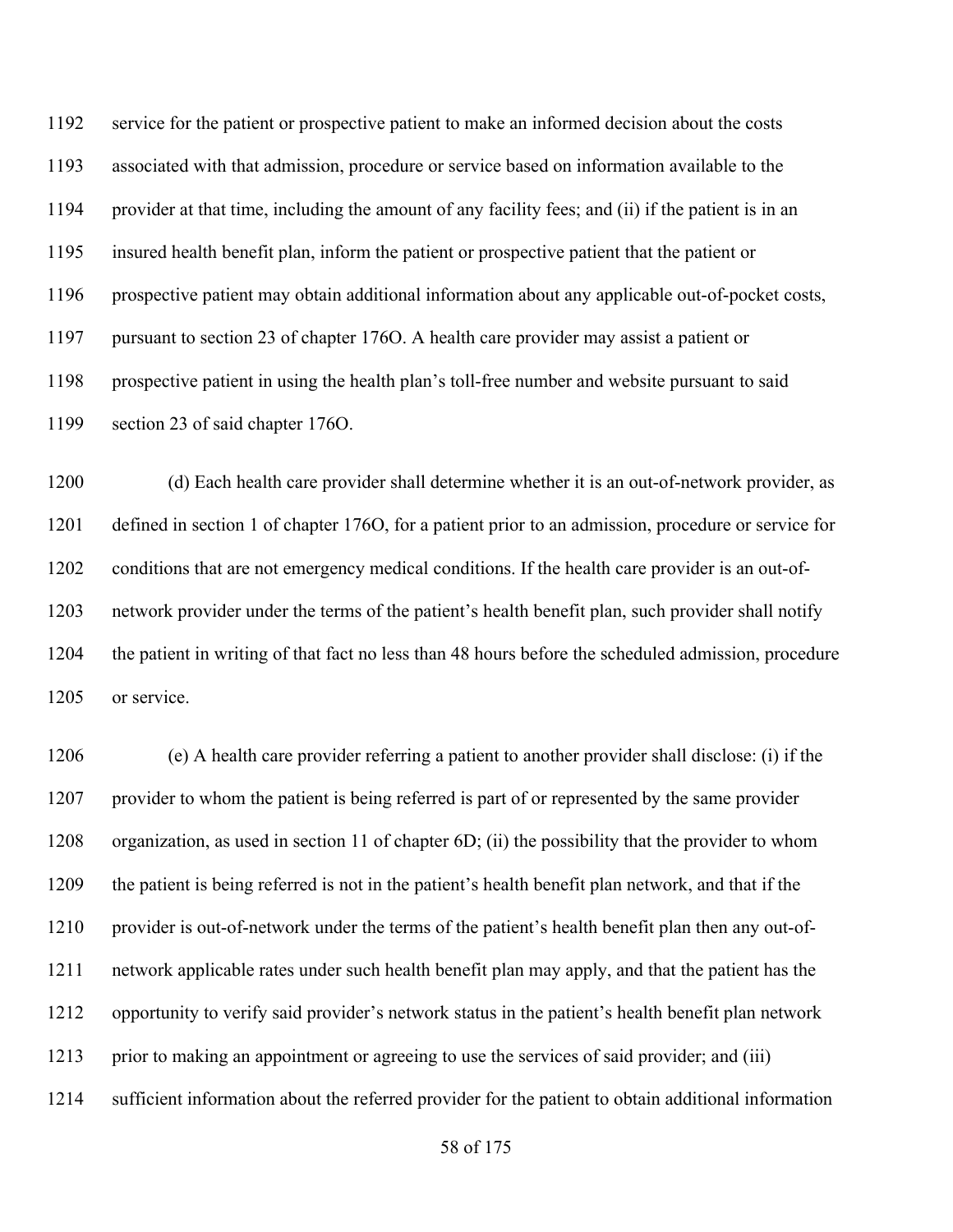about that provider's network status under the patient's health benefit plan and any applicable out-of-pocket costs for services sought from the referred provider, including those that may be required under section 23 of chapter 176O, based on information available to the provider at that time.

 (f) A health care provider referring a patient to another provider by directly scheduling, ordering, or otherwise arranging for the health care services on the patient's behalf shall, prior to scheduling, ordering or otherwise arranging for the health care services on the patient's behalf: (i) verify the network status of the provider to whom the patient is being referred relative to the patient's health benefit plan; and (ii) notify the patient if the provider to whom the patient is being referred is an out-of-network provider.

 (g) As provided in section 29 of chapter 176O, an out-of-network provider in an insured health benefit plan shall not bill an insured for health care services in excess of the applicable coinsurance, copayment, deductible or other out-of-pocket expense that would be imposed for 1228 such health care services if the services were rendered by a participating provider.

 (h) The commissioner shall implement this section and impose penalties for non- compliance consistent with the department's authority to regulate health care providers. A health care provider that violates any provision of this section or the rules and regulations adopted pursuant hereto shall be liable for penalties as provided in this subsection.

 SECTION 69. Section 1 of chapter 112 of the General Laws, as appearing in the 2018 Official Edition, is hereby amended by inserting after the word "dentistry", in line 12, the following words:- , the board of registration of genetic counselors, the board of registration of community health workers, the board of registration in naturopathy, the board of registration of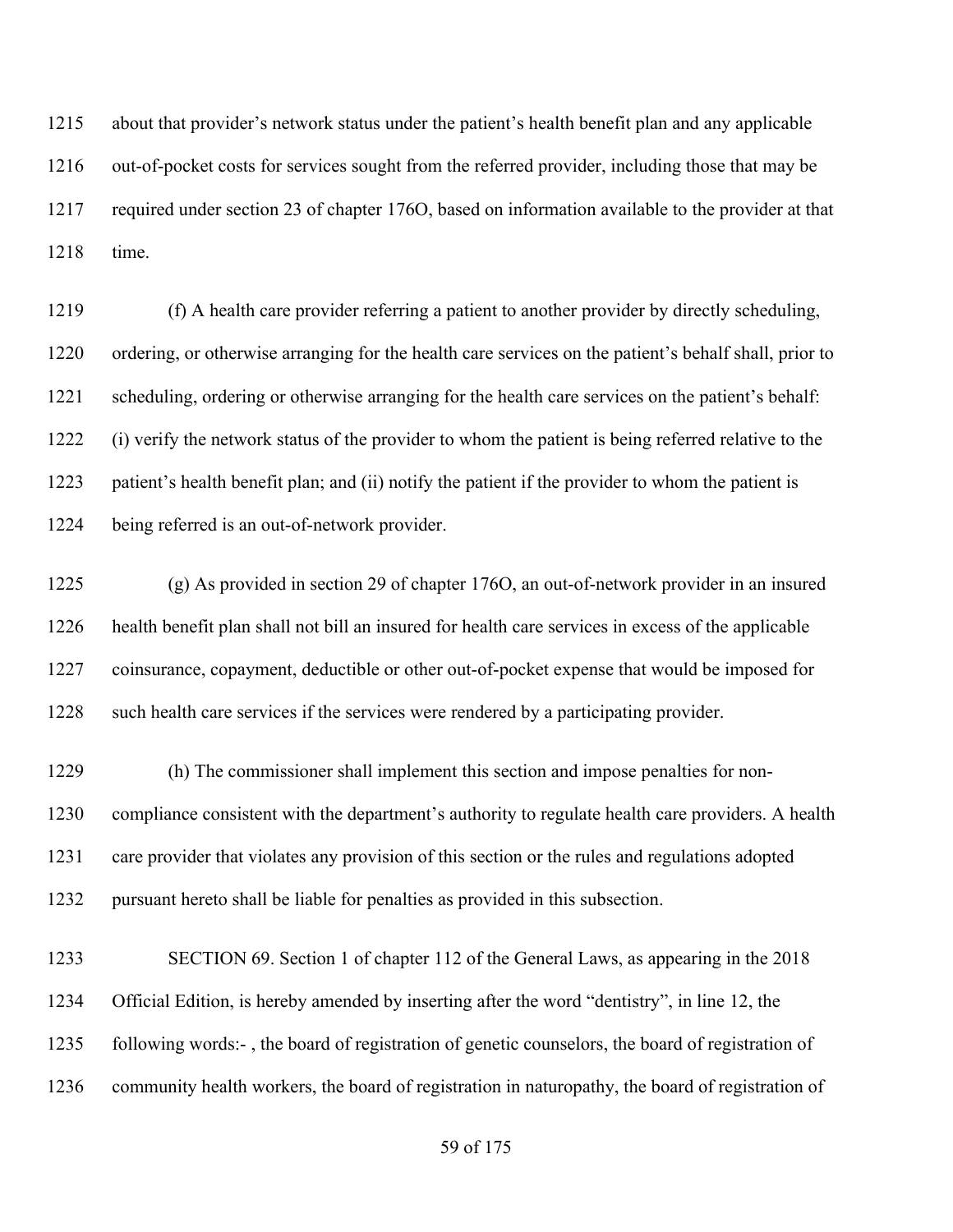recovery coaches, the board of registration of social workers, the board of registration of psychologists, the board of registration of allied mental health and human services professions, the board of allied health professions, the board of registration of dieticians and nutritionists, the board of registration in podiatry, the board of registration in optometry, the board of registration of dispensing opticians, the board of registration of chiropractors, the board of registration of speech-language pathology and audiology, the board of registration of hearing instrument specialists.

 SECTION 70. Said chapter 112 is hereby further amended by striking out section 13, as so appearing, and inserting in place thereof the following section:-

 Section 13. (a) As used in this chapter, "podiatry" shall mean the diagnosis and treatment, by medical, mechanical, electrical or surgical means, of ailments of the human foot and lower leg.

 (b) As used in sections 12B, 12G and 80B, "physician" shall include a podiatrist registered under section 16.

 (c) The provisions of this section to section 1318, inclusive, shall not apply to surgeons of the United States army, United States navy or of the United States Public Health Service or to physicians registered in the commonwealth.

 SECTION 71. Section 16 of said chapter 112, as appearing in the 2018 Official Edition, is hereby amended by adding the following paragraph:- All application fees and civil administrative penalties and fines collected by the board under sections 13 to 23, inclusive, and section 61, shall be deposited into the Quality in Health Professions Trust Fund established in section 35X of chapter 10.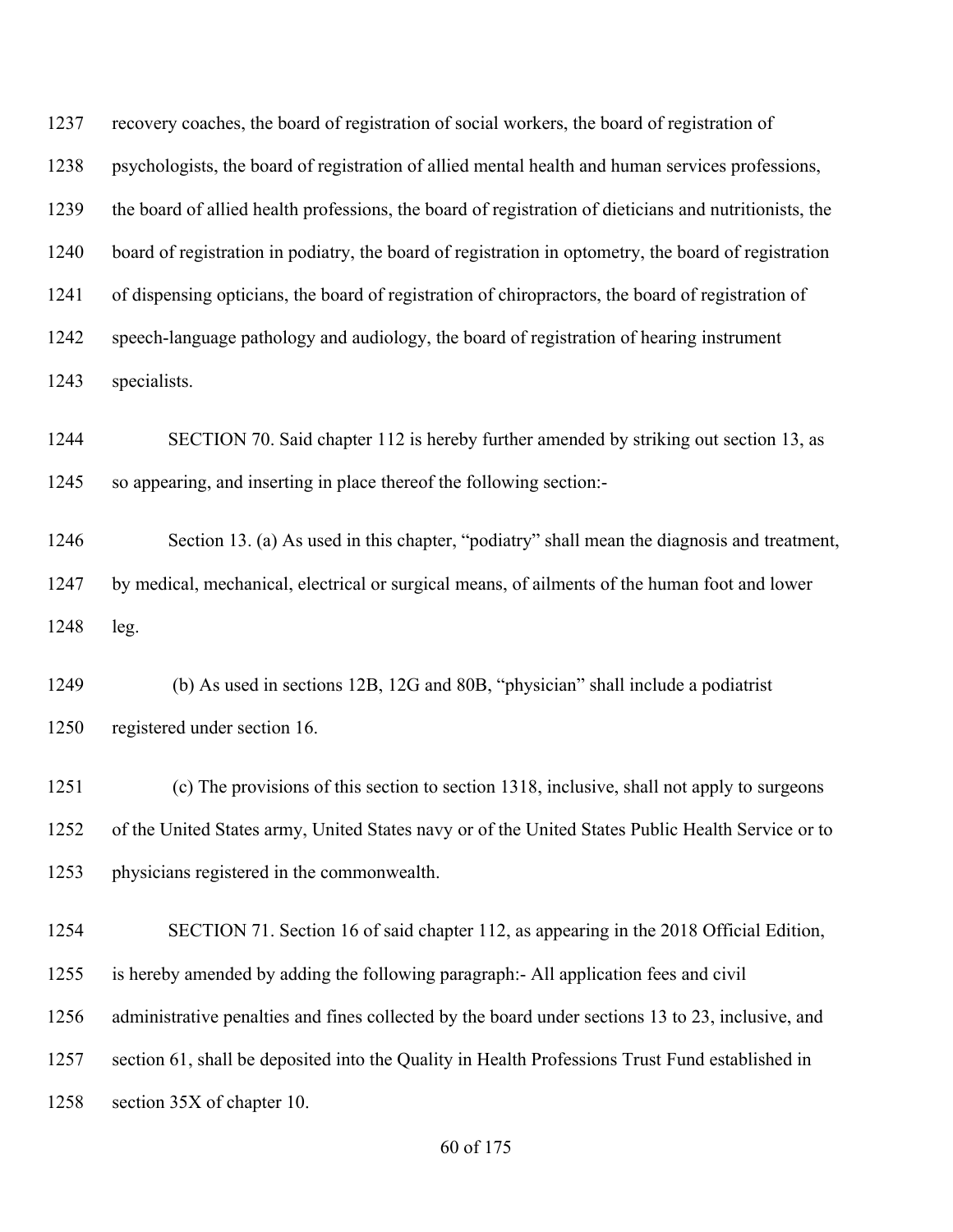| 1259 | SECTION 72. Section 23B of said chapter 112, as so appearing, is hereby amended by                             |
|------|----------------------------------------------------------------------------------------------------------------|
| 1260 | adding the following paragraph:- All application fees and civil administrative penalties and fines             |
| 1261 | collected by the board under sections 23A to $23P1/2$ , inclusive, and section 61, shall be deposited          |
| 1262 | into the Quality in Health Professions Trust Fund established in section 35X of chapter 10.                    |
| 1263 | SECTION 73. Section 23M <sup>1</sup> / <sub>2</sub> of said chapter 112, as so appearing, is hereby amended by |
| 1264 | striking out, in lines 78 to 79, the words "Division of Professional Licensure Trust Fund                      |
| 1265 | established by section 35V" and inserting in place thereof the following words:- Quality in                    |
| 1266 | Health Professions Trust Fund established in section 35X.                                                      |
| 1267 | SECTION 74. Section 43A of said chapter 112, as so appearing, is hereby amended by                             |
| 1268 | inserting after the definition of "Appropriate supervision" the following 2 definitions:-                      |
| 1269 | "Board", the board of registration in dentistry established pursuant to section 19 of                          |
| 1270 | chapter 13 or a committee or subcommittee of the board.                                                        |
| 1271 | "Collaborative management agreement", a written agreement that complies with section                           |
| 1272 | 51B between a dental therapist and a supervising dentist, as defined in section 43A, who                       |
| 1273 | holds a valid license issued pursuant to section 45, who agrees to provide the appropriate level of            |
| 1274 | communication and consultation with a licensed dental therapist to ensure patient health and                   |
| 1275 | safety.                                                                                                        |
| 1276 | SECTION 75. Said section 43A of said chapter 112, as so appearing, is hereby further                           |
| 1277 | amended by inserting after the definition of "Dental hygienist" the following definition:-                     |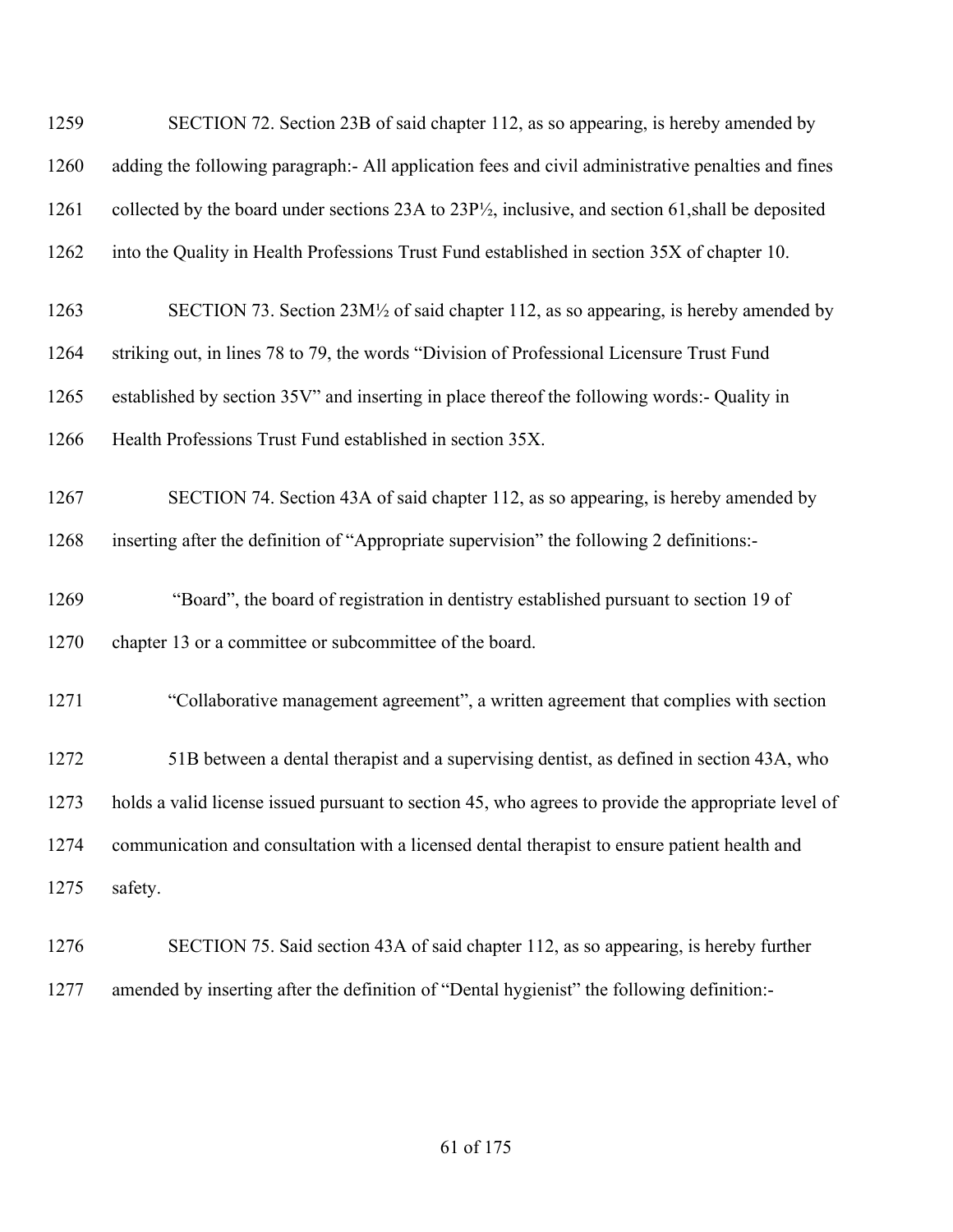"Dental therapist", a person who: (i) is registered by the board to practice as a dental therapist pursuant to section 51B and as a dental hygienist pursuant to section 51; and (ii) provides oral health

 SECTION 76. Said section 43A of said chapter 112, as so appearing, is hereby further amended by adding the following definition:-

 "Supervising dentist", a licensed dentist licensed in Massachusetts pursuant to section 45 of this chapter who enters into a collaborative management agreement with a dental therapist.

 SECTION 77. Section 45A of said chapter 112, as so appearing, is hereby amended by striking out, in lines 4 and 5, the words "the faculty of a reputable dental college as defined in section forty-six" and inserting place thereof the following words:- a dental college approved by 1288 the board.

SECTION 78. Section 46 of said chapter 112 is hereby repealed.

 SECTION 79. Section 51 of said chapter 112, as appearing in the 2018 Official Edition, is hereby amended by striking out, in line 17, the word "revoked." and inserting in place thereof the following words:- null and void.

1293 SECTION 80. Section 51<sup>1</sup>/<sub>2</sub> of said chapter 112, as so appearing, is hereby amended by striking out, in line 10, the word "revoked" and inserting in place thereof the following words:- null and void.

 SECTION 81. Said section 51½ of said chapter 112, as so appearing, is hereby further amended by inserting after the word "dentist" in lines 18 and 31, in both instances, the following words:- , or a licensed dental therapist to the extent provided in section 51B.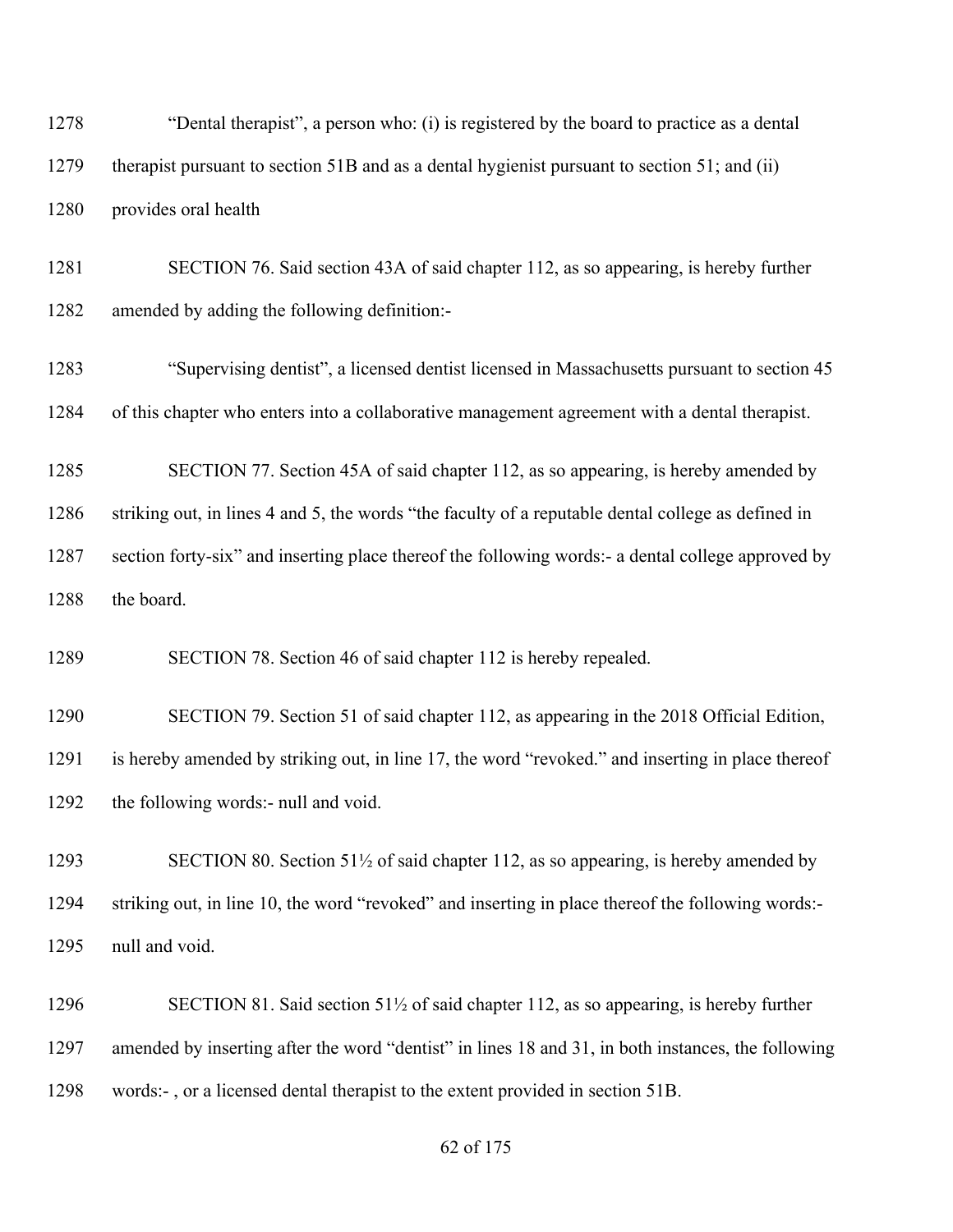SECTION 82. Said section 51½ of said chapter 112, as so appearing, is hereby further amended by inserting after the word "practice" in line 78, the following words:- , or a dental 1301 therapist licensed under section 51B,.

 SECTION 83. Said chapter 112 is hereby further amended by inserting after section 51A the following section:-

 Section 51B. (a) Any person of good moral character, 19 years old or over, who: (i) is a graduate of a master's level dental therapist education program that includes both dental therapy and dental hygiene education, or an equivalent combination of both dental therapy education and dental hygiene education, if all education programs are accredited by the Commission on Dental Accreditation; (ii) passes a comprehensive, competency-based clinical examination that is approved by the board and administered by a recognized national or regional dental testing service that administers testing for dentists and other dental professionals or equivalent examination administered by another entity approved by the board; and (iii) obtains a policy of professional liability insurance and shows proof of such insurance as required by rules and regulations shall, upon payment of a fee to be determined annually by the secretary of administration and finance under the provision of section 3B of chapter 7, be registered as a dental therapist and be given a certificate to practice in this capacity. A licensed dental therapist 1316 shall have practiced under the direct supervision of a supervising dentist for a minimum of 2 years or 2,500 hours, whichever is longer, before practicing under general supervision pursuant to a collaborative management agreement. Dental therapists licensed under this section shall renew licensure biennially, on a date determined by the board, upon application and payment of a fee, as determined by the secretary of administration and finance under section 3B of chapter 7.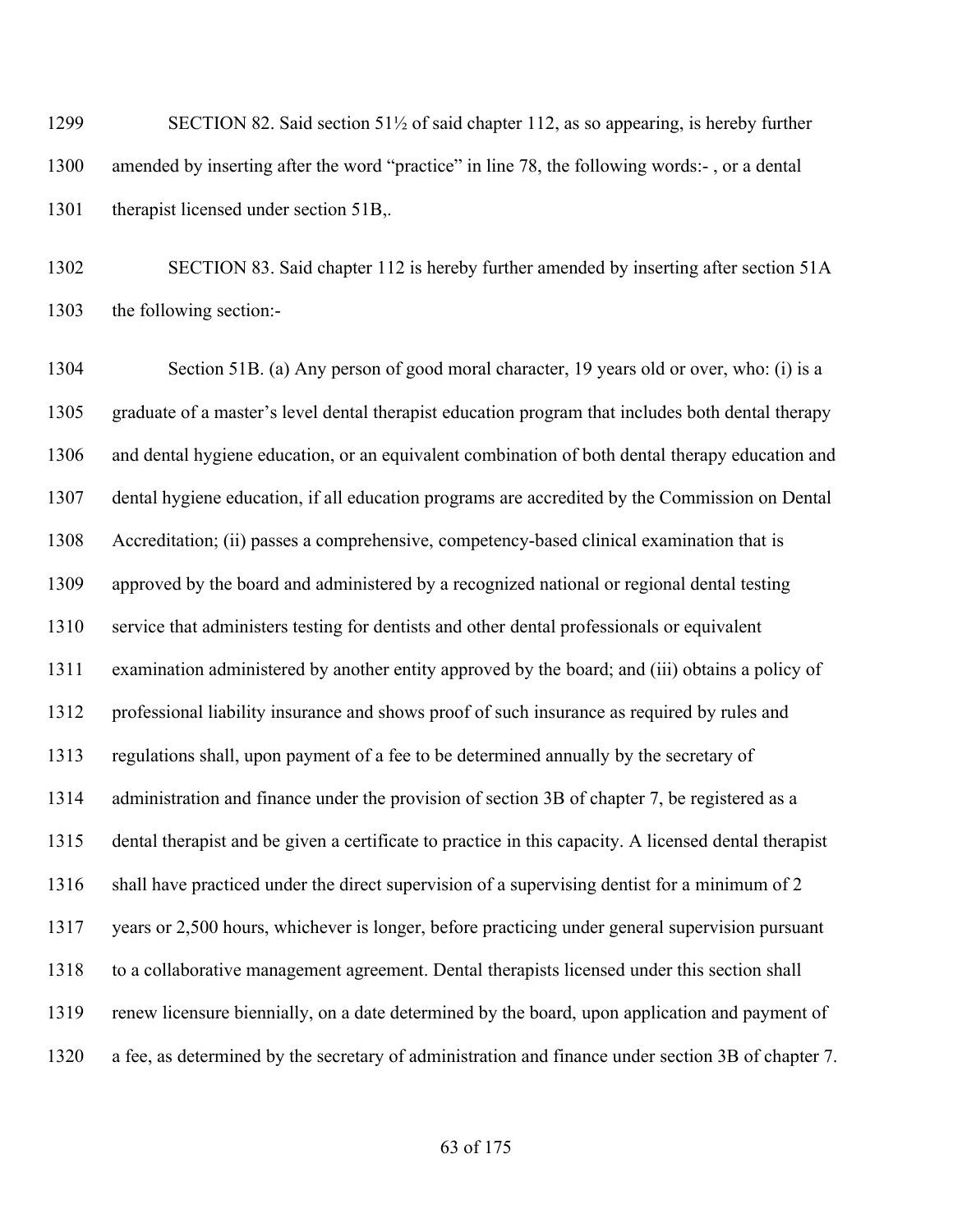Upon receipt of a license pursuant to section 45, any certificate issued hereunder shall be null and void.

| 1323 | Notwithstanding section 43A, as used in this section and in any rules and regulations           |
|------|-------------------------------------------------------------------------------------------------|
| 1324 | promulgated by the board or the department of health to implement this section, "general        |
| 1325 | supervision" shall mean supervision of procedures and services based on a written collaborative |
| 1326 | management agreement between a licensed dentist and a licensed dental therapist but not         |
| 1327 | requiring a prior exam or diagnosis by a supervising dentist or the physical presence of a      |
| 1328 | supervising dentist during the performance of those procedures and services unless required by  |
| 1329 | the supervising dentist in the collaborative management agreement.                              |

 (b) Any person who has met the requirements to be registered as a dental therapist under any provision of this section may also be registered as a dental hygienist and be given a certificate to practice in this capacity.

 (c) Dental therapists educated in the commonwealth must graduate from a master's level dental therapy education program that is accredited by the Commission on Dental Accreditation provided by a post-secondary institution accredited by the New England Association of Schools and Colleges, Inc. All dental therapy educational programs in the commonwealth must include at least one licensed dentist as an instructor. The board shall provide guidance for any educational entity or institution that may operate all or some portion of a master's level program, or may collaborate with other educational entities, including but not limited to universities, colleges, community colleges, and technical colleges, to operate all or some portion of a master's level program. The board may also provide guidance to develop mechanisms to award advanced standing to students who have completed coursework at other educational programs accredited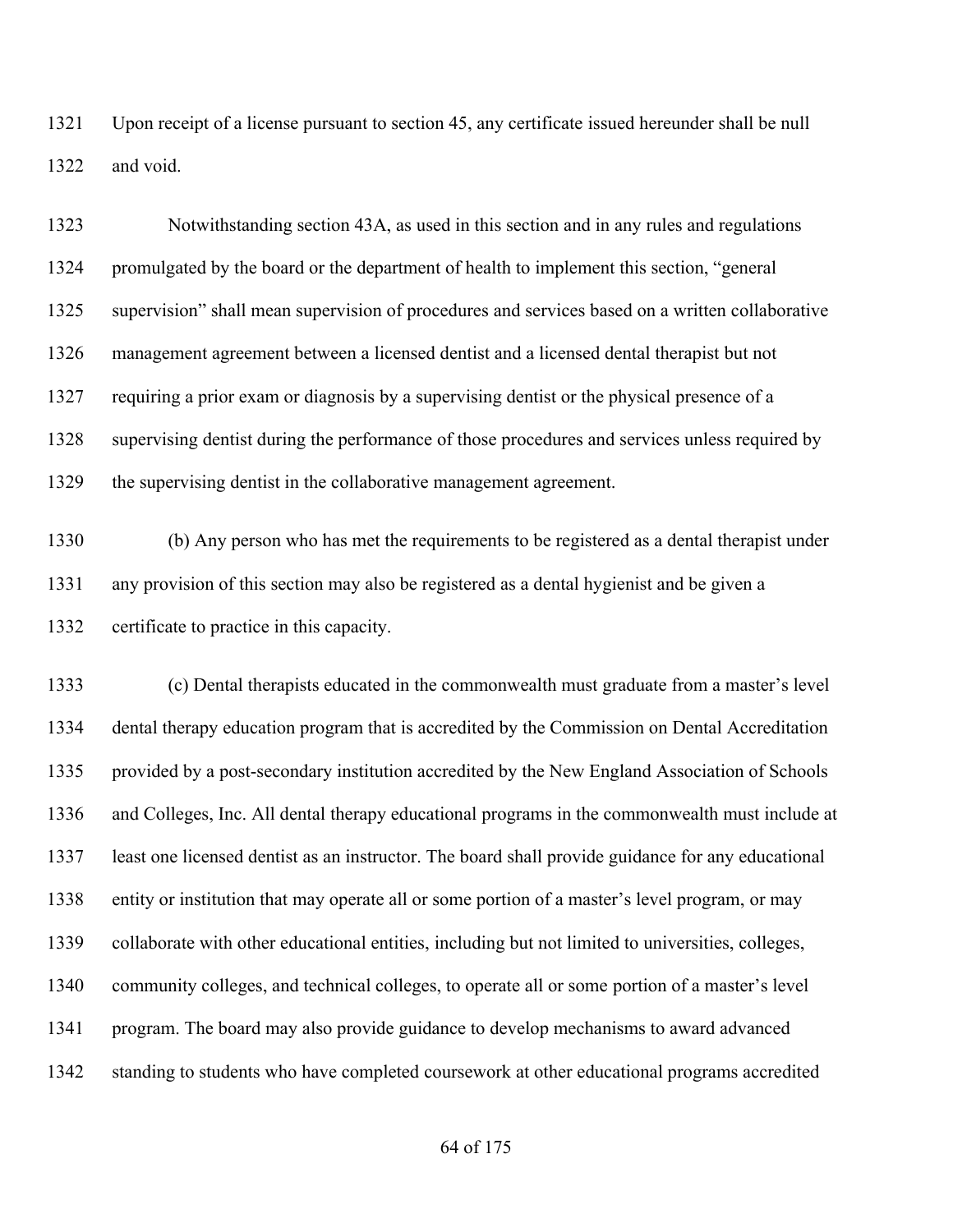by the Commission on Dental Accreditation. All education programs must prepare students to perform all procedures and services within the dental therapy scope of practice as set forth in this section.

 The educational curriculum for a dental therapist educated in the commonwealth shall include training on serving patients with special needs including, but not limited to, people with developmental disabilities including autism spectrum disorders, mental illness, cognitive impairment, complex medical problems, or significant physical limitations, and the vulnerable elderly.

 Not later than January 1, 2024, the board shall approve a comprehensive, competency based clinical dental therapy examination that includes assessment of technical competency in performing the procedures and services within the scope of practice as set forth in this section, to be administered by a recognized national or regional dental testing service that administers testing for dentists and other dental professionals. The examination shall be comparable to the examination given to applicants for a dental license but only for the limited scope of dental services in the dental therapy scope of practice as set forth in this section.

 (d) The board shall grant a dental therapy license by examination to an applicant, upon payment of a fee as determined under subsection (a), provided the applicant is of good moral character and has: (i) met the eligibility requirements as defined by the board; (ii) submitted documentation to the board of a passing score on a comprehensive, competency-based clinical examination or combination of examinations that includes both dental therapy and dental hygiene components and are approved by the board and administered by a recognized national or regional dental testing service that administers testing for dentists and other dental professionals;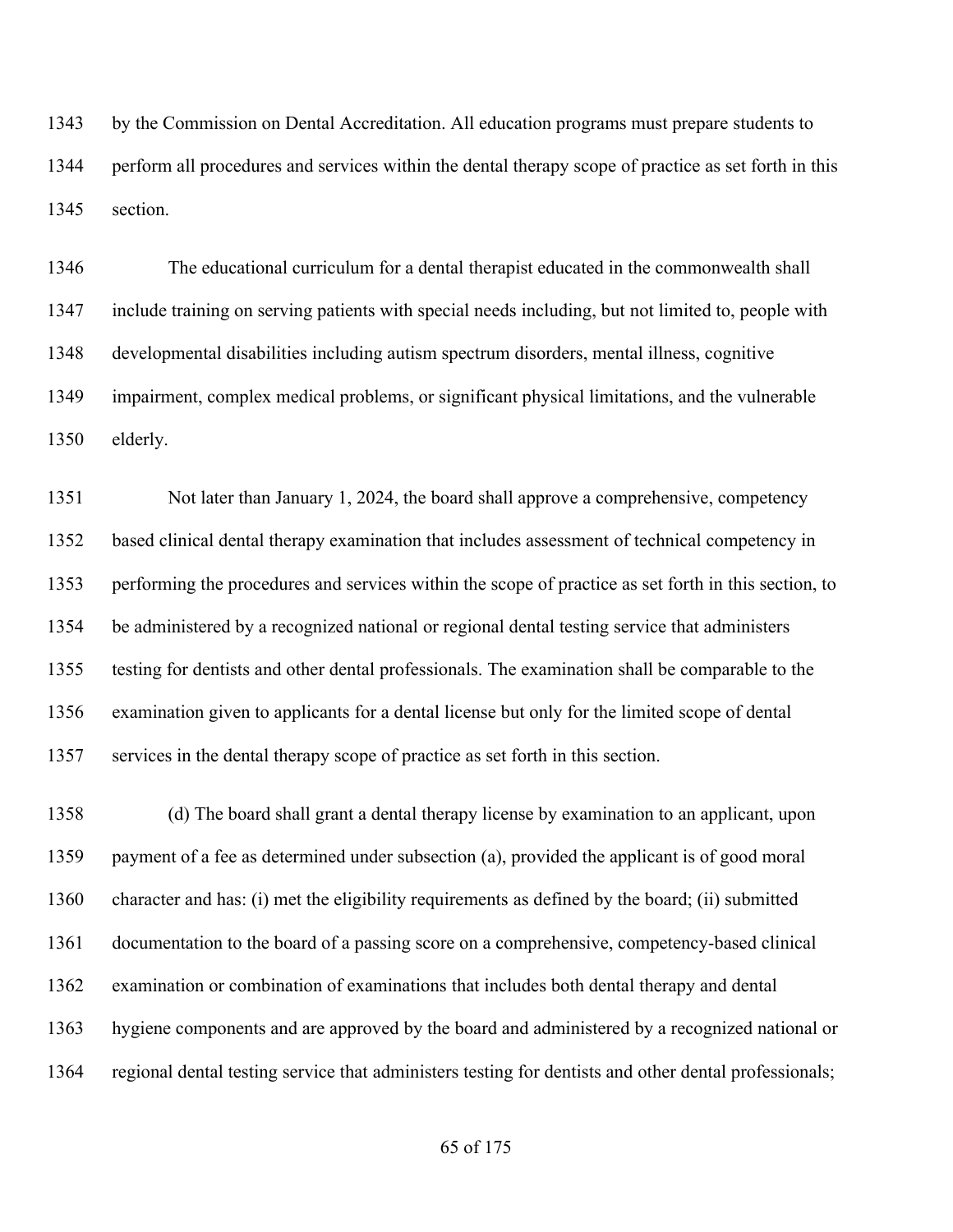and (iii) submitted to the board documentation of a passing score on the Massachusetts Dental Ethics and Jurisprudence Examination or any other successor examination. An applicant failing to pass the examination shall be entitled to re-examination pursuant to the rules and guidelines established by the Commission on Dental Competency Assessments (formerly NERB), for which the applicant shall pay a fee determined annually by the secretary of administration and finance under the provision of section 3B of chapter 7.

 The board shall require as a condition of granting or renewing authorization in dental therapy, that the dental therapist apply to participate in the medical assistance program administered by the secretary of health and human services in accordance with chapter 118E and Title XIX of the Social Security Act and any federal demonstration or waiver relating to such medical assistance program for the limited purposes of ordering and referring services covered under such program, provided that regulations governing such limited participation are promulgated under said chapter 118E. A dental therapist practicing in a dental therapist role who chooses to participate in such medical assistance program as a provider of services shall be deemed to have fulfilled this requirement.

 The board shall grant a license by credentials, without further professional examination, to a dental therapist licensed in another jurisdiction, upon payment of a fee as determined under subsection (a), provided the applicant is of good moral character and has: (i) met the eligibility requirements as defined by the board; (ii) furnished the board with satisfactory proof of graduation from an education program or combination of education programs providing both dental therapy and dental hygiene education that meets the standards of the Commission on Dental Accreditation, provided, however, that an applicant who graduated from a dental therapy education program established before the Commission on Dental Accreditation established a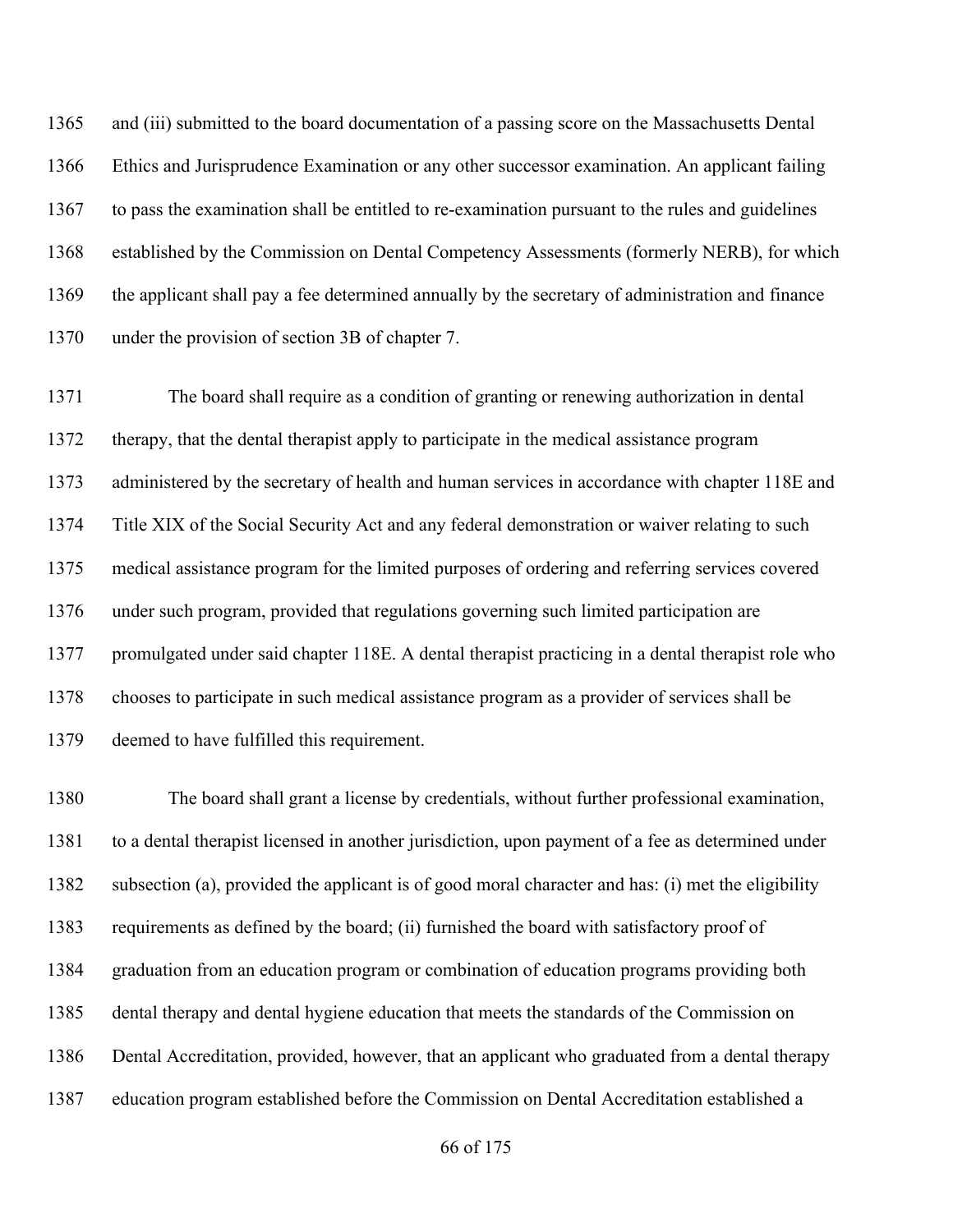dental therapy accreditation program is eligible notwithstanding the lack of accreditation of the program at the time the education was received; (iii) submitted documentation of a passing score on a dental therapy examination administered by another state or testing agency that is substantially equivalent to the board-approved dental therapy examination for dental therapists as defined in this section; (iv) submitted documentation of a passing score on the Massachusetts Dental Ethics and Jurisprudence Examination or any other successor examination; and (v) submitted documentation of completion of 2 years or 2,500 hours, whichever is longer, of practice. If such practice requirement is not met, a dental therapist shall be required to complete the remaining hours or years, whichever is longer, under direct supervision in the commonwealth 1397 prior to practicing under general supervision.

 (e) Pursuant to a collaborative management agreement, a dental therapist licensed and registered by the board may perform: (i) all acts of a public health dental hygienist as set forth in regulations of the board and (ii) all acts in the Commission on Dental Accreditation's dental therapy standards. Dental therapists shall have the authority to perform an oral evaluation and assessment of dental disease and formulate an individualized treatment plan as authorized by the supervising dentist in the collaborative management agreement. A dental therapist may dispense and administer the following medications within the parameters of the collaborative management agreement and with the authorization of the supervising dentist: non-narcotic analgesics, anti- inflammatories and antibiotics. The authority to dispense and administer shall extend only to the categories of drugs identified in this paragraph and may be further limited by the collaborative management agreement. A dental therapist is prohibited from dispensing or administering narcotic analgesics. A dental therapist may oversee not more than 2 dental hygienists and 2 dental assistants, but shall not oversee public health dental hygienists.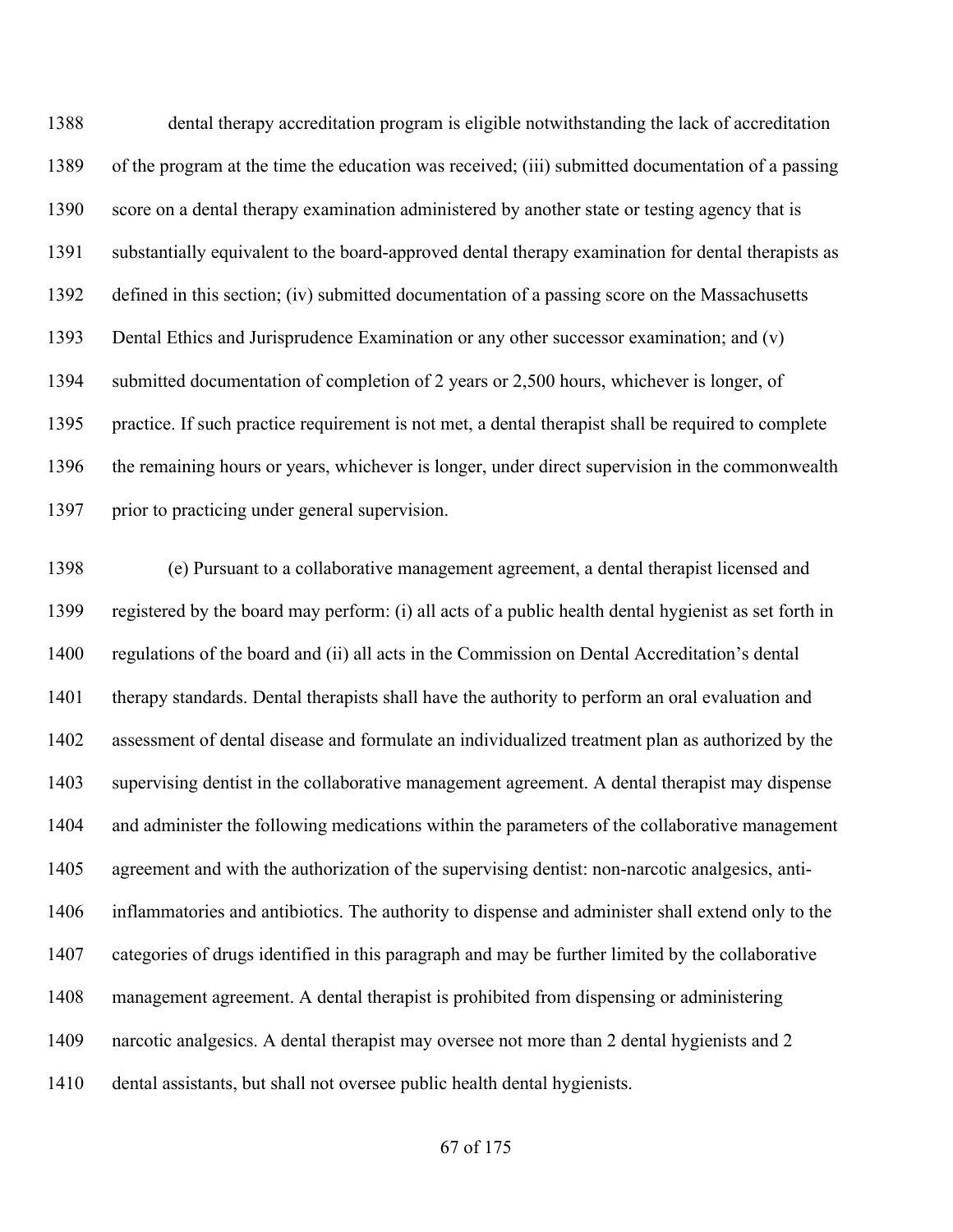After entering into a collaborative management agreement with a supervising dentist, dental therapists shall practice under direct supervision for not less than 2,500 clinical hours or two years, whichever is longer. After completing 2,500 clinical hours or two years, whichever is longer, of practice under direct supervision, dental therapists are authorized to perform all procedures and services listed in the Commission on Dental Accreditation's dental therapy standards and all procedures and services within the scope of a public health dental hygienist, as set forth in regulations by the board, under general supervision if authorized by a supervising dentist pursuant to a written collaborative agreement. In addition, the following procedures, referred to in this section as advanced procedures, may be performed under direct supervision: (i) preparation and placement of direct restoration in primary and permanent teeth; (ii) fabrication and placement of single-tooth temporary crowns; (iii) preparation and placement of preformed crowns on primary teeth; (iv) indirect and direct pulp capping on permanent teeth; (v) indirect pulp capping on primary teeth; and (vi) simple extractions of erupted primary teeth, provided however that the advanced procedures may be performed under general supervision if authorized 1425 by the board pursuant to subsection (f) of this section.

 Pursuant to a collaborative management agreement, a dental therapist may provide procedures and services permitted under general supervision when the supervising dentist is not on-site and has not previously examined or diagnosed the patient provided the supervising dentist is available for consultation and supervision if needed through telehealth, as that term is defined in section 4P of chapter 111 or by other means of communication. If the supervising dentist will not be available, arrangements shall be made for another licensed dentist to be available to provide timely consultation and supervision. A dental therapist may not operate independently of, and may not practice or treat any patients without, a supervising dentist. A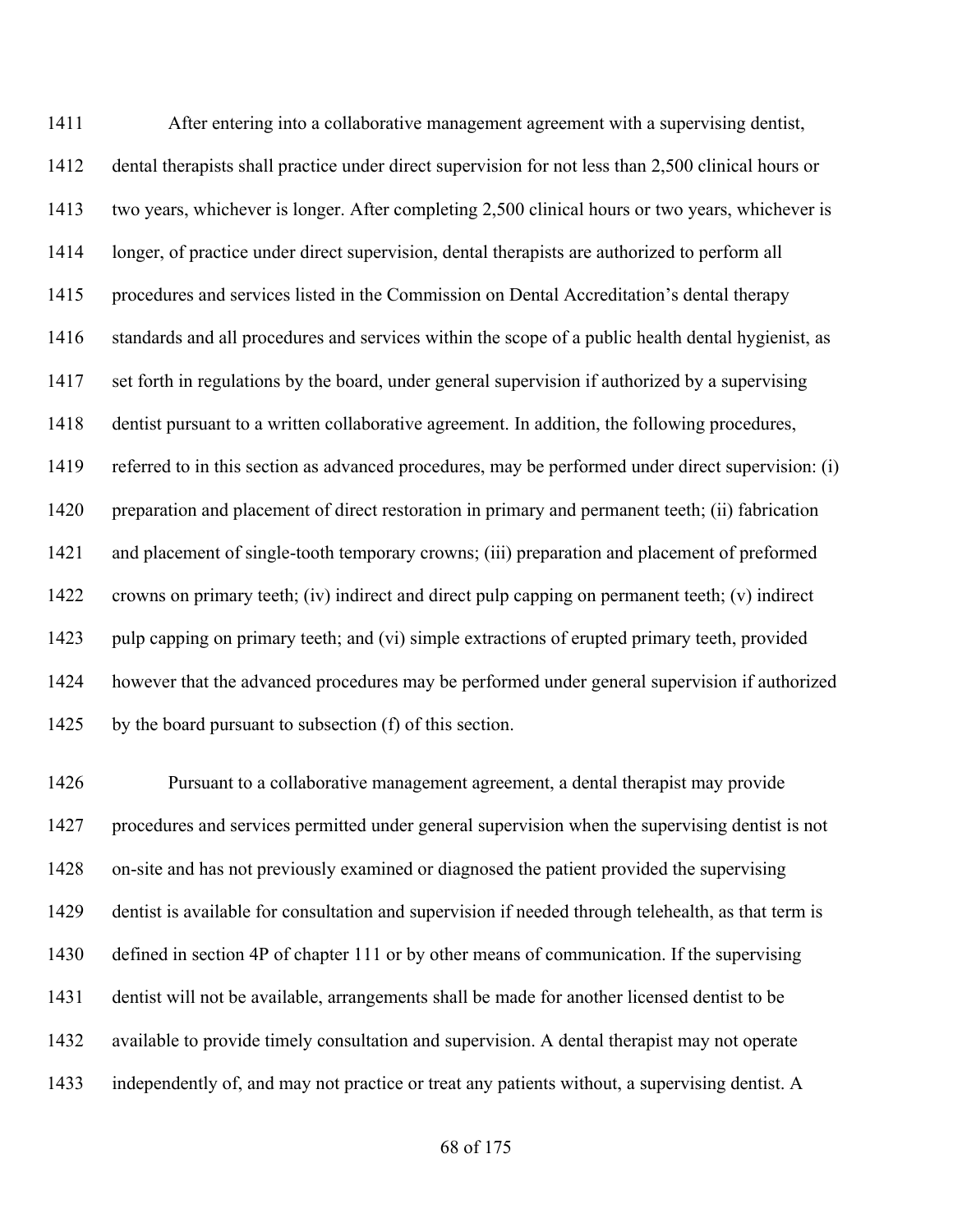dental therapist is prohibited from practicing without entering into a collaborative management agreement with a supervising dentist.

 (f) By January 1, 2024, the department of public health in consultation with the board and any other entity they deem appropriate, shall begin an evaluation assessing the impact of dental therapists practicing under general supervision in Massachusetts and the rest of the United States, specifically on: (i) dental therapists' progress in expanding access to safe and effective dental services for vulnerable populations including, at a minimum, Medicaid beneficiaries and individuals who are underserved as defined in this section; (ii) an appropriate geographic distance limitation between the dental therapist and supervising dentist that permits the dental therapist to expand access to vulnerable populations including, at a minimum, Medicaid beneficiaries and individuals who are underserved as defined in this section; and (iii) the number of dental hygienists and dental assistants a dental therapist may oversee.

 Not before January 1, 2025, and no later than December 1, 2026, the department in consultation with the board and any other entity they deem appropriate, shall make a recommendation, based on its assessment of whether dental therapists should be authorized to perform one or more of the advanced procedures, as defined in subsection (e) under general supervision pursuant to a collaborative management agreement. The department shall also make a recommendation on an appropriate geographic distance limitation between the dental therapist and supervising dentist that permits the dental therapist to expand access to vulnerable populations including, at a minimum, Medicaid beneficiaries and individuals who are underserved as defined in this section. After the department completes its assessment and submits its recommendations to the board, the board shall make a determination, with consideration to how authorizing general supervision will expand access to safe and effective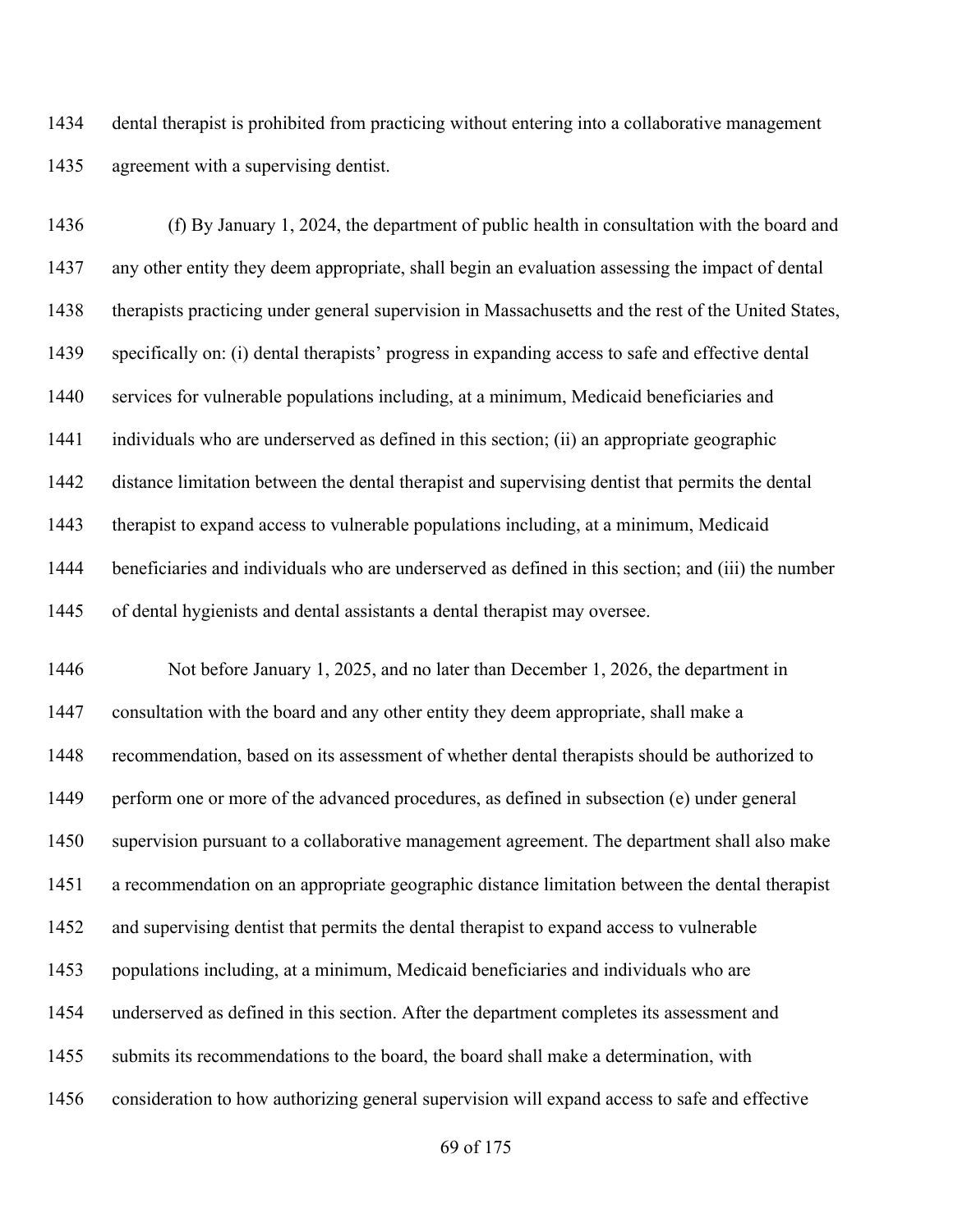dental services for vulnerable populations including, at a minimum, Medicaid beneficiaries and individuals who are underserved as defined in this section, whether to authorize performance of one or more of the procedures as identified in subsection (e), under general supervision pursuant 1460 to a collaborative management agreement.

 Should the board, in consultation with the department and any other appropriate entity, determine that dental therapists shall have the authority to perform one or more of the procedures and services as identified in subsection (e) in their scope of practice under general supervision, then the board shall establish regulations no later than six months following the recommendation, authorizing dental therapists to perform one or more procedures as identified in subsection (e) under general supervision pursuant to a collaborative management agreement after receiving advanced practice certification.

 The board shall grant advanced practice certification for a dental therapist licensed and registered by the board to perform all services within the authorized scope of practice under general supervision pursuant to a collaborative management agreement if the dental therapist provides documentation of completion of at least two years or 2,500 hours, whichever is longer, of direct supervision pursuant to subsection (a) of this section, payment of a fee to be determined annually by the secretary of administration and finance under the provision of section 3B of chapter 7, and satisfying any other criteria established by regulation adopted by the board as authorized in this section.

 Should the board determine that dental therapists shall continue to perform one or more of the advanced procedures under direct supervision, the department, in consultation with the board, shall re-evaluate annually the impact of dental therapists practicing under general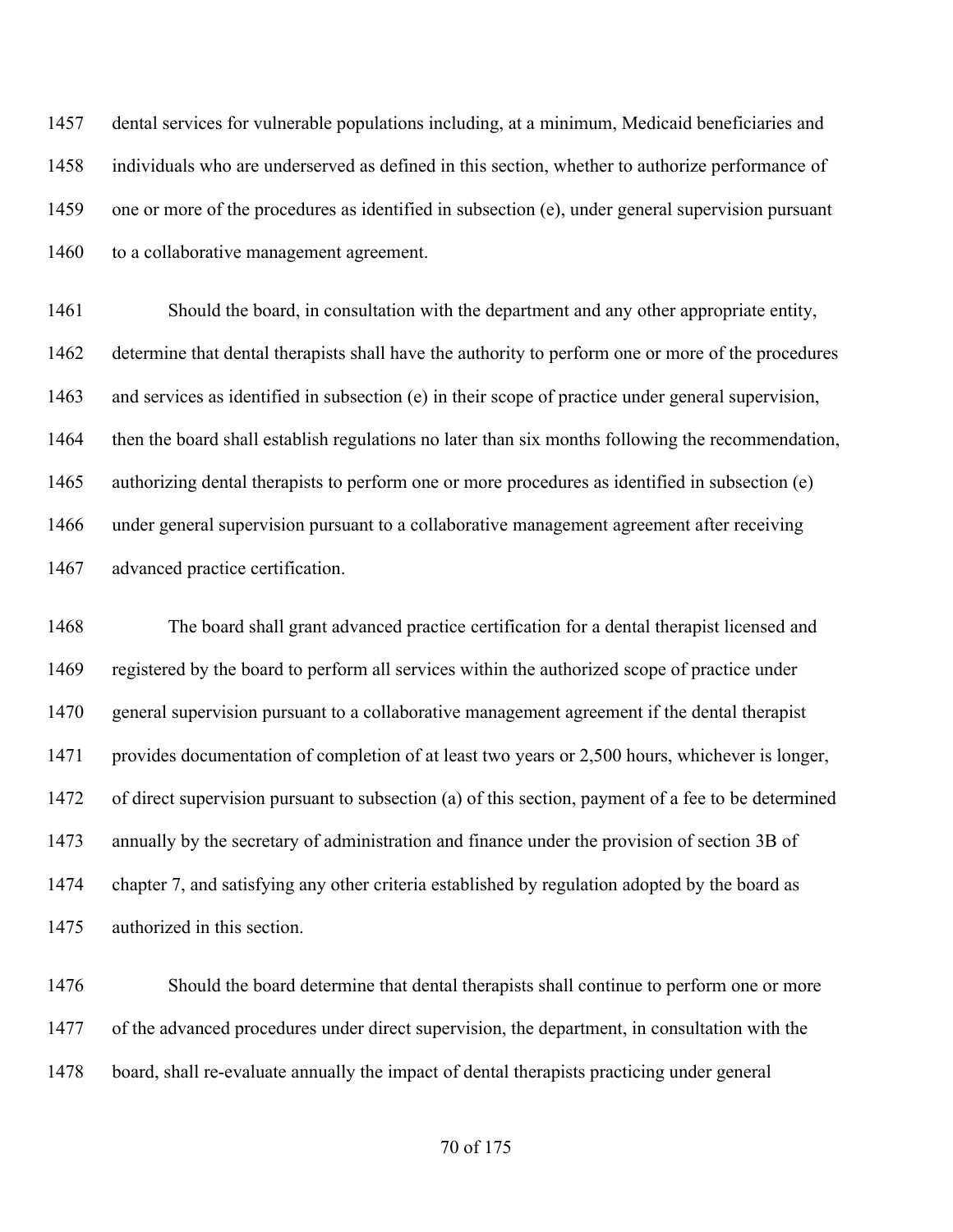supervision in Massachusetts and the rest of the United States, and the board shall annually reassess whether to authorize general supervision for the advanced procedures in order to improve dental therapists' progress in expanding access to safe and effective dental services for vulnerable populations including, at a minimum, Medicaid beneficiaries and individuals who are underserved as defined in this section.

 (g) The board shall establish appropriate guidelines for a written collaborative management agreement. A collaborative management agreement shall be signed and maintained by the supervising dentist and the dental therapist and shall be submitted annually to the board. The agreement may be updated as necessary. The agreement shall serve as standing orders from the supervising dentist and shall address: (i) practice settings; (ii) any limitation on services established by the supervising dentist; (iii) the level of supervision required for various services or treatment settings; (iv) patient populations that may be served; (v) practice protocols; (vi) record keeping; (vii) managing medical emergencies; (viii) quality assurance; (ix) administering and dispensing medications; (x) geographic distance limitations; (xi) oversight of dental hygienists and dental assistants; and (xii) referrals for services outside of the dental therapy scope of practice. The collaborative management agreement shall include specific protocols to govern situations in which the dental therapist encounters a patient who requires treatment that exceeds the authorized scope of practice of the dental therapist. The supervising dentist is responsible for directly providing, or arranging for another dentist or specialist within an accessible geographic distance to provide, any necessary additional services outside of the dental therapy scope of practice needed by the patient. A supervising dentist may have a collaborative management agreement with not more than 3 dental therapists at the same time. Not more than 2 of such dental therapists may practice under general supervision with certification to perform one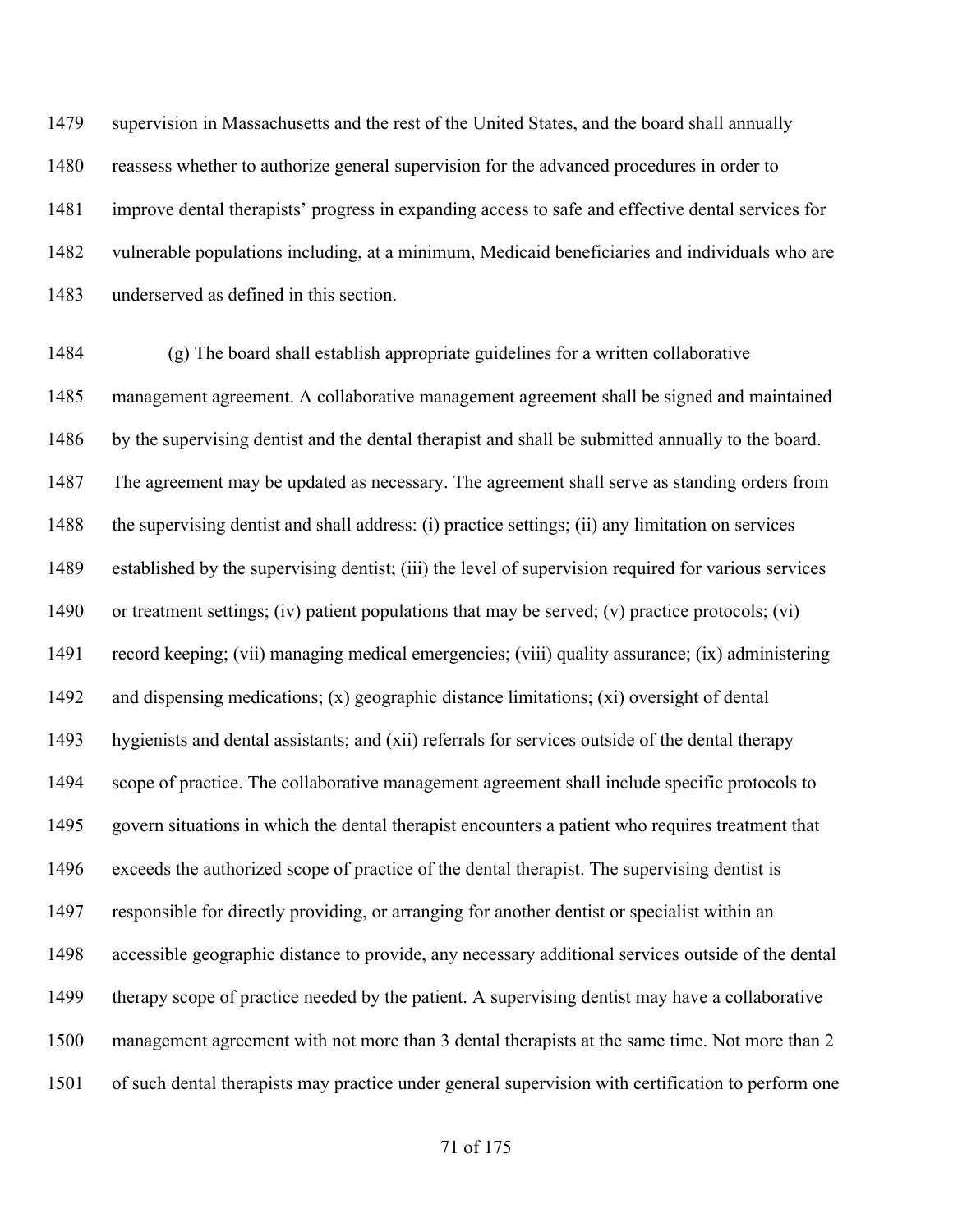or more of the advanced procedures. A practice or organization with more than one practice location listed under the same business name may not employ more than 6 dental therapists, provided, however, that this requirement shall not apply if such an organization or practice is a federally qualified health center or look-alike, a community health center, a non-profit practice or organization, or a public health setting, which for purposes of this section shall be as defined by 234 CMR 2.02, or as otherwise permitted by the board.

 (h) No medical malpractice insurer shall refuse primary medical malpractice insurance coverage to a licensed dentist on the basis of whether they entered into a collaborative management agreement with a dental therapist or public health dental hygienist. A dental therapist may not bill separately for services rendered; the services of the dental therapist are the services of the supervising dentist and shall be billed as such.

 (i) Not less than 50 per cent of the patient panel of a dental therapist, as determined in each calendar year, shall consist of patients who receive coverage through MassHealth or its contracted health insurers, health plans, health maintenance organizations, behavioral health management firms, and third-party administrators under contract to a MassHealth managed care organization or primary care clinician plan; or are considered underserved provided, however, that this requirement shall not apply if the dental therapist is operating in a federally qualified health center or look-alike, community-health center, non-profit practice or organization, or other public health setting as defined by the board by regulation, or as otherwise permitted by the board. As used in this section, "underserved" means individuals who: (i) receive, or are eligible to receive, benefits through MassHealth or its contracted health insurers, health plans, health maintenance organizations, behavioral health management firms, and third-party administrators under contract to a MassHealth managed care organization or primary care clinician plan; (ii)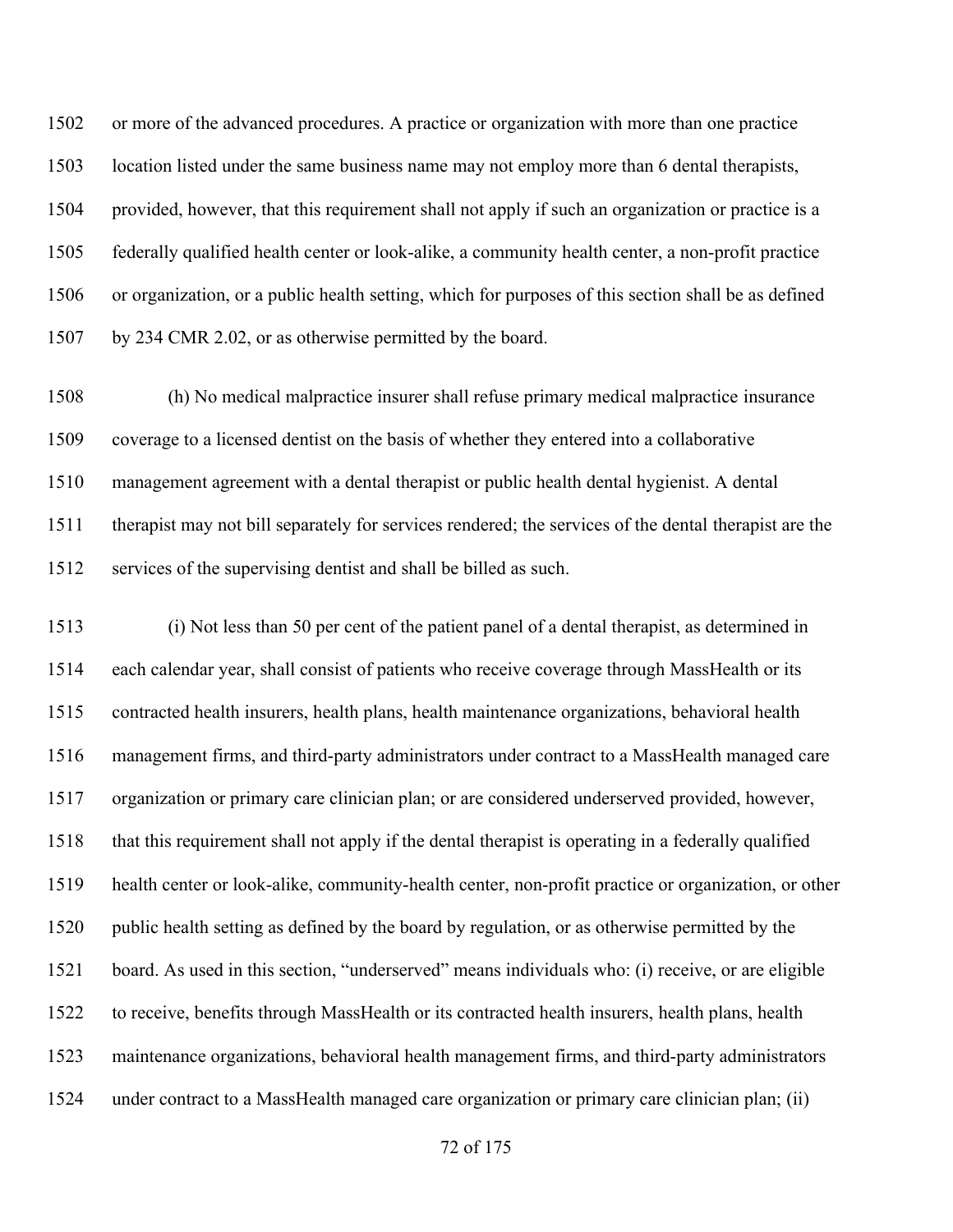receive, or are eligible to receive, Social Security Disability Benefits (SSDI), Supplemental Security Income (SSI), and/or Massachusetts State Supplement Program (SSP); (iii) live in a dental health professional shortage area (DPSA) as designated by the U.S. Department of Health and Human Services; (iv) reside in a nursing home, skilled nursing facility, veterans home, or long-term care facility; (v) receive dental services at a public health setting as defined by the board by regulation; (vi) receive benefits, or are eligible to receive benefits, through plans sold by the connector; (viii) receive benefits, or are eligible to receive benefits, through the Indian Health Service, tribal or urban Indian organizations, or through the Contract Health Service Program; (ix) receive benefits, or are eligible to receive benefits, through the Department of Veterans Affairs or other organization serving veterans; (x) are elderly and have trouble accessing dental care due to mobility or transportation challenges; (xi) meet the Commission on Dental Accreditation's definition of people with special needs; (xii) are uninsured and living at 305 per cent of the Federal Poverty Level; or (xiii) as otherwise permitted by the board. An employer of a dental therapist shall submit quarterly reports to the board that provide information concerning the makeup of the dental therapist's patient panel, including the percentage of individuals who are underserved in the patient panel. No later than January 1, 2024, the secretary of health and human services may establish by regulation penalties for

 employers who fail to meet the requirements pertaining to the percentage of individuals who are underserved in the dental therapist's patient panel.

 (j) Not later than January 1, 2024, the board, in consultation with the department shall establish regulations to implement the provisions of this section for the licensure and practice of dental therapy including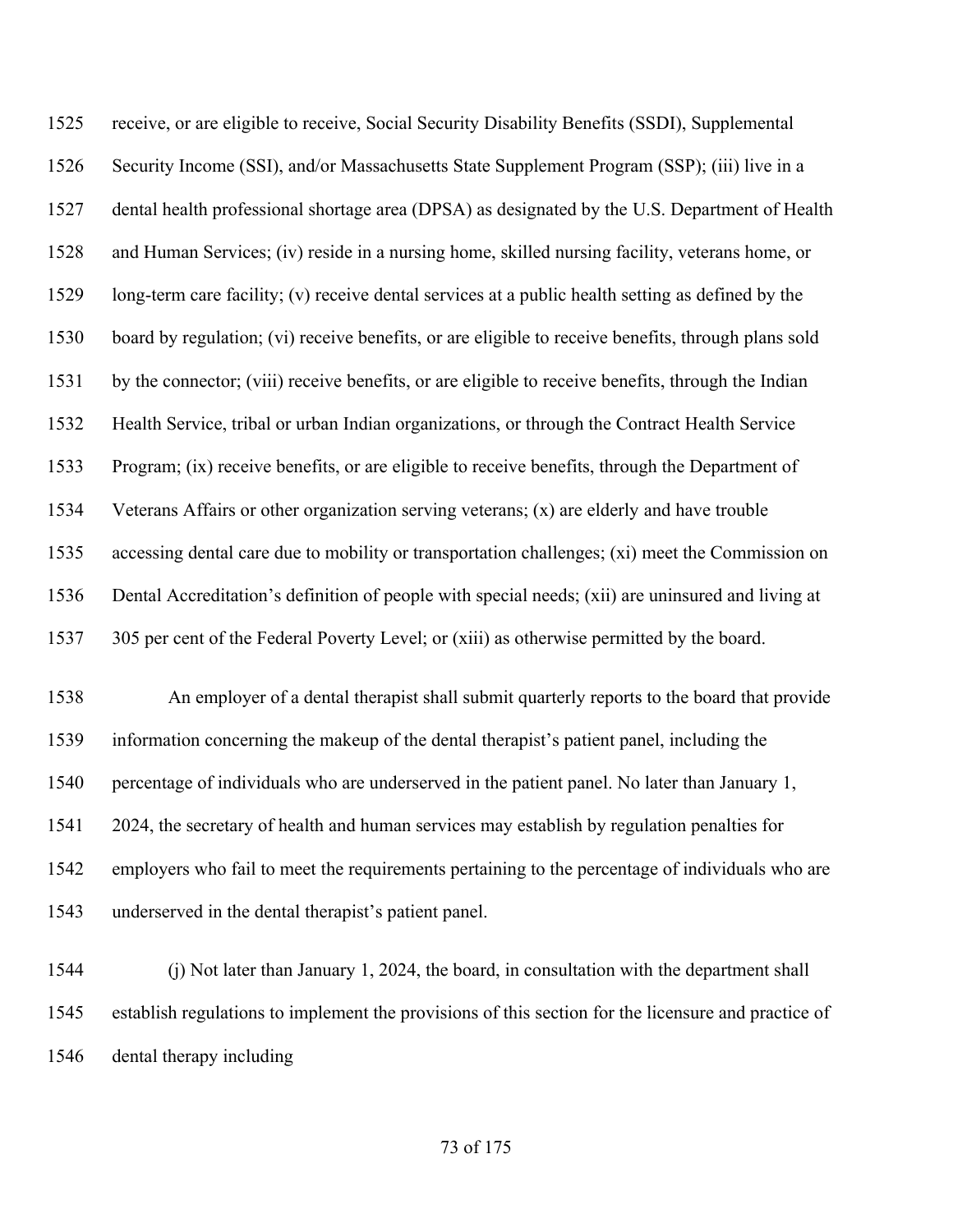(k) Not later than January 1, 2024, the board, in consultation with the department shall establish regulations to implement the provisions of this section for the licensure and practice of dental therapy to protect the public health, safety and welfare, including but without limitation guidelines for collaborative management agreements, continuing education requirements, license renewal, standards of conduct and the investigation of complaints, and disciplinary actions.

 SECTION 84. Section 61 of said chapter 112, as appearing in the 2018 Official Edition, is hereby amended by striking out the words "A board of registration", in line 18, and inserting in place thereof the following words:- each board of registration under the supervision of the department of public health may discipline a holder of a license, certificate, registration or authority issued pursuant to this chapter, and each board of registration.

 SECTION 85. Said section 61 of said chapter 112, as so appearing, is hereby further amended by striking out the words "a board of registration", in lines 49 through 50, and inserting in place thereof the following words:- Each board of registration under the supervision of the department of public health and each board of registration.

 SECTION 86. Section 65B of said chapter 112, as so appearing, is hereby amended by striking out the words "a board of registration", in line 1, and inserting in place thereof the following words:- Each board of registration under the supervision of the department of public health and each board of registration.

 SECTION 87. Section 65F of said chapter 112, as so appearing, is hereby amended by inserting, after the word "licensure" in line 4, the following words:- , or a board of registration under the supervision of the department of public health,.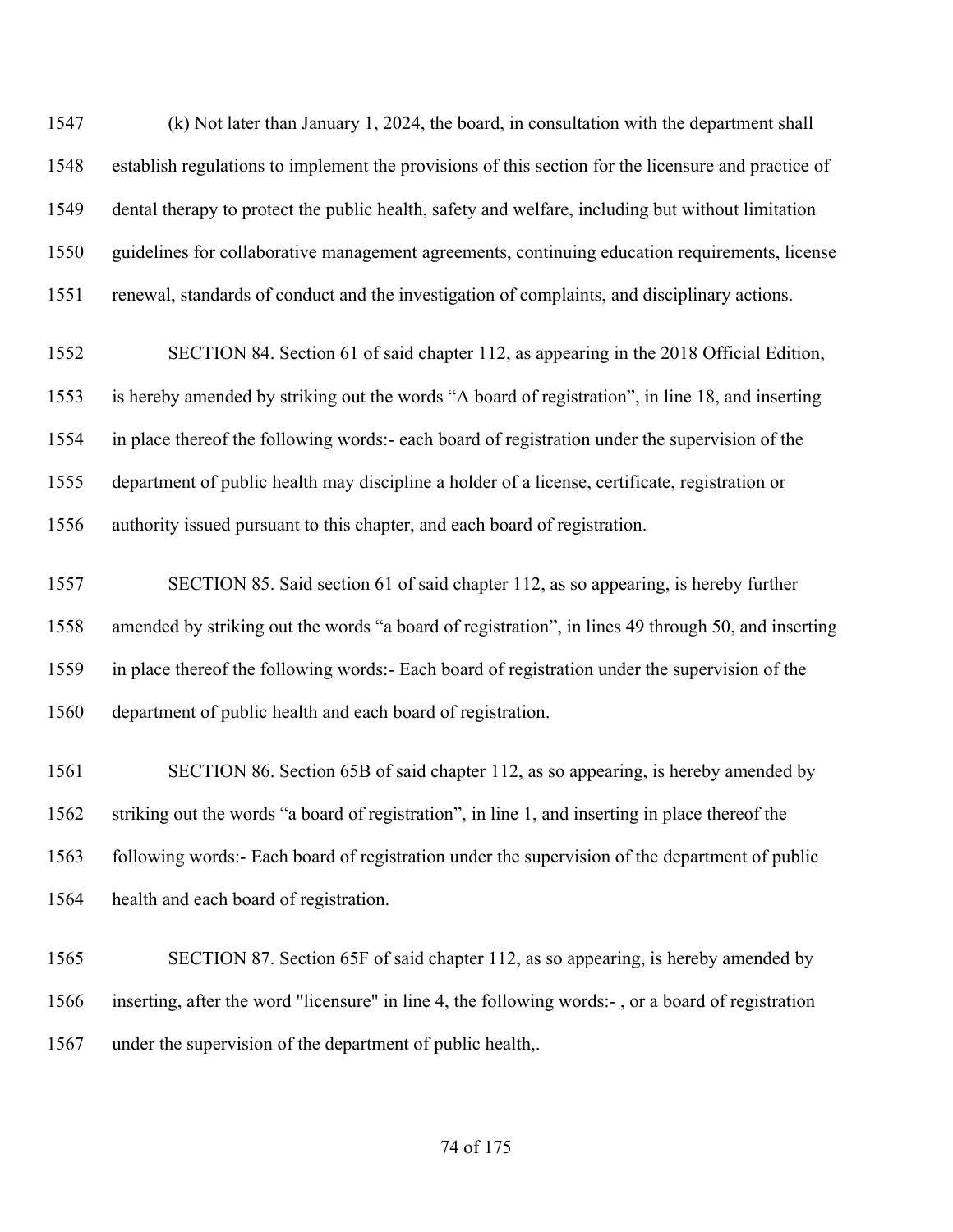SECTION 88. Said chapter 112 is hereby further amended by striking out section 66, as so appearing, and inserting in place thereof the following section:-

| 1570 | Section 66. As used in this chapter, "practice of optometry" shall mean the diagnosis,              |
|------|-----------------------------------------------------------------------------------------------------|
| 1571 | prevention, correction, management or treatment of optical deficiencies, optical deformities,       |
| 1572 | visual anomalies, muscular anomalies, ocular diseases and ocular abnormalities of the human eye     |
| 1573 | and adjacent tissue, including removal of superficial foreign bodies and misaligned eyelashes, by   |
| 1574 | utilization of pharmaceutical agents, by the prescription, adaptation and application of            |
| 1575 | ophthalmic lenses, devices containing lenses, prisms, contact lenses, orthoptics, vision therapy,   |
| 1576 | prosthetic devices and other optical aids and the utilization of corrective procedures to preserve, |
| 1577 | restore or improve vision, consistent with sections 66A, 66B and 66C.                               |
| 1578 | SECTION 89. Section 66B of said chapter 112, as appearing in the 2018 Official Edition,             |
| 1579 | is hereby amended by striking out, in line 31, the following words:-, except glaucoma.              |
| 1580 | SECTION 90. Said chapter 112 is hereby further amended by inserting after section 66B               |
| 1581 | the following section:-                                                                             |
| 1582 | Section 66C. (a) A registered optometrist who is qualified by an examination for practice           |
| 1583 | under section 68, certified under section 68C and registered to issue written prescriptions         |
| 1584 | pursuant to subsection (h) of section 7 of chapter 94C, may:                                        |
| 1585 | (1) use and prescribe topical and oral therapeutic pharmaceutical agents, as defined in             |
| 1586 | section 66B, that are used in the practice of optometry, including those placed in schedules III,   |
| 1587 | IV, V and VI pursuant to section 2 of said chapter 94C, for the purpose of diagnosing,              |
| 1588 | preventing, correcting, managing or treating glaucoma and other ocular abnormalities of the         |
| 1589 | human eye and adjacent tissue; and                                                                  |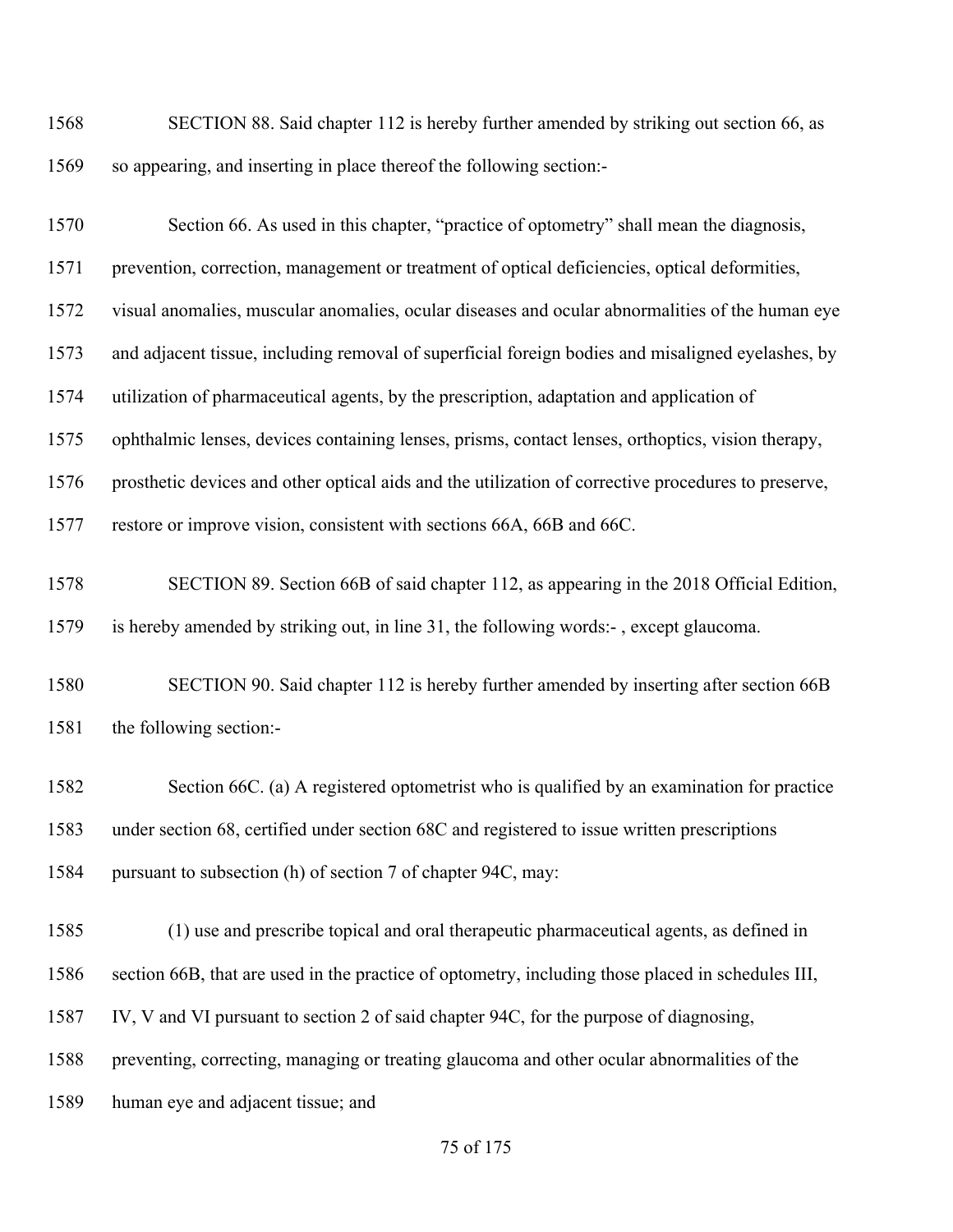(2) prescribe all necessary eye-related medications, including oral anti-infective medications; provided, however, that a registered optometrist shall not use or prescribe: (i) therapeutic pharmaceutical agents for the treatment of systemic diseases; (ii) invasive surgical procedures; (iii) pharmaceutical agents administered by subdermal injection, intramuscular injection, intravenous injection, subcutaneous injection, intraocular injection or retrobulbar injection; or (iv) an opioid substance or drug product.

 (b) If an optometrist, while examining or treating a patient with the aid of a diagnostic or therapeutic pharmaceutical agent and exercising professional judgment and the degree of expertise, care and knowledge ordinarily possessed and exercised by optometrists under like circumstances, encounters a sign of a previously unevaluated disease that would require treatment not included in the scope of the practice of optometry, the optometrist shall refer the patient to a licensed physician or other qualified health care practitioner.

 (c) If an optometrist diagnoses a patient with congenital glaucoma or if, during the course of examining, managing or treating a patient with glaucoma, the optometrist determines that surgical treatment is indicated, the optometrist shall refer the patient to a qualified health care provider for treatment.

 (d) An optometrist licensed under this chapter shall participate in any relevant state or federal report or data collection effort relative to patient safety and medical error reduction coordinated by the betsy lehman center for patient safety and medical error reduction established in section 15 of chapter 12C.

 SECTION 91. Section 68 of said chapter 112, as appearing in the 2018 Official Edition, is hereby amended by adding the following paragraph:- All application fees and civil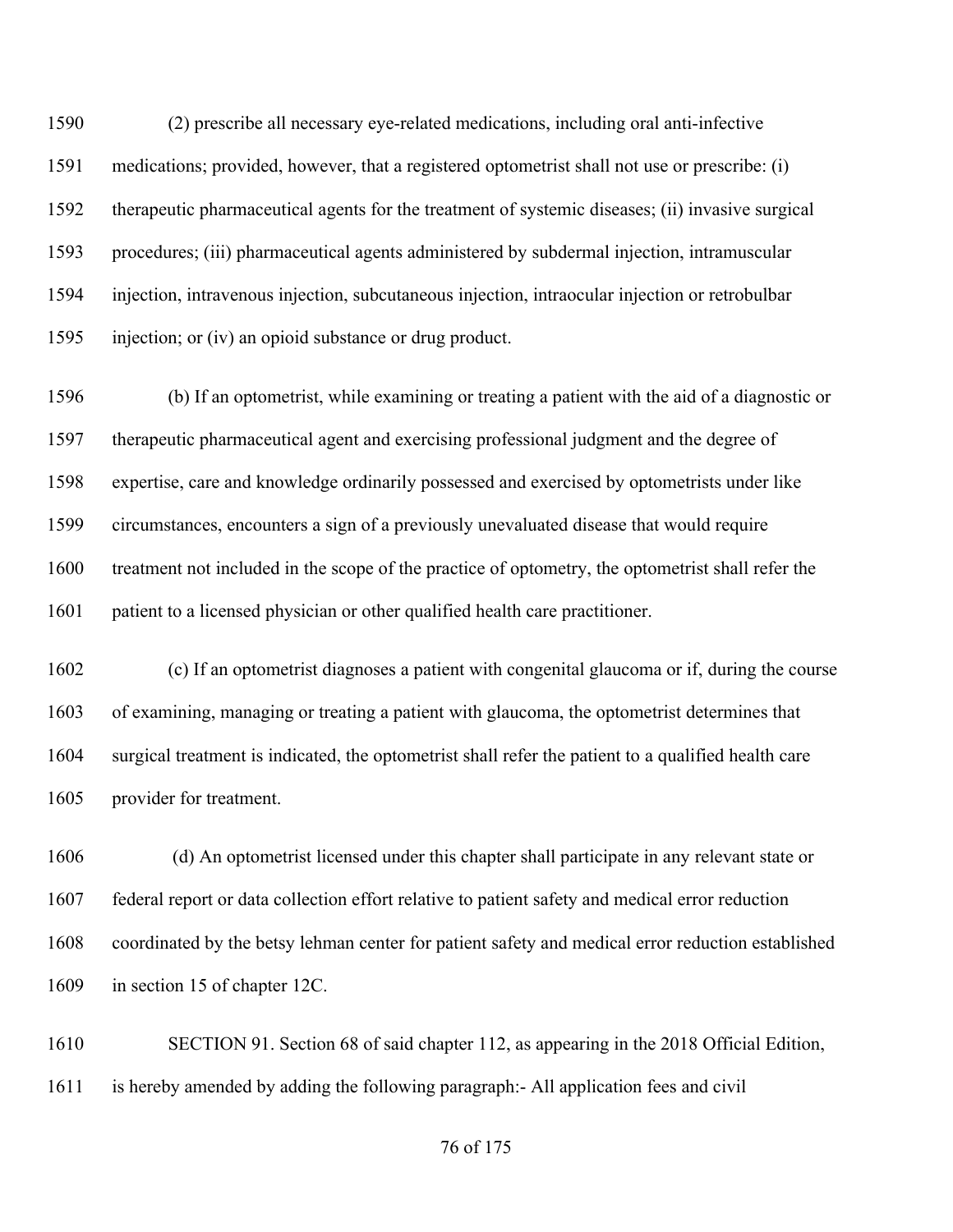administrative penalties and fines collected by the board under sections 61, 66 to 73B, inclusive, shall be deposited into the Quality in Health Professions Trust Fund established in section 35X of chapter 10.

 SECTION 92. Said chapter 112 is hereby further amended by inserting after section 68B the following section:-

 Section 68C. (a) The board of registration in optometry shall administer an examination to permit the use and prescription of therapeutic pharmaceutical agents as authorized in section 66C. The examination shall: (i) be held in conjunction with examinations provided for in sections 68, 68A and 68B; and (ii) include any portion of the examination administered by the National Board of Examiners in Optometry or other appropriate examination covering the subject matter of therapeutic pharmaceutical agents as authorized in section 66C. The board may administer a single examination to measure the qualifications necessary under sections 68, 68A, 68B and this section. The board shall qualify optometrists to use and prescribe therapeutic pharmaceutical agents in accordance with said sections 68, 68A, 68B and this section.

 (b) Examination for the use and prescription of therapeutic pharmaceutical agents placed in schedules III, IV, V and VI under section 2 of chapter 94C and defined in section 66C shall, upon application, be open to an optometrist registered under section 68, 68A or 68B and to any person who meets the qualifications for examination under said sections 68, 68A and 68B. An applicant registered as an optometrist under said section 68, 68A or 68B shall:

 (1) be registered pursuant to paragraph (h) of section 7 to use or prescribe pharmaceutical agents for the purpose of diagnosing or treating glaucoma and other ocular abnormalities of the human eye and adjacent tissue; and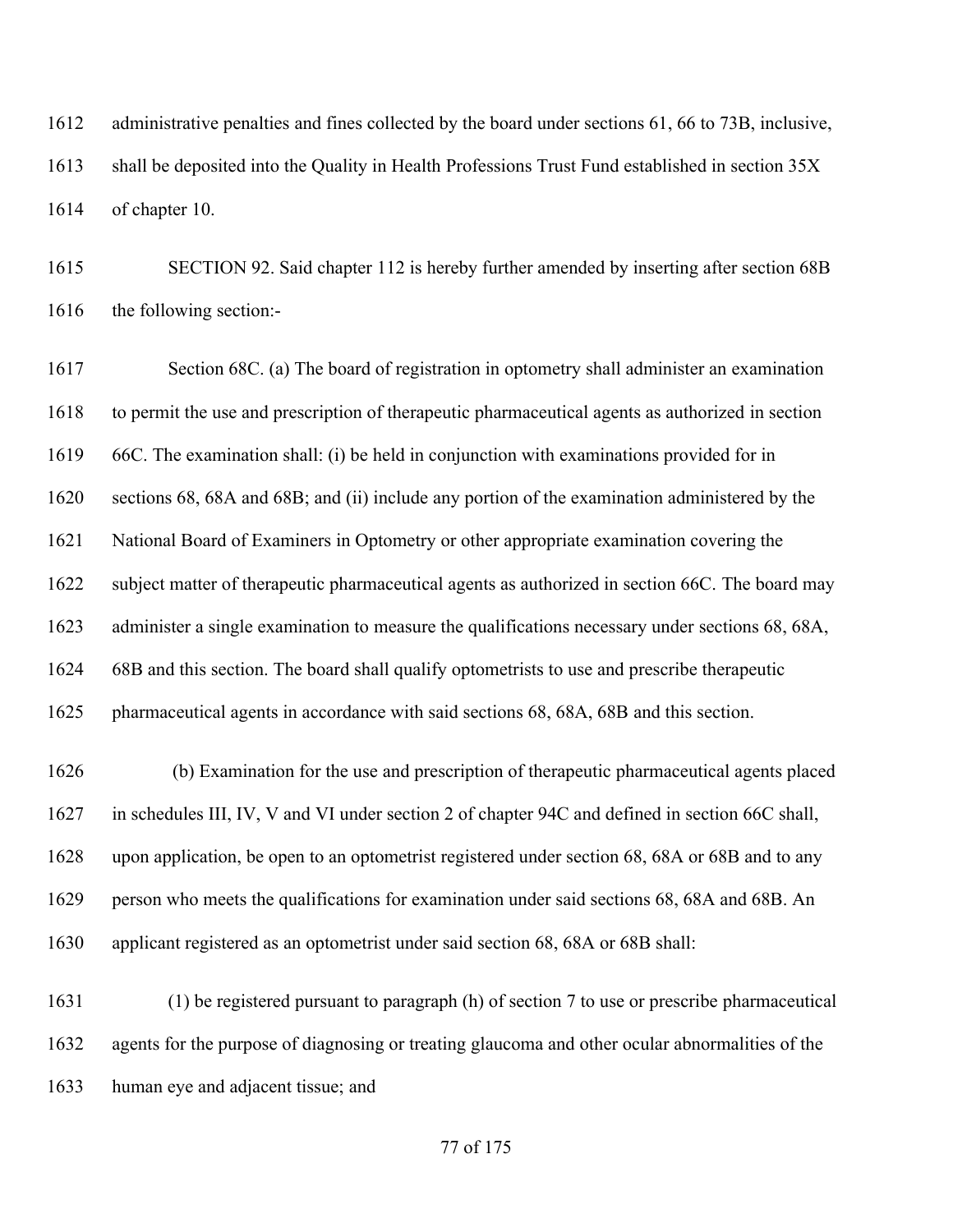(2) furnish to the board of registration in optometry evidence of the satisfactory completion of 40 hours of didactic education and 20 hours of supervised clinical education relating to the use and prescription of therapeutic pharmaceutical agents under section 66C; provided, however, that such education shall: (i) be administered by the Massachusetts Society of Optometrists, Inc.; (ii) be accredited by a college of optometry or medicine; and (iii) meet the guidelines and requirements of the board of registration in optometry. The board of registration in optometry shall provide to each successful applicant a certificate of qualification in the use and prescription of all therapeutic pharmaceutical agents as authorized under said section 66C and shall forward to the department of public health notice of such certification for each successful applicant.

 (c) An optometrist licensed in another jurisdiction shall be deemed an applicant under this section by the board of registration in optometry. An optometrist licensed in another jurisdiction may submit evidence to the board of registration in optometry of practice equivalent to that required in section 68, 68A or 68B and the board, in its discretion, may accept the evidence in order to satisfy any of the requirements of this section. An optometrist in another 1649 jurisdiction licensed to utilize and prescribe therapeutic pharmaceutical agents for treating glaucoma and other ocular abnormalities of the human eye and adjacent tissue may submit evidence to the board of registration in optometry of equivalent didactic and supervised clinical education, and the board, in its discretion, may accept the evidence in order to satisfy any of the requirements of this section.

 (d) A licensed optometrist who has completed a postgraduate residency program approved by the Accreditation Council on Optometric Education of the American Optometric Association may submit an affidavit to the board of registration in optometry from the licensed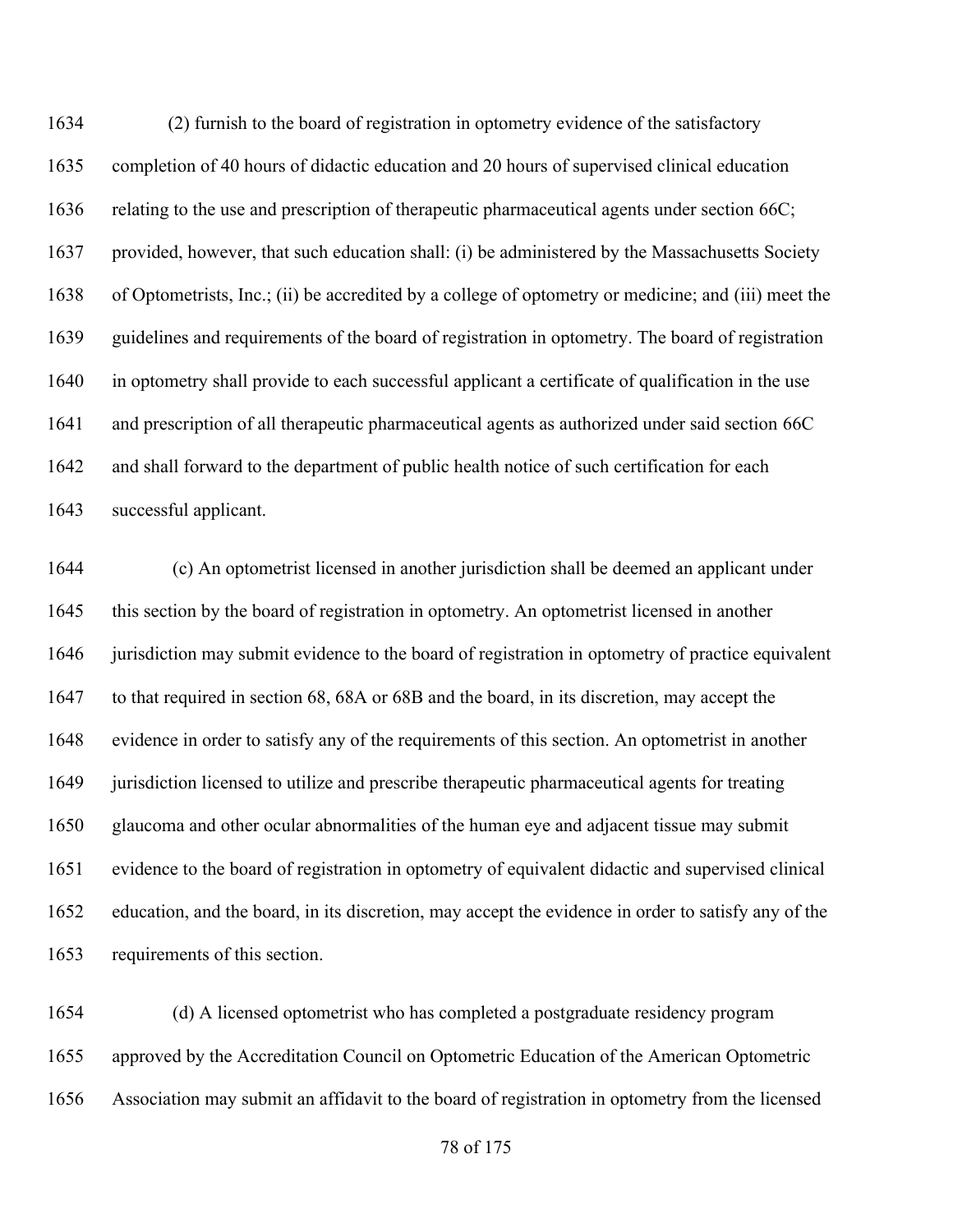optometrist's residency supervisor or the director of residencies at the affiliated college of optometry attesting that the optometrist has completed an equivalent level of instruction and supervision and the board, in its discretion, may accept the evidence in order to satisfy any of the requirements of this section.

 (e) As a condition of license renewal, an optometrist licensed under this section shall submit to the board of registration in optometry evidence attesting to the completion of 3 hours of continuing education specific to glaucoma and the board, in its discretion, may accept the evidence to satisfy this condition for license renewal.

 SECTION 93. Section 73E of said chapter 112, as appearing in the 2018 Official Edition, is hereby amended by adding the following paragraph:- All application fees and civil administrative penalties and fines collected by the board under sections 61, and 73C to 73M, inclusive, shall be deposited into the Quality in Health Professions Trust Fund established in section 35X of chapter 10.

 SECTION 94. Section 79 of said chapter 112, as so appearing, is hereby amended by adding the following two sentences:-

 The board may assess a licensed nurse a penalty of not more than \$2,000 for each violation of regulations promulgated pursuant to this section and for each violation of any general law that governs the practice of nursing. The board, through regulation, shall ensure that any fine levied is commensurate with the severity of the violation.

 SECTION 95. Section 80B of said chapter 112, as so appearing, is hereby amended by inserting after the word "practitioners", in line 12, the following words:- , nurse anesthetists.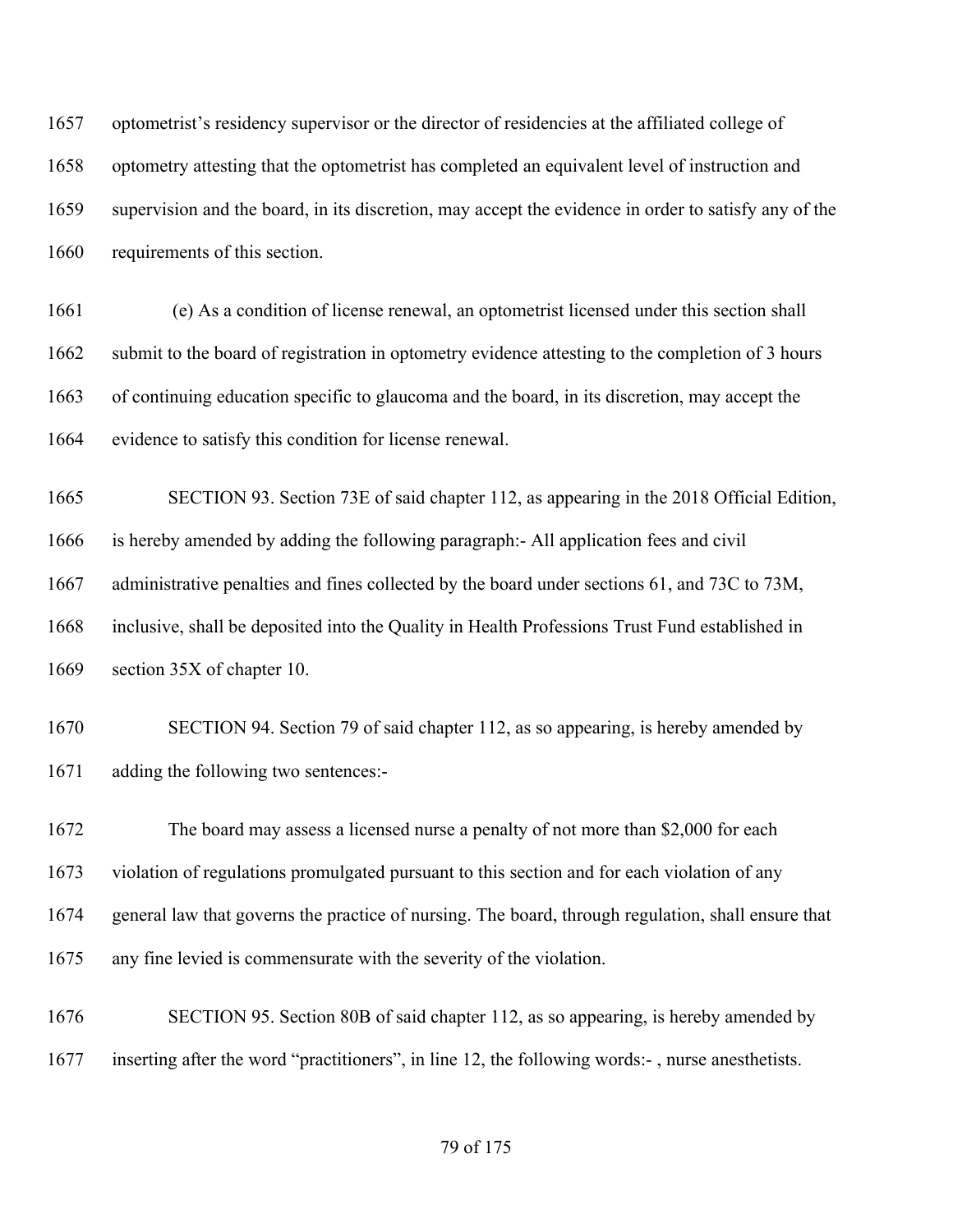SECTION 96. Said section 80B of said chapter 112, as so appearing, is hereby further amended by striking out the seventh paragraph and inserting in place thereof the following paragraph:-

 The board shall promulgate advanced practice nursing regulations which govern the provision of advanced practice nursing services and related care including, but not limited to, the ordering and interpreting of tests, the ordering and evaluation of treatment and the use of therapeutics.

 SECTION 97. Said section 80B of said chapter 112, as so appearing, is hereby further amended by striking out, in lines 64 and 65, the words "in the ordering of tests, therapeutics and the prescribing of medications, to" and inserting in place thereof the following word:- to.

 SECTION 98. Said chapter 112 is hereby further amended by striking out section 80E, as so appearing, and inserting in place thereof the following section:-

 Section 80E. (a) A nurse practitioner or psychiatric nurse mental health clinical specialist may issue written prescriptions and medication orders and order tests and therapeutics pursuant to guidelines mutually developed and agreed upon by the nurse and either a supervising nurse practitioner or psychiatric nurse mental health clinical specialist who has independent practice authority or a supervising physician, in accordance with regulations promulgated by the board. A prescription issued by a nurse practitioner or psychiatric nurse mental health clinical specialist under this subsection shall include the name of the nurse practitioner or the psychiatric nurse mental health clinical specialist who has independent practice authority or the supervising physician with whom the nurse practitioner or psychiatric nurse mental health clinical specialist developed and signed mutually agreed upon guidelines.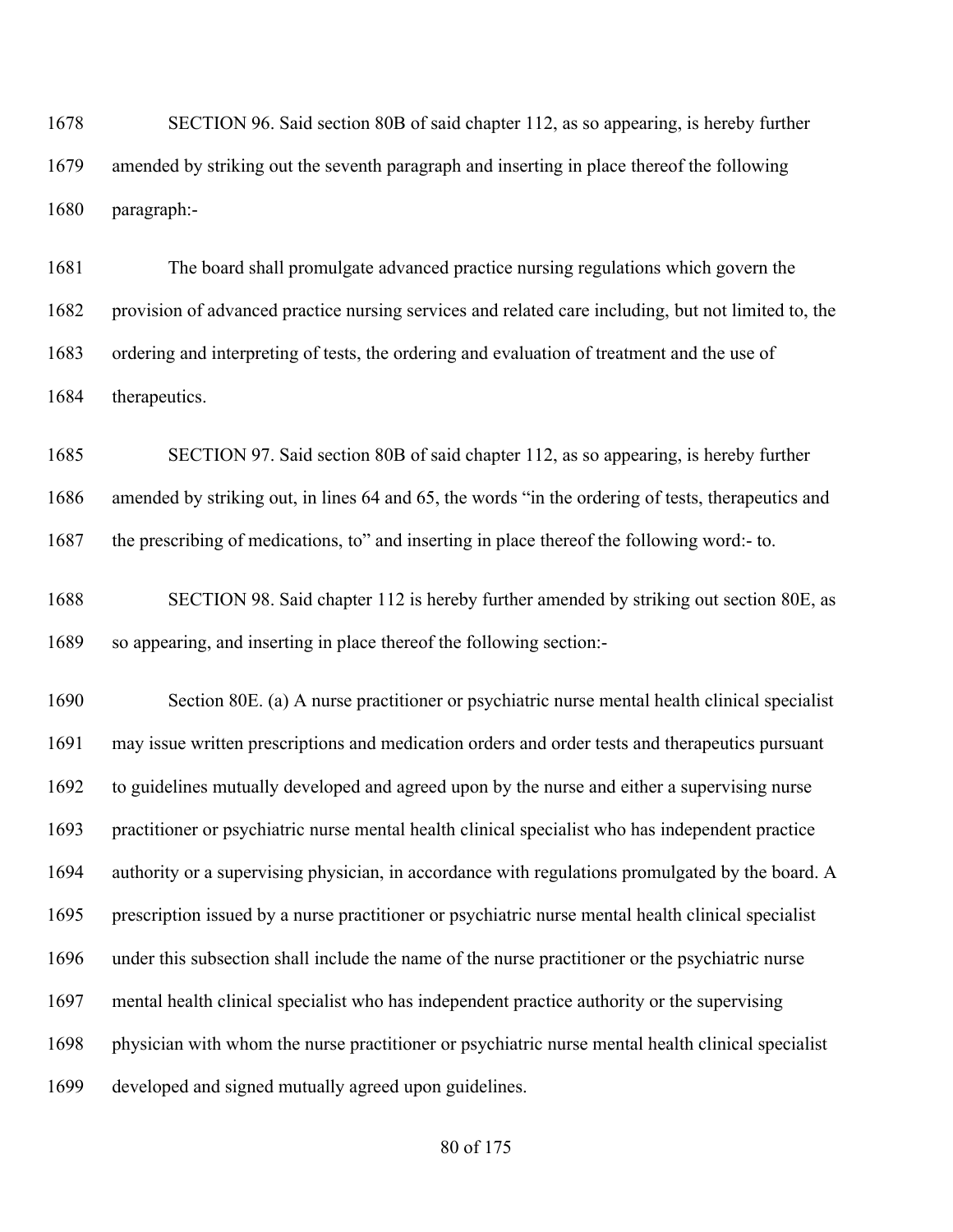A nurse practitioner or psychiatric nurse mental health clinical specialist shall have independent practice authority to issue written prescriptions and medication orders and order tests and therapeutics without the supervision described in this subsection if the nurse practitioner or psychiatric nurse mental health clinical specialist has completed not less than 2 years of supervised practice following certification from a board-recognized certifying body; provided, however, that supervision of clinical practice shall be conducted by a health care professional who meets minimum qualification criteria promulgated by the board, which shall include a minimum number of years of independent practice authority.

 The board may allow a nurse practitioner or psychiatric nurse mental health clinical specialist to exercise such independent practice authority upon satisfactory demonstration of not less than 2 years of alternative professional experience; provided, however, that the board determines that the nurse practitioner or psychiatric nurse mental health clinical specialist has a demonstrated record of safe prescribing and good conduct consistent with professional licensure obligations required by each jurisdiction in which the nurse practitioner or psychiatric nurse mental health clinical specialist has been licensed.

(b) The board shall promulgate regulations to implement this section.

1716 SECTION 99. Said chapter 112 is hereby further amended by striking out section 80H, as so appearing, and inserting in place thereof the following section:-

 Section 80H. (a) A nurse anesthetist may issue written prescriptions and medication orders and order tests and therapeutics pursuant to guidelines mutually developed and agreed upon by the nurse and either a supervising nurse anesthetist with independent practice authority or a supervising physician, in accordance with regulations promulgated by the board; provided,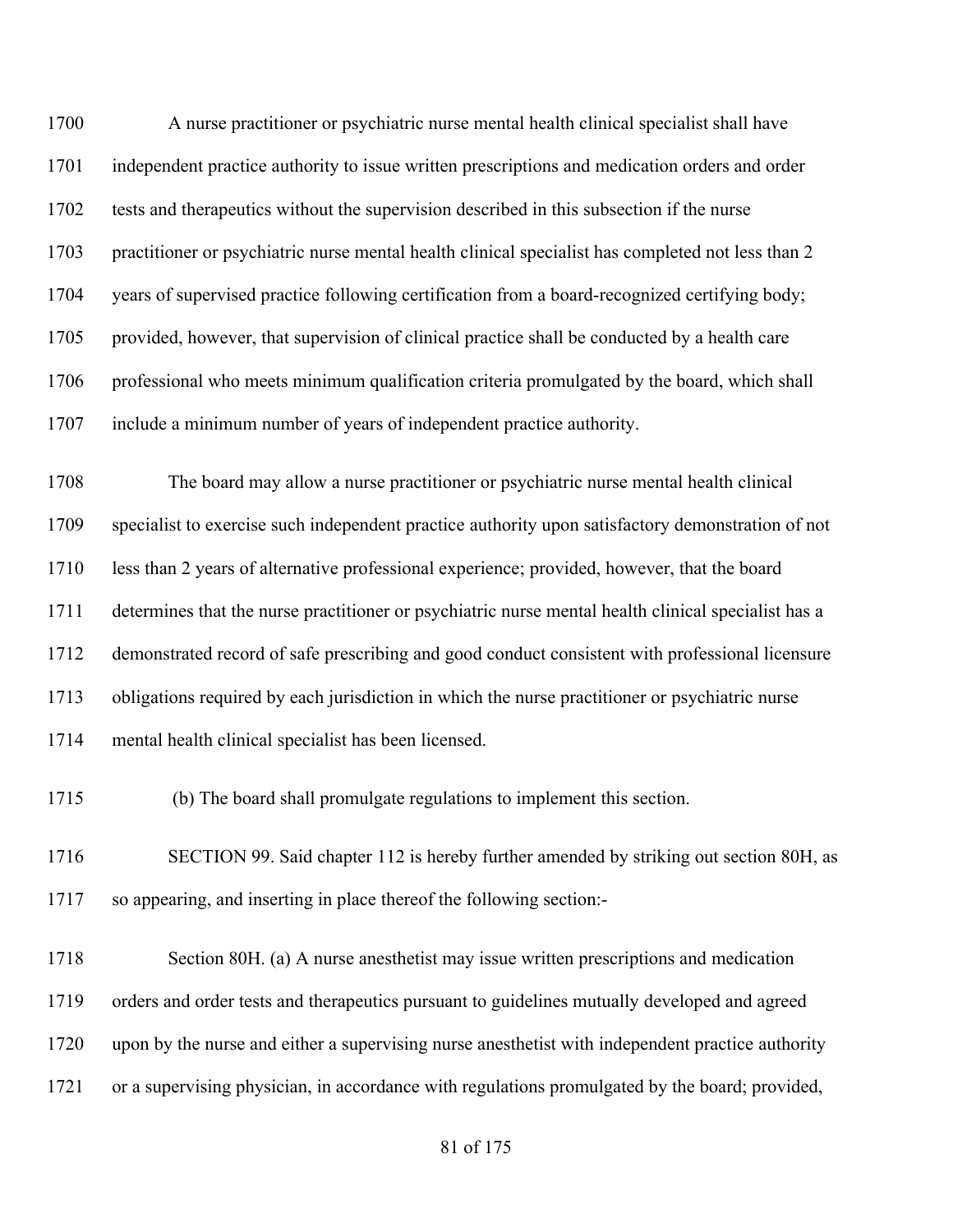however, that supervision under this section by a nurse anesthetist with independent practice authority or by a physician shall be limited to written prescriptions and medication orders and the ordering of tests and therapeutics. A prescription issued by a nurse anesthetist under this subsection shall include the name of the nurse anesthetist with independent practice authority or 1726 the supervising physician with whom the nurse anesthetist developed and signed mutually agreed upon guidelines. Nothing in this section shall require a nurse anesthetist to obtain prescriptive authority to deliver anesthesia care, including the proper administration of the drugs or medicine necessary for the delivery of anesthesia care.

 A nurse anesthetist shall have independent practice authority to issue written prescriptions and medication orders and order tests and therapeutics without the supervision described in this subsection if the nurse anesthetist has completed not less than 2 years of supervised practice following certification from a board-recognized certifying body; provided, however, that supervision of practice shall be conducted by a health care professional who meets minimum qualification criteria promulgated by the board which shall include a minimum number of years of independent practice experience.

 The board, in its discretion, may allow a nurse anesthetist to exercise such independent practice authority upon satisfactory demonstration of alternative professional experience if the board determines that the nurse anesthetist has a demonstrated record of safe prescribing and good conduct consistent with professional licensure obligations required by each jurisdiction in which the nurse anesthetist has been licensed.

(b) The board shall promulgate regulations to implement this section.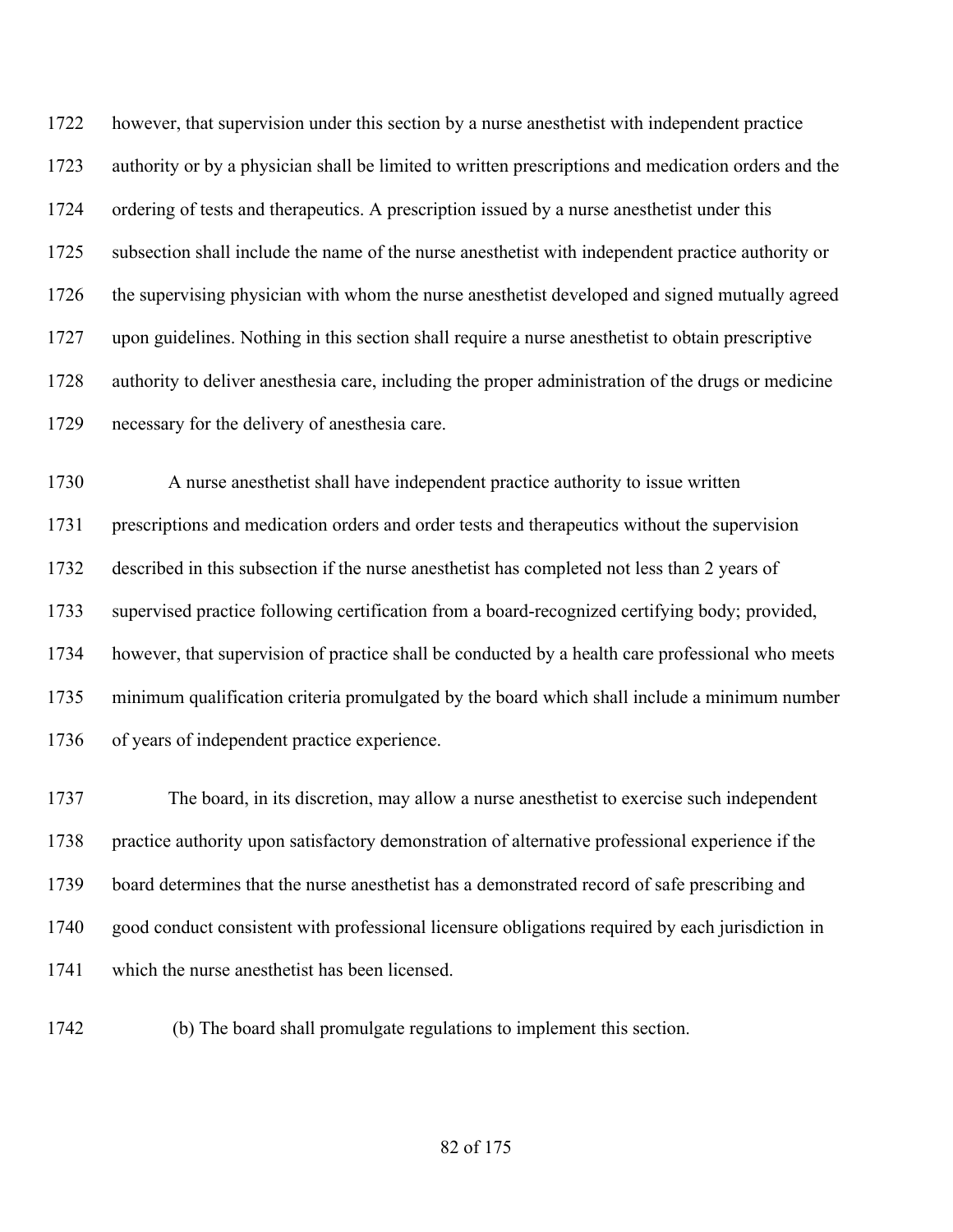| 1743 | SECTION 100. Section 80I of said chapter 112, as appearing in the 2018 Official                     |
|------|-----------------------------------------------------------------------------------------------------|
| 1744 | Edition, is hereby amended by striking out the second and third sentences.                          |
| 1745 | SECTION 101. Section 91 of said chapter 112, as so appearing, is hereby amended by                  |
| 1746 | adding the following paragraph:- All application fees and civil administrative penalties and fines  |
| 1747 | collected by the board under sections 61 and 89 to 97, inclusive, shall be deposited into the       |
| 1748 | Quality in Health Professions Trust Fund established in section 35X of chapter 10.                  |
| 1749 | SECTION 102. Section 126 of said chapter 112, as so appearing, is hereby amended by                 |
| 1750 | adding the following paragraph:- All application fees and civil administrative penalties and fines  |
| 1751 | collected by the board under sections 61 and 118 to 129B, inclusive, shall be deposited into the    |
| 1752 | Quality in Health Professions Trust Fund established in section 35X of chapter 10.                  |
| 1753 | SECTION 103. Section 136 of said chapter 112, as so appearing, is hereby amended by                 |
| 1754 | adding the following paragraph:- All application fees and civil administrative penalties and fines  |
| 1755 | collected by the board under sections 61 and 130 to 137, inclusive, shall be deposited into the     |
| 1756 | Quality in Health Professions Trust Fund established in section 35X of chapter 10.                  |
| 1757 | SECTION 104. Section 140 of said chapter 112, as so appearing, is hereby amended by                 |
| 1758 | adding the following paragraph:- All application fees and civil administrative penalties and fines  |
| 1759 | collected by the board under sections 61 and 138 to 147, inclusive, shall be deposited into the     |
| 1760 | Quality in Health Professions Trust Fund established in section 35X of chapter 10.                  |
| 1761 | SECTION 105. Section 164 of said chapter 112, as so appearing, is hereby amended by                 |
| 1762 | inserting after the word "therapist", in line 23, the following words:-, recovery coach, authorized |
| 1763 | to practice under sections 290 to 293, inclusive,                                                   |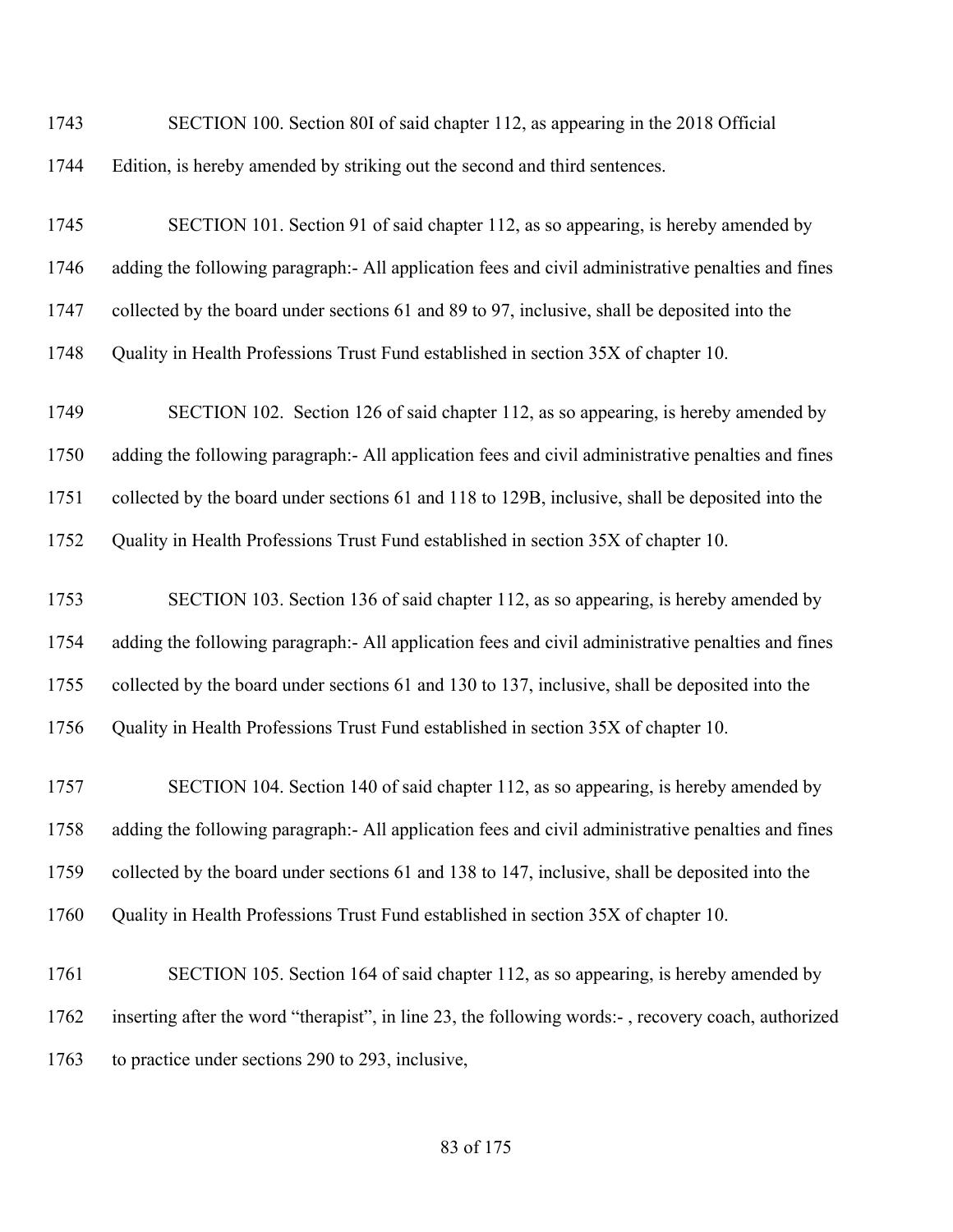| 1764 | SECTION 106. Section 168 of said chapter 112, as so appearing, is hereby amended by                 |
|------|-----------------------------------------------------------------------------------------------------|
| 1765 | adding the following paragraph:- All application fees and civil administrative penalties and fines  |
| 1766 | collected by the board under sections 61 and 163 to 172, inclusive, shall be deposited into the     |
| 1767 | Quality in Health Professions Trust Fund established in section 35X of chapter 10.                  |
| 1768 | SECTION 107. Section 197 of said chapter 112, as so appearing, is hereby amended by                 |
| 1769 | adding the following subsection:-                                                                   |
| 1770 | (h) All application fees and civil administrative penalties and fines collected by the board        |
| 1771 | under sections 61 and this section to 200, inclusive, shall be deposited into the Quality in Health |
| 1772 | Professions Trust Fund established in section 35X of chapter 10.                                    |
| 1773 | SECTION 108. Section 203 of said chapter 112, as so appearing, is hereby amended by                 |
| 1774 | adding the following paragraph:- All application fees and civil administrative penalties and fines  |
| 1775 | collected by the board under sections 61 and 201 to 210, inclusive, shall be deposited into the     |
| 1776 | Quality in Health Professions Trust Fund established in section 35X of chapter 10.                  |
| 1777 | SECTION 109. Subsection (c) of section 265 of said chapter 112, as so appearing, is                 |
| 1778 | hereby amended by inserting, after the first sentence, the following sentence:-The board of         |
| 1779 | registration in medicine, in consultation with the department of public health, shall promulgate    |
| 1780 | regulations governing the qualifications and scope of practice of certified medical assistants.     |
| 1781 | SECTION 110. Said chapter 112 is hereby further amended by adding the following 4                   |
| 1782 | sections:-                                                                                          |
| 1783 | Section 275. (a) The following words as used in sections 275 to 278, inclusive, unless the          |
| 1784 | context otherwise requires, shall have the following meanings:--                                    |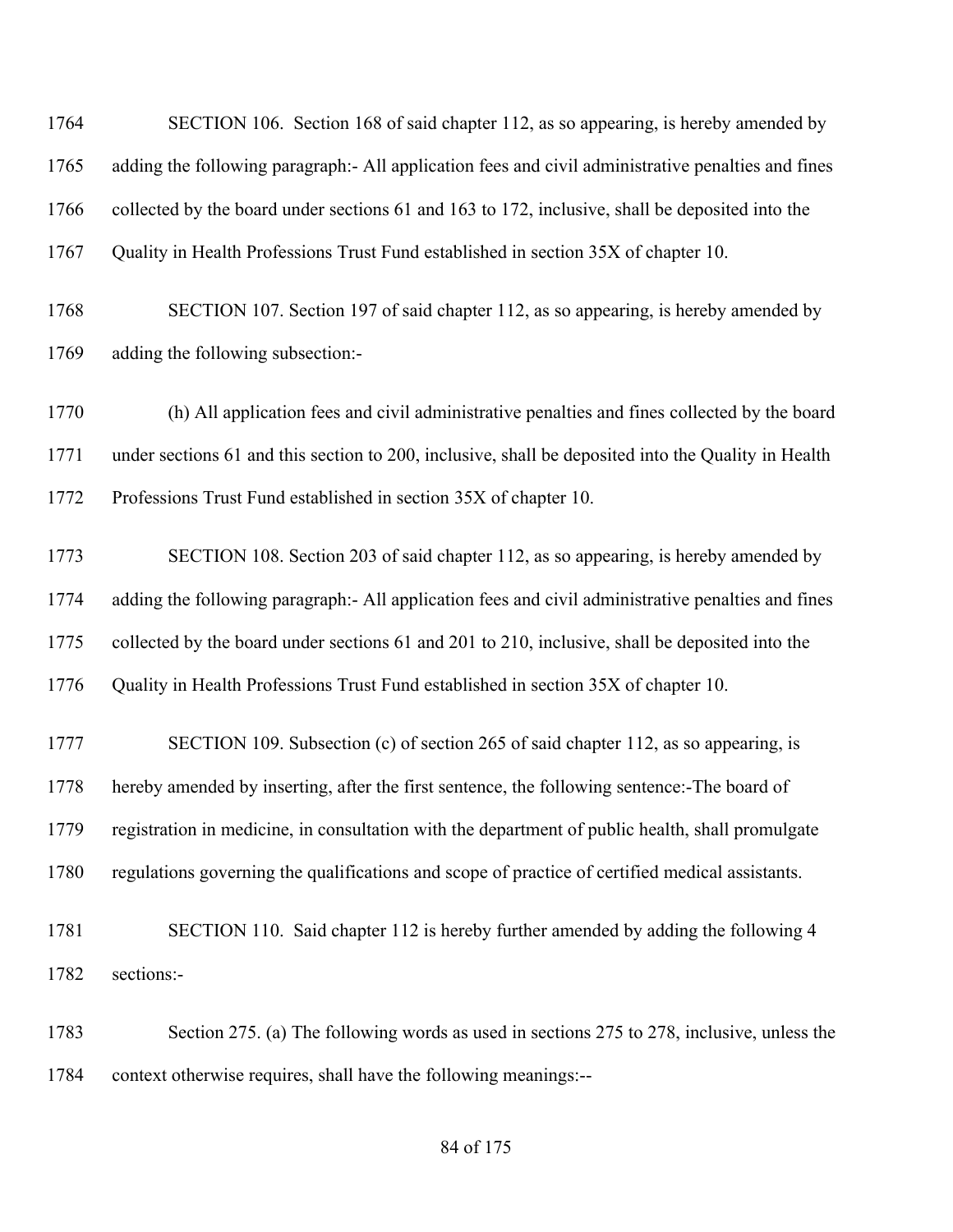"Board", the board of registration of recovery coaches, established under section 110 of chapter 13.

 "Recovery Coach", an individual who is authorized to practice by the board under this chapter and who uses shared understanding, respect and mutual empowerment to help others become and stay engaged in the process of recovery from a substance use disorder.

 "Lived experience", the experience of addiction and recovery from a substance use disorder.

(b) The board shall have the following powers and duties:

 (1) to promulgate regulations and adopt such rules as are necessary to regulate recovery coaches;

 (2) to receive, review, approve or disapprove initial applications, renewals and reinstatement requests and to issue those authorizations to practice;

 (3) to establish administrative procedures for processing applications submitted under clause (2) and to hire or appoint such agents as are appropriate for processing applications;

 (4) to retain records of its actions and proceedings in accordance with public records laws;

 (5) to establish specifications for the authorized practice of recovery coaching; provided, that the specifications shall require individuals to have lived experience and demonstrate at least 2 years of sustained recovery; provided further, that the lived experience requirement may be waived for individuals who were credentialed by the Massachusetts Board of Substance Abuse Counselor Certification before the establishment of the board.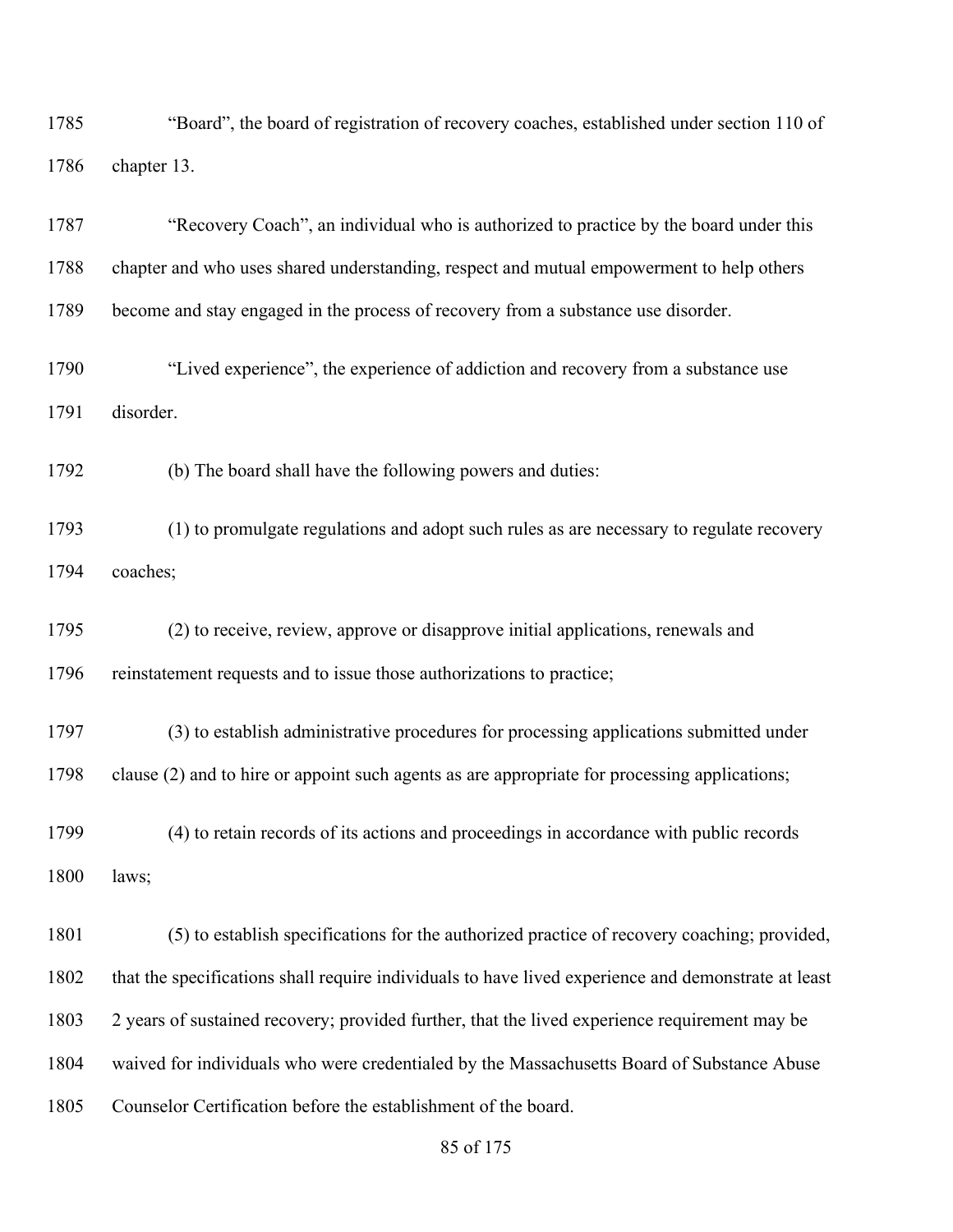(6) to define by regulation the appropriate standards for education, core competencies, and experience necessary to qualify as an authorized recovery coach, including, but not limited to, continuing professional education requirements; provided, that the board shall consider any standards contained within recovery coach training programs established by the department of public health;

 (7) to establish an ethical code of conduct for recovery coaches authorized to practice by 1812 the board; provided, that the board shall consider any codes of conduct for recovery coach training programs established by the department of public health;

 (8) to establish standards of supervision for students or persons in training to become a recovery coach; provided, that the board shall consider standards contained within recovery 1816 coach training programs established by the department of public health;

 (9) to fine, censure, revoke, suspend or deny a recovery coaches authorization to practice, place on probation, reprimand or otherwise discipline a recovery coach for violations of the code of ethics or the rules of the board.

 (10) to summarily suspend a recovery coach who poses an imminent danger to the public; provided, that the recovery coach shall be afforded a hearing within 7 business days to determine whether the summary action is warranted; and

(11) to perform other functions and duties as may be required to carry out this section.

 Section 276. An application to be a recovery coach, under section 275, shall be made on forms approved by the board, signed under the penalties of perjury by the person certifying the information contained therein and accompanied by the required fee. The fee shall be determined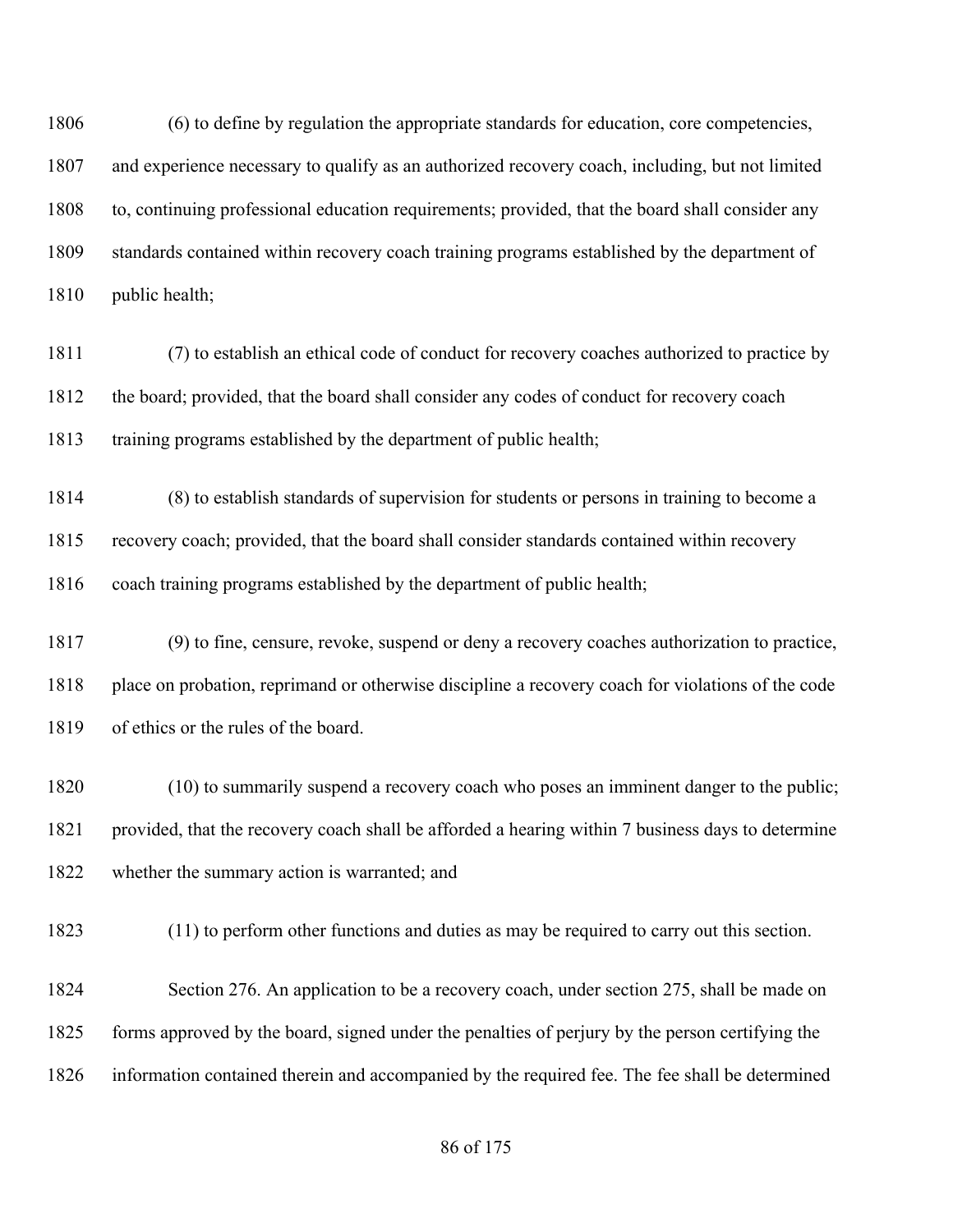by the secretary of administration and finance under section 3B of chapter 7. A recovery coach applicant shall furnish satisfactory proof that the applicant is at least 18 years of age, is of good moral character and has met all the education, training and experience requirements and qualifications as established by the board.

 The board, in consultation with the department of public health, shall determine the renewal cycle and renewal period for recovery coaches. A recovery coach authorized to practice under this chapter shall apply to the board for a renewal not later than the expiration date, as determined by the board, unless earlier revoked, suspended or canceled as a result of a disciplinary proceeding. As a condition for renewal under this section, the board may require satisfactory proof that the recovery coach has successfully completed the required number of hours of continuing education in courses or programs approved by the board or has complied with such other requirements or equivalent requirements as approved by the board. Upon satisfactory compliance with the requirements and successful completion of the continuing education requirements, the board shall issue a renewal. The board may provide for the late renewal that has lapsed and may require payment of a late fee. Each renewal application 1842 submitted to the board shall be accompanied by a fee as determined by the secretary of administration and finance under section 3B of chapter 7.

 The board may authorize a recovery coach to practice by reciprocity. The board shall promulgate rules and regulations as may be necessary to implement this section.

 Section 277. (a) The title "recovery coach" shall only be used by individuals who have met the requirements and qualifications and hold a valid, current authorization issued by the board. No person may act as a recovery coach for a fee unless such person holds a valid, current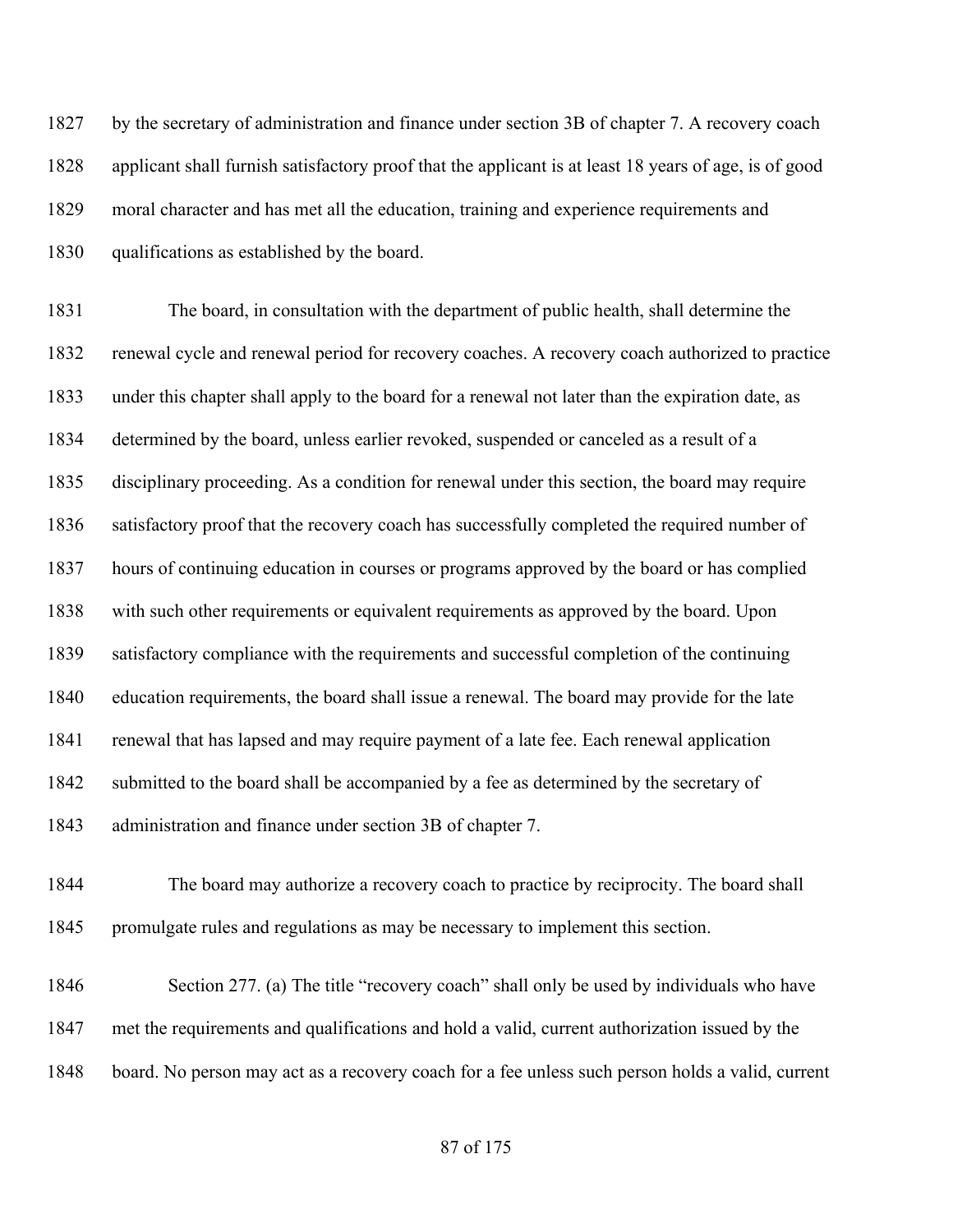authorization issued by the board. The use by any person not so authorized of any words, letters, abbreviations or insignia indicating or implying a person is an authorized recovery coach shall be a violation of this section for which the board may issue a cease and desist order and seek additional appropriate legal remedies.

 (b) A person who violates subsection (a) shall be liable for a fine as determined by the Board.

 (c) No person filing a complaint alleging a violation of law or of the regulations of the board, reporting information pursuant to such laws or regulations or assisting the board at its request in any manner in discharging its duties and functions shall be liable in any cause of action arising out of the board's receipt of such information or assistance, if the person making the complaint, or reporting or providing such information or assistance, does so in good faith and without malice.

 Section 278. All application fees and civil administrative penalties and fines collected under sections 275 to this section, inclusive, shall be deposited into the Quality in Health Professions Trust Fund established in section 35X of chapter 10.

 SECTION 111. The General Laws are hereby amended by inserting after chapter 112 the following chapter:-

Chapter 112A. Nurse Licensure Compact

Section 1.

As used in this chapter, the following words shall have the following meanings: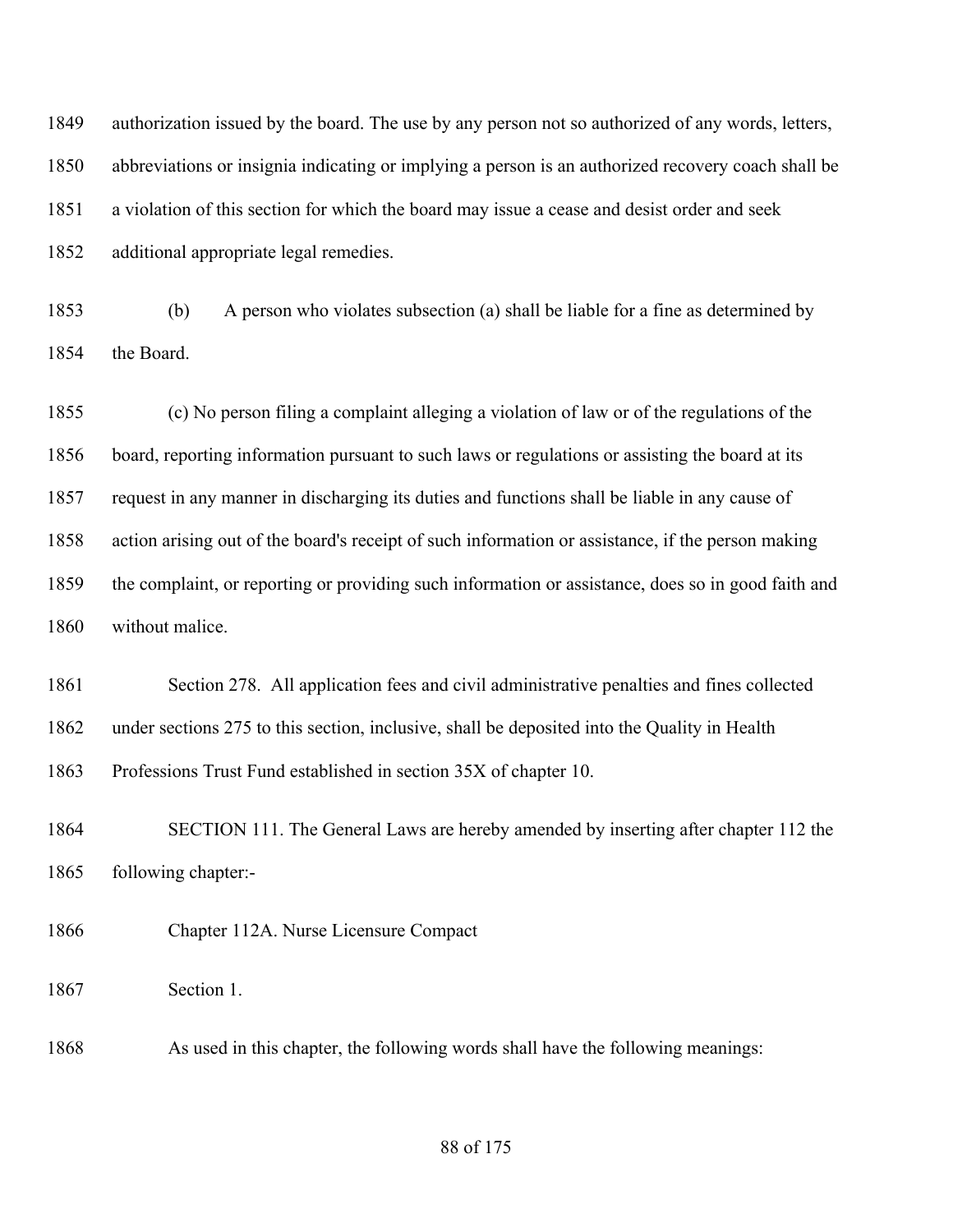"Adverse action", any administrative, civil, equitable or criminal action permitted by a state's laws which is imposed by a licensing board or other authority against a nurse, including actions against an individual's license or multistate licensure privilege such as revocation, suspension, probation, monitoring of the licensee, limitation on the licensee's practice, or any other encumbrance on licensure affecting a nurse's authorization to practice, including issuance of a cease and desist action.

 "Alternative program", a non-disciplinary monitoring program approved by a licensing board.

 "Compact" or "Nurse Licensure Compact", the legally binding agreement between party states as adopted by the National Council of State Boards of Nursing Nurse Licensure Compact in its Final Version dated May 4, 2015, and entered into by the commonwealth in accordance with this chapter.

 "Coordinated licensure information system", an integrated process for collecting, storing and sharing information on nurse licensure and enforcement activities related to nurse licensure laws that is administered by a nonprofit organization composed of and controlled by licensing boards.

 "Current significant investigative information", (i) investigative information that a licensing board, after a preliminary inquiry that includes notification and an opportunity for the nurse to respond, if required by state law, has reason to believe is not groundless and, if proved true, would indicate more than a minor infraction or (ii) investigative information that indicates that the nurse represents an immediate threat to public health and safety regardless of whether the nurse has been notified and had an opportunity to respond.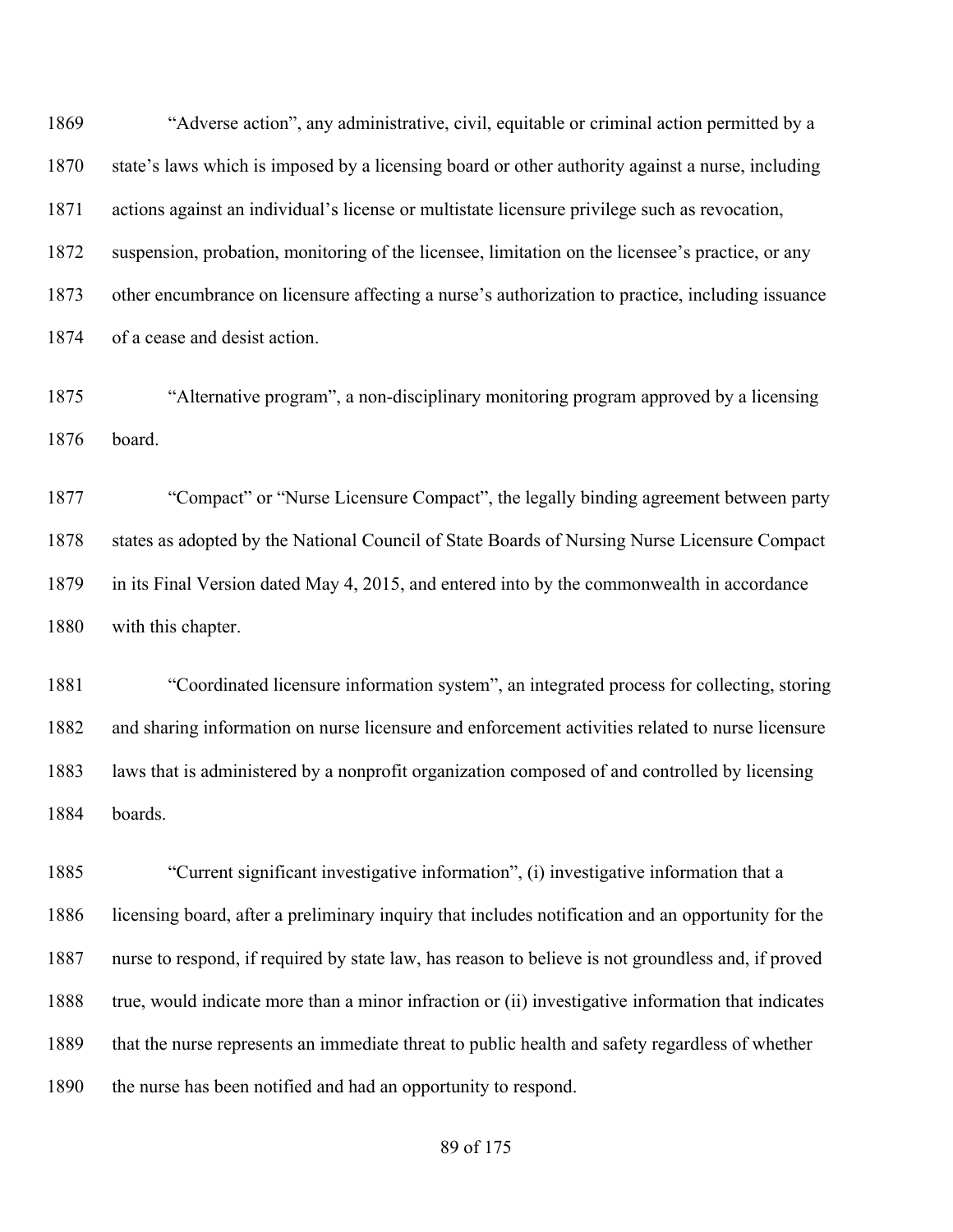| 1891 | "Encumbrance", a revocation or suspension of, or any limitation on, the full and                  |
|------|---------------------------------------------------------------------------------------------------|
| 1892 | unrestricted practice of nursing imposed by a licensing board.                                    |
| 1893 | "Home state", the party state which is the nurse's primary state of residence.                    |
| 1894 | "Interstate commission", the Interstate Commission of Nurse Licensure Compact                     |
| 1895 | Administrators as established in section 6 of this chapter.                                       |
| 1896 | "Licensing board", a party state's regulatory body responsible for issuing nurse licenses.        |
| 1897 | "Multistate license", a license to practice as a registered nurse or a licensed practical or      |
| 1898 | vocational nurse issued by a home state licensing board that authorizes the licensed nurse to     |
| 1899 | practice in all party states under a multistate licensure privilege.                              |
| 1900 | "Multistate licensure privilege", a legal authorization associated with a multistate license      |
| 1901 | permitting the practice of nursing as either a registered nurse or as a licensed practical or     |
| 1902 | vocational nurse in a remote state.                                                               |
| 1903 | "Nurse", registered nurse or a licensed practical or vocational nurse, as those terms are         |
| 1904 | defined by each party state's practice laws.                                                      |
| 1905 | "Party state", the commonwealth and any other state that has adopted this compact.                |
| 1906 | "Remote state", a party state other than the home state.                                          |
| 1907 | "Single-state license", a nurse license issued by a party state that authorizes practice only     |
| 1908 | within the issuing state and does not include a multistate licensure privilege to practice in any |
| 1909 | other party state.                                                                                |
| 1910 | "State", a state, territory or possession of the United States and the District of Columbia.      |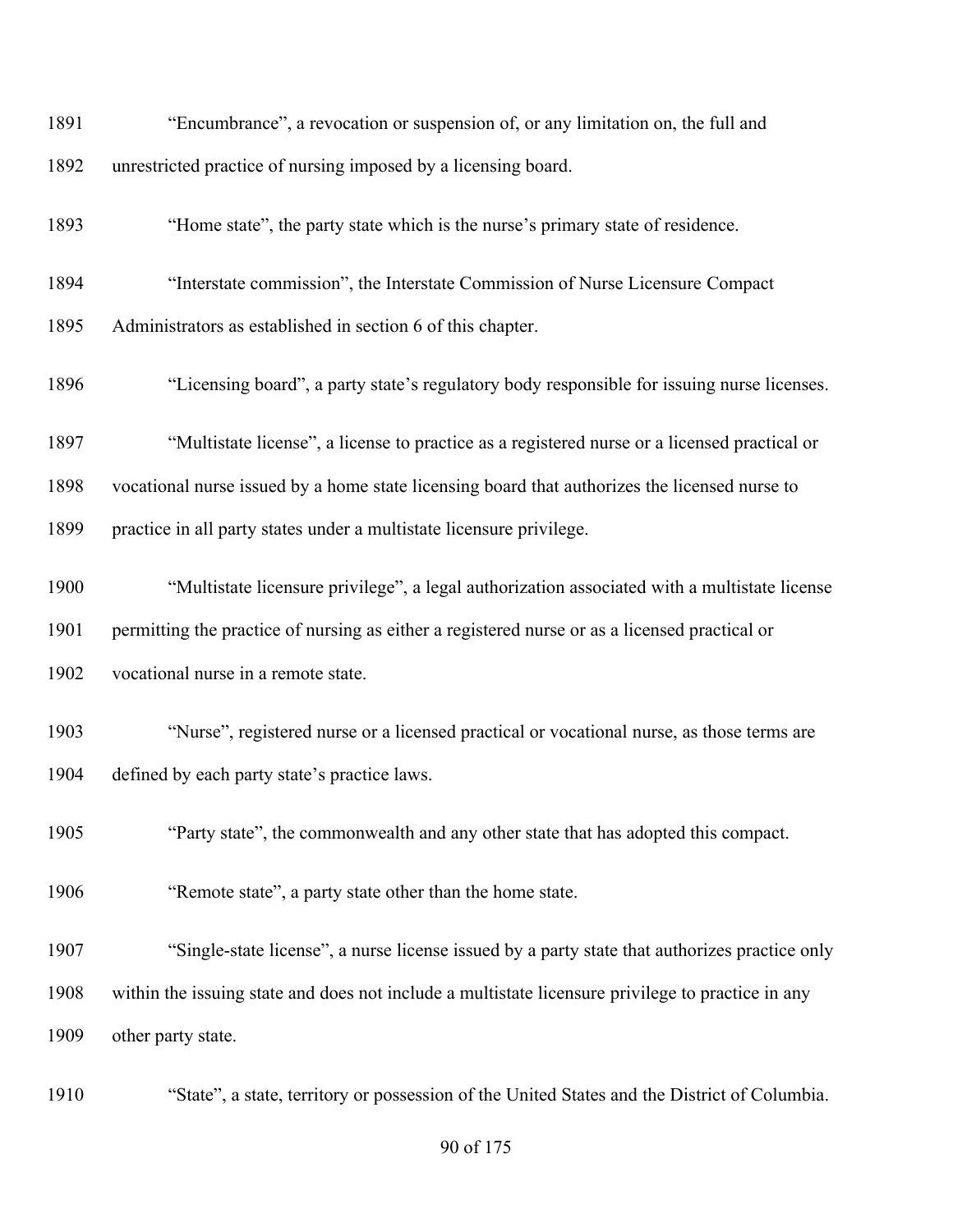"State practice laws", a party state's laws, rules and regulations that govern the practice of nursing, define the scope of nursing practice, and establish the methods and grounds for imposing discipline. "State practice laws" do not include requirements necessary to obtain and retain a license, except for qualifications or requirements of the home state.

Section 2.

 (a) A multistate license to practice as a nurse issued by a home state to a resident in that state will be recognized by each party state as authorizing a nurse to practice as a registered nurse or as a licensed practical or vocational nurse, under a multistate licensure privilege, in each party state.

 (b) A state must implement procedures for considering the criminal history records of applicants for initial multistate license or licensure by endorsement. Such procedures shall include the submission of fingerprints or other biometric-based information by applicants for the purpose of obtaining an applicant's criminal history record information from the Federal Bureau of Investigation and the agency responsible for retaining that state's criminal records.

 (c) Each party state shall require the following for an applicant to obtain or retain a multistate license in the home state:

 (1) Meets the home state's qualifications for licensure or renewal of licensure, as well as, all other applicable state laws;

 (2) (i) Has graduated or is eligible to graduate from a licensing board-approved registered nurse or practical or vocational nurse pre-licensure education program; or (ii) has graduated from a foreign registered nurse or practical or vocational nurse pre-licensure education program that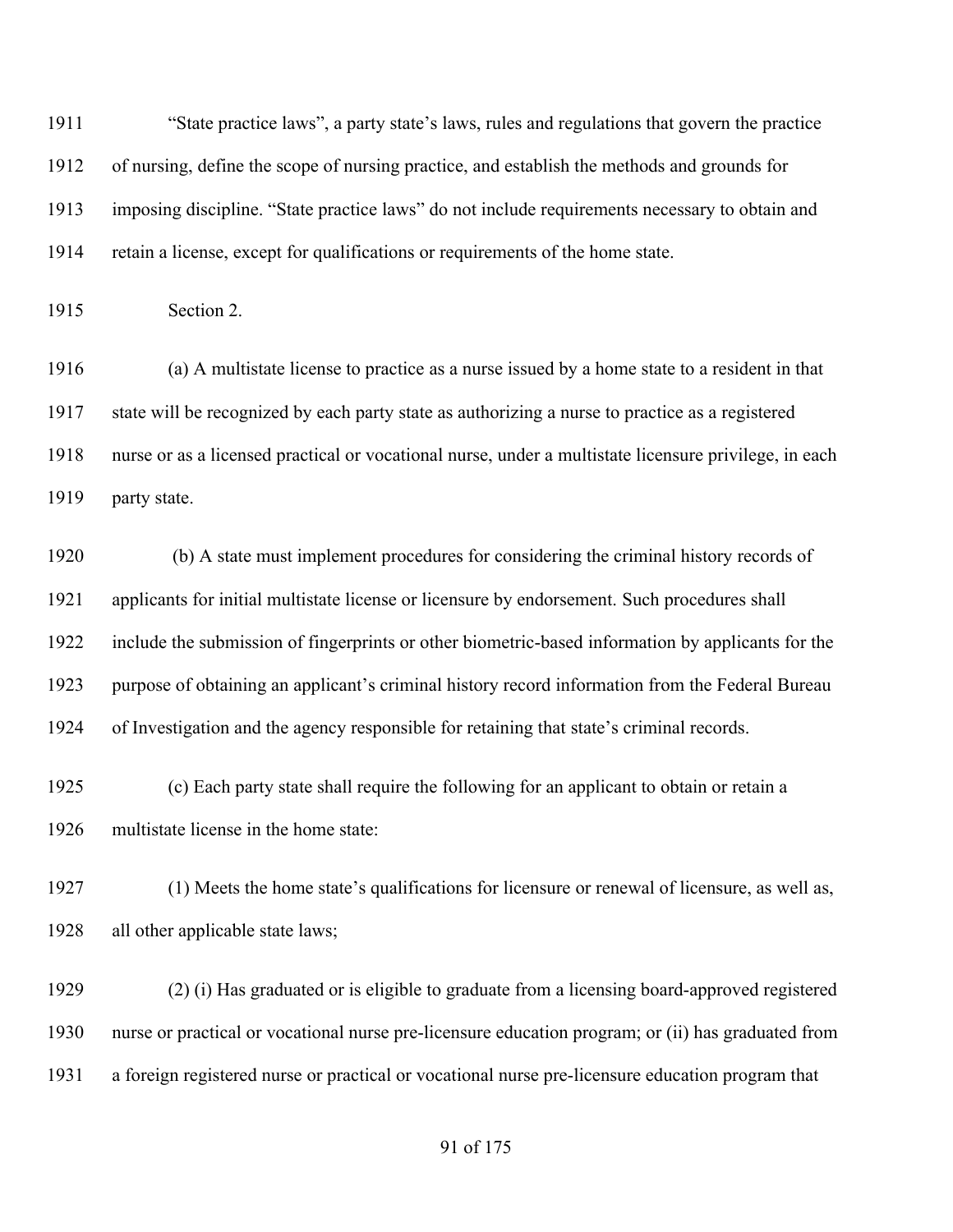(A) has been approved by the authorized accrediting body in the applicable country and (B) has been verified by an independent credentials review agency to be comparable to a licensing board-approved pre-licensure education program;

 (3) Has, if a graduate of a foreign pre-licensure education program not taught in English or if English is not the individual's native language, successfully passed an English proficiency examination that includes the components of reading, speaking, writing and listening;

 (4) Has successfully passed an NCLEX-RN® or NCLEX-PN® Examination or recognized predecessor, as applicable;

(5) Is eligible for or holds an active, unencumbered license;

 (6) Has submitted, in connection with an application for initial licensure or licensure by endorsement, fingerprints or other biometric data for the purpose of obtaining criminal history record information from the Federal Bureau of Investigation and the agency responsible for retaining that state's criminal records;

 (7) Has not been convicted or found guilty, or entered into an agreed disposition, of a 1946 felony offense under applicable state or federal criminal law;

 (8) Has not been convicted or found guilty, or entered into an agreed disposition, of a misdemeanor offense related to the practice of nursing as determined on a case-by-case basis;

(9) Is not currently enrolled in an alternative program;

 (10) Is subject to self-disclosure requirements regarding current participation in an alternative program; and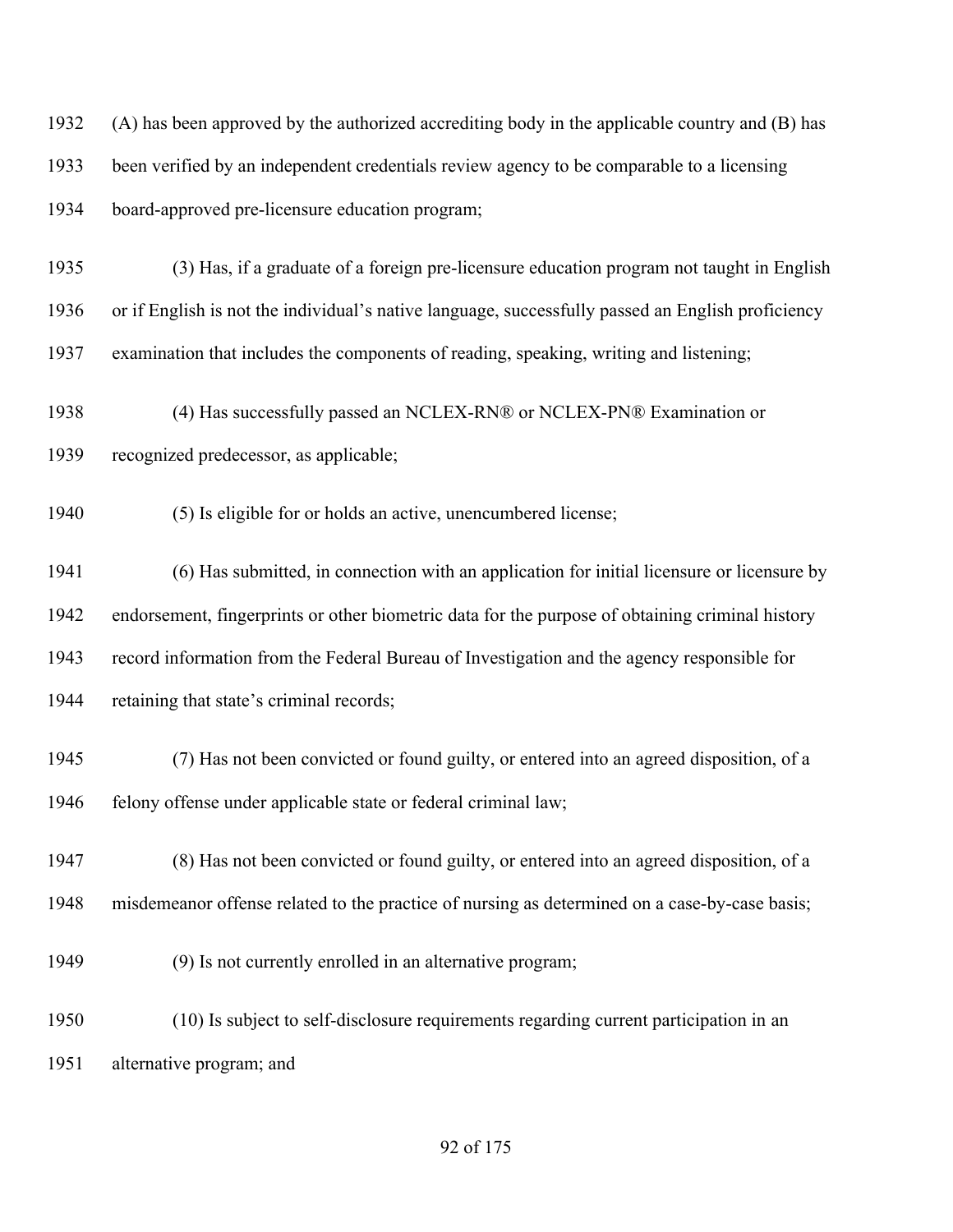(11) Has a valid United States Social Security number.

 (d) All party states shall be authorized, in accordance with existing state due process law, to take adverse action against a nurse's multistate licensure privilege such as revocation, suspension, probation or any other action that affects a nurse's authorization to practice under a multistate licensure privilege, including cease and desist actions. If a party state takes such action, it shall promptly notify the administrator of the coordinated licensure information system. The administrator of the coordinated licensure information system shall promptly notify the home state of any such actions by remote states.

 (e) A nurse practicing in a party state must comply with the state practice laws of the state in which the client is located at the time service is provided. The practice of nursing is not limited to patient care, but shall include all nursing practice as defined by the state practice laws of the party state in which the client is located. The practice of nursing in a party state under a multistate licensure privilege will subject a nurse to the jurisdiction of the licensing board, the courts and the laws of the party state in which the client is located at the time service is provided.

 (f) Individuals not residing in a party state shall continue to be able to apply for a party state's single-state license as provided under the laws of each party state. However, the single- state license granted to these individuals will not be recognized as granting the privilege to practice nursing in any other party state. Nothing in this compact shall affect the requirements established by a party state for the issuance of a single-state license.

 (g) Any nurse holding a home state multistate license, on the effective date of this compact, may retain and renew the multistate license issued by the nurse's then-current home state, provided that: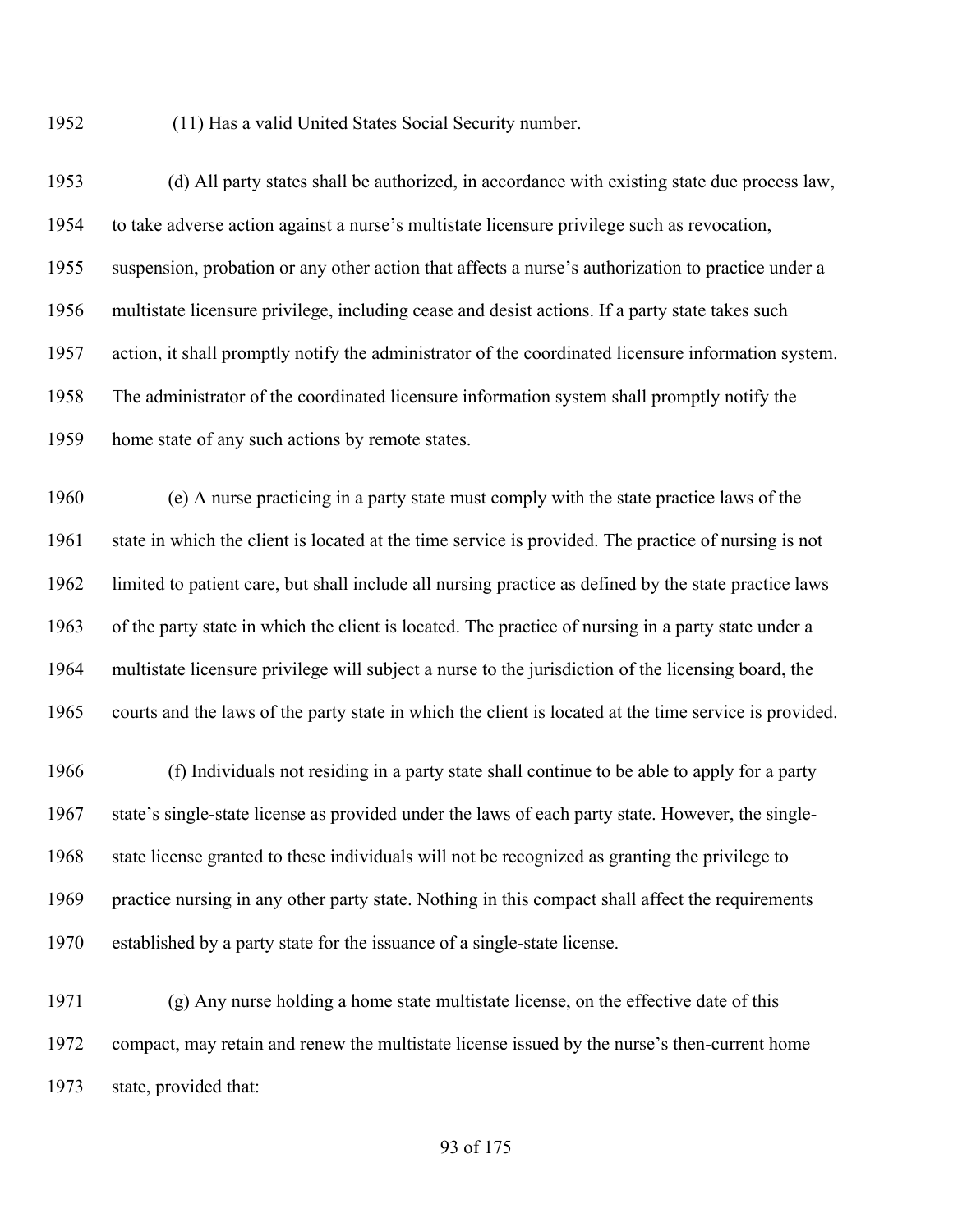(1) A nurse, who changes primary state of residence after this compact's effective date, must meet all applicable requirements under section 2 to obtain a multistate license from a new home state.

 (2) A nurse who fails to satisfy the multistate licensure requirements in section 2 due to a disqualifying event occurring after this compact's effective date shall be ineligible to retain or renew a multistate license, and the nurse's multistate license shall be revoked or deactivated in accordance with applicable rules adopted by the interstate commission.

Section 3.

 (a) Upon application for a multistate license, the licensing board in the issuing party state shall ascertain, through the coordinated licensure information system, whether the applicant has ever held, or is the holder of, a license issued by any other state, whether there are any encumbrances on any license or multistate licensure privilege held by the applicant, whether any adverse action has been taken against any license or multistate licensure privilege held by the applicant and whether the applicant is currently participating in an alternative program.

 (b) A nurse may hold a multistate license, issued by the home state, in only one party state at a time.

 (c) If a nurse changes primary state of residence by moving between two party states, the nurse must apply for licensure in the new home state, and the multistate license issued by the prior home state will be deactivated in accordance with applicable rules adopted by the interstate commission.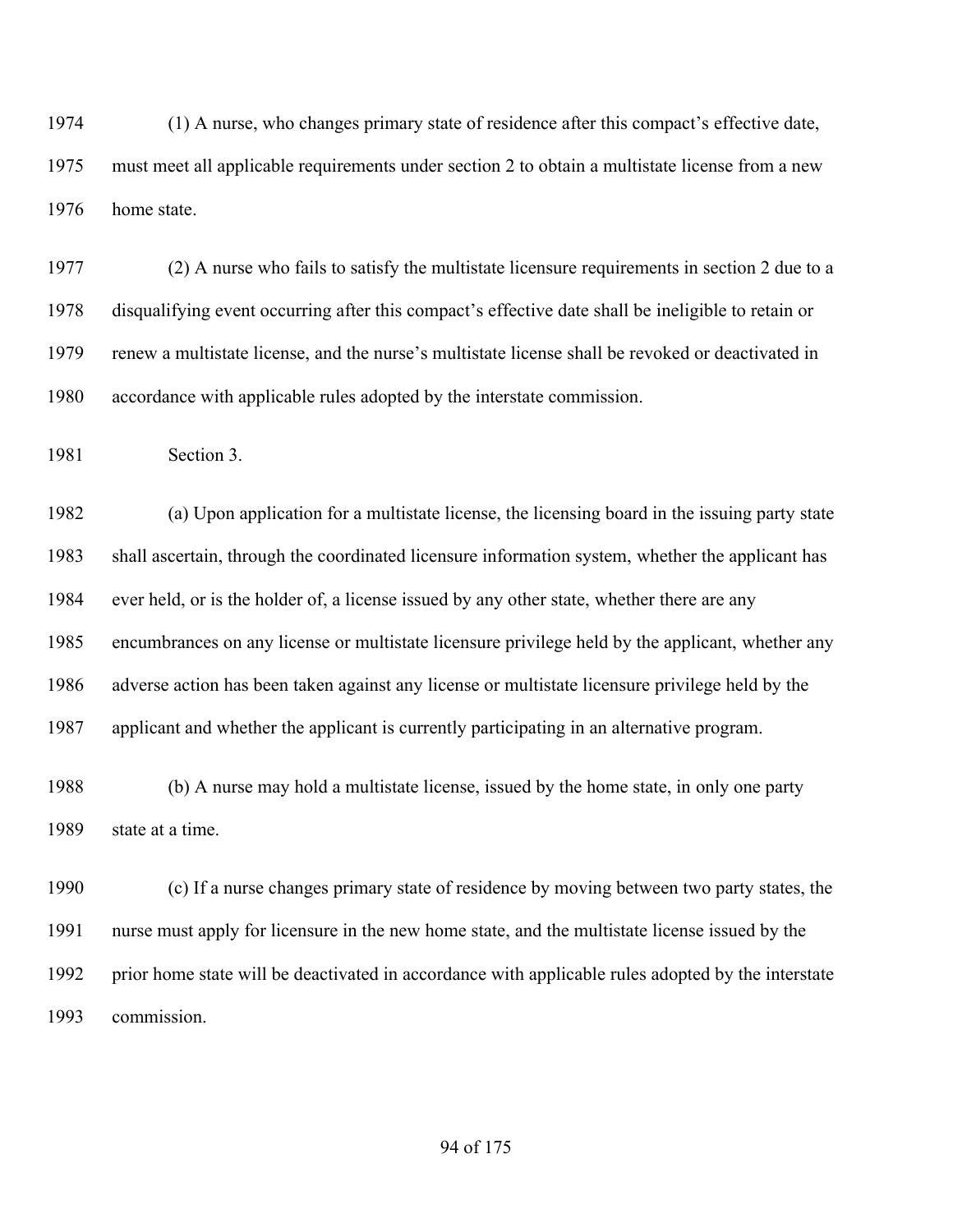(1) The nurse may apply for licensure in advance of a change in primary state of residence.

 (2) A multistate license shall not be issued by the new home state until the nurse provides satisfactory evidence of a change in primary state of residence to the new home state and satisfies all applicable requirements to obtain a multistate license from the new home state.

 (d) If a nurse changes primary state of residence by moving from a party state to a non- party state, the multistate license issued by the prior home state will convert to a single-state 2001 license, valid only in the former home state.

Section 4.

 (a) In addition to the other powers conferred by state law, a licensing board shall have the authority to:

 (1) Take adverse action against a nurse's multistate licensure privilege to practice within 2006 that party state.

 (i) Only the home state shall have the power to take adverse action against a nurse's 2008 license issued by the home state.

 (ii) For purposes of taking adverse action, the home state licensing board shall give the same priority and effect to reported conduct received from a remote state as it would if such conduct had occurred within the home state. In so doing, the home state shall apply its own state laws to determine appropriate action.

 (2) Issue cease and desist orders or impose an encumbrance on a nurse's authority to 2014 practice within that party state.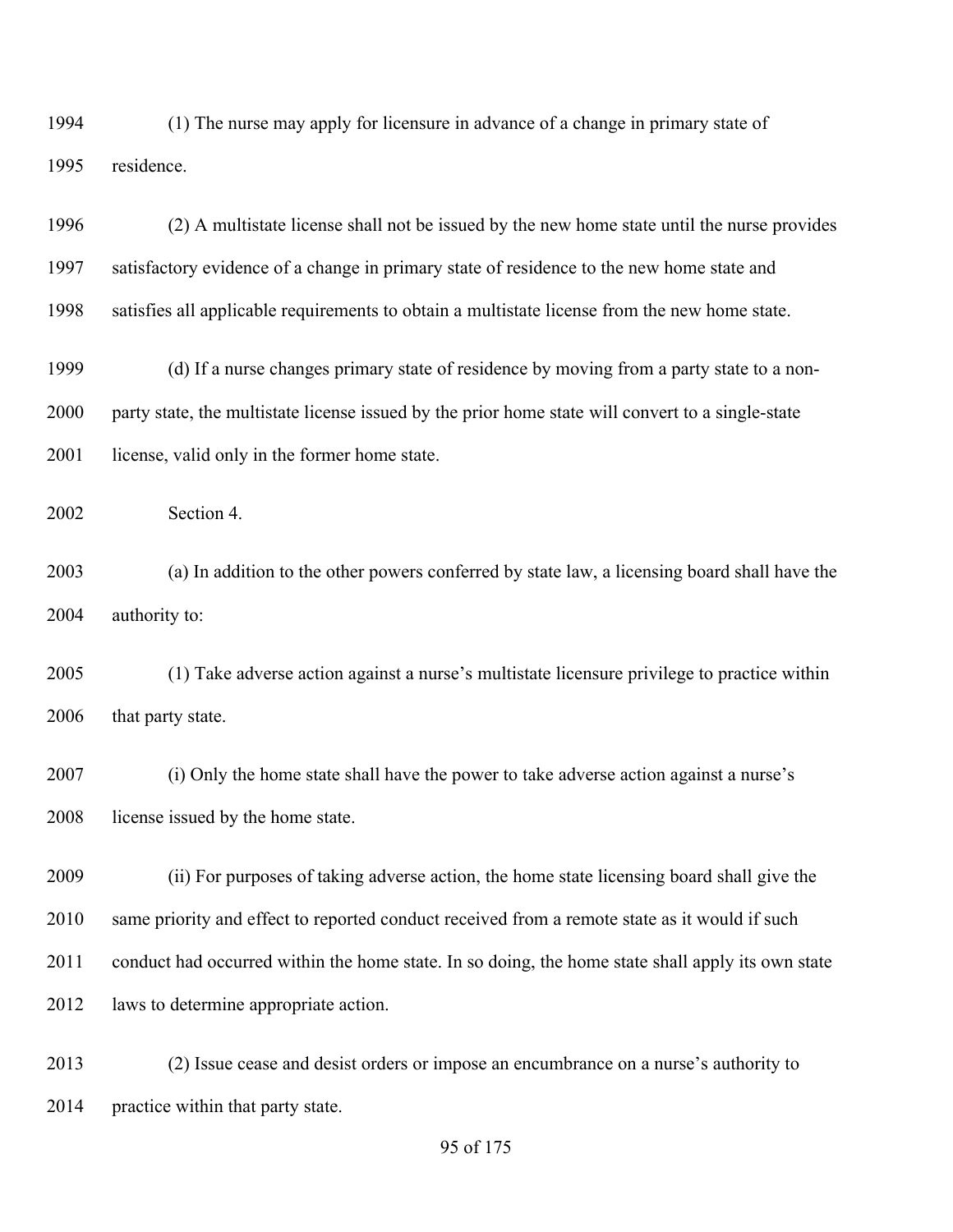(3) Complete any pending investigations of a nurse who changes primary state of residence during the course of such investigations. The licensing board shall also have the 2017 authority to take appropriate action(s) and shall promptly report the conclusions of such investigations to the administrator of the coordinated licensure information system. The administrator of the coordinated licensure information system shall promptly notify the new home state of any such actions.

 (4) Issue subpoenas for both hearings and investigations that require the attendance and testimony of witnesses, as well as, the production of evidence. Subpoenas issued by a licensing board in a party state for the attendance and testimony of witnesses or the production of evidence from another party state shall be enforced in the latter state by any court of competent jurisdiction, according to the practice and procedure of that court applicable to subpoenas issued in proceedings pending before it. The issuing authority shall pay any witness fees, travel expenses, mileage and other fees required by the service statutes of the state in which the witnesses or evidence are located.

 (5) Obtain and submit, for each nurse licensure applicant, fingerprint or other biometric- based information to the Federal Bureau of Investigation for criminal background checks, receive the results of the Federal Bureau of Investigation record search on criminal background checks and use the results in making licensure decisions.

 (6) If otherwise permitted by state law, recover from the affected nurse the costs of investigations and disposition of cases resulting from any adverse action taken against that nurse.

 (7) Take adverse action based on the factual findings of the remote state, provided that the licensing board follows its own procedures for taking such adverse action.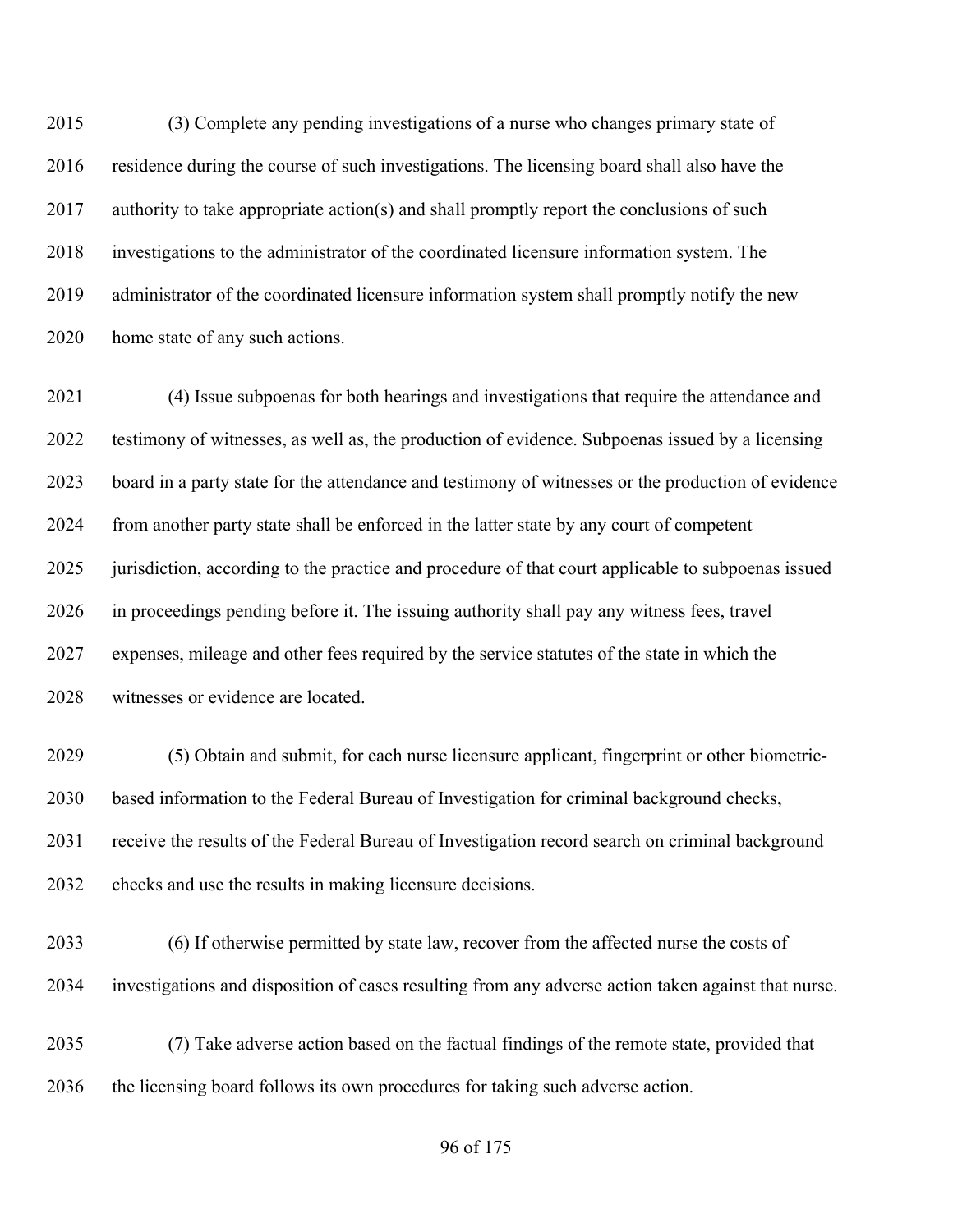(b) If adverse action is taken by the home state against a nurse's multistate license, the nurse's multistate licensure privilege to practice in all other party states shall be deactivated until all encumbrances have been removed from the multistate license. All home state disciplinary orders that impose adverse action against a nurse's multistate license shall include a statement 2041 that the nurse's multistate licensure privilege is deactivated in all party states during the pendency of the order.

 (c) Nothing in this compact shall override a party state's decision that participation in an alternative program may be used in lieu of adverse action. The home state licensing board shall deactivate the multistate licensure privilege under the multistate license of any nurse for the duration of the nurse's participation in an alternative program.

Section 5.

 (a) All party states shall participate in a coordinated licensure information system of all licensed registered nurses and licensed practical or vocational nurses. This system will include information on the licensure and disciplinary history of each nurse, as submitted by party states, to assist in the coordination of nurse licensure and enforcement efforts.

 (b) The interstate commission, in consultation with the administrator of the coordinated licensure information system, shall formulate necessary and proper procedures for the identification, collection and exchange of information under this compact.

 (c) All licensing boards shall promptly report to the coordinated licensure information system any adverse action, any current significant investigative information, denials of applications (with the reasons for such denials) and nurse participation in alternative programs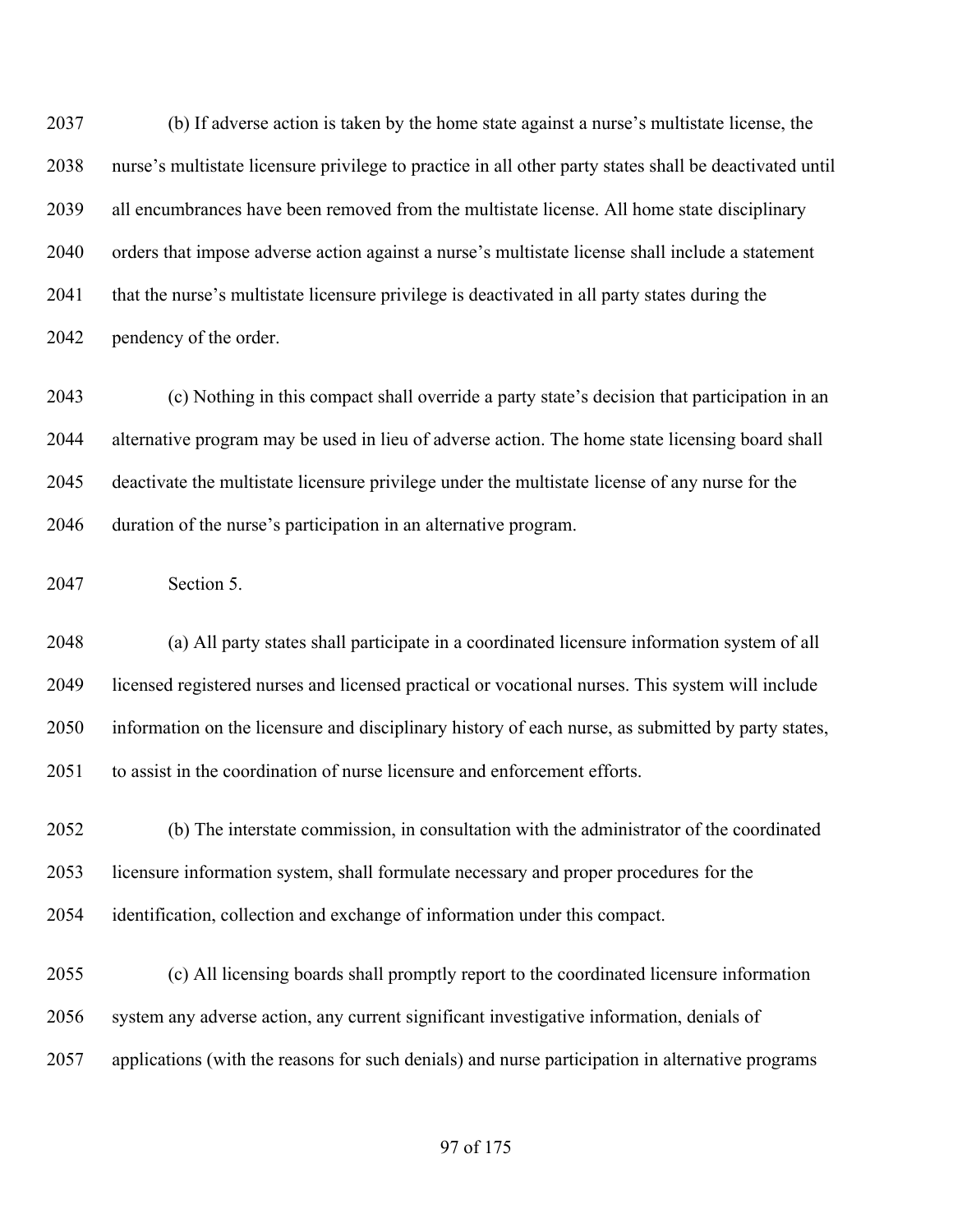known to the licensing board regardless of whether such participation is deemed nonpublic or confidential under state law.

 (d) Current significant investigative information and participation in nonpublic or confidential alternative programs shall be transmitted through the coordinated licensure 2062 information system only to party state licensing boards.

 (e) Notwithstanding any other provision of law, all party state licensing boards contributing information to the coordinated licensure information system may designate information that may not be shared with non-party states or disclosed to other entities or individuals without the express permission of the contributing state.

 (f) Any personally identifiable information obtained from the coordinated licensure information system by a party state licensing board shall not be shared with non-party states or disclosed to other entities or individuals except to the extent permitted by the laws of the party state contributing the information.

 (g) Any information contributed to the coordinated licensure information system that is subsequently required to be expunged by the laws of the party state contributing that information shall also be expunged from the coordinated licensure information system.

 (h) The compact administrator of each party state shall furnish a uniform data set to the compact administrator of each other party state, which shall include, at a minimum:

(1) Identifying information;

(2) Licensure data;

(3) Information related to alternative program participation; and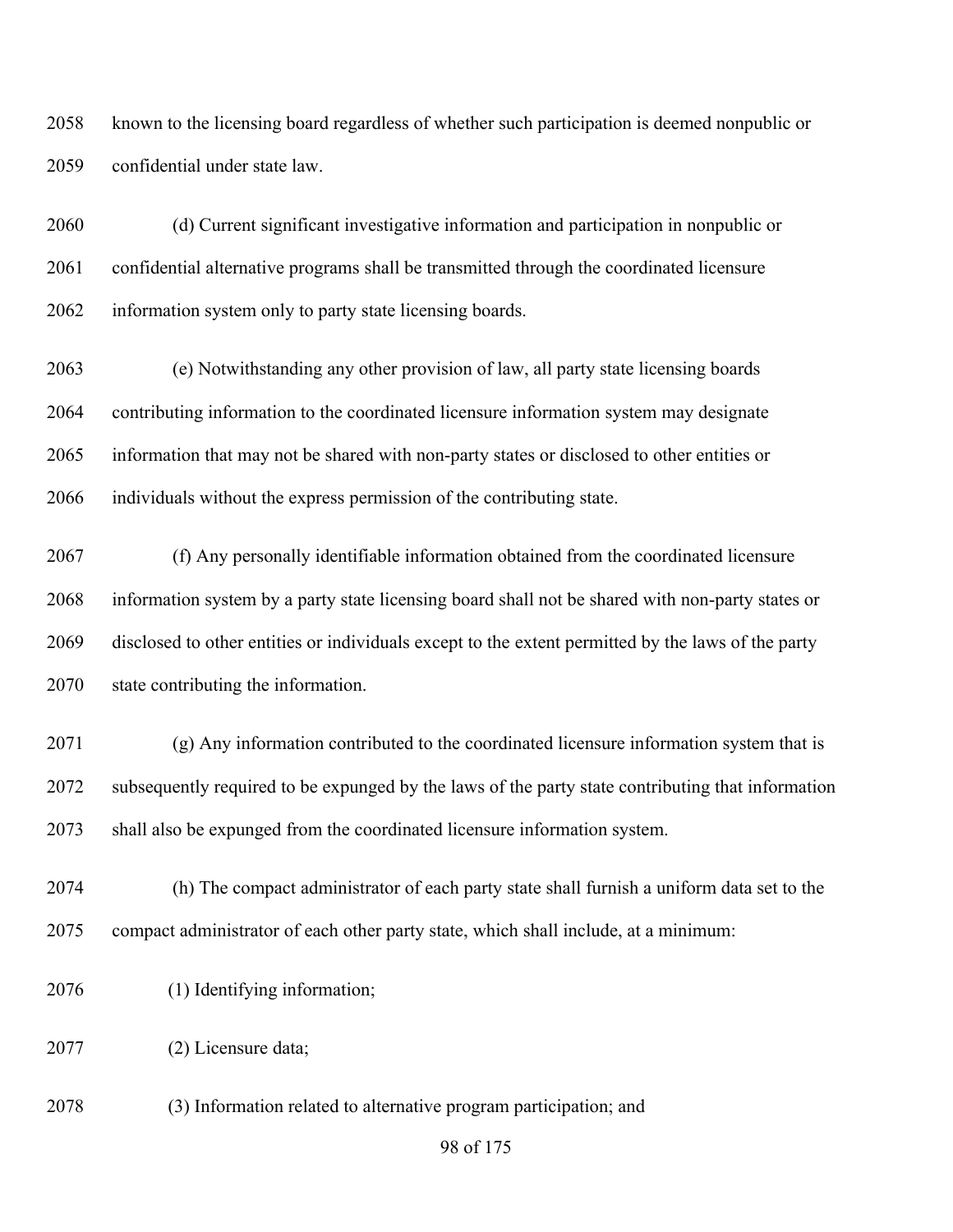(4) Other information that may facilitate the administration of this compact, as determined by interstate commission rules.

 (i) The compact administrator of a party state shall provide all investigative documents and information requested by another party state.

Section 6.

 (a) The party states hereby create and establish a joint public entity known as the Interstate Commission of Nurse Licensure Compact Administrators.

(1) The interstate commission is an instrumentality of the party states.

 (2) Venue is proper, and judicial proceedings by or against the interstate commission shall be brought solely and exclusively, in a court of competent jurisdiction where the principal office of the interstate commission is located. The interstate commission may waive venue and jurisdictional defenses to the extent it adopts or consents to participate in alternative dispute resolution proceedings.

(3) Nothing in this compact shall be construed to be a waiver of sovereign immunity.

(b) Membership, Voting and Meetings

 (1) Each party state shall have and be limited to one administrator. The head of the state licensing board or designee shall be the administrator of this compact for each party state. Any administrator may be removed or suspended from office as provided by the law of the state from which the administrator is appointed. Any vacancy occurring in the interstate commission shall be filled in accordance with the laws of the party state in which the vacancy exists.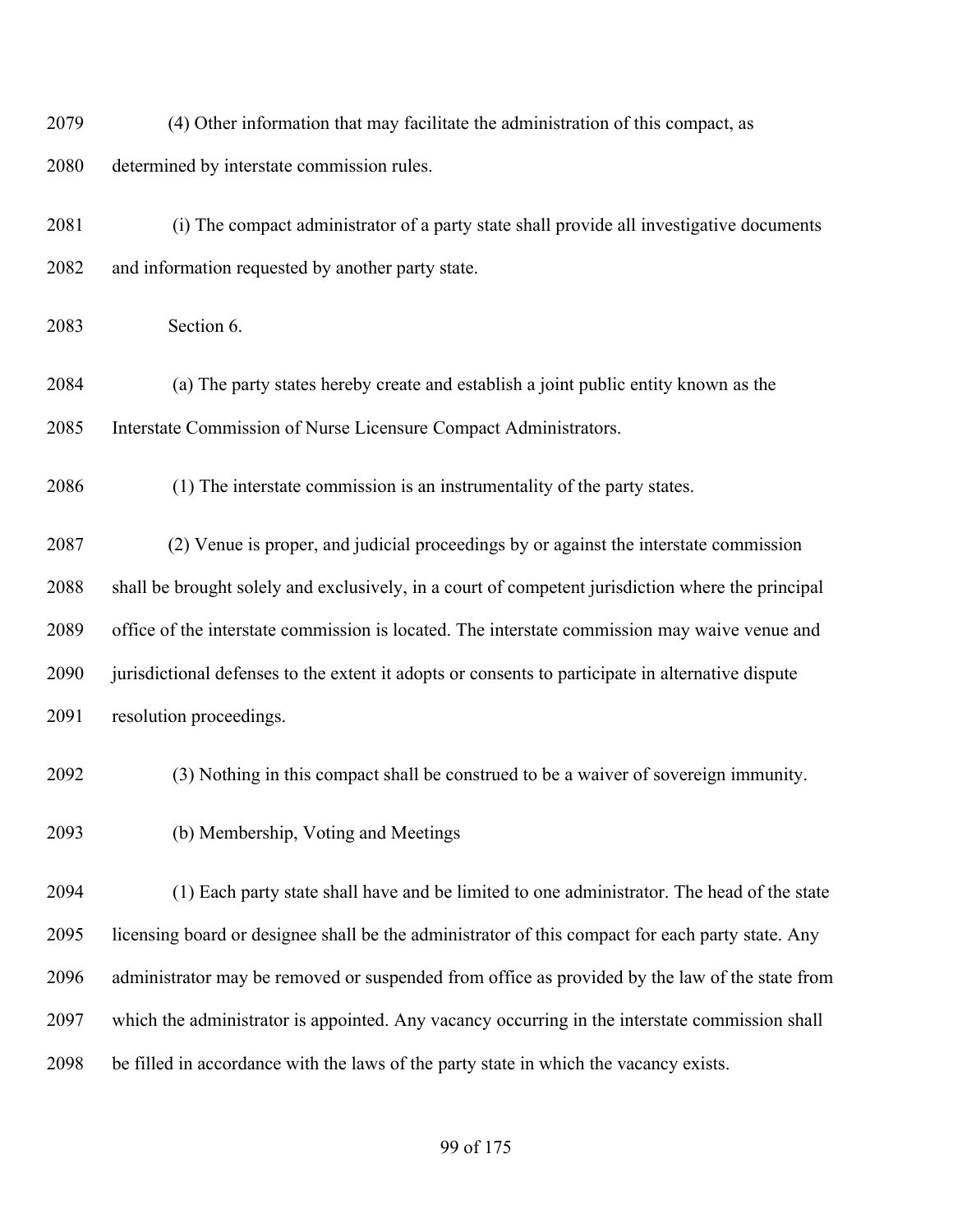and creation of bylaws and shall otherwise have an opportunity to participate in the business and affairs of the interstate commission. An administrator shall vote in person or by such other means as provided in the bylaws. The bylaws may provide for an administrator's participation in meetings by telephone or other means of communication. (3) The interstate commission shall meet at least once during each calendar year. Additional meetings shall be held as set forth in the bylaws or rules of the interstate commission. (4) All meetings shall be open to the public, and public notice of meetings shall be given in the same manner as required under the rulemaking provisions in section 7. (5) The interstate commission may convene in a closed, nonpublic meeting if the interstate commission must discuss: (i) Noncompliance of a party state with its obligations under this compact; (ii) The employment, compensation, discipline or other personnel matters, practices or procedures related to specific employees or other matters related to the interstate commission's internal personnel practices and procedures; (iii) Current, threatened or reasonably anticipated litigation; (iv) Negotiation of contracts for the purchase or sale of goods, services or real estate; (v) Accusing any person of a crime or formally censuring any person; (vi) Disclosure of trade secrets or commercial or financial information that is privileged or confidential;

(2) Each administrator shall be entitled to 1 vote with regard to the promulgation of rules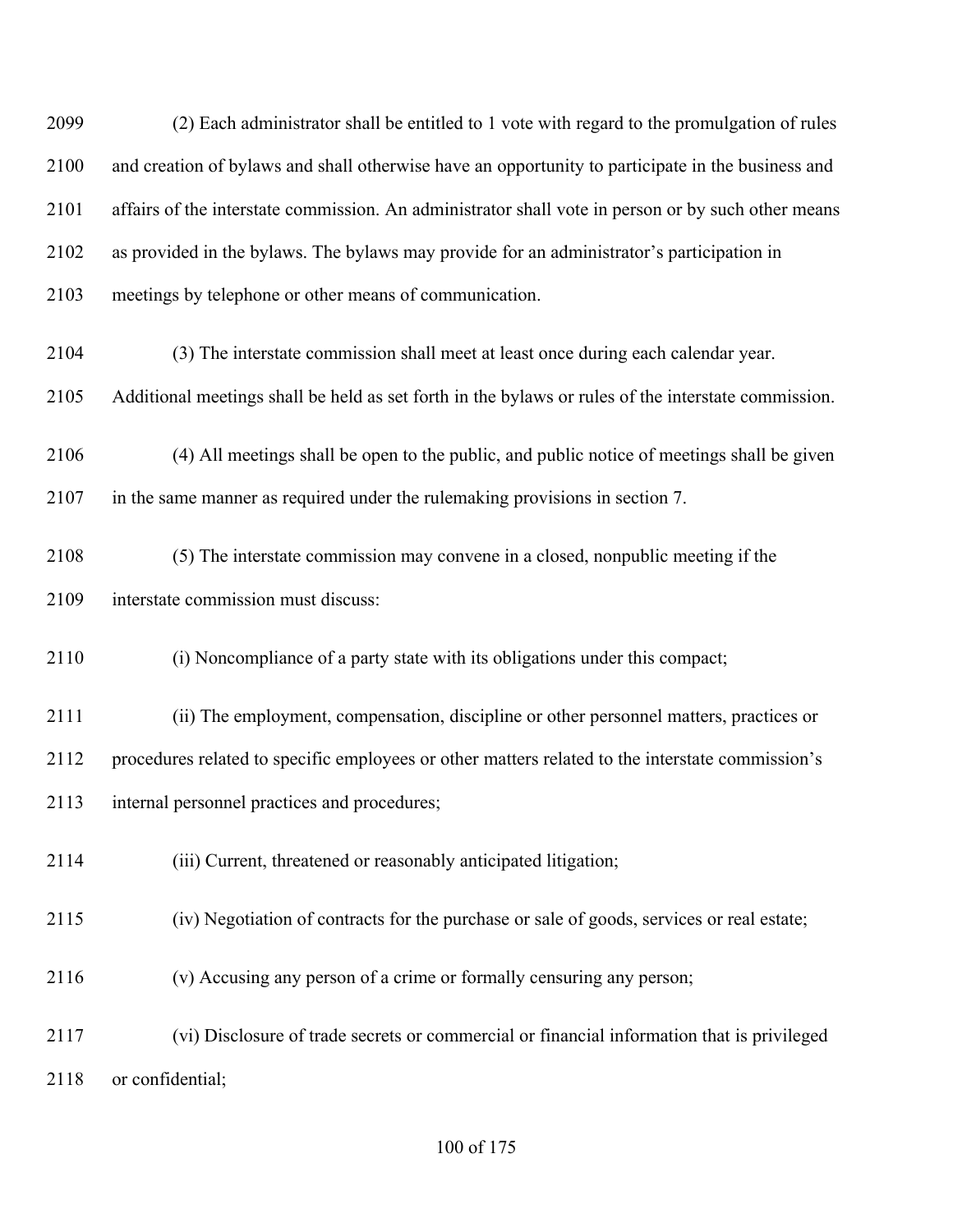(vii) Disclosure of information of a personal nature where disclosure would constitute a clearly unwarranted invasion of personal privacy;

(viii) Disclosure of investigatory records compiled for law enforcement purposes;

 (ix) Disclosure of information related to any reports prepared by or on behalf of the interstate commission for the purpose of investigation of compliance with this compact; or

(x) Matters specifically exempted from disclosure by federal or state statute.

 (6) If a meeting, or portion of a meeting, is closed pursuant to this provision, the interstate commission's legal counsel or designee shall certify that the meeting may be closed and shall reference each relevant exempting provision. The interstate commission shall keep minutes that fully and clearly describe all matters discussed in a meeting and shall provide a full and accurate summary of actions taken, and the reasons therefor, including a description of the views expressed. All documents considered in connection with an action shall be identified in such minutes. All minutes and documents of a closed meeting shall remain under seal, subject to release by a majority vote of the interstate commission or order of a court of competent jurisdiction.

 (c) The interstate commission shall, by a majority vote of the administrators, prescribe bylaws or rules to govern its conduct as may be necessary or appropriate to carry out the purposes and exercise the powers of this compact, including but not limited to:

(1) Establishing the fiscal year of the interstate commission;

(2) Providing reasonable standards and procedures:

(i) For the establishment and meetings of other committees; and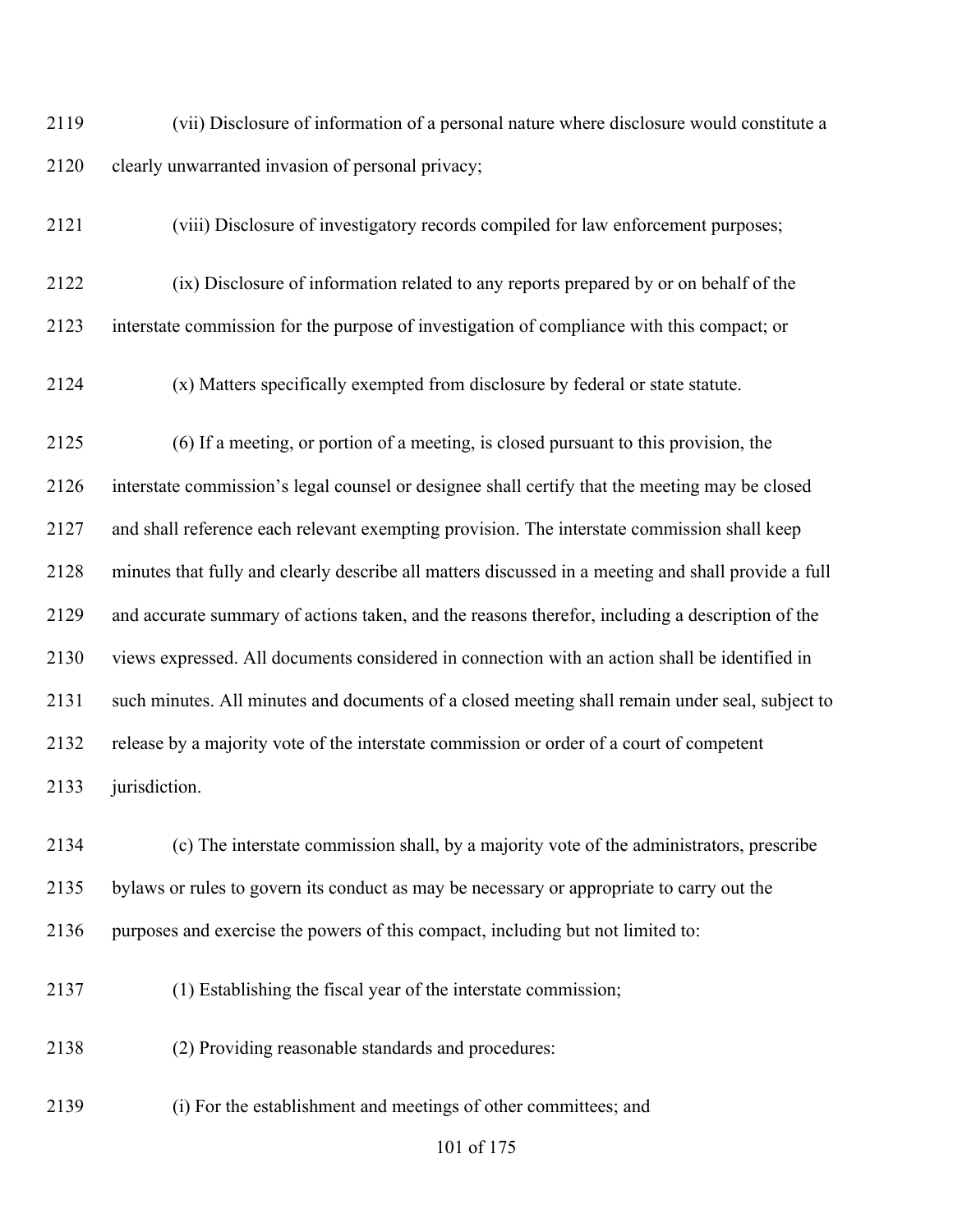(ii) Governing any general or specific delegation of any authority or function of the interstate commission;

 (3) Providing reasonable procedures for calling and conducting meetings of the interstate commission, ensuring reasonable advance notice of all meetings and providing an opportunity for attendance of such meetings by interested parties, with enumerated exceptions designed to protect the public's interest, the privacy of individuals, and proprietary information, including trade secrets. The interstate commission may meet in closed session only after a majority of the administrators vote to close a meeting in whole or in part. As soon as practicable, the interstate commission must make public a copy of the vote to close the meeting revealing the vote of each administrator, with no proxy votes allowed;

 (4) Establishing the titles, duties and authority and reasonable procedures for the election of the officers of the interstate commission;

 (5) Providing reasonable standards and procedures for the establishment of the personnel policies and programs of the interstate commission. Notwithstanding any civil service or other similar laws of any party state, the bylaws shall exclusively govern the personnel policies and programs of the interstate commission; and

 (6) Providing a mechanism for winding up the operations of the interstate commission and the equitable disposition of any surplus funds that may exist after the termination of this compact after the payment or reserving of all of its debts and obligations;

 (d) The interstate commission shall publish its bylaws and rules, and any amendments thereto, in a convenient form on the website of the interstate commission.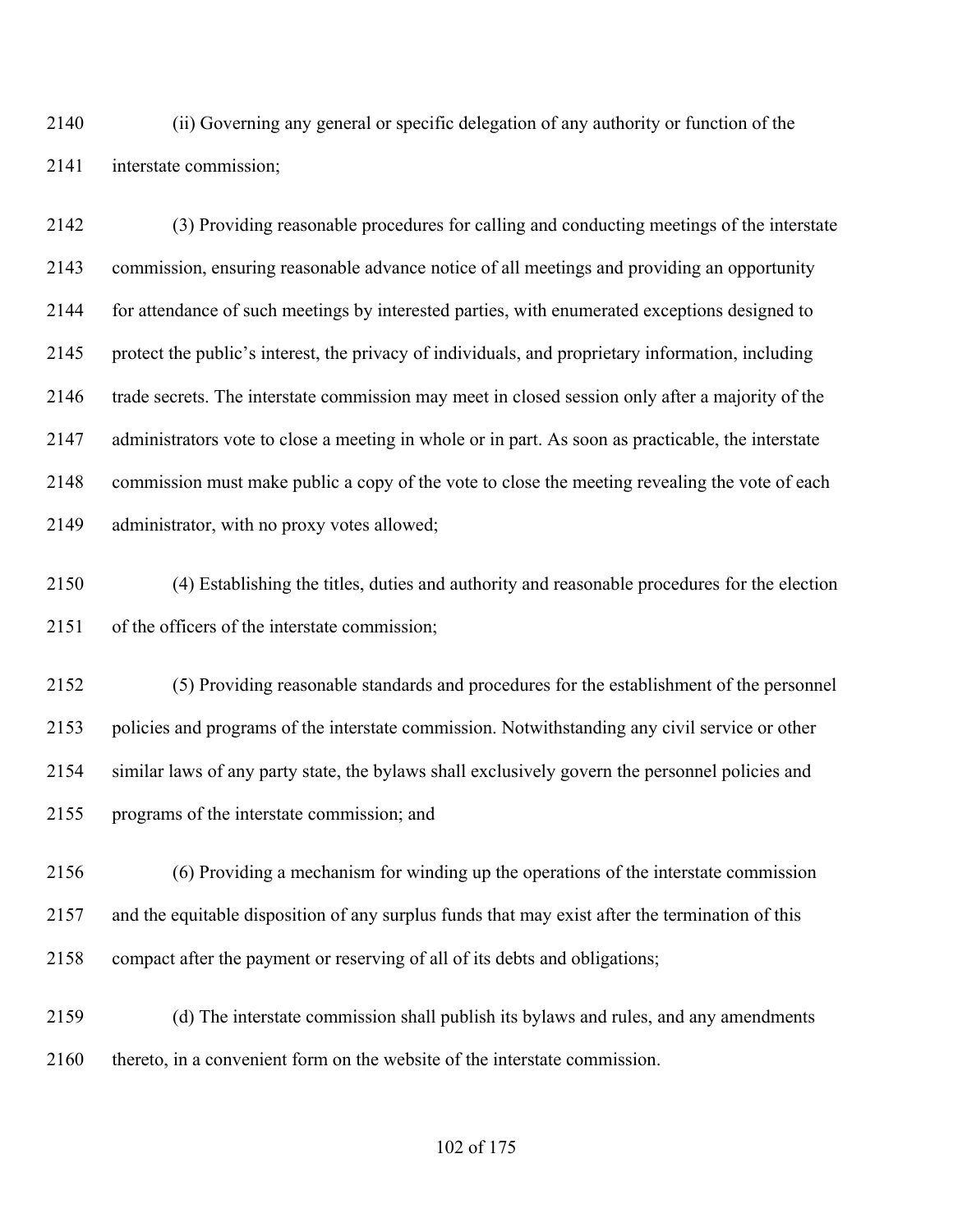(e) The interstate commission shall maintain its financial records in accordance with the bylaws.

 (f) The interstate commission shall meet and take such actions as are consistent with the provisions of this compact and the bylaws.

(g) The interstate commission shall have the following powers:

 (1) To promulgate uniform rules to facilitate and coordinate implementation and administration of this compact. The rules shall have the force and effect of law and shall be binding in all party states;

 (2) To bring and prosecute legal proceedings or actions in the name of the interstate commission, provided that the standing of any licensing board to sue or be sued under applicable 2171 law shall not be affected;

(3) To purchase and maintain insurance and bonds;

 (4) To borrow, accept or contract for services of personnel, including, but not limited to, employees of a party state or nonprofit organizations;

 (5) To cooperate with other organizations that administer state compacts related to the regulation of nursing, including but not limited to sharing administrative or staff expenses, office 2177 space or other resources;

 (6) To hire employees, elect or appoint officers, fix compensation, define duties, grant such individuals appropriate authority to carry out the purposes of this compact, and to establish the interstate commission's personnel policies and programs relating to conflicts of interest, qualifications of personnel and other related personnel matters;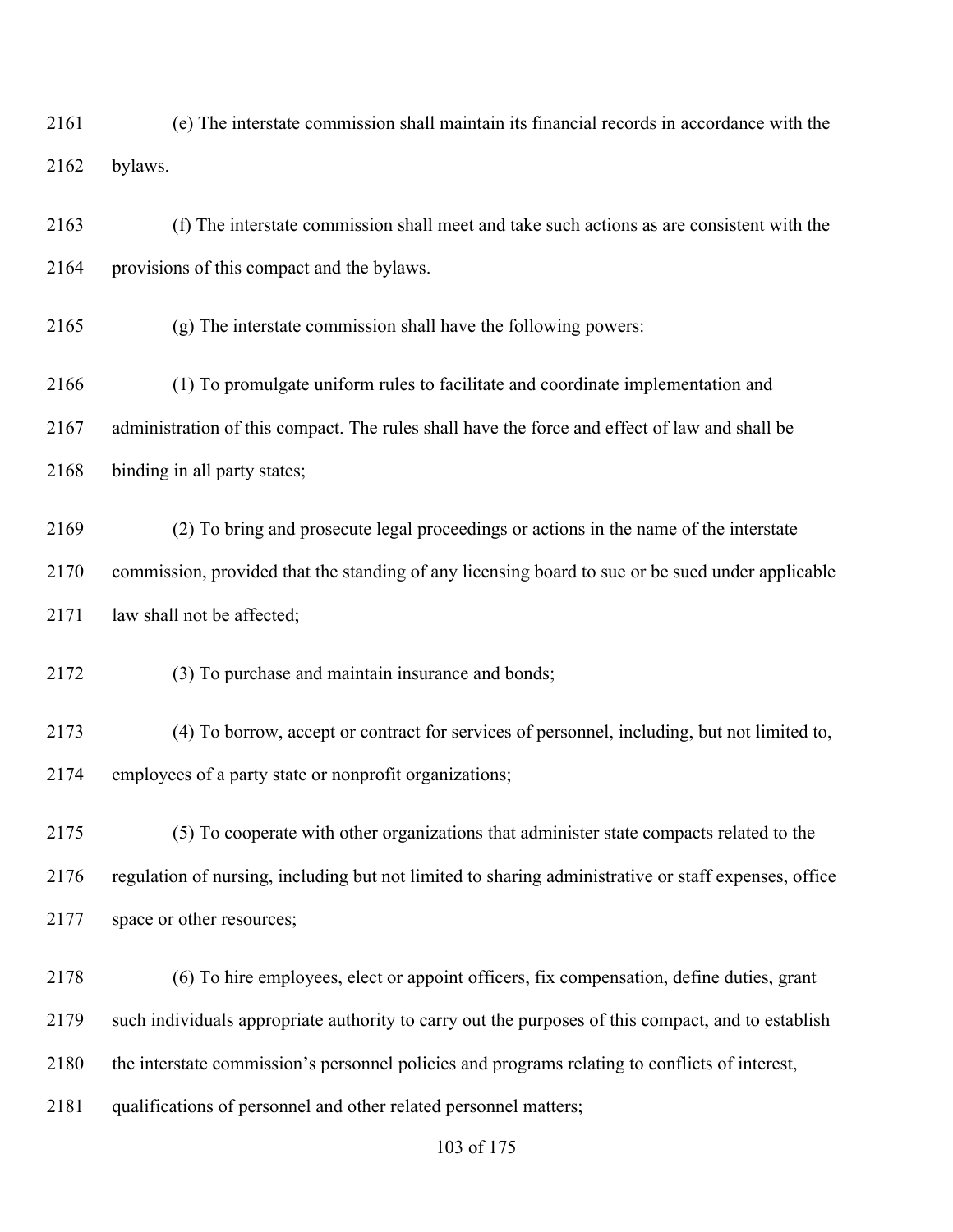(7) To accept any and all appropriate donations, grants and gifts of money, equipment, supplies, materials and services, and to receive, utilize and dispose of the same; provided that at all times the interstate commission shall avoid any appearance of impropriety or conflict of interest;

- (8) To lease, purchase, accept appropriate gifts or donations of, or otherwise to own, hold, improve or use, any property, whether real, personal or mixed; provided that at all times the interstate commission shall avoid any appearance of impropriety;
- (9) To sell, convey, mortgage, pledge, lease, exchange, abandon or otherwise dispose of any property, whether real, personal or mixed;
- (10) To establish a budget and make expenditures;
- (11) To borrow money;
- (12) To appoint committees, including advisory committees comprised of administrators, state nursing regulators, state legislators or their representatives, and consumer representatives, and other such interested persons;
- (13) To provide and receive information from, and to cooperate with, law enforcement agencies;
- (14) To adopt and use an official seal; and
- (15) To perform such other functions as may be necessary or appropriate to achieve the purposes of this compact consistent with the state regulation of nurse licensure and practice.
- (h) Financing of the interstate commission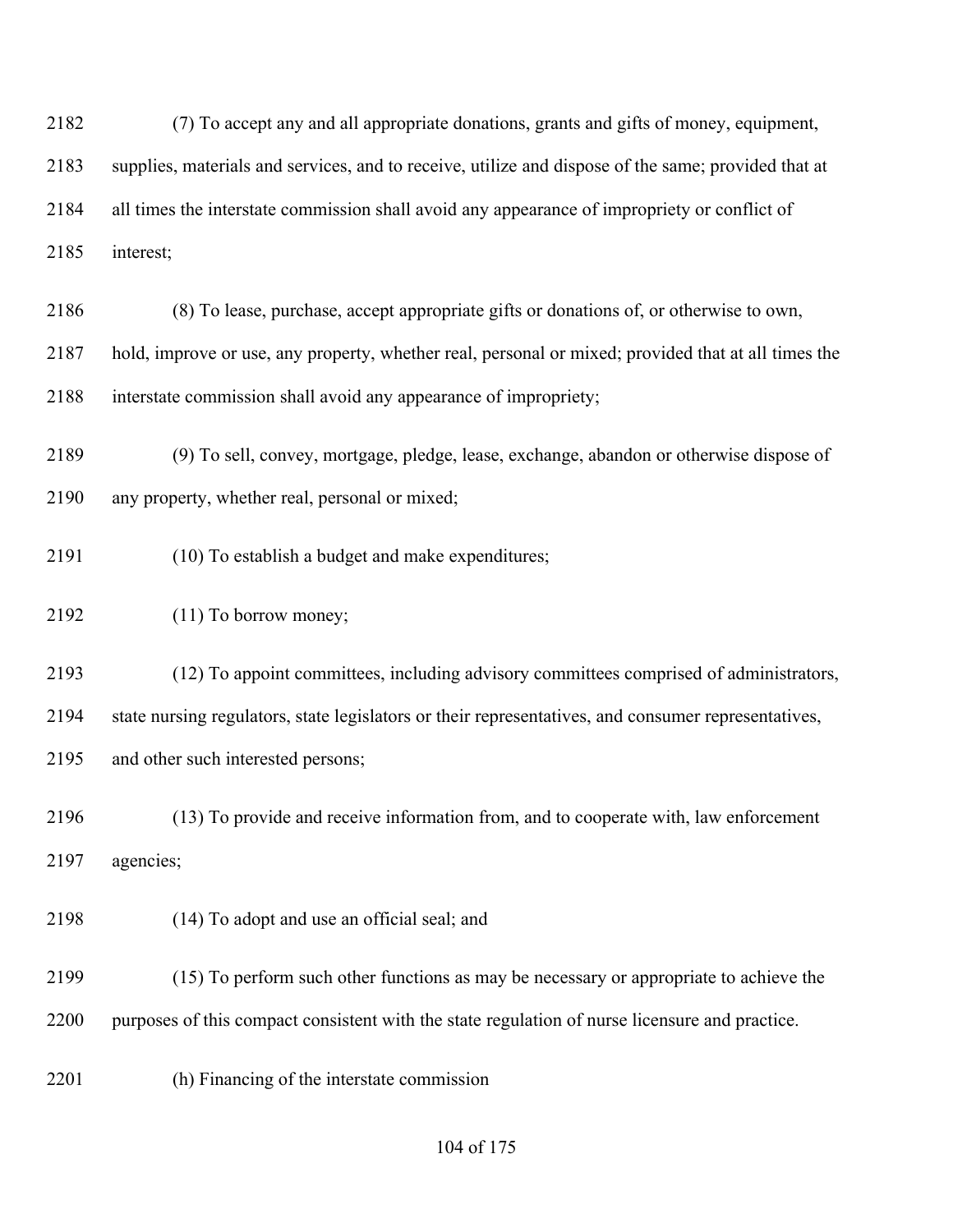(1) The interstate commission shall pay, or provide for the payment of, the reasonable expenses of its establishment, organization and ongoing activities.

 (2) The interstate commission may also levy on and collect an annual assessment from each party state to cover the cost of its operations, activities and staff in its annual budget as approved each year. The aggregate annual assessment amount, if any, shall be allocated based upon a formula to be determined by the interstate commission, which shall promulgate a rule that 2208 is binding upon all party states.

 (3) The interstate commission shall not incur obligations of any kind prior to securing the funds adequate to meet the same; nor shall the interstate commission pledge the credit of any of the party states, except by, and with the authority of, such party state.

 (4) The interstate commission shall keep accurate accounts of all receipts and disbursements. The receipts and disbursements of the interstate commission shall be subject to the audit and accounting procedures established under its bylaws. However, all receipts and disbursements of funds handled by the interstate commission shall be audited yearly by a 2216 certified or licensed public accountant, and the report of the audit shall be included in and become part of the annual report of the interstate commission.

(i) Qualified Immunity, Defense and Indemnification

 (1) The administrators, officers, executive director, employees and representatives of the interstate commission shall be immune from suit and liability, either personally or in their official capacity, for any claim for damage to or loss of property or personal injury or other civil liability caused by or arising out of any actual or alleged act, error or omission that occurred, or that the person against whom the claim is made had a reasonable basis for believing occurred,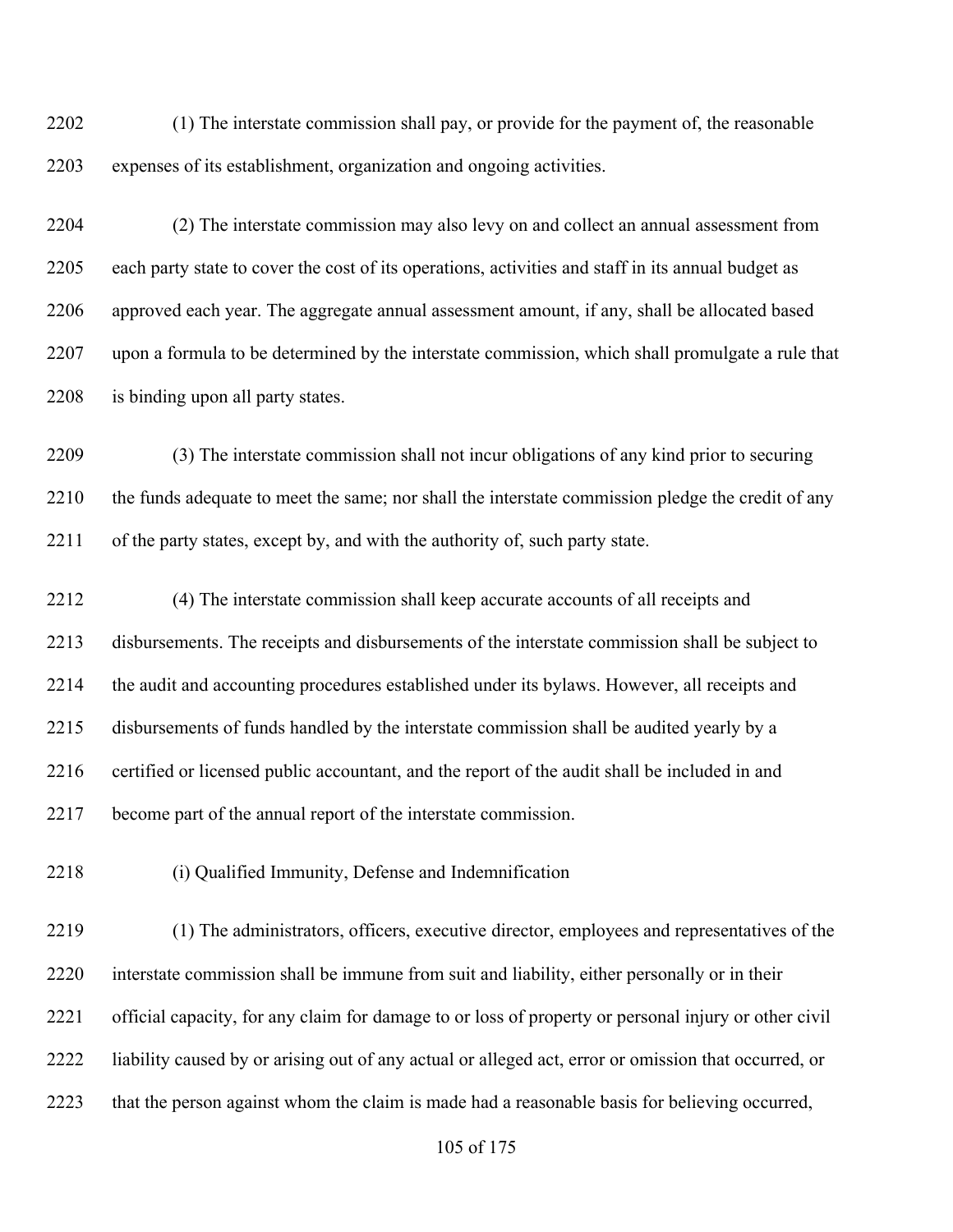within the scope of interstate commission employment, duties or responsibilities; provided that nothing in this paragraph shall be construed to protect any such person from suit or liability for any damage, loss, injury or liability caused by the intentional, willful or wanton misconduct of 2227 that person.

 (2) The interstate commission shall defend any administrator, officer, executive director, employee or representative of the interstate commission in any civil action seeking to impose liability arising out of any actual or alleged act, error or omission that occurred within the scope of interstate commission employment, duties or responsibilities, or that the person against whom the claim is made had a reasonable basis for believing occurred within the scope of interstate commission employment, duties or responsibilities; provided that nothing herein shall be construed to prohibit that person from retaining his or her own counsel; and provided further that the actual or alleged act, error or omission did not result from that person's intentional, willful or wanton misconduct.

 (3) The interstate commission shall indemnify and hold harmless any administrator, officer, executive director, employee or representative of the interstate commission for the amount of any settlement or judgment obtained against that person arising out of any actual or alleged act, error or omission that occurred within the scope of interstate commission employment, duties or responsibilities, or that such person had a reasonable basis for believing occurred within the scope of interstate commission employment, duties or responsibilities, provided that the actual or alleged act, error or omission did not result from the intentional, willful or wanton misconduct of that person.

Section 7.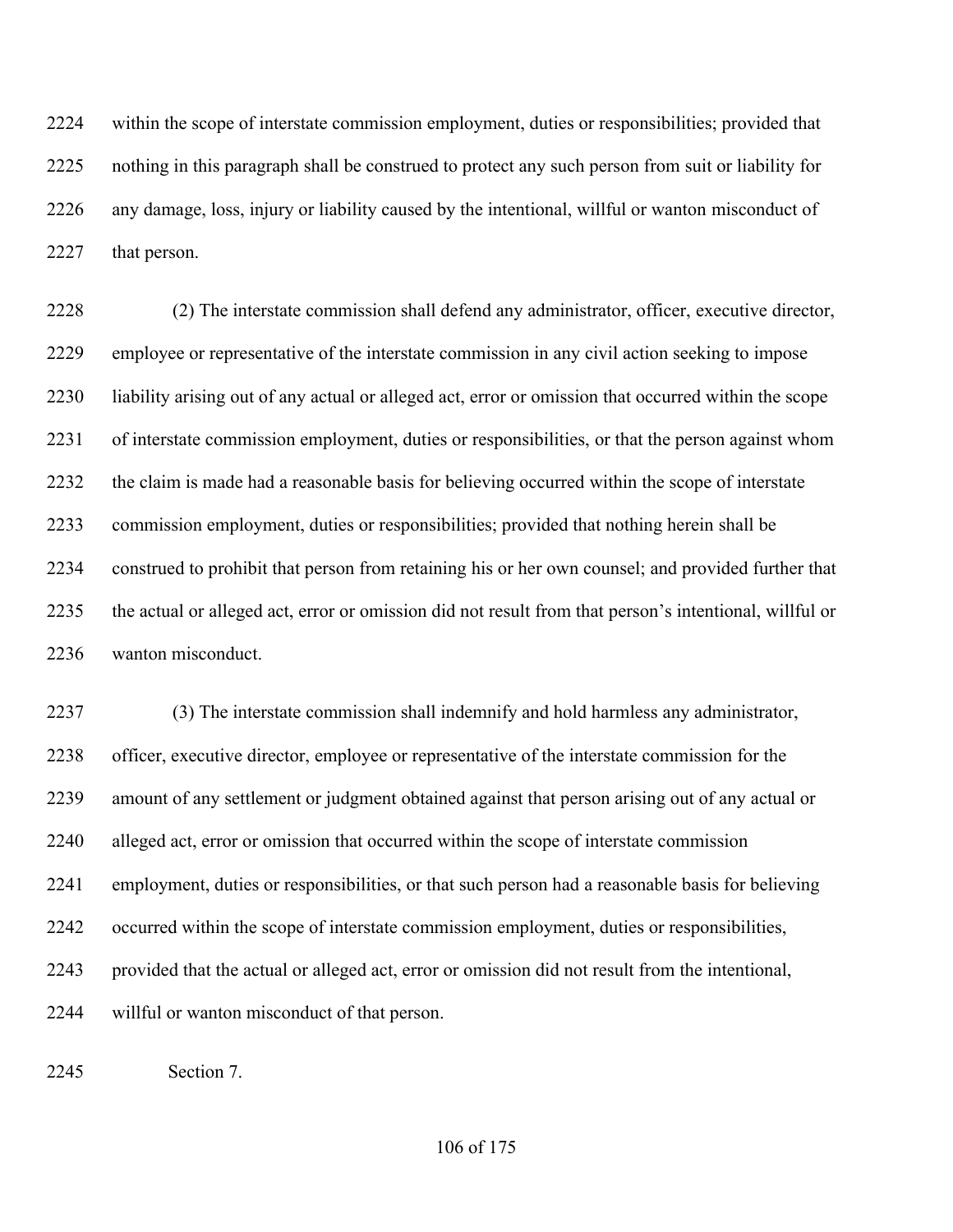| 2246 | (a) The interstate commission shall exercise its rulemaking powers pursuant to the              |
|------|-------------------------------------------------------------------------------------------------|
| 2247 | criteria set forth in this section and the rules adopted thereunder. Rules and amendments shall |
| 2248 | become binding as of the date specified in each rule or amendment and shall have the same force |
| 2249 | and effect as provisions of this compact.                                                       |
| 2250 | (b) Rules or amendments to the rules shall be adopted at a regular or special meeting of        |
| 2251 | the interstate commission.                                                                      |
| 2252 | (c) Prior to promulgation and adoption of a final rule or rules by the interstate               |
| 2253 | commission, and at least 60 days in advance of the meeting at which the rule will be considered |
| 2254 | and voted upon, the interstate commission shall file a notice of proposed rulemaking:           |
| 2255 | (1) On the website of the interstate commission; and                                            |
| 2256 | (2) On the website of each licensing board or the publication in which each state would         |
| 2257 | otherwise publish proposed rules.                                                               |
| 2258 | (d) The notice of proposed rulemaking shall include:                                            |
| 2259 | (1) The proposed time, date and location of the meeting in which the rule will be               |
| 2260 | considered and voted upon;                                                                      |
| 2261 | (2) The text of the proposed rule or amendment, and the reason for the proposed rule;           |
| 2262 | (3) A request for comments on the proposed rule from any interested person; and                 |
| 2263 | (4) The manner in which interested persons may submit notice to the interstate                  |
| 2264 | commission of their intention to attend the public hearing and any written comments.            |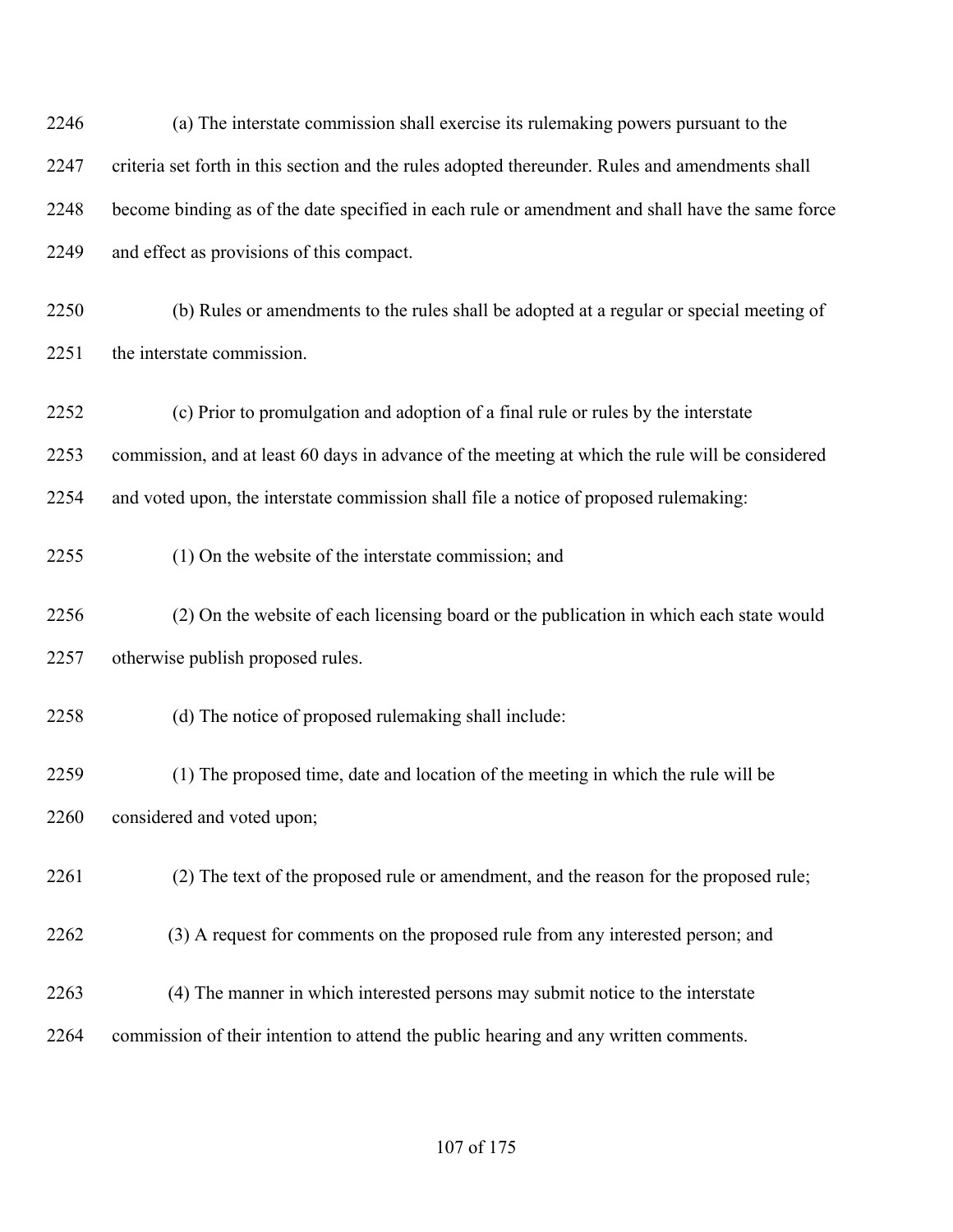(e) Prior to adoption of a proposed rule, the interstate commission shall allow persons to submit written data, facts, opinions and arguments, which shall be made available to the public.

 (f) The interstate commission shall grant an opportunity for a public hearing before it adopts a rule or amendment.

 (g) The interstate commission shall publish the place, time and date of the scheduled public hearing.

 (1) Hearings shall be conducted in a manner providing each person who wishes to comment a fair and reasonable opportunity to comment orally or in writing. All hearings will be recorded, and a copy will be made available upon request.

 (2) Nothing in this section shall be construed as requiring a separate hearing on each rule. Rules may be grouped for the convenience of the interstate commission at hearings required by 2276 this section.

 (h) If no one appears at the public hearing, the interstate commission may proceed with promulgation of the proposed rule.

 (i) Following the scheduled hearing date, or by the close of business on the scheduled hearing date if the hearing was not held, the interstate commission shall consider all written and oral comments received.

 (j) The interstate commission shall, by majority vote of all administrators, take final action on the proposed rule and shall determine the effective date of the rule, if any, based on the 2284 rulemaking record and the full text of the rule.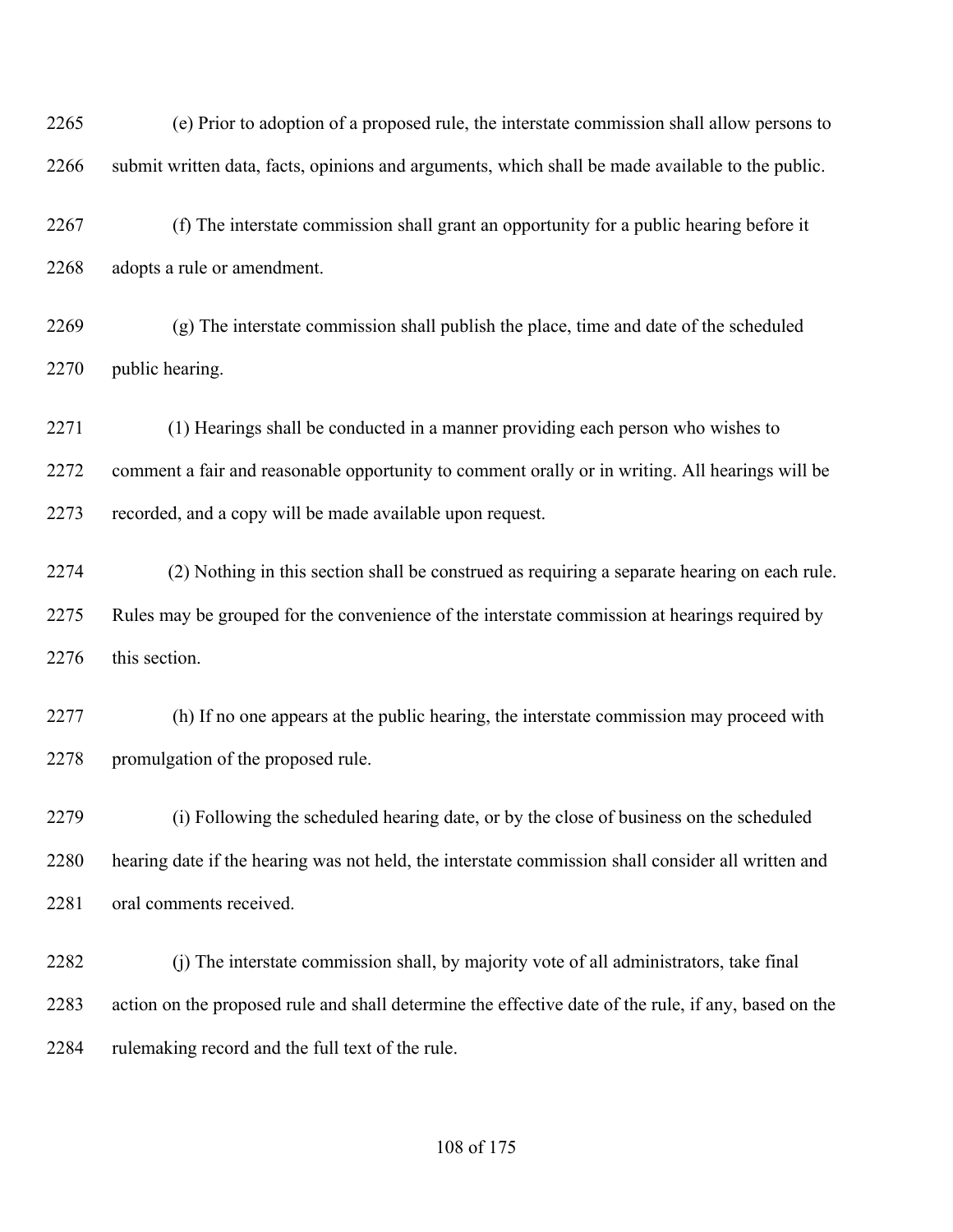(k) Upon determination that an emergency exists, the interstate commission may consider and adopt an emergency rule without prior notice, opportunity for comment or hearing, provided that the usual rulemaking procedures provided in this compact and in this section shall be retroactively applied to the rule as soon as reasonably possible, in no event later than 90 days after the effective date of the rule. For the purposes of this provision, an emergency rule is one that must be adopted immediately in order to:

(1) Meet an imminent threat to public health, safety or welfare;

(2) Prevent a loss of interstate commission or party state funds; or

 (3) Meet a deadline for the promulgation of an administrative rule that is required by federal law or rule.

 (l) The interstate commission may direct revisions to a previously adopted rule or amendment for purposes of correcting typographical errors, errors in format, errors in consistency or grammatical errors. Public notice of any revisions shall be posted on the website of the interstate commission. The revision shall be subject to challenge by any person for a period of thirty (30) days after posting. The revision may be challenged only on grounds that the revision results in a material change to a rule. A challenge shall be made in writing, and delivered to the interstate commission, prior to the end of the notice period. If no challenge is made, the revision will take effect without further action. If the revision is challenged, the revision may not take effect without the approval of the interstate commission.

Section 8.

(a) Oversight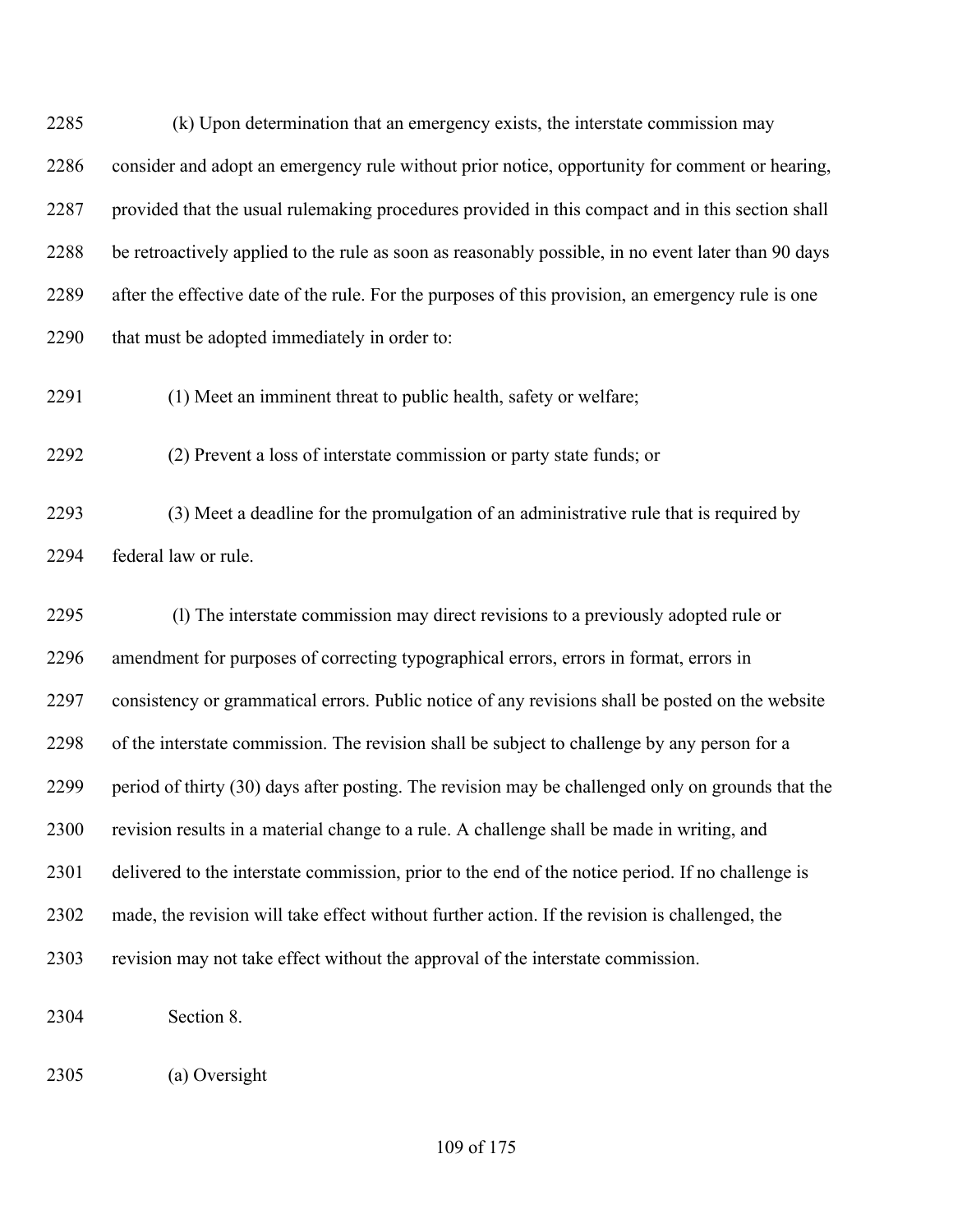(1) Each party state shall enforce this compact and take all actions necessary and appropriate to effectuate this compact's purposes and intent.

 (2) The interstate commission shall be entitled to receive service of process in any proceeding that may affect the powers, responsibilities or actions of the interstate commission, and shall have standing to intervene in such a proceeding for all purposes. Failure to provide service of process in such proceeding to the interstate commission shall render a judgment or order void as to the interstate commission, this compact or promulgated rules.

(b) Default, Technical Assistance and Termination

 (1) If the interstate commission determines that a party state has defaulted in the performance of its obligations or responsibilities under this compact or the promulgated rules, 2316 the interstate commission shall:

 (i) Provide written notice to the defaulting state and other party states of the nature of the default, the proposed means of curing the default or any other action to be taken by the interstate commission; and

(ii) Provide remedial training and specific technical assistance regarding the default.

 (2) If a state in default fails to cure the default, the defaulting state's membership in this compact may be terminated upon an affirmative vote of a majority of the administrators, and all rights, privileges and benefits conferred by this compact may be terminated on the effective date of termination. A cure of the default does not relieve the offending state of obligations or liabilities incurred during the period of default.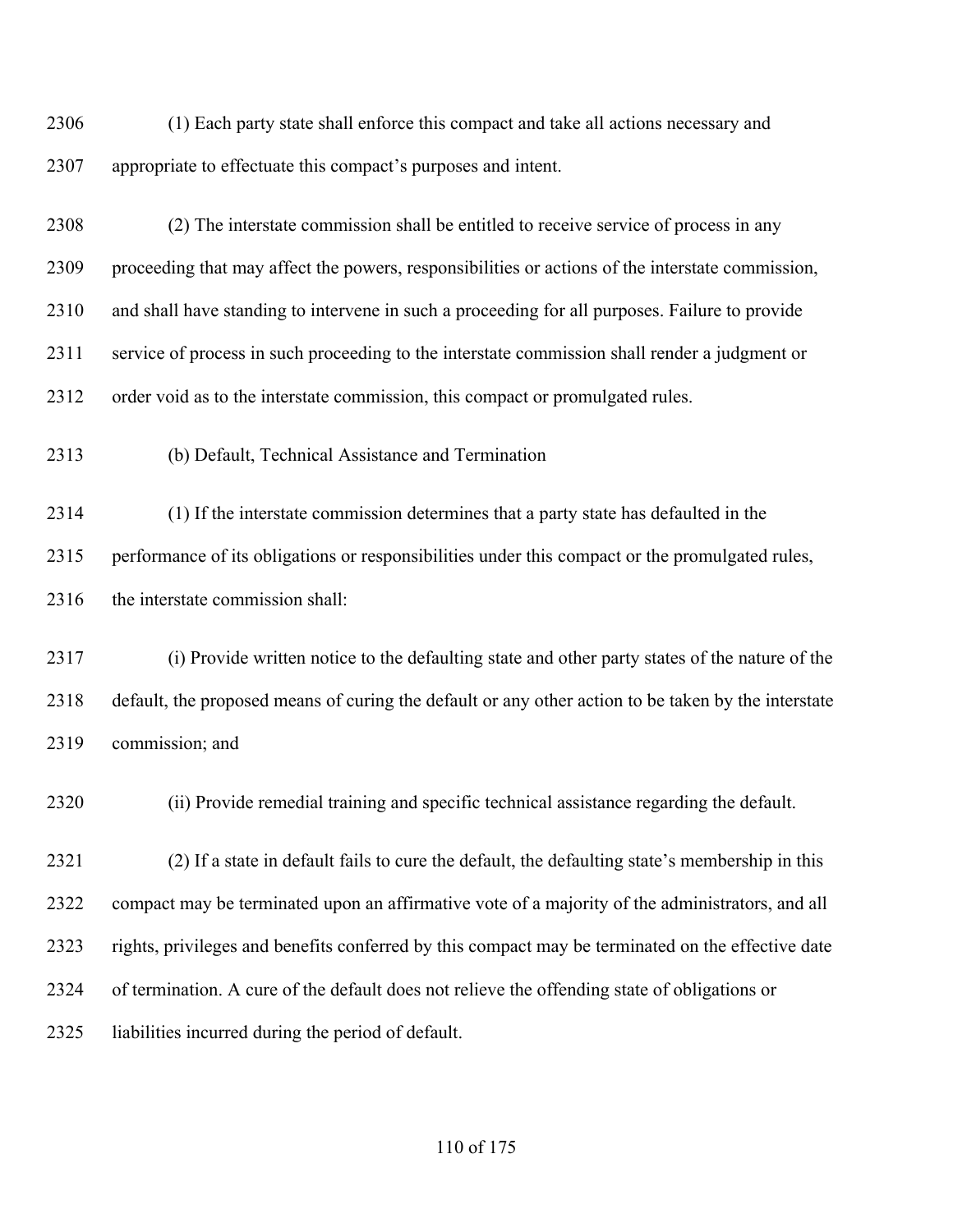(3) Termination of membership in this compact shall be imposed only after all other means of securing compliance have been exhausted. Notice of intent to suspend or terminate shall be given by the interstate commission to the governor of the defaulting state and to the executive officer of the defaulting state's licensing board and each of the party states.

- (4) A state whose membership in this compact has been terminated is responsible for all assessments, obligations and liabilities incurred through the effective date of termination, including obligations that extend beyond the effective date of termination.
- (5) The interstate commission shall not bear any costs related to a state that is found to be in default or whose membership in this compact has been terminated unless agreed upon in writing between the interstate commission and the defaulting state.

 (6) The defaulting state may appeal the action of the interstate commission by petitioning the U.S. District Court for the District of Columbia or the federal district in which the interstate commission has its principal offices. The prevailing party shall be awarded all costs of such litigation, including reasonable attorneys' fees.

(c) Dispute Resolution

 (1) Upon request by a party state, the interstate commission shall attempt to resolve disputes related to the Compact that arise among party states and between party and non-party states.

 (2) The interstate commission shall promulgate a rule providing for both mediation and binding dispute resolution for disputes, as appropriate.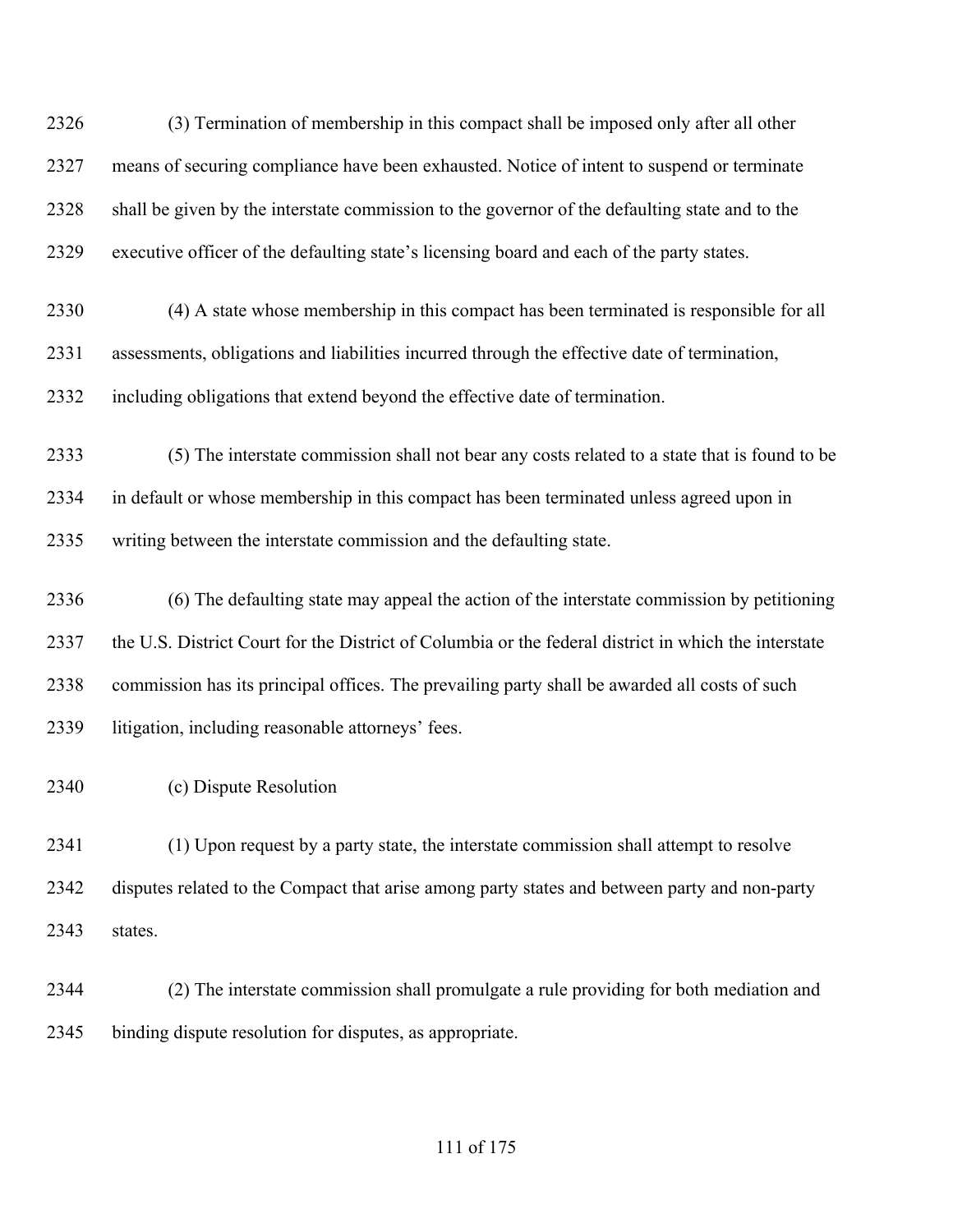(3) In the event the interstate commission cannot resolve disputes among party states arising under this compact:

 (i) The party states may submit the issues in dispute to an arbitration panel, which will be comprised of individuals appointed by the compact administrator in each of the affected party states and an individual mutually agreed upon by the compact administrators of all the party states involved in the dispute.

(ii) The decision of a majority of the arbitrators shall be final and binding.

(d) Enforcement

 (1) The interstate commission, in the reasonable exercise of its discretion, shall enforce the provisions and rules of this compact.

 (2) By majority vote, the interstate commission may initiate legal action in the U.S. District Court for the District of Columbia or the federal district in which the interstate commission has its principal offices against a party state that is in default to enforce compliance with the provisions of this compact and its promulgated rules and bylaws. The relief sought may include both injunctive relief and damages. In the event judicial enforcement is necessary, the 2361 prevailing party shall be awarded all costs of such litigation, including reasonable attorneys' fees.

 (3) The remedies herein shall not be the exclusive remedies of the interstate commission. The interstate commission may pursue any other remedies available under federal or state law.

Section 9.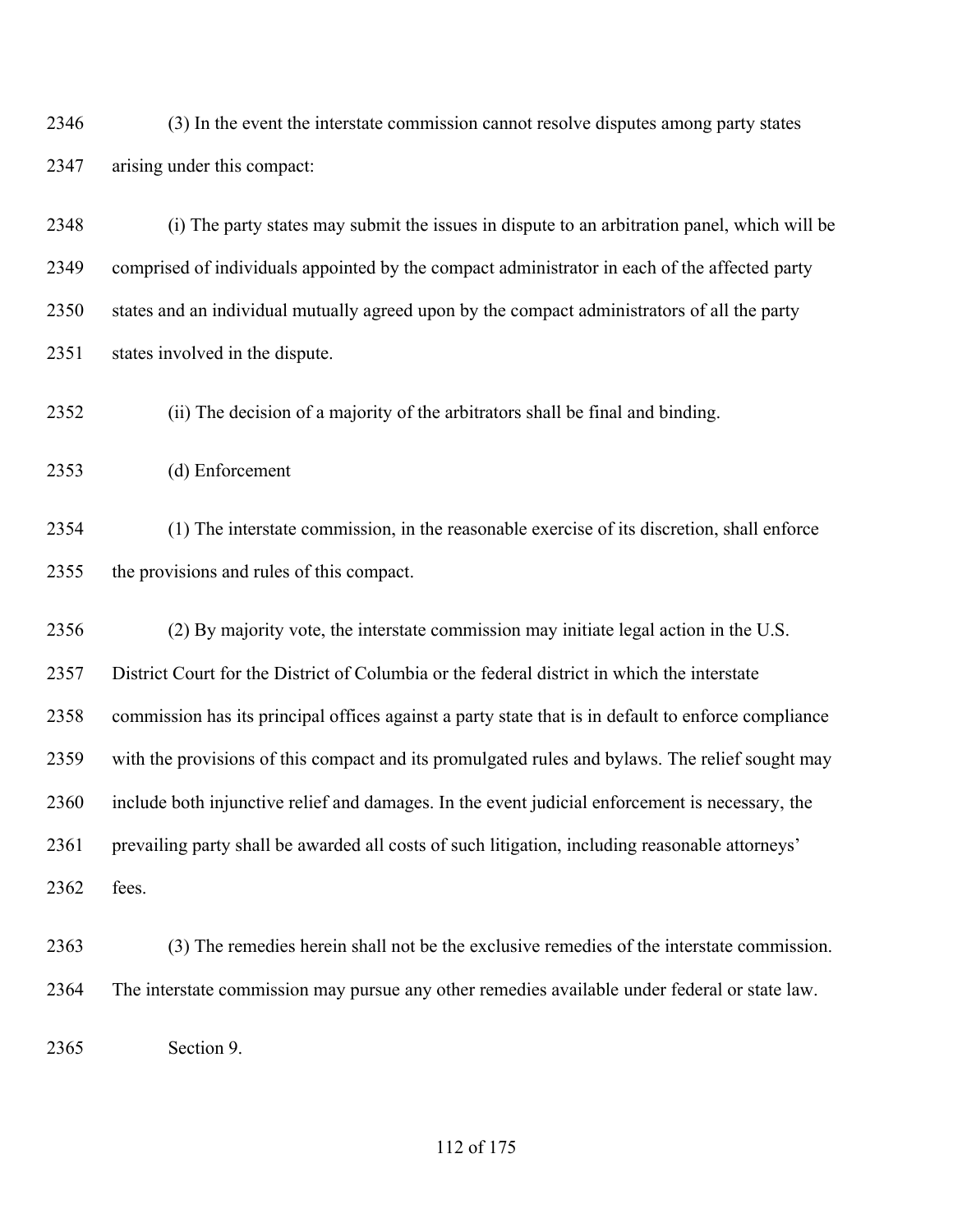(a) This compact shall become effective and binding on the earlier of the date of legislative enactment of this compact into law by no less than twenty-six (26) states or December 31, 2018. All party states to this compact, that also were parties to the prior Nurse Licensure Compact, superseded by this compact, ("prior compact"), shall be deemed to have withdrawn 2370 from said prior compact within 6 months after the effective date of this compact.

 (b) Each party state to this compact shall continue to recognize a nurse's multistate licensure privilege to practice in that party state issued under the prior compact until such party state has withdrawn from the prior compact.

 (c) Any party state may withdraw from this compact by enacting a statute repealing the same. A party state's withdrawal shall not take effect until 6 months after enactment of the repealing statute.

 (d) A party state's withdrawal or termination shall not affect the continuing requirement of the withdrawing or terminated state's licensing board to report adverse actions and significant investigations occurring prior to the effective date of such withdrawal or termination.

 (e) Nothing contained in this compact shall be construed to invalidate or prevent any nurse licensure agreement or other cooperative arrangement between a party state and a non-party state that is made in accordance with the other provisions of this compact.

 (f) This compact may be amended by the party states. No amendment to this compact shall become effective and binding upon the party states unless and until it is enacted into the laws of all party states.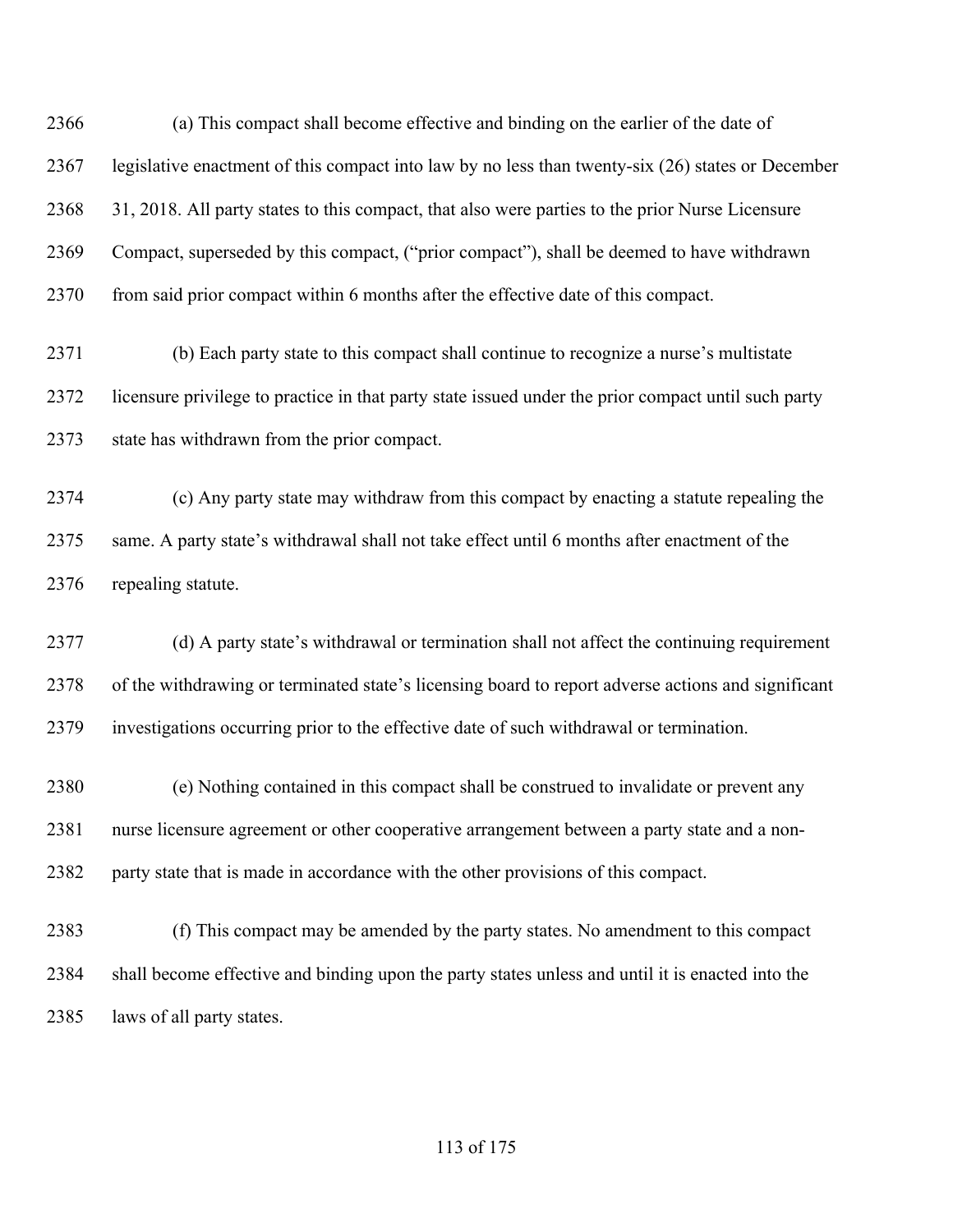(g) Representatives of non-party states to this compact shall be invited to participate in the activities of the interstate commission, on a nonvoting basis, prior to the adoption of this compact by all states.

Section 10.

 This compact shall be liberally construed so as to effectuate the purposes thereof. The provisions of this compact shall be severable, and if any phrase, clause, sentence or provision of this compact is declared to be contrary to the constitution of any party state or of the United States, or if the applicability thereof to any government, agency, person or circumstance is held invalid, the validity of the remainder of this compact and the applicability thereof to any government, agency, person or circumstance shall not be affected thereby. If this compact shall be held to be contrary to the constitution of any party state, this compact shall remain in full force and effect as to the remaining party states and in full force and effect as to the party state affected as to all severable matters.

 Section 11. The executive director of the board of registration in nursing, or the board executive director's designee, shall be the administrator of the Nurse Licensure Compact for the commonwealth.

 Section 12. The board of registration in nursing shall adopt regulations in the same manner as all other with states legally joining in the compact and may adopt additional regulations as necessary to implement the provisions of this chapter.

 Section 13. The board of registration in nursing may recover from a nurse the costs of investigation and disposition of cases resulting in any adverse disciplinary action taken against that nurse's license or privilege to practice. Funds collected pursuant to this section shall be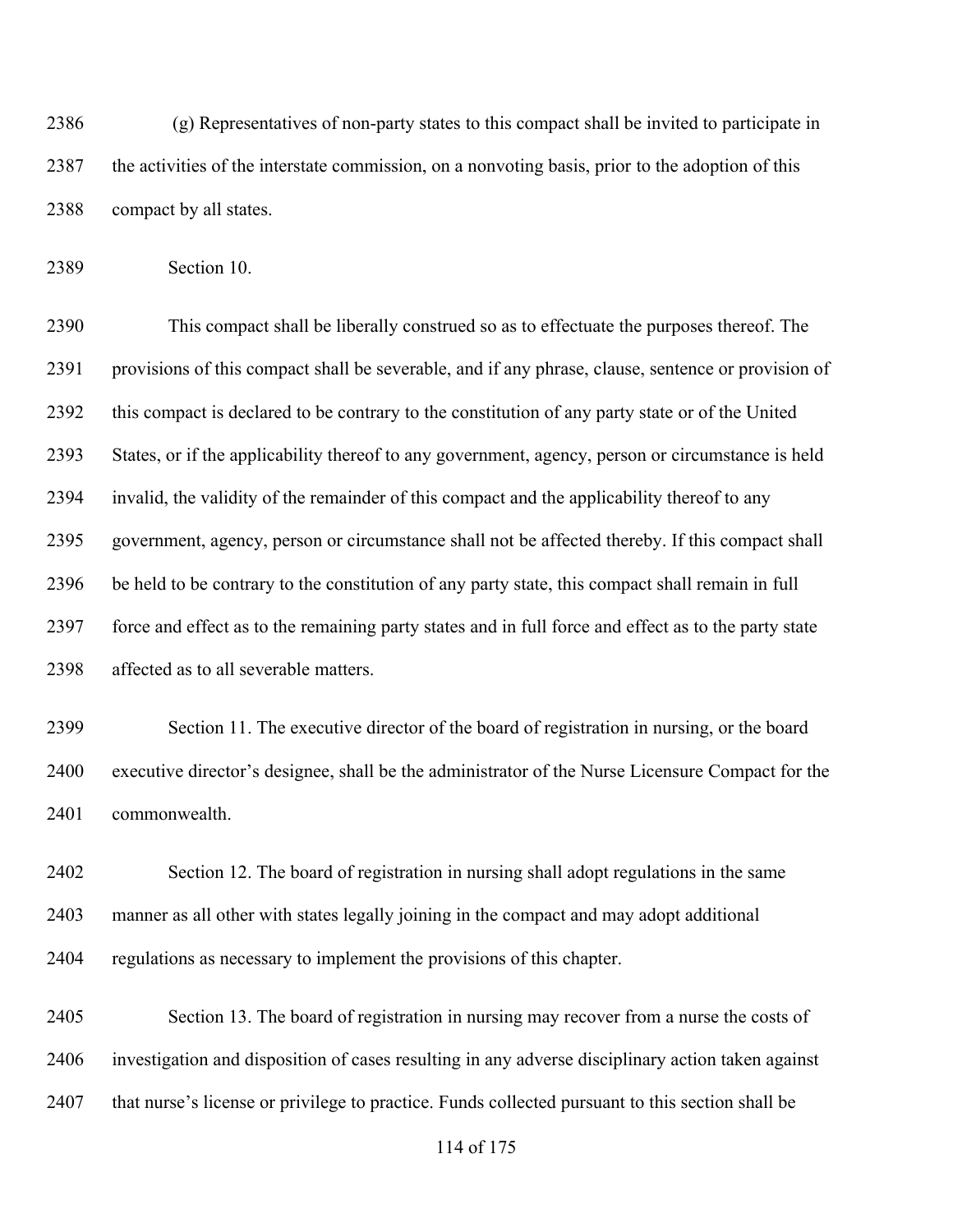deposited in the Quality in Health Professions Trust Fund established pursuant to section 35X of chapter 10.

 Section 14. The board of registration in nursing may take disciplinary action against the practice privilege of a registered nurse or of a licensed practical or vocational nurse practicing in the commonwealth under a license issued by party state. The board's disciplinary action may be based on disciplinary action against the nurse's license taken by the nurse's home state.

 Section 15. In reporting information to the coordinated licensure information system under section 8 of this chapter related to the Nurse Licensure Compact, the board of registration in nursing may disclose personally identifiable information about the nurse, including social security number.

 Section 16. Nothing in this chapter, nor the entrance of the commonwealth into the Nurse Licensure Compact shall be construed to supersede existing labor laws.

 Section 17. The commonwealth, its officers and employees, and the board of registration in nursing and its agents who act in accordance with the provisions of this chapter shall not be liable on account of any act or omission in good faith while engaged in the performance of their duties under this chapter. Good faith shall not include willful misconduct, gross negligence, or recklessness.

 Section 18. As part of the licensure and background check process for a multistate license and to determine the suitability of an applicant for multistate licensure, the board of registration in nursing, prior to issuing any multistate license, shall conduct a fingerprint-based check of the state and national criminal history databases, as authorized by 28 CFR 20.33 and Public Law 92- 544.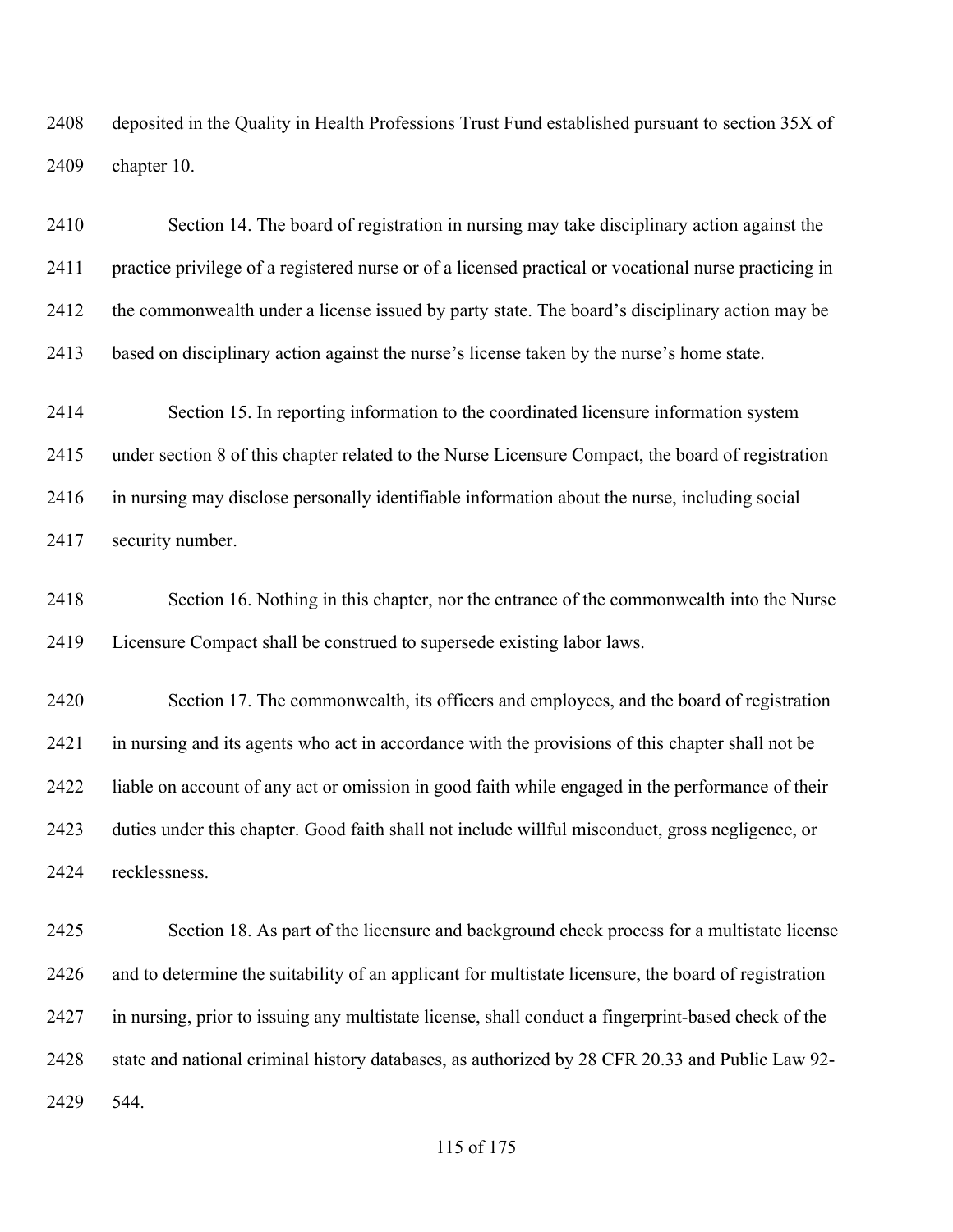Fingerprints shall be submitted to the identification section of the department of state police for a state criminal history check and forwarded to the Federal Bureau of Investigation for a national criminal history check, according to the policies and procedures established by the state identification section and by the department of criminal justice information services. Fingerprint submissions may be retained by the Federal Bureau of Investigation, the state identification section and the department of criminal justice information services for requests submitted by the board of registration in nursing as authorized under this section to ensure the continued suitability of these individuals for licensure. The department of criminal justice information services may disseminate the results of the state and national criminal background checks to the executive director of the board of registration in nursing and authorized staff of the board.

 All applicants shall pay a fee to be established by the secretary of administration and finance, in consultation with the secretary of public safety, to offset the costs of operating and administering a fingerprint-based criminal background check system. The secretary of administration and finance, in consultation with the secretary of public safety, may increase the fee accordingly if the Federal Bureau of Investigation increases its fingerprint background check service fee. Any fees collected from fingerprinting activity under this chapter shall be deposited into the Fingerprint-Based Background Check Trust Fund, established in section 2HHHH of chapter 29.

 The board of registration in nursing may receive all criminal offender record information and the results of checks of state and national criminal history databases under said Public Law 92-544. When the board of registration in nursing obtains the results of checks of state and national criminal history databases, it shall treat the information according to sections 167 to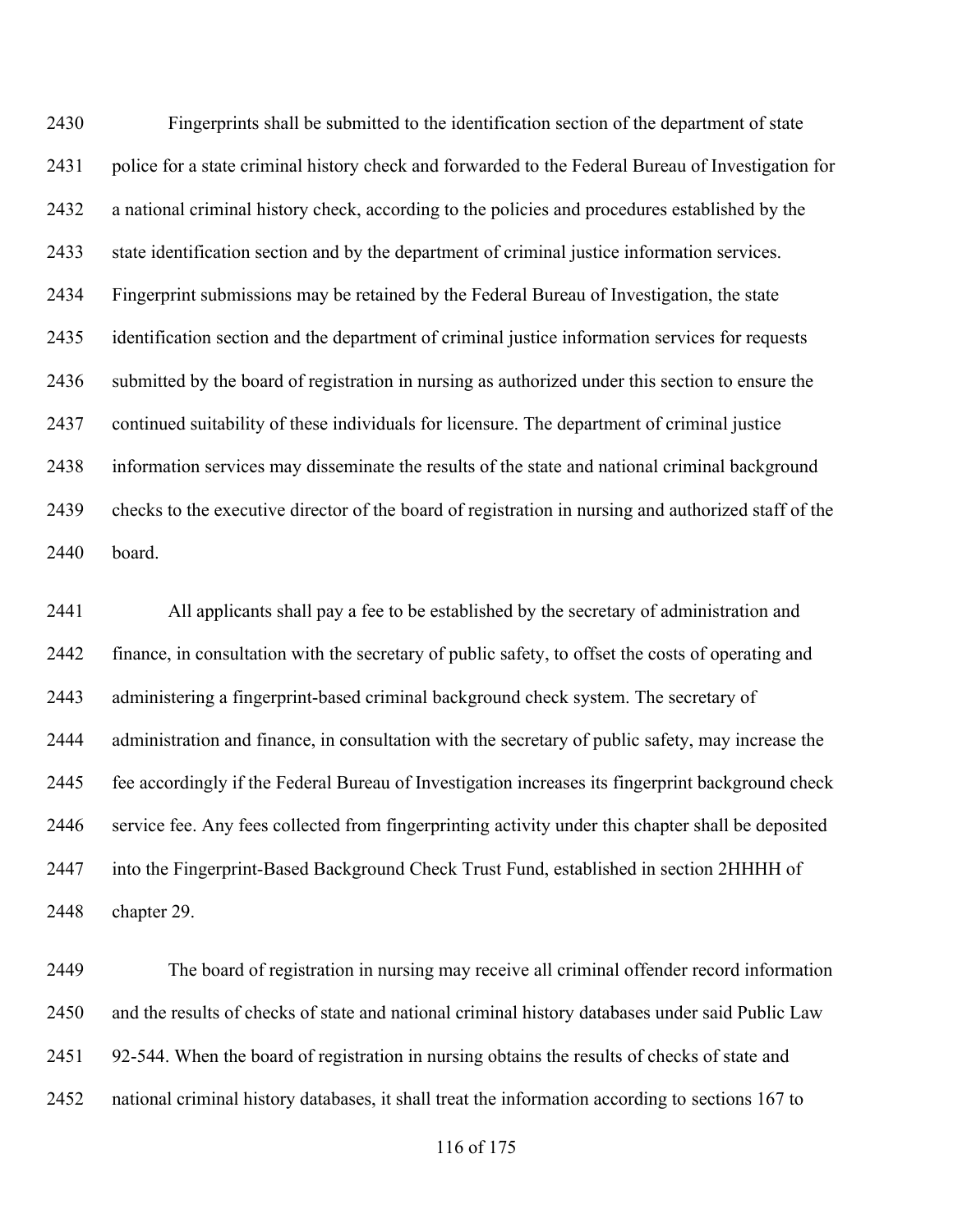178, inclusive, of chapter 6 and the regulations thereunder regarding criminal offender record information.

| 2455 | Notwithstanding subsections 9 and 9 1/2 of section 4 of chapter 151B, if the board of                |
|------|------------------------------------------------------------------------------------------------------|
| 2456 | registration in nursing receives criminal record information from the state or national fingerprint- |
| 2457 | based criminal background checks that includes no disposition or is otherwise incomplete, the        |
| 2458 | agency head may request that an applicant for licensure provide additional information regarding     |
| 2459 | the results of the criminal background checks to assist the agency head in determining the           |
| 2460 | applicant's suitability for licensure.                                                               |
| 2461 | SECTION 112. Section 12 of Chapter 118E, as appearing in the 2018 Official Edition, is               |
| 2462 | hereby amended by inserting after the eighth paragraph the following paragraph:-                     |
| 2463 | Such rules and regulations shall also include provisions requiring providers applying to             |
| 2464 | participate in the medical assistance programs established under this chapter to utilize an          |
| 2465 | application specified by the division, such as a standard credentialing form.                        |
| 2466 | SECTION 113. The General Laws are hereby amended by striking out chapter 118I and                    |
| 2467 | inserting in place thereof the following chapter:-                                                   |
| 2468 | Chapter 118I. Health Information Technology                                                          |
| 2469 | Section 1. As used in this chapter, the following words shall, unless the context clearly            |
| 2470 | requires otherwise, have the following meanings:                                                     |
| 2471 | "Council", the health information technology council established under section 2 of this             |
| 2472 | chapter.                                                                                             |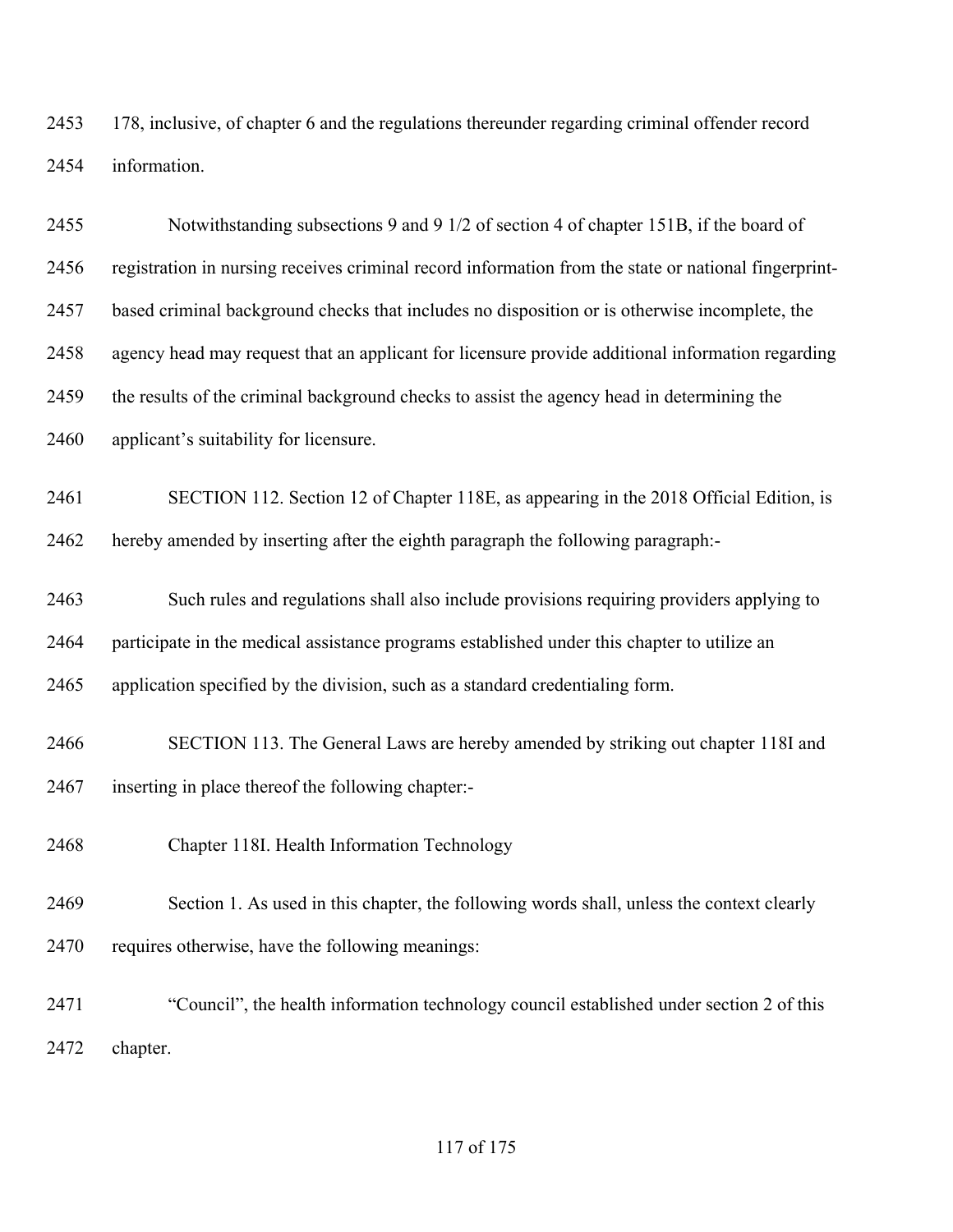"Electronic health record", an electronic record of patient health information generated by 1 or more encounters in any care delivery setting.

"Executive office", the executive office of health and human services.

"Health care entity", a payer, health care provider or provider organization.

 "Health care provider", a provider of medical or health services or any other person or organization that furnishes, bills or is paid for health care service delivery in the normal course of business.

 "Health information exchange", the electronic transmission of health care-related data and information among health care entities.

 "Office of the National Coordinator" or "ONC", the Office of the National Coordinator 2483 for Health Information Technology within the United States Department of Health and Human Services.

 "Payer", any entity, other than an individual, that pays providers for the provision of health care services; provided, that "payer" shall include both governmental and private entities.

 "Provider organization", any corporation, partnership, business trust, association or organized group of persons, which is in the business of health care delivery or management, whether incorporated or not that represents 1 or more health care providers in contracting with carriers for the payments of health care services; provided, that "provider organization" shall include, but not be limited to, physician organizations, physician-hospital organizations, independent practice associations, provider networks, accountable care organizations and any other organization that contracts with carriers for payment for health care services.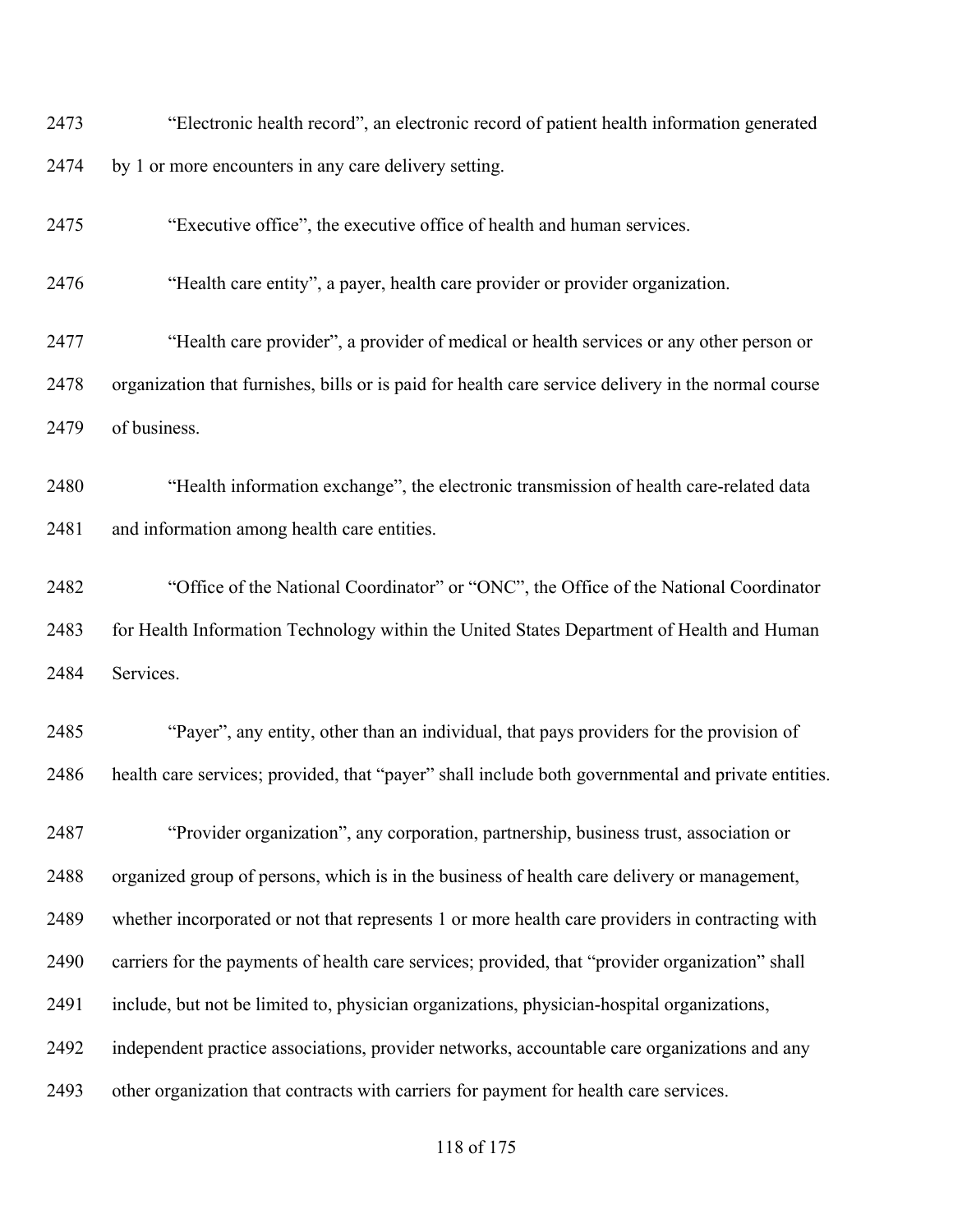"Statewide health information exchange", health information exchange established, operated, facilitated or funded by a governmental entity or entities in the commonwealth.

 Section 2. (a) There shall be a health information technology council within the executive office. The council shall advise the executive office on design, implementation, operation and use of statewide health information exchange.

 (b) The council shall consist of the following 17 members: the secretary of the executive office or a designee, who shall serve as the chair; the executive director of the health policy commission or a designee; the executive director of the center for health information analysis or a designee; the director of the Massachusetts eHealth Institute or a designee; the secretary of housing and economic development or a designee; the director of the office of Medicaid or a designee; and 11 members who shall be appointed by the governor: of whom at least 2 shall be representatives from the from the health information technology industry; 1 shall be an expert in health information technology from a provider-based setting; 1 shall be an expert in health data privacy; 1 shall be an expert in health information security; 3 shall be from provider organizations; 1 shall be from a behavioral health provider organization; 1 shall represent a payer; and 1 shall be a representative of the Massachusetts Life Science Center. Appointed members of the council shall serve for terms of 2 years or until a successor is appointed. Members shall be eligible to be reappointed and shall serve without compensation. (c) In carrying out this chapter, the council may consult with various organizations of health care entities on the design, implementation, operation and use of statewide health

information exchange.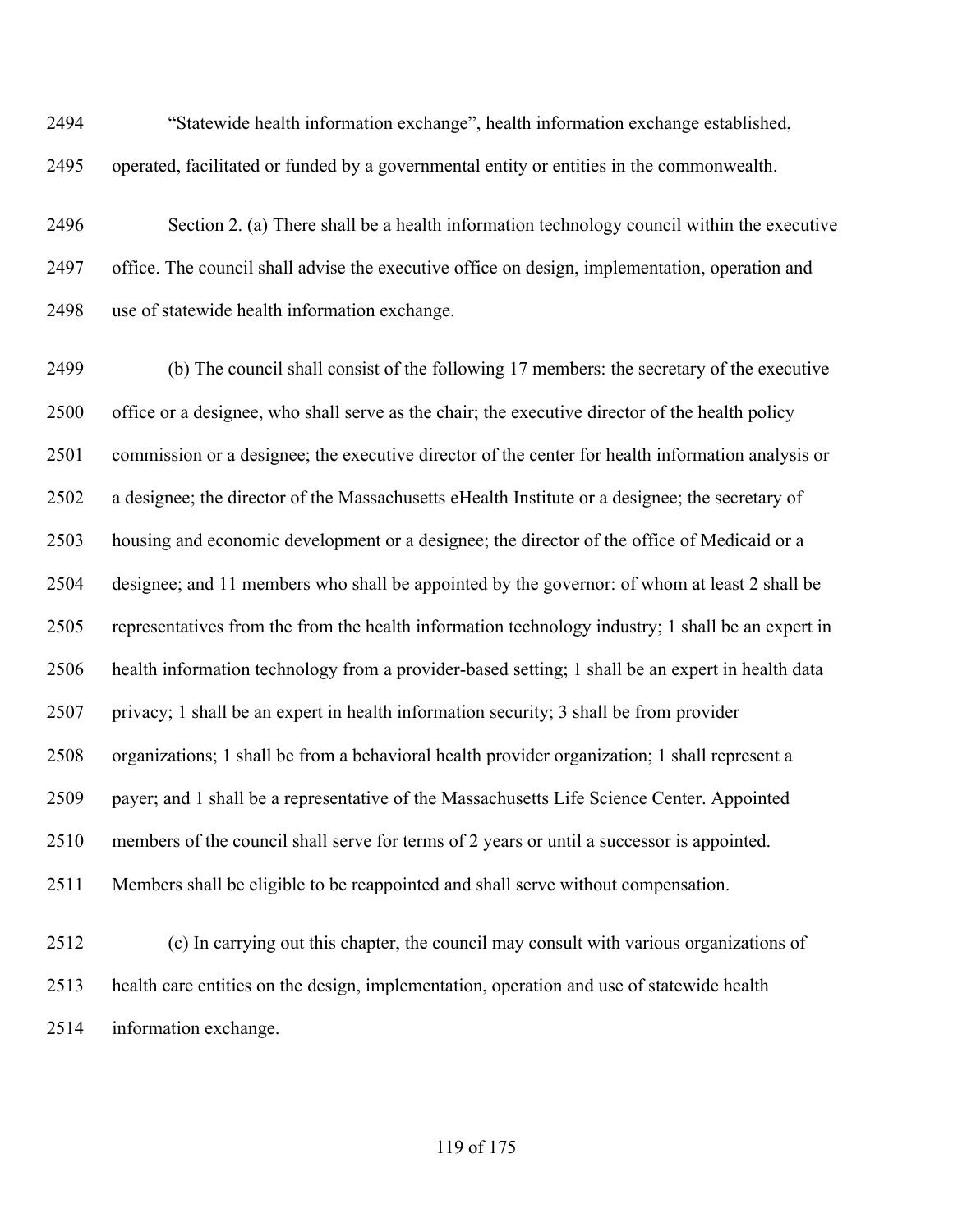(d) Chapter 268A shall apply to all council members, except that the council may 2516 purchase from, sell to, borrow from, contract with or otherwise deal with any organization in which any council member is in anyway interested or involved; provided, however, that interest or involvement shall be disclosed in advance to the council and recorded in the minutes of the proceedings of the council; and provided, further, that no member shall be considered to have violated section 4 of chapter 268A of the General Laws because of the member's receipt of usual and regular compensation from the member's employer during the time in which the member participates in the activities of the council.

 Section 3. (a) The executive office shall establish, operate, facilitate or fund statewide health information exchange between health care entities, including, but not limited to, the defining of and overseeing the exchange of minimum data requirements.

(b) The executive office may:

 (i) conduct procurements and enter into contracts for the purchase, development or management of hardware, software or related services, in connection with the creation and implementation of statewide health information exchange; and

 (ii) in consultation with the council, oversee the development, dissemination, implementation and operation of statewide health information exchange, including, but not limited to, any modules, applications, interfaces or other technology infrastructure for statewide health information exchange.

 (c) In carrying out this chapter, the executive office may undertake any activities necessary to implement the powers and duties under this chapter, which may include the adoption of policies consistent with those adopted by the Office of the National Coordinator for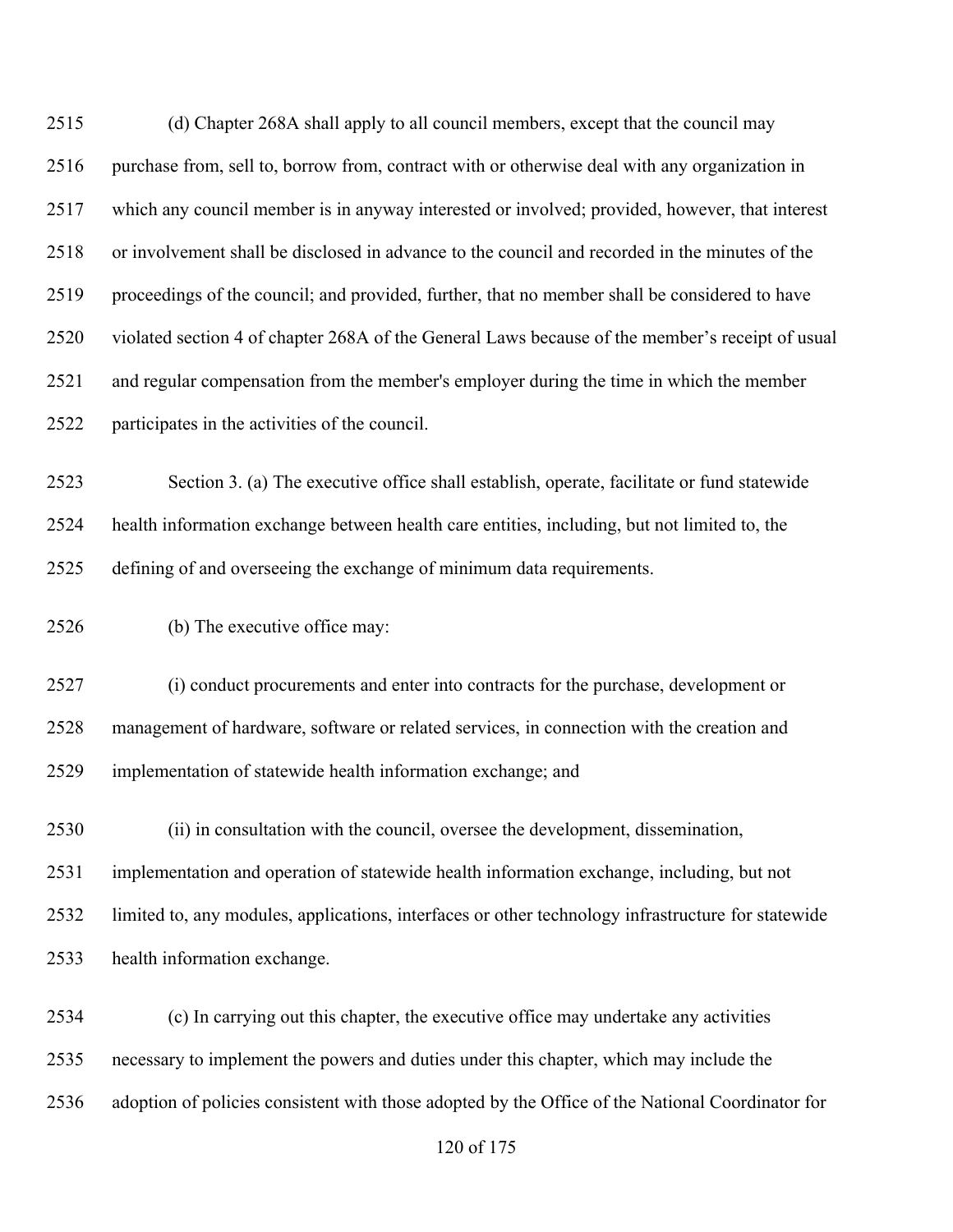Health Information Technology of the United States Department of Health and Human Services; provided, however, that nothing herein shall be construed to limit the executive office's ability to advance interoperability and other health information technology beyond the standards adopted by the ONC, including without limitation any applicable meaningful use standards.

 Section 4. Every patient shall have electronic access to that patient's own health records. The executive office shall ensure that each patient has secure electronic access to that patient's own electronic health records with each of that patient's health care providers. The executive office shall ensure that statewide health information exchange includes the ability to transmit copies of electronic health records to patients directly or allow facilities to provide mechanisms 2546 for that patient to access that patient's own electronic health record.

 Section 5. All health care entities in the commonwealth shall participate in statewide health information exchange as defined by the executive office; provided that all health care providers shall implement fully interoperable electronic records systems necessary to participate in statewide health information exchange; and further provided that all payers shall implement electronic claims management systems that can transmit claims data necessary to participate in statewide health information exchange. The executive office shall ensure that statewide health information exchange, the associated electronic records systems and electronic claims management systems, comply with all state and federal privacy requirements, including those imposed by the Health Insurance Portability and Accountability Act of 1996, P.L. 104–191, the American Recovery and Reinvestment Act of 2009, P.L. 111–5, 42 C.F.R. §§ 2.11 et seq. and 45 C.F.R. §§ 160, 162 and 164.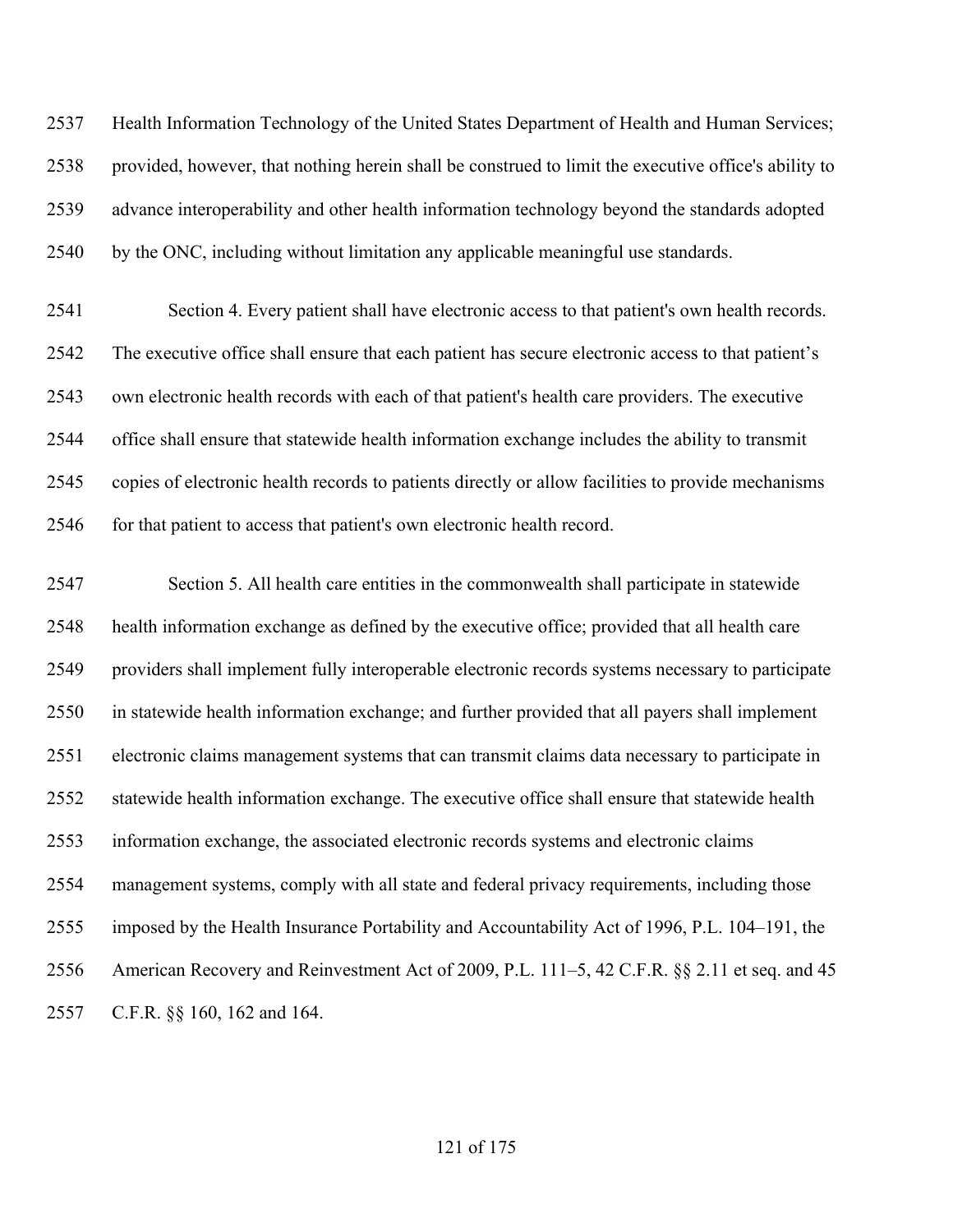Section 6. The executive office shall prescribe by regulation penalties for non-compliance by health care entities with the requirements of section 5; provided, however, that the executive office may waive penalties for good cause. Penalties collected under this section shall be deposited into the Health Information Technology Trust Fund, established in section 35RR of chapter 10.

 Section 7. In the event of an unauthorized access to or disclosure of individually identifiable patient health information by or through a health care entity or a vendor contracted through services of a health care entity as participants of statewide health information exchange, the health care entity or vendor shall:

 (a) report the conditions of the unauthorized access or disclosure as required by the executive office; and

 (b) provide notice, as defined in section 1 of chapter 93H, as soon as practicable, but not later than 10 business days after the unauthorized access or disclosure, to any person whose patient health information may have been compromised as a result of the unauthorized access or disclosure, and shall report the conditions of the unauthorized access or disclosure, and further shall concurrently provide a copy of the report to the executive office. Any unauthorized access or disclosures shall be punishable by the civil penalties under section 10.

 Section 8. The executive office shall pursue and maximize all opportunities to qualify for federal financial participation under the matching grant program established under the Health Information Technology for Economic and Clinical Health Act of the American Recovery and Reinvestment Act of 2009, P.L. 111–5.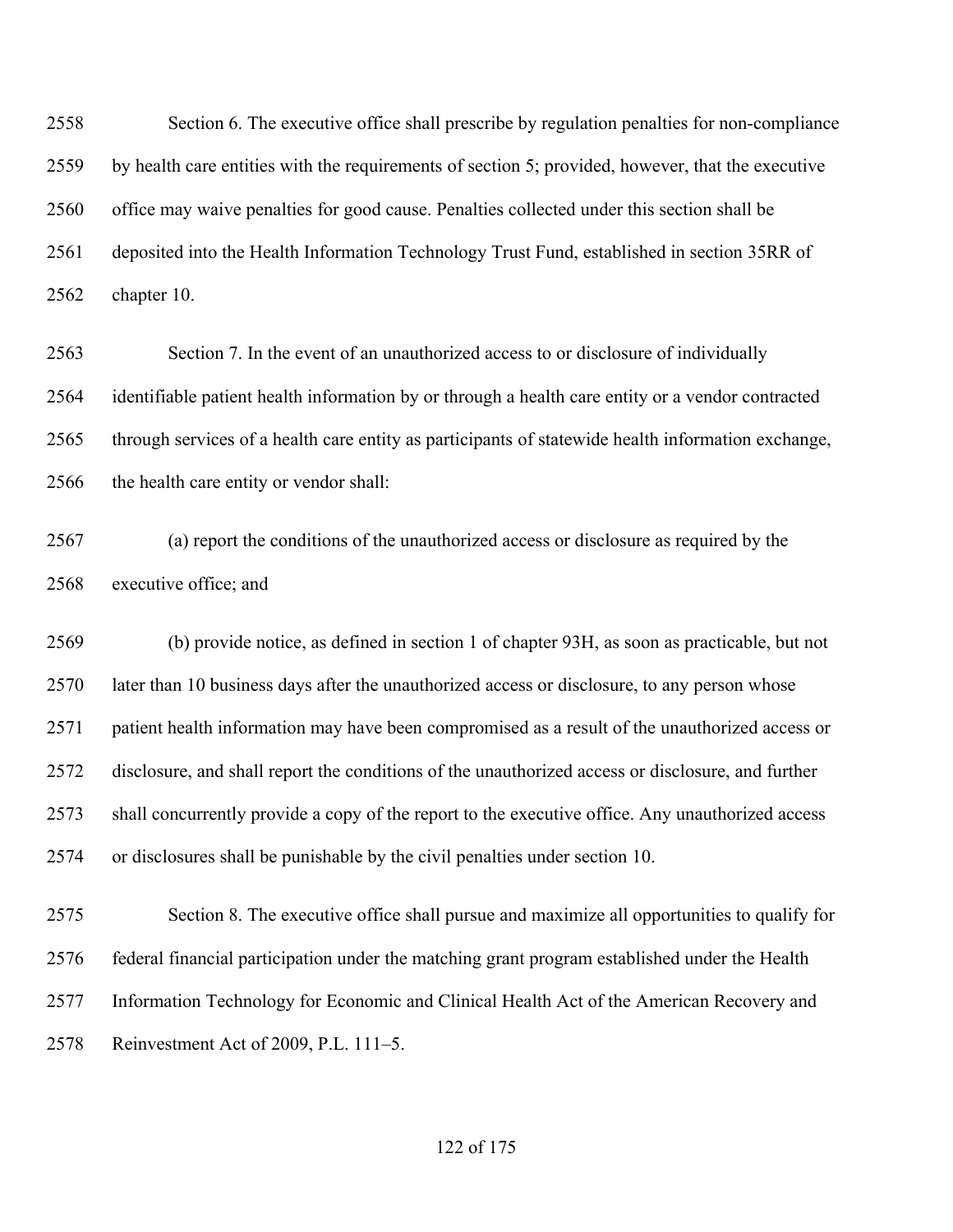Section 9. The council shall file an annual report, not later than January 30, with the joint committee on health care financing, the joint committee on economic development and emerging technologies, the house and senate committees on ways and means and the clerks of the house and senate concerning the activities of the council in general, describing the progress to date in developing statewide health information exchange and recommending further legislative action as it deems appropriate.

 Section 10. Unauthorized access to or disclosure of individually identifiable patient health information shall be subject to fines or penalties as determined by the executive office. The executive office shall promulgate regulations to assess fair and reasonable fines or penalties.

 Section 11. Cybersecurity-based documentation, including, but not limited to, security audit reports, provided to the executive office shall be exempt from public records laws established in clause 26 of section 7 of chapter 4.

 SECTION 114. Section 1 of Chapter 123 of the General Laws, as appearing in the 2018 Official Edition, is hereby amended by inserting after the definition of "Psychologist" the following definition:-

 "Qualified advanced practice registered nurse", an advanced practice registered nurse (APRN), authorized by the board of registration in nursing pursuant to section 80B of chapter 112 who holds certification in the field of psychiatric mental health from a certifying organization recognized by said board or its equivalent approved by said board. The APRN must meet qualifications required by regulations of the department provided that different qualifications may be established for different purposes of this chapter. A qualified advanced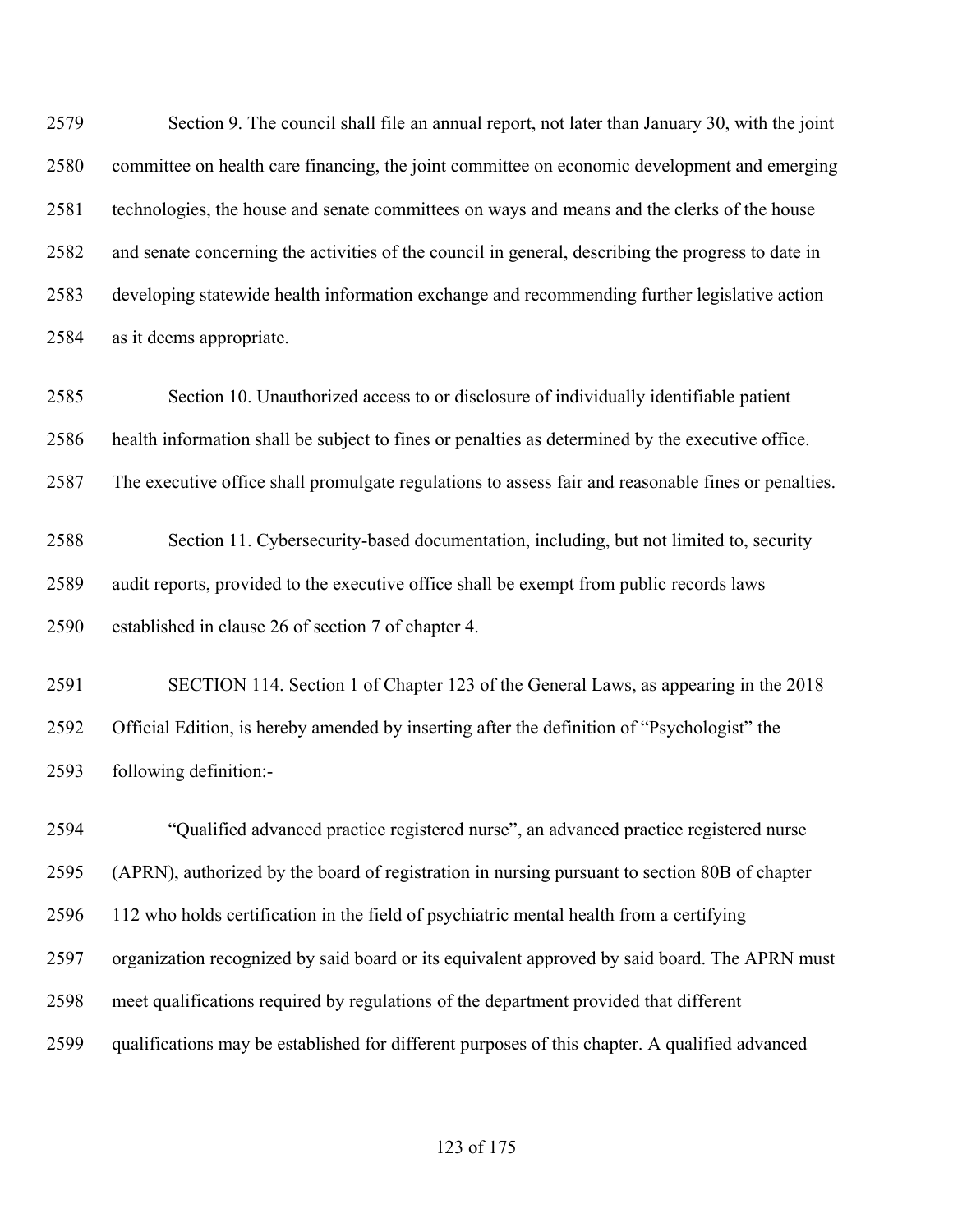practice registered nurse need not be an employee of the department or any facility of the department.

 SECTION 115. Section 11 of said chapter 123, as so appearing, is hereby amended, in line 22 and in line 29, by inserting after the word "physician", in both instances the following words:- or qualified advanced practice registered nurse.

 SECTION 116. Said chapter 123 is hereby further amended by striking out section 12 and inserting in place thereof the following section:-

 Section 12. (a) Any physician who is licensed pursuant to section 2 of chapter 112 or qualified nurse practitioner authorized to practice as such under regulations promulgated pursuant to the provisions of section 80B of said chapter 112 or a qualified psychologist licensed pursuant to sections 118 to 129, inclusive, of said chapter 112, or a licensed independent clinical social worker licensed pursuant to sections 130 to 137, inclusive, of said chapter 112 who, after examining a person, has reason to believe that failure to hospitalize such person would create a likelihood of serious harm by reason of mental illness may restrain or authorize the restraint of such person and apply for the hospitalization of such person for a 3 day period at a public facility or at a private facility authorized for such purposes by the department. If an examination is not possible because of the emergency nature of the case and because of the refusal of the person to consent to such examination, the physician, qualified psychologist, qualified advanced practice registered nurse or licensed independent clinical social worker on the basis of the facts and circumstances may determine that hospitalization is necessary and may apply therefore. In an emergency situation, if a physician, qualified psychologist, qualified advanced practice registered nurse or licensed independent clinical social worker is not available, a police officer,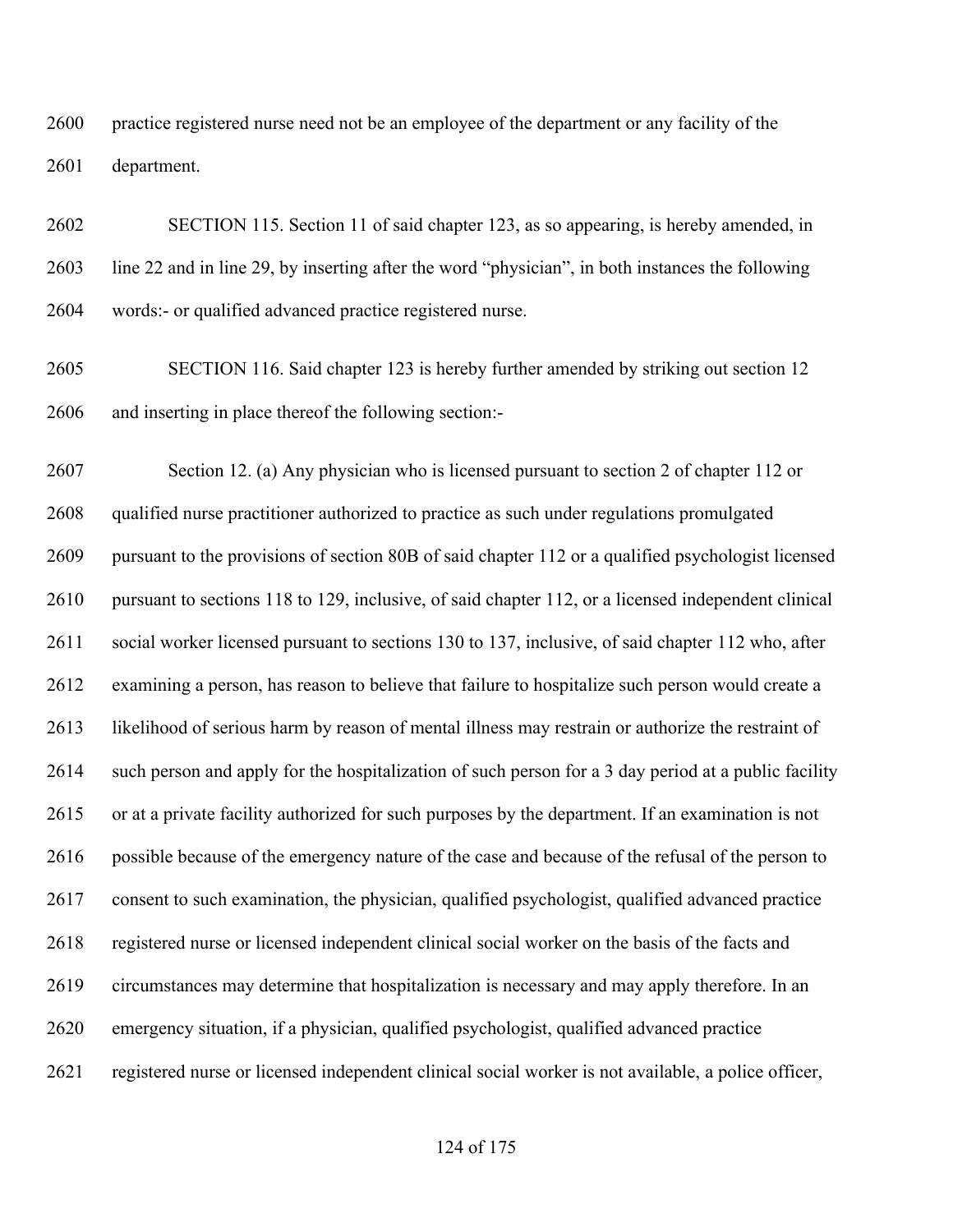who believes that failure to hospitalize a person would create a likelihood of serious harm by reason of mental illness may restrain such person and apply for the hospitalization of such person for a 3 day period at a public facility or a private facility authorized for such purpose by the department. An application for hospitalization shall state the reasons for the restraint of such person and any other relevant information which may assist the admitting physician or physicians or qualified advanced practice registered nurse. Whenever practicable, prior to transporting such person, the applicant shall telephone or otherwise communicate with a facility to describe the circumstances and known clinical history and to determine whether the facility is the proper facility to receive such person and also to give notice of any restraint to be used and to determine whether such restraint is necessary.

 (b) Only if the application for hospitalization under the provisions of this section is made by a physician, or a qualified advanced practice registered nurse specifically designated to have the authority to admit to a facility in accordance with the regulations of the department, shall such person be admitted to the facility immediately after his reception. If the application is made by someone other than a designated physician, or a qualified advanced practice registered nurse, such person shall be given a psychiatric examination by a designated physician, or a qualified advanced practice registered nurse immediately after his reception at such facility. If the physician, or a qualified advanced practice registered nurse determines that failure to hospitalize such person would create a likelihood of serious harm by reason of mental illness he may admit 2641 such person to the facility for care and treatment. Upon admission of a person under the provisions of this subsection, the facility shall inform the person that it shall, upon such person's request, notify the committee for public counsel services of the name and location of the person admitted. Said committee for public counsel services shall forthwith appoint an attorney who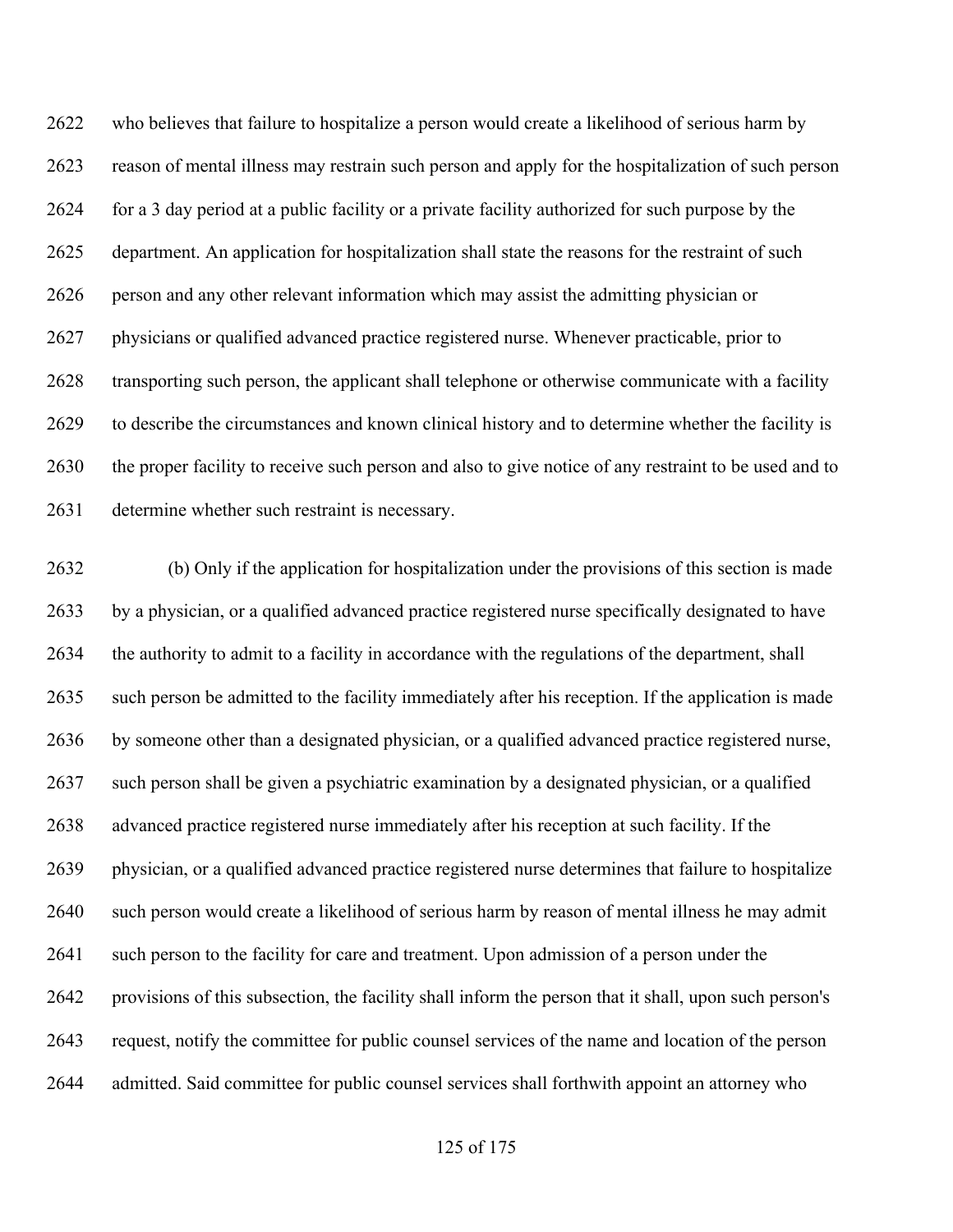shall meet with the person. If the appointed attorney determines that the person voluntarily and knowingly waives the right to be, represented, or is presently represented or will be represented by another attorney, the appointed attorney shall so notify said committee for public counsel services, which shall withdraw the appointment.

 Any person admitted under the provisions of this subsection, who has reason to believe that such admission is the result of an abuse or misuse of the provisions of this subsection, may request, or request through counsel an emergency hearing in the district court in whose 2652 jurisdiction the facility is located, and unless a delay is requested by the person or through counsel, the district court shall hold such hearing on the day the request is filed with the court or not later than the next business day.

 (c) No person shall be admitted to a facility under the provisions of this section unless he, or his parent or legal guardian in his behalf, is given an opportunity to apply for voluntary admission under the provisions of paragraph (a) of section 10 and unless he, or such parent or legal guardian has been informed (i) that he has a right to such voluntary admission, and (ii) that the period of hospitalization under the provisions of this section cannot exceed 3 days. At any time during such period of hospitalization, the superintendent may discharge such person if he determines that such person is not in need of care and treatment.

 (d) A person shall be discharged at the end of the 3 day period unless the superintendent applies for a commitment under the provisions of sections seven and eight of this chapter or the person remains on a voluntary status.

 (e) Any person may make application to a district court justice or a justice of the juvenile court department for a 3 day commitment to a facility of a mentally ill person whom the failure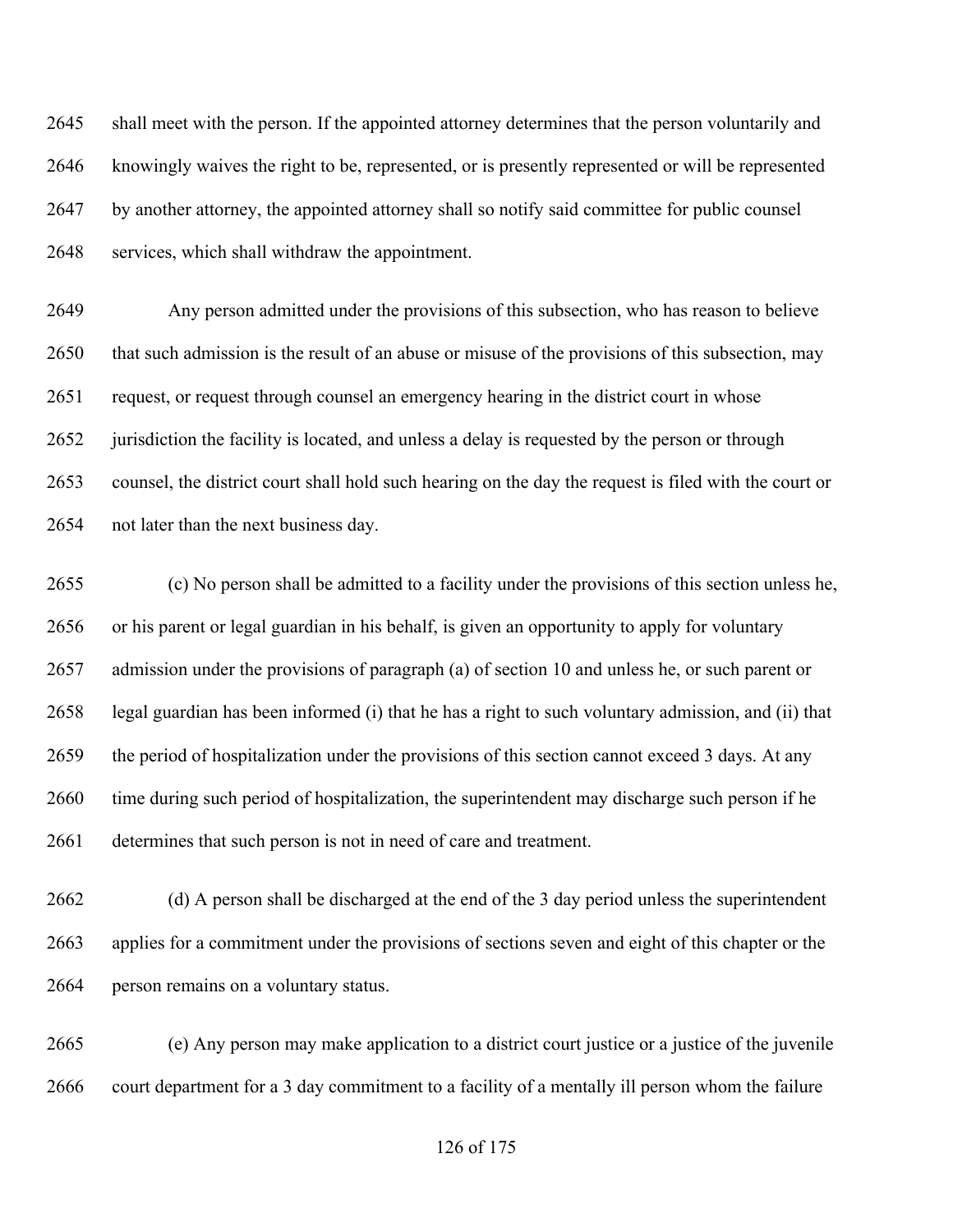to confine would cause a likelihood of serious harm. The court shall appoint counsel to represent said person. After hearing such evidence as he may consider sufficient, a district court justice or a justice of the juvenile court department may issue a warrant for the apprehension and appearance before him of the alleged mentally ill person, if in his judgment the condition or 2671 conduct of such person makes such action necessary or proper. Following apprehension, the court shall have the person examined by a physician, or a qualified advanced practice registered nurse designated to have the authority to admit to a facility or examined by a qualified psychologist in accordance with the regulations of the department. If said physician, qualified advanced practice registered nurse or qualified psychologist reports that the failure to hospitalize the person would create a likelihood of serious harm by reason of mental illness, the court may order the person committed to a facility for a period not to exceed 3 days, but the superintendent may discharge him at any time within the three day period. The periods of time prescribed or allowed under the provisions of this section shall be computed pursuant to Rule 6 of the Massachusetts Rules of Civil Procedure.

 SECTION 117. Said chapter 123 is hereby further amended by striking out section 21 and inserting in place thereof the following section:-

 Section 21. Any person who transports a mentally ill person to or from a facility for any purpose authorized under this chapter shall not use any restraint which is unnecessary for the safety of the person being transported or other persons likely to come in contact with him.

 In the case of persons being hospitalized under the provisions of section six, the applicant shall authorize practicable and safe means of transport, including where appropriate,

departmental or police transport.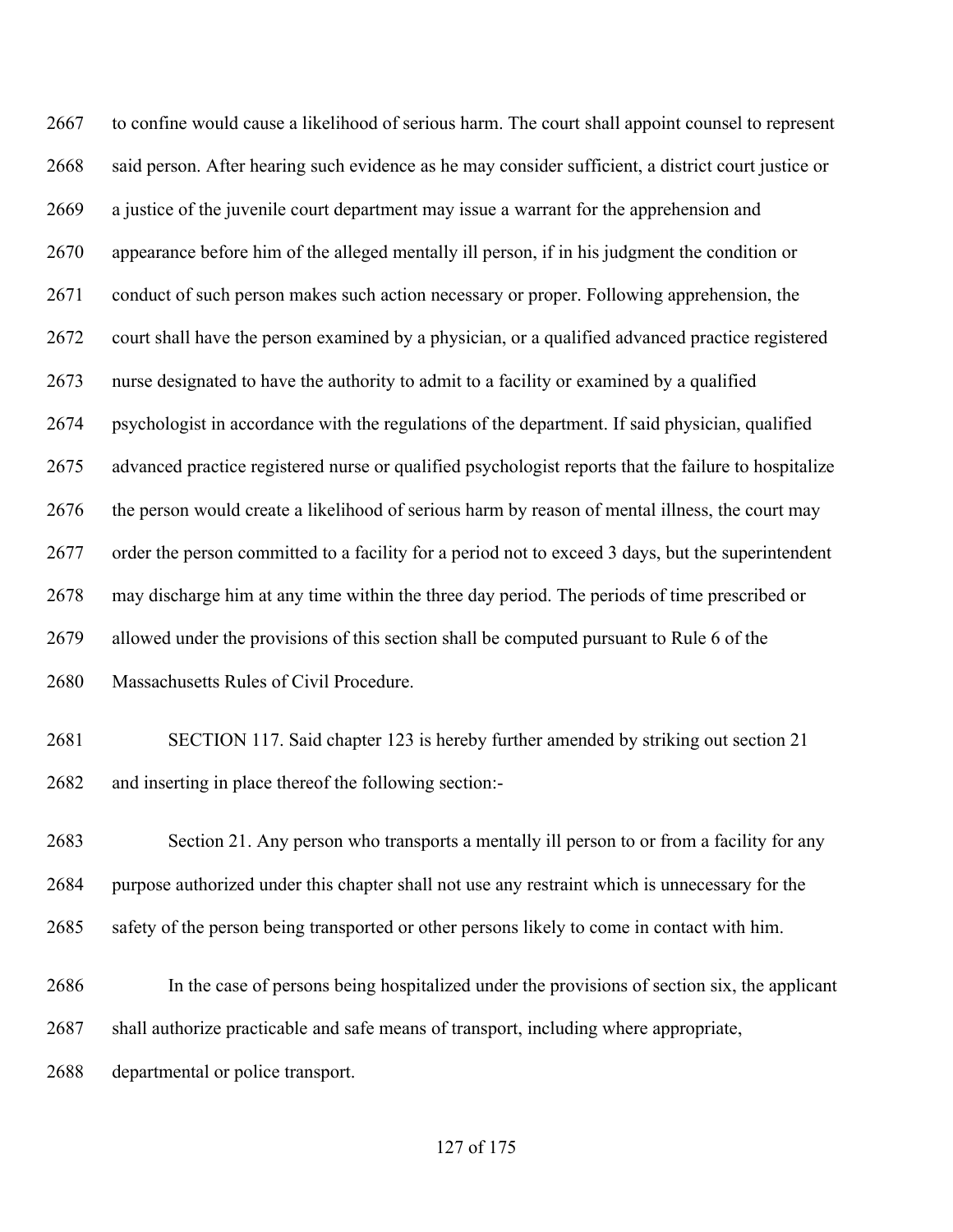Restraint of a mentally ill patient may only be used in cases of emergency, such as the occurrence of, or serious threat of, extreme violence, personal injury, or attempted suicide; provided, however, that written authorization for such restraint is given by the superintendent or director of the facility or by a physician or qualified advanced practice registered nurse designated by him for this purpose who is present at the time of the emergency or if the superintendent or director or designated physician or qualified advanced practice registered nurse is not present at the time of the emergency, non-chemical means of restraint may be used for a period of 1 hour provided that within 1 hour the person in restraint shall be examined by the superintendent, director or designated physician or qualified advanced practice registered nurse. Provided further, that if said examination has not occurred within 1 hour, the patient may be restrained for up to an additional 1 hour period until such examination is conducted, and the superintendent, director, or designated physician or qualified advanced practice registered nurse shall attach to the restraint form a written report as to why the examination was not completed by 2702 the end of the first hour of restraint.

 Any minor placed in restraint shall be examined within fifteen minutes of the order for restraint by a physician or qualified advanced practice registered nurse or, if a physician or qualified advanced practice registered nurse is not available, by a registered nurse or a certified physician assistant; provided, however, that said minor shall be examined by a physician or 2707 qualified advanced practice registered nurse within one hour of the order for restraint. A physician or qualified advanced practice registered nurse or, if a physician or qualified advanced practice registered nurse is not available, a registered nurse or a certified physician assistant, shall review the restraint order, by personal examination of the minor or consultation with ward staff attending the minor, every hour thereafter.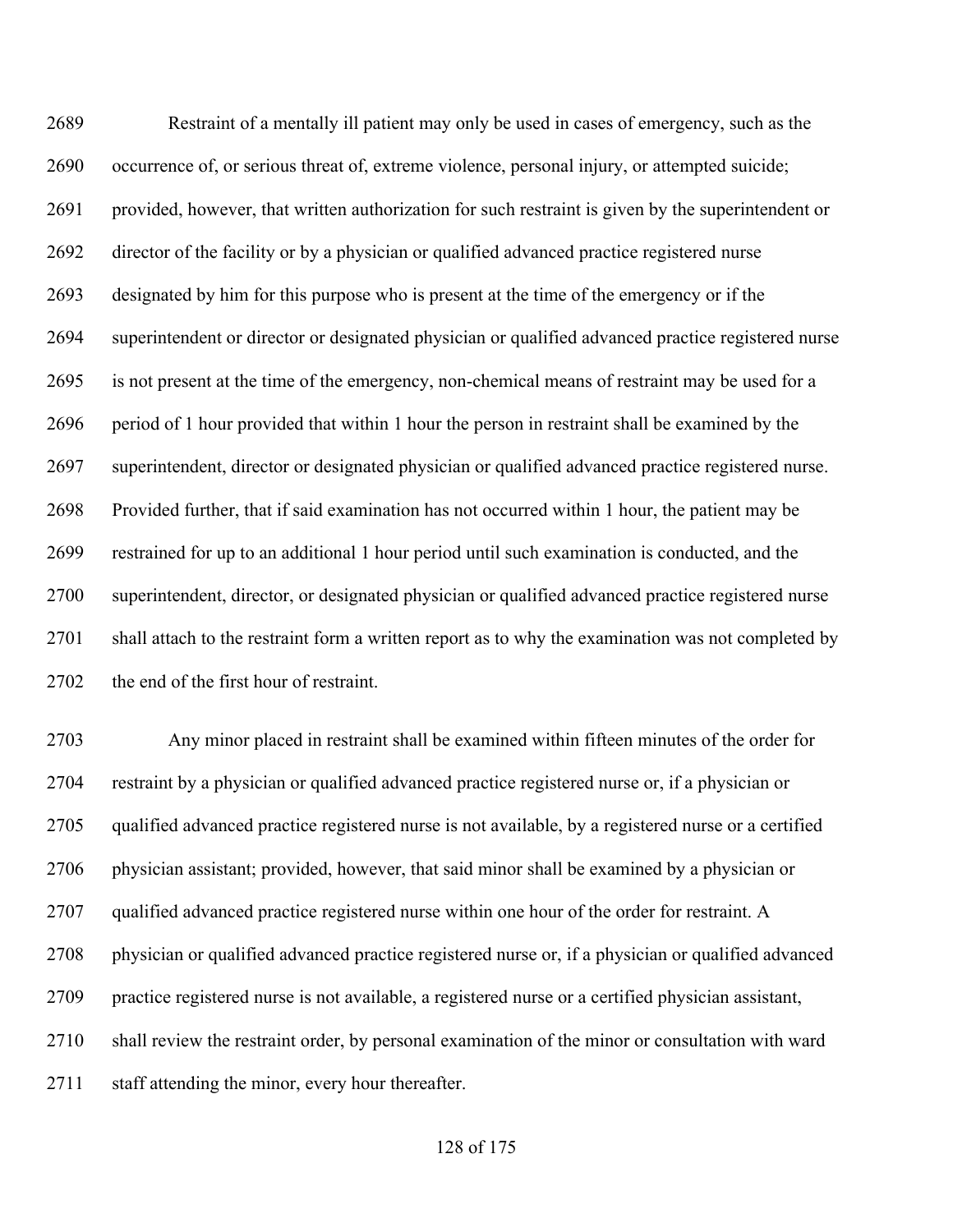No minor shall be secluded for more than two hours in any 24 hour period; provided, however, that no such seclusion of a minor may occur except in a facility with authority to use such seclusion after said facility has been inspected and specially certified by the department. The department shall issue regulations establishing procedures by which a facility may be specially certified with authority to seclude a minor. Such regulations shall provide for review and approval or disapproval by the commissioner of a biannual application by the facility which shall include (i) a comprehensive statement of the facility's policies and procedures for the utilization and monitoring of restraint of minors including a statistical analysis of the facility's actual use of such restraint, and (ii) a certification by the facility of its ability and intent to comply with all applicable statutes and regulations regarding physical space, staff training, staff authorization, record keeping, monitoring and other requirements for the use of restraints.

 Any use of restraint on a minor exceeding one hour in any 24 hour period shall be reviewed within two working days by the director of the facility. The director shall forward a copy of his report on each such instance of restraint to the human rights committee of that facility and, in the event that there is no human rights committee, to the appropriate body designated by the commissioner of mental health. The director shall also compile a record of every instance of restraint in the facility and shall forward a copy of said report on a monthly basis to the human rights committee or the body designated by the commissioner of mental health.

 No order for restraint for an individual shall be valid for a period of more than three hours beyond which time it may be renewed upon personal examination by the superintendent, director, authorized physician or qualified advanced practice registered nurse or, for adults, by a registered nurse or a certified physician assistant; provided, however, that no adult shall be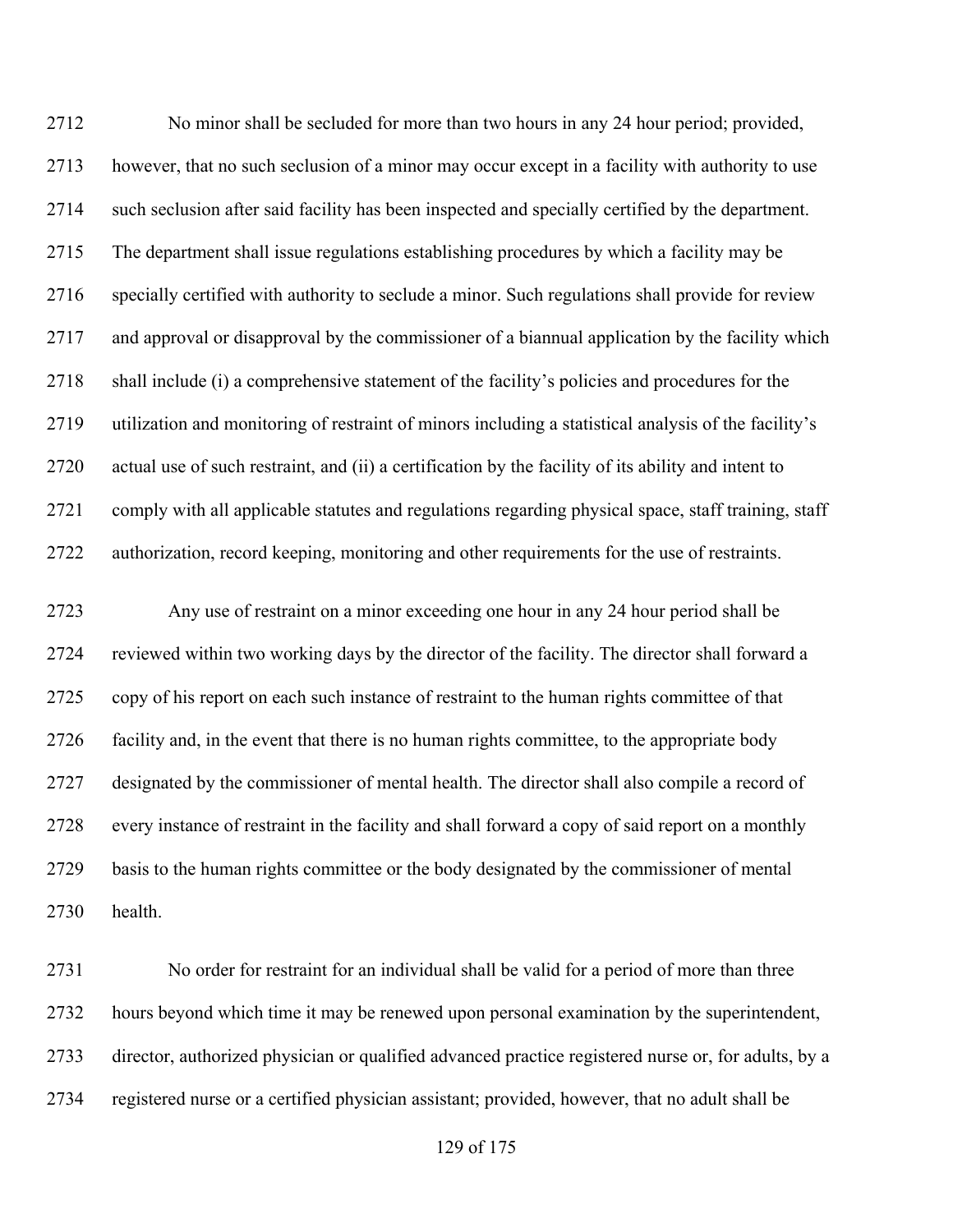restrained for more than 6 hours beyond which time an order may be renewed only upon personal examination by a physician or qualified advanced practice registered nurse. The reasons for the original use of restraint, the reason for its continuation after each renewal, and the reason for its cessation shall be noted upon the restraining form by the superintendent, director or authorized physician or qualified advanced practice registered nurse or, when applicable, by the registered nurse or certified physician or qualified advanced practice registered nurse assistant at 2741 the time of each occurrence.

 When a designated physician or qualified advanced practice registered nurse is not present at the time and site of the emergency, an order for chemical restraint may be issued by a designated physician or qualified advanced practice registered nurse who has determined, after telephone consultation with a physician or qualified advanced practice registered nurse, registered nurse or certified physician assistant who is present at the time and site of the emergency and who has personally examined the patient, that such chemical restraint is the least restrictive, most appropriate alternative available; provided, however, that the medication so ordered has been previously authorized as part of the individual's current treatment plan.

 No person shall be kept in restraint without a person in attendance specially trained to understand, assist and afford therapy to the person in restraint. The person may be in attendance immediately outside the room in full view of the patient when an individual is being secluded without mechanical restraint; provided, however, that in emergency situations when a person specially trained is not available, an adult, may be kept in restraint unattended for a period not to exceed two hours. In that event, the person kept in restraints must be observed at least every 5 minutes; provided, further, that the superintendent, director, or designated physician or qualified advanced practice registered nurse shall attach to the restraint form a written report as to why the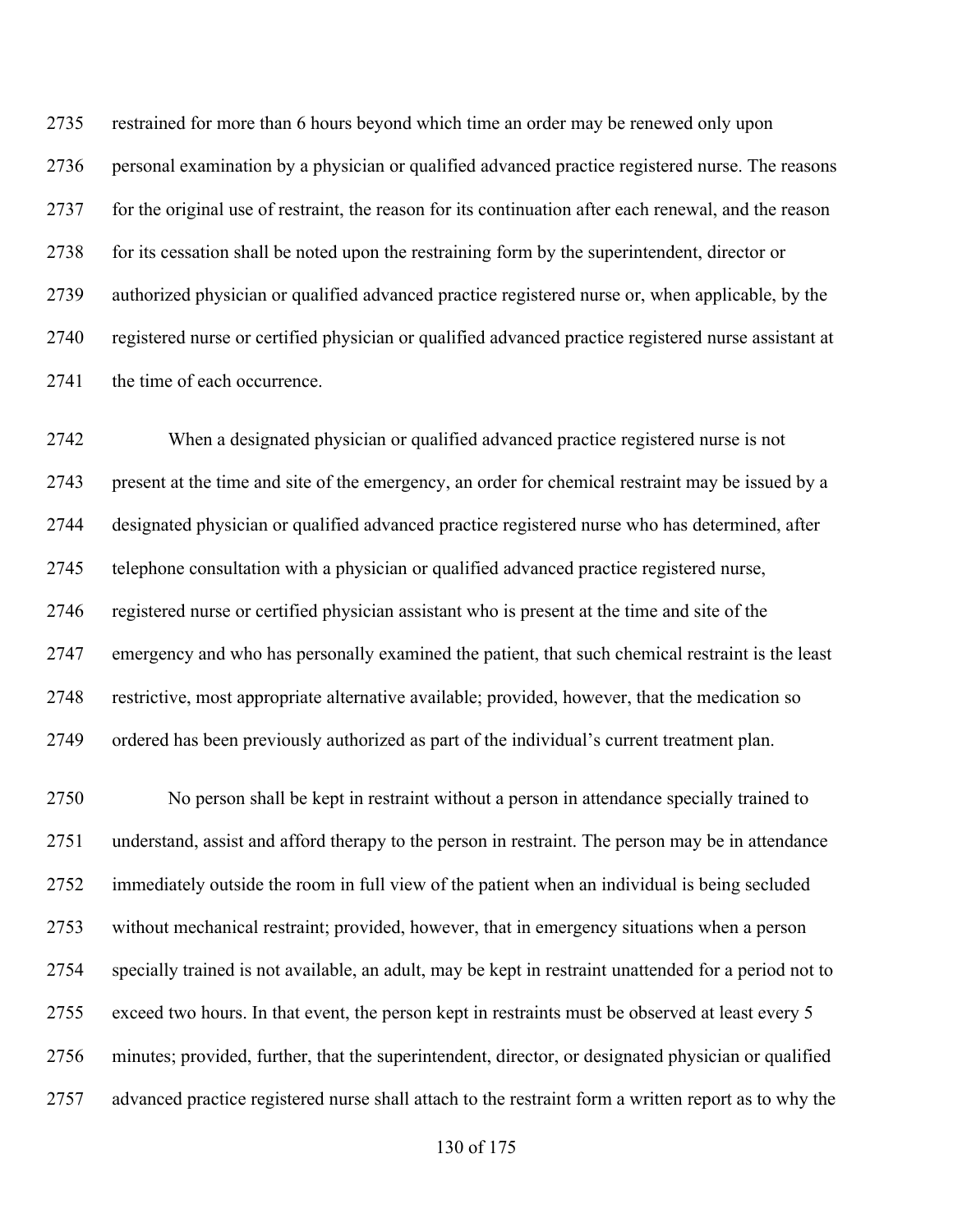specially trained attendant was not available. The maintenance of any adult in restraint for more than eight hours in any 24 hour period must be authorized by the superintendent or facility director or the person specifically designated to act in the absence of the superintendent or facility director; provided, however, that when such restraint is authorized in the absence of the superintendent or facility director, such authorization must be reviewed by the superintendent or facility director upon his return.

 No "P.R.N." or "as required" authorization of restraint may be written. No restraint is authorized except as specified in this section in any public or private facility for the care and 2766 treatment of mentally ill persons including Bridgewater.

 No later than 24 hours after the period of restraint, a copy of the restraint form shall be delivered to the person who was in restraint. A place shall be provided on the form or on attachments thereto, for the person to comment on the circumstances leading to the use of 2770 restraint and on the manner of restraint used.

 A copy of the restraint form and any such attachments shall become part of the chart of the patient. Copies of all restraint forms and attachments shall be sent to the commissioner of mental health, or with respect to Bridgewater state hospital to the commissioner of correction, who shall review and sign them within thirty days, and statistical records shall be kept thereof for each facility including Bridgewater state hospital, and each designated physician or qualified advanced practice registered nurse. Furthermore, such reports, excluding patient identification, shall be made available to the general public at the department's central office, or with respect to Bridgewater state hospital at the department of correction's central office.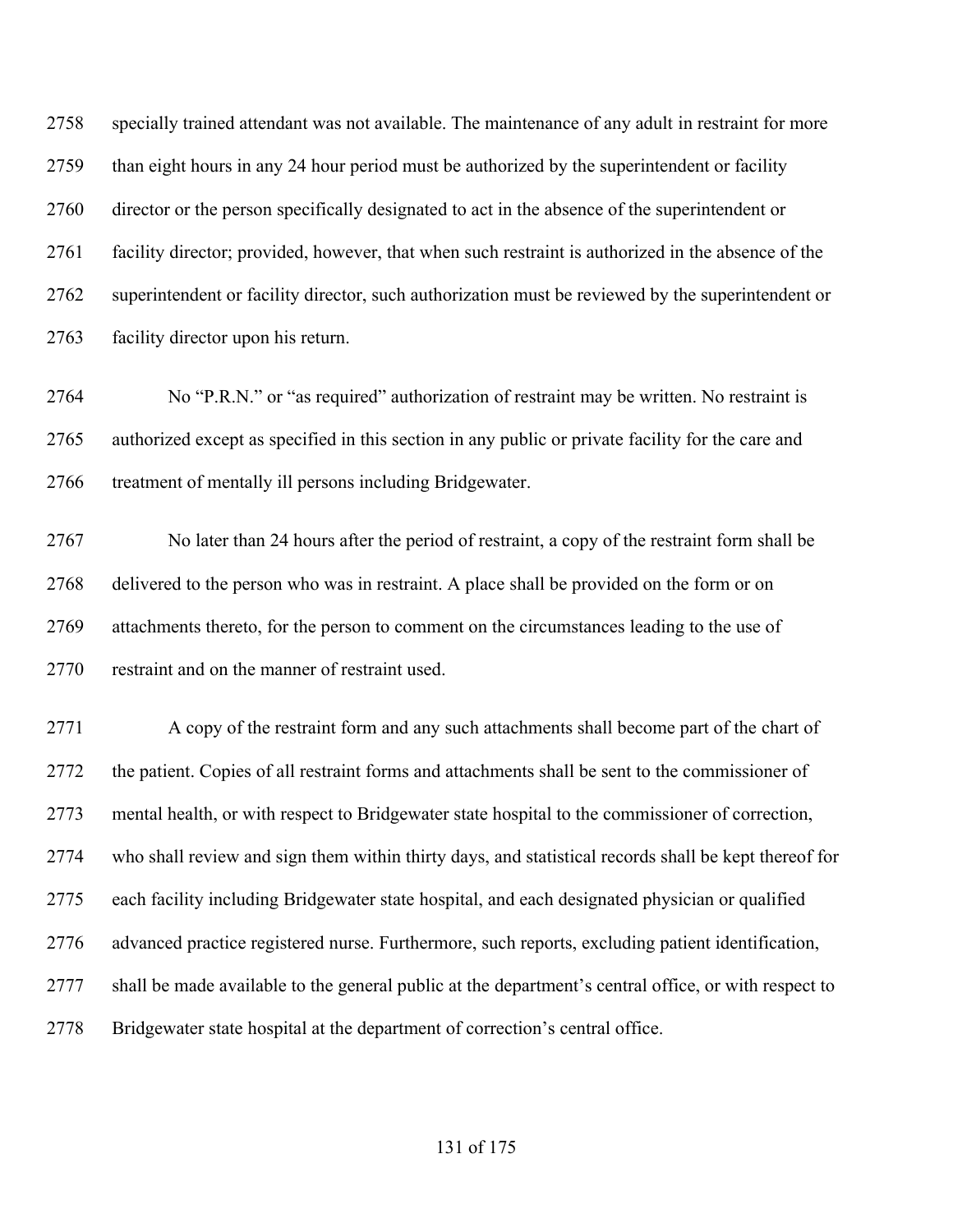Responsibility and liability for the implementation of the provisions of this section shall rest with the department, the superintendent or director of each facility or the physician or qualified advanced practice registered nurse designated by such superintendent or director for this purpose.

 SECTION 118. Section 22 of said chapter 123, as appearing in the 2018 Official Edition, is hereby amended by inserting, in line 1, after the word "physicians" the following words:- qualified advanced practice registered nurse.

 SECTION 119. Said section 22 of said chapter 123, as so appearing, is hereby further amended by inserting, in line 6, after the word "physician" the following words:- , qualified advanced practice registered nurse.

 SECTION 120. Subsection (i) of section 47B of chapter 175 of the General Laws, as so appearing, is hereby amended by striking out the second paragraph and inserting in place thereof the following 3 paragraphs:-

 For the purposes of this section, '"licensed mental health professional" shall mean a licensed physician who specializes in the practice of psychiatry, a licensed psychologist, a licensed independent clinical social worker, a licensed mental health counselor, a licensed nurse mental health clinical specialist, a licensed alcohol and drug counselor I, as defined in section 1 of chapter 111J, a licensed marriage and family therapist within the lawful scope of practice for such therapist, or a clinician practicing under the supervision of licensed professional, and working towards licensure, in a clinic licensed under chapter 111.

 An insurer may not deny coverage for any behavioral health service or any evaluation and management office visit solely because the two services were delivered on the same day in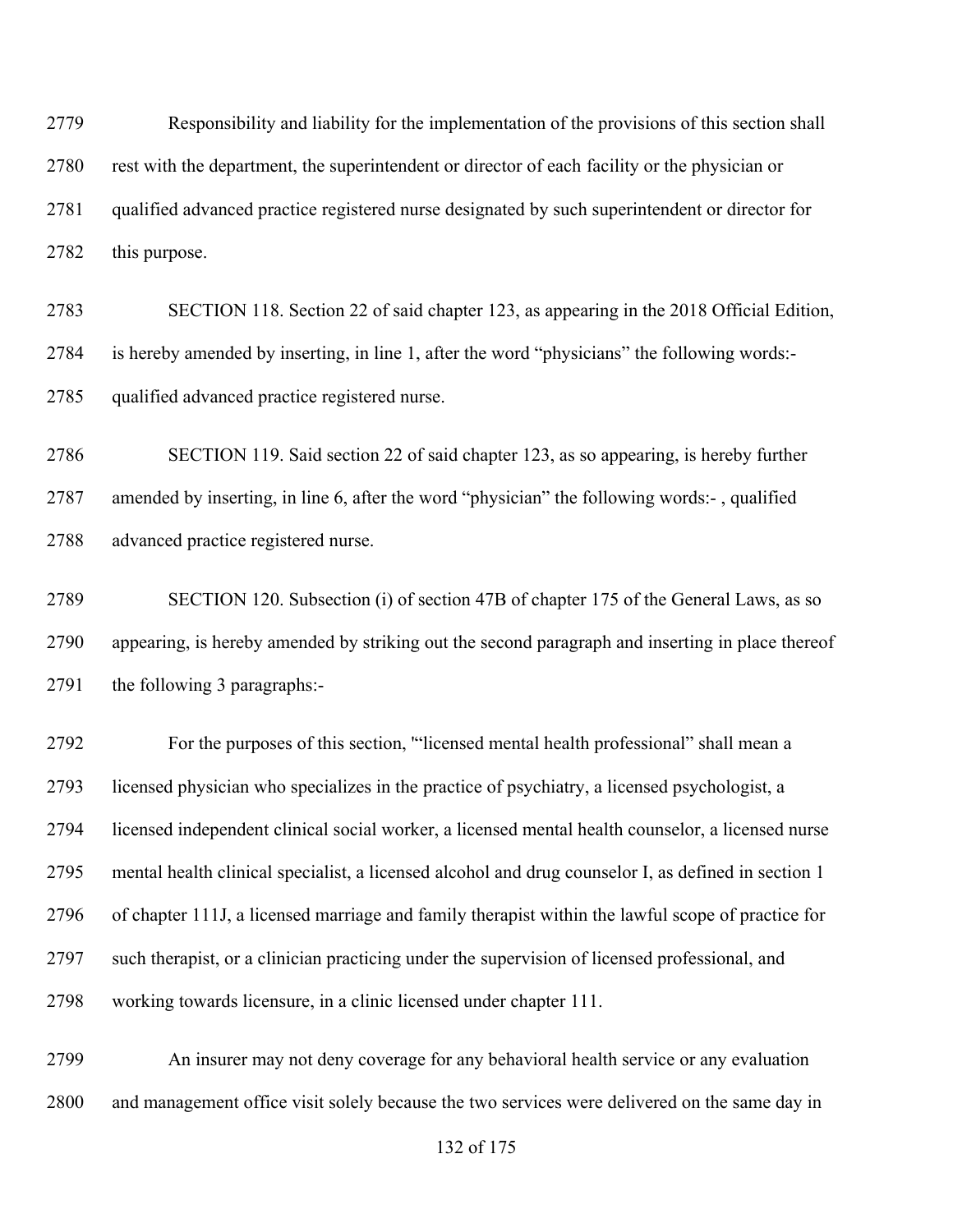the same practice or facility; provided, however, an insurer may deny coverage if the two services are delivered by the same provider, or providers of the same specialty.

The division shall provide guidance relative to implementation of this section.

 SECTION 121. Said chapter 175 is hereby further amended by inserting after section 47XX the following section:-

 Section 47YY. (a) For the purposes of this section, "Telehealth" as it pertains to the delivery of health care services, shall mean the use of synchronous or asynchronous telecommunications technology, including but not limited to live video, text messaging and application-based communications, by a telehealth provider, as defined in section 4P of chapter 111, to provide health care services, including, but not limited to, assessment, diagnosis, consultation, treatment and monitoring of a patient. The term does not include audio-only telephone calls, e-mail messages or facsimile transmissions.

 (b) For an individual policy of accident and sickness insurance issued under section 108 that provides hospital expense and surgical expense insurance and any group blanket or general policy of accident and sickness insurance issued under section 110 that provides hospital expense and surgical expense insurance which is issued or renewed within or without the commonwealth, an insurer shall implement procedures, so that the insurer shall not decline to provide coverage 2818 for health care services solely on the basis that those services were delivered through the use of telehealth by a contracted health care provider, consistent with clause (i) of paragraph (4) of subsection (a) of section 6 of chapter 176O, if (i) the health care services are covered by way of in-person consultation or delivery and (ii) the health care services may be appropriately provided through the use of telehealth.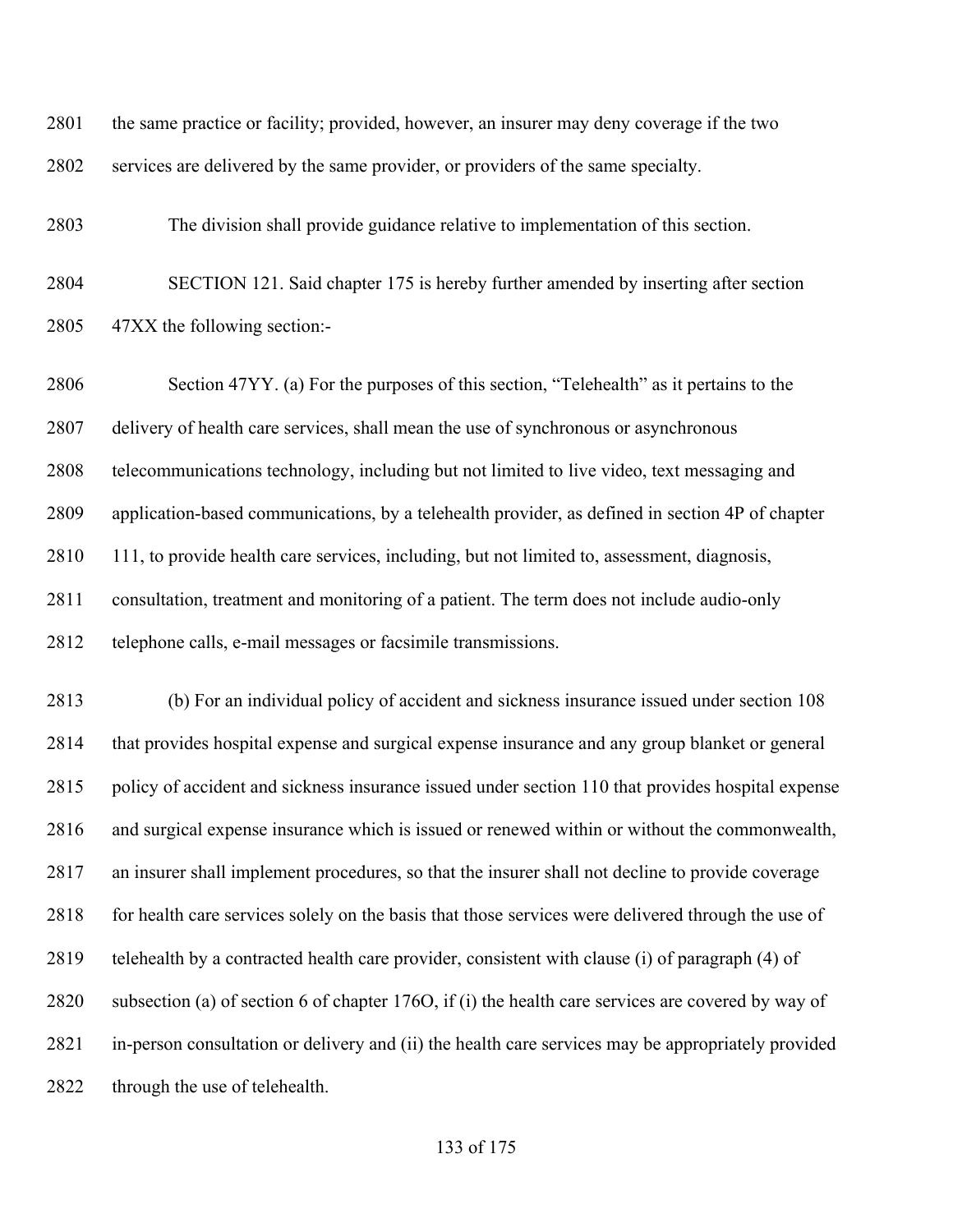(c) A contract that provides coverage for services under this section may contain a provision for a deductible, copayment or coinsurance requirement for a health care service provided through telehealth as long as the deductible, copayment or coinsurance does not exceed the deductible, copayment or coinsurance applicable to an in-person consultation.

 (d) When determining coverage for telehealth services, carriers may use utilization review systems, including preauthorization, to determine the appropriateness of telehealth as a means of delivering a health care service, provided that the determination shall be made in the same manner as if the service was provided via in-person consultation or delivery.

 (e) Coverage for telehealth services shall not be required to reimburse a health care provider for a health care service that is not a covered benefit under the plan nor to reimburse a health care provider not contracted under the plan except as provided for under clause (i) of paragraph (4) of subsection (a) of section 6 of chapter 176O.

 (f) Coverage that reimburses a provider with a global payment, as defined in section 1 of chapter 6D, shall account for the provision of telehealth services when the carrier calculates the global payment allowed amount.

 SECTION 122. Section 1 of chapter 175H of the General Laws, as appearing in the 2018 Official Edition, is hereby amended by inserting after the definition of "Health care insurer" the following definition:

 "Impermissible facility fee," a facility fee, as defined in section 51L of chapter 111, that is not charged, billed or collected in accordance with paragraphs (b) or (c) of said section 51L of chapter 111.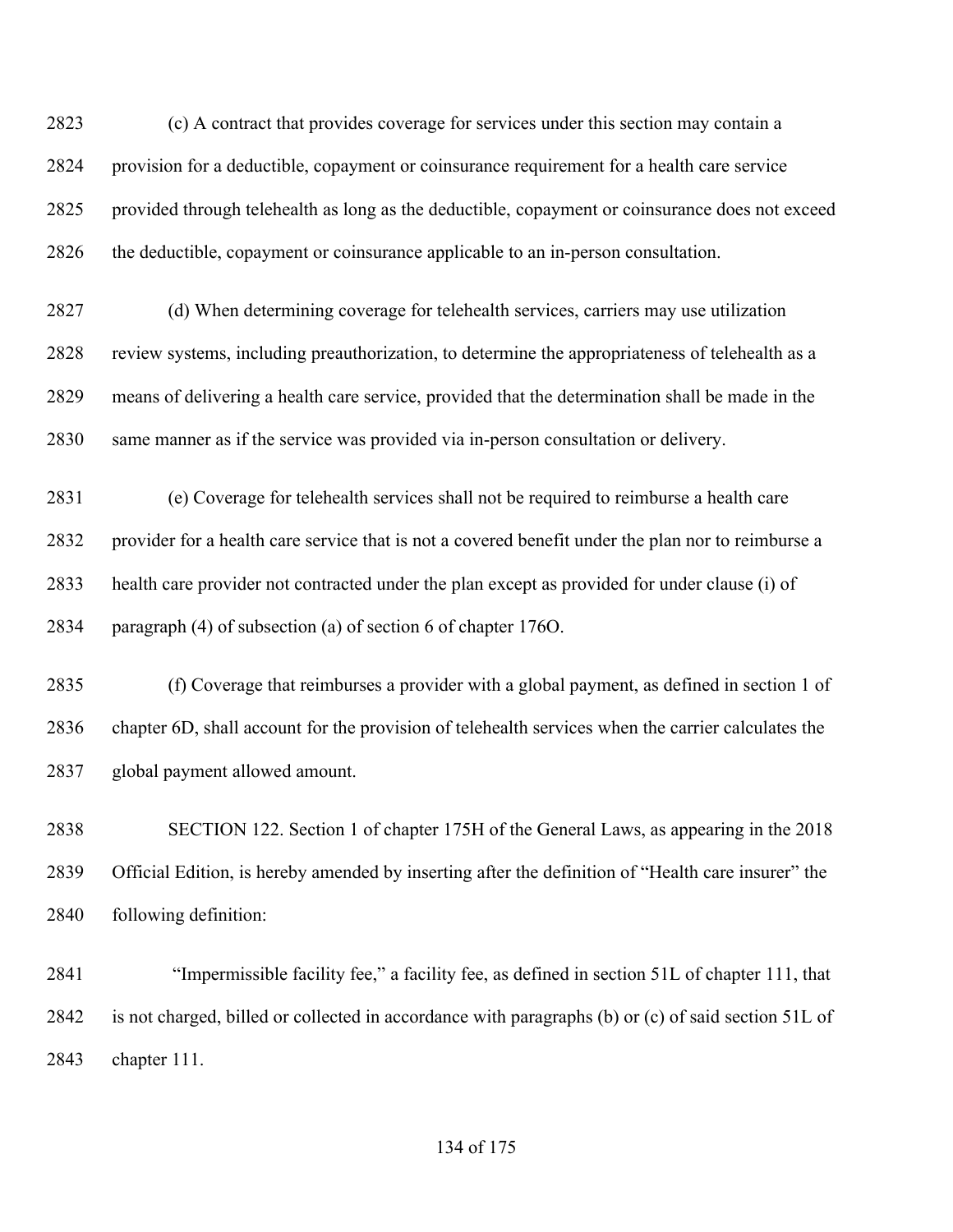SECTION 123. Said section 1 of said chapter 175H, as so appearing, is hereby amended by inserting after the definition of "Person" the following definition:-

 "Surprise bill," a bill, received by an insured who is covered under a preferred or closed network health plan, for dollar amounts, other than plan copayments, coinsurance or amounts subject to a deductible, for covered services provided by an out-of-network provider for services rendered for emergency medical conditions or rendered by an out-of-network provider at an in-network facility, including, but not limited to:

 (i) health care services rendered by an out-of-network provider without the insured's knowledge;

 (ii) health care services rendered by an out-of-network provider where an in-network provider is not reasonably available to the insured at the in-network facility, even if the out-of-network provider's network status is disclosed to the insured;

 (iii) health care services rendered on an emergency basis or by an out-of-network provider that are necessary to provide immediate prophylaxis, diagnosis or treatment for a disease that the department of public health has determined is dangerous to the public health pursuant to section 6 of chapter 111;

 (iv) health care services rendered by an out-of-network provider, including an out-of- network laboratory, radiologist or pathologist, where the health care services were referred, or an insured's specimen was sent, by a participating provider to an out-of-network provider without the prior written consent of the insured acknowledging that the participating provider is referring the insured or sending the insured's specimen to an out-of-network provider, which may result in uncovered costs; and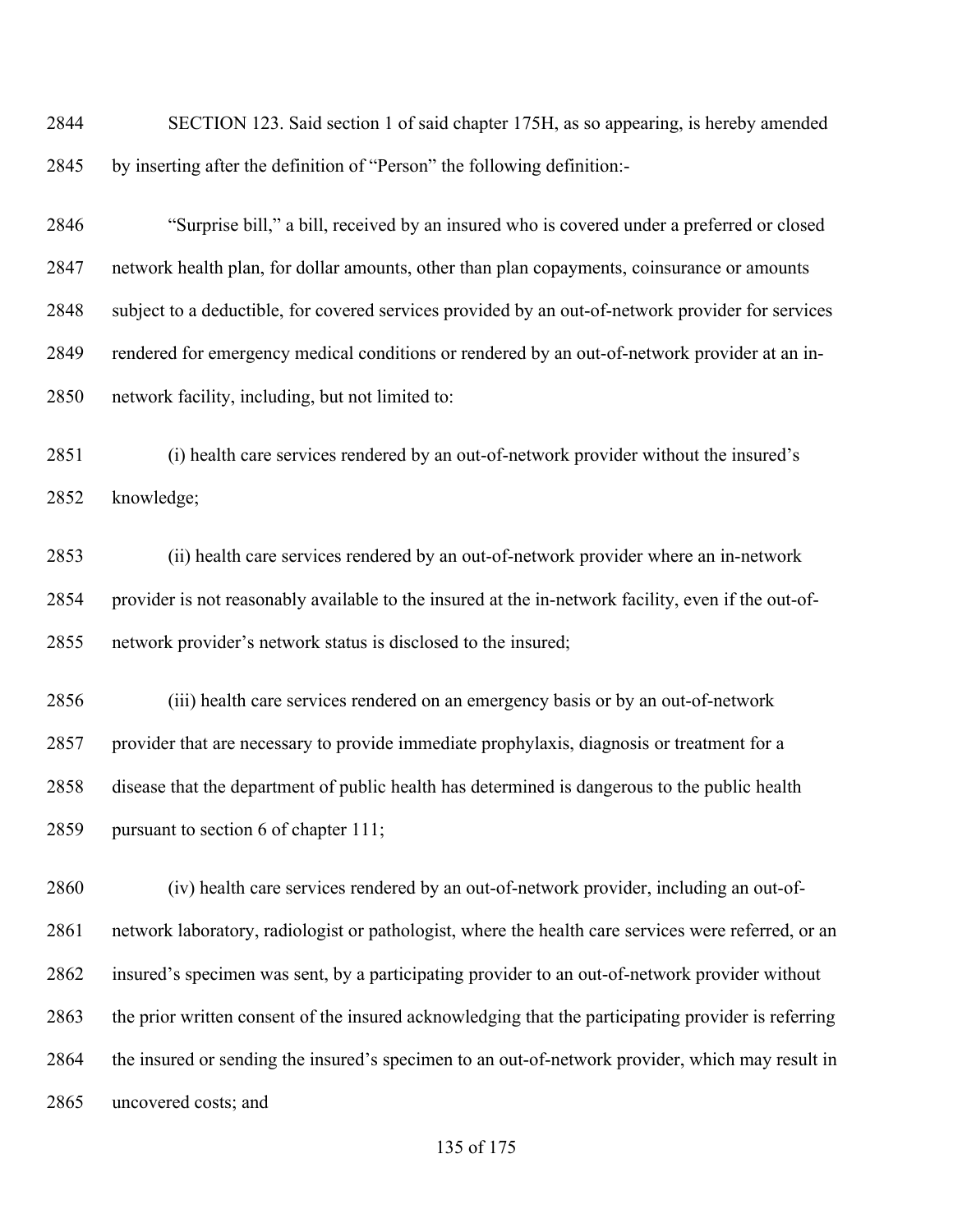(v) unforeseen health care services that arise at the time health care services are rendered 2867 that must necessarily be rendered by an out-of-network provider;

 provided, however, that a surprise bill shall not mean a bill received by an insured for health care services when a participating provider is available and the insured knowingly, voluntarily and specifically elects to obtain services from an out-of-network provider.

 SECTION 124. Chapter 175H of the General Laws is hereby amended by striking out section 5, and inserting in place thereof the following section:-

 Section 5. The attorney general may conduct an investigation of an alleged violation of this chapter and may commence a proceeding pursuant to section 4. Additionally, the attorney general has the authority to initiate a civil action under this chapter. When the attorney general has determined that a provider has violated this chapter, the attorney general shall notify the department of public health, the department of mental health, the board of registration in medicine or any other relevant licensing authorities, of that determination. Those licensing authorities may, upon their own investigation or upon notification from the attorney general that a provider licensed by that authority has violated this section, impose penalties for non-compliance consistent with their authority to regulate those providers.

 SECTION 125. Said chapter 175H of the General Laws is hereby amended by striking out section 6 and inserting in place thereof the following section:-

 Section 6. A person who receives a health care benefit or payment from a health care corporation or health care insurer or other person or entity, which such person knows that he or 2886 she is not entitled to receive or be paid, or a person who knowingly presents or causes to be presented with fraudulent intent a claim which contains a false statement, including but not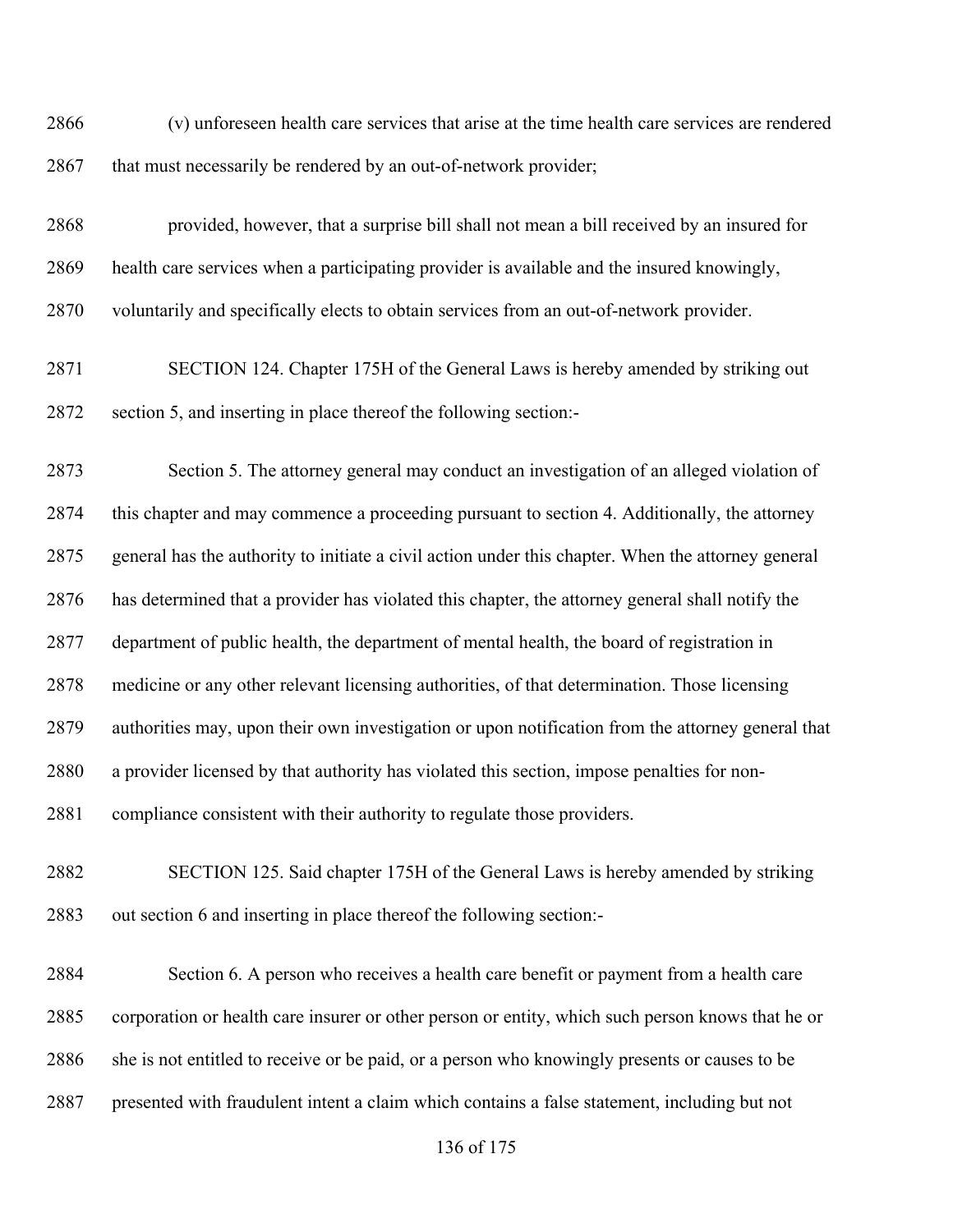limited to a payment or false statement regarding an impermissible facility fee shall be liable to the health care corporation or health care insurer or other person or entity for the full amount of the benefit or payment made, and for reasonable attorneys' fees and costs, inclusive of costs of investigation. A health care corporation or health care insurer or other injured person or entity may bring a civil action under this chapter in the superior court department of the trial court.

 SECTION 126. Said chapter 175H of the General Laws is hereby amended by adding the following section:-

 Section 6A. A person who receives a health care benefit or payment from a health care corporation or health care insurer or other person or entity, shall not be permitted to forward a surprise bill to a person covered under an insured health plan. A person who violates this section shall be liable to the health care corporation or health care insurer or other person or entity for penalties and for reasonable attorneys' fees and costs, inclusive of costs of investigation. A health care corporation or health care insurer or other injured person or entity may bring a civil action under this chapter in the superior court department of the trial court.

 SECTION 127. The General Laws are hereby amended by inserting after chapter 175M the following chapter:-

CHAPTER 175N. Pharmacy Benefit Managers

Section 1.

 As used in this chapter the following words shall, unless the context clearly requires otherwise, have the following meanings: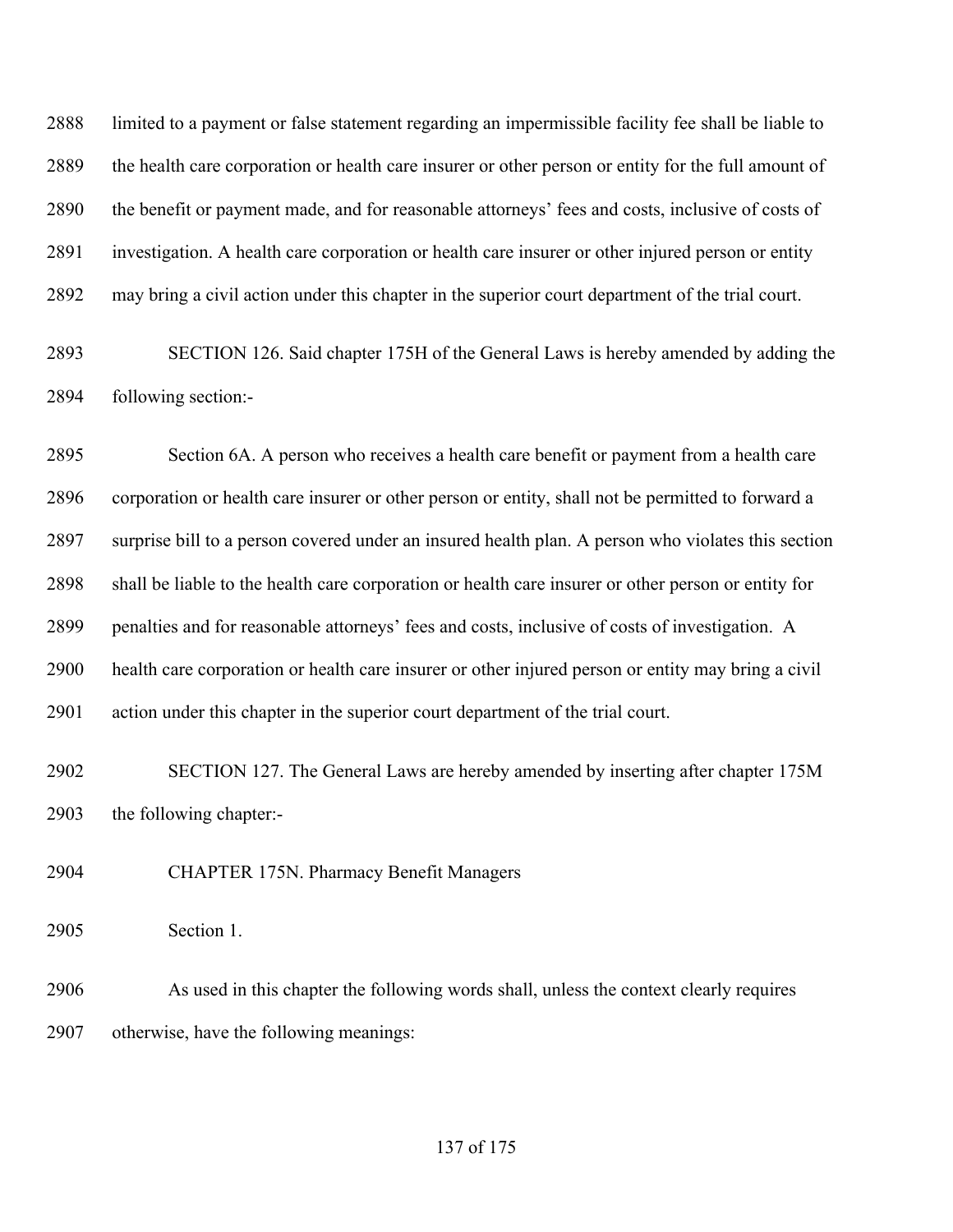| 2908 | "Carrier," an insurer licensed or otherwise authorized to transact accident or health                 |
|------|-------------------------------------------------------------------------------------------------------|
| 2909 | insurance under chapter 175; a nonprofit hospital service corporation organized under chapter         |
| 2910 | 176A; a nonprofit medical service corporation organized under chapter 176B; a health                  |
| 2911 | maintenance organization organized under chapter 176G; and an organization entering into a            |
| 2912 | preferred provider arrangement under chapter 176I, but not including an employer purchasing           |
| 2913 | coverage or acting on behalf of its employees or the employees of or more subsidiaries or             |
| 2914 | affiliated corporations of the employer; provided, however, that, unless otherwise noted,             |
| 2915 | "carrier" shall not include any entity to the extent it offers a policy, certificate or contract that |
| 2916 | provides coverage solely for dental care services or vision care services.                            |

"Center", the center for health information and analysis established in chapter 12C.

- "Commissioner", the commissioner of insurance.
- "Division", the division of insurance.

 "Health benefit plan", a policy, contract, certificate or agreement entered into, offered or issued by a carrier to provide, deliver, arrange for, pay for or reimburse any of the costs of health care services.

 "Pharmacy Benefit Manager," any person, business or entity, however organized, that administers, either directly or through subsidiaries, pharmacy benefit services for prescription drugs and devices on behalf of health benefit plan sponsors, including, but not limited to, self- insured employers, insurance companies and labor unions; provided however, that "pharmacy benefit services" shall include, but not be limited to, formulary administration; drug benefit design; pharmacy network contracting; pharmacy claims processing; mail and specialty drug pharmacy services; and cost containment, clinical, safety and adherence programs for pharmacy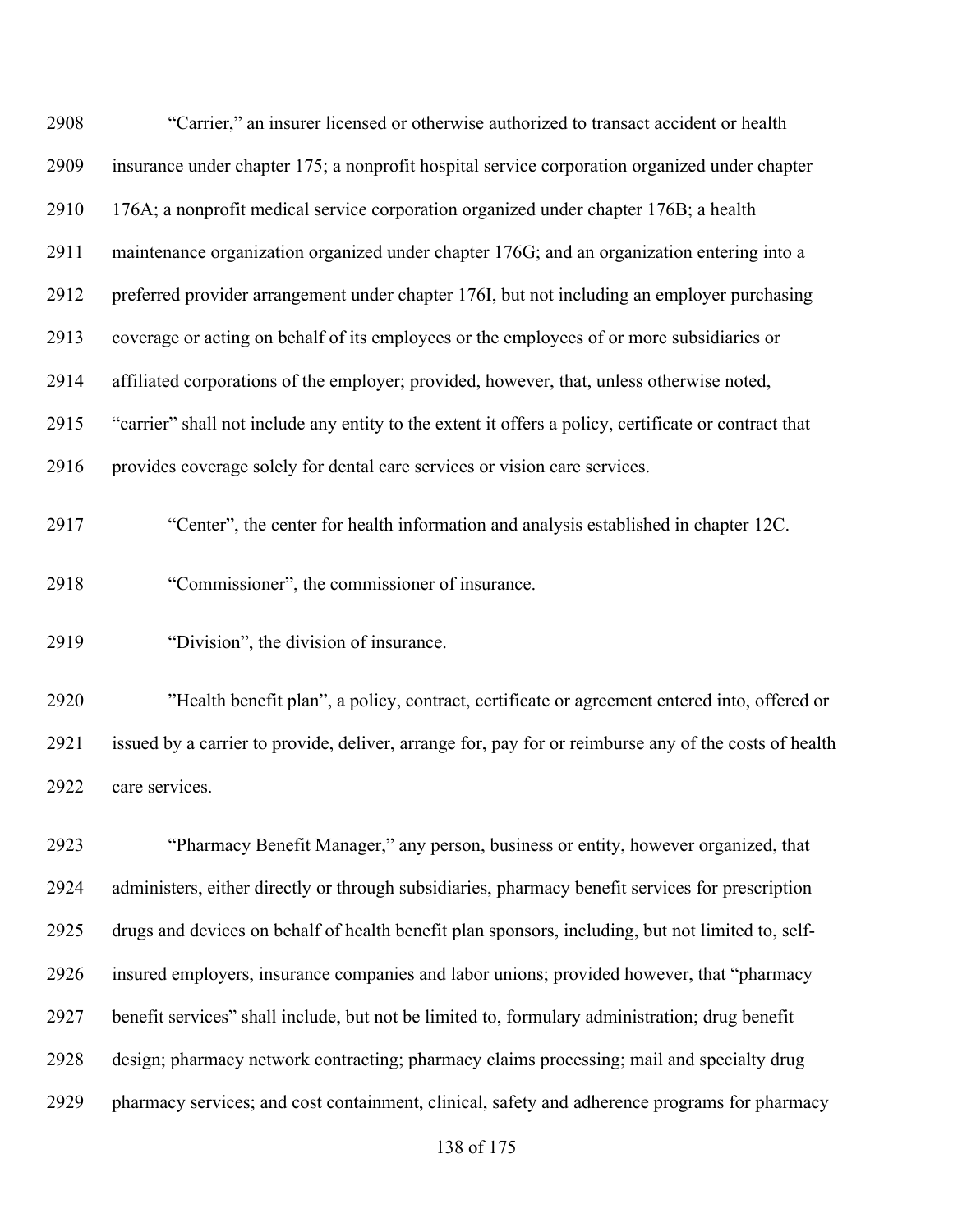services; provided, further, that a health benefit plan that does not contract with a pharmacy

benefit manager shall be considered a pharmacy benefit manager for the purposes of this section.

Section 2.

 (a) A person or organization shall not establish or operate as a pharmacy benefit manager to administer prescription drug benefits or services for a carrier's health benefit plans in the commonwealth without obtaining certification from the commissioner pursuant to this section.

 (b) The commissioner shall promulgate regulations regarding pharmacy benefit managers that shall establish the certification, application, standards and reporting requirements of pharmacy benefit managers. The commissioner shall charge application and renewal fees in the amount of \$1,000.

 (c) An entity certified as a pharmacy benefit manager shall be required to submit data and reporting information to the center, including information associated with discounts, retained rebates and earned margins on payments to pharmacy providers on behalf of health plans, according to standards and methods specified by the center pursuant to section 10A of chapter 12C.

 (d) Certification obtained under this section is valid for a period of 2 years and may be renewed. Certification is not transferable.

 (e) A pharmacy benefit manager shall report to the division material changes to the information contained in its application, certified by an officer of the pharmacy benefit manager, within 30 days of such changes.

Section 3.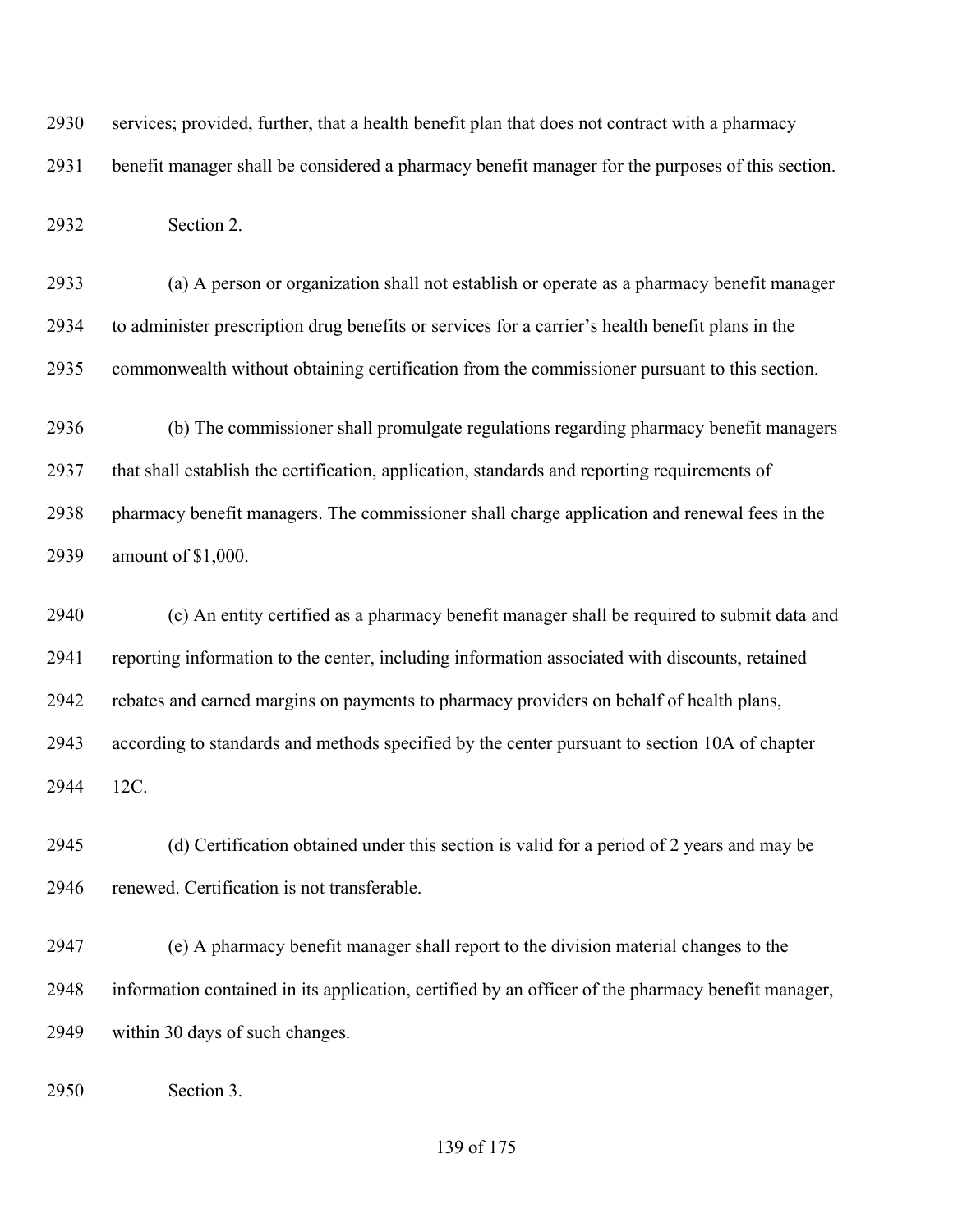(a) The commissioner may make an examination of the affairs of a Pharmacy Benefit Manager when the commissioner deems prudent but not less frequently than once every 3 years. The focus of the examination shall be to ensure that a pharmacy benefit manager is able to meet its responsibilities under contracts with carriers licensed under chapters 175, 176A, 176B, or 176G. The examination shall be conducted according to the procedures set forth in subsection (6) of section 4 of chapter 175.

 (b) The commissioner, a deputy or an examiner may conduct an on-site examination of each pharmacy benefit manager in the commonwealth to thoroughly inspect and examine its affairs.

 (c) The charge for each such examination shall be determined annually according to the procedures set forth in subsection (6) of section 4 of chapter 175.

 (d) Not later than 60 days following completion of the examination, the examiner in charge shall file with the commissioner a verified written report of examination under oath. Upon receipt of the verified report, the commissioner shall transmit the report to the pharmacy benefit manager examined with a notice which shall afford the pharmacy benefit manager examined a reasonable opportunity of not more than 30 days to make a written submission or rebuttal with respect to any matters contained in the examination report. Within 30 days of the end of the period allowed for the receipt of written submissions or rebuttals, the commissioner shall consider and review the reports together with any written submissions or rebuttals and any relevant portions of the examiner's work papers and enter an order:

 (i) adopting the examination report as filed with modifications or corrections and, if the examination report reveals that the pharmacy benefit manager is operating in violation of this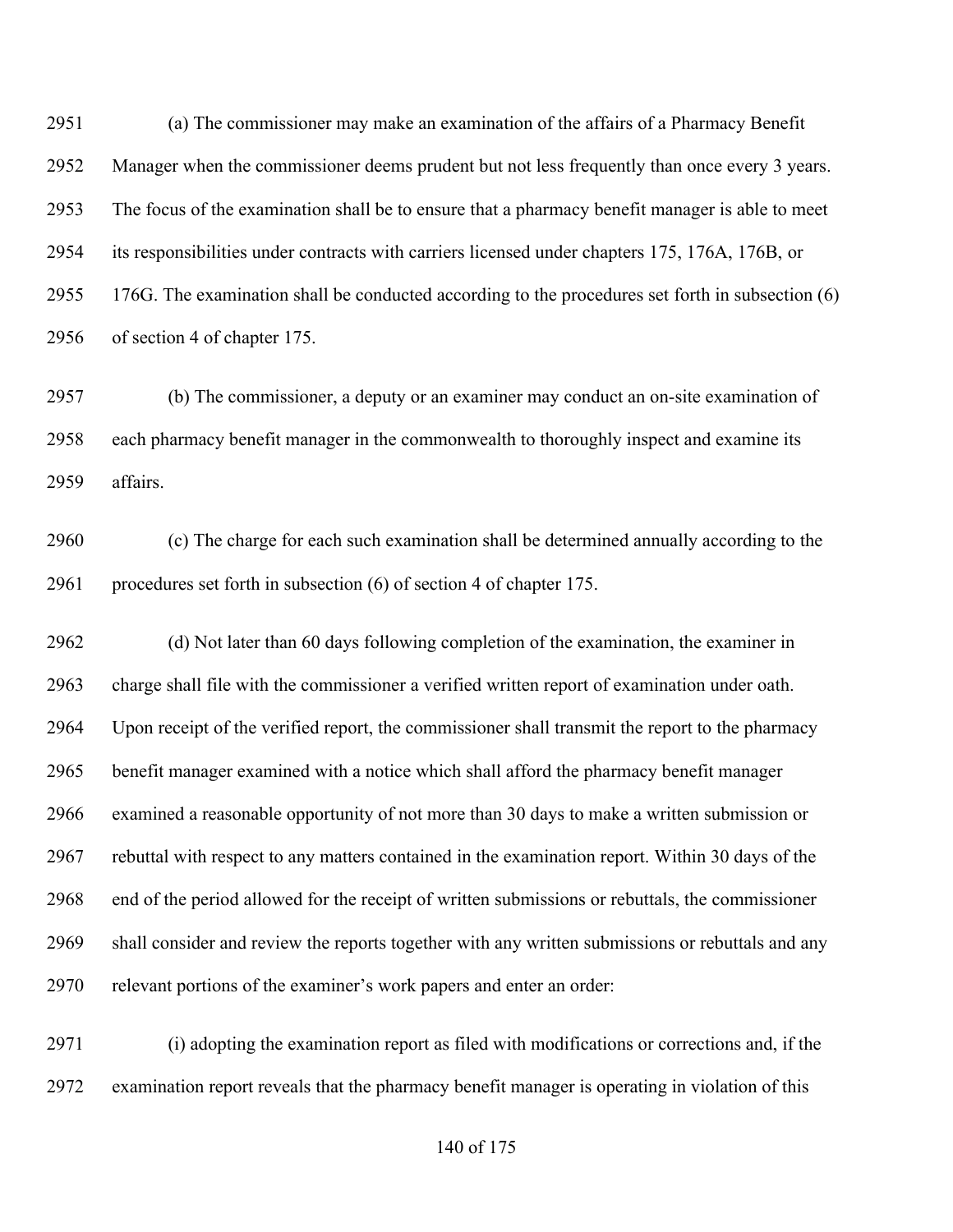section or any regulation or prior order of the commissioner, the commissioner may order the pharmacy benefit manager to take any action the commissioner considered necessary and appropriate to cure such violation;

 (ii) rejecting the examination report with directions to examiners to reopen the examination for the purposes of obtaining additional data, documentation or information and re-filing pursuant to the above provisions; or

 (iii) calling for an investigatory hearing with no less than 20 days' notice to the pharmacy benefit manager for purposes of obtaining additional documentation, data, information and testimony.

 (e) Notwithstanding any general or special law to the contrary, including clause 26 of section 7 of chapter 4 and chapter 66, the records of any such audit, examination or other inspection and the information contained in the records, reports or books of any pharmacy benefit manager examined pursuant to this section shall be confidential and open only to the inspection of the commissioner, or the examiners and assistants. Access to such confidential material may be granted by the commissioner to law enforcement officials of the commonwealth or any other state or agency of the federal government at any time, so long as the agency or office receiving the information agrees in writing to keep such material confidential. Nothing herein shall be construed to prohibit the required production of such records, and information contained in the reports of such company or organization before any court of the commonwealth or any master or auditor appointed by any such court, in any criminal or civil proceeding, affecting such pharmacy benefit manager, its officers, partners, directors or employees. The final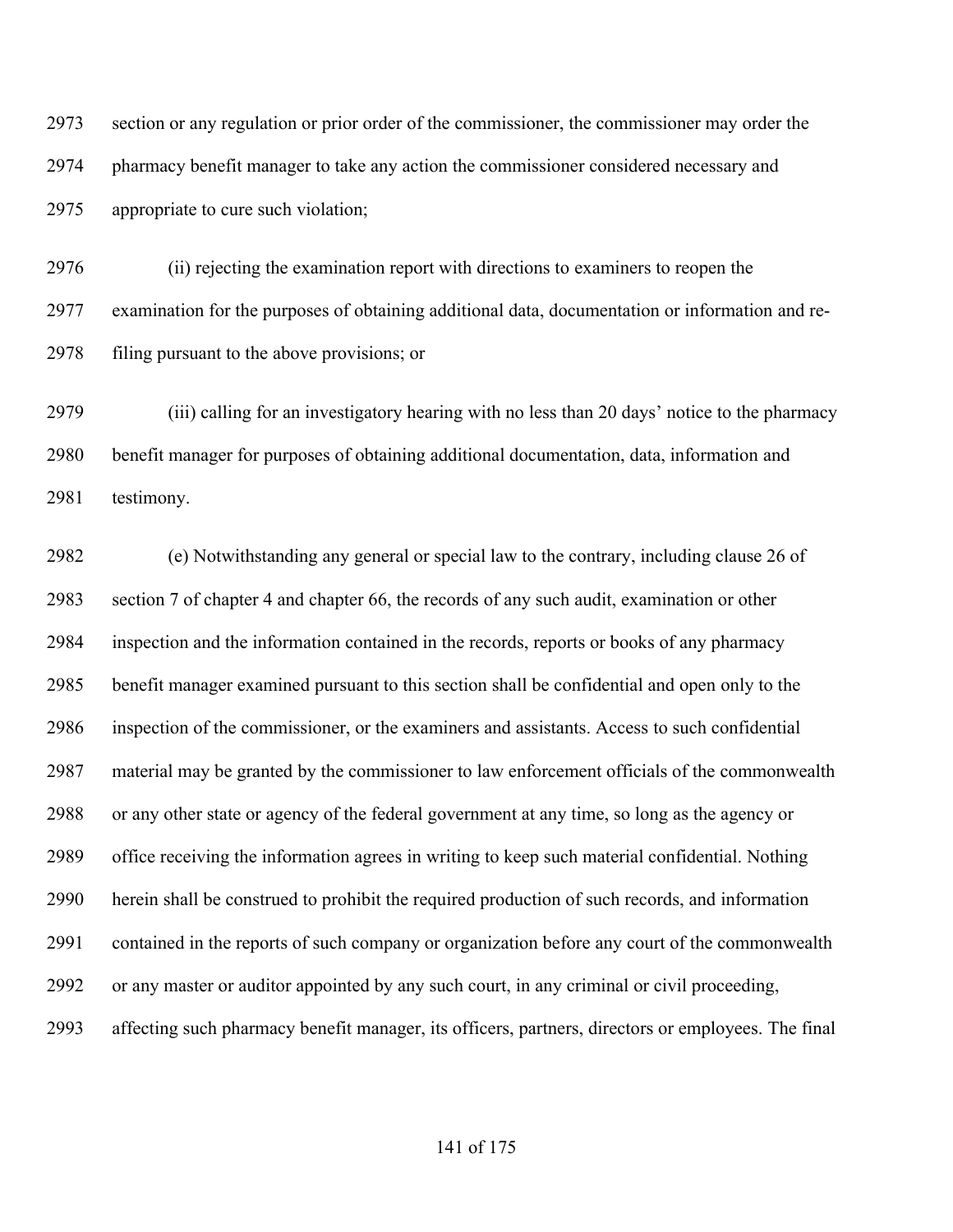report of any such audit, examination or any other inspection by or on behalf of the division of insurance shall be a public record.

Section 4.

 A pharmacy benefit manager shall be required to submit to periodic audits by a carrier licensed under chapters 175, 176A, 176B, or 176G, if the pharmacy benefit manager has entered into a contract with the carrier to provide pharmacy benefits to the carrier or its members. The commissioner may direct or provide specifications for such audits.

Section 5.

 (a) The division may suspend, revoke, or place on probation a pharmacy benefit manager certification if the pharmacy benefit manager:

(1) has engaged in fraudulent activity that constitutes a violation of state or federal law;

 (2) is the subject of consumer complaints received and verified by the division that justify action under this section to protect the health, safety and interests of consumers;

(3) fails to pay an application fee;

 (4) fails to comply with reporting requirements of the center under section 10A of chapter 12C;

- (5) appears upon examination to be unable to fulfill its contractual obligations; or
- (6) fails to comply with a requirement set forth in this section.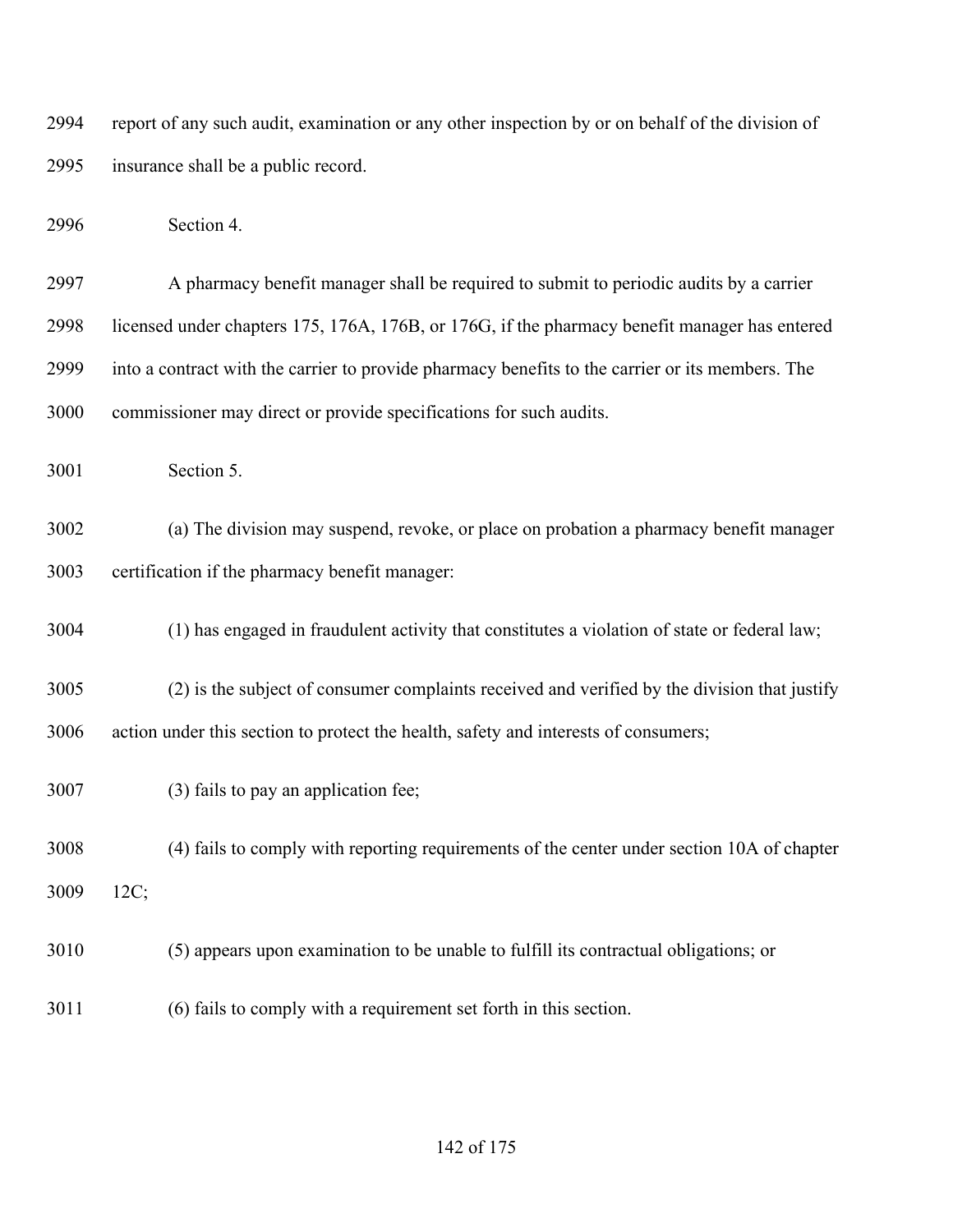(b) The commissioner shall notify the pharmacy benefit manager and advise, in writing, of the reason for any suspension or any refusal to issue or non-renew a certificate under this chapter. A copy of the notice shall be forwarded to the center. The applicant or pharmacy benefit manager may make written demand upon the commissioner within 30 days of receipt of such notification for a hearing before the commissioner to determine the reasonableness of the commissioner's action. The hearing shall be held pursuant to chapter 30A.

 (c) The commissioner shall not suspend or cancel a certificate unless the commissioner has first afforded the pharmacy benefit manager an opportunity for a hearing pursuant to chapter 30A.

 SECTION 128. Subsection (i) of section 8A of chapter 176A of the General Laws, as appearing in the 2018 Official Edition, is hereby amended by striking out the second paragraph and inserting in place thereof the following 3 paragraphs:-

 For the purposes of this section, '"licensed mental health professional" shall mean a licensed physician who specializes in the practice of psychiatry, a licensed psychologist, a licensed independent clinical social worker, a licensed mental health counselor, a licensed nurse mental health clinical specialist, a licensed alcohol and drug counselor I, as defined in section 1 of chapter 111J, a licensed marriage and family therapist within the lawful scope of practice for such therapist, or a clinician practicing under the supervision of licensed professional, and working towards licensure, in a clinic licensed under chapter 111.

 A carrier may not deny coverage for any behavioral health service or any evaluation and management office visit solely because the two services were delivered on the same day in the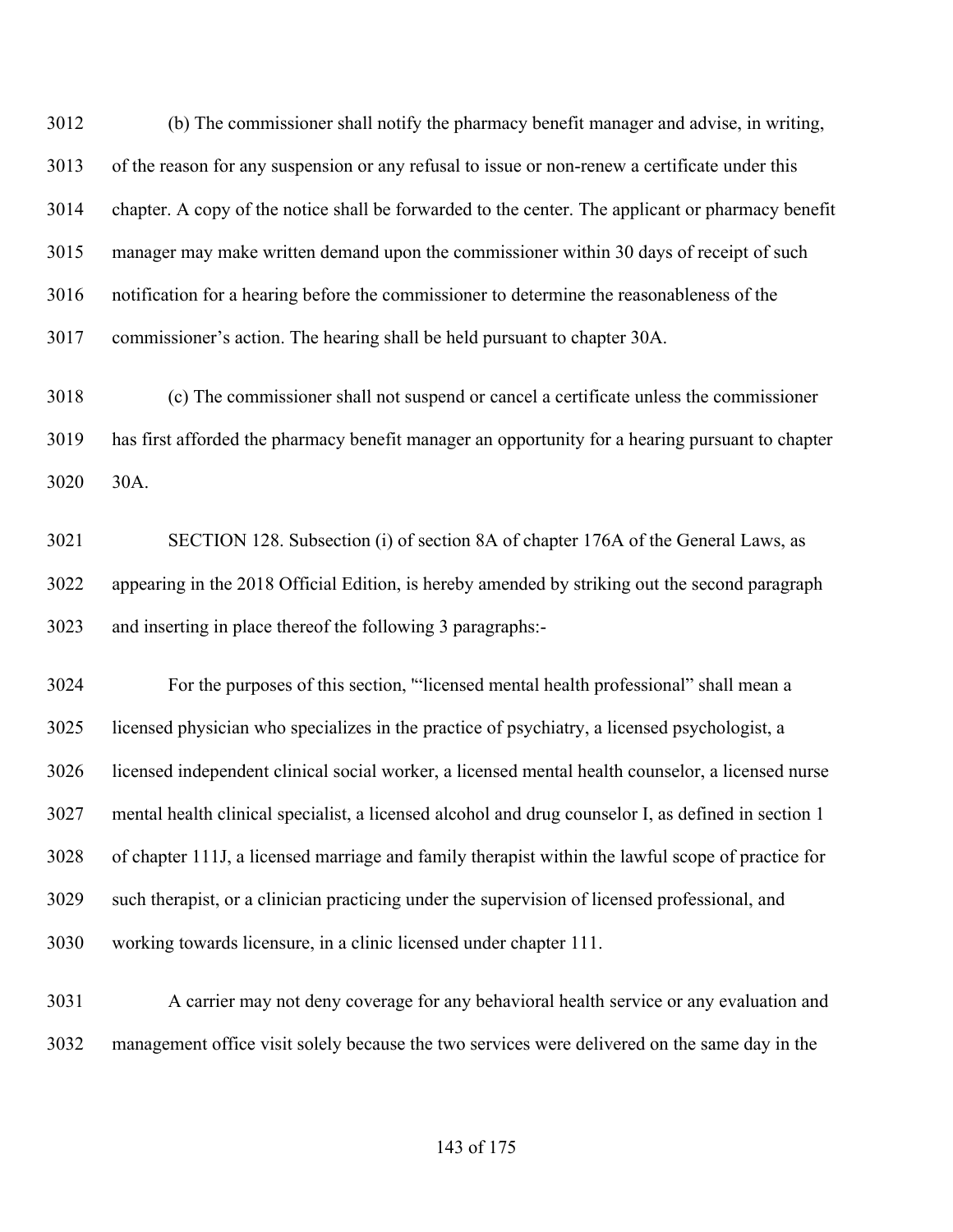same practice or facility; provided, however, an insurer may deny coverage if the two services are delivered by the same provider, or providers of the same specialty.

The Division shall provide guidance relative to implementation of this section.

 SECTION 129. Chapter 176A of the General Laws is hereby amended by adding the following section:-

 Section 38. (a) "Telehealth" as it pertains to the delivery of health care services, the use of synchronous or asynchronous telecommunications technology, including but not limited to live video, text messaging and application-based communications, by a telehealth provider, as defined in section 4P of chapter 111, to provide health care services, including, but not limited to, assessment, diagnosis, consultation, treatment and monitoring of a patient. The term does not include audio-only telephone calls, e-mail messages or facsimile transmissions.

 (b) For a contract between a subscriber and a nonprofit hospital service corporation, the corporation shall implement procedures so that the insurer shall not decline to provide coverage for health care services solely on the basis that those services were delivered through the use of telehealth by a contracted health care provider, consistent with paragraph  $(4)(i)$  of subsection (a) of section 6 of chapter 176O, if (i) the health care services are covered by way of in-person consultation or delivery and (ii) the health care services may be appropriately provided through the use of telehealth.

 (c) A contract that provides coverage for services under this section may contain a provision for a deductible, copayment or coinsurance requirement for a health care service provided through telehealth as long as the deductible, copayment or coinsurance does not exceed the deductible, copayment or coinsurance applicable to an in-person consultation.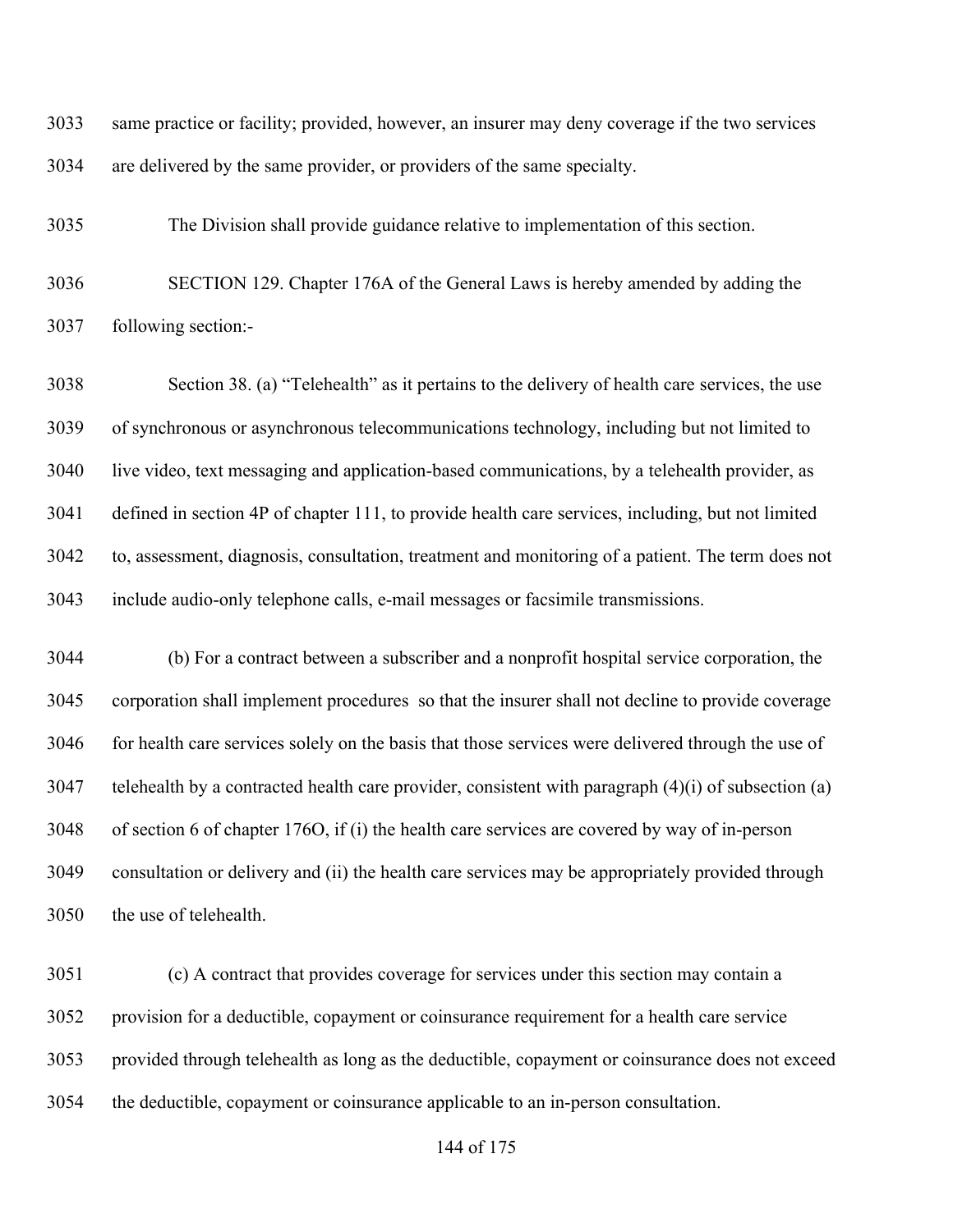(d) When determining coverage for telehealth services, carriers may use utilization review systems, including preauthorization, to determine the appropriateness of telehealth as a means of delivering a health care service, provided that the determination shall be made in the same manner as if the service was provided via in-person consultation or delivery

 (e) Coverage for telehealth services shall not be required to reimburse a health care provider for a health care service that is not a covered benefit under the plan nor to reimburse a health care provider not contracted under the plan except as provided for under paragraph  $(4)(i)$ of subsection (a) of Section 6 of Chapter 176O.

 (f) Coverage that reimburses a provider with a global payment, as defined in section 1 of chapter 6D, shall account for the provision of telehealth services when the carrier calculates the global payment allowed amount.

 SECTION 130. Subsection (i) of section 4A of chapter 176B of the General Laws, as appearing in the 2018 Official Edition, is hereby amended by striking out the second paragraph and inserting in place thereof the following 3 paragraphs:-

 For the purposes of this section, "licensed mental health professional" shall mean a licensed physician who specializes in the practice of psychiatry, a licensed psychologist, a licensed independent clinical social worker, a licensed mental health counselor, a licensed nurse mental health clinical specialist, a licensed alcohol and drug counselor I, as defined in section 1 of chapter 111J, a licensed marriage and family therapist within the lawful scope of practice for such therapist, or a clinician practicing under the supervision of licensed professional, and working towards licensure, in a clinic licensed under chapter 111.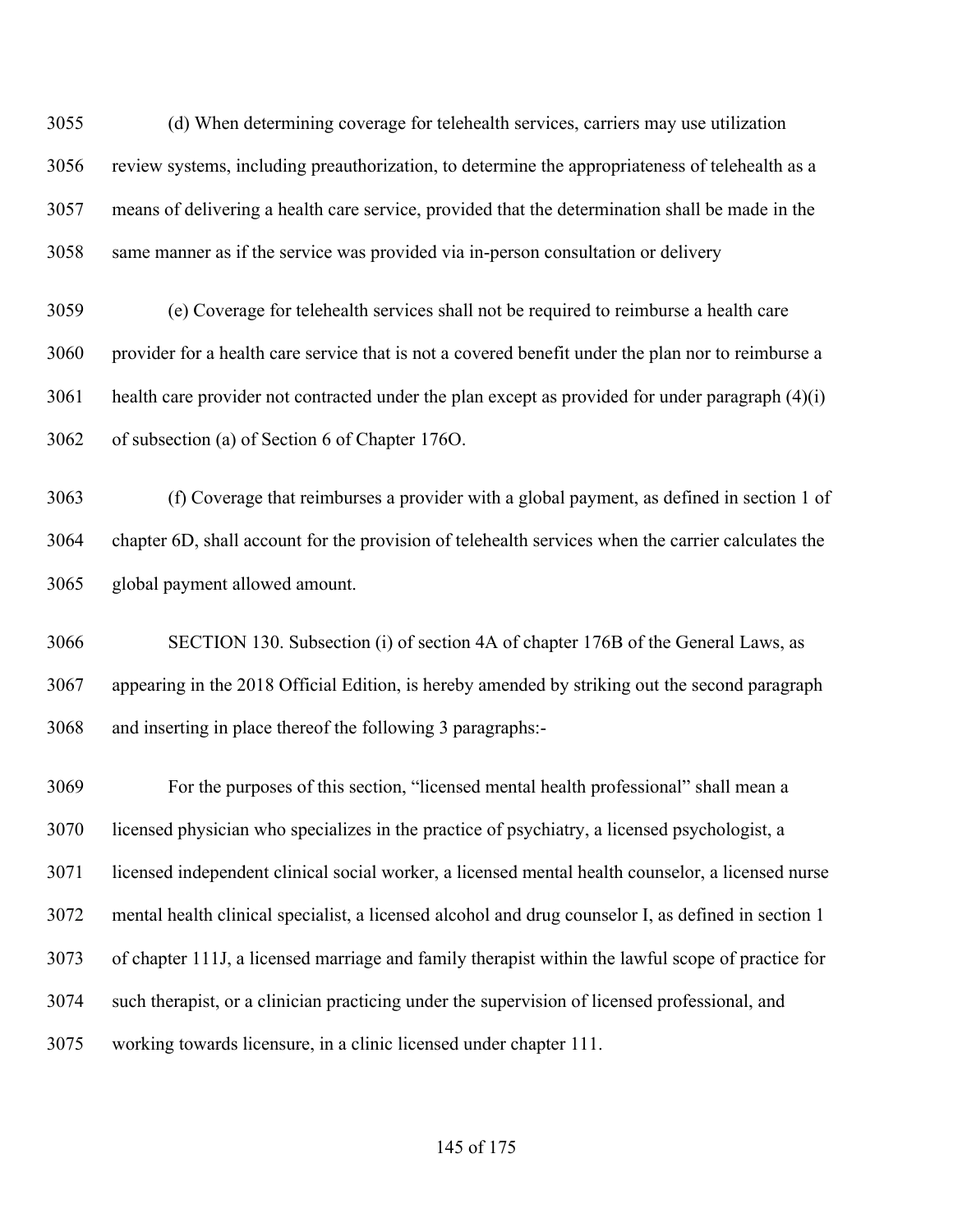A carrier may not deny coverage for any behavioral health service or any evaluation and management office visit solely because the two services were delivered on the same day in the same practice or facility; provided, however, an insurer may deny coverage if the two services are delivered by the same provider, or providers of the same specialty.

The Division shall provide guidance relative to implementation of this section.

 SECTION 131. Chapter 176B of the General Laws is hereby amended by adding the following section:-

 Section 25. (a) For the purposes of this section, "Telehealth" as it pertains to the delivery of health care services, shall mean the use of synchronous or asynchronous telecommunications technology, including but not limited to live video, text messaging and application-based communications, by a telehealth provider, as defined in section 4P of chapter 111, to provide health care services, including, but not limited to, assessment, diagnosis, consultation, treatment and monitoring of a patient. The term does not include audio-only telephone calls, e-mail messages or facsimile transmissions.

 (b) For a contract between a subscriber and a medical service corporation, the corporation shall implement procedures so that it shall not decline to provide coverage for health care services solely on the basis that those services were delivered through the use of telehealth by a contracted health care provider, consistent with clause (i) of paragraph (4) of subsection (a) of section 6 of chapter 176O, if (i) the health care services are covered by way of in-person consultation or delivery and (ii) the health care services may be appropriately provided through the use of telehealth.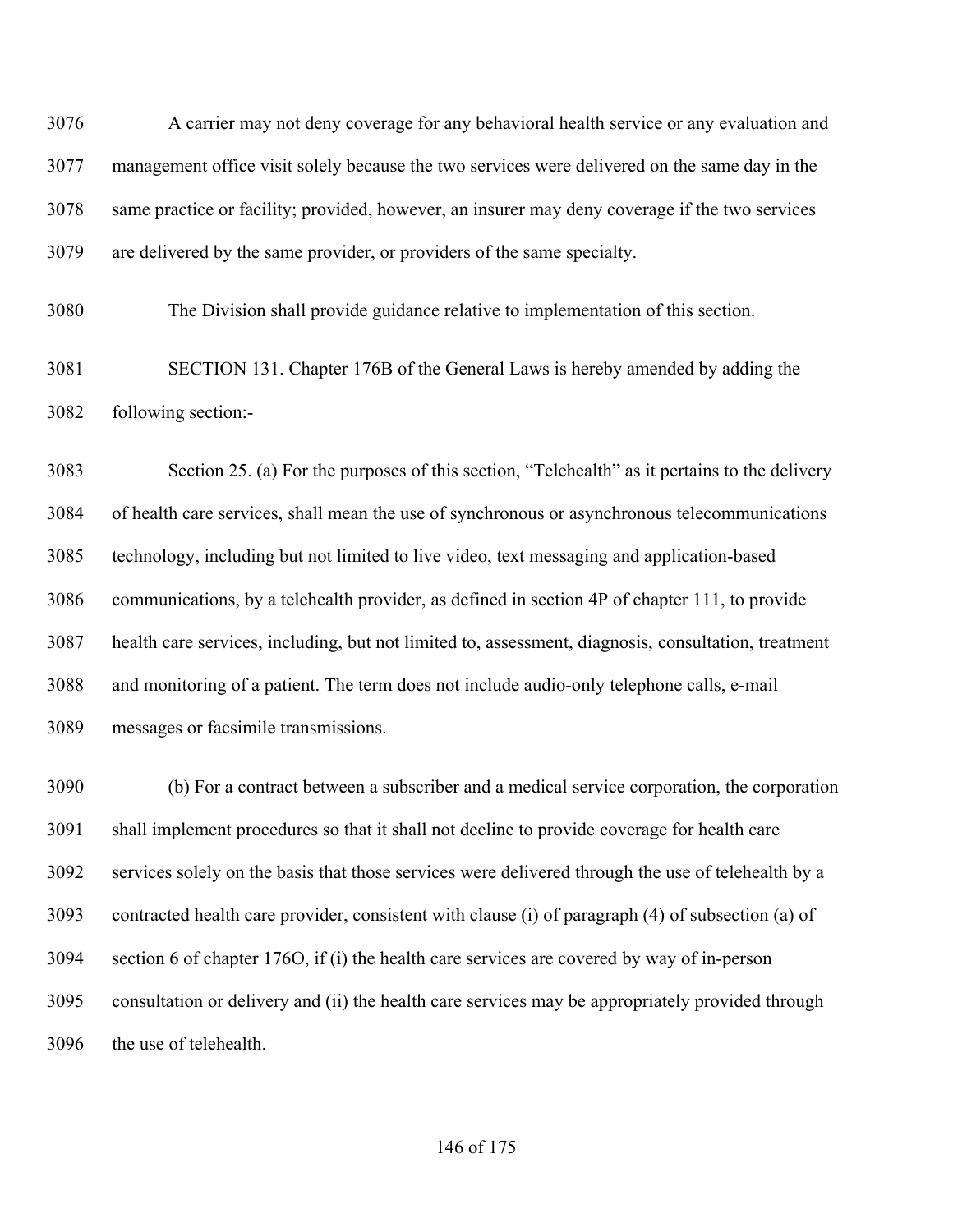(c) A contract that provides coverage for services under this section may contain a provision for a deductible, copayment or coinsurance requirement for a health care service provided through telehealth as long as the deductible, copayment or coinsurance does not exceed the deductible, copayment or coinsurance applicable to an in-person consultation.

 (d) When determining coverage for telehealth services, carriers may use utilization review systems, including preauthorization, to determine the appropriateness of telehealth as a means of delivering a health care service, provided that the determination shall be made in the same manner as if the service was provided via in-person consultation or delivery

 (e) Coverage for telehealth services shall not be required to reimburse a health care provider for a health care service that is not a covered benefit under the plan nor to reimburse a health care provider not contracted under the plan except as provided for under clause (i) of paragraph (4) of subsection (a) of Section 6 of Chapter 176O.

 (f) Coverage that reimburses a provider with a global payment, as defined in section 1 of chapter 6D, shall account for the provision of telehealth services when the carrier calculates the global payment allowed amount.

 SECTION 132. Subsection (i) of section 4M of chapter 176G of the General Laws, as appearing in the 2018 Official Edition, is hereby amended by striking out the second paragraph and inserting in place thereof the following 3 paragraphs:-

 For the purposes of this section, "licensed mental health professional" shall mean a licensed physician who specializes in the practice of psychiatry, a licensed psychologist, a licensed independent clinical social worker, a licensed mental health counselor, a licensed nurse mental health clinical specialist, a licensed alcohol and drug counselor I, as defined in section 1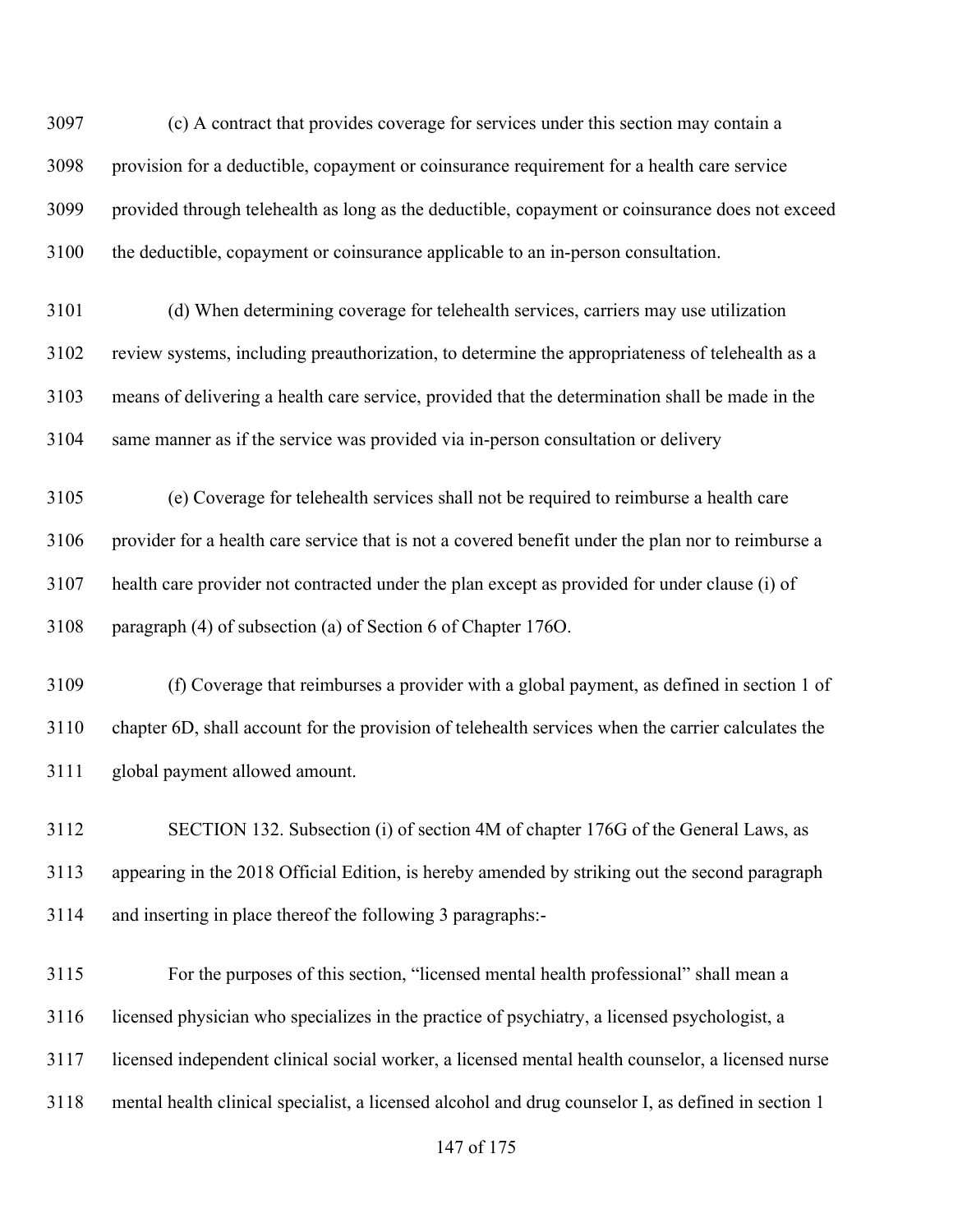| 3119 | of chapter 111J, a licensed marriage and family therapist within the lawful scope of practice for   |
|------|-----------------------------------------------------------------------------------------------------|
| 3120 | such therapist, or a clinician practicing under the supervision of licensed professional, and       |
| 3121 | working towards licensure, in a clinic licensed under chapter 111.                                  |
| 3122 | A carrier may not deny coverage for any behavioral health service or any evaluation and             |
| 3123 | management office visit solely because the two services were delivered on the same day in the       |
| 3124 | same practice or facility; provided, however, an insurer may deny coverage if the two services      |
| 3125 | are delivered by the same provider, or providers of the same specialty.                             |
| 3126 | The Division shall provide guidance relative to implementation of this section.                     |
| 3127 | SECTION 133. Said chapter 176G of the General laws is hereby further amended by                     |
| 3128 | adding the following section:-                                                                      |
| 3129 | Section 33. (a) For the purposes of this section, "Telehealth" as it pertains to the delivery       |
| 3130 | of health care services, shall mean the use of synchronous or asynchronous telecommunications       |
| 3131 | technology, including but not limited to live video, text messaging and application-based           |
| 3132 | communications, by a telehealth provider, as defined in section 4P of chapter 111, to provide       |
| 3133 | health care services, including, but not limited to, assessment, diagnosis, consultation, treatment |
| 3134 | and monitoring of a patient. The term does not include audio-only telephone calls, e-mail           |
| 3135 | messages or facsimile transmissions.                                                                |
| 3136 | (b) For a contract between a member and a health maintenance organization, the                      |
| 3137 | organization shall implement procedures so that it shall not decline to provide coverage for        |
| 3138 | health care services solely on the basis that those services were delivered through the use of      |
| 3139 | telehealth by a contracted health care provider, consistent with clause (i) of paragraph (4) of     |
| 3140 | subsection (a) of section 6 of chapter 1760, if (i) the health care services are covered by way of  |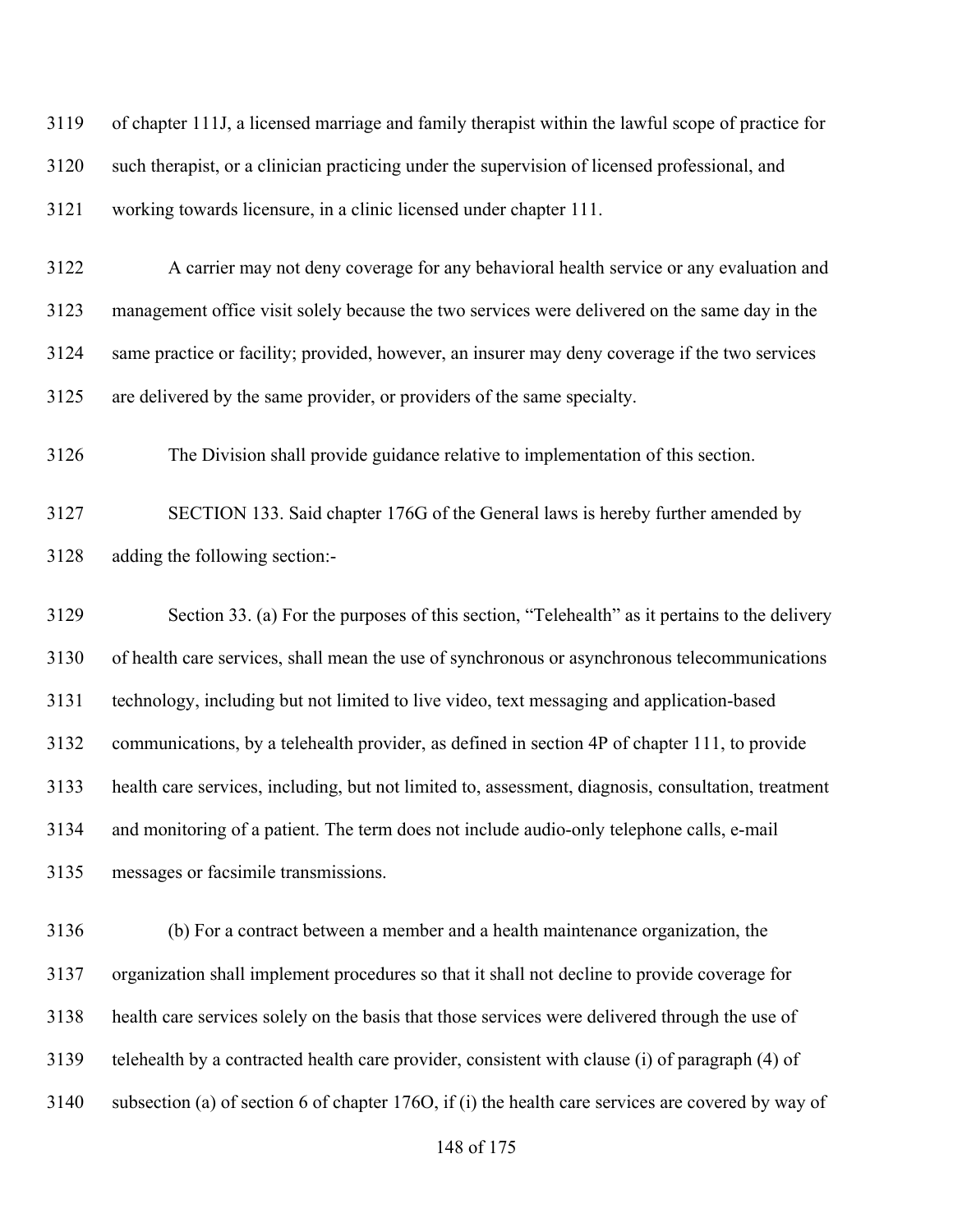in-person consultation or delivery and (ii) the health care services may be appropriately provided through the use of telehealth.

 (c) A contract that provides coverage for services under this section may contain a provision for a deductible, copayment or coinsurance requirement for a health care service provided through telehealth as long as the deductible, copayment or coinsurance does not exceed the deductible, copayment or coinsurance applicable to an in-person consultation.

 (d) When determining coverage for telehealth services, carriers may use utilization review systems, including preauthorization, to determine the appropriateness of telehealth as a means of delivering a health care service, provided that the determination shall be made in the same manner as if the service was provided via in-person consultation or delivery

 (e) Coverage for telehealth services shall not be required to reimburse a health care provider for a health care service that is not a covered benefit under the plan nor to reimburse a health care provider not contracted under the plan except as provided for under clause (i) of paragraph (4) of subsection (a) of Section 6 of Chapter 176O.

 (f) Coverage that reimburses a provider with a global payment, as defined in section 1 of chapter 6D, shall account for the provision of telehealth services when the carrier calculates the global payment allowed amount.

 SECTION 134. Subsection (a) of section 4 of chapter 176J of the General Laws, as appearing in the 2018 Official Edition, is hereby amended by striking out the words, "Every carrier shall make available," and inserting in place thereof the following words:- "Every carrier 3161 shall maintain a website on which it will display every available plan and shall offer."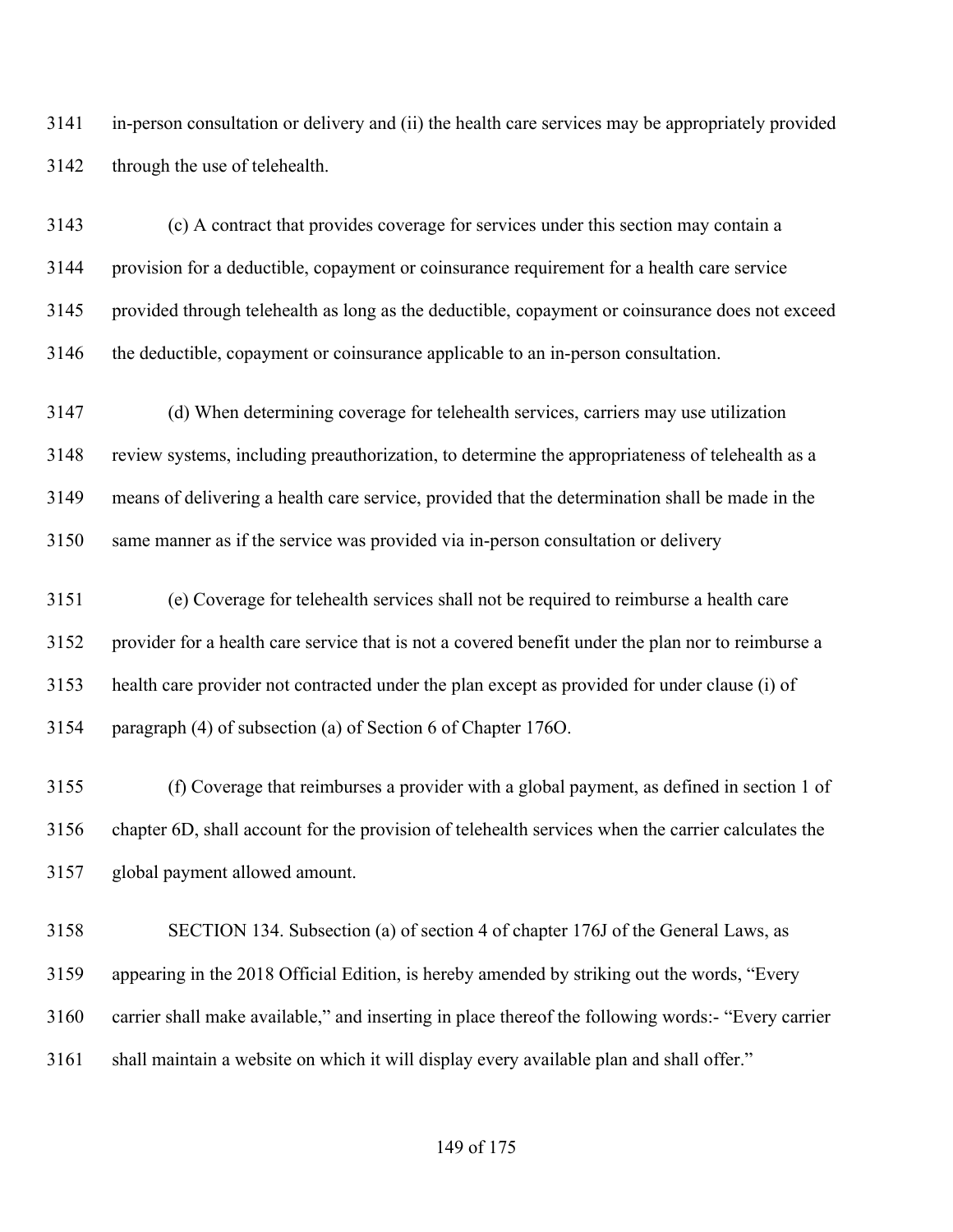SECTION 135. Subsection (b) of said section 4 of said chapter 176J of the General Laws, as so appearing, is hereby amended by striking out the fourth paragraph.

 SECTION 136. Section 7 of said chapter 176J, as so appearing, is hereby amended by striking out subsection (b) and inserting in place thereof the following subsection:

 (b) Every carrier, as a condition of doing business under the jurisdiction of this chapter, shall electronically file with the commissioner an annual actuarial opinion that the carrier's rating methodologies and rates to be applied in the upcoming calendar year comply with the requirements of this chapter and any regulations promulgated under the authority of this chapter. In addition, every carrier shall file electronically an annual statement of the number of eligible individuals, eligible employees and eligible dependents, as of the close of the preceding calendar year, enrolled in a health benefit plan offered by the carrier. A carrier that utilizes intermediaries shall file a list of those intermediaries, with associated contact information. Every carrier shall maintain at its principal place of business a complete and detailed description of its rating practices including information and documentation which demonstrates that its rating methods and practices are based upon commonly accepted actuarial assumptions, are under sound actuarial principles, and comply with this chapter. Such information shall be made available to the commissioner upon request, but shall remain confidential.

 SECTION 137. Said chapter176J of the General Laws is hereby amended by striking out section 11 and inserting in place thereof the following section:

 Section 11. (a) A carrier that offers a health benefit plan that: (i) provides or arranges for the delivery of health care services through a closed network of health care providers; and (ii) as of the close of any preceding calendar year, has a combined total of 5,000 or more eligible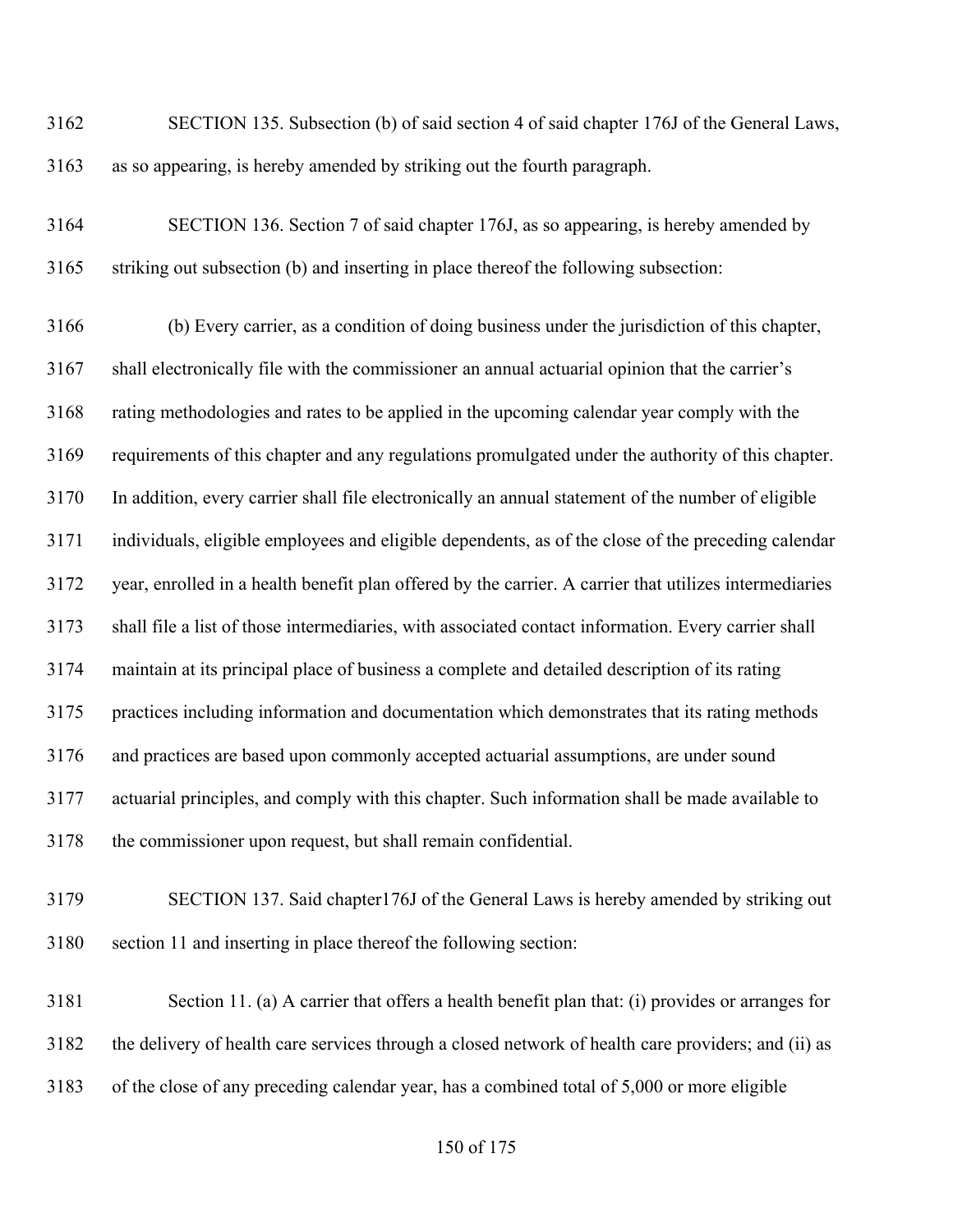| 3184 | individuals, eligible employees and eligible dependents, who are enrolled in health benefit plans  |
|------|----------------------------------------------------------------------------------------------------|
| 3185 | sold, issued, delivered, made effective or renewed to qualified small businesses or eligible       |
| 3186 | individuals, shall offer to all eligible individuals and small businesses in at least 2 geographic |
| 3187 | areas at least 1 of the following plans:                                                           |
| 3188 | (1) a reduced or selective network of providers;                                                   |
| 3189 | (2) a plan in which providers are tiered and member cost sharing is based on the tier              |
| 3190 | placement of the provider;                                                                         |
| 3191 | (3) a plan in which an enrollee's premium varies based on the primary care provider                |
| 3192 | selected at the time of enrollment; or                                                             |
| 3193 | (4) any other innovative plan designed by the carrier and approved by the commissioner.            |
| 3194 | Carriers are to establish a base premium rate discount of at least 20 per cent for the plan        |
| 3195 | offered pursuant to this section compared to the base premium of the carrier's most actuarially    |
| 3196 | similar plan with the carrier's non-selective or non-tiered network of providers. The savings may  |
| 3197 | be achieved by means including, but not limited to: (i) the exclusion of providers with similar or |
| 3198 | lower quality based on the standard quality measure set with higher health status adjusted total   |
| 3199 | medical expenses or relative prices, as determined under section 10 of chapter 12C; or (ii)        |
| 3200 | increased member cost-sharing for members who utilize providers for non-emergency services         |
| 3201 | with similar or lower quality based on the standard quality measure set and with higher health     |
| 3202 | status adjusted total medical expenses or relative prices, as determined under said section 10 of  |
| 3203 | said chapter 12C.                                                                                  |
|      |                                                                                                    |

## of 175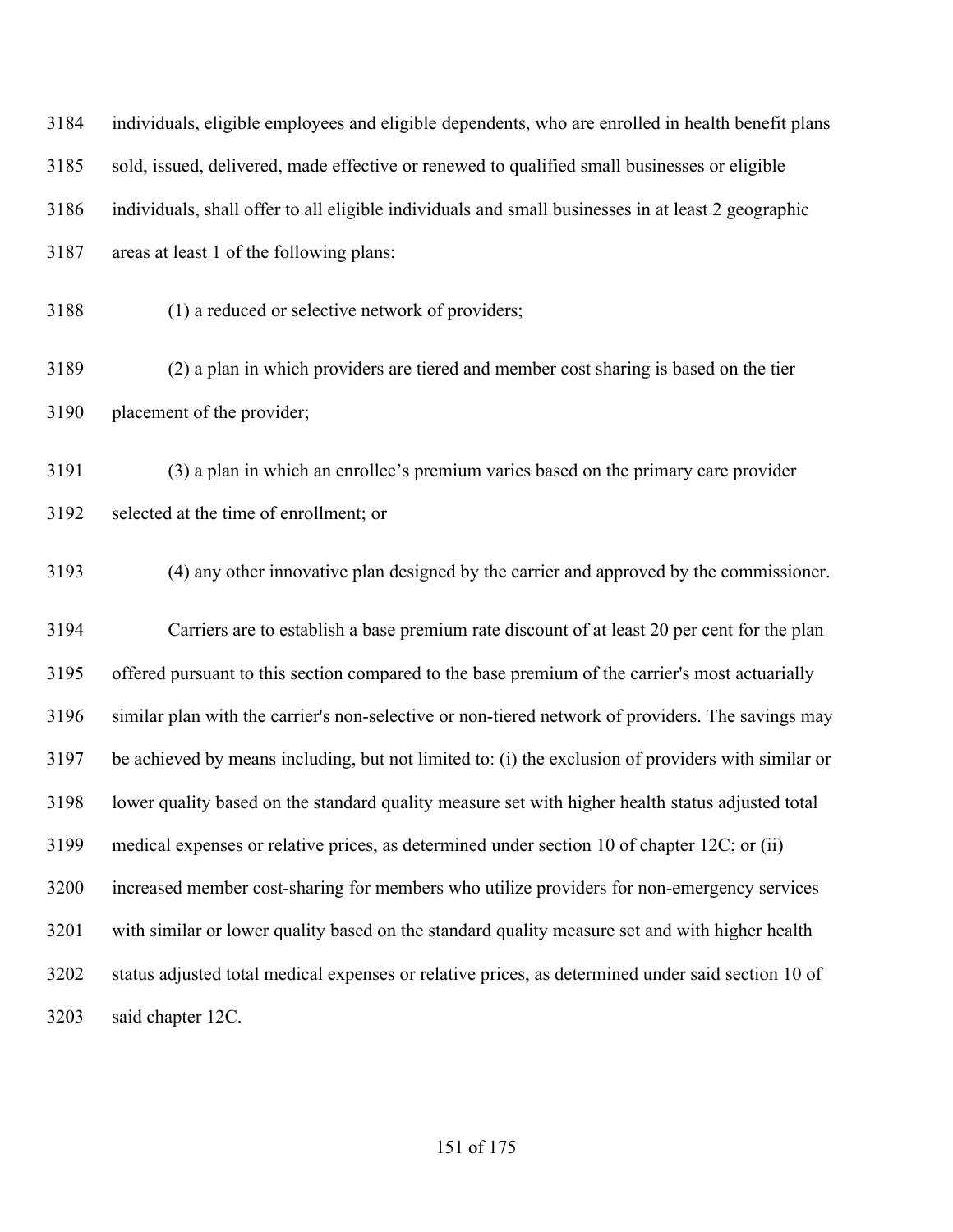The commissioner may apply waivers to the base premium rate discount determined by the commissioner under this section to carriers who receive 80 per cent or more of their incomes from government programs or the subsidized ConnectorCare Program sponsored by the Commonwealth Health Insurance Connector Authority or which have service areas which do not include either Suffolk or Middlesex counties and who were first admitted to do business by the division of insurance on January 1, 1986, as health maintenance organizations under chapter 176G.

 (b) A tiered network plan shall only include variations in member cost-sharing between provider tiers which are reasonable in relation to the premium charged and ensure adequate access to covered services. Carriers shall tier providers based on quality performance as measured by the standard quality measure set and by cost performance as measured by health status adjusted total medical expenses and relative prices. Where applicable quality measures are not available, tiering may be based solely on health status adjusted total medical expenses or relative prices or both.

 The commissioner shall promulgate regulations requiring the uniform reporting of information for all products subject to this section, including, but not limited to, for tiered network plans requiring at least 90 days before the proposed effective date of any tiered network plan or any modification in the tiering methodology for any existing tiered network plan, the reporting of a detailed description of the methodology used for tiering providers, including: the statistical basis for tiering; a list of providers to be tiered at each member cost-sharing level; a description of how the methodology and resulting tiers will be communicated to each network provider, eligible individuals and small groups; and a description of the appeals process a provider may pursue to challenge the assigned tier level.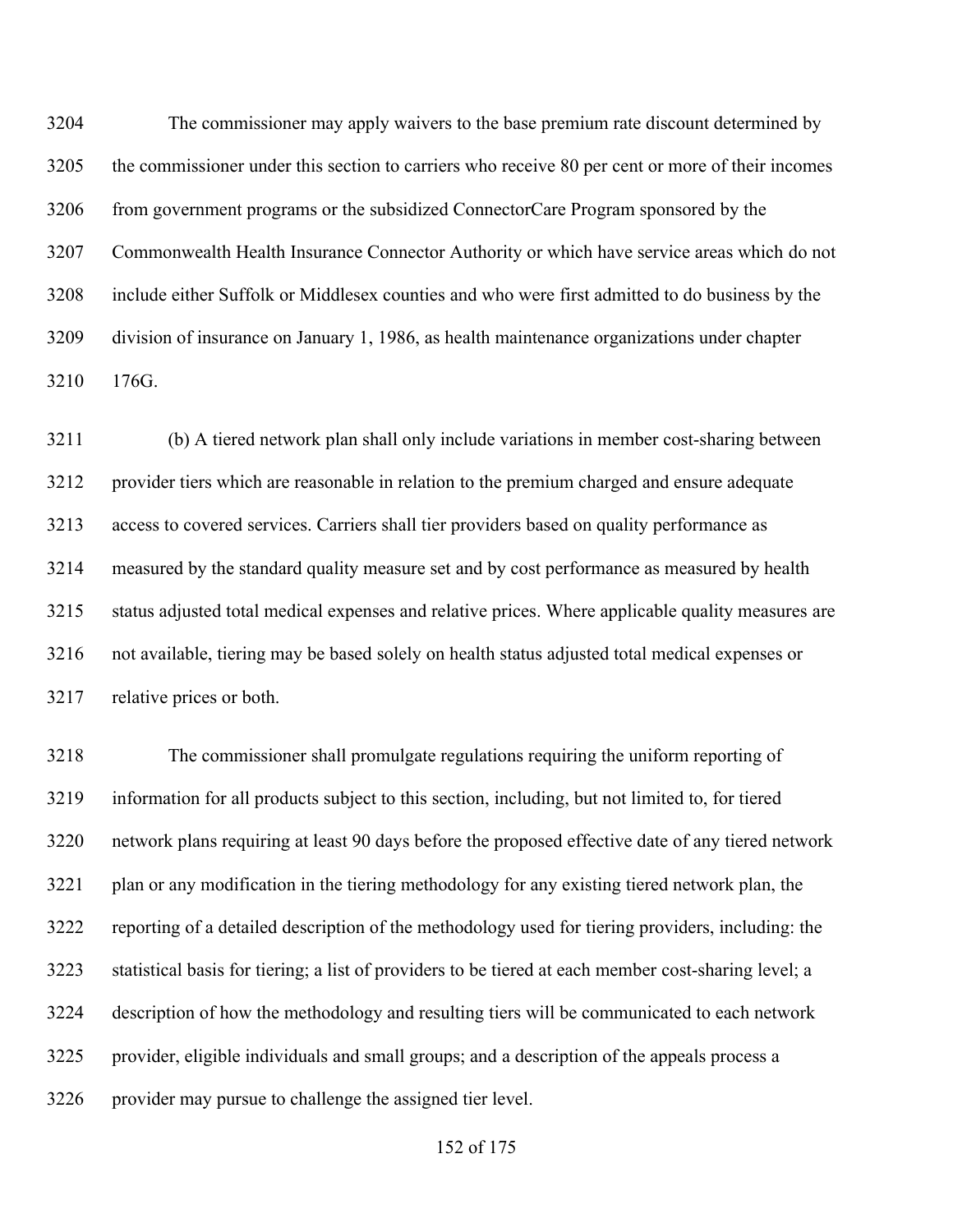(c) The commissioner shall determine network adequacy for a tiered network plan based on the availability of sufficient network providers in the carrier's overall network of providers.

 (d) The commissioner shall determine network adequacy for a selective network plan based on the availability of sufficient network providers in the carrier's selective network.

 (e) In determining network adequacy under this section the commissioner may take into consideration factors such as the location of providers participating in the plan and employers or members that enroll in the plan, the range of services provided by providers in the plan and plan benefits that recognize and provide for extraordinary medical needs of members that may not be adequately dealt with by the providers within the plan network.

 (f) Carriers may: (i) reclassify provider tiers; and (ii) determine provider participation in selective and tiered plans not more than once per calendar year except that carriers may reclassify providers from a higher cost tier to a lower cost tier or add providers to a selective network at any time. If the carrier reclassifies provider tiers or providers participating in a selective plan during the course of an account year, the carrier shall provide affected members of the account with information regarding the plan changes at least 30 days before the changes take effect. Carriers shall provide information on their websites about any tiered or selective plan, including but not limited to, the providers participating in the plan, the selection criteria for those providers and where applicable, the tier in which each provider is classified.

 (g) The division of insurance shall report annually specific findings and legislative recommendations for all products subject to this section, including the following: (1) the utilization trends of eligible employers and eligible individuals enrolled in plans offered under this section; (2) the extent to which tiered product offerings have reduced health care costs for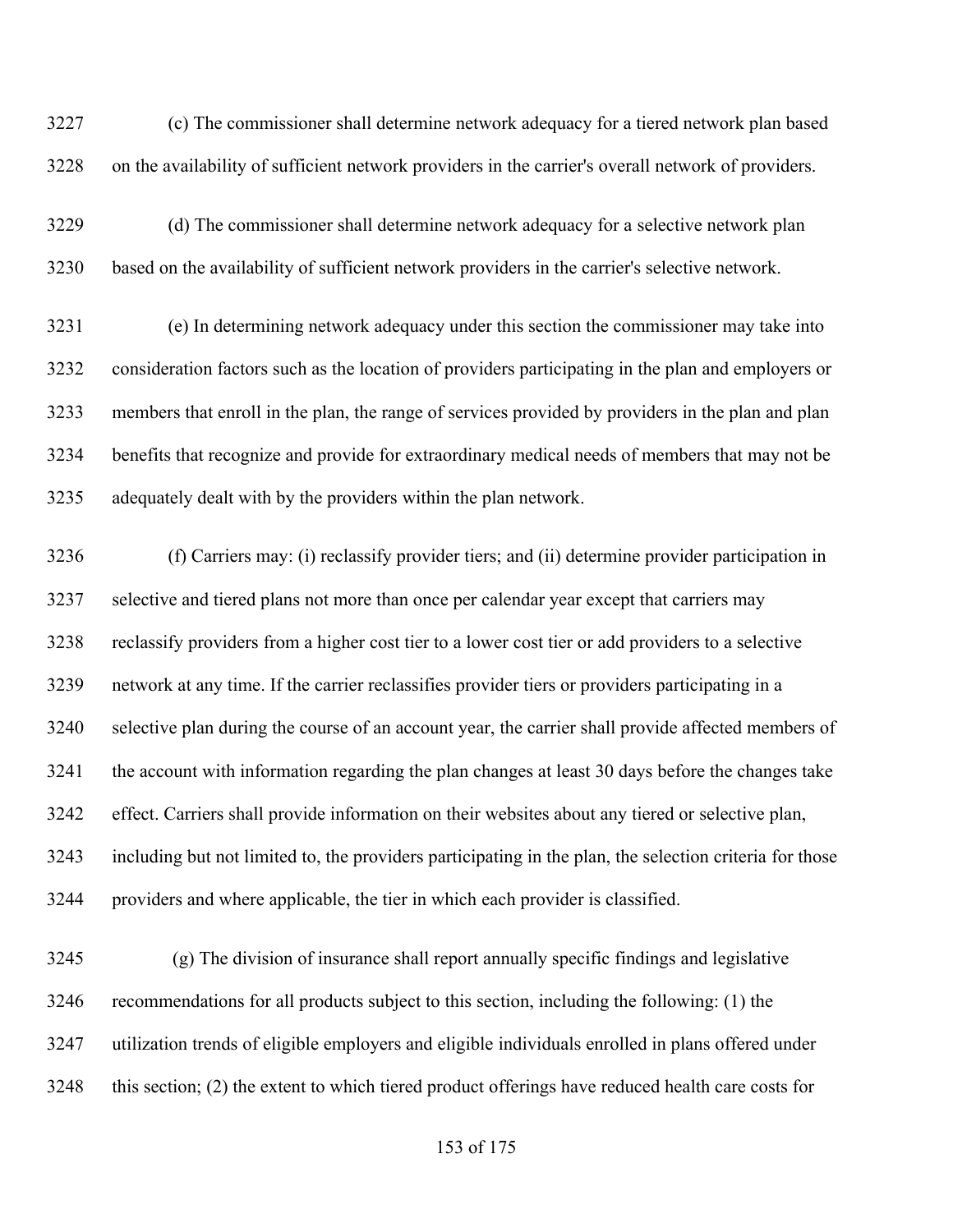patients and employers; (3) the effects that tiered product offerings have on patient education relating to health care costs and quality; (4) the effects that tiered product offerings have on patient utilization of local hospitals and the resulting impact on overall state health care costs, including the state's compliance with the health care cost growth benchmark established under section 9 of chapter 6D; (5) opportunities to incentivize tiered product offerings for both health systems and employers. The report shall also include the number of members enrolled by plan type, aggregate demographic, geographic information on all members and the average direct premium claims incurred, as defined in section 6, for selective and tiered network products compared to non-selective and non-tiered products. The report shall be submitted to clerks of the house of representatives and the senate, the senate and house committees on ways and means and the joint committee on health care financing.

 SECTION 138. Section 1 of chapter 176O of the General Laws, as appearing in the 2018 Official Edition, is hereby amended by inserting after the definition of "Office of patient protection" the following definition:-

 "Out-of-network provider," a health care provider that does not participate in the network of an insured's health benefit plan because: (i) the provider contracts with a carrier to participate in the carrier's network but does not contract with the carrier for the specific health benefit plan in which an insured is enrolled; or (ii) the provider does not contract with a carrier to participate in any of the carrier's network plans, policies, contracts or other arrangements.

 SECTION 139. Said section 1 of said chapter 176O of the General Laws, as so appearing, is hereby amended by inserting after the definition of "Person" the following definition:-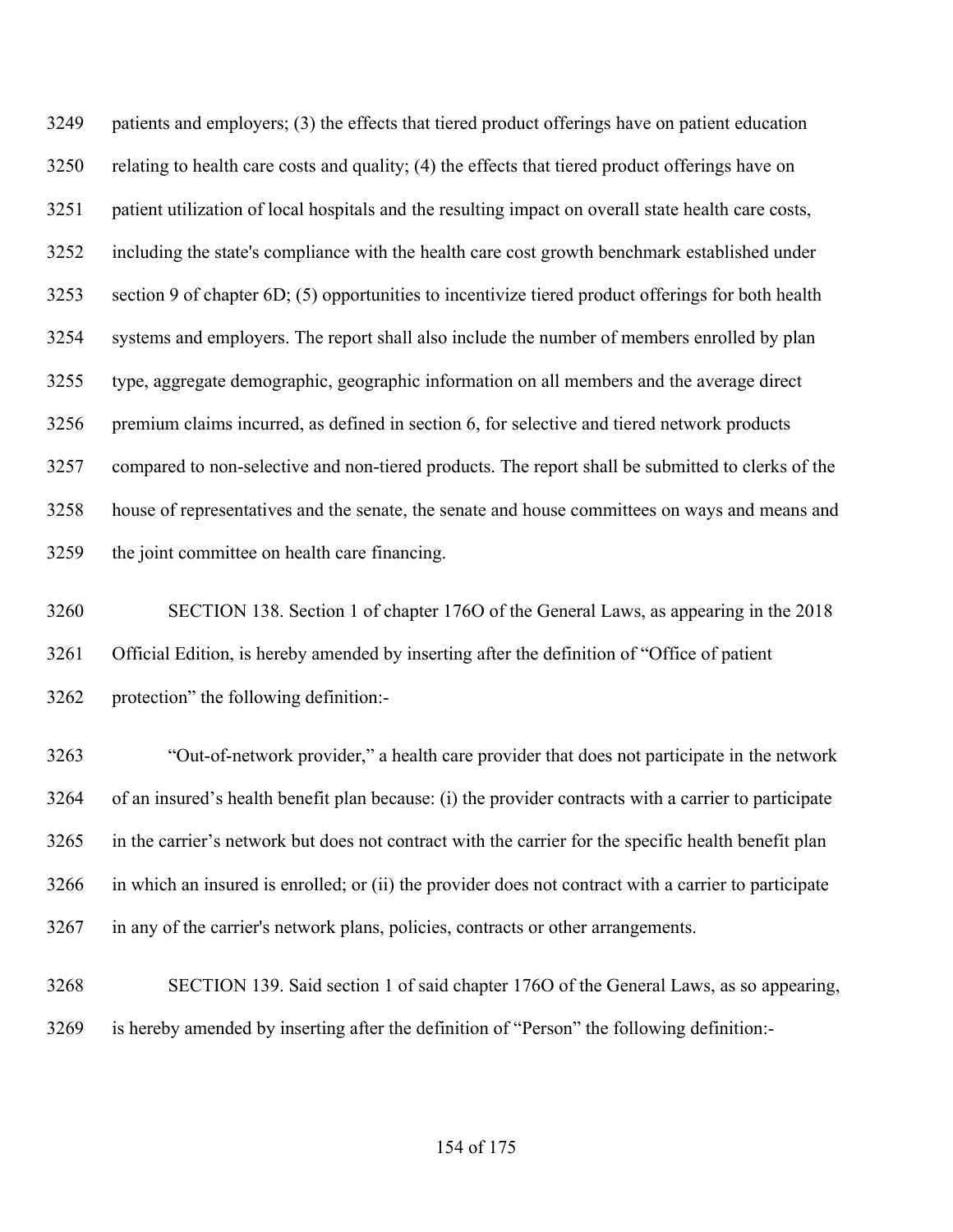"Pharmacy Benefit Manager," any person, business or entity, however organized, that administers, either directly or through subsidiaries, pharmacy benefit services for prescription drugs and devices on behalf of health benefit plan sponsors, including, but not limited to, self- insured employers, insurance companies and labor unions; provided however, that "pharmacy benefit services" shall include, but not be limited to, formulary administration; drug benefit design; pharmacy network contracting; pharmacy claims processing; mail and specialty drug pharmacy services; and cost containment, clinical, safety and adherence programs for pharmacy services; provided, further, that a health benefit plan that does not contract with a pharmacy benefit manager shall be considered a pharmacy benefit manager for the purposes of this section.

 SECTION 140. Said section 1 of said chapter 176O, as so appearing, is hereby amended by striking out the definition of "Primary care provider" and inserting in place thereof the following definition:-

 "Primary care provider", a health care professional qualified to provide general medical care for common health care problems who: (i) supervises, coordinates, prescribes, or otherwise provides or proposes health care services; (ii) initiates referrals for specialist care; and (iii) maintains continuity of care within the scope of practice. Urgent care clinics, as defined in section 52 of chapter 111, and emergency departments shall not be considered primary care providers.

 SECTION 141. Said section 1 of said chapter 176O of the General Laws, as so appearing, is hereby amended by inserting after the definition of "Second opinion" the following definition:-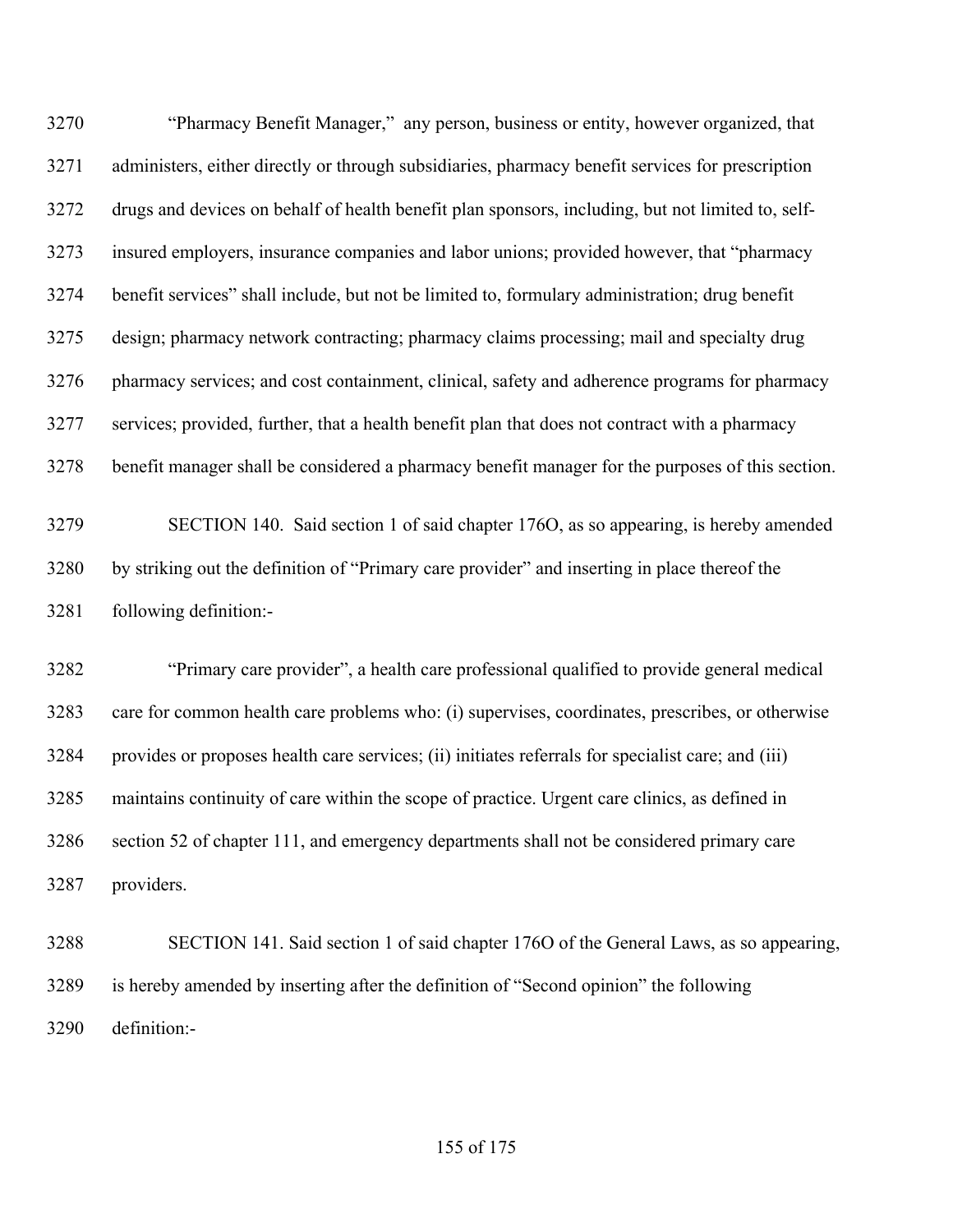"Surprise bill," a bill, received by an insured who is covered under a preferred or closed network health plan, for dollar amounts, other than plan copayments, coinsurance or amounts subject to a deductible, for covered services provided by an out-of-network provider for services rendered for emergency medical conditions or rendered by an out-of-network provider at an in-network facility, including, but not limited to:

 (i) health care services rendered by an out-of-network provider without the insured's knowledge;

 (ii) health care services rendered by an out-of-network provider where an in- network provider is not reasonably available to the insured at the in-network facility, even if the out-of-network provider's network status is disclosed to the insured;

 (iii) health care services rendered on an emergency basis or by an out-of-network provider that are necessary to provide immediate prophylaxis, diagnosis, or treatment for a disease that the department of public health has determined is dangerous to the public health pursuant to section 6 of chapter 111;

 (iv) health care services rendered by an out-of-network provider, including an out-of- network laboratory, radiologist or pathologist, where the health care services were referred, or an insured's specimen was sent, by a participating provider to an out-of-network provider without the prior written consent of the insured acknowledging that the participating provider is referring the insured or sending the insured's specimen to an out-of-network provider, which may result in uncovered costs; and

 (v) unforeseen health care services that arise at the time health care services are rendered that must necessarily be rendered by an out-of-network provider; provided, however,

of 175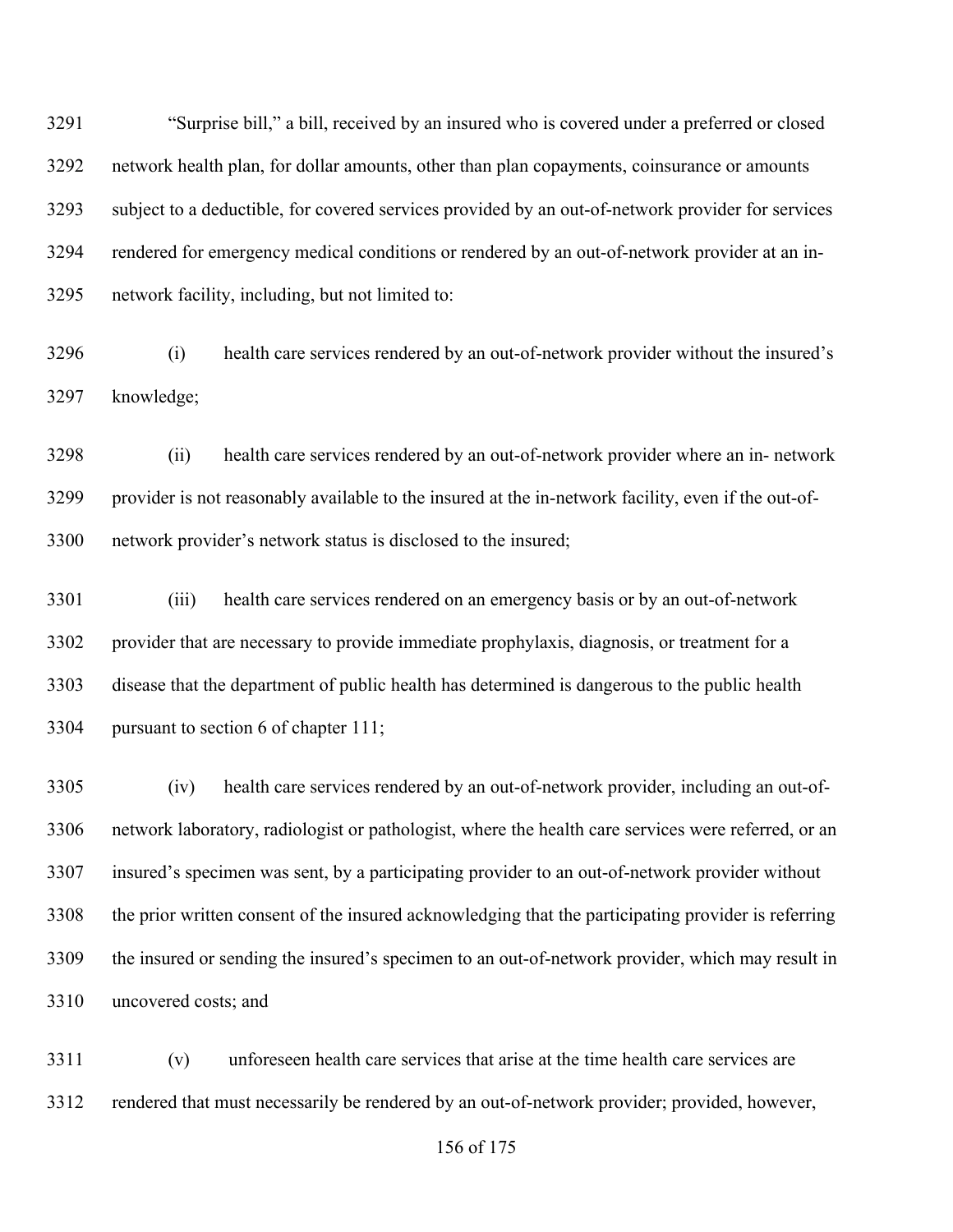that a surprise bill shall not mean a bill received by an insured for health care services when a participating provider is available and the insured knowingly, voluntarily, and specifically elects to obtain services from an out-of-network provider. SECTION 142. Chapter 176O of the General Laws is hereby amended by striking out section 2 and inserting in place thereof the following section:-

 Section 2. (a) There is hereby established within the division a bureau of managed care. The bureau shall by regulation establish minimum standards for the accreditation of carriers in the following areas:

(1) utilization review;

- (2) quality management and improvement;
- (3) credentialing;
- (4) preventive health services; and
- (5) compliance with sections 2 to 12, inclusive.

(b) In establishing the minimum standards, the bureau shall consult and use, where

appropriate, standards established by national accreditation organizations. Notwithstanding the

foregoing, the bureau shall not be bound by the standards established by such organizations;

provided, however, that wherever the bureau promulgates standards different from the national

standards, it shall:

- (1) be subject to chapter 30A;
- (2) state the reason for such variation; and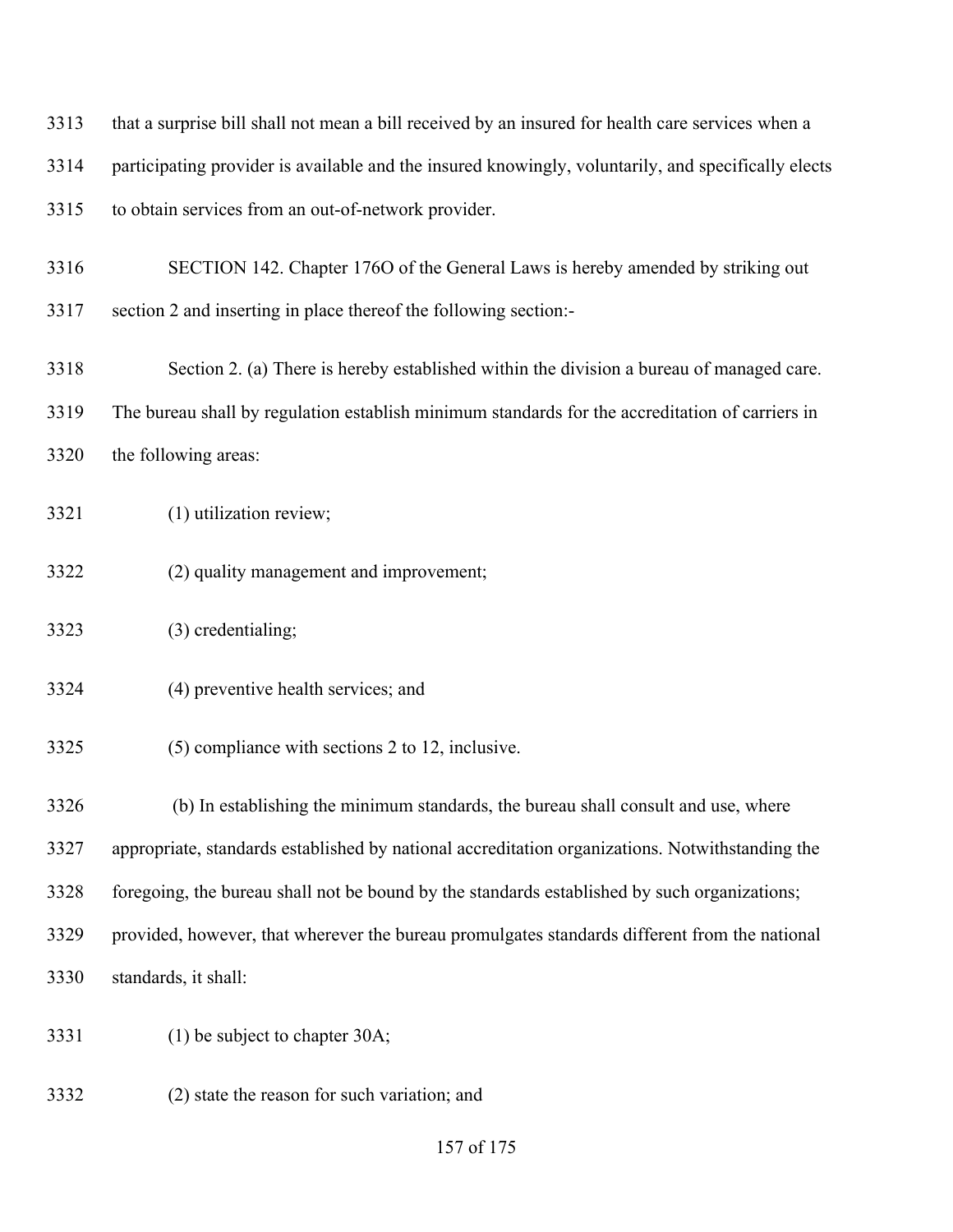(3) take into consideration any projected compliance costs for such variation.

 Accreditation by the bureau shall be valid for a period of 24 months. For the purposes of accreditation review in the area of pain management, the division shall consult with the health policy commission, established under chapter 6D, for assistance in determining appropriate standards for evidence-based pain management, including non-opioid pain management products and services, and shall publish guidelines to assist and evaluate carriers' development and submission of pain management access plans as required under clause (5) of the second sentence of subsection (a).

 The bureau shall develop and implement standard credentialing forms for health care providers, and any entities acting for an insurance carrier under contract shall use the uniform form designated by the division for the health care provider. Six months after the full set of forms has been developed, every insurance carrier shall accept the standard credentialing form for contracting providers as sufficient information necessary to conduct its credentialing process.

 In order to reduce health care costs and improve access to health care services, the bureau shall establish by regulation as a condition of accreditation that carriers use uniform standards and methodologies for credentialing of providers, including a health care provider type that is licensed under chapter 112 and that provides identical services. Such uniform standards and methodologies for credentialing of providers shall include but not be limited to the following requirements:

 (i) An insurance carrier or any entity acting for an insurance carrier, when conducting a credentialing review of a health care provider, shall use and accept only the credentialing forms designated by the commissioner;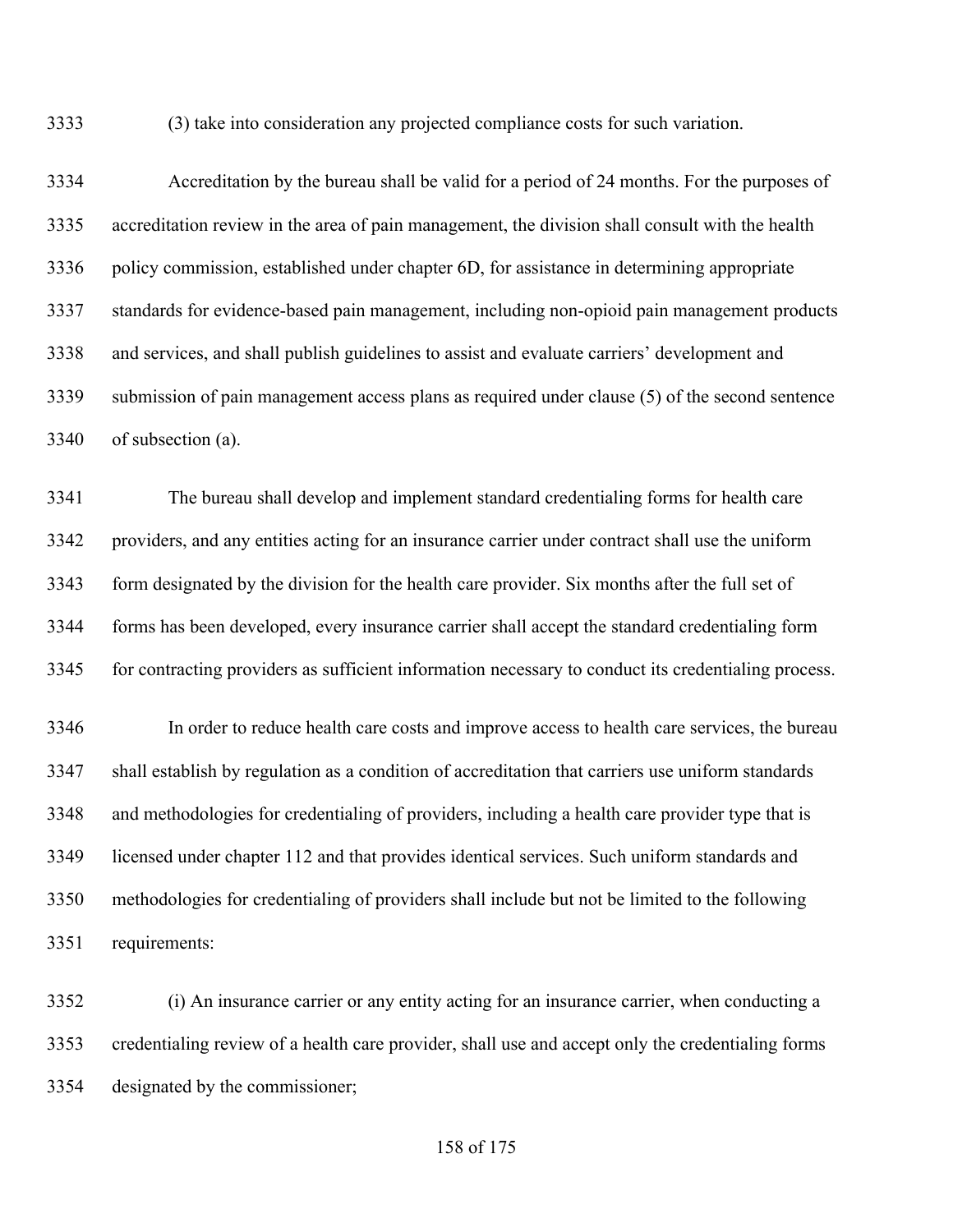(ii) An insurance carrier or an entity acting for an insurance carrier, when conducting a credentialing review of a health care provider, shall review a submitted credentialing form for a health care provider and respond to the health care provider within 20 business days after receiving a completed credentialing request; and

 (iii) Nothing in this section shall prohibit an insurance carrier or an entity acting for an insurance carrier, when conducting a credentialing review of a health care provider from using a credentialing methodology that utilizes an internet webpage, internet webpage portal or similar electronic, internet and web-based system in lieu of a paper form, provided that a carrier shall make a paper credentialing form available to a health care provide, upon request.

 (c) Regulations promulgated by the bureau shall be consistent with and not duplicate or overlap with the regulations promulgated by the office of patient protection in the health policy commission established by section 16 of chapter 6D.

 (d) A carrier that contracts with another entity to perform some or all of the functions governed by this chapter shall be responsible for ensuring compliance by the contracted entity with the provisions of this chapter. Any failure by the contracted entity to meet the requirements of this chapter shall be the responsibility of the carrier to remedy and shall subject the carrier to enforcement actions, including financial penalties, authorized under this chapter.

 (e) A carrier that contracts with a pharmacy benefit manager shall (i) be responsible for coordinating an audit, at least once per year, of the operations of the pharmacy benefit manager to ensure compliance with the provisions of this chapter and to examine the pricing and rebates applicable to prescription drugs that are provided to the carrier's covered persons; and (ii) require that the pharmacies with which the pharmacy benefit manager contracts have systems in place to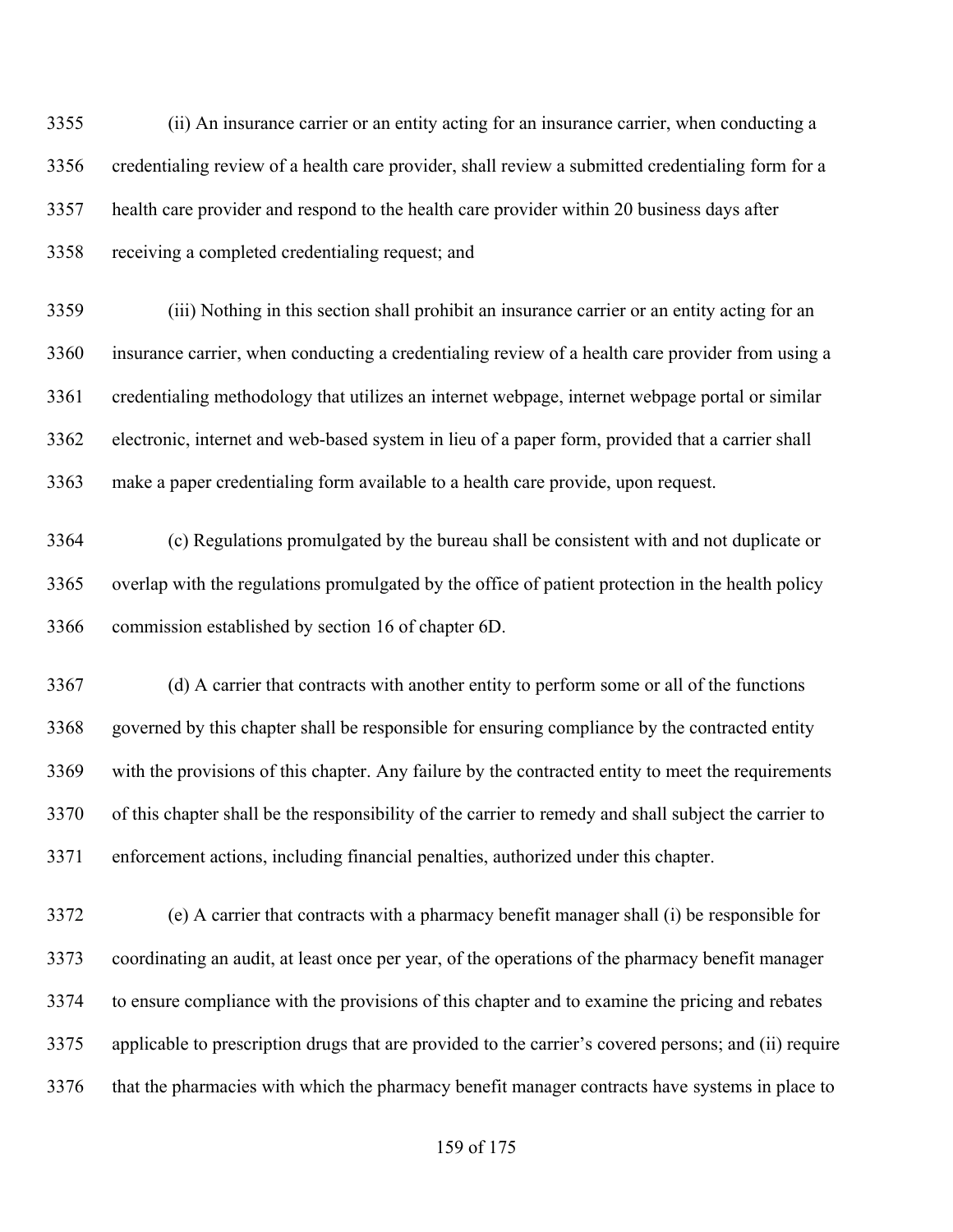ensure that the insured, at the point of sale for any prescription, is charged the lower of: the applicable cost sharing amount under the terms of the insured's health benefit plan; the pharmacy benefits manager's contracted rate of payment to the pharmacy for the prescription drug; or the retail price of the prescription drug if purchased without insurance.

 (f) A carrier may apply to the bureau for deemed accreditation status. A carrier may be deemed to be in compliance with the bureau's standards, and may be so accredited by the bureau, only if the carrier, or an entity with which it contracts: (1) is accredited by a national accreditation organization; (2) is in compliance with all of the requirements of this chapter; and (3) demonstrates compliance with, and has obtained the highest possible rating from the national accreditation organization for: (i) utilization review, (ii) quality management, and (iii) member rights and responsibilities, as promulgated by the bureau pursuant to this chapter. The bureau shall publish by regulation the highest possible rating level in each such category used by every national accreditation organization recognized by the bureau. Nothing in this subsection shall be construed to require a carrier, as a condition of certification, to be in compliance at the highest possible rating with each of the accreditation requirements of a national accreditation organization.

 (g) A carrier which is not accredited by the bureau pursuant to this section, and is not otherwise exempt from accreditation, shall not offer for sale, provide or arrange for the provision of a defined set of health care services to insureds through affiliated and contracting providers or employ utilization review in making decisions about whether services are covered benefits under a health benefit plan.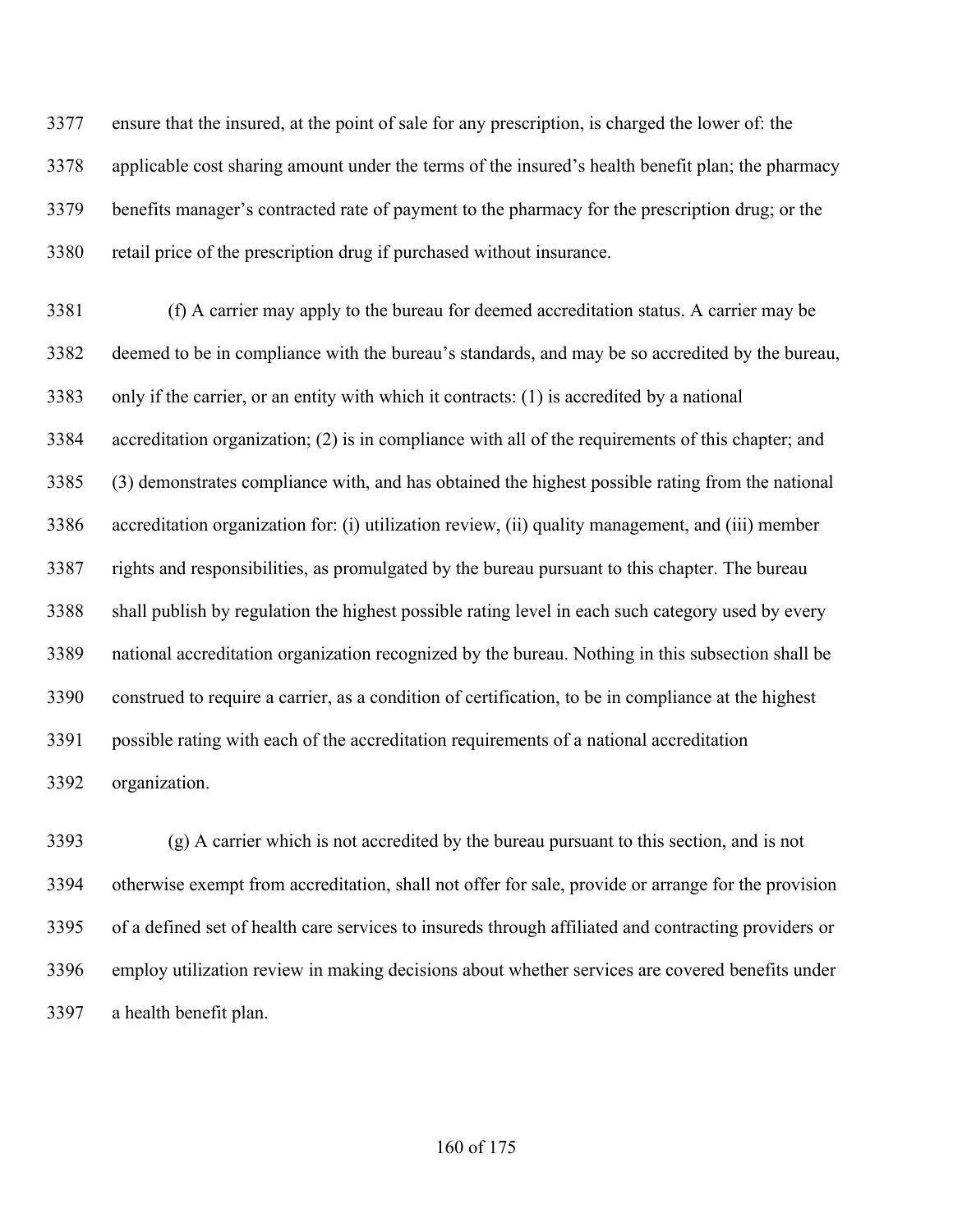(h) A carrier shall be exempt from accreditation if in the written opinion of the attorney general, the commissioner of insurance and the commissioner of public health, the health and safety of health care consumers would be materially jeopardized by requiring accreditation of the carrier. Before publishing such written exemption, the attorney general, the commissioner of insurance and the commissioner of public health shall jointly hold at least one public hearing at which testimony from interested parties on the subject of the exemption shall be solicited. A carrier granted such an exemption shall be provisionally accredited and, during such provisional accreditation, shall be subject to review not less than every 4 months and shall be subject to those requirements of this chapter as deemed appropriate by the commissioner of insurance.

 (i) Nothing in this chapter shall relieve any carrier of its obligations pursuant to the applicable provisions of chapters 175, 176A, 176B, 176G and 176I. Compliance with such applicable provisions of chapter 175, 176A, 176B, 176G and 176I shall be a condition of accreditation.

 SECTION 143. Subsection (a) of section 6 of said chapter 176O of the General Laws, as appearing in the 2018 Official Edition, is hereby amended by striking out paragraph (4) and inserting in place thereof the following paragraph:-

 (4) (a) a provider directory showing the locations where, and the manner in which, health care services and other benefits may be obtained, including: (i) an explanation that whenever a proposed admission, procedure or service that is a medically necessary covered benefit is not available to an insured within the carrier's network, the carrier shall cover the out-of-network admission, procedure or service and the insured will not be billed for or responsible to pay more than the amount which would be required for similar admissions, procedures or services offered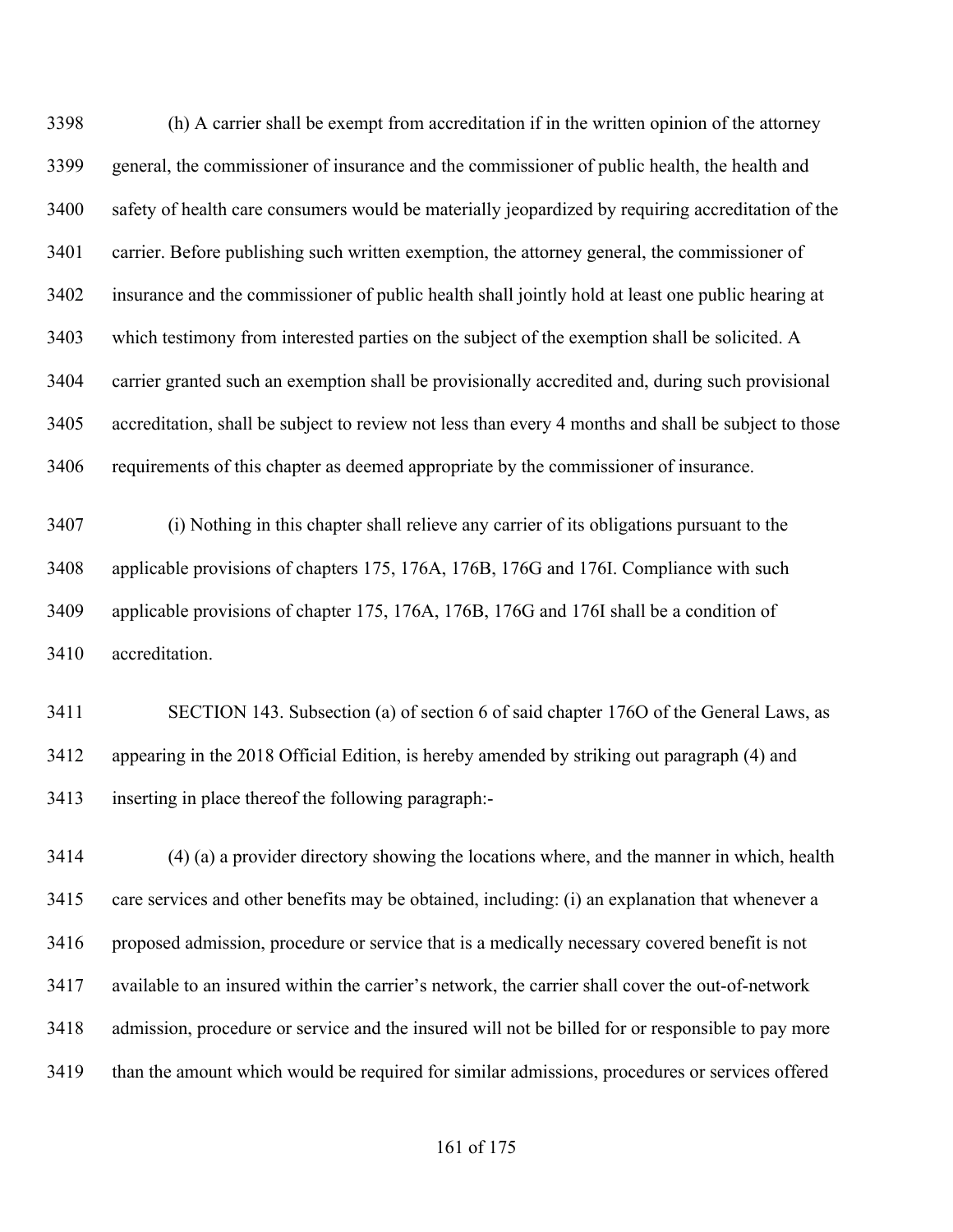within the carrier's network; (ii) an explanation that whenever a location is part of the carrier's network, that the carrier shall cover medically necessary covered benefits delivered at that location and the insured shall not be billed for or responsible to pay more than the amount required for network services even if part of the medically necessary covered benefits are performed by out-of-network providers unless the insured has a reasonable opportunity to choose to have the service performed by a network provider; and (iv) that out-of-network providers may not send surprise bills and if providers do that the insured may submit a complaint to the office of the attorney general for investigation according to in chapter 175H.

 (b) A carrier shall ensure the accuracy of the information concerning each provider listed in the carrier's provider directories for each network plan and shall review and update the entire provider directory for each network plan in accordance with the provisions of this section. A carrier shall: (i) make the provider directory available to the public through electronic means and in a searchable format; (ii) ensure the general public is able to view all current health care providers for a network plan through a clearly identifiable link or tab; (iii) provide detail about medical or behavioral health specialty services regularly provided by the practitioner in their normal course of treatment, as defined within division guidance and (iv) not require the creation or use of an account, a policy or contract number, other identifying information, demonstration of coverage or an interest in obtaining coverage with the network plan in order to access the directory. A carrier shall update each electronic network plan provider directory not less than monthly; provided, however that the commissioner may require more frequent directory updates; provided further that the division may promulgate regulations that require electronic network 3441 plan provider directories to be updated more frequently than monthly when a plan is informed of and confirms: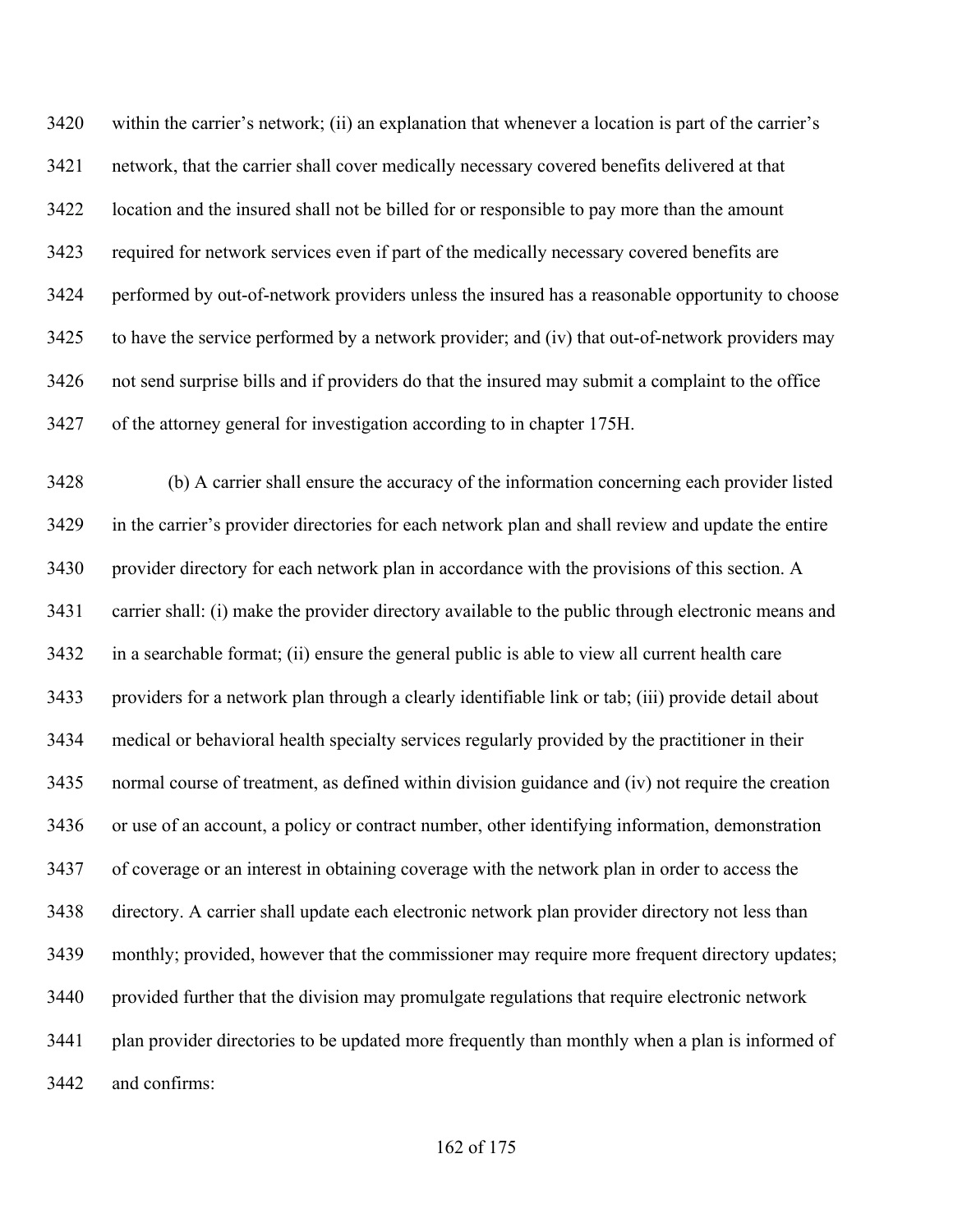(i) that a contracting provider is no longer accepting new patients for that network plan or an individual provider within a provider group is no longer accepting new patients;

 (ii) that a provider or provider group is no longer under contract for a particular network plan;

 (iii) that a provider's practice location, telephone number, e-mail or other information required under this section has changed;

(iv) that a provider has retired or otherwise has ceased to practice; or

 (v) any other information that affects the content or accuracy of the provider directory or directories.

 (c) A provider directory shall not list or include information on a provider who is not currently under contract with the network plan.

 (d) A carrier shall regularly, and at least once every quarter, audit its provider directories for accuracy and retain documentation of the audit to be made available to the commissioner upon request. A carrier shall take steps to ensure all contracted providers promptly notify the carrier of any change to information needed by the carrier to maintain an accurate directory, up to and including removal of any provider who fails to do so from the carrier's provider directory.

 (e) A carrier shall provide a print copy of the requested directory information or a print copy of a current provider directory upon request of an insured or a prospective insured by mail postmarked no later than 5 business days following the date of the request; provided, however, that the print copy of the provider directory or requested directory information provided by the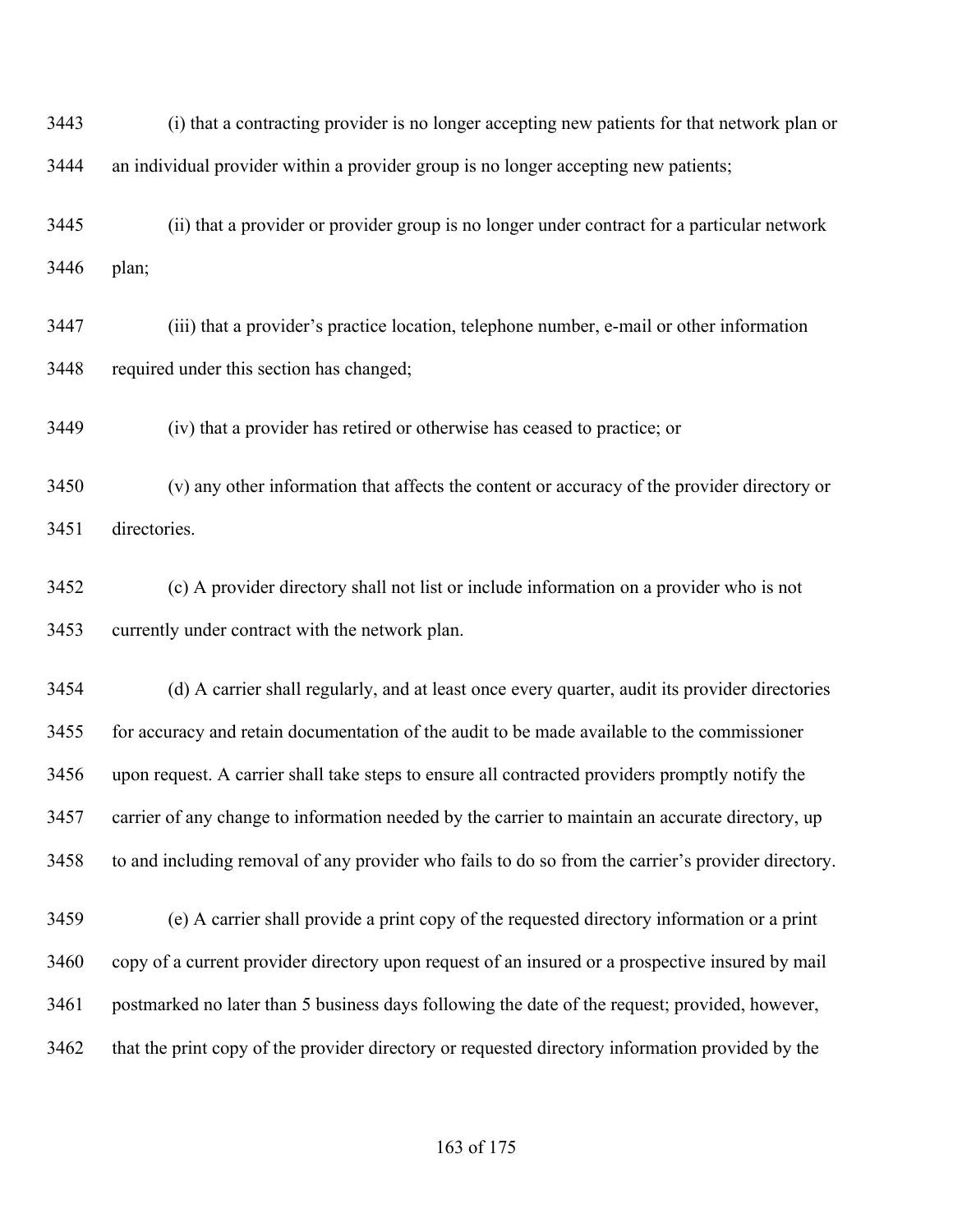carrier may be limited to the geographic region in which the requester resides or works or intends to reside or work.

 (f) The carrier shall include in both its electronic and print formats of the provider directory a dedicated customer service email address and telephone number or electronic link that insureds, providers and the general public may use to notify the carrier of inaccurate provider directory information. This information shall be displayed prominently in the directory and on the carrier's website. The carrier shall be required to investigate reports of inaccuracies within 30 days of receiving notice and modify the electronic provider directories in accordance with any findings within 30 days of such findings.

 (g) A provider directory shall inform enrollees and potential enrollees that they are entitled to language interpreter services, at no cost to the enrollee, and full and equal access to covered benefits as required under the federal Americans with Disabilities Act of 1990 and Section 504 of the Rehabilitation Act of 1973. A provider directory, whether in electronic or print format, shall accommodate the communication needs of individuals with disabilities and include a link to or information regarding available assistance for persons with limited English proficiency, including how to obtain interpretation and translation services.

 (h) A carrier shall include a disclosure in the print format of a provider directory that the information included in the directory is accurate as of the date of printing and that an insured or prospective insured should consult the carrier's electronic provider directory on its website or call a specified customer service telephone number to obtain the most current provider directory information.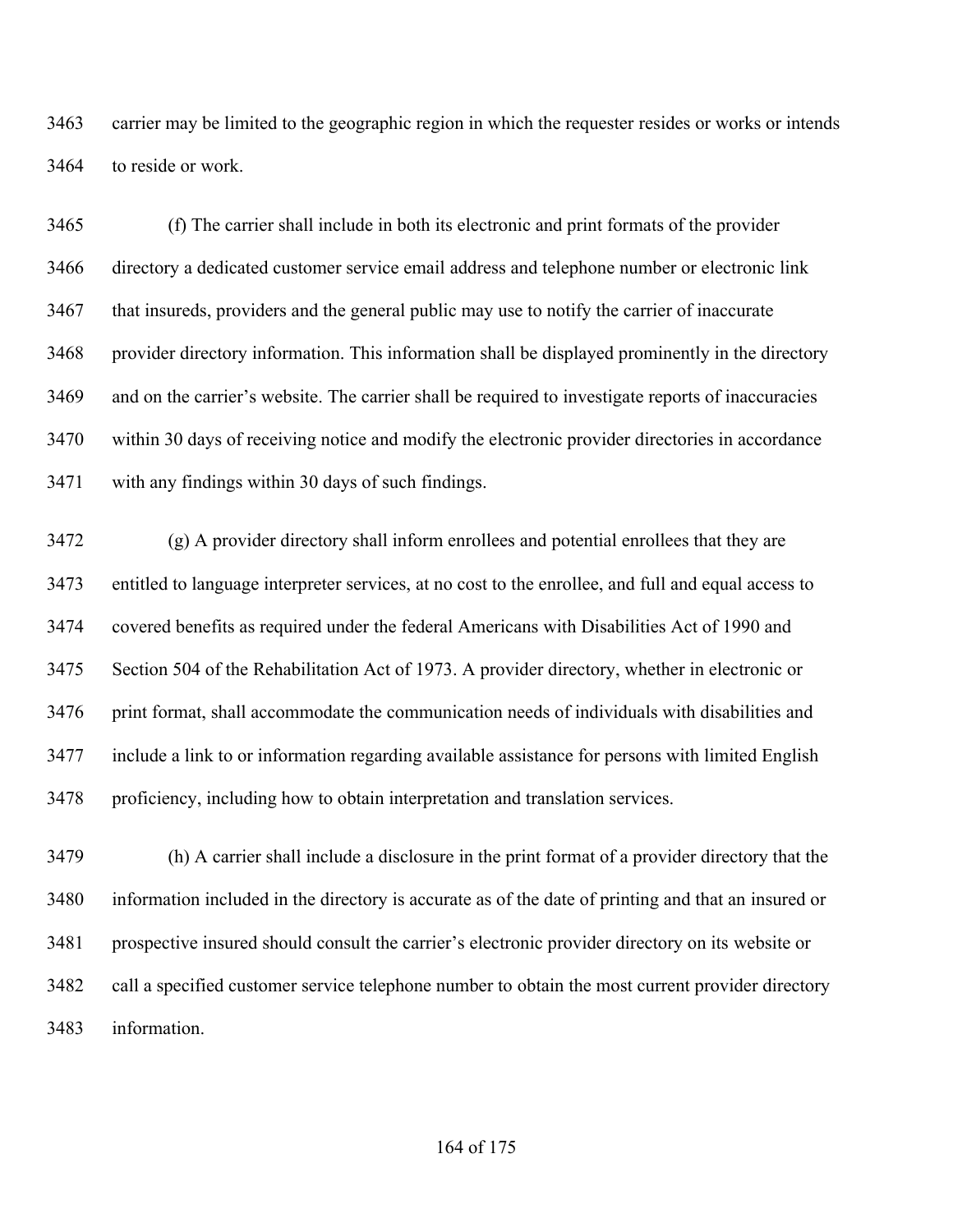(i) A carrier shall update the print copies of the carrier's provider directory not less than annually; provided, however that the division may promulgate regulations requiring that the print copies of the provider directories be updated more frequently than annually.

 (j) A carrier shall use a taxonomy of licensed behavioral health clinical specialties designated by the division. In designating the taxonomy, the division shall consider the recommendations of the commission created by section 102 of chapter 208 of the acts of 2018. The division shall review and update said taxonomy on an ongoing basis, as necessary.

 SECTION 144. Said subsection (a) of said section 6 of said chapter 176O of the General Laws, as so appearing, is hereby further amended by striking out paragraph (8) and inserting in place thereof the following paragraph:-

 (8) a summary description of the procedure, if any, for out-of-network referrals and any additional charge for utilizing out-of-network providers, and a description of the out-of-network consumer protections, including prohibition on surprise bills as detailed in this chapter.

 SECTION 145. Section 9A of said chapter 176O of the General Laws, as so appearing, is hereby further amended by striking out subsection (a) and inserting in place thereof the following subsection:-

 (a)(i) limits the ability of the carrier to introduce or modify a select network plan or tiered network plan by granting the health care provider a guaranteed right of participation; (ii) requires the carrier to place all members of a provider group, whether local practice groups or facilities, in the same tier of a tiered network plan; (iii) requires the carrier to include all members of a provider group, whether local practice groups or facilities, in a select network plan on an all-or-nothing basis.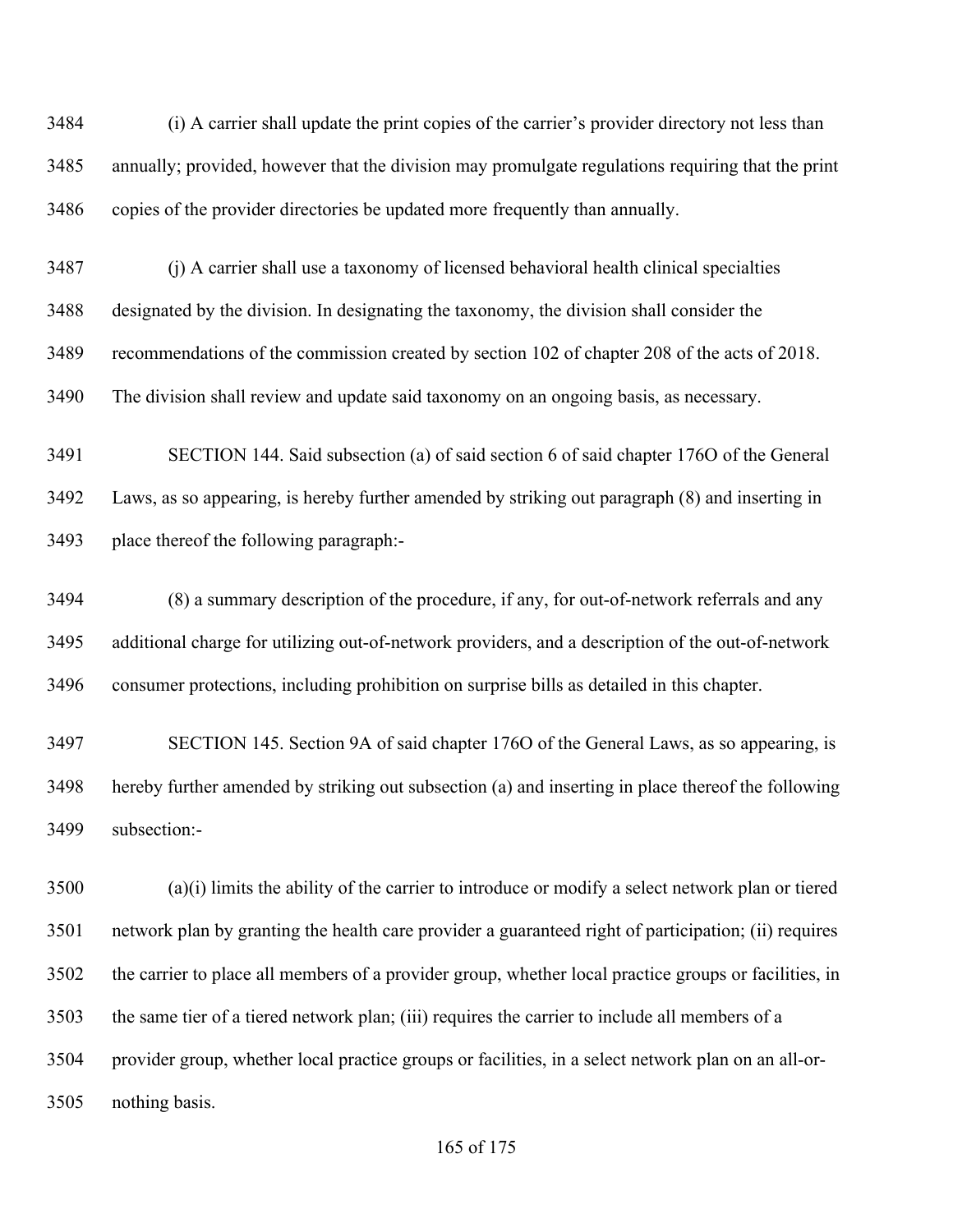| 3506 | SECTION 146. Section 23 of said chapter 1760 of the General Laws, as so appearing, is                   |
|------|---------------------------------------------------------------------------------------------------------|
| 3507 | hereby amended by inserting after the word "time", in line 3, the following words:- ", the              |
| 3508 | network status of an identified health care provider."                                                  |
| 3509 | SECTION 147. Subsection (a) of section 27(a) of Chapter 1760 of the General Laws, as                    |
| 3510 | so appearing, is hereby amended by adding the following sentence:-                                      |
| 3511 | The common summary of payments form shall include a description of the out-of-                          |
| 3512 | network consumer protections, including for surprise bills, as detailed in this chapter.                |
| 3513 | SECTION 148. Said chapter 1760 of the General Laws is hereby further amended by                         |
| 3514 | adding the following 3 sections:-                                                                       |
| 3515 | Section 28. (a) As used in this section, "facility fee" shall have the meaning as provided              |
| 3516 | in section 51L of chapter 111.                                                                          |
| 3517 | (b) A carrier shall not provide reimbursement for a facility fee for a service for which a              |
| 3518 | facility fee is prohibited pursuant to section 51L of chapter 111.                                      |
| 3519 | (c) Nothing in this section shall be construed to prohibit a carrier from restricting the               |
| 3520 | reimbursement of facility fees beyond the limitations set forth in section 51L of chapter 111.          |
| 3521 | Section 29. (a) This section shall apply to the following circumstances involving an                    |
| 3522 | insured: (i) health care services rendered by an out-of-network provider for emergency medical          |
| 3523 | conditions or any associated admission or care resulting from an emergency medical condition;           |
| 3524 | or (ii) health care services that result in an insured receiving a surprise bill, as defined in section |
| 3525 | 1 of this chapter.                                                                                      |

## of 175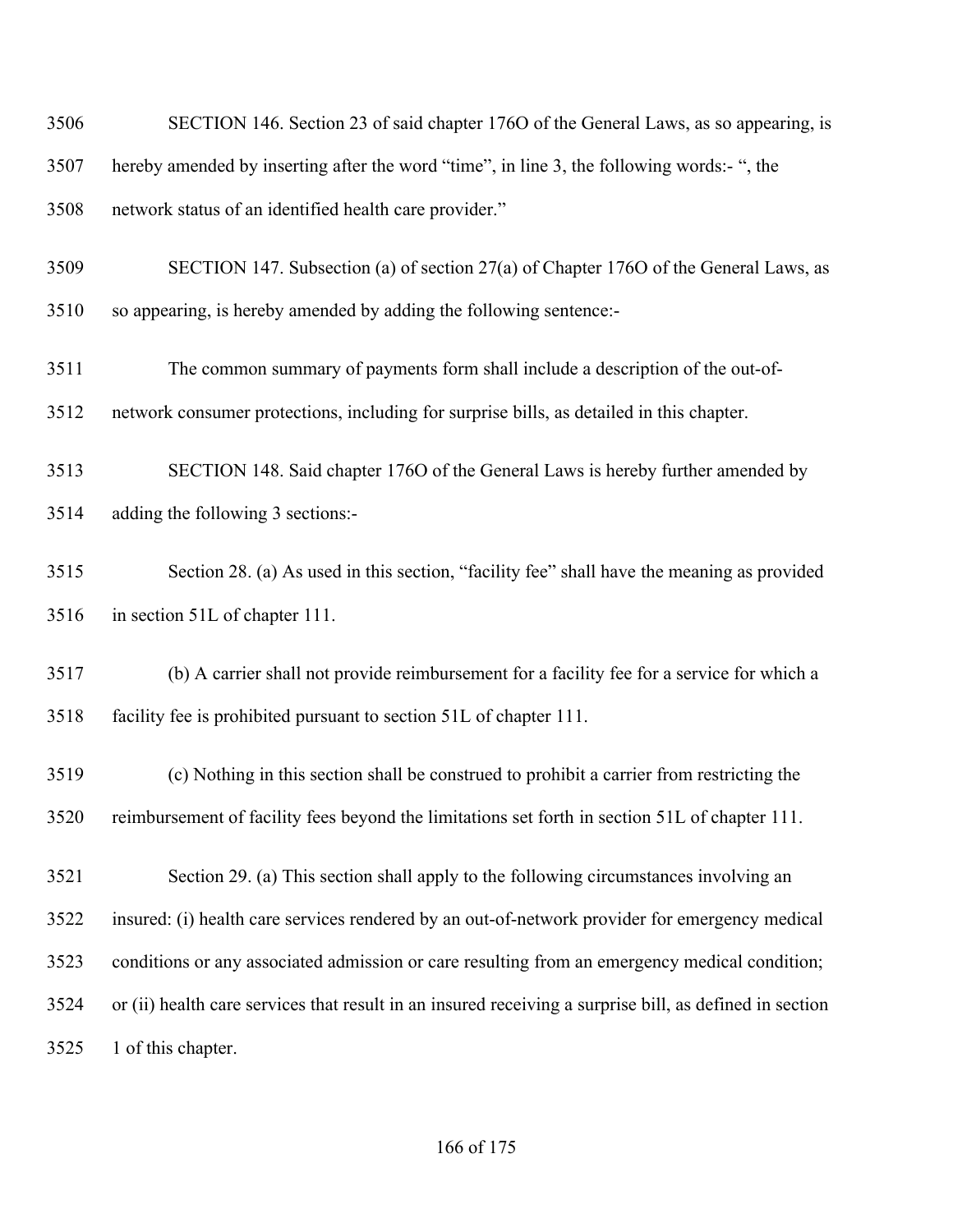(b) If an insured receives health care services as set forth in subsection (a), the insured shall only be required to pay the applicable coinsurance, copayment, deductible or other out-of- pocket expense that would be imposed for such health care services if the services were rendered by a participating provider. Pursuant to subsection (g) of section 228 of chapter 111, the out-of- network provider shall not bill the insured in excess of such amount. Payments made by an insured pursuant to this section shall count towards any applicable deductible or out-of-pocket maximum pursuant to the terms and conditions of an insured's health benefit plan.

 (c) If an insured receives health care services as set forth in subsection (a), benefits provided by a carrier that the insured receives for health care services shall be assigned to the out-of-network provider, which shall require no action on the part of the insured. Once the benefit is assigned as provided in this subsection, any payment paid by the carrier shall be paid directly to the out-of-network provider, and the carrier shall provide the out-of-network provider with a written remittance of payment that specifies the proposed payment and the amount of any applicable coinsurance, copayment, deductible or other out-of-pocket expense owed by the insured.

 (d) When an out-of-network provider renders health care services to an insured pursuant to subsection (a):

 (i) if the out-of-network provider contracts with a carrier to participate in the carrier's network but does not contract with the carrier for the specific health benefit plan in which an insured is enrolled, the carrier shall pay the out-of-network provider directly in the amount of one hundred percent of the contractually agreed-upon amount paid by the carrier, minus any member cost sharing in the form of the applicable coinsurance, copayment, aor deductible, for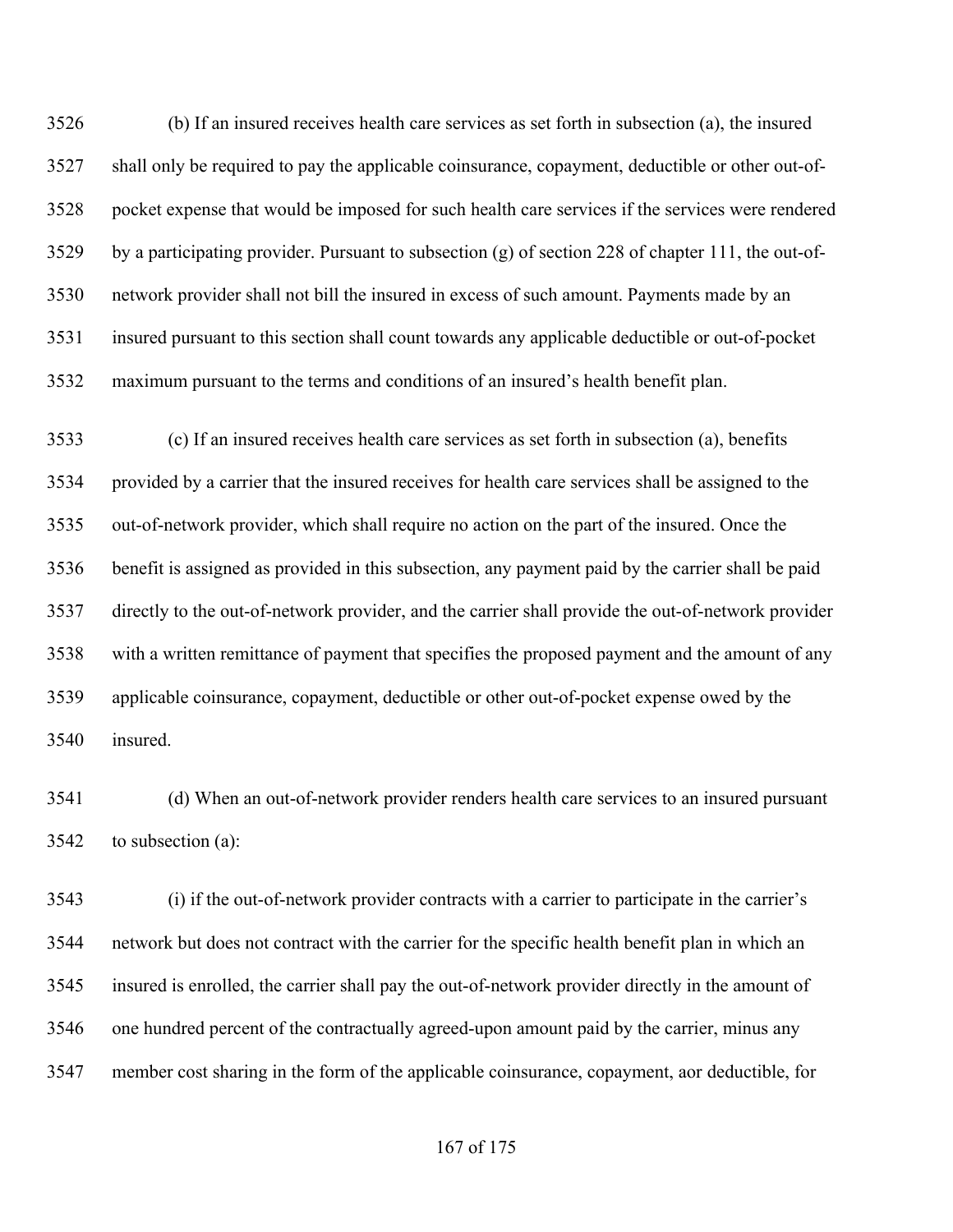health care services provided to an insured, or, if the out-of-network provider and carrier have more than one contract for health benefit plans, the carrier shall pay the out-of-network provider directly the average contractually agreed-upon amount, minus any member cost sharing in the form of the applicable coinsurance, copayment, or deductible, for health care services provided to an insured; or

 (ii) if the out-of-network provider does not contract with a carrier to participate in any of the carrier's network plans, policies, contracts or other arrangements, the carrier shall pay the out-of-network provider directly the amount established by the division pursuant to subsection (e).

 (e) The health policy commission, in consultation with the center for health information and analysis, shall recommend to the division a payment level equal to a percentage of the Medicare reimbursement rate, for out-of-network providers that do not contract with the insured's carrier, as defined in subsection (d)(ii), not later than one year following the effective date of subsection (d). In determining the appropriate payment level, the commission shall consider the impact of the payment level for out-of-network providers that do not contract with the insured's carrier on: (i) provider participation in insurance products, including tiered and limited network products; (ii) provider financial stability; (iii) provider price variation; and (iv) any other factors that the commission determines, in consultation with the center for health and information analysis, to be in the public interest. The commission shall hold hearings for public comment. The commission shall conduct a review and retain or revise the payment level for out- of-network providers that do not contract with the insured's carrier no less frequently than every 5 years. The division shall have the option within 30 days of receipt of the recommendation of the health policy commission to accept and implement the recommendation of the health policy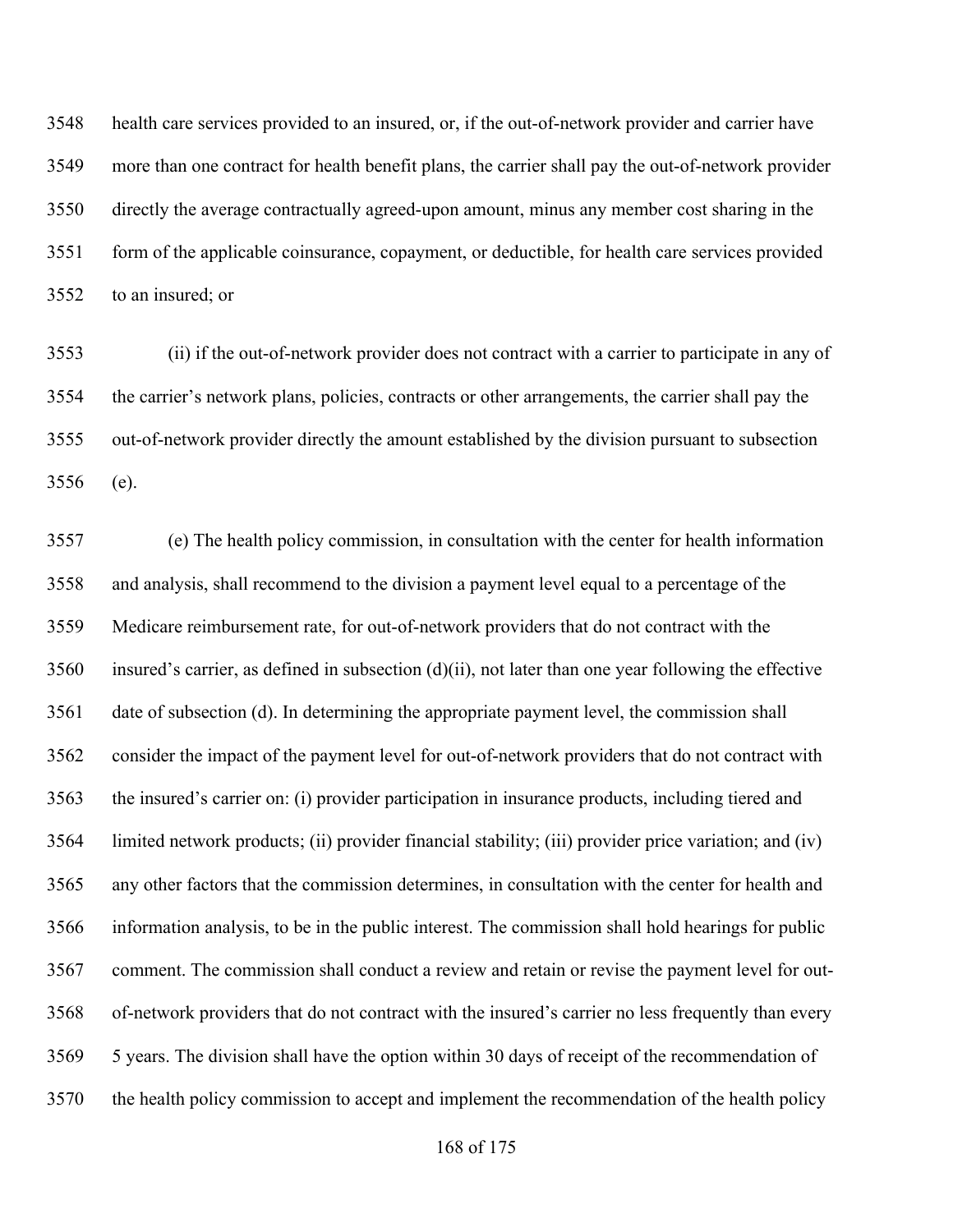commission, or the division may reject the recommendation of the health policy division and implement its own payment level for out-of-network providers that do not contract with the insured's carrier, as defined in clause (ii) of subsection (d); provided, however, that if the division rejects the recommendation of the health policy commission, then the division shall, within 30 days of the division's rejection, report in writing to the clerks of the house of representatives and the senate, the senate and house committees on ways and means and the joint committee on health care financing the reasons for the division's rejection of the recommendation and its alternative decision. If the division takes no action to either accept or reject the recommendation of the health policy commission, then the recommendation of the health policy commission regarding the payment level for out-of-network providers that do not contract with the insured's carrier, as defined in clause (ii) of subsection (d), shall automatically take effect 30 days after receipt of the recommendation by the division.

 (f) With respect to an entity providing or administering a self-funded health benefit plan governed by the provisions of the federal Employee Retirement Income Security Act of 1974, 29 U.S.C. § 1001 et seq. and its plan members, this section shall only apply if the plan elects to be subject to the provisions of this section. To elect to be subject to the provisions of this section, the self-funded health benefit plan shall provide notice to the division on an annual basis, in a form and manner prescribed by the division, attesting to the plan's participation and agreeing to be bound by the provisions of this section. The self-funded health benefit plan shall amend the health benefit plan, coverage policies, contracts and any other plan documents to reflect that the benefits of this section shall apply to the plan's members.

 (g) In a form and manner to be prescribed by the division, carriers shall indicate to insureds that the plan is subject to these provisions. In the case of self-funded health benefit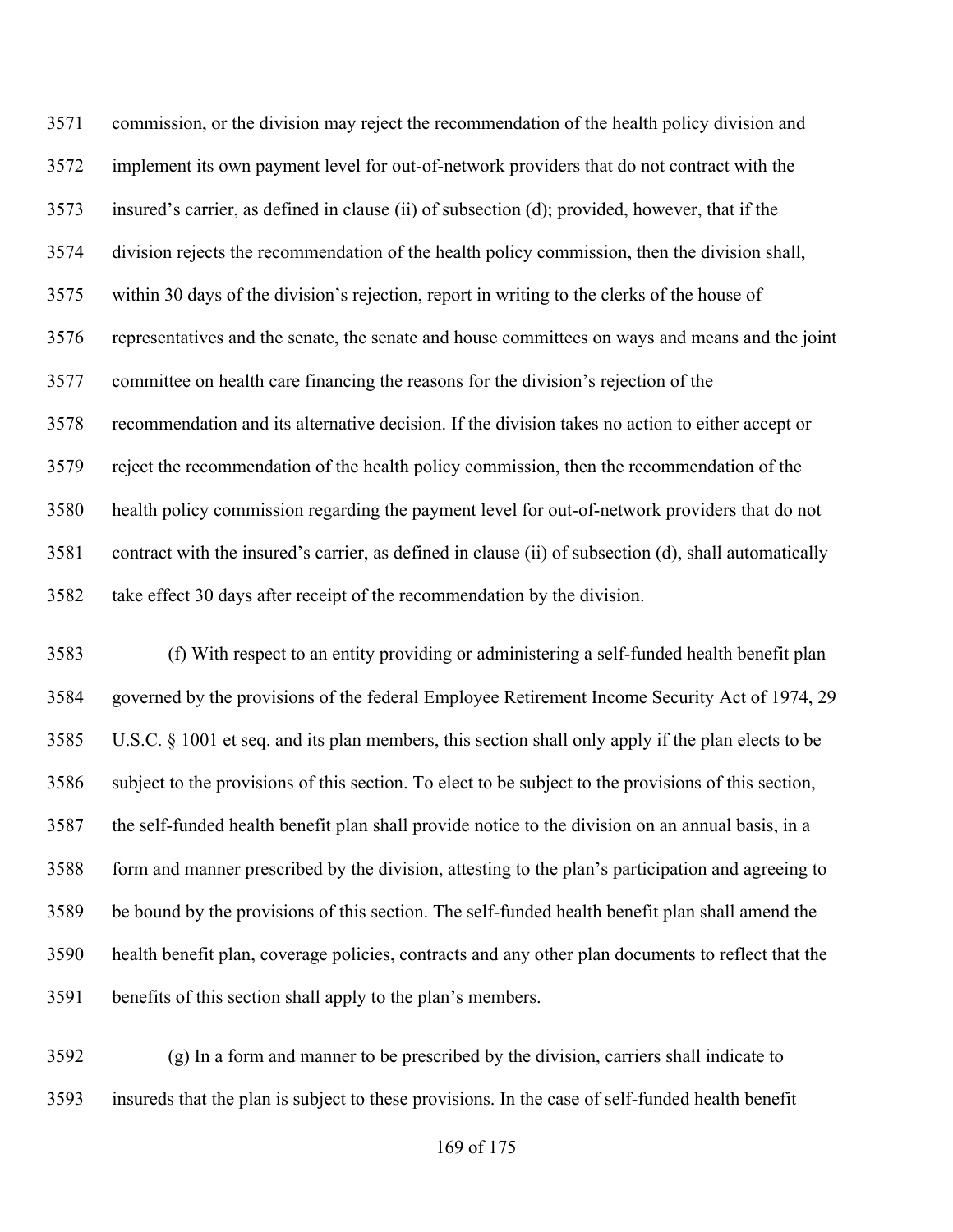| 3594 | plans that elect to be subject to this section pursuant to subsection (f), the plan shall indicate to |
|------|-------------------------------------------------------------------------------------------------------|
| 3595 | its members that it is self-funded and has elected to be subject to these provisions.                 |
| 3596 | (h) The commissioner shall promulgate regulations to implement this section.                          |
| 3597 | (i) This section shall not be construed to require a carrier to cover health care services not        |
| 3598 | required by law or by the terms and conditions of an insured's health benefit plan.                   |
| 3599 | (j) The attorney general shall have the authority to conduct investigations of alleged                |
| 3600 | violations of this section pursuant to section 5 of chapter 175H and may enforce this section by      |
| 3601 | bringing an action pursuant to either section 4 or section 5 of said chapter 175H.                    |
| 3602 | (k) A violation of this section shall be an unfair trade practice under chapter 93A.                  |
| 3603 | Section 30. The bureau of managed care shall develop and implement standard                           |
| 3604 | credentialing forms for health care providers, and any entities acting for an insurance carrier       |
| 3605 | under contract shall use the uniform form designated by the division for the health care provider.    |
| 3606 | Six months after the full set of forms has been developed, every insurance carrier shall accept the   |
| 3607 | standard credentialing form for contracting providers as sufficient information necessary to          |
| 3608 | conduct its credentialing process.                                                                    |
| 3609 | SECTION 149. Section 158 of chapter 224 of the acts of 2012 is hereby repealed.                       |
| 3610 | SECTION 150. Sections 3A and 11 of chapter 115 of the acts of 2016 are hereby                         |
| 3611 | repealed.                                                                                             |
| 3612 | SECTION 151. Notwithstanding any general or special law to the contrary, the secretary                |
| 3613 | of administration and finance, following a public hearing, shall increase the fee for obtaining or    |
| 3614 | renewing a license, certificate, registration, permit or authority issued by a board within the       |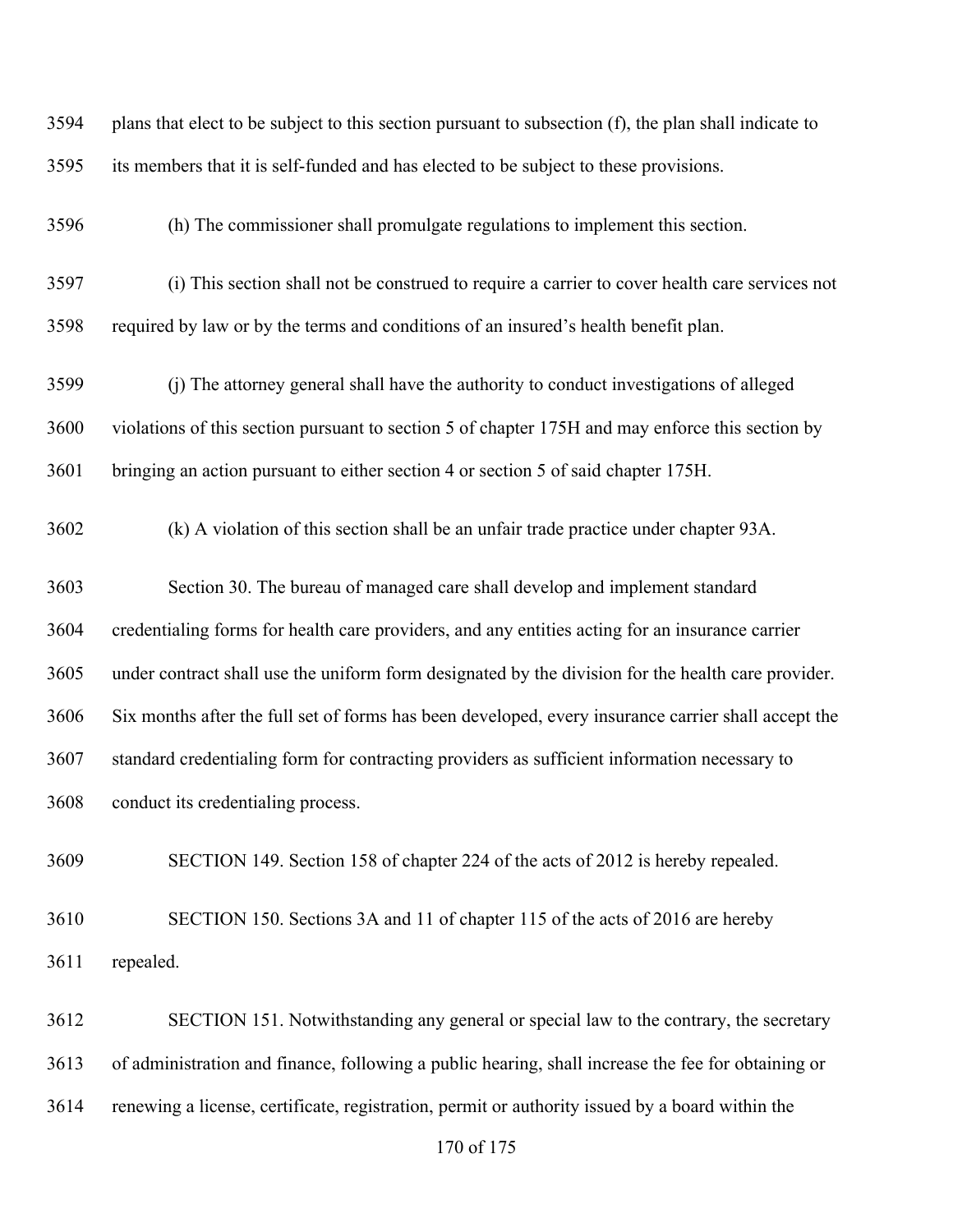| 3615 | department of public health, excluding the board of registration in medicine, as necessary to        |
|------|------------------------------------------------------------------------------------------------------|
| 3616 | implement the provisions of the chapter 112A of the General Laws. The amount of the increase         |
| 3617 | in fees shall be deposited in the Quality in Health Professions Trust Fund established in section    |
| 3618 | 35X of chapter 10.                                                                                   |
| 3619 | SECTION 152. No person shall be found to have violated section 292 of chapter 112 of                 |
| 3620 | the General Laws until 6 months after the board of registration of recovery coaches first issues an  |
| 3621 | authorization to practice under said chapter 112.                                                    |
| 3622 | SECTION 153. (a) As used in this section the following words shall, unless the context               |
| 3623 | clearly requires otherwise, have the following meanings:-                                            |
| 3624 | "Department", the department of public health.                                                       |
| 3625 | "Division", the division of professional licensure.                                                  |
| 3626 | "Transferring Boards", the board of registration of social workers, the board of                     |
| 3627 | registration of psychologists, the board of registration of allied mental health and human services  |
| 3628 | professions, the board of allied health professions, the board of registration of dieticians and     |
| 3629 | nutritionists, the board of registration in podiatry, the board of registration in optometry, the    |
| 3630 | board of registration of dispensing opticians, the board of registration of chiropractors, the board |
| 3631 | of registration of speech-language pathology and audiology, and the board of registration of         |
| 3632 | hearing instrument specialists.                                                                      |
|      |                                                                                                      |

 (b) Notwithstanding any general or special law to the contrary, the division and the department shall develop and implement a transfer agreement providing for the orderly transfer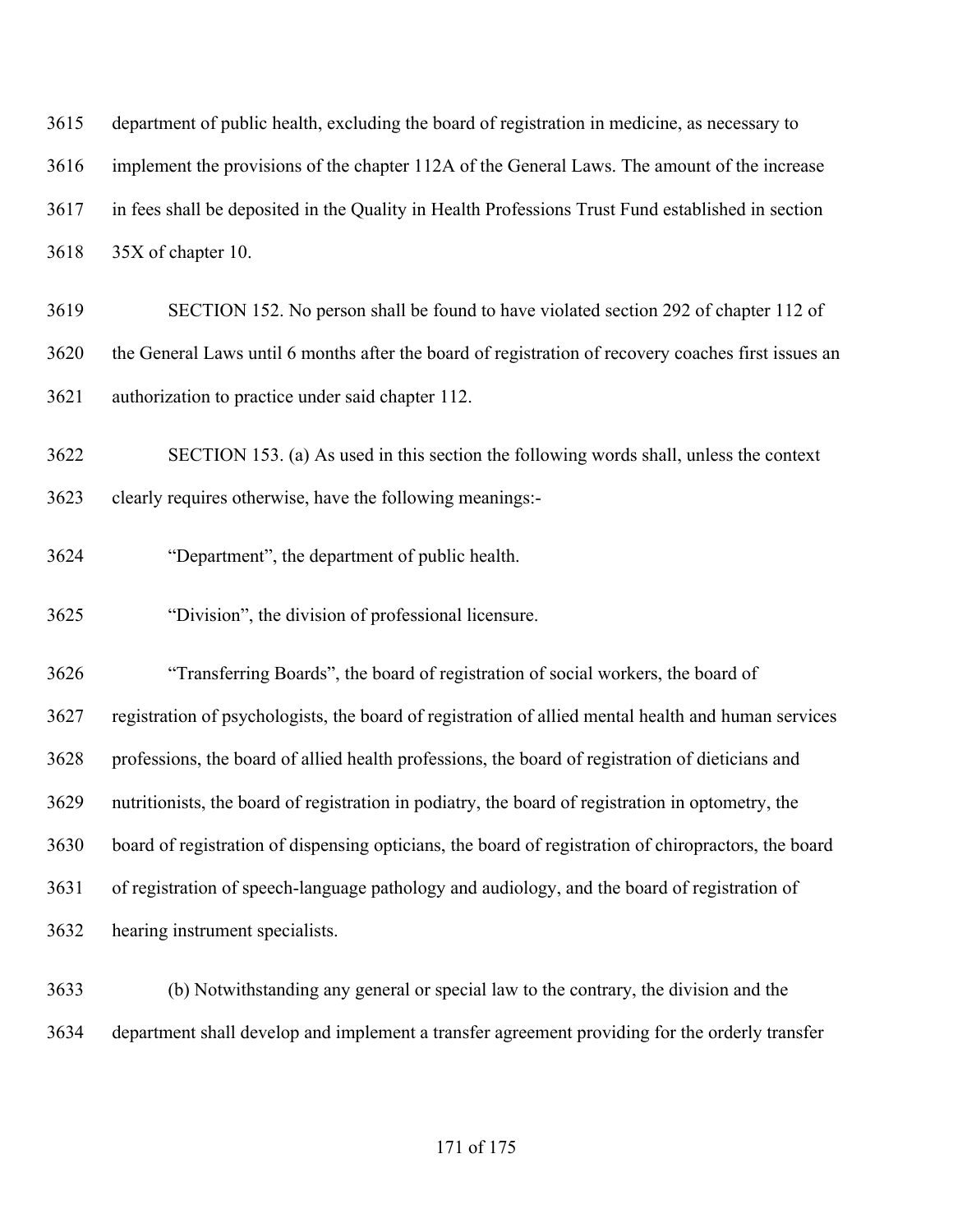of personnel, proceeds, rules and regulations, property and legal obligations and functions of the transferring boards from the division to the department.

 (c) All petitions, requests, investigations, filings and other proceedings appropriately and duly brought before, or pending before, the transferring boards, before the transfer, shall continue unabated and remain in force, and shall be assumed and completed by the transferring boards after transfer to the department.

 (d) All orders, advisories, findings, rules and regulations duly made and all approvals duly granted by the transferring boards, which are in force immediately before the transfer, shall continue in force and shall thereafter be enforced, until superseded, revised, rescinded or canceled, in accordance with law, by the transferring boards after transfer to the department.

 (e) All books, papers, records, documents, equipment, cash and other property, both personal and real, including all such property held in trust, which immediately before the transfer are in the custody of the transferring board or the division on behalf of the transferring board, shall be transferred to the department.

 (f) All duly existing contracts, leases and obligations of the transferring boards, shall continue in effect after transfer to the department. No such existing right or remedy of any character shall be lost, impaired or affected by this act.

 (g) In consultation with the secretary of administration and finance, the department and the division, in developing the transfer agreement required under subsection (b), shall identify the portion of unexpended balances of the Division of Professional Licensure Trust Fund established in section 35V of chapter 10 that are allocated to the operations of the transferring boards, including but not limited to payment of salaries, wages, fringe and indirect costs, and all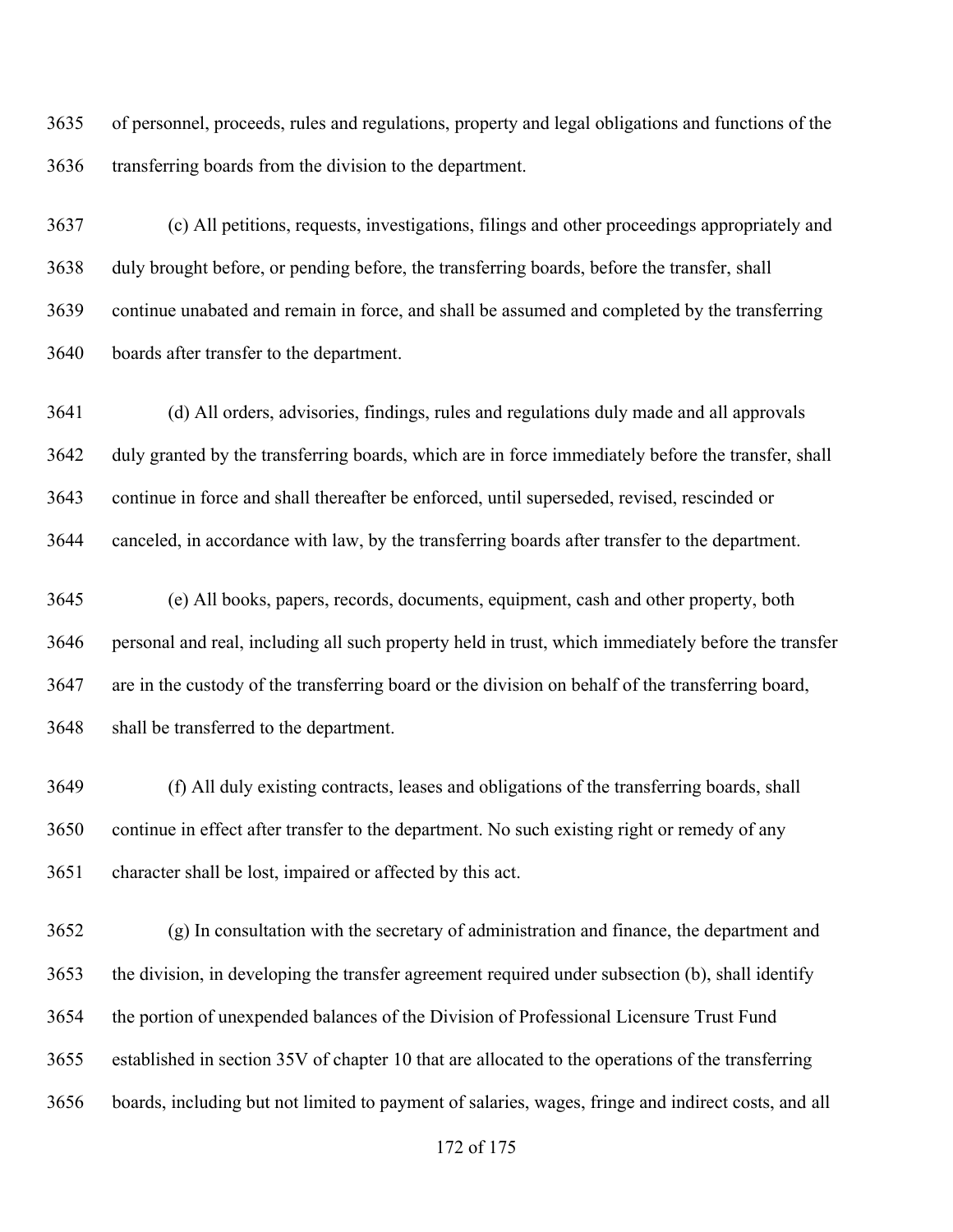compensation for those employees identified in subsection (i); administrative expenses; information technology expenses; and indirect expenses. Notwithstanding any general or special law to the contrary, upon transfer of the transferring boards, the comptroller shall transfer such portion of the unexpended balances of the Division of Professional Licensure Trust Fund established in section 35V of chapter 10 of the General Laws to the Quality in Health Professions Trust Fund established in section 35X of chapter 10 of the General Laws.

 (h) The comptroller shall take the overall cash flow needs of the commonwealth into consideration in determining the timing of any transfer of funds provided for in subsection (g). The comptroller shall provide a schedule of transfers to the secretary of administration and finance and to the chairs of the house and senate committees on ways and means.

 (i) The transfer agreement required under subsection (b) shall identify the number of allocated employees of the division, rounded to the nearest full time employee equivalent, who are engaged in the work of the transferring boards, in whole or in part, including but not limited to licensing functions, investigation, prosecution and adjudication. Notwithstanding any general or special law to the contrary, an equivalent number of division employees shall become employees of the department upon the execution of the transfer agreement required under subsection (b) or 18 months from the effective date of this act, whichever occurs first. The employees selected to transfer from the division to the department shall have been engaged in the work of the transferring boards, in whole or in part, prior to the transfer.

 All officers and employees of the division transferred to the department as required under subsection (i) shall be transferred without impairment of seniority, retirement or other statutory rights of employees, without loss of accrued rights to holidays, sick leave, vacation and other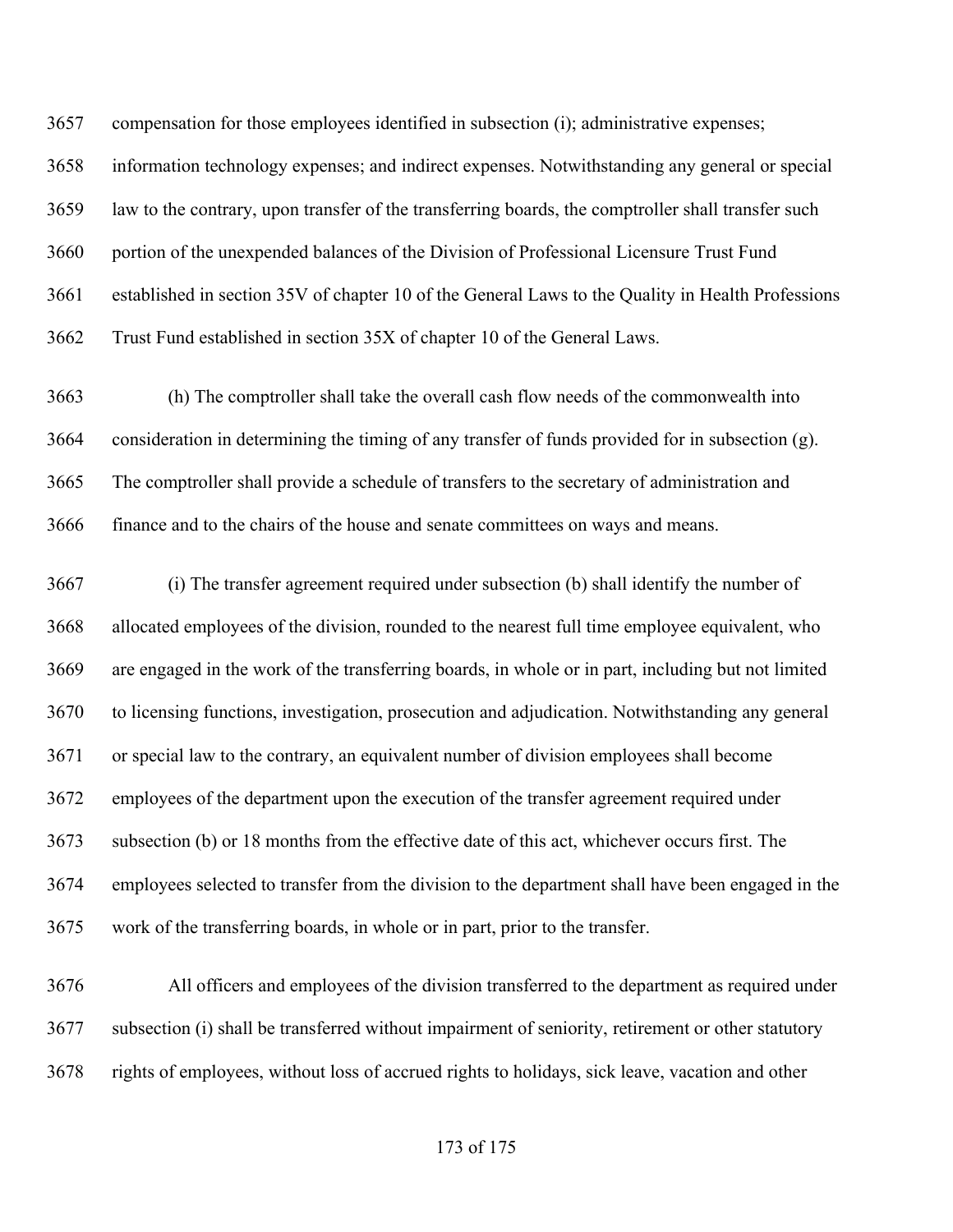benefits, and without change in union representation or certified collective bargaining unit as certified by the state labor relations commission or in local union representation or affiliation, except as otherwise provided in this act. Terms of service of employees of the program shall not be deemed to be interrupted by virtue of transfer to the department.

 Nothing in this section shall be construed to confer upon any employee of the division transferred to the department as required under subsection (i) any right not held immediately before the date of said transfer or to prohibit any reduction of salary grade, transfer, reassignment, suspension, discharge, layoff or abolition of position not prohibited before such date.

 (j) Notwithstanding any general or special law to the contrary, the terms and conditions of any collective bargaining agreement that is in effect upon the transfer with respect to employees of the division transferred to the department as required under subsection (i) shall continue in effect until the stated expiration date of such agreement, at which point the agreement shall expire; provided, however, that all such employees shall continue to retain their right to collectively bargain under chapter 150E of the General Laws and shall be considered employees of the department.

 SECTION 154. Sections 21 to 22, 24 to 31, 69, 71 to 73, 84 to 87, 91, 93, 101 to 108 and 153, inclusive, shall take effect upon the execution of a transfer agreement between the department of public health and the division of professional licensure or 18 months after the effective date of this act, whichever occurs first.